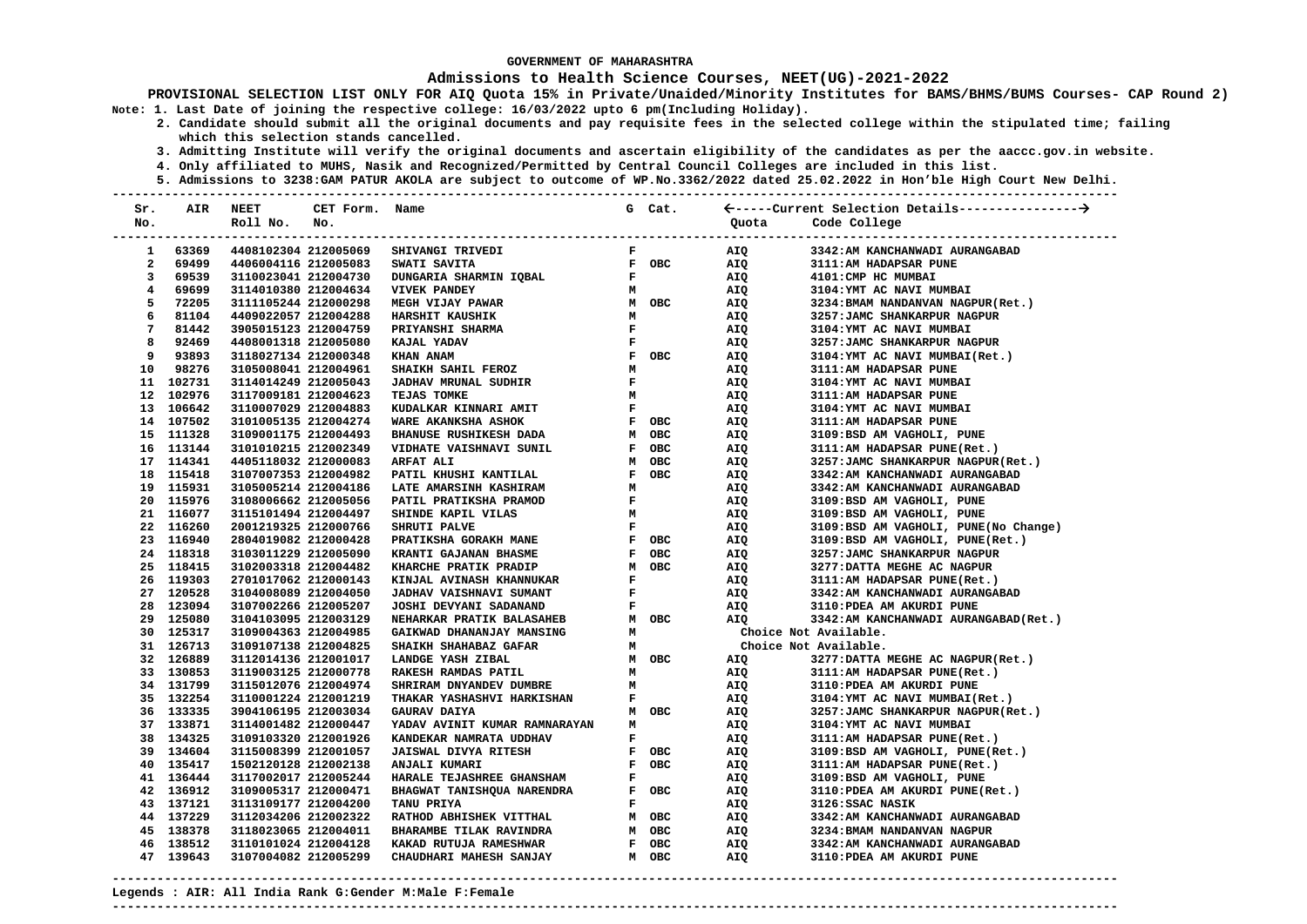### **Admissions to Health Science Courses, NEET(UG)-2021-2022**

- **2. Candidate should submit all the original documents and pay requisite fees in the selected college within the stipulated time; failing which this selection stands cancelled.** 
	- **3. Admitting Institute will verify the original documents and ascertain eligibility of the candidates as per the aaccc.gov.in website.**
	- **4. Only affiliated to MUHS, Nasik and Recognized/Permitted by Central Council Colleges are included in this list.**
	- **5. Admissions to 3238:GAM PATUR AKOLA are subject to outcome of WP.No.3362/2022 dated 25.02.2022 in Hon'ble High Court New Delhi.**

| Sr. | AIR       | <b>NEET</b>          | CET Form. Name |                               |              | G Cat. |            |                                               |
|-----|-----------|----------------------|----------------|-------------------------------|--------------|--------|------------|-----------------------------------------------|
| No. |           | Roll No.             | No.            |                               |              |        | Quota      | Code College                                  |
|     |           |                      |                |                               |              |        |            |                                               |
|     | 48 140507 | 3115001605 212004265 |                | AKSHATA BALASAHEB LAKHE       | $\mathbf F$  |        |            | Choice Not Available.                         |
|     | 49 140580 | 3115002545 212004758 |                | <b>GORADE SMITA BABASAHEB</b> |              | F OBC  |            | Choice Not Available.                         |
|     | 50 140942 | 3101002116 212003179 |                | THOMBARE DNYANESHWARI NAVNATH |              | F OBC  |            | Choice Not Available.                         |
|     | 51 141242 | 3117019006 212005308 |                | KHATAVKAR SHRAVAN RAVISHANKAR |              | M OBC  |            | Choice Not Available.                         |
|     | 52 141967 | 3103010014 212001391 |                | SHELKE RUCHA VIJAY            |              | F OBC  | AIQ        | 3110: PDEA AM AKURDI PUNE(Ret.)               |
|     | 53 142041 | 3104009199 212004712 |                | JADHAV SAKSHI RADHAKISAN      | F            |        | AIQ        | 3257: JAMC SHANKARPUR NAGPUR                  |
|     | 54 142107 | 3904018155 212005052 |                | <b>MAYANK KUMAR</b>           |              | M OBC  | AIQ        | 3104: YMT AC NAVI MUMBAI                      |
|     | 55 142382 | 3104001173 212005326 |                | CHAPE NAKUL KAKASAHEB         | М            |        | AIQ        | 3114: YAM KODOLI KOLHAPUR                     |
|     | 56 142447 | 3113109354 212005105 |                | DHARASKAR RUCHA GIRISH        | F            | OBC    |            | Choice Not Available.                         |
|     | 57 142632 | 3104106044 212000948 |                | PABLE KALPAKTA VIJAY          | F            |        | AIQ        | 3342:AM KANCHANWADI AURANGABAD (Ret.)         |
|     | 58 142860 | 3112034176 212000517 |                | VAISHNAVI DEVIDAS SABBANWAR   |              | F OBC  | AIQ        | 3234: BMAM NANDANVAN NAGPUR (Ret.)            |
|     | 59 143215 | 3110109301 212001456 |                | GANGURDE CHAITANYA VISHWAS    | м            |        | AIQ        | 3126:SSAC NASIK(Ret.)                         |
|     | 60 143376 | 3115032093 212000904 |                | DEVANSHI NITIN PALAN          | $\mathbf{F}$ |        | AIQ        | 4101: CMP HC MUMBAI(Ret.)                     |
|     | 61 143421 | 3109107233 212001824 |                | BHISE PAWAN BALASAHEB         | M            |        | AIQ        | 3110: PDEA AM AKURDI PUNE(No Change)          |
|     | 62 144252 | 1801003208 212001473 |                | NEHA POTE                     | $\mathbf{F}$ |        | AIQ        | 3104: YMT AC NAVI MUMBAI(Ret.)                |
|     | 63 144592 | 1503011259 212004891 |                | ROHIT KUMAR                   |              | M OBC  | AIQ        | 3234: BMAM NANDANVAN NAGPUR                   |
|     | 64 146014 | 3109102942 212004472 |                | <b>BHISE YASH MANJULDAS</b>   | М            |        | AIQ        | 3123: PMT AM & EKNATH AYU SHEVGAON AHMEDNAGAR |
|     | 65 147333 | 3111005550 212002562 |                | AWANTI UMESHRAO CHURAD        |              | F OBC  | AIQ        | 3234: BMAM NANDANVAN NAGPUR (Ret.)            |
|     | 66 147730 | 3119010227 212002517 |                | TELI VINAYAK RAJARAM          | м            |        | AIQ        | 3110:PDEA AM AKURDI PUNE(No Change)           |
|     | 67 148002 | 3110001856 212000920 |                | ROHANSHU DASHRATH PARAB       | м            |        | AIQ        | 3104: YMT AC NAVI MUMBAI(Ret.)                |
|     | 68 148520 | 3109117182 212004118 |                | PHADNIS AKANKSHA KAKASAHEB    |              | F OBC  |            | Choice Not Available.                         |
|     | 69 148774 | 3115010224 212004925 |                | ADITYA ARUN THORAT            | м            |        |            | Choice Not Available.                         |
|     | 70 148882 | 3109004175 212004959 |                | VISHAL DATTATRAY JOGDAND      | М            |        | AIQ        | 3252: CHUNWALA AC CHIKHLI, BULDHANA           |
|     | 71 149999 | 3101002205 212004125 |                | NARWADE ONKAR SANJAY          |              | M OBC  | AIQ        | 3181: BHIMASHANKAR AC PUNE                    |
|     | 72 150314 | 4411011393 212003403 |                | SHIVANI SRIVASTAVA            | $\mathbf F$  |        | AIQ        | 3109:BSD AM VAGHOLI, PUNE(No Change)          |
|     | 73 150472 | 3101005381 212004637 |                | SAIRAJ PRAKASH RAJPUT         |              | M OBC  | AIQ        | 3369: SHIVA'S YC AC AURANGABAD                |
|     | 74 150784 | 4402001375 212000917 |                | FAISAL ATHAR FAROOQUI         | м            |        | AIQ        | 3109:BSD AM VAGHOLI, PUNE(Ret.)               |
|     | 75 151074 | 3109007174 212002224 |                | SHIVANGE MAITHILEE            | $\mathbf F$  |        | AIQ        | 3110:PDEA AM AKURDI PUNE(No Change)           |
|     | 76 151257 | 3004006062 212000760 |                | SHUKLA SNEHA SHASHIKANT       | F            |        | AIQ        | 3104: YMT AC NAVI MUMBAI(Ret.)                |
|     | 77 151278 | 3119009061 212002858 |                | PATIL ROHINI SANJAY           | $\mathbf F$  |        | AIQ        | 3118:AM ASHTA SANGLI(Ret.)                    |
|     | 78 151323 | 3106015168 212005065 |                | KUNAL CHAVAN                  | м            |        | AIQ        | 3234: BMAM NANDANVAN NAGPUR                   |
|     | 79 151347 | 3104022207 212005066 |                | CHAUDHARI HARSHADA SANDEEP    |              | F OBC  |            | Choice Not Available.                         |
|     | 80 152103 | 3118027005 212002796 |                | AGASHE MADHUSHREE RAVISHANKAR | F            |        | AIQ        | 3104: YMT AC NAVI MUMBAI(Ret.)                |
|     | 81 152432 | 3115032195 212000446 |                | NISHA RAJPUT                  |              | F OBC  | <b>AIQ</b> | 3122: VNH AC RAHURI, A'NAGAR (No Change)      |
|     | 82 152798 | 3115019208 212005067 |                | SHELAR VEDANT BABA            |              | M OBC  |            | Choice Not Available.                         |
|     | 83 153045 | 3115021226 212002846 |                | RAO DEVIKA DEVDAS             | $\mathbf F$  |        | AIQ        | 3181: BHIMASHANKAR AC PUNE(No Change)         |
|     | 84 153794 | 3102009293 212002936 |                | <b>JADHAV BHARTI VIJAY</b>    |              | F OBC  | AIQ        | 3342:AM KANCHANWADI AURANGABAD (Ret.)         |
|     | 85 154051 | 1901001261 212000707 |                | KHYATI CHANDRAKAR             |              | F OBC  | <b>AIO</b> | 3277: DATTA MEGHE AC NAGPUR                   |
|     | 86 154220 | 3112026105 212004492 |                | JAWALE ABHIJIT SANJAY         |              | M OBC  |            | Choice Not Available.                         |
|     | 87 154340 | 3115029189 212000262 |                | KORADE SAMIKA MOHAN           |              | F OBC  | AIQ        | 3110: PDEA AM AKURDI PUNE (No Change)         |
|     | 88 154532 | 4114001873 212004484 |                | FAIZAN AASIM KHAN             | м            |        | AIQ        | 3183: BR HARNE AC VANGANI, AMBERNATH          |
|     | 89 154551 | 3104003061 212005201 |                | ANDHALE PRATHMESH GAJANAN     |              | M OBC  |            | Choice Not Available.                         |
|     | 90 155382 | 3905024072 212000089 |                | PATEL SUNDAR BRIJ             |              | M OBC  | AIO        | 3130: KDMG AMC CHALISGAON                     |
|     | 91 156158 | 2208003260 212004704 |                | PATEL GAYATRI SHANKAR         | $\mathbf F$  |        | AIQ        | 3126:SSAC NASIK                               |
|     | 92 156276 | 3109004150 212001202 |                | SYED AADIL ABDULGANI          |              | M OBC  |            | Choice Not Available.                         |
|     | 93 156277 | 3104001454 212001853 |                | SHAIKH NAZEEM ABBAS           | м            |        | AIQ        | 3126:SSAC NASIK                               |
|     | 94 156532 | 3115105035 212004363 |                | RISHABH PRAMOD UPADHYAY       | M            |        | AIQ        | 3274: BMAM BUTIBORI NAGPUR                    |
|     |           |                      |                |                               |              |        |            |                                               |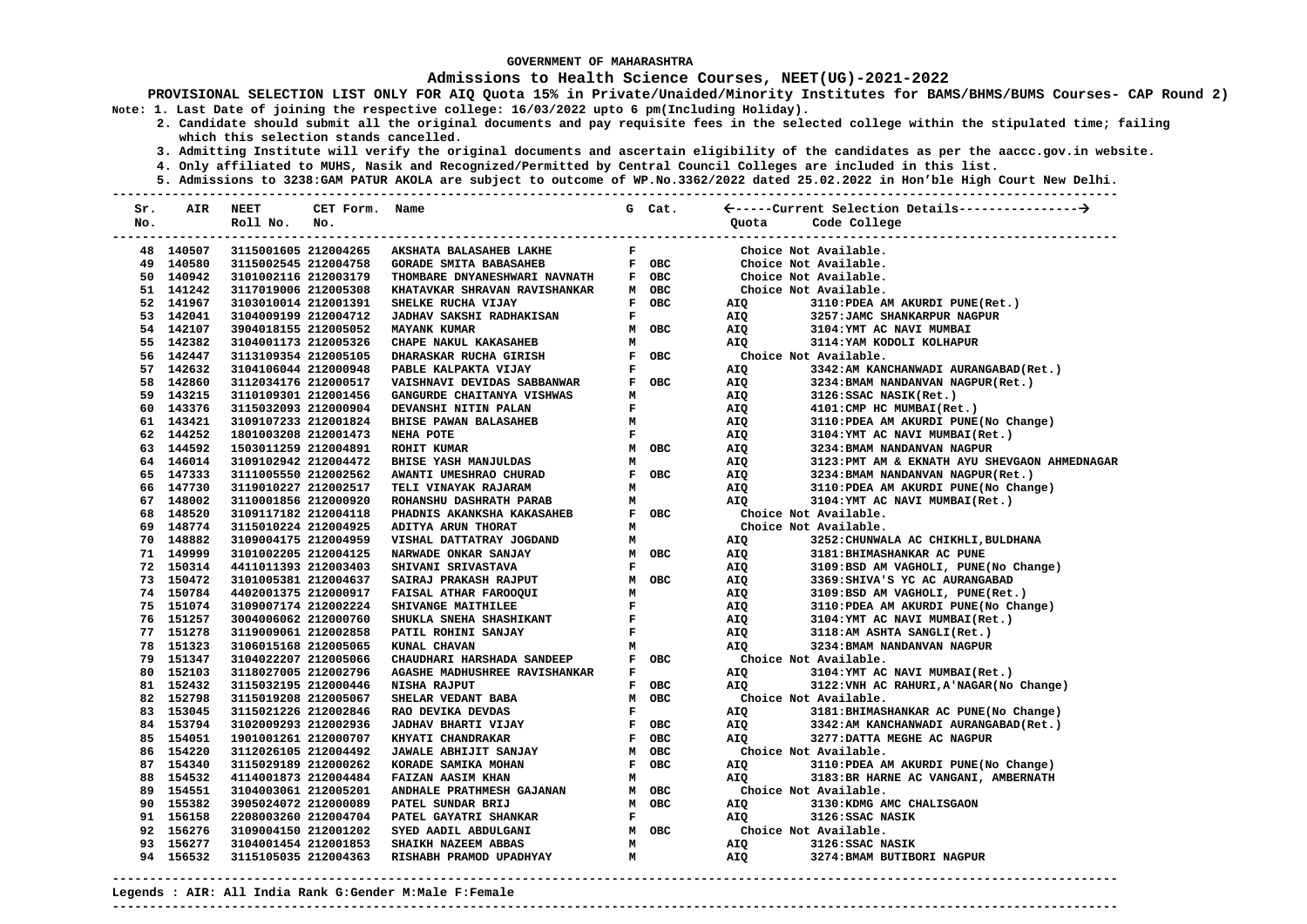### **Admissions to Health Science Courses, NEET(UG)-2021-2022**

**PROVISIONAL SELECTION LIST ONLY FOR AIQ Quota 15% in Private/Unaided/Minority Institutes for BAMS/BHMS/BUMS Courses- CAP Round 2) Note: 1. Last Date of joining the respective college: 16/03/2022 upto 6 pm(Including Holiday).** 

 **2. Candidate should submit all the original documents and pay requisite fees in the selected college within the stipulated time; failing which this selection stands cancelled.** 

 **3. Admitting Institute will verify the original documents and ascertain eligibility of the candidates as per the aaccc.gov.in website.** 

 **4. Only affiliated to MUHS, Nasik and Recognized/Permitted by Central Council Colleges are included in this list.** 

 **5. Admissions to 3238:GAM PATUR AKOLA are subject to outcome of WP.No.3362/2022 dated 25.02.2022 in Hon'ble High Court New Delhi. ---------------------------------------------------------------------------------------------------------------------------------------** 

| Sr. | AIR        | <b>NEET</b>          | CET Form. Name |                                            |              | G Cat. |                       |                                               |
|-----|------------|----------------------|----------------|--------------------------------------------|--------------|--------|-----------------------|-----------------------------------------------|
| No. |            | Roll No.             | No.            |                                            |              |        | Quota                 | Code College                                  |
|     | 95 156758  | 3110015303 212002260 |                | SHAIKH SAKINA QUMRUDDIN                    | $\mathbf{F}$ |        | AIQ                   | 3105:AMC NALASOPARA(Ret.)                     |
|     | 96 156990  | 4411103348 212003212 |                | PIYUSH GUPTA                               | м            |        | AIQ                   | 3105:AMC NALASOPARA                           |
|     | 97 157010  | 3114001719 212000106 |                | SHAIKH ALFIYA SAADIA                       | $\mathbf{F}$ |        | AIQ                   | 3104: YMT AC NAVI MUMBAI                      |
|     | 98 157348  | 3112004042 212004715 |                | SHELKE ABHIJIT UTTAM                       |              | M SC   | AIO                   | 3181: BHIMASHANKAR AC PUNE                    |
|     | 99 157537  | 3112027082 212005101 |                | AKOLKAR OMKAR KIRAN                        | M            |        | Choice Not Available. |                                               |
|     | 100 157730 | 3109011277 212004578 |                | SURNAR PRATIKSHA SANJAY                    |              | F OBC  | AIQ                   | 3369: SHIVA'S YC AC AURANGABAD                |
|     | 101 157815 | 3112110098 212000493 |                | SAKNURE SHRUTI SAMBHAJI                    | $\mathbf F$  |        | AIQ                   | 3342:AM KANCHANWADI AURANGABAD (Ret.)         |
|     | 102 157980 | 3109005307 212001231 |                | MURKUTE MANALI TUKARAM                     |              | F OBC  |                       | Choice Not Available.                         |
|     | 103 157988 | 1502103518 212003013 |                | SAIF ALI                                   |              |        | AIQ                   | 3181: BHIMASHANKAR AC PUNE                    |
|     | 104 158162 | 3101007318 212002300 |                | HARSHITA NITIN PATWA                       |              |        | AIO                   | 3104: YMT AC NAVI MUMBAI                      |
|     | 105 158647 | 3115002027 212004317 |                | SHITOLE SHRUSHTI GANPAT                    |              |        |                       | Choice Not Available.                         |
|     | 106 158979 | 3110011135 212001475 |                | ANJALI RAMESH PANDEY                       |              |        | AIQ                   | 3104: YMT AC NAVI MUMBAI                      |
|     | 107 159241 | 3112117137 212004638 |                | PAYAL PAMPATWAR                            |              |        | AIO                   | 3126:SSAC NASIK                               |
|     | 108 159651 | 3117010243 212004561 |                | KURDE GAURI SUNIL                          |              |        | Choice Not Available. |                                               |
|     | 109 159872 | 3104019189 212003243 |                | DHAMNE NEHA YOGESH                         |              |        | AIQ                   | 3342:AM KANCHANWADI AURANGABAD (Ret.)         |
|     | 110 160180 | 3115103053 212004211 |                | <b>MANSI JHA</b>                           | $\mathbf F$  |        | AIQ                   | 3118:AM ASHTA SANGLI                          |
|     | 111 160219 | 2301008115 212000316 |                | HIMANSHU BHARDWAJ                          | M            |        | AIQ                   | 3342:AM KANCHANWADI AURANGABAD(Ret.)          |
|     | 112 160235 | 3108006535 212004159 |                | <b>MAMTA RAVINDRA AHUJA</b>                | $\mathbf{F}$ |        | AIQ                   | 3118:AM ASHTA SANGLI                          |
|     | 113 160258 | 3114001728 212002695 |                | RUGVED PRABHAKAR PATIL                     | м            |        | AIQ                   | 3126:SSAC NASIK                               |
|     | 114 160427 | 3113110198 212003494 |                | MANE MOHINI MOHAN                          | $\mathbf F$  |        | AIQ                   | 3342:AM KANCHANWADI AURANGABAD (No Change)    |
|     | 115 160769 | 3105004015 212001600 |                | SHAIKH ZAID AJAZ                           | м            |        | AIQ                   | 3342:AM KANCHANWADI AURANGABAD (Ret.)         |
|     | 116 161045 | 3104118096 212004892 |                | NAYGAVHANKAR MANSI KRUSHNRAO               | $\mathbf{F}$ |        | AIQ                   | 3123: PMT AM & EKNATH AYU SHEVGAON AHMEDNAGAR |
|     | 117 161994 | 3104105391 212004953 |                | <b>JADHAV PRATHMESH PUNJARAM</b>           | M            |        | AIQ                   | 3375:DR. VP AC REVGAON, JALNA                 |
|     | 118 162020 | 3114002386 212000293 |                | SHUKLA SUPRIYA ASHOK KUMAR                 | $\mathbf{F}$ |        | AIO                   | 3105:AMC NALASOPARA(No Change)                |
|     | 119 162024 | 3109001496 212005269 |                | SHAIKH ALMAAS RIYAZ                        | $\mathbf F$  |        | Choice Not Available. |                                               |
|     | 120 162306 | 3117010261 212000610 |                | M<br><b>SARADE ADARSH ABASAHEB</b>         |              |        | AIO                   | 3181: BHIMASHANKAR AC PUNE(Ret.)              |
|     | 121 162515 | 3109114097 212004457 |                | <b>M</b><br><b>JONDHALE PRATIK PRAKASH</b> |              |        | Choice Not Available. |                                               |
|     | 122 162690 | 3109006392 212004767 |                | <b>AVISHKAR GAIKWAD</b>                    | M            |        | AIQ                   | 3277: DATTA MEGHE AC NAGPUR                   |
|     | 123 162776 | 3101006071 212000831 |                | NIMASE ABHIJEET ANIL                       | M            |        | AIQ                   | 3126:SSAC NASIK                               |
|     | 124 163114 | 3119004179 212001070 |                | MANE VISHAL TUKARAM                        |              | M OBC  | AIQ                   | 3342:AM KANCHANWADI AURANGABAD (No Change)    |
|     | 125 163239 | 3112112143 212001606 |                | PATIL DHANASHRI BAJARANG                   | $\mathbf{F}$ |        | AIQ Q                 | 3126:SSAC NASIK(No Change)                    |
|     | 126 163577 | 3107001378 212004675 |                | PINJARI TANVEER AHMAD RIYAZ AHMAD M OBC    |              |        | Choice Not Available. |                                               |
|     | 127 163656 | 3104004247 212001690 |                | MEENAKSHI SHRIRAM                          |              | F OBC  | AIQ                   | 3126: SSAC NASIK (No Change)                  |
|     | 128 163917 | 3115003207 212000362 |                | ANANYA SUNIL NARKE                         |              | F OBC  |                       | Choice Not Available.                         |
|     | 129 164318 | 3107002151 212001982 |                | RITESH MURLIDHAR BARI                      |              | M OBC  | AIQ                   | 3161: SMBT AC IGATPURI, NASIK                 |
|     | 130 164456 | 3102008268 212004447 |                | PRACHI KAWALE                              |              | F OBC  |                       | Choice Not Available.                         |
|     | 131 164888 | 3104107294 212001859 |                | MALODE SAURABH VASANT                      | М            |        |                       | Choice Not Available.                         |
|     | 132 164906 | 3105004159 212005159 |                | CHOUDHARI SANSKRUTI RAMLING                | $\mathbf{F}$ |        | AIQ                   | 3118:AM ASHTA SANGLI                          |
|     | 133 165019 | 3115019258 212004351 |                | KALE PRATIKSHA ANIL                        | $\mathbf F$  |        | AIQ                   | 3121:SSTAC SANGAMNER                          |
|     | 134 165581 | 3111116144 212004554 |                | NAVGHARE AKANKSHA MORESHWAR                |              | F OBC  | Choice Not Available. |                                               |
|     | 135 165889 | 3110113090 212003511 |                | SHIVANI PRABHU                             | $\mathbf{F}$ |        | AIQ                   | 3105:AMC NALASOPARA(Ret.)                     |
|     | 136 167463 | 3121005031 212004395 |                | SAMREEN MUBIN KONDEKAR                     | $\mathbf F$  |        | AIQ                   | 3160:MES AYU KHED RATNAGIRI                   |
|     | 137 167794 | 3111005598 212001860 |                | NIKHADE MAYURI PRADIPRAO                   |              | F OBC  | AIQ                   | 3234: BMAM NANDANVAN NAGPUR (Ret.)            |
|     | 138 167882 | 3111011318 212004549 |                | $\mathbf{F}$<br>PRANITA VIJAY SINGH PAWAR  |              |        | AIQ                   | 3277: DATTA MEGHE AC NAGPUR                   |
|     | 139 168297 | 3114001082 212004821 |                | AKHTAR FARANA FIROZ                        | $\mathbf{F}$ |        | AIQ                   | 3105:AMC NALASOPARA                           |
|     | 140 168307 | 3107002364 212004148 |                | PAWAR NISHA SUNIL                          |              | F OBC  | AIQ                   | 3126:SSAC NASIK                               |
|     | 141 168416 | 3112005343 212003454 |                | SHEIKH ZAID ARSHAD RASHID                  | м            |        | AIQ                   | 3277: DATTA MEGHE AC NAGPUR                   |

**Legends : AIR: All India Rank G:Gender M:Male F:Female** 

**---------------------------------------------------------------------------------------------------------------------------------------**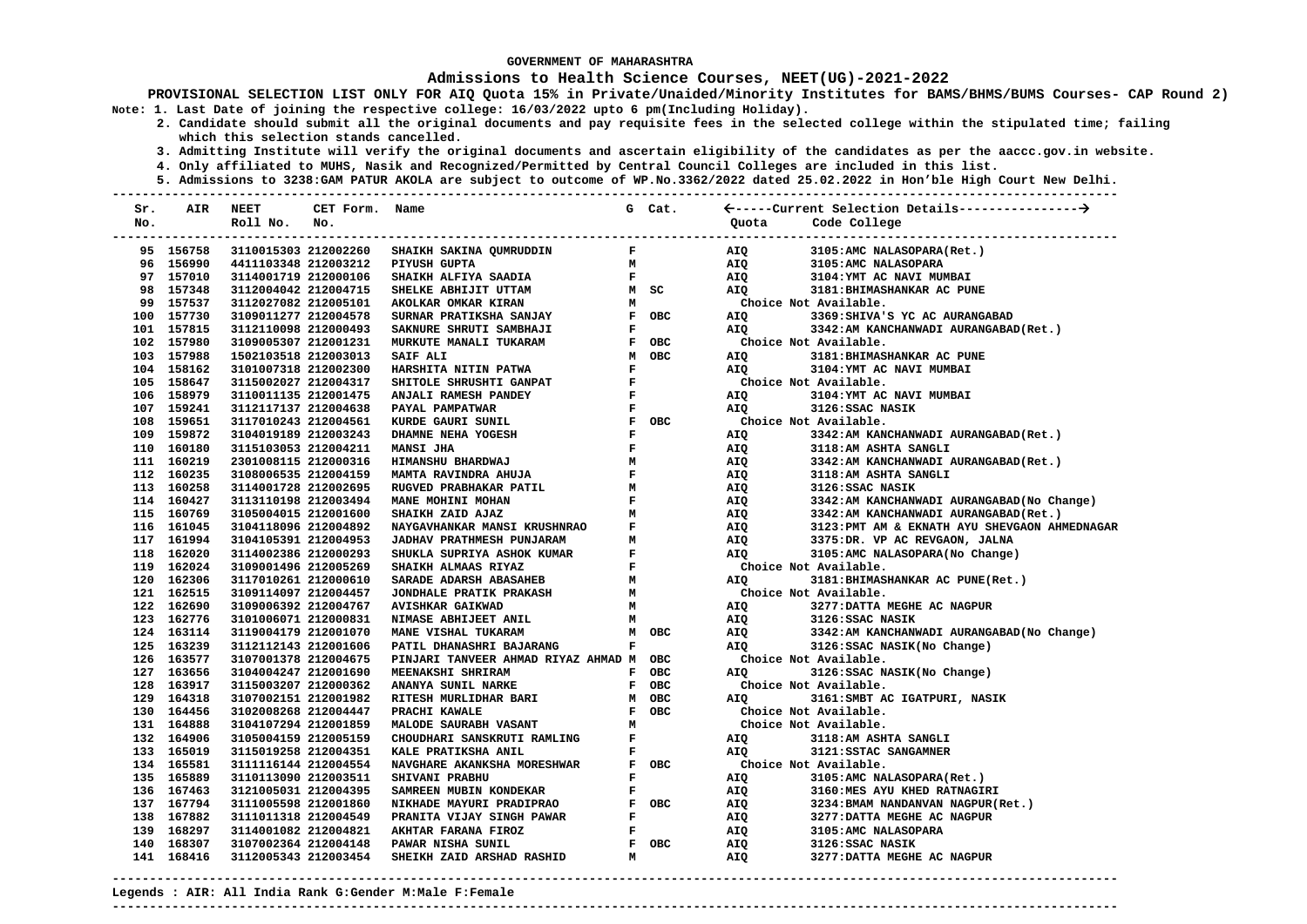### **Admissions to Health Science Courses, NEET(UG)-2021-2022**

**PROVISIONAL SELECTION LIST ONLY FOR AIQ Quota 15% in Private/Unaided/Minority Institutes for BAMS/BHMS/BUMS Courses- CAP Round 2) Note: 1. Last Date of joining the respective college: 16/03/2022 upto 6 pm(Including Holiday).** 

 **2. Candidate should submit all the original documents and pay requisite fees in the selected college within the stipulated time; failing which this selection stands cancelled.** 

- **3. Admitting Institute will verify the original documents and ascertain eligibility of the candidates as per the aaccc.gov.in website.**
- **4. Only affiliated to MUHS, Nasik and Recognized/Permitted by Central Council Colleges are included in this list.**
- **5. Admissions to 3238:GAM PATUR AKOLA are subject to outcome of WP.No.3362/2022 dated 25.02.2022 in Hon'ble High Court New Delhi.**

| Sr. | AIR        | <b>NEET</b>          | CET Form. Name |                                                                                                                                      |              | G Cat. |       |                                                           |
|-----|------------|----------------------|----------------|--------------------------------------------------------------------------------------------------------------------------------------|--------------|--------|-------|-----------------------------------------------------------|
| No. |            | Roll No. No.         |                |                                                                                                                                      |              |        | Ouota | Code College                                              |
|     |            |                      |                |                                                                                                                                      |              |        |       | -------------------------------                           |
|     | 142 168778 | 3104015045 212002121 |                | SHAIKH SOHEL ABDUL WAHED                                                                                                             | M            |        |       | Choice Not Available.                                     |
|     | 143 168964 | 3905002645 212002754 |                | VIKRAM KUMAR                                                                                                                         |              | M OBC  | AIQ   | 3123: PMT AM & EKNATH AYU SHEVGAON AHMEDNAGAR             |
|     | 144 169335 | 3106016190 212004827 |                |                                                                                                                                      |              |        | AIQ   | 3238: GAM PATUR AKOLA                                     |
|     | 145 169869 | 2603009534 212005091 |                |                                                                                                                                      |              |        | AIQ   | 3252: CHUNWALA AC CHIKHLI, BULDHANA                       |
|     | 146 170481 | 3106018049 212003081 |                |                                                                                                                                      |              |        | AIQ   | 3126:SSAC NASIK(Ret.)                                     |
|     | 147 170724 | 3102015023 212004743 |                |                                                                                                                                      |              |        | AIQ   | 3130: KDMG AMC CHALISGAON                                 |
|     | 148 171283 | 3905026263 212003337 |                | RATHOD JAYSHREE PRAKASH FOBC<br>ISHU SINHA FOBC<br>RAKTADE KISHOR RUSTUM MOBC<br>DHOKE VAISHNAVI DNYANESHWAR FSC<br>BHAVESH SHARMA M |              |        | AIQ   | 3181: BHIMASHANKAR AC PUNE                                |
|     | 149 171805 | 3110106050 212004238 |                | SHETYE SHRAVANI SADANAND                                                                                                             |              | F OBC  | AIQ   | 3105:AMC NALASOPARA                                       |
|     | 150 172063 | 3104016211 212004329 |                | KULKARNI SRUSHTI SACHIN                                                                                                              | $\mathbf F$  |        | AIQ   | 3126:SSAC NASIK                                           |
|     | 151 172287 | 3104105048 212005057 |                | GAIKWAD VIJAY VILAS                                                                                                                  |              | M OBC  | AIQ   | 3118:AM ASHTA SANGLI                                      |
|     | 152 172727 | 3111104260 212001803 |                | NARKHEDE SAMIR ANIL                                                                                                                  |              | M OBC  | AIQ   | 3252: CHUNWALA AC CHIKHLI, BULDHANA (Ret.)                |
|     | 153 172851 | 3105001054 212004963 |                | RAJNANDIANI MAHADEV NAIKWADE                                                                                                         | $\mathbf F$  |        | AIQ   | 3122: VNH AC RAHURI, A'NAGAR                              |
|     | 154 173024 | 3111008429 212004709 |                | DHANASHRI VINODRAO BHENDE                                                                                                            |              | F OBC  | AIQ   | 3263: SKR PANDAV AC NAGPUR                                |
|     | 155 173180 | 3904003307 212003020 |                | KHUSHI GOYAL                                                                                                                         | $\mathbf{F}$ | OBC    | AIQ   | 3105:AMC NALASOPARA(Ret.)                                 |
|     | 156 173382 | 3105013200 212004539 |                | VAIDHYA KISHOR BABASAHEB                                                                                                             | M            | OBC    | AIQ   | 3369: SHIVA'S YC AC AURANGABAD                            |
|     | 157 173531 | 3115105116 212004005 |                | GAJBIYE KUNIKA CHANDRAKANT                                                                                                           | $\mathbf{F}$ | SC     | AIQ   | 3105:AMC NALASOPARA                                       |
|     | 158 174123 | 3107003091 212000833 |                | BAVISKAR MAYURESHWAR KAILAS                                                                                                          | M            | OBC    | AIQ   | 3118:AM ASHTA SANGLI                                      |
|     | 159 174246 | 3114004429 212002728 |                | CHATUFALE MADHURA SANTOSH                                                                                                            | $\mathbf F$  |        | AIQ   | 4102: YMT HC KHARGHAR NEW MUMBAI                          |
|     | 160 174283 | 3104120050 212001570 |                | SAKSHI SHRIRAM                                                                                                                       |              | F OBC  | AIQ   | 3126: SSAC NASIK(Ret.)                                    |
|     | 161 174578 | 3106017031 212005239 |                | PATIL JANKI ANIL                                                                                                                     |              | F OBC  | AIQ   | 3273:DR.R GHODE AC AMRAVATI                               |
|     | 162 174622 | 3109104039 212004587 |                | SUWARNKAR VRUSHALI VEDKUMAR                                                                                                          |              | F OBC  | AIQ   | 3126:SSAC NASIK                                           |
|     | 163 174644 | 3101014033 212002688 |                | <b>JADHAV HARSHADA JANARDAN</b>                                                                                                      | $\mathbf{F}$ | OBC    | AIQ   | 3123: PMT AM & EKNATH AYU SHEVGAON AHMEDNAGAR (Ret.)      |
|     | 164 174739 | 3109001212 212003484 |                | PATHAN ARJU AZARKHAN                                                                                                                 | $\mathbf F$  |        | AIQ   | 3353: BV KALE AC LATUR(Ret.)                              |
|     | 165 174890 | 3112008048 212004111 |                | SHINDE RUSHIKESH GAJANAN                                                                                                             | M            |        | AIQ   | 3105:AMC NALASOPARA                                       |
|     | 166 175444 | 3117008076 212002471 |                | <b>JAGDALE SNEHAL NANDKUMAR</b>                                                                                                      | $\mathbf F$  |        | AIQ   | 3353: BV KALE AC LATUR(No Change)                         |
|     | 167 175834 | 3115102386 212002202 |                | BIRAJDAR AISHWARYA VITTHAL                                                                                                           | $\mathbf{F}$ | OBC    | AIQ   | 3123: PMT AM & EKNATH AYU SHEVGAON AHMEDNAGAR (No Change) |
|     | 168 175882 | 3115002535 212004716 |                | SAYYAD AYASHA FATRU                                                                                                                  | $\mathbf F$  |        | AIQ   | 3181: BHIMASHANKAR AC PUNE                                |
|     | 169 176765 | 3104002701 212000716 |                | WAKLE MAYURI SANTOSH                                                                                                                 | $\mathbf F$  |        | AIQ   | 3126: SSAC NASIK(Ret.)                                    |
|     | 170 176896 | 3104013096 212002723 |                | PARVE AKSHAY ASHOK                                                                                                                   | М            |        | AIQ   | 3128:KC AJMERA AM DEOPUR, DHULE                           |
|     | 171 176919 | 3104012245 212000529 |                | <b>JANJAL AKANKSHA ARVIND</b>                                                                                                        | $\mathbf F$  |        | AIQ   | 3123: PMT AM & EKNATH AYU SHEVGAON AHMEDNAGAR             |
|     | 172 176988 | 3111107036 212005082 |                | AREWAR MRUNMAI MAHENDRA                                                                                                              | $\mathbf F$  |        |       | Choice Not Available.                                     |
|     | 173 177314 | 2701010092 212004574 |                | <b>GORAL HARSHALI BASVANT</b>                                                                                                        | $\mathbf F$  |        | AIQ   | 3161: SMBT AC IGATPURI, NASIK                             |
|     | 174 177433 | 3116002400 212002062 |                | SHINDE NIKHIL JALINDAR                                                                                                               | М            |        | AIQ   | 3118:AM ASHTA SANGLI(No Change)                           |
|     | 175 178608 | 3109104423 212005317 |                | <b>SOLASE PRATIK BASWESHWAR</b>                                                                                                      | М            |        | AIQ   | 3122: VNH AC RAHURI, A'NAGAR                              |
|     | 176 179153 | 3903202498 212004150 |                | GOSWAMI POONAM BABULAL                                                                                                               | $\mathbf{F}$ |        |       | Choice Not Available.                                     |
|     | 177 179169 | 3117020116 212003320 |                | KHATKE SAKSHI DIPAK                                                                                                                  | $\mathbf{F}$ |        |       | Choice Not Available.                                     |
|     | 178 179290 | 3115026068 212000523 |                | DEVASHISH DILIP AGRAWAL                                                                                                              | M            |        |       | Choice Not Available.                                     |
|     | 179 179375 | 3112002330 212001474 |                | HARKARE JAY VILASRAO                                                                                                                 | M            |        | AIQ   | 3234: BMAM NANDANVAN NAGPUR (No Change)                   |
|     | 180 179653 | 3111013375 212000366 |                | KEWATE ATHARVA VITTHAL                                                                                                               |              | M OBC  | AIQ   | 3234: BMAM NANDANVAN NAGPUR (Ret.)                        |
|     | 181 179672 | 3111103337 212000532 |                | SONTAKKE KRUTIKA ANKUSH                                                                                                              | $\mathbf{F}$ | OBC    | AIQ   | 3277: DATTA MEGHE AC NAGPUR (Ret.)                        |
|     | 182 179725 | 3109103137 212000498 |                | SHAIKH SAMEER JANIMIYA                                                                                                               | M            |        |       | Choice Not Available.                                     |
|     | 183 179863 | 3111007090 212000650 |                | <b>GONDANE MAITREE PARASHRAM</b>                                                                                                     |              | F SC   | AIQ   | 3274: BMAM BUTIBORI NAGPUR                                |
|     | 184 179976 | 3112031042 212002304 |                | SHINDE VAIBHAVI SHANKARRAO                                                                                                           | $\mathbf F$  |        | AIQ   | 3234: BMAM NANDANVAN NAGPUR (Ret.)                        |
|     | 185 180893 | 3117005020 212003404 |                | GHODAKE OM ANIL                                                                                                                      | M            |        | AIQ   | 3123: PMT AM & EKNATH AYU SHEVGAON AHMEDNAGAR             |
|     | 186 180973 | 3115035236 212000296 |                | RANAWARE DEEPIKA VIVEK                                                                                                               | $\mathbf F$  |        |       | Choice Not Available.                                     |
|     | 187 181009 | 3118004027 212004321 |                | <b>VEDANTI KOR</b>                                                                                                                   |              | F OBC  | AIQ   | 3121: SSTAC SANGAMNER                                     |
|     | 188 181103 | 3111022255 212002058 |                | GHUBADE PRIYANKA MANOHAR                                                                                                             |              | F OBC  | AIQ   | 3161: SMBT AC IGATPURI, NASIK(Ret.)                       |
|     |            |                      |                |                                                                                                                                      |              |        |       |                                                           |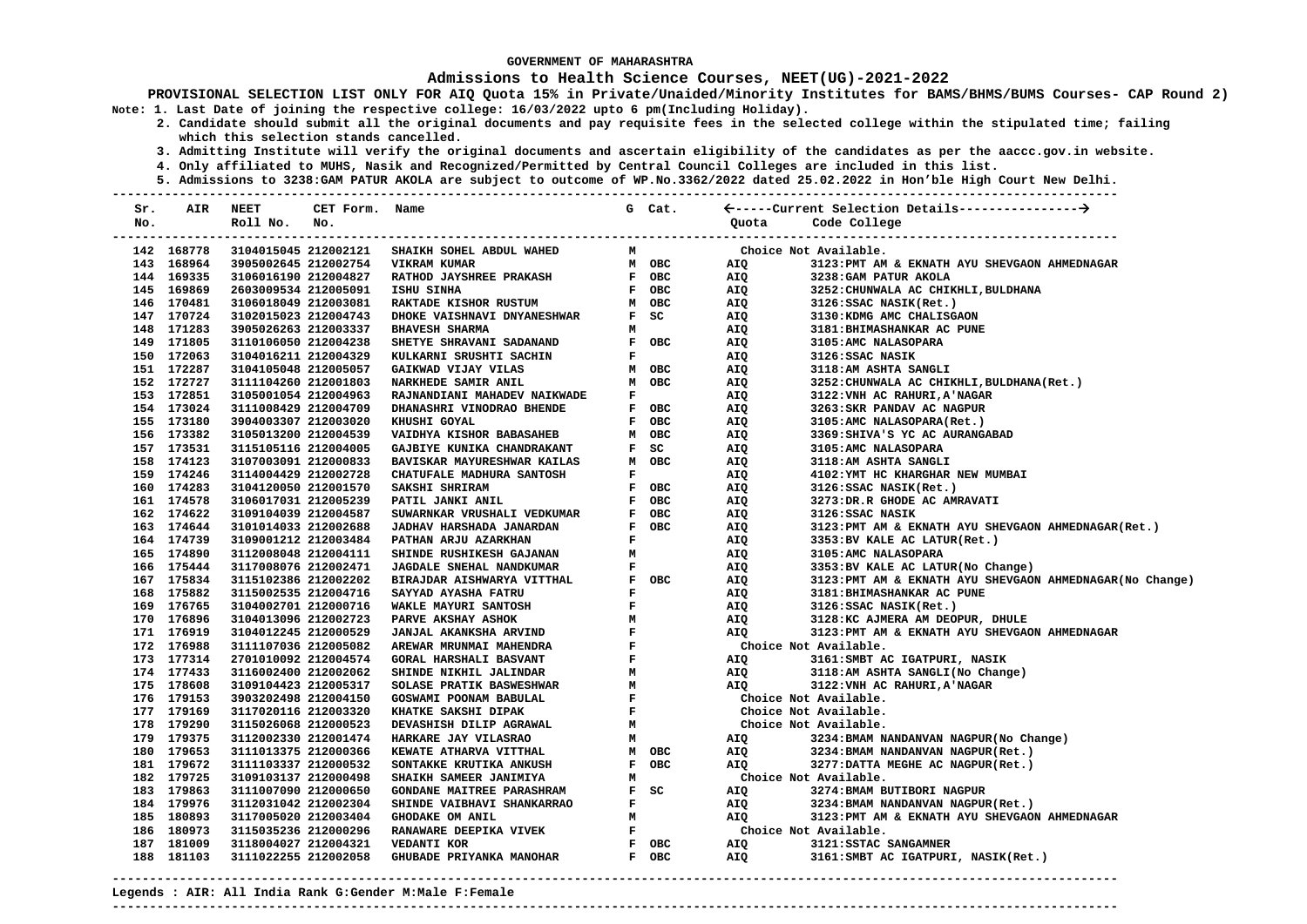### **Admissions to Health Science Courses, NEET(UG)-2021-2022**

- **2. Candidate should submit all the original documents and pay requisite fees in the selected college within the stipulated time; failing which this selection stands cancelled.** 
	- **3. Admitting Institute will verify the original documents and ascertain eligibility of the candidates as per the aaccc.gov.in website.**
	- **4. Only affiliated to MUHS, Nasik and Recognized/Permitted by Central Council Colleges are included in this list.**
	- **5. Admissions to 3238:GAM PATUR AKOLA are subject to outcome of WP.No.3362/2022 dated 25.02.2022 in Hon'ble High Court New Delhi.**

| Sr. | AIR        | <b>NEET</b>          | CET Form. Name |                                              |              | G Cat.    |                       |                                                           |
|-----|------------|----------------------|----------------|----------------------------------------------|--------------|-----------|-----------------------|-----------------------------------------------------------|
| No. |            | Roll No.             | No.            |                                              |              |           | Quota                 | Code College                                              |
|     |            |                      |                |                                              |              |           |                       |                                                           |
|     | 189 181938 | 3115005059 212001677 |                | PATIL HRUSHIKESH CHANGDEV                    |              | M OBC     | AIQ                   | 3114: YAM KODOLI KOLHAPUR                                 |
|     | 190 181998 | 3116006269 212005191 |                | GHADAGE SAMRUDDHI VITTHAL                    | ${\bf F}$    |           | AIO                   | 3114: YAM KODOLI KOLHAPUR                                 |
|     | 191 182137 | 3104005097 212004915 |                | JADHAV AAKANKSHA BALU                        |              | F OBC     |                       | Choice Not Available.                                     |
|     | 192 182860 | 4204004020 212003071 |                | ADE DHEERAJ                                  |              | M OBC     | AIQ                   | 3234: BMAM NANDANVAN NAGPUR (No Change)                   |
|     | 193 183160 | 3110014259 212000694 |                | <b>JAGRUTI SANJAYKUMAR MISHRA</b>            | $\mathbf F$  |           | AIQ                   | 3183: BR HARNE AC VANGANI, AMBERNATH (No Change)          |
|     | 194 183683 | 3108001601 212004680 |                | BHALEKAR ANUSHKA HEMANT                      | $\mathbf{F}$ | OBC       |                       | Choice Not Available.                                     |
|     | 195 184296 | 4201004101 212002798 |                | SADIYA SAMEER SHAIKH                         | $\mathbf F$  |           | AIQ                   | 3183: BR HARNE AC VANGANI, AMBERNATH (Ret.)               |
|     | 196 184381 | 3104109099 212005225 |                | JADHAV SHREYA GOKUL                          | $\mathbf F$  |           | AIQ                   | 3123: PMT AM & EKNATH AYU SHEVGAON AHMEDNAGAR             |
|     | 197 184651 | 3117016102 212000994 |                | SATAV SHANTANU DHONDIRAM                     | M            | OBC       | AIQ                   | 3353: BV KALE AC LATUR(Ret.)                              |
|     | 198 184982 | 3113102476 212002083 |                | BUWA SNEHAL MURLIDHAR                        |              | F OBC     | AIQ                   | 3161: SMBT AC IGATPURI, NASIK                             |
|     | 199 185407 | 3107008309 212004155 |                | <b>PAWAR ANIKET RAMKRISHNA</b>               |              | M OBC     | AIQ                   | 3122: VNH AC RAHURI, A'NAGAR                              |
|     | 200 185512 | 3104001373 212001953 |                | SHAIKH MOHASIN KHALIL                        | $\,$ M       | OBC       | AIQ                   | 3234: BMAM NANDANVAN NAGPUR (No Change)                   |
|     | 201 185515 | 3118010132 212004793 |                | AVHAD ARYA SURESH                            |              | F OBC     |                       | Choice Not Available.                                     |
|     | 202 185683 | 3105004134 212005200 |                | BHOSALE SUMIT SOPAN                          | M            |           |                       | Choice Not Available.                                     |
|     | 203 186200 | 3111102326 212004929 |                | DNYANADA NITIN VITALKAR                      |              | F OBC     |                       | Choice Not Available.                                     |
|     | 204 186458 | 3115002162 212004045 |                | VISHAL HARIDAS SAVASE                        | М            |           | AIQ                   | 3183: BR HARNE AC VANGANI, AMBERNATH                      |
|     | 205 186957 | 3110017009 212000505 |                | MISHRA ALOK RAJESHWAR                        | М            |           |                       | Choice Not Available.                                     |
|     | 206 187222 | 3112028044 212003449 |                | DUMNE AJINKYA BABURAO                        | М            |           |                       | Choice Not Available.                                     |
|     | 207 187578 | 3111031022 212002294 |                | NAMAN CHANDRAKAR                             | M            |           | AIQ                   | 3234: BMAM NANDANVAN NAGPUR (Ret.)                        |
|     | 208 187929 | 3118032044 212000635 |                | YAMGAR DIPESH DHANAJI                        |              | M OBC     | AIQ                   | 3234: BMAM NANDANVAN NAGPUR (No Change)                   |
|     | 209 188074 | 3112005297 212002120 |                | <b>RUTUJA BHUSE</b>                          | $\mathbf{F}$ | OBC       | AIQ                   | 3234: BMAM NANDANVAN NAGPUR (No Change)                   |
|     | 210 188740 | 3103007265 212004078 |                | MISHRA MOHIT GOVIND                          | M            |           | AIQ                   | 3263: SKR PANDAV AC NAGPUR                                |
|     | 211 188753 | 3108005472 212004820 |                | DHEKALE SAIPRASAD SURESH                     | M            |           | AIQ                   | 3188: MATOSHRI AC EKLAHARE NASHIK                         |
|     | 212 188795 | 3111033251 212001315 |                | BORKAR RAHUL SURAJ                           |              | M OBC     | AIQ                   | 3277: DATTA MEGHE AC NAGPUR (Ret.)                        |
|     | 213 189305 | 3122001017 212000232 |                | MORE MANISH GOPAL                            | M            | OBC       | AIO                   | 3123: PMT AM & EKNATH AYU SHEVGAON AHMEDNAGAR             |
|     | 214 189400 | 3113010194 212004976 |                | CHIMANPURE SHWETA SANTOSH                    | $F$ OBC      |           |                       | Choice Not Available.                                     |
|     | 215 189424 | 3112026236 212005243 |                | <b>ANIKET NAGARE</b>                         |              | M OBC     | <b>AIQ</b>            | 3128:KC AJMERA AM DEOPUR, DHULE                           |
|     | 216 189646 | 3117004405 212001679 |                | MUJAWAR ARSHIYA MUBARAK                      |              | F OBC     |                       | Choice Not Available.                                     |
|     | 217 190510 | 3105011126 212000278 |                | KEKARJAWALEKAR SHILPA SANTOSH                | F            |           | AIQ                   | 3123: PMT AM & EKNATH AYU SHEVGAON AHMEDNAGAR (No Change) |
|     | 218 190696 | 3101004034 212004371 |                | AMATE SHASHANK BABASAHEB                     | M            |           | AIQ                   | 3123: PMT AM & EKNATH AYU SHEVGAON AHMEDNAGAR             |
|     | 219 191111 | 3107001243 212002305 |                | <b>BHANGALE ANKITA KISHOR</b>                | $\mathbf{F}$ | OBC       | AIQ                   | 3161: SMBT AC IGATPURI, NASIK                             |
|     | 220 191164 | 3111006457 212001159 |                | PURVA MOTGHARE                               | $\mathbf{F}$ | <b>SC</b> | AIQ                   | 3112: HPM AMC VADGAON KOLHAPUR (No Change)                |
|     | 221 191844 | 3102016078 212004372 |                | <b>GARODE ATHARVA RAJESHWAR</b>              |              | M OBC     | AIQ                   | 3252: CHUNWALA AC CHIKHLI, BULDHANA                       |
|     | 222 191875 | 3109103031 212003502 |                | <b>MASANE RUTUJA NARAYAN</b>                 |              | F OBC     | AIQ                   | 3123: PMT AM & EKNATH AYU SHEVGAON AHMEDNAGAR (No Change) |
|     | 223 192051 | 3118018079 212004901 |                | DARGUDE ANUSHKA SACHIN                       | $\mathbf{F}$ | OBC       | AIO                   | 3183: BR HARNE AC VANGANI, AMBERNATH                      |
|     | 224 192366 | 3110029019 212000332 |                | YADAV ADITI                                  | $\mathbf F$  |           |                       | Choice Not Available.                                     |
|     | 225 192387 | 3114001263 212003357 |                | GAVALI GAURAV SUNIL                          | M            | OBC       | AIQ                   | 3161: SMBT AC IGATPURI, NASIK(Ret.)                       |
|     | 226 193133 | 3114015113 212000214 |                | PATIL PRASAD ROHIDAS                         | M            | OBC       |                       | Choice Not Available.                                     |
|     | 227 193156 | 3115034152 212005291 |                | <b>JADHAV OM KISHOR</b>                      | M            | OBC       | AIO                   | 3161: SMBT AC IGATPURI, NASIK                             |
|     | 228 193326 | 3112109073 212001225 |                | SWAMI ABHISHEK SANJIV                        | М            | OBC       |                       | Choice Not Available.                                     |
|     | 229 193385 | 3116002133 212004841 |                | MAHADIK ANKITA ANKUSH                        | $\mathbf F$  |           |                       | Choice Not Available.                                     |
|     | 230 193444 | 3109102187 212004465 |                | KALYANI SAKSHI BELESHWAR                     | $\mathbf F$  |           | AIQ                   | 3158:LRP AM ISLAMPUR, SANGLI                              |
|     | 231 193701 | 3104016045 212004085 |                | JADHAV MAYUR SUKHADEO                        | M            |           | AIO                   | 3274: BMAM BUTIBORI NAGPUR                                |
|     | 232 193946 | 3112005062 212002077 |                | MUNDHE SAKSHI PRASAD                         |              | F OBC     | Choice Not Available. |                                                           |
|     | 233 193969 | 3111113160 212004519 |                | <b>IQBAL</b><br>TAZEEN NIGAR MOHD ASIF IQBAL |              | F OBC     | AIQ                   | 3183: BR HARNE AC VANGANI, AMBERNATH                      |
|     | 234 194187 | 3104113202 212004584 |                | ADEKAR HARSHAL ASHOK                         | M            |           | AIO                   | 3375:DR. VP AC REVGAON, JALNA                             |
|     | 235 194499 | 3115020354 212004244 |                | JADHAV ARYA HANAMANT                         | $\mathbf{F}$ |           |                       | Choice Not Available.                                     |
|     |            |                      |                |                                              |              |           |                       |                                                           |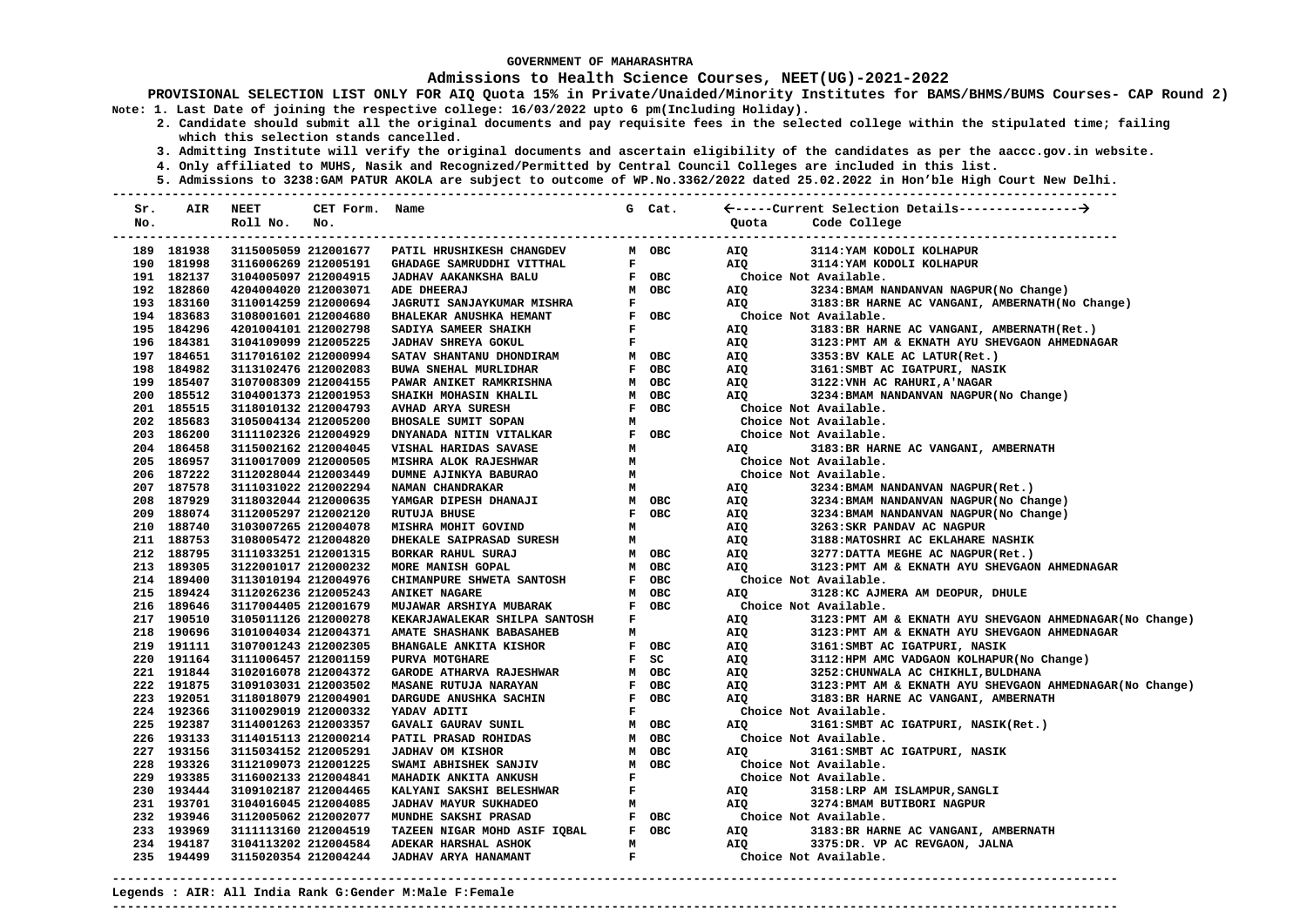# **Admissions to Health Science Courses, NEET(UG)-2021-2022**

- **2. Candidate should submit all the original documents and pay requisite fees in the selected college within the stipulated time; failing which this selection stands cancelled.** 
	- **3. Admitting Institute will verify the original documents and ascertain eligibility of the candidates as per the aaccc.gov.in website.**
	- **4. Only affiliated to MUHS, Nasik and Recognized/Permitted by Central Council Colleges are included in this list.**
	- **5. Admissions to 3238:GAM PATUR AKOLA are subject to outcome of WP.No.3362/2022 dated 25.02.2022 in Hon'ble High Court New Delhi.**

| Sr. | AIR        | <b>NEET</b>                                  | CET Form. Name |                                                                                                                                                                                                                                                                                                                                                                                                                                                                   |              | G Cat. |            |                                                             |
|-----|------------|----------------------------------------------|----------------|-------------------------------------------------------------------------------------------------------------------------------------------------------------------------------------------------------------------------------------------------------------------------------------------------------------------------------------------------------------------------------------------------------------------------------------------------------------------|--------------|--------|------------|-------------------------------------------------------------|
| No. |            | Roll No.                                     | No.            |                                                                                                                                                                                                                                                                                                                                                                                                                                                                   |              |        | Quota      | Code College                                                |
|     |            |                                              |                | SHIVANI SHELKE<br>MARKANTE VAISHNAVI DIGAMBAR<br>ARKANTE VAISHNAVI DIGAMBAR                                                                                                                                                                                                                                                                                                                                                                                       |              |        |            |                                                             |
|     | 236 194696 | 3104001649 212004158                         |                |                                                                                                                                                                                                                                                                                                                                                                                                                                                                   | $\mathbf{F}$ |        | AIQ        | 3122: VNH AC RAHURI, A'NAGAR                                |
|     | 237 194761 | 3112107354 212000516                         |                |                                                                                                                                                                                                                                                                                                                                                                                                                                                                   |              | F OBC  | AIQ        | 3354:BSPM AC UDGIR, LATUR                                   |
|     | 238 194773 | 3103009253 212002658                         |                |                                                                                                                                                                                                                                                                                                                                                                                                                                                                   |              | F OBC  | AIQ        | 3274: BMAM BUTIBORI NAGPUR                                  |
|     | 239 194846 | 3104102352 212003347                         |                |                                                                                                                                                                                                                                                                                                                                                                                                                                                                   | $\mathbf{F}$ |        | AIQ        | 3369: SHIVA'S YC AC AURANGABAD (Ret.)                       |
|     | 240 195509 | 3110104119 212004366                         |                | VIJAY A UPADHYAY                                                                                                                                                                                                                                                                                                                                                                                                                                                  | M            |        | AIQ        | 3183: BR HARNE AC VANGANI, AMBERNATH                        |
|     | 241 195993 | 2001312500 212002453                         |                | AARYA ALONE                                                                                                                                                                                                                                                                                                                                                                                                                                                       |              | F SC   | AIQ        | 3263: SKR PANDAV AC NAGPUR                                  |
|     | 242 196632 | 3115102235 212001307                         |                | <b>ROUNAK</b>                                                                                                                                                                                                                                                                                                                                                                                                                                                     | М            |        | AIQ        | 3147: ASHVIN AC ASHWI SANGAMNER                             |
|     | 243 196827 | 3101009247 212003063                         |                | KHETMALIS VISHAL SUNIL                                                                                                                                                                                                                                                                                                                                                                                                                                            |              |        |            | Choice Not Available.                                       |
|     | 244 196894 | 3110012075 212004595                         |                | AYESHA MOHD ASHFAQUE                                                                                                                                                                                                                                                                                                                                                                                                                                              |              |        | AIQ        | 4101: CMP HC MUMBAI                                         |
|     | 245 197142 | 3104003104 212005340                         |                | <b>BHANGE ROSHANI RAMDAS</b>                                                                                                                                                                                                                                                                                                                                                                                                                                      |              |        | AIQ        | 3271:RN LAHOTI AC BULDHANA                                  |
|     | 246 197265 | 3106006073 212002215                         |                | PADGHAN PRATIKSHA DILIP                                                                                                                                                                                                                                                                                                                                                                                                                                           |              |        | AIO        | 3252: CHUNWALA AC CHIKHLI, BULDHANA                         |
|     | 247 197802 | 3109103224 212004907                         |                | NALE MAYURI SAVATA                                                                                                                                                                                                                                                                                                                                                                                                                                                |              |        |            | Choice Not Available.                                       |
|     | 248 197962 | 3103021149 212005157                         |                | THOTE SANIKA AVINASH                                                                                                                                                                                                                                                                                                                                                                                                                                              |              |        | AIQ        | 3161: SMBT AC IGATPURI, NASIK                               |
|     | 249 197966 | 3112001161 212004137                         |                | INDURKAR SANJANA RAJU                                                                                                                                                                                                                                                                                                                                                                                                                                             |              |        | AIO        | 3122: VNH AC RAHURI, A'NAGAR                                |
|     | 250 198153 | 3112030150 212004283                         |                | M OBC<br>F OBC<br>F OBC<br>F OBC<br>F OBC<br>F OBC<br>F OBC<br>F OBC<br>BICCHEWAR DIVYA VIJAY                                                                                                                                                                                                                                                                                                                                                                     |              |        |            | Choice Not Available.                                       |
|     | 251 198260 | 3107004010 212000067                         |                | BANSAL VANSHIKA VINOD                                                                                                                                                                                                                                                                                                                                                                                                                                             |              |        | AIQ        | 4147:DR U. PATIL HMC JALGAON(Ret.)                          |
|     | 252 198634 | 3108005461 212003215                         |                | MORE SWAMINI MANOHAR                                                                                                                                                                                                                                                                                                                                                                                                                                              | $\mathbf{F}$ | OBC    | AIQ        | 3114: YAM KODOLI KOLHAPUR (Ret.)                            |
|     | 253 198684 | 3104107029 212001700                         |                | PALWE JAYDEEP UDDHAVRAO                                                                                                                                                                                                                                                                                                                                                                                                                                           |              | M OBC  | AIQ        | 3161: SMBT AC IGATPURI, NASIK                               |
|     | 254 199057 | 3106005084 212002776                         |                | KAPRE MANISHA SATISH                                                                                                                                                                                                                                                                                                                                                                                                                                              |              | F OBC  | AIQ        | 3123: PMT AM & EKNATH AYU SHEVGAON AHMEDNAGAR (No Change)   |
|     | 255 199085 | 3109102259 212001819                         |                | <b>DESHPANDE SHRAVANI SANJAY</b>                                                                                                                                                                                                                                                                                                                                                                                                                                  | $\mathbf F$  |        |            | Choice Not Available.                                       |
|     | 256 199211 | 3101017021 212002999                         |                | NIMSE KRISHNA BHASKAR                                                                                                                                                                                                                                                                                                                                                                                                                                             |              | M OBC  | AIQ        | 3123: PMT AM & EKNATH AYU SHEVGAON AHMEDNAGAR (No Change)   |
|     | 257 199568 | 3113105056 212004263                         |                | JADHAV RAHUL MOHAN                                                                                                                                                                                                                                                                                                                                                                                                                                                |              | M OBC  | AIQ        | 3161: SMBT AC IGATPURI, NASIK                               |
|     | 258 199669 | 3108005777 212004474                         |                | <b>JADHAV SRUSHTI EKNATH</b>                                                                                                                                                                                                                                                                                                                                                                                                                                      | $\mathbf F$  |        | AIQ        | 3114: YAM KODOLI KOLHAPUR                                   |
|     | 259 200228 | 3115024293 212004041                         |                | MISHRA ANKIT RAJENDRA                                                                                                                                                                                                                                                                                                                                                                                                                                             | м            |        | AIQ        | 3263: SKR PANDAV AC NAGPUR                                  |
|     | 260 200783 | 3004010029 212001483                         |                | ANJALI BAJAJ                                                                                                                                                                                                                                                                                                                                                                                                                                                      | $\mathbf F$  |        | AIQ        | 3277: DATTA MEGHE AC NAGPUR (Ret.)                          |
|     | 261 200956 | 3111027034 212000172                         |                | <b>BEHARE VEDANT</b>                                                                                                                                                                                                                                                                                                                                                                                                                                              |              | M OBC  | AIQ        | 3277: DATTA MEGHE AC NAGPUR (Ret.)                          |
|     | 262 200961 | 3110026194 212000330                         |                | VARMA SUCHITA DAYARAM                                                                                                                                                                                                                                                                                                                                                                                                                                             | $\mathbf F$  |        | AIQ        | 3277: DATTA MEGHE AC NAGPUR (No Change)                     |
|     | 263 201118 | 3110111286 212004641                         |                |                                                                                                                                                                                                                                                                                                                                                                                                                                                                   |              |        | AIQ        | 3161: SMBT AC IGATPURI, NASIK                               |
| 264 | 201640     | 1502204537 212004035                         |                |                                                                                                                                                                                                                                                                                                                                                                                                                                                                   |              |        | AIQ        | 3252: CHUNWALA AC CHIKHLI, BULDHANA                         |
| 265 | 201658     | 3101004354 212005040                         |                |                                                                                                                                                                                                                                                                                                                                                                                                                                                                   |              |        | AIQ        | 3161: SMBT AC IGATPURI, NASIK                               |
|     | 266 201697 | 3111028012 212005189                         |                |                                                                                                                                                                                                                                                                                                                                                                                                                                                                   |              |        | AIQ        | 3263: SKR PANDAV AC NAGPUR                                  |
| 267 | 201710     | 3101001648 212002130                         |                |                                                                                                                                                                                                                                                                                                                                                                                                                                                                   |              |        | AIQ        | 3122: VNH AC RAHURI, A'NAGAR (Ret.)                         |
|     | 268 201740 | 3109016221 212005128                         |                | GIRI PAURAVI RAMESH                                                                                                                                                                                                                                                                                                                                                                                                                                               | $\mathbf F$  | OBC    | AIQ        | 3161: SMBT AC IGATPURI, NASIK                               |
|     | 269 201883 | 3119011042 212004426                         |                | RAJ BAJIRAO JADHAV                                                                                                                                                                                                                                                                                                                                                                                                                                                | M            |        | AIQ        | 3114: YAM KODOLI KOLHAPUR                                   |
|     | 270 202066 | 3117011084 212005072                         |                | KUBER SAMRUDDHI PANDURANG                                                                                                                                                                                                                                                                                                                                                                                                                                         |              | F OBC  | AIQ        | 3114: YAM KODOLI KOLHAPUR                                   |
|     | 271 202127 | 3115103019 212004859                         |                | DEEPANSHU BHADRE                                                                                                                                                                                                                                                                                                                                                                                                                                                  | М            |        | <b>AIQ</b> | 3161: SMBT AC IGATPURI, NASIK                               |
| 272 | 202388     | 3105014039 212000062                         |                | DHAVLE VISHAL BHAGWAT                                                                                                                                                                                                                                                                                                                                                                                                                                             | M            |        | AIQ        | 3118:AM ASHTA SANGLI(Ret.)                                  |
| 273 | 202404     | 3109108266 212000435                         |                | <b>BHOSLE ADITYA RAGHUNATH</b>                                                                                                                                                                                                                                                                                                                                                                                                                                    | м            |        | AIQ        | 3123: PMT AM & EKNATH AYU SHEVGAON AHMEDNAGAR (Ret.)        |
|     | 274 202421 | 3103003088 212002156                         |                |                                                                                                                                                                                                                                                                                                                                                                                                                                                                   |              |        | AIQ        | 3181: BHIMASHANKAR AC PUNE (No Change)                      |
|     | 275 202979 | 3117008004 212004570                         |                |                                                                                                                                                                                                                                                                                                                                                                                                                                                                   |              |        | AIQ        | 3115:LKRS GADHINGLAJ KOLHAPUR                               |
|     | 276 203295 | 3115003090 212004964                         |                |                                                                                                                                                                                                                                                                                                                                                                                                                                                                   |              |        | AIQ        | 3180:DR D. PATIL AC KOLHAPUR                                |
|     | 277 203369 | 3111101461 212004067                         |                |                                                                                                                                                                                                                                                                                                                                                                                                                                                                   |              |        |            |                                                             |
| 278 | 203905     | 3112021042 212004281                         |                |                                                                                                                                                                                                                                                                                                                                                                                                                                                                   |              |        | AIQ<br>AIQ | 3263: SKR PANDAV AC NAGPUR<br>3158:LRP AM ISLAMPUR, SANGLI  |
|     | 279 204060 | 3115031070 212001579                         |                |                                                                                                                                                                                                                                                                                                                                                                                                                                                                   |              |        | AIQ        |                                                             |
|     | 204780     |                                              |                |                                                                                                                                                                                                                                                                                                                                                                                                                                                                   |              |        |            | 3179: SANT GAJANAN AC GADHINGLAJ (No Change)                |
| 280 | 281 204848 | 3118003299 212001325<br>3107006151 212000559 |                | $\begin{tabular}{ccccc} & $\cdots$ and APPA & & P\\ & & $\cdots$ & & P\\ & & & $\cdots$ & & P\\ \hline \end{tabular}$<br>$\begin{tabular}{ccccc} \multicolumn{3}{c}{\textbf{N}N}\multicolumn{3}{c}{\textbf{N}N}\multicolumn{3}{c}{\textbf{N}N}\multicolumn{3}{c}{\textbf{N}N}\multicolumn{3}{c}{\textbf{N}N}\multicolumn{3}{c}{\textbf{N}N}\multicolumn{3}{c}{\textbf{N}N}\multicolumn{3}{c}{\textbf{N}N}\multicolumn{3}{c}{\textbf{N}N}\multicolumn{3}{c}{\text$ |              |        | AIQ        | 3277: DATTA MEGHE AC NAGPUR (Ret.)<br>Choice Not Available. |
|     | 282 204893 | 4204001274 212001622                         |                |                                                                                                                                                                                                                                                                                                                                                                                                                                                                   |              |        |            |                                                             |
|     |            |                                              |                |                                                                                                                                                                                                                                                                                                                                                                                                                                                                   |              |        | AIQ        | 3181: BHIMASHANKAR AC PUNE(Ret.)                            |
|     |            |                                              |                |                                                                                                                                                                                                                                                                                                                                                                                                                                                                   |              |        |            |                                                             |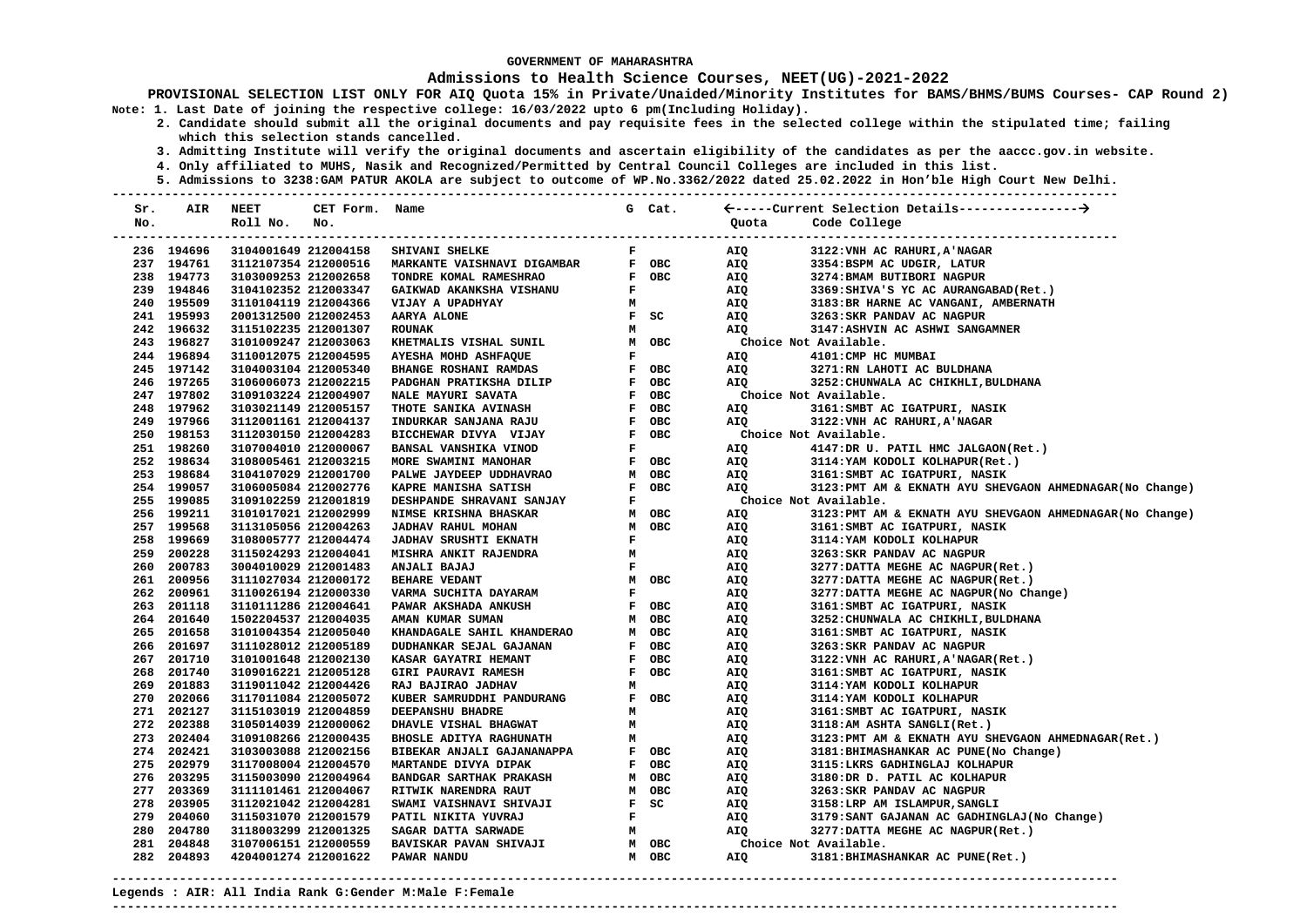### **Admissions to Health Science Courses, NEET(UG)-2021-2022**

**PROVISIONAL SELECTION LIST ONLY FOR AIQ Quota 15% in Private/Unaided/Minority Institutes for BAMS/BHMS/BUMS Courses- CAP Round 2) Note: 1. Last Date of joining the respective college: 16/03/2022 upto 6 pm(Including Holiday).** 

- **2. Candidate should submit all the original documents and pay requisite fees in the selected college within the stipulated time; failing which this selection stands cancelled.** 
	- **3. Admitting Institute will verify the original documents and ascertain eligibility of the candidates as per the aaccc.gov.in website.**
	- **4. Only affiliated to MUHS, Nasik and Recognized/Permitted by Central Council Colleges are included in this list.**
- **5. Admissions to 3238:GAM PATUR AKOLA are subject to outcome of WP.No.3362/2022 dated 25.02.2022 in Hon'ble High Court New Delhi. ---------------------------------------------------------------------------------------------------------------------------------------**

| Sr. | AIR        | <b>NEET</b>            | CET Form. | Name                                  |              | G Cat.       |                       |                                            |
|-----|------------|------------------------|-----------|---------------------------------------|--------------|--------------|-----------------------|--------------------------------------------|
| No. |            | Roll No.               | No.       |                                       |              |              | Quota                 | Code College                               |
|     |            | ---------------------- |           |                                       |              |              |                       |                                            |
|     | 283 205106 | 3109013144 212003029   |           | PATIL SURAJ BHALCHANDRA               | м            |              | AIQ                   | 3118:AM ASHTA SANGLI(No Change)            |
|     | 284 205107 | 3112001104 212004599   |           | MUNDHE OMKESH SHIVAJIRAO              |              | M OBC        | AIQ                   | 3113:JJ MAGDUM AM JAISINGPUR               |
|     | 285 205159 | 3112101074 212000500   |           | SHINDE ADITYA ASHOKRAO                | M            |              | AIO                   | 3277: DATTA MEGHE AC NAGPUR (Ret.)         |
|     | 286 205226 | 3115101075 212004845   |           | NANAWARE AISHWARYA PANDURANG          | $\mathbf{F}$ |              | AIQ                   | 3130: KDMG AMC CHALISGAON                  |
|     | 287 205389 | 3101018250 212004017   |           | ARANGALE SHRADDHA DNYANESHWAR         | $\mathbf{F}$ |              | AIO                   | 3124: SAM SANGAMNER                        |
|     | 288 206313 | 3112023008 212004169   |           | PRERANA ANIL BOROLE                   |              | F OBC        | Choice Not Available. |                                            |
|     | 289 206472 | 3117020162 212004153   |           | PATIL APEKSHA ARUN                    | $\mathbf{F}$ |              | AIO                   | 3113: JJ MAGDUM AM JAISINGPUR              |
|     | 290 206538 | 3112010048 212000483   |           | DESHPANDE SHRUTIKA SUDHAKAR           | $\mathbf{F}$ |              | AIQ                   | 3277: DATTA MEGHE AC NAGPUR (No Change)    |
|     | 291 206743 | 3116001105 212004028   |           | <b>JAGADALE DINESH SANTOSHKUMAR</b>   | м            |              | AIQ                   | 3124: SAM SANGAMNER                        |
|     | 292 206819 | 3121003066 212003245   |           | SOHAM PRASANNA JOGLEKAR               | м            |              | AIQ                   | 3114: YAM KODOLI KOLHAPUR (No Change)      |
|     | 293 207312 | 3104006469 212004102   |           | <b>AVATE ANUSHRI RAMESHWAR</b>        |              | F OBC        | AIQ                   | 3252: CHUNWALA AC CHIKHLI, BULDHANA        |
|     | 294 207758 | 3105004296 212002713   |           | MOMIN SANEYA MUKTAR                   |              | F OBC        | Choice Not Available. |                                            |
|     | 295 207864 | 3109007266 212004582   |           | ANJALI SUDHAKAR KESGIRE               |              | F OBC        | AIQ                   | 3158:LRP AM ISLAMPUR, SANGLI               |
|     | 296 208118 | 3101017050 212004031   |           | SHINDE SANJIVANI ARUN                 |              | F OBC        | AIQ                   | 3113:JJ MAGDUM AM JAISINGPUR               |
|     | 297 208509 | 3105008218 212004838   |           | SAYED SHIFA GAYAS                     | $\mathbf{F}$ |              | AIQ                   | 3369: SHIVA'S YC AC AURANGABAD             |
|     | 298 208978 | 3106008262 212002068   |           | VAISHNAVI PAWAR                       |              | F OBC        | AIQ                   | 3130:KDMG AMC CHALISGAON                   |
|     | 299 209250 | 3119001011 212004780   |           | PATEL SAYEED ZAKIR                    | м            |              | AIQ                   | 3113:JJ MAGDUM AM JAISINGPUR               |
|     | 300 209514 | 3112109190 212004563   |           | DHOKE RUTUJA BANDURAO                 |              | F OBC        | AIQ                   | 3274: BMAM BUTIBORI NAGPUR                 |
|     | 301 209870 | 3118009336 212000450   |           | SHAIKH MOHAMMED FAIZAN MOHAMMED M     |              |              | AIQ                   | 3131: CAM SAKEGAON                         |
|     | 302 209918 | 3111122190 212000829   |           | NISHANT MANOHAR SAMBARE               |              | M OBC        | AIQ                   | 3124: SAM SANGAMNER                        |
|     | 303 210247 | 3108004113 212003228   |           | KHAMKAR SANYOGITA NITIN               |              | F OBC        | AIQ                   | 3114: YAM KODOLI KOLHAPUR (Ret.)           |
|     | 304 210428 | 3121004163 212000772   |           | SHREYA SANDEEP BAGADE                 | $\mathbf{F}$ |              | AIQ                   | 3162: MA DARADE AC YEOLA, NASIK            |
|     | 305 210486 | 3110116323 212005018   |           | KHAN WAQAR AHMED                      | м            |              | AIQ                   | 4101: CMP HC MUMBAI                        |
|     | 306 210493 | 3107013044 212000619   |           | VARMA KHUSHI ANAND                    |              | F OBC        | AIQ                   | 3252: CHUNWALA AC CHIKHLI, BULDHANA        |
|     | 307 210509 | 3107008322 212004023   |           | SARTALE ABHISHEK APPA                 |              | M OBC        | AIQ                   | 3274: BMAM BUTIBORI NAGPUR                 |
|     | 308 210645 | 3905015282 212002608   |           | KRITI KHANDELWAL                      | $\mathbf{F}$ |              | Choice Not Available. |                                            |
|     | 309 210844 | 3116008339 212001114   |           | BHOPATE MRUDULA ABASO                 |              | $\mathbf{F}$ | AIQ                   | 3118:AM ASHTA SANGLI(Ret.)                 |
|     | 310 210925 | 3113102490 212001318   |           | CHOPADE HARISH DILIP                  |              | M OBC        | AIQ                   | 3162: MA DARADE AC YEOLA, NASIK(No Change) |
|     | 311 211194 | 3104110158 212003392   |           | MANE GOVIND CHATRABHUJ                | M            |              | AIQ                   | 3118:AM ASHTA SANGLI(No Change)            |
|     | 312 211230 | 3116001149 212001424   |           | SACHDEO TANISHA VIJAY                 | $\mathbf{F}$ |              | AIQ                   | 3161: SMBT AC IGATPURI, NASIK(No Change)   |
|     | 313 211665 | 3105018254 212002942   |           | KULKARNI ATHARV KISHOR                | M            |              | AIQ                   | 3118:AM ASHTA SANGLI(No Change)            |
|     | 314 211903 | 3111031161 212003067   |           | <b>GARGHATE MAHESH GAJANAN</b>        |              | M OBC        | AIQ                   | 3277: DATTA MEGHE AC NAGPUR (Ret.)         |
|     | 315 213234 | 3104005303 212002361   |           | KALSHETTY AMBIKA CHANDRASHEKAR        |              | F OBC        | AIQ                   | 3131: CAM SAKEGAON (No Change)             |
|     | 316 213301 | 3104116138 212001810   |           | GORE SUVARNA PANDITRAO                | $\mathbf{F}$ |              | AIQ                   | 3353: BV KALE AC LATUR (No Change)         |
|     | 317 213747 | 3118003267 212004577   |           | SNEHA GANTAYAT                        | $\mathbf{F}$ |              | AIQ                   | 3252: CHUNWALA AC CHIKHLI, BULDHANA        |
|     | 318 214044 | 3111104072 212000436   |           | <b>ASAWARI KAKDE</b>                  |              | F OBC        | AIQ                   | 3274: BMAM BUTIBORI NAGPUR (Ret.)          |
|     | 319 214368 | 3104020100 212000656   |           | SHRINEWAR NIKITA RAVIKIRAN            | $\mathbf{F}$ |              | AIQ                   | 3238: GAM PATUR AKOLA                      |
|     | 320 214499 | 3104010344 212000504   |           | <b>JADHAV NEERAJ INDAL</b>            |              | M OBC        | AIQ                   | 3131: CAM SAKEGAON                         |
|     | 321 214548 | 3112108299 212000192   |           | BANDEWAR RUSHIKESH PRABHAKARRAO M OBC |              |              | AIQ                   | 3353:BV KALE AC LATUR(Ret.)                |
|     | 322 214609 | 3117006301 212004604   |           | SHAIKH GAZALA PARVEEN IBRAHIM         | $\mathbf{F}$ |              | AIQ                   | 3172: SAI AMC VAIRAG BARSHI, SOLAPUR       |
|     | 323 214624 | 3111014173 212004949   |           | SAMIKSHA PAWAR                        | $\mathbf F$  |              | AIQ                   | 4224: AHMC NAGPUR                          |
|     | 324 214970 | 3111119085 212002466   |           | KHUSHI BEJAGAMWAR                     | F            |              | AIQ                   | 3274: BMAM BUTIBORI NAGPUR (No Change)     |
|     | 325 215118 | 3112101351 212004451   |           | <b>DESHMUKH TRUPTI PRAKASH</b>        |              | F OBC        | AIQ                   | 3274: BMAM BUTIBORI NAGPUR                 |
|     | 326 215174 | 3104002185 212002198   |           | PRATIKSHA SHINDE                      | $\mathbf{F}$ |              | AIQ                   | 3122: VNH AC RAHURI, A'NAGAR (No Change)   |
|     | 327 215312 | 3110115087 212000799   |           | <b>NIYAEESH</b>                       |              | F OBC        | AIQ                   | 3124: SAM SANGAMNER                        |
|     | 328 215584 | 3112101084 212001598   |           | SYEDA ARSHIYA SYED WASEEM             | $\mathbf{F}$ |              | AIQ                   | 3240:AM PUSAD YAVATMAL(Ret.)               |
|     | 329 215705 | 3112038149 212004306   |           | SNEHAL DHARMENDRA SHENDE              |              | $F$ SC       | AIQ                   | 3187: ASHOKRAO MANE AC VADGAON KOLHAPUR    |
|     |            |                        |           |                                       |              |              |                       |                                            |

**Legends : AIR: All India Rank G:Gender M:Male F:Female**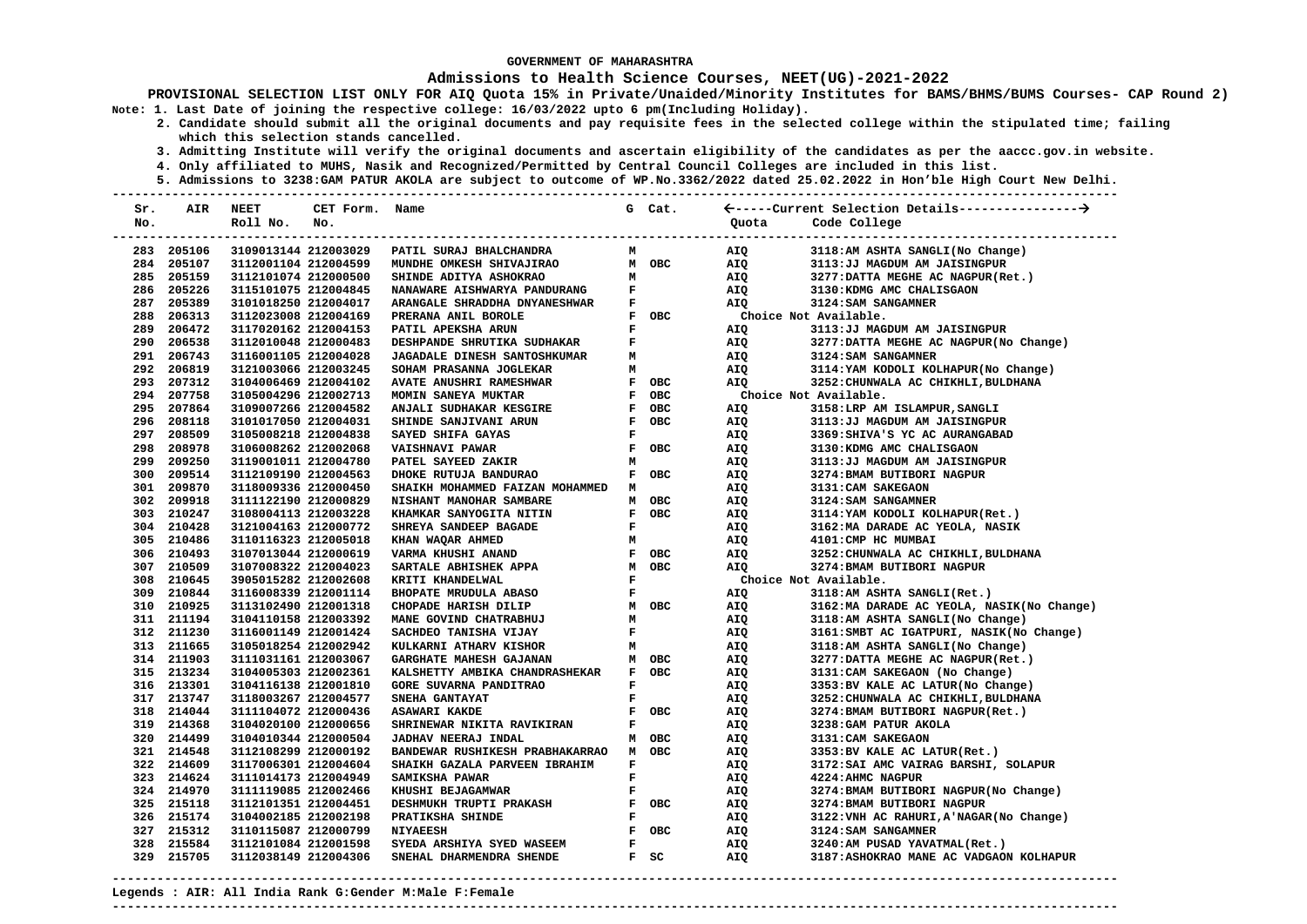### **Admissions to Health Science Courses, NEET(UG)-2021-2022**

**PROVISIONAL SELECTION LIST ONLY FOR AIQ Quota 15% in Private/Unaided/Minority Institutes for BAMS/BHMS/BUMS Courses- CAP Round 2) Note: 1. Last Date of joining the respective college: 16/03/2022 upto 6 pm(Including Holiday).** 

- **2. Candidate should submit all the original documents and pay requisite fees in the selected college within the stipulated time; failing which this selection stands cancelled.** 
	- **3. Admitting Institute will verify the original documents and ascertain eligibility of the candidates as per the aaccc.gov.in website.**
	- **4. Only affiliated to MUHS, Nasik and Recognized/Permitted by Central Council Colleges are included in this list.**
- **5. Admissions to 3238:GAM PATUR AKOLA are subject to outcome of WP.No.3362/2022 dated 25.02.2022 in Hon'ble High Court New Delhi. ---------------------------------------------------------------------------------------------------------------------------------------**

| Sr. | AIR        | <b>NEET</b>          | CET Form. Name       |                                                            |                               | G Cat.                                                       |                       |                                            |
|-----|------------|----------------------|----------------------|------------------------------------------------------------|-------------------------------|--------------------------------------------------------------|-----------------------|--------------------------------------------|
| No. |            | Roll No.             | No.                  |                                                            |                               |                                                              | Ouota                 | Code College                               |
|     |            |                      |                      |                                                            |                               |                                                              |                       |                                            |
|     | 330 215788 |                      |                      | 3109015100 212004498 MUDHAL AKASH BALASAHEB                |                               | M OBC                                                        | AIO                   | 3369: SHIVA'S YC AC AURANGABAD             |
|     | 331 216000 |                      | 4413001175 212005044 | NITIN SAINI                                                |                               | M OBC                                                        | Choice Not Available. |                                            |
|     | 332 216077 | 3119012122 212005336 |                      | PATIL TEJAL RAMKRISHNA                                     |                               | F OBC                                                        | AIQ                   | 3113:JJ MAGDUM AM JAISINGPUR               |
|     | 333 216215 | 3112121084 212000054 |                      | KHADKESHWAR VAISHNAVI SUBHASH                              |                               | F OBC                                                        | AIQ                   | 3353: BV KALE AC LATUR(Ret.)               |
|     | 334 216393 | 3111125138 212002367 |                      | RIDDHI NAGPURE                                             | $\mathbf{F}$ and $\mathbf{F}$ |                                                              | AIQ                   | 3263: SKR PANDAV AC NAGPUR(Ret.)           |
|     | 335 216582 | 3104101326 212001873 |                      | HIWALE TEJAS GORAKHANATH                                   |                               | $\begin{array}{ll} \mathbf{M} & \\ \mathbf{F} & \end{array}$ | AIQ                   | 3122: VNH AC RAHURI, A'NAGAR (No Change)   |
|     | 336 216735 | 2701001642 212001835 |                      | ASAWARI APPASO KAWADE                                      |                               |                                                              | AIQ                   | 3113:JJ MAGDUM AM JAISINGPUR(Ret.)         |
|     | 337 216770 | 3109103258 212003271 |                      | SOLANKE PRANEEL PRATAPRAO                                  |                               | $M$                                                          | AIQ                   | 3118:AM ASHTA SANGLI(Ret.)                 |
|     | 338 216953 | 3101007388 212005156 |                      | <b>GORE SHREYA SHRIDHAR</b>                                |                               | $\mathbf{F}$ and $\mathbf{F}$                                | AIQ                   | 3176: S. VIVEKANAND AC AHMEDNAGAR          |
|     | 339 217002 | 3101001666 212003479 |                      | <b>BADHE SAKSHI AJAY</b>                                   |                               | F OBC                                                        | Choice Not Available. |                                            |
|     | 340 217088 | 3112012043 212005177 |                      | DEVKATE ASHWINI SURYAKANT                                  |                               | F OBC                                                        | AIO                   | 3112: HPM AMC VADGAON KOLHAPUR             |
|     | 341 217203 | 3115023355 212004088 |                      | <b>KUNAL</b>                                               |                               | M OBC                                                        | AIO                   | 3115:LKRS GADHINGLAJ KOLHAPUR              |
|     | 342 217214 | 3111011216 212005339 |                      | TEJASWINI KOTHIRAM THAKARE                                 |                               | F OBC                                                        | Choice Not Available. |                                            |
|     | 343 217285 | 3108003784 212003261 |                      | MORE SATYAJIT DNYANDEV                                     | M                             |                                                              | AIQ                   | 3114: YAM KODOLI KOLHAPUR (Ret.)           |
|     | 344 217415 | 2701010040 212004616 |                      | RUTUJA RAGHUNATHA CHOUGULE                                 |                               | $\mathbf{F}$ and $\mathbf{F}$                                | AIQ                   | 3113:JJ MAGDUM AM JAISINGPUR               |
|     | 345 217526 | 3112037092 212005245 |                      | PAWAR PRERANA SAHEBRAO                                     |                               | F OBC                                                        | AIQ                   | 3369: SHIVA'S YC AC AURANGABAD             |
|     | 346 217781 | 3111019269 212004094 |                      | AKSHAY SITARAM RATHOD                                      |                               | M OBC                                                        | AIO                   | 3162: MA DARADE AC YEOLA, NASIK            |
|     | 347 218225 | 3101005085 212004733 |                      | BHUJBAL ROHAN RAJENDRA                                     |                               | M OBC                                                        |                       | Choice Not Available.                      |
|     | 348 218390 | 3116003118 212004344 |                      | CHAVAN SANIKA TANAJI                                       |                               | F OBC                                                        | AIQ                   | 3113: JJ MAGDUM AM JAISINGPUR              |
|     | 349 218786 | 3112119208 212001662 |                      | SURYAWANSHI AJAY DNYANESHWAR                               |                               | M                                                            | Choice Not Available. |                                            |
|     | 350 218806 | 3121002111 212000930 |                      | VAISHNAVI BHALCHANDRA EKAL                                 |                               | F OBC                                                        | AIO                   | 3114: YAM KODOLI KOLHAPUR (No Change)      |
|     | 351 218907 | 3112010216 212001168 |                      | DANGE AISHWARYA GOVINDRAO                                  |                               | $\mathbf{F}$ and $\mathbf{F}$                                | AIQ                   | 3353:BV KALE AC LATUR(Ret.)                |
|     | 352 219001 | 3117003246 212004438 |                      | PATIL PRACHITI PRASHANT                                    |                               | $\mathbf{F}$ and $\mathbf{F}$                                | AIQ                   | 3112: HPM AMC VADGAON KOLHAPUR             |
|     | 353 219052 | 3103001449 212004404 |                      | RATHOD DHANSHREE CHAITARAM                                 |                               | F OBC                                                        | AIO                   | 3266:ASPM AYU COL SAGWAN BULDHANA          |
|     | 354 219098 | 3109110176 212005261 |                      | SANGADE SHRIRAM RAJENDRA                                   |                               | M                                                            | Choice Not Available. |                                            |
|     | 355 219141 | 3113103009 212004486 |                      | THAKARE NISHANT LAHANU                                     |                               | M OBC                                                        | Choice Not Available. |                                            |
|     | 356 219154 | 3111015341 212002041 |                      | PRAMEY DEVENDRA MESHRAM                                    |                               | M SC                                                         | AIQ                   | 3274: BMAM BUTIBORI NAGPUR (Ret.)          |
|     | 357 219280 | 3111104321 212004364 |                      | JAMBHULKAR SAMYAK RAJENDRA                                 |                               | M SC                                                         | AIQ                   | 3240:AM PUSAD YAVATMAL                     |
|     | 358 219395 | 3109101376 212001293 |                      | SUVARNKAR ONKAR SANJEEVKUMAR                               |                               | M OBC                                                        | AIQ                   | 3118:AM ASHTA SANGLI(No Change)            |
|     | 359 219792 | 3102001592 212004500 |                      | NADIMULLA KHA SHADULLA KHA                                 | M                             |                                                              | AIQ                   | 3266:ASPM AYU COL SAGWAN BULDHANA          |
|     | 360 219823 | 3111017316 212005132 |                      | SHIVANI ANIL UTTARWAR                                      |                               | $\mathbf{F}$ and $\mathbf{F}$                                |                       | 3265: SMT. VIMLA AC CHANDRAPUR             |
|     | 361 219844 | 3104004138 212001670 |                      | KHANDAGALE ASHWINI EKNATH                                  |                               | F OBC                                                        | AIQ<br>AIQ            | 3369: SHIVA'S YC AC AURANGABAD (No Change) |
|     | 362 220028 | 3112007299 212003115 |                      | PANCHAL VAISHNAVI JAYWANTRAO                               |                               | F OBC                                                        | AIQ<br>ATO            | 3369: SHIVA'S YC AC AURANGABAD (No Change) |
|     | 363 220150 | 3112003067 212001305 |                      | FAJGE VAIBHAVI BALIRAM                                     |                               | $\mathbf{F}$ and $\mathbf{F}$                                | AIQ                   | 3353: BV KALE AC LATUR(Ret.)               |
|     | 364 220372 | 3106006032 212001822 |                      | <b>TAWAR DHANANJAY ASHOK</b>                               |                               |                                                              | AIQ                   | 3118:AM ASHTA SANGLI(No Change)            |
|     | 365 220424 | 3105018285 212003504 |                      | $\begin{array}{ccc} & M \\ M \end{array}$<br>SATISH RAHATE |                               |                                                              | AIQ                   | 3128:KC AJMERA AM DEOPUR, DHULE            |
|     | 366 220446 | 3110115179 212005023 |                      | KHAN ABDUL RAZZAQ MOHAMMED HAROON M                        |                               |                                                              | AIQ                   | 3354:BSPM AC UDGIR, LATUR                  |
|     | 367 220564 | 3102008272 212001160 |                      | GHAYAL SOMESH RAJESHWAR                                    |                               | M OBC                                                        | AIQ                   | 3263: SKR PANDAV AC NAGPUR(Ret.)           |
|     | 368 220640 | 3113001859 212004674 |                      | SAKSHI SANJAY WAKCHAURE                                    |                               | F OBC                                                        | AIQ                   | 3115: LKRS GADHINGLAJ KOLHAPUR             |
|     | 369 220791 | 3111032001 212004957 |                      | RAUT PRANJALI CHANDRASEN                                   |                               | F OBC                                                        | AIQ                   | 3238: GAM PATUR AKOLA                      |
|     | 370 220951 | 3110101483 212002265 |                      | SUYASH OMPRAKASH RATHORE                                   | M                             |                                                              | AIO                   | 4101: CMP HC MUMBAI                        |
|     | 371 221741 | 3116005285 212004620 |                      | GAVALI PRACHI KRISHNA                                      |                               | F OBC                                                        | Choice Not Available. |                                            |
|     | 372 221834 | 3905124233 212004725 |                      |                                                            |                               | M OBC                                                        | AIO                   | 3176: S. VIVEKANAND AC AHMEDNAGAR          |
|     | 373 221979 | 3104106189 212002400 |                      |                                                            |                               | $\mathbf{F}$ and $\mathbf{F}$                                | Choice Not Available. |                                            |
|     | 374 222018 | 3106019184 212005160 |                      |                                                            |                               |                                                              | AIQ                   | 3131: CAM SAKEGAON                         |
|     | 375 222330 | 3106012157 212001639 |                      |                                                            |                               |                                                              | AIQ                   | 3266:ASPM AYU COL SAGWAN BULDHANA(Ret.)    |
|     | 376 222523 | 3104006096 212005103 |                      |                                                            |                               |                                                              |                       | Choice Not Available.                      |
|     |            |                      |                      |                                                            |                               |                                                              |                       |                                            |

**---------------------------------------------------------------------------------------------------------------------------------------**

**Legends : AIR: All India Rank G:Gender M:Male F:Female**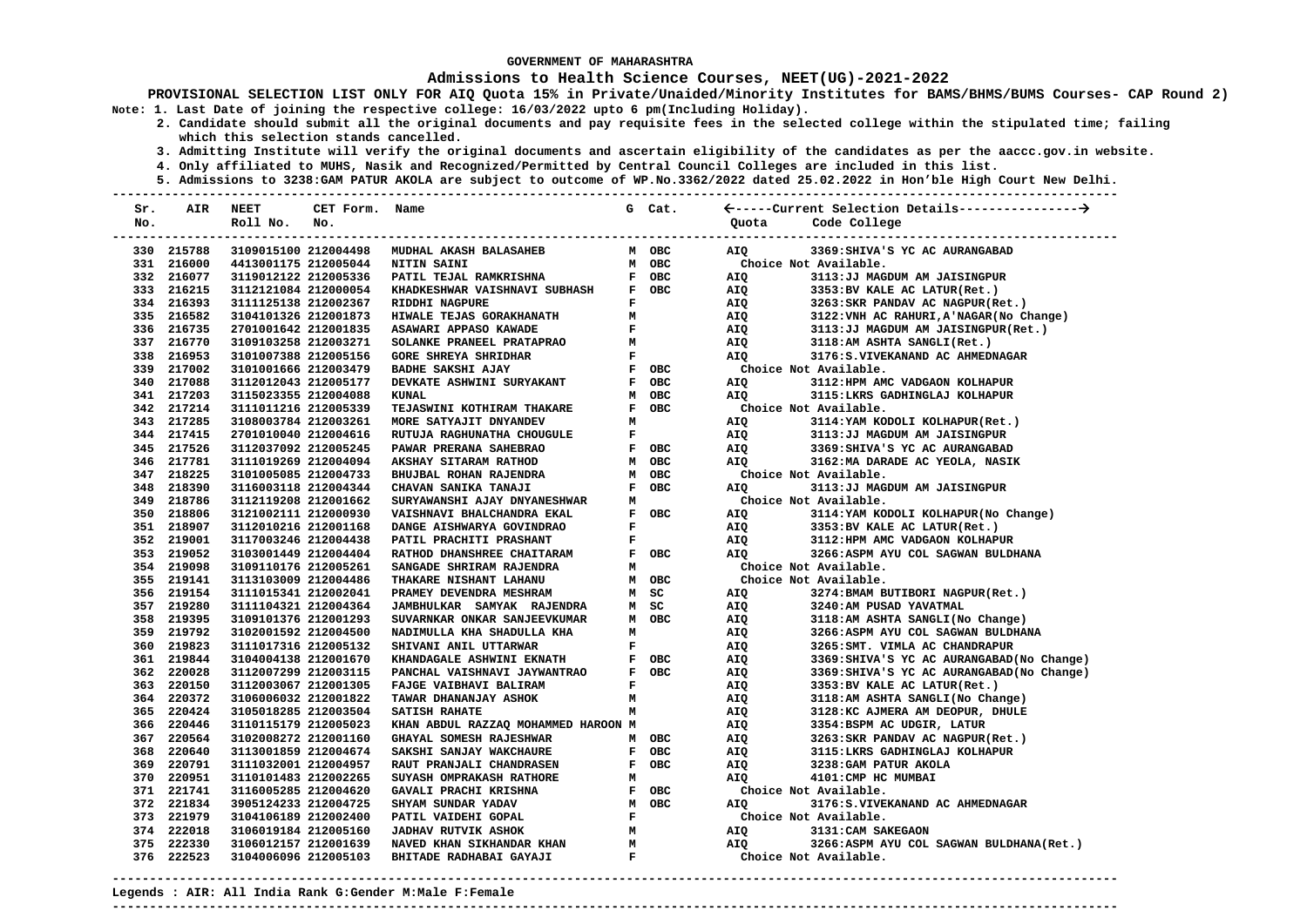### **Admissions to Health Science Courses, NEET(UG)-2021-2022**

**PROVISIONAL SELECTION LIST ONLY FOR AIQ Quota 15% in Private/Unaided/Minority Institutes for BAMS/BHMS/BUMS Courses- CAP Round 2) Note: 1. Last Date of joining the respective college: 16/03/2022 upto 6 pm(Including Holiday).** 

 **2. Candidate should submit all the original documents and pay requisite fees in the selected college within the stipulated time; failing which this selection stands cancelled.** 

- **3. Admitting Institute will verify the original documents and ascertain eligibility of the candidates as per the aaccc.gov.in website.**
- **4. Only affiliated to MUHS, Nasik and Recognized/Permitted by Central Council Colleges are included in this list.**
- **5. Admissions to 3238:GAM PATUR AKOLA are subject to outcome of WP.No.3362/2022 dated 25.02.2022 in Hon'ble High Court New Delhi.**

| Sr. | AIR        | <b>NEET</b>          | CET Form. Name |                               |                    | G Cat.     |                       |                                              |
|-----|------------|----------------------|----------------|-------------------------------|--------------------|------------|-----------------------|----------------------------------------------|
| No. |            | Roll No.             | No.            |                               |                    |            | Ouota                 | Code College                                 |
|     |            |                      |                |                               |                    |            |                       |                                              |
|     | 377 222552 | 3105018075 212002346 |                | ROY ANUJ LALU                 | м                  |            | AIQ                   | 3121: SSTAC SANGAMNER (No Change)            |
|     | 378 222681 | 3101019140 212002403 |                | AUTI ANUJ SHIVAJI             |                    | M OBC      | AIQ                   | 3121: SSTAC SANGAMNER (No Change)            |
|     | 379 222721 | 3112011195 212004884 |                | TATE SONALI KAILAS            | $\mathbf{F}$       |            | AIQ                   | 3368:SSVP AC HINGOLI                         |
|     | 380 222747 | 3117005041 212002325 |                | SARGAR OMKAR GORAKH           |                    | M OBC      | AIQ                   | 3115:LKRS GADHINGLAJ KOLHAPUR(No Change)     |
|     | 381 222803 | 3112030171 212001427 |                | KULKARNI MADHURA SANDEEP      | $\mathbf F$        |            | AIQ                   | 3263: SKR PANDAV AC NAGPUR(No Change)        |
|     | 382 223015 | 3117016043 212004429 |                | BARBOLE PRACHI SHASHIKANT     |                    | F OBC      | AIQ                   | 3160:MES AYU KHED RATNAGIRI                  |
|     | 383 223071 | 3118027082 212000810 |                | RADVIJAY YADAV                |                    | M OBC      | AIQ                   | 3162: MA DARADE AC YEOLA, NASIK              |
|     | 384 223267 | 3109108309 212004538 |                | MAHAJAN MINAL SITARAM         |                    | F OBC      | AIQ                   | 3378: ANAND AC VAIJAPUR, ABAD                |
|     | 385 223893 | 3113102525 212000451 |                | TUPE HARDIK AJAY              |                    | M SC       | AIQ                   | 3124: SAM SANGAMNER (Ret.)                   |
|     | 386 223902 | 3101021017 212000381 |                | NALAWADE VISHAL DATTATRAY     | M                  |            | AIQ                   | 3353:BV KALE AC LATUR(Ret.)                  |
|     | 387 224139 | 3112113062 212004798 |                | KSHIRSAGAR UMAKANT GANGADHAR  | М                  |            |                       | Choice Not Available.                        |
|     | 388 224244 | 3109115197 212002551 |                | POLE SHARAYU KANTRAO          |                    | F OBC      | AIQ                   | 3176: S. VIVEKANAND AC AHMEDNAGAR            |
|     | 389 224301 | 3112110127 212005127 |                | JADHAV DEEPAK GOVIND          |                    | M OBC      | AIQ                   | 3176: S. VIVEKANAND AC AHMEDNAGAR            |
|     | 390 224557 | 3122004087 212004813 |                | PATIL DIVYESH SANJAY          |                    | M OBC      |                       | Choice Not Available.                        |
|     | 391 224606 | 3111110110 212001613 |                | <b>BHALERAO TANAYA NAGSEN</b> | $\mathbf{F}$       | SC         | AIQ                   | 3241:APES KUDWA GONDIA                       |
|     | 392 224653 | 3111110011 212004126 |                | AKANKSHA CHHOTELAL NAGPURE    | F                  | OBC        | AIQ                   | 3238: GAM PATUR AKOLA                        |
|     | 393 224701 | 3117019149 212001778 |                | PATIL SURAJ MANOJ             | м                  |            | AIQ                   | 3114: YAM KODOLI KOLHAPUR (Ret.)             |
|     | 394 224746 | 3112033128 212001404 |                | <b>JADHAV MANSI SANJAY</b>    | $\mathbf F$        |            | AIQ                   | 3121: SSTAC SANGAMNER (No Change)            |
|     | 395 225204 | 3115007011 212002630 |                | <b>AMAAN ANSARI</b>           |                    | M OBC      | AIQ                   | 3369: SHIVA'S YC AC AURANGABAD (No Change)   |
|     | 396 225419 | 3112001221 212000569 |                | SIRSKAR RANI MANOHAR          | $\mathbf F$        |            | AIQ                   | 3375:DR. VP AC REVGAON, JALNA(Ret.)          |
|     | 397 225621 | 3111001386 212002333 |                | PALLAVI GHONGADE              |                    | F OBC      | AIQ                   | 3274: BMAM BUTIBORI NAGPUR (No Change)       |
|     | 398 225646 | 3117021032 212000870 |                | KANNURKAR VAISHNAVI NAGESH    | $\mathbf F$        |            | AIQ                   | 3187:ASHOKRAO MANE AC VADGAON KOLHAPUR(Ret.) |
|     | 399 225657 | 3111107044 212005318 |                | RAJESHWARI TAMIL MANI         | $\mathbf F$        |            | AIQ                   | 4226: PBHMC CHANDRAPUR                       |
|     | 400 225736 | 3111114108 212001162 |                | KATHALKAR MRUDUL JAYANT       | $\mathbf F$        |            | AIQ                   | 3238: GAM PATUR AKOLA                        |
|     | 401 225814 | 3109015147 212005192 |                | BIDWE SWARUPA RAJKUMAR        | $\mathbf F$        |            | AIQ                   | 3115:LKRS GADHINGLAJ KOLHAPUR                |
|     | 402 225893 | 3111010157 212002111 |                | BORKAR GAYATRI MOTIRAM        |                    | F OBC      | AIQ                   | 3274: BMAM BUTIBORI NAGPUR(Ret.)             |
|     | 403 226182 | 3114002415 212004282 |                | KEYUR NITIN SHIVALKAR         |                    | M OBC      | AIQ                   | 3115: LKRS GADHINGLAJ KOLHAPUR               |
|     | 404 226221 | 3122005176 212004103 |                | MORE VEDANT BHIMRAO           |                    | M OBC      | AIQ                   | 3112: HPM AMC VADGAON KOLHAPUR               |
|     | 405 226258 | 3112113225 212004087 |                | FAIZA NAAZ SHAIKH MOHAMMED    | $\mathbf F$        |            | AIO                   | 3354:BSPM AC UDGIR, LATUR                    |
|     | 406 226686 | 3110114261 212000627 |                | ANUSHREE ASHISH DESAI         | $\mathbf F$        |            |                       | Choice Not Available.                        |
|     | 407 226739 | 3115023343 212004939 |                | KHAIRE SEJAL LAXMAN           | F                  | OBC        |                       | Choice Not Available.                        |
|     | 408 226748 | 3114010158 212001163 |                | TRUPTI NIKAM                  | $\mathbf{F}% _{0}$ |            | AIQ                   | 3188: MATOSHRI AC EKLAHARE NASHIK            |
|     | 409 226782 | 3118010344 212001457 |                | YADAV PRIYA RAKESH            | F                  | OBC        | AIQ                   | 3124: SAM SANGAMNER (No Change)              |
|     | 410 226796 | 3112023207 212000566 |                | SHAIKH AMREEN IBRAHIM         | F                  | OBC        | AIQ                   | 3369: SHIVA'S YC AC AURANGABAD (No Change)   |
|     | 411 226944 | 3111108310 212000990 |                | SHEIKH AMIR JAFAR             | M                  |            | AIQ                   | 3160:MES AYU KHED RATNAGIRI(No Change)       |
|     | 412 227018 | 3115025042 212004936 |                | HIRE VIKRANT UMAKANT          | M                  |            |                       | Choice Not Available.                        |
|     | 413 227022 | 3106003073 212002160 |                | UGALE KRUNAL SANTOSH          |                    | M OBC      | AIO                   | 3274: BMAM BUTIBORI NAGPUR(No Change)        |
|     | 414 227143 | 3114009030 212004121 |                | PATIL YASH SANJAY             | M                  | <b>OBC</b> |                       | Choice Not Available.                        |
|     | 415 227249 | 3113002372 212001129 |                | SHAIKH MUSKAN KURBAN          | $\mathbf F$        |            | AIQ                   | 3188: MATOSHRI AC EKLAHARE NASHIK            |
|     | 416 227959 | 3109110194 212005352 |                | <b>GURLE PRATIK UDDHAV</b>    |                    | M ST       | AIO                   | 3355:BSS RPAC, PURNA PARBHANI                |
|     | 417 228179 | 3122002524 212004523 |                | VIRKAR DEEPALI BHASKAR        | $\mathbf{F}$       | <b>OBC</b> |                       | Choice Not Available.                        |
|     | 418 228222 | 3102016148 212004969 |                | BHUSARI VISHAL GAJANAN        |                    | M OBC      | AIQ                   | 3238: GAM PATUR AKOLA                        |
|     | 419 228360 | 3112109032 212001194 |                | CHOUDHARI RADHIKA SHIVAJIRAO  | F                  |            | AIQ                   | 3274: BMAM BUTIBORI NAGPUR (No Change)       |
|     | 420 228672 | 3110014014 212004818 |                | PANDEY SHIVAM VINOD           | м                  |            |                       | Choice Not Available.                        |
|     | 421 228702 | 3904005133 212004185 |                | PAARTH BISSA                  | M                  |            | AIQ                   | 3241: APES KUDWA GONDIA                      |
|     | 422 228709 | 3111105105 212001893 |                | GODARA GAYATRI HARISHCHANDRA  | $\mathbf{F}$       |            | Choice Not Available. |                                              |
|     | 423 228732 | 3111018104 212001771 |                | VISHAKHA KAYARKAR             |                    | F OBC      | AIQ                   | 3273:DR.R GHODE AC AMRAVATI(No Change)       |
|     |            |                      |                |                               |                    |            |                       |                                              |

**Legends : AIR: All India Rank G:Gender M:Male F:Female ---------------------------------------------------------------------------------------------------------------------------------------**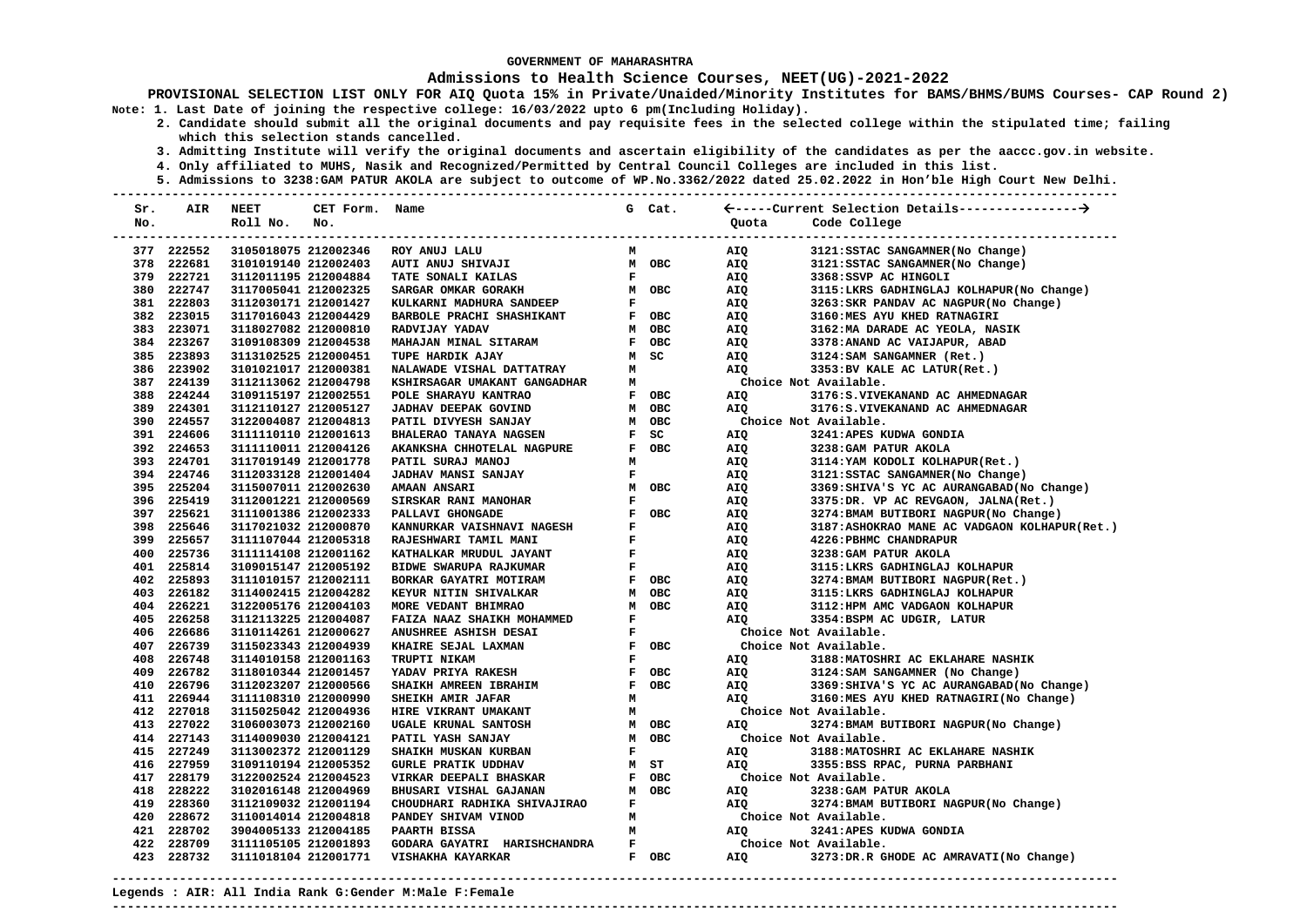### **Admissions to Health Science Courses, NEET(UG)-2021-2022**

**PROVISIONAL SELECTION LIST ONLY FOR AIQ Quota 15% in Private/Unaided/Minority Institutes for BAMS/BHMS/BUMS Courses- CAP Round 2) Note: 1. Last Date of joining the respective college: 16/03/2022 upto 6 pm(Including Holiday).** 

- **2. Candidate should submit all the original documents and pay requisite fees in the selected college within the stipulated time; failing which this selection stands cancelled.** 
	- **3. Admitting Institute will verify the original documents and ascertain eligibility of the candidates as per the aaccc.gov.in website.**
	- **4. Only affiliated to MUHS, Nasik and Recognized/Permitted by Central Council Colleges are included in this list.**
- **5. Admissions to 3238:GAM PATUR AKOLA are subject to outcome of WP.No.3362/2022 dated 25.02.2022 in Hon'ble High Court New Delhi. ---------------------------------------------------------------------------------------------------------------------------------------**

| Sr. | AIR                      | <b>NEET</b>                                  | CET Form. Name       |                                                      |              | G Cat.                                  |                       |                                                                          |
|-----|--------------------------|----------------------------------------------|----------------------|------------------------------------------------------|--------------|-----------------------------------------|-----------------------|--------------------------------------------------------------------------|
| No. |                          | Roll No.                                     | No.                  |                                                      |              |                                         | Ouota                 | Code College                                                             |
|     |                          |                                              |                      |                                                      |              |                                         |                       | -------------------------                                                |
|     | 424 228780               |                                              | 3113107086 212004640 | <b>DEORE PRATHMESH SANJAY</b>                        |              | M SC                                    |                       | Choice Not Available.                                                    |
|     | 425 229057               | 3111024288 212003334                         |                      | MARWADKAR SANSKRUTI PRAFULLA                         |              | F OBC                                   |                       | Choice Not Available.                                                    |
|     | 426 229075               | 3104118152 212004259                         |                      | KATKAR DIVYA ANKUSHRAO                               | $\mathbf{F}$ |                                         | AIQ <b>AIR</b>        | 3355:BSS RPAC, PURNA PARBHANI                                            |
|     | 427 229581               | 3117013222 212000518                         |                      | SAKSHI KHEDKAR                                       | $\mathbf{F}$ |                                         | AIQ                   | 3180:DR D. PATIL AC KOLHAPUR(Ret.)                                       |
|     | 428 229593               | 3109008153 212005136                         |                      | <b>GORDE MANOJ ARJUN</b>                             |              |                                         |                       | Choice Not Available.                                                    |
|     | 429 229653               | 3105016211 212003379                         |                      | TOTARE ADITI CHANDRAKANT                             |              | $\begin{array}{c}\nM \\ F\n\end{array}$ | AIQ                   | 3378: ANAND AC VAIJAPUR, ABAD                                            |
|     | 430 229713               | 3116010005 212004800                         |                      | DHUMAL NISHA PRAKASH                                 |              | $\mathbf{F}$ and $\mathbf{F}$           | AIQ                   | 3179: SANT GAJANAN AC GADHINGLAJ                                         |
|     | 431 229740               | 3112031198 212004534                         |                      | SHAIKH SADAF ALMAS AYENODDIN                         |              | $\frac{\mathbf{F}}{\mathbf{F}}$ set     | AIO                   | 3378: ANAND AC VAIJAPUR, ABAD                                            |
|     | 432 229823               | 3101015119 212004796                         |                      | DHAPSE SHRUTIKA UDDHAV                               |              | $F$ SC                                  | Choice Not Available. |                                                                          |
|     | 433 229916               | 3112017201 212002013                         |                      | ZUBIA MAHVISH SALEEM AHMED                           | $\mathbf{F}$ |                                         | AIO                   | 3369: SHIVA'S YC AC AURANGABAD (No Change)                               |
|     | 434 230028               | 3119001142 212004069                         |                      | MADANE RITESH SANTRAM                                | м            |                                         |                       | Choice Not Available.                                                    |
|     | 435 230088               | 3105006205 212000888                         |                      | MAHANOR ASHOK RAMNATH                                |              | M OBC                                   | AIQ                   | 3274: BMAM BUTIBORI NAGPUR(No Change)                                    |
|     | 436 230216               | 3118002319 212002414                         |                      | BHOIR MANVIT DEVIDAS                                 |              | M SC P                                  | AIO                   | 3188: MATOSHRI AC EKLAHARE NASHIK                                        |
|     | 437 230521               | 3107011041 212004553                         |                      | VAISHNAVI SANJAY PATIL                               |              | F OBC                                   |                       | Choice Not Available.                                                    |
|     | 438 230525               | 2001317233 212004928                         |                      | <b>SHEETAL</b>                                       | F            |                                         |                       | Choice Not Available.                                                    |
|     | 439 230922               | 3101002389 212001897                         |                      | DONGARE SAKSHI SANJAY                                |              | F OBC                                   | AIO                   | 3121: SSTAC SANGAMNER (No Change)                                        |
|     | 440 231205               | 3112037125 212003406                         |                      | DESHMUKH SHWETA BHAGWANRAO                           | $\mathbf{F}$ |                                         | AIO                   | 3113:JJ MAGDUM AM JAISINGPUR(No Change)                                  |
|     | 441 231314               | 3113004342 212004068                         |                      | APEKSHA ARUN THORAT                                  |              | $F$ SC                                  |                       | Choice Not Available.                                                    |
|     | 442 231376               | 3103006117 212001539                         |                      | SHUKLA KHUSHI RAMAN                                  | $\mathbf{F}$ |                                         | AIQ                   | 3273:DR.R GHODE AC AMRAVATI(Ret.)                                        |
|     | 443 231454               | 3119010184 212002704                         |                      | PATIL SHARWARI MAHADEO                               | $\mathbf{F}$ |                                         | AIQ                   | 3114: YAM KODOLI KOLHAPUR (Ret.)                                         |
|     | 444 231515               | 3117009237 212004495                         |                      | ATKAR VAISHNAVI HANUMANT                             |              | F OBC                                   |                       | Choice Not Available.                                                    |
|     | 445 231527               | 3109106350 212004934                         |                      | MIRZA MABROOR MIRZA MASOOD                           | м            |                                         |                       | Choice Not Available.                                                    |
|     | 446 231745               | 3104010049 212004629                         |                      | PRATIKSHA JADHAV                                     |              | F OBC                                   | AIQ                   | 3188: MATOSHRI AC EKLAHARE NASHIK                                        |
|     | 447 231819               | 3104005133 212004748                         |                      | JADHAV TEJAS KARBHARI                                | М            |                                         | AIQ                   | 3112: HPM AMC VADGAON KOLHAPUR                                           |
|     | 448 231841               | 3102004718 212004354                         |                      | SHINDE VAISHNAVI GAJANAN                             |              | F OBC                                   | AIQ                   | 3238: GAM PATUR AKOLA                                                    |
|     | 449 232080               | 3111113373 212002369                         |                      | ARJUN RAJNARAYAN VARMA                               |              | M OBC                                   | AIQ                   | 3273:DR.R GHODE AC AMRAVATI(No Change)                                   |
|     | 450 232432               | 3116005071 212004615                         |                      | SALUNKHE ANJALI MOHAN                                | F            |                                         | AIO                   | 3179: SANT GAJANAN AC GADHINGLAJ                                         |
|     | 451 232588               | 3115024245 212005295                         |                      | SIDDHI                                               |              | F OBC                                   | AIQ                   | 3355:BSS RPAC, PURNA PARBHANI                                            |
|     | 452 232704               | 3117008071 212005294                         |                      | TAMBOLI ASEELA SHARFODDIN                            |              | F OBC                                   | AIO                   | 3112: HPM AMC VADGAON KOLHAPUR                                           |
|     | 453 232716               | 3109104593 212005341                         |                      | PATIL PRATHVIRAJ PRAMOD                              | M            |                                         |                       | Choice Not Available.                                                    |
|     | 454 232926               | 3112010232 212000390                         |                      | KOLHE VAISHNAVI MADHUKAR                             |              | F OBC                                   | AIQ                   | 3160:MES AYU KHED RATNAGIRI(No Change)                                   |
|     | 455 233161               | 3104019039 212003209                         |                      | ADHAV SHIVKANYA BHARATRAO                            | F            |                                         | AIQ                   | 3368:SSVP AC HINGOLI                                                     |
|     | 456 233191               | 3108005284 212005174                         |                      | KUMBHAR ATHARV NANDKUMAR                             |              | M OBC                                   | AIQ                   | 3179: SANT GAJANAN AC GADHINGLAJ                                         |
|     | 457 233193               | 3117018154 212003184                         |                      | SHINDE SHARWARI SHIVAJI                              | $\mathbf{F}$ |                                         | AIO                   | 3112: HPM AMC VADGAON KOLHAPUR                                           |
|     | 458 233421               | 3115101376 212004540                         |                      | SARODE SNEHAL BHAGWAT                                | F            |                                         |                       | Choice Not Available.                                                    |
|     | 459 233445               | 3111117117 212004340                         |                      | <b>RUSHIKA</b>                                       |              | F OBC<br>M OBC                          |                       | Choice Not Available.                                                    |
|     | 460 233492<br>461 233510 | 3107006119 212004316                         |                      | WAGH JAYESH RADHESHYAM                               |              |                                         |                       | Choice Not Available.                                                    |
|     | 462 233918               | 3114008401 212001640                         |                      | PRATIKSHA PRAKASH YERUNKAR                           | F            |                                         | AIQ                   | 3375:DR. VP AC REVGAON, JALNA(Ret.)                                      |
|     | 463 234178               | 3101009341 212004636                         |                      | BARDE MAYURI VIJAY                                   |              | F OBC<br>F OBC                          |                       | Choice Not Available.<br>3112: HPM AMC VADGAON KOLHAPUR                  |
|     | 464 234260               | 3101002393 212004955<br>3112012111 212001281 |                      | <b>BANGAR AWANTI ARUN</b><br>AKAT VISHAL SADASHIVRAO | М            |                                         | AIO<br>AIQ            |                                                                          |
|     | 465 234335               | 3104113100 212001341                         |                      | BHARTI HINGAWE                                       |              | F OBC                                   | AIO                   | 3114: YAM KODOLI KOLHAPUR (No Change)<br>3124: SAM SANGAMNER (No Change) |
|     | 466 234348               | 3114002383 212002253                         |                      | ADITI ARUN UDAVANT                                   |              | F OBC                                   | Choice Not Available. |                                                                          |
|     | 467 234409               | 3107015026 212004923                         |                      | PATIL TEJSWI SATISH                                  |              | F OBC                                   | Choice Not Available. |                                                                          |
|     | 468 234590               | 3112016231 212004569                         |                      | DESHMUKH SHRUTI BALKRUSHNA                           |              | $\mathbf{F}$ and $\mathbf{F}$           |                       | Choice Not Available.                                                    |
|     | 469 234706               | 3111101668 212005036                         |                      | <b>ROHIT ANDRASKAR</b>                               | M            |                                         | AIQ                   | 3266:ASPM AYU COL SAGWAN BULDHANA                                        |
|     | 470 234873               | 3116006297 212001132                         |                      | KAKADE SAKSHI ANIL                                   | $\mathbf{F}$ |                                         | AIQ                   | 3114: YAM KODOLI KOLHAPUR (No Change)                                    |
|     |                          |                                              |                      |                                                      |              |                                         |                       |                                                                          |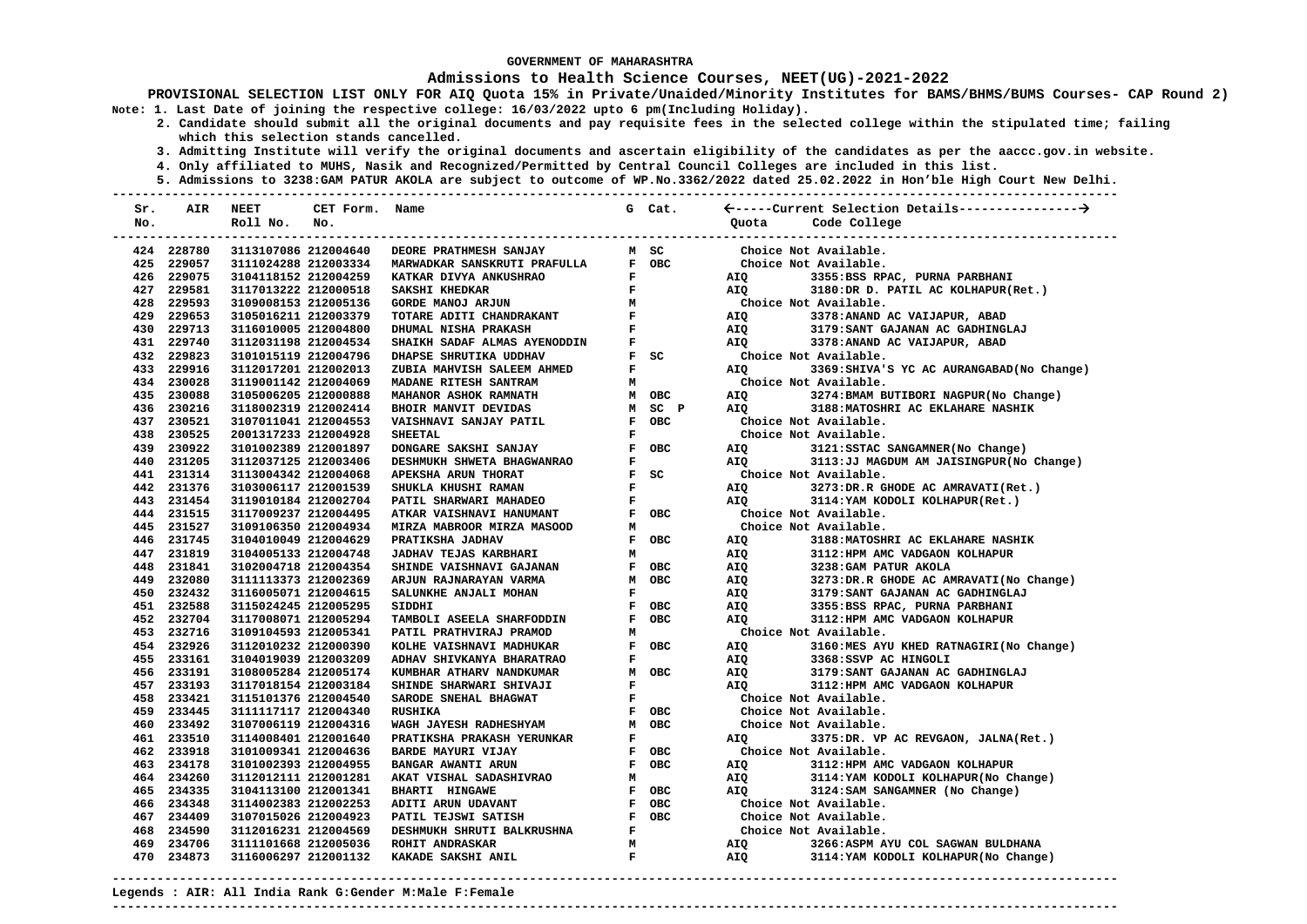### **Admissions to Health Science Courses, NEET(UG)-2021-2022**

**PROVISIONAL SELECTION LIST ONLY FOR AIQ Quota 15% in Private/Unaided/Minority Institutes for BAMS/BHMS/BUMS Courses- CAP Round 2) Note: 1. Last Date of joining the respective college: 16/03/2022 upto 6 pm(Including Holiday).** 

- **2. Candidate should submit all the original documents and pay requisite fees in the selected college within the stipulated time; failing which this selection stands cancelled.** 
	- **3. Admitting Institute will verify the original documents and ascertain eligibility of the candidates as per the aaccc.gov.in website.**
	- **4. Only affiliated to MUHS, Nasik and Recognized/Permitted by Central Council Colleges are included in this list.**
	- **5. Admissions to 3238:GAM PATUR AKOLA are subject to outcome of WP.No.3362/2022 dated 25.02.2022 in Hon'ble High Court New Delhi.**

| Sr. | <b>AIR</b> | <b>NEET</b>          | CET Form. Name |                                    |              | G Cat.     |            |                                              |
|-----|------------|----------------------|----------------|------------------------------------|--------------|------------|------------|----------------------------------------------|
| No. |            | Roll No.             | No.            |                                    |              |            | Ouota      | Code College                                 |
|     |            |                      |                |                                    |              |            |            |                                              |
|     | 471 235341 | 3102023161 212001413 |                | KHADSE DIVYANI GAJANAN             |              | F SC       | AIQ        | 3273:DR.R GHODE AC AMRAVATI(No Change)       |
|     | 472 235417 | 3108003681 212001602 |                | SAMIKSHA KULDEEP NAGALKAR          |              | F OBC      | <b>AIO</b> | 3124: SAM SANGAMNER (No Change)              |
|     | 473 235536 | 3111006593 212002238 |                | SHIVANI DIWARE                     |              | F OBC      |            | Choice Not Available.                        |
|     | 474 235550 | 3117002117 212005237 |                | ANSARI SANIYA MOHAMMED RIZWAN      | F            |            |            | Choice Not Available.                        |
|     | 475 235552 | 3103004449 212004970 |                | RAJAT KHANDEKAR                    |              | M OBC      | AIO        | 3286: SMT. S MEGHE AC BHILEWADA BHANDARA     |
|     | 476 235603 | 3112106236 212000050 |                | TANDALE NAMRATA SHANKAR            |              | F OBC      | AIQ        | 3369: SHIVA'S YC AC AURANGABAD (No Change)   |
|     | 477 235764 | 3111030051 212004053 |                | AKSHAY UMESH WALKE                 |              | M OBC      | AIO        | 3188: MATOSHRI AC EKLAHARE NASHIK            |
|     | 478 235777 | 3111115062 212005184 |                | TEJASWINI BHOYAR                   |              | F OBC      |            | Choice Not Available.                        |
|     | 479 235877 | 3119011176 212003246 |                | GHODAKE PRERANA DAYANAND           | $\mathbf{F}$ | <b>OBC</b> | AIO        | 3158:LRP AM ISLAMPUR, SANGLI(Ret.)           |
|     | 480 235993 | 3110118084 212004392 |                | NAIK PRANJAL SHEKHAR               | F            |            |            | Choice Not Available.                        |
|     | 481 236103 | 3111005114 212004086 |                | <b>JANHAVI OMPRAKASH ISHWARKAR</b> |              | F OBC      |            | Choice Not Available.                        |
|     | 482 236118 | 3104104435 212004178 |                | SHAIKH ALEENA MAHREEN              | F            |            | AIQ        | 3188: MATOSHRI AC EKLAHARE NASHIK            |
|     | 483 236292 | 3118002254 212004548 |                | SINGH HARSH PRAVIN                 | M            |            |            | Choice Not Available.                        |
|     | 484 236705 | 3104106275 212000818 |                | PALODE ABHIJEET RAJENDRA           | M            |            | AIO        | 3121: SSTAC SANGAMNER (No Change)            |
|     | 485 236798 | 3103007123 212004843 |                | KAPOOR PURVA SHAM                  | $\mathbf{F}$ |            |            | Choice Not Available.                        |
|     | 486 236863 | 3101024020 212002590 |                | TAKE ARPITA ANIL                   |              | F OBC      | AIQ        | 4122: KBA HMC CHANDWAD                       |
|     | 487 236888 | 3106020089 212000466 |                | GARVE MAHESH PURUSHOTTAM           |              | M OBC      | AIQ        | 3112: HPM AMC VADGAON KOLHAPUR               |
|     | 488 236949 | 4204001216 212003296 |                | <b>BASSI SUNIL KUMAR</b>           | M            | <b>OBC</b> | AIO        | 3131: CAM SAKEGAON (No Change)               |
|     | 489 236980 | 3117003478 212002787 |                | KULKARNI PRANAV PRADIP             | М            |            |            | Choice Not Available.                        |
|     | 490 237172 | 3104011084 212004075 |                | MHASKE KOMAL DADARAO               | $\mathbf{F}$ | SC         | AIQ        | 3264: MUPS AC RISOD DEGAON, WASHIM           |
|     | 491 237220 | 3110027093 212001574 |                | MUJAWAR MUSARRAT SULTANA ABDUL     | F            |            | AIQ        | 4101: CMP HC MUMBAI(Ret.)                    |
|     | 492 237233 | 3109105352 212004389 |                | ANDHARE MANGESH PRABHUCHANDRA      | м            |            | <b>AIO</b> | 3188: MATOSHRI AC EKLAHARE NASHIK            |
|     | 493 237386 | 3112026132 212005117 |                | PANDHARE ANIKET RAMESH             |              | M OBC      |            | Choice Not Available.                        |
|     | 494 237427 | 3103007284 212005293 |                | SAWARKAR JAYESH VIJAY              | M            | SC         | AIO        | 3188: MATOSHRI AC EKLAHARE NASHIK            |
|     | 495 237857 | 1703005280 212000469 |                | POOJA NAUTHANI                     | $\mathbf F$  |            | AIQ        | 3273:DR.R GHODE AC AMRAVATI(No Change)       |
|     | 496 238152 | 3112029210 212002118 |                | SARUKHE VAIBHAV BHIMRAO            |              | M SC       | AIQ        | 3354:BSPM AC UDGIR, LATUR(No Change)         |
|     | 497 238388 | 3104107118 212002320 |                | HAWALE SONALI BHAUSAHEB            | F            |            |            | Choice Not Available.                        |
|     | 498 238692 | 3113005346 212005175 |                | SHINDE SURAJ KAMALESHWAR           |              | M OBC      |            | Choice Not Available.                        |
|     | 499 238766 | 3111101380 212003224 |                | <b>PRANJAL</b>                     | F            |            | AIQ        | 3265: SMT. VIMLA AC CHANDRAPUR (No Change)   |
|     | 500 238793 | 3117010314 212001907 |                | SID RITESH VISHNU                  |              | M OBC      | AIQ        | 3158:LRP AM ISLAMPUR, SANGLI(Ret.)           |
|     | 501 238854 | 3109002405 212000593 |                | PADILE DHEERAJ TULSIDAS            | M            | <b>OBC</b> | AIQ        | 3183: BR HARNE AC VANGANI, AMBERNATH (Ret.)  |
|     | 502 238870 | 3110115813 212000743 |                | MAJALKAR SAKSHI RAVINDRA           | $\mathbf F$  |            | AIQ        | 3124: SAM SANGAMNER (Ret.)                   |
|     | 503 239610 | 3112117065 212001067 |                | PANDAGALE PRAVIN VITTHALRAO        |              | M OBC      | AIQ        | 3121: SSTAC SANGAMNER (No Change)            |
|     | 504 239663 | 3109001016 212005005 |                | DADEWAD PRITI KESHAV               |              | F OBC      | <b>AIO</b> | 3264: MUPS AC RISOD DEGAON, WASHIM           |
|     | 505 239721 | 3111103582 212004911 |                | KHOBRAGADE SAMIKSHA PUNYAWAN       | $\mathbf{F}$ | SC         |            | Choice Not Available.                        |
|     | 506 239813 | 3104118081 212000387 |                | BIDVE MONIKA BABASAHEB             | $\mathbf{F}$ | <b>OBC</b> | AIO        | 3369: SHIVA'S YC AC AURANGABAD (No Change)   |
|     | 507 239866 | 3104107286 212002152 |                | LOKHANDE PRACHI SANJAY             | F            |            | AIQ        | 3240:AM PUSAD YAVATMAL(No Change)            |
|     | 508 239876 | 3112031096 212001271 |                | SATHE PRANAV BALASAHEB             | M            | <b>OBC</b> | AIQ        | 3158:LRP AM ISLAMPUR, SANGLI (No Change)     |
|     | 509 239966 | 3110014284 212004247 |                | YADAV POOJA VIJAYSHANKAR           | F            |            | AIO        | 3264: MUPS AC RISOD DEGAON, WASHIM           |
|     | 510 240116 | 3112010337 212004521 |                | RUDRAWAR DIVYA DEEPAK              | $\mathbf F$  |            |            | Choice Not Available.                        |
|     | 511 240203 | 3118027077 212002241 |                | MOGHA SWETA PRAMOD KUMAR           | $\mathbf F$  |            |            | Choice Not Available.                        |
|     | 512 240474 | 2301001198 212000093 |                | DHANANJAY SHARMA                   | M            |            |            | Choice Not Available.                        |
|     | 513 240898 | 3116003375 212000979 |                | <b>JAGTAP DHANASHREE ANIL</b>      |              | F OBC      | AIQ        | 3179: SANT GAJANAN AC GADHINGLAJ (No Change) |
|     | 514 241253 | 3112019260 212003154 |                | AAMENA SANIYA DILSHAD AHMAD KHAN F |              |            | AIQ        | 3240:AM PUSAD YAVATMAL(Ret.)                 |
|     | 515 241391 | 3109108063 212001636 |                | BHOSLE VISHNU NAGNATHRAO           | M            |            | AIQ        | 3162: MA DARADE AC YEOLA, NASIK(No Change)   |
|     | 516 241548 | 3119008046 212004413 |                | BHAT SHUBHAM SURESH                | M            |            |            | Choice Not Available.                        |
|     | 517 241589 | 3115022110 212001924 |                | RAUT GAYATRI RAMESH                |              | F OBC      | AIQ        | 3115:LKRS GADHINGLAJ KOLHAPUR(Ret.)          |
|     |            |                      |                |                                    |              |            |            |                                              |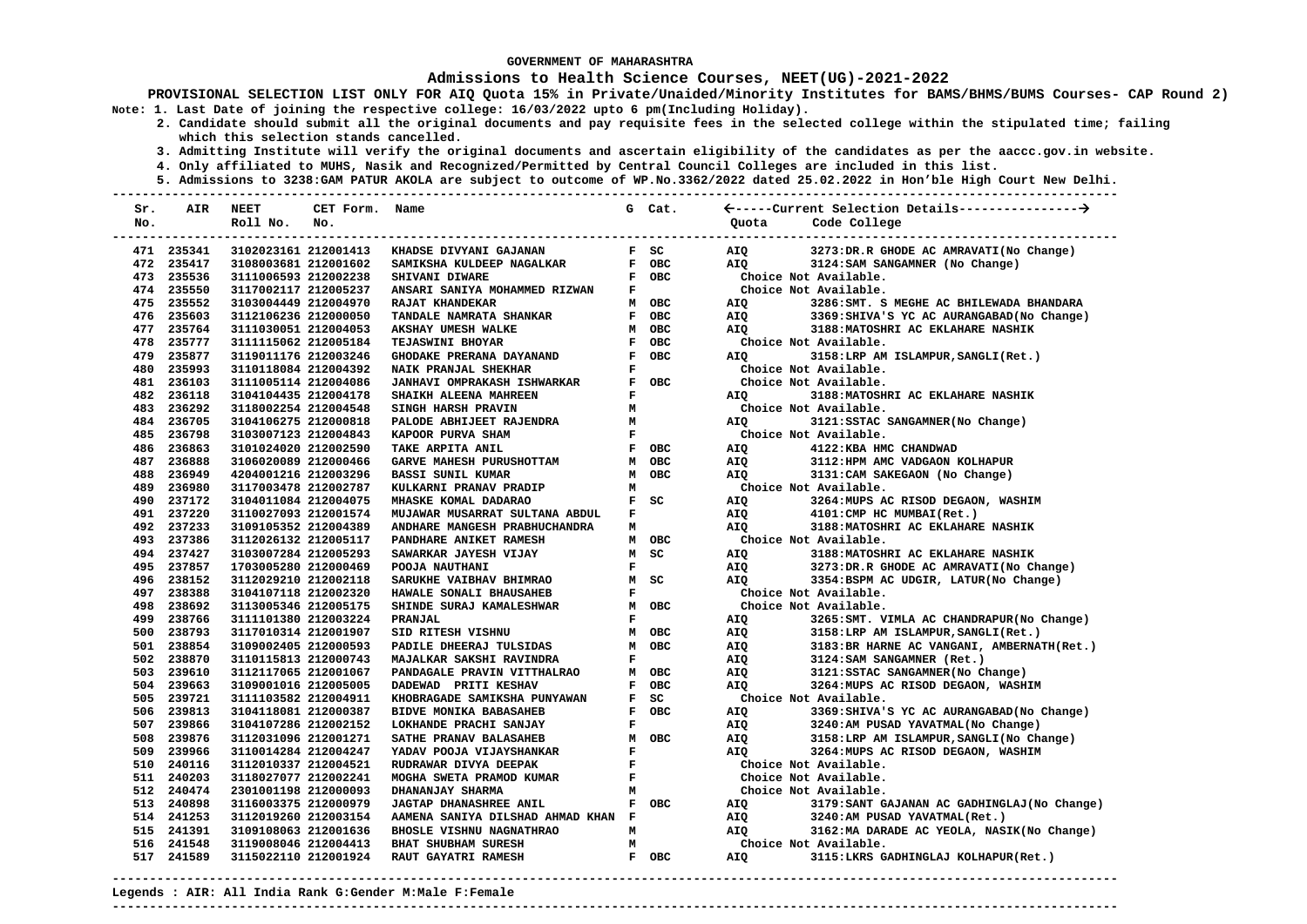### **Admissions to Health Science Courses, NEET(UG)-2021-2022**

**PROVISIONAL SELECTION LIST ONLY FOR AIQ Quota 15% in Private/Unaided/Minority Institutes for BAMS/BHMS/BUMS Courses- CAP Round 2) Note: 1. Last Date of joining the respective college: 16/03/2022 upto 6 pm(Including Holiday).** 

- **2. Candidate should submit all the original documents and pay requisite fees in the selected college within the stipulated time; failing which this selection stands cancelled.** 
	- **3. Admitting Institute will verify the original documents and ascertain eligibility of the candidates as per the aaccc.gov.in website.**
	- **4. Only affiliated to MUHS, Nasik and Recognized/Permitted by Central Council Colleges are included in this list.**
	- **5. Admissions to 3238:GAM PATUR AKOLA are subject to outcome of WP.No.3362/2022 dated 25.02.2022 in Hon'ble High Court New Delhi.**

| Sr. | AIR        | <b>NEET</b>          | CET Form. Name |                                |              | G Cat.     |                |                                                  |
|-----|------------|----------------------|----------------|--------------------------------|--------------|------------|----------------|--------------------------------------------------|
| No. |            | Roll No.             | No.            |                                |              |            | Ouota          | Code College                                     |
|     |            |                      |                |                                |              |            | -------------- | ---------------------------                      |
|     | 518 241710 | 3109004298 212004421 |                | ADE SHASHANK RAMESH            |              | M OBC      |                | Choice Not Available.                            |
|     | 519 241798 | 3109010038 212000584 |                | PADILE SURAJ TULSIDAS          |              | M OBC      | AIO            | 3378: ANAND AC VAIJAPUR, ABAD(Ret.)              |
|     | 520 241825 | 3105002157 212004909 |                | SHIFA ZAREEN SHAIKH MUJEEB     | $\mathbf F$  |            | <b>AIQ</b>     | 3286: SMT. S MEGHE AC BHILEWADA BHANDARA         |
|     | 521 242010 | 3112021159 212002455 |                | PARDE SAKSHI GANESH            |              | F OBC      |                | Choice Not Available.                            |
|     | 522 242123 | 3112032067 212000439 |                | GANAPURE ATUL MADHAVRAO        |              | M OBC      | AIO            | 3158:LRP AM ISLAMPUR, SANGLI (No Change)         |
|     | 523 242290 | 3102004515 212000750 |                | HUZAIFA KHAN ZIYAULLAH KHAN    | M            |            | AIQ            | 3369: SHIVA'S YC AC AURANGABAD (No Change)       |
|     | 524 242644 | 3109013010 212001881 |                | KAKADE PRIYA SHARAD            | $\mathbf F$  |            | AIQ            | 3121:SSTAC SANGAMNER(Ret.)                       |
|     | 525 242766 | 3112111150 212001093 |                | PATIL GAYATRI RAMKRISHNA       | F            |            | AIQ            | 3273:DR.R GHODE AC AMRAVATI(No Change)           |
|     | 526 242862 | 3122011113 212001962 |                | CHAUDHARI BHAGYASHRI CHHABILAL | F            | <b>OBC</b> | AIQ            | 3128:KC AJMERA AM DEOPUR, DHULE(Ret.)            |
|     | 527 242896 | 3104001058 212005042 |                | VENKESHWAR CHAITALI SUJEET     | $\mathbf F$  |            |                | Choice Not Available.                            |
|     | 528 242979 | 3111115106 212004485 |                | GAJBHIYE SONIYA PITAMBAR       |              | $F$ SC     |                | Choice Not Available.                            |
|     | 529 243036 | 3122004367 212004742 |                | KOTHAVADE RAVIRAJ SANJAY       |              | M OBC      | AIQ            | 3286: SMT. S MEGHE AC BHILEWADA BHANDARA         |
|     | 530 243054 | 3109102875 212004829 |                | CHAMLE VITTHAL DHONDIBA        |              | M OBC      |                | Choice Not Available.                            |
|     | 531 243214 | 3113101001 212002600 |                | DADASAHEB PANDHARINATH NIKAM   |              | M OBC      |                | Choice Not Available.                            |
|     | 532 243296 | 3109007112 212004995 |                | MANIYAR TAKHIYODDIN JAMILODDIN |              | M OBC      | AIQ            | 3286: SMT. S MEGHE AC BHILEWADA BHANDARA         |
|     | 533 243311 | 3102002155 212000608 |                | LAUTE PRATIKSHA RAJESH         | F            | <b>OBC</b> | AIQ            | 3271:RN LAHOTI AC BULDHANA(No Change)            |
|     | 534 243345 | 3104002590 212000585 |                | TALE PAWAN BHASKAR             | M            |            |                | Choice Not Available.                            |
|     | 535 243445 | 3103017220 212003027 |                | LASANKAR KHUSHI SUDHIR         | $\mathbf{F}$ | SC         | AIQ            | 3176:S.VIVEKANAND AC AHMEDNAGAR(No Change)       |
|     | 536 243490 | 3105001242 212004981 |                | JADHAVAR ABHISHEK FULCHAND     |              | M OBC      |                | Choice Not Available.                            |
|     | 537 243662 | 3118021120 212004323 |                | MANALI PRAKASH NAIK            | $\mathbf F$  | <b>OBC</b> |                | Choice Not Available.                            |
|     | 538 243761 | 3112014176 212001887 |                | SHAIKH NAZIYA ABDUL RAJJAK     | $\mathbf{F}$ | <b>OBC</b> | AIQ            | 3378:ANAND AC VAIJAPUR, ABAD(Ret.)               |
|     | 539 244029 | 3106018145 212001078 |                | SURASE ANIKET SANTOSH          | M            | <b>OBC</b> | AIQ            | 3273:DR.R GHODE AC AMRAVATI(Ret.)                |
|     | 540 244115 | 3112102358 212001076 |                | LANDGE ASHWINI GANESHRAO       | $\mathbf F$  | OBC        | AIQ            | 3354:BSPM AC UDGIR, LATUR(No Change)             |
|     | 541 244203 | 3106002176 212001817 |                | NAGRE ASHWINI PRAKASH          | $\mathbf{F}$ | <b>OBC</b> | AIQ            | 3271:RN LAHOTI AC BULDHANA(Ret.)                 |
|     | 542 244353 | 3115009085 212001723 |                | SHAIKH SAMIYA RIYAZ            | $\mathbf F$  |            | <b>AIO</b>     | 3183: BR HARNE AC VANGANI, AMBERNATH (No Change) |
|     | 543 244393 | 3113002175 212004543 |                | SHELAR POOJA SANTOSH           | $\mathbf F$  | OBC        |                | Choice Not Available.                            |
|     | 544 244480 | 3122002268 212005055 |                | PATIL URVASHI KAILAS           | $\mathbf F$  | <b>OBC</b> |                | Choice Not Available.                            |
|     | 545 245426 | 3111101513 212004902 |                | SHRUTIKA YOGESH KATEKAR        | $\mathbf F$  | <b>OBC</b> |                | Choice Not Available.                            |
|     | 546 245512 | 3117012084 212005153 |                | MADBHAVI SANIKA SIDDARAM       | $\mathbf F$  |            |                | Choice Not Available.                            |
|     | 547 245581 | 3101019235 212001931 |                | NALAWADE SANKET NAVNATH        | M            |            | AIQ            | 3273:DR.R GHODE AC AMRAVATI(No Change)           |
|     | 548 245771 | 3111011464 212003490 |                | RAKSHA MANOHAR PAULZAGADE      | $\mathbf F$  | <b>OBC</b> | AIQ            | 3241:APES KUDWA GONDIA(No Change)                |
|     | 549 245856 | 3102002195 212000596 |                | GAIGOL GAURI NITIN             | F            | OBC        | AIQ            | 3240:AM PUSAD YAVATMAL(No Change)                |
|     | 550 246029 | 3106010137 212004851 |                | JADHAV NIKITA SUNIL            | $\mathbf F$  | <b>OBC</b> |                | Choice Not Available.                            |
|     | 551 246118 | 3122014165 212002709 |                | PATIL PRADNYA MANOHAR          | $\mathbf F$  |            | AIQ            | 3128:KC AJMERA AM DEOPUR, DHULE(Ret.)            |
|     | 552 246402 | 2302014373 212004167 |                | NEHA SUKHDEV JANKAR            | $\mathbf F$  | <b>OBC</b> | AIQ            | 4116:GPHMC SANGLI                                |
|     | 553 246447 | 3113101597 212001898 |                | SHELKE VISHAL PANDURANG        | M            |            | AIQ            | 3183: BR HARNE AC VANGANI, AMBERNATH (No Change) |
|     | 554 246570 | 3101012159 212003055 |                | BAKARE SAKSHI DEEPAK           | $\mathbf F$  | OBC        | AIQ            | 3160:MES AYU KHED RATNAGIRI(No Change)           |
|     | 555 246756 | 3119013087 212002084 |                | RAJAT RAHUL CHAUGULE           |              | M OBC      | AIO            | 3158:LRP AM ISLAMPUR, SANGLI(Ret.)               |
|     | 556 246813 | 3109112161 212004655 |                | BONGANE PRATIKSHA DASHRATH     | $\mathbf F$  |            |                | Choice Not Available.                            |
|     | 557 246960 | 3122007363 212001664 |                | NAGRALE YASH SANJAY            |              | M SC       | AIQ            | 3128:KC AJMERA AM DEOPUR, DHULE(Ret.)            |
|     | 558 247020 | 3106008230 212005276 |                | RATHOD PUSHPA SANJAY           | $\mathbf F$  | OBC        |                | Choice Not Available.                            |
|     | 559 247189 | 3111104280 212000959 |                | POTLE SAGAR BANDU              | M            | <b>OBC</b> | AIQ            | 3378: ANAND AC VAIJAPUR, ABAD(Ret.)              |
|     | 560 247211 | 3115107181 212002408 |                | SAWANT RIYA SHIVAJI            | $\mathbf F$  |            |                | Choice Not Available.                            |
|     | 561 247248 | 3101007083 212002566 |                | GAIKWAD AVISHKAR GOKUL         |              | M SC       | AIQ            | 3158:LRP AM ISLAMPUR, SANGLI (No Change)         |
|     | 562 247264 | 3112005228 212000937 |                | RAJEGORE MAYUR GOVINDRAO       | M            |            | <b>AIQ</b>     | 3375:DR. VP AC REVGAON, JALNA(No Change)         |
|     | 563 247458 | 3108006447 212005319 |                | SHISAL SWAPNIL SHANKAR         |              | M OBC      |                | Choice Not Available.                            |
|     | 564 247530 | 3113009295 212000704 |                | JADHAV MRUNAL RAMAN            |              | F OBC      | <b>AIO</b>     | 3147:ASHVIN AC ASHWI SANGAMNER (No Change)       |
|     |            |                      |                |                                |              |            |                |                                                  |

**Legends : AIR: All India Rank G:Gender M:Male F:Female ---------------------------------------------------------------------------------------------------------------------------------------**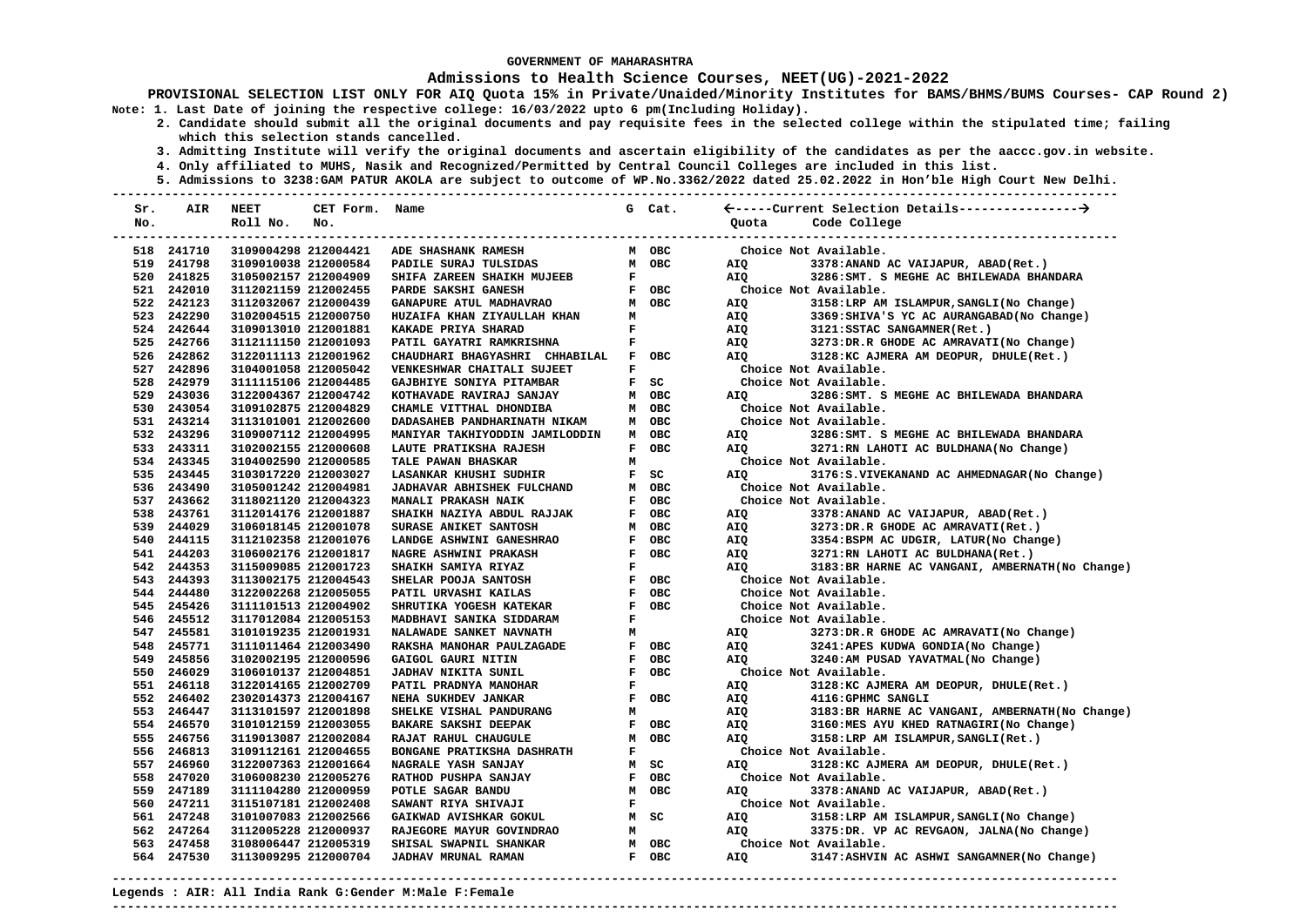### **Admissions to Health Science Courses, NEET(UG)-2021-2022**

**PROVISIONAL SELECTION LIST ONLY FOR AIQ Quota 15% in Private/Unaided/Minority Institutes for BAMS/BHMS/BUMS Courses- CAP Round 2) Note: 1. Last Date of joining the respective college: 16/03/2022 upto 6 pm(Including Holiday).** 

- **2. Candidate should submit all the original documents and pay requisite fees in the selected college within the stipulated time; failing which this selection stands cancelled.** 
	- **3. Admitting Institute will verify the original documents and ascertain eligibility of the candidates as per the aaccc.gov.in website.**
	- **4. Only affiliated to MUHS, Nasik and Recognized/Permitted by Central Council Colleges are included in this list.**
	- **5. Admissions to 3238:GAM PATUR AKOLA are subject to outcome of WP.No.3362/2022 dated 25.02.2022 in Hon'ble High Court New Delhi.**

| Sr. | AIR        | <b>NEET</b>          | CET Form. Name |                                 |              | G Cat.     |            |                                                   |
|-----|------------|----------------------|----------------|---------------------------------|--------------|------------|------------|---------------------------------------------------|
| No. |            | Roll No.             | No.            |                                 |              |            | Ouota      | Code College                                      |
|     |            |                      |                |                                 |              |            |            | --------------------                              |
|     | 565 247666 | 3107005178 212004526 |                | WANI KALPESH BAPU               |              | M OBC      |            | Choice Not Available.                             |
|     | 566 247680 | 3118020175 212000538 |                | BORUDE ATHARV GHANSHYAM         | M            |            |            | Choice Not Available.                             |
|     | 567 247714 | 3113106212 212001035 |                | SADGIR SURAJ SURYABHAN          |              | M OBC      |            | Choice Not Available.                             |
|     | 568 247933 | 3105022010 212000845 |                | KATHALE NARAYAN ASHOK           | м            |            | AIQ        | 3378: ANAND AC VAIJAPUR, ABAD (No Change)         |
|     | 569 248017 | 3104005009 212000673 |                | PRIYANKA DADARAO KAKDE          | $\mathbf{F}$ |            | AIQ        | 4335: BHMC AURANGABAD                             |
|     | 570 248062 | 3115104100 212001510 |                | SHREYA KAILAS SHETE             |              | F OBC      |            | Choice Not Available.                             |
|     | 571 248300 | 2301003460 212003017 |                | SNEHA PAUL                      | $\mathbf{F}$ |            | AIO        | 3183: BR HARNE AC VANGANI, AMBERNATH (No Change)  |
|     | 572 248313 | 3116006129 212002376 |                | BHOITE AKANKSHA MITIN           | $\mathbf{F}$ |            | AIQ        | 3115:LKRS GADHINGLAJ KOLHAPUR(No Change)          |
|     | 573 248375 | 3117011224 212003380 |                | VANAROTE DIPTI RAJSHEKHAR       | $\mathbf F$  |            |            | Choice Not Available.                             |
|     | 574 248597 | 3101011288 212002179 |                | SHAIKH SAHIL HASAN              |              | M OBC      | <b>AIO</b> | 3147:ASHVIN AC ASHWI SANGAMNER(No Change)         |
|     | 575 248673 | 3109007101 212002497 |                | DIGAMBAR BICHITKAR              | М            |            |            | Choice Not Available.                             |
|     | 576 248712 | 3112037168 212004625 |                | ASOLE ROHINI SANJAY             | $\mathbf{F}$ |            |            | Choice Not Available.                             |
|     | 577 248721 | 3109001009 212002486 |                | DESHMUKH VAISHNAVI KESHAVRAO    | F            |            | AIQ        | 3378: ANAND AC VAIJAPUR, ABAD (No Change)         |
|     | 578 248859 | 3112020059 212004834 |                | PATIL RUSHIKESH VIRENDRA        |              | M OBC      |            | Choice Not Available.                             |
|     | 579 248885 | 3116003210 212004440 |                | MANSI JALINDAR DESHMUKH         | $\mathbf{F}$ | <b>OBC</b> |            | Choice Not Available.                             |
|     | 580 248974 | 3111123230 212002964 |                | DIVYANI DESHBHRATAR             |              | F SC       |            | Choice Not Available.                             |
|     | 581 248996 | 3109106312 212005322 |                | KOLHAL SHIVKANYA SHIVAJI        | $\mathbf{F}$ |            |            | Choice Not Available.                             |
|     | 582 249236 | 3115027315 212004771 |                | TAMBOLI SIJAL RAHIM             |              | F OBC      |            | Choice Not Available.                             |
|     | 583 249885 | 3116008131 212002057 |                | DOIPHODE ARYA ATUL              |              | F OBC      | AIQ        | 3187:ASHOKRAO MANE AC VADGAON KOLHAPUR(No Change) |
|     | 584 249893 | 3122002418 212002020 |                | PATIL JAYESH JITENDRA           | M            |            | AIQ        | 3128: KC AJMERA AM DEOPUR, DHULE(Ret.)            |
|     | 585 249894 | 3104001521 212000467 |                | PHATANGADE YOGESH VITTHAL       |              | M OBC      | AIQ        | 3131: CAM SAKEGAON (No Change)                    |
|     | 586 250108 | 3112118128 212004391 |                | ALWINA MAHEK SHAIKH AJGAR       | $\mathbf F$  |            |            | Choice Not Available.                             |
|     | 587 250186 | 3112115110 212001020 |                | SUMIT                           |              | M SC       | AIQ        | 3183: BR HARNE AC VANGANI, AMBERNATH (No Change)  |
|     | 588 250199 | 3112005127 212000468 |                | JADHAV ANKIT VISHWANATH         |              | M OBC      | AIO        | 3158:LRP AM ISLAMPUR, SANGLI (No Change)          |
|     | 589 250625 | 3116001290 212002244 |                | <b>JADHAV MANDIRA SUNIL</b>     | $\mathbf F$  |            |            | Choice Not Available.                             |
|     | 590 250932 | 3117020791 212004611 |                | NAGANE SAMARTH SATISH           | М            |            |            | Choice Not Available.                             |
|     | 591 250945 | 3111105275 212003394 |                | TURKEL PRIYANSHU ARUN           |              | M SC       | <b>AIO</b> | 3241:APES KUDWA GONDIA(No Change)                 |
|     | 592 251093 | 3111010131 212005077 |                | ANSARI MUDASSIR AMAAN HUMAYUN   |              | M OBC      |            | Choice Not Available.                             |
|     | 593 251117 | 3117004400 212000196 |                | MANURE VAISHNAVI CHANDRAKANT    | м            |            | AIQ        | 3172: SAI AMC VAIRAG BARSHI, SOLAPUR (Ret.)       |
|     | 594 251551 | 3104105019 212002341 |                | AWARE VIDYA VIVEK               | F            |            | AIQ        | 3128:KC AJMERA AM DEOPUR, DHULE(No Change)        |
|     | 595 251584 | 3115011304 212002692 |                | PATIL SUSMITA BAJIRAO           | F            |            | AIQ        | 3158:LRP AM ISLAMPUR, SANGLI(Ret.)                |
|     | 596 251671 | 3111114335 212004417 |                | <b>AKRUTI SAH</b>               | $\mathbf F$  |            | AIO        | 4224: AHMC NAGPUR                                 |
|     | 597 251710 | 3112006081 212001751 |                | <b>JAWARKAR SANSKRUTI VIKAS</b> |              | F OBC      |            | Choice Not Available.                             |
|     | 598 251716 | 3108004471 212004084 |                | NAIK SUSHMA SAMBHAJI            |              | F OBC      |            | Choice Not Available.                             |
|     | 599 252438 | 3104020051 212002416 |                | <b>AHIRE HIMANSHU PRAKASH</b>   |              | M SC       | AIQ        | 3128:KC AJMERA AM DEOPUR, DHULE(No Change)        |
|     | 600 252448 | 3117016162 212005108 |                | KALE VIKAS NANASAHEB            | м            |            |            | Choice Not Available.                             |
|     | 601 252504 | 3102014238 212002102 |                | VIJAYA SHRIKRISHNA GAVHALE      |              | F SC       | AIQ        | 3266:ASPM AYU COL SAGWAN BULDHANA(Ret.)           |
|     | 602 252642 | 3107002251 212000524 |                | MAHAJAN MOHIT JITENDRA          |              | M OBC      |            | Choice Not Available.                             |
|     | 603 252646 | 3101017196 212004795 |                | SHIRASE VAISHNAVI RAJENDRA      |              | F OBC      |            | Choice Not Available.                             |
|     | 604 252699 | 3103011025 212004379 |                | ANAS RASHID PATEL               | M            |            |            | Choice Not Available.                             |
|     | 605 252919 | 3111129012 212004466 |                | RAMTEKE PRAJA BHUSHAN           |              | $F$ SC     |            | Choice Not Available.                             |
|     | 606 252929 | 3104017105 212001586 |                | SHEJAL AMBADAS PAWAR            |              | F OBC      | AIQ        | 3264: MUPS AC RISOD DEGAON, WASHIM (No Change)    |
|     | 607 253081 | 3104105407 212005321 |                | GAURAV ARVIND PATIL             | M            |            |            | Choice Not Available.                             |
|     | 608 253373 | 3109006203 212001578 |                | PESHIMAM AZMI AKEEL             | $\mathbf{F}$ |            |            | Choice Not Available.                             |
|     | 609 253470 | 3112114111 212001187 |                | RATHOD RANI MANOJ               |              | F OBC      | AIQ        | 3130: KDMG AMC CHALISGAON (No Change)             |
|     | 610 253496 | 3111114403 212002268 |                | TUPATE ANCHAL RAVINDRA          | $\mathbf{F}$ | <b>OBC</b> | AIQ        | 3240:AM PUSAD YAVATMAL(No Change)                 |
|     | 611 253572 | 3102001400 212000983 |                | THUBOKAR ASHUTOSH GAJANAN       |              | M OBC      | AIQ        | 3271:RN LAHOTI AC BULDHANA(Ret.)                  |
|     |            |                      |                |                                 |              |            |            |                                                   |

**---------------------------------------------------------------------------------------------------------------------------------------**

**Legends : AIR: All India Rank G:Gender M:Male F:Female**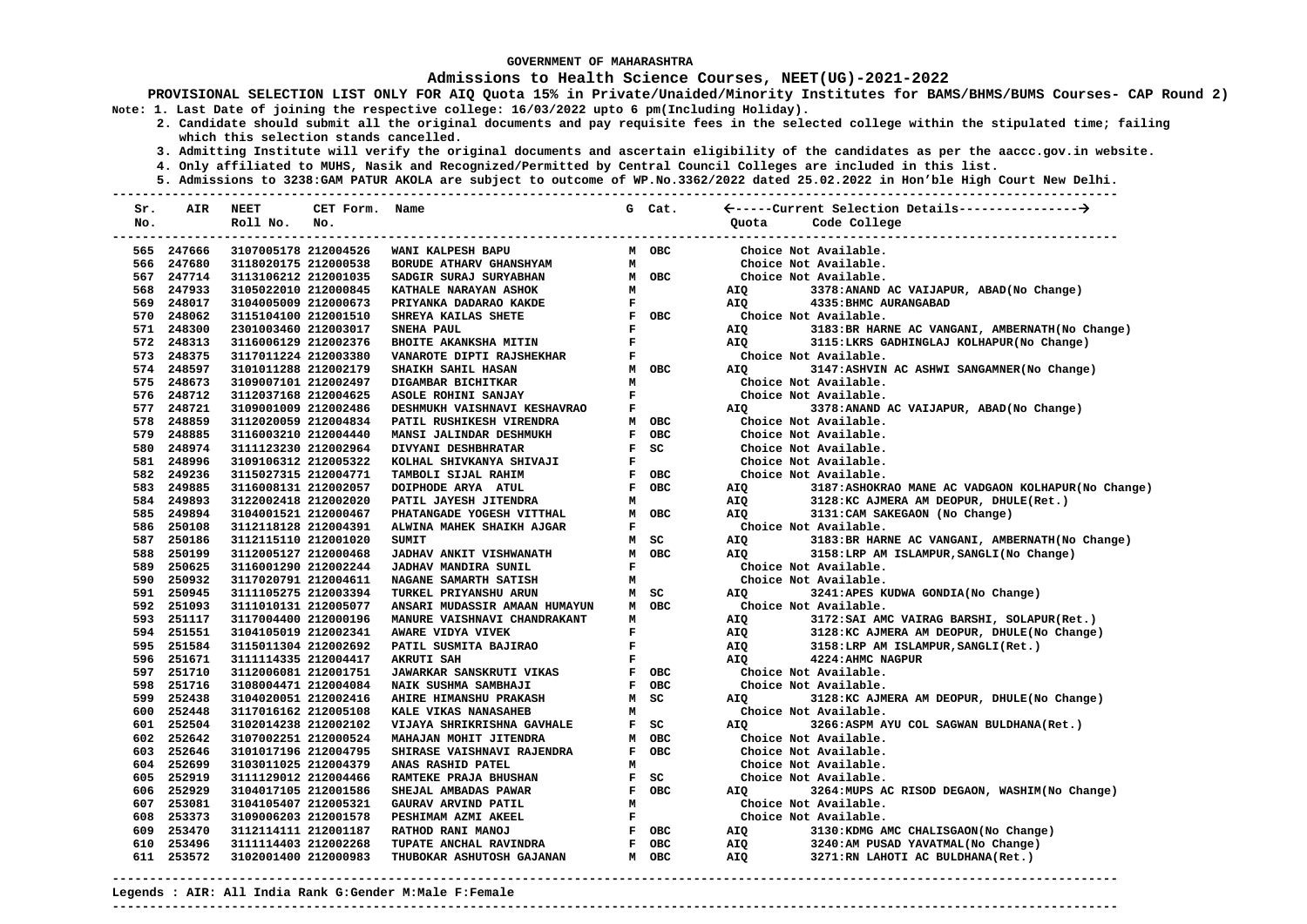### **Admissions to Health Science Courses, NEET(UG)-2021-2022**

**PROVISIONAL SELECTION LIST ONLY FOR AIQ Quota 15% in Private/Unaided/Minority Institutes for BAMS/BHMS/BUMS Courses- CAP Round 2) Note: 1. Last Date of joining the respective college: 16/03/2022 upto 6 pm(Including Holiday).** 

- **2. Candidate should submit all the original documents and pay requisite fees in the selected college within the stipulated time; failing which this selection stands cancelled.** 
	- **3. Admitting Institute will verify the original documents and ascertain eligibility of the candidates as per the aaccc.gov.in website.**
	- **4. Only affiliated to MUHS, Nasik and Recognized/Permitted by Central Council Colleges are included in this list.**
- **5. Admissions to 3238:GAM PATUR AKOLA are subject to outcome of WP.No.3362/2022 dated 25.02.2022 in Hon'ble High Court New Delhi. ---------------------------------------------------------------------------------------------------------------------------------------**

| Sr. | AIR                      | <b>NEET</b>                                  | CET Form. | Name                                                      |              | G Cat. |                       |                                                                                         |
|-----|--------------------------|----------------------------------------------|-----------|-----------------------------------------------------------|--------------|--------|-----------------------|-----------------------------------------------------------------------------------------|
| No. |                          | Roll No.                                     | No.       |                                                           |              |        | Quota                 | Code College                                                                            |
|     |                          |                                              |           |                                                           |              |        |                       |                                                                                         |
|     | 612 254048               | 3122002484 212005109                         |           | OM                                                        |              | M OBC  |                       | Choice Not Available.                                                                   |
|     | 613 254167               | 3104011047 212003141                         |           | KURHADE ADITI DEEPAK                                      | $\mathbf{F}$ |        |                       | Choice Not Available.                                                                   |
|     | 614 254364               | 3113012188 212001072                         |           | RAUNDAL YASHASHRI NEVBA                                   |              | F OBC  |                       | AIQ 3131:CAM SAKEGAON (No Change)                                                       |
|     | 615 254420               | 3112023111 212000122                         |           | KALE LAXMAN BALAJI                                        | M            |        |                       | AIQ 3183: BR HARNE AC VANGANI, AMBERNATH(Ret.)                                          |
|     | 616 254512               | 3119011222 212002767                         |           | CHOUGULE PRIYANKA VILAS                                   | $\mathbf F$  |        | <b>AIO</b>            | 3179:SANT GAJANAN AC GADHINGLAJ(Ret.)                                                   |
|     | 617 254718               | 3118017125 212005283                         |           | KADAM PRATIKSHA CHARUDATTA                                |              | $F$ SC | Choice Not Available. |                                                                                         |
|     | 618 254850               | 3113101055 212005212                         |           | HULULE RIYA DYANESHWAR                                    |              | F OBC  | Choice Not Available. |                                                                                         |
|     | 619 254903               | 3111110348 212000597                         |           | SANJANA BISWAS                                            | $\mathbf{F}$ |        | <b>AIQ</b>            | 3241:APES KUDWA GONDIA(No Change)                                                       |
|     | 620 255137               | 3104005272 212004585                         |           | PARVE RUTUJA SUNIL                                        |              | F OBC  |                       | Choice Not Available.                                                                   |
|     | 621 255257               | 3112101347 212005148                         |           | <b>CHAVARE NAGESH PARASRAM</b>                            |              | M OBC  |                       | Choice Not Available.                                                                   |
|     | 622 255278               | 3105002089 212004260                         |           | KASHID VIKAS DNYANESHWAR                                  | M            |        |                       | Choice Not Available.                                                                   |
|     | 623 255302               | 3115013268 212005017                         |           | LOMTE SHRUTI VYANKATRAO                                   | $\mathbf{F}$ |        |                       | Choice Not Available.                                                                   |
|     | 624 255631               | 3107007267 212005084                         |           | TOKE DEVESH BHASKAR                                       |              | M OBC  |                       | Choice Not Available.                                                                   |
|     | 625 255890               | 3112033223 212001575                         |           | BHARTI AKSHAY VIJAYKUMAR                                  |              | M OBC  | AIQ Q                 | 3375:DR. VP AC REVGAON, JALNA(No Change)                                                |
|     | 626 255939               | 3103023001 212003232                         |           | GAURI SAWARGAONKAR                                        | $\mathbf F$  |        |                       | AIQ 3265:SMT. VIMLA AC CHANDRAPUR(No Change)<br>AIQ 3115:LKRS GADHINGLAJ KOLHAPUR(Ret.) |
|     | 627 256034               | 3112102394 212001246                         |           | DIDSHERE VASUDHA VINAYAK                                  | $\mathbf{F}$ |        |                       |                                                                                         |
|     | 628 256192               | 3122009354 212001438                         |           | AGRAWAL JANHAVI RAVINDRA                                  | $\mathbf F$  |        |                       | Choice Not Available.                                                                   |
|     | 629 256216               | 3104001064 212000415                         |           | JADHAV ANJALI LAXMAN                                      |              | F OBC  |                       | Choice Not Available.                                                                   |
|     | 630 256327               | 3104005434 212003376                         |           | DHANDE PRATIKSHA PRAKASH                                  | F            |        |                       | Choice Not Available.                                                                   |
|     | 631 256402               | 3103014028 212004275                         |           | AAISHA KHAN AHSANULLAH KHAN                               | $\mathbf F$  |        |                       | Choice Not Available.                                                                   |
|     | 632 256574               | 3102001445 212005278                         |           | ROKADE NIDHI MAHENDRA                                     |              | F OBC  |                       | Choice Not Available.                                                                   |
|     | 633 256611               | 3109018075 212005125                         |           | CHAVAN AJAY BALAJI                                        | м            |        |                       | Choice Not Available.                                                                   |
|     | 634 256717               | 3115103194 212004550                         |           | SAKSHI JAGTAP                                             | $\mathbf F$  |        |                       | Choice Not Available.                                                                   |
|     | 635 256735               | 3109110250 212000897                         |           | KENDRE SHANKAR TUKARAM                                    |              | M OBC  |                       | Choice Not Available.                                                                   |
|     | 636 257465               | 3121001024 212001657                         |           | MOHITE MENAKA SURESH                                      | $\mathbf{F}$ | SC     | <b>AIO</b>            | 3115:LKRS GADHINGLAJ KOLHAPUR(No Change)                                                |
|     | 637 257620               | 3104011228 212004968                         |           | ZALWAR SATISH ISHWAR                                      |              | M OBC  | Choice Not Available. |                                                                                         |
|     | 638 257682               | 3119007012 212001184                         |           | ROY CHANDAN MRINAL                                        | М            |        |                       | AIQ 3158:LRP AM ISLAMPUR, SANGLI(Ret.)                                                  |
|     | 639 257768<br>640 257782 | 3114007132 212000120                         |           | PRERNA BALU BHALERAO                                      | $\mathbf F$  | F SC   | AIQ<br>AIO            | 3183: BR HARNE AC VANGANI, AMBERNATH (No Change)<br>4116: GPHMC SANGLI                  |
|     | 641 257843               | 3119009079 212004209                         |           | KATCHI MISBAH MOHAMMAD MUSTAQ                             |              | F OBC  | Choice Not Available. |                                                                                         |
|     | 642 257929               | 3115012400 212004418<br>3117010289 212004280 |           | KARANKAL JAYSHREE JAGDISH<br>SIDDIQUI FAYEZA ALTAF HUSAIN | $\mathbf{F}$ |        |                       | Choice Not Available.                                                                   |
|     | 643 258151               | 3122002186 212000478                         |           | CHAVHAN HRUSHIKESH KAILAS                                 |              | M OBC  | AIO                   | 3130: KDMG AMC CHALISGAON (No Change)                                                   |
|     | 644 258655               | 3111005272 212004073                         |           | UTKARSH MISHRA                                            | M            |        |                       | Choice Not Available.                                                                   |
|     | 645 258781               | 3106020046 212003300                         |           | GOTMARE ISHWARI BHAGWAN                                   | F            |        |                       | Choice Not Available.                                                                   |
|     | 646 258965               | 3101010343 212002761                         |           | HON SACHIN PANDHARINATH                                   |              | M OBC  | AIQ                   | 3264: MUPS AC RISOD DEGAON, WASHIM (No Change)                                          |
|     | 647 258985               | 3104102081 212001728                         |           | DAVHALE SAURABH SATISH                                    |              | M OBC  | AIQ                   | 3130: KDMG AMC CHALISGAON (No Change)                                                   |
|     | 648 259042               | 3116004358 212004407                         |           | SALUNKE VEDASHREE VIKAS                                   | $\mathbf F$  |        |                       | Choice Not Available.                                                                   |
|     | 649 259070               | 3103006077 212002530                         |           | IRTIKA MOHAMMAD AMIN BHURA                                |              | F OBC  | AIQ <b>AID</b>        | 3375:DR. VP AC REVGAON, JALNA(No Change)                                                |
|     | 650 259208               | 3102024154 212004261                         |           | MONISA NAJAF MOHAMMAD MUSHTAQUE F OBC                     |              |        |                       | Choice Not Available.                                                                   |
|     | 651 259255               | 3111004700 212004478                         |           | TUPKAR RENUKA RAVINDRA                                    |              | F OBC  |                       | Choice Not Available.                                                                   |
|     | 652 259268               | 3118005361 212004958                         |           | <b>SANJANA</b>                                            | $\mathbf{F}$ |        |                       | Choice Not Available.                                                                   |
|     | 653 259306               | 3119014116 212000515                         |           | PATIL TEJASWINI JOTIRAM                                   | $\mathbf{F}$ |        | AIQ                   | 3115:LKRS GADHINGLAJ KOLHAPUR(Ret.)                                                     |
|     | 654 259399               | 3111007437 212005273                         |           | PAWAR SNEHAL JAYSING                                      |              | F OBC  |                       | Choice Not Available.                                                                   |
|     | 655 259418               | 2705105295 212004775                         |           | <b>SHREYA</b>                                             | $\mathbf F$  |        |                       | Choice Not Available.                                                                   |
|     | 656 259518               | 3111114402 212000108                         |           | UNNATI RATHOD                                             |              | F OBC  |                       | Choice Not Available.                                                                   |
|     | 657 259528               | 3112104353 212004952                         |           | <b>JAGRUT TEJAS PARASHARAM</b>                            |              | M OBC  |                       | Choice Not Available.                                                                   |
|     | 658 259640               | 3115017188 212000689                         |           | PALLAVI ANANT KORGAONKAR                                  |              | F OBC  | AIQ                   | 3158:LRP AM ISLAMPUR, SANGLI(Ret.)                                                      |
|     |                          |                                              |           |                                                           |              |        |                       |                                                                                         |

**Legends : AIR: All India Rank G:Gender M:Male F:Female ---------------------------------------------------------------------------------------------------------------------------------------**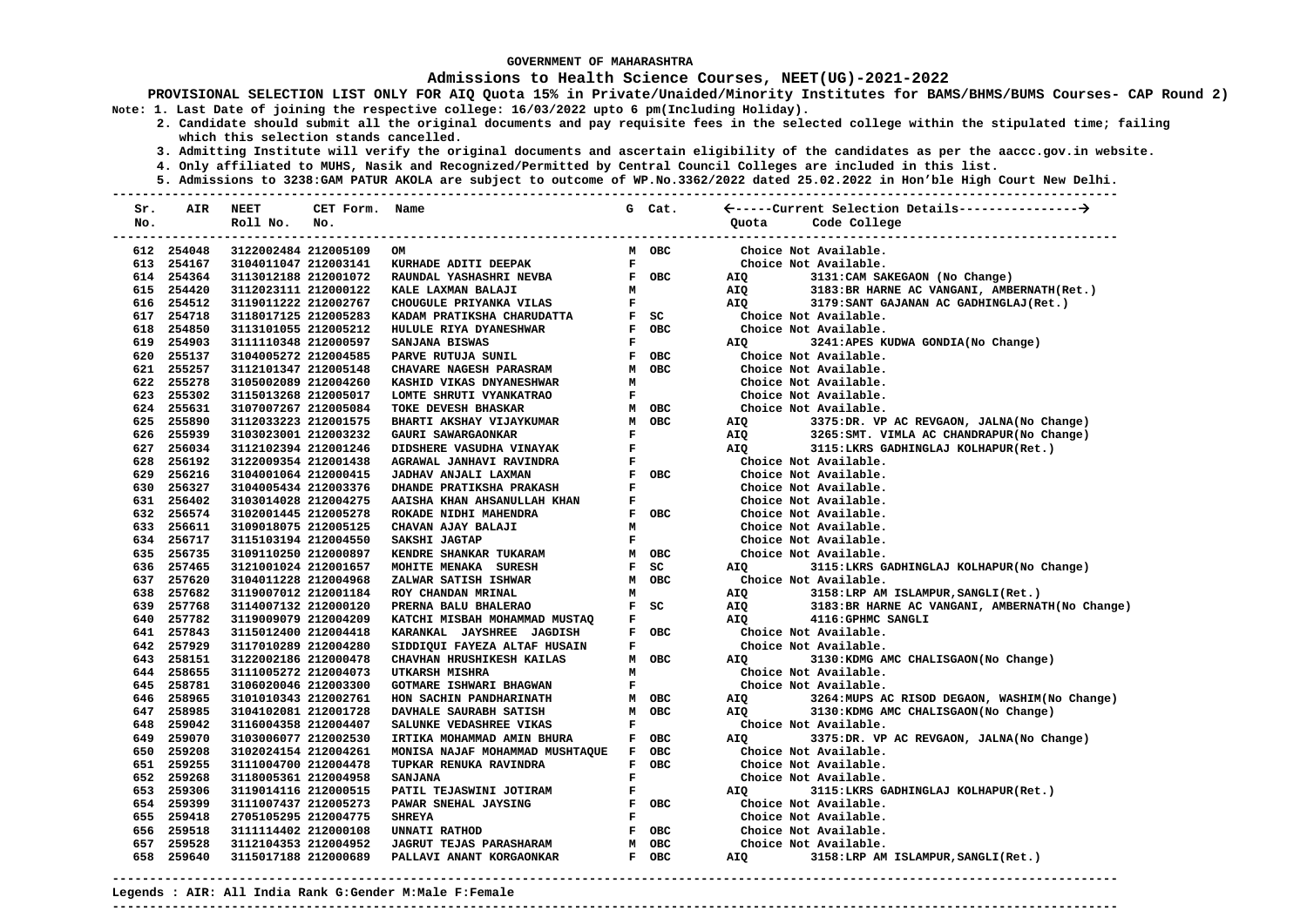### **Admissions to Health Science Courses, NEET(UG)-2021-2022**

- **2. Candidate should submit all the original documents and pay requisite fees in the selected college within the stipulated time; failing which this selection stands cancelled.** 
	- **3. Admitting Institute will verify the original documents and ascertain eligibility of the candidates as per the aaccc.gov.in website.**
	- **4. Only affiliated to MUHS, Nasik and Recognized/Permitted by Central Council Colleges are included in this list.**
- **5. Admissions to 3238:GAM PATUR AKOLA are subject to outcome of WP.No.3362/2022 dated 25.02.2022 in Hon'ble High Court New Delhi. ---------------------------------------------------------------------------------------------------------------------------------------**

| Sr. | AIR        | NEET                 | CET Form. Name |                                     |              | G Cat. |                       |                                                  |
|-----|------------|----------------------|----------------|-------------------------------------|--------------|--------|-----------------------|--------------------------------------------------|
| No. |            | Roll No.             | No.            |                                     |              |        | Ouota                 | Code College                                     |
|     |            |                      |                |                                     |              |        |                       |                                                  |
|     | 659 259658 | 3104020175 212001544 |                | TATHE ASHWINI RAMDAS                |              | F OBC  | AIO                   | 3162: MA DARADE AC YEOLA, NASIK (No Change)      |
|     | 660 259938 | 3117003055 212002711 |                | SADABASE PANCHRATNA DIPAK           |              | M SC   | AIO                   | 3183: BR HARNE AC VANGANI, AMBERNATH (No Change) |
|     | 661 260227 | 3101012115 212004162 |                | PRITI EKSHINGE                      | $\mathbf{F}$ |        |                       | Choice Not Available.                            |
|     | 662 260250 | 3111002656 212004064 |                | ANUSHA CHANDRAKANT DEWAIKAR         |              | F OBC  |                       | Choice Not Available.                            |
|     | 663 260292 | 3113112178 212002151 |                | BHUTADA SAKSHI ANIL                 | $\mathbf F$  |        |                       | Choice Not Available.                            |
|     | 664 260340 | 3115016362 212001140 |                | PATIL SAGAR BALASAHEB               |              | M OBC  |                       | Choice Not Available.                            |
|     | 665 260505 | 3109118073 212002726 |                | TANPURE SANUJA DIMAKHRAO            |              | F OBC  | AIQ                   | 3158:LRP AM ISLAMPUR, SANGLI(Ret.)               |
|     | 666 260641 | 3102001536 212001912 |                | HADIQUA FARZEEN                     | $\mathbf{F}$ |        | AIO                   | 3266:ASPM AYU COL SAGWAN BULDHANA(No Change)     |
|     | 667 260687 | 3112002025 212003241 |                | GAIKWAD SUMIT MADHUKAR              |              | M SC   | AIQ                   |                                                  |
|     | 668 260695 | 3102019115 212005169 |                | CHAVAN SIMRAN RAGHUNATH             |              | F OBC  | Choice Not Available. |                                                  |
|     | 669 260772 | 3117014069 212004639 |                | BARKADE SWARANJALI ANILKUMAR        |              | F OBC  |                       | Choice Not Available.                            |
|     | 670 260978 | 3102003562 212001280 |                | GHANTE HARSHADA SANTOSH             |              | F OBC  | AIQ                   | 3354:BSPM AC UDGIR, LATUR(No Change)             |
|     | 671 261007 | 3112001308 212000154 |                | KULKARNI SAKSHI SANTOSHRAO          | $\mathbf F$  |        | AIQ                   | 3115:LKRS GADHINGLAJ KOLHAPUR(Ret.)              |
|     | 672 261289 | 3115025289 212004300 |                | MATHANIKAR SAKSHI SANJAY            | $\mathbf F$  |        |                       | Choice Not Available.                            |
|     | 673 261369 | 3112028236 212004644 |                | MIRZA ADNAN RABI BAIG MIRZA         |              | M OBC  |                       | Choice Not Available.                            |
|     | 674 261480 | 3112114173 212001476 |                | TANZILA MUKHTAR SHAIKH              | $\mathbf{F}$ |        | <b>AIO</b>            | 3378:ANAND AC VAIJAPUR, ABAD(Ret.)               |
|     | 675 261683 | 3119009025 212004707 |                | DESHMUKH SHUBHAM SATISH             |              | M OBC  | Choice Not Available. |                                                  |
|     | 676 261705 | 3105001033 212004579 |                | SAYED MAHEK MADNIYA SAYED MASHKUR F |              |        | AIQ                   | 5307:YF UMC KANNAD                               |
|     | 677 261752 | 3104113195 212004226 |                | DOKE AKASH GANESH                   |              | M OBC  |                       | Choice Not Available.                            |
|     | 678 261768 | 3112019208 212005258 |                | YUVRAJ JADHAV                       | M            |        |                       | Choice Not Available.                            |
|     | 679 261795 | 3102005643 212001918 |                | GAURI DONGARE                       |              | F OBC  | AIO                   | 3265: SMT. VIMLA AC CHANDRAPUR (No Change)       |
|     | 680 261809 | 3107008302 212002831 |                | DANDAGE SAGAR ARUN                  |              | M SC   |                       | Choice Not Available.                            |
|     | 681 261834 | 3115026079 212001888 |                | MARANE SAMRUDDHI SACHIN             | $\mathbf F$  |        |                       | Choice Not Available.                            |
|     | 682 261928 | 3109103134 212003099 |                | DHORMARE RUTUJA BALASAHEB           | $\mathbf F$  |        | AIQ                   | 3354:BSPM AC UDGIR, LATUR(No Change)             |
|     | 683 261961 | 3104112230 212002275 |                | UBALE SNEHAL SHIVAJI                |              | $F$ SC | AIO                   | 3131: CAM SAKEGAON (No Change)                   |
|     | 684 262167 | 3115007471 212004431 |                | <b>EJAGAR PRANITA VIJAYSINH</b>     |              | F OBC  |                       | Choice Not Available.                            |
|     | 685 262179 | 3111008160 212001065 |                | WAGHMARE SAKSHI VIJAY               |              | $F$ SC | AIO                   | 3241:APES KUDWA GONDIA(No Change)                |
|     | 686 262430 | 3103021134 212004931 |                | RAJGURE PRIYANKA RAMESHRAO          |              | F OBC  |                       | Choice Not Available.                            |
|     | 687 262442 | 3109110007 212001104 |                | NIRMAL SATISH KALE                  | $\mathbf{F}$ |        |                       | Choice Not Available.                            |
|     | 688 262450 | 3103017255 212002799 |                | DASMALANI SANIYA SANMUKH            | $\mathbf{F}$ |        |                       | Choice Not Available.                            |
|     | 689 262576 | 3108002285 212004545 |                | PATIL PRAGATI DEEPAK                | $\mathbf F$  |        |                       | Choice Not Available.                            |
|     | 690 262711 | 3110107110 212004142 |                | KASMANI RIZWANA HANIF               | $\mathbf{F}$ |        | AIQ                   | 4101: CMP HC MUMBAI                              |
|     | 691 262858 | 3112003005 212001777 |                | HAKE NILESH VASANTRAO               |              | M OBC  | AIQ                   | 3115:LKRS GADHINGLAJ KOLHAPUR(No Change)         |
|     | 692 262874 | 3101007336 212001688 |                | VETHEKAR SAYALI SANTOSH             | $\mathbf{F}$ |        | AIQ                   | 3176:S.VIVEKANAND AC AHMEDNAGAR(Ret.)            |
|     | 693 263014 | 3112002100 212000444 |                | PAWADE MADHUKAR MUNJAJI             | м            |        | AIQ                   | 3160:MES AYU KHED RATNAGIRI(No Change)           |
|     | 694 263283 | 3102009169 212002180 |                | GAWANDE ABHAY PRAMOD                |              | M OBC  | AIQ                   | 3162: MA DARADE AC YEOLA, NASIK(No Change)       |
|     | 695 263368 | 3112101204 212001581 |                | BHENDEKAR ABHIJIT BAPURAO           |              | M OBC  | AIQ                   | 3240:AM PUSAD YAVATMAL(Ret.)                     |
|     | 696 263379 | 3112102356 212001094 |                | KALE MEERA BHAGWAT                  | F            |        | AIQ                   | 3158:LRP AM ISLAMPUR, SANGLI(Ret.)               |
|     | 697 263544 | 3105022050 212001470 |                | MOHAMMED OMER ABDUL WAHEED          |              | M OBC  | AIQ                   | 4339: KSPM VASANTRAO KALE LATUR                  |
|     | 698 263567 | 3104011352 212000353 |                | <b>JANJAL SAGAR GANGADHAR</b>       | M            |        | AIO                   | 3115: LKRS GADHINGLAJ KOLHAPUR (No Change)       |
|     | 699 263591 | 3112029238 212004778 |                | QUADRI RIZWAN SAEEDULLAH            | M            |        |                       | Choice Not Available.                            |
|     | 700 263598 | 3110115303 212004531 |                | PAWAR AKSHATA DATTATREY             | $\mathbf{F}$ |        |                       | Choice Not Available.                            |
|     | 701 263814 | 3102008055 212004359 |                | REEBA SOHNI ABDUL ASHIQUE           |              | F OBC  |                       | Choice Not Available.                            |
|     | 702 263924 | 3117003194 212003065 |                | <b>JADHAV SWATI MADHAV</b>          | $\mathbf{F}$ |        | AIQ                   | 3172: SAI AMC VAIRAG BARSHI, SOLAPUR(Ret.)       |
|     | 703 264028 | 3111001293 212002670 |                | SEJAL DILIPRAO SORTE                |              | F OBC  |                       | Choice Not Available.                            |
|     | 704 264107 | 3111113006 212001722 |                | MANASI RAMESH MALAPOLU              |              | F SC   |                       | Choice Not Available.                            |
|     | 705 264125 | 3112002177 212004944 |                | <b>GADHE RITESH SHIVANAND</b>       | M            |        |                       | Choice Not Available.                            |
|     |            |                      |                |                                     |              |        |                       |                                                  |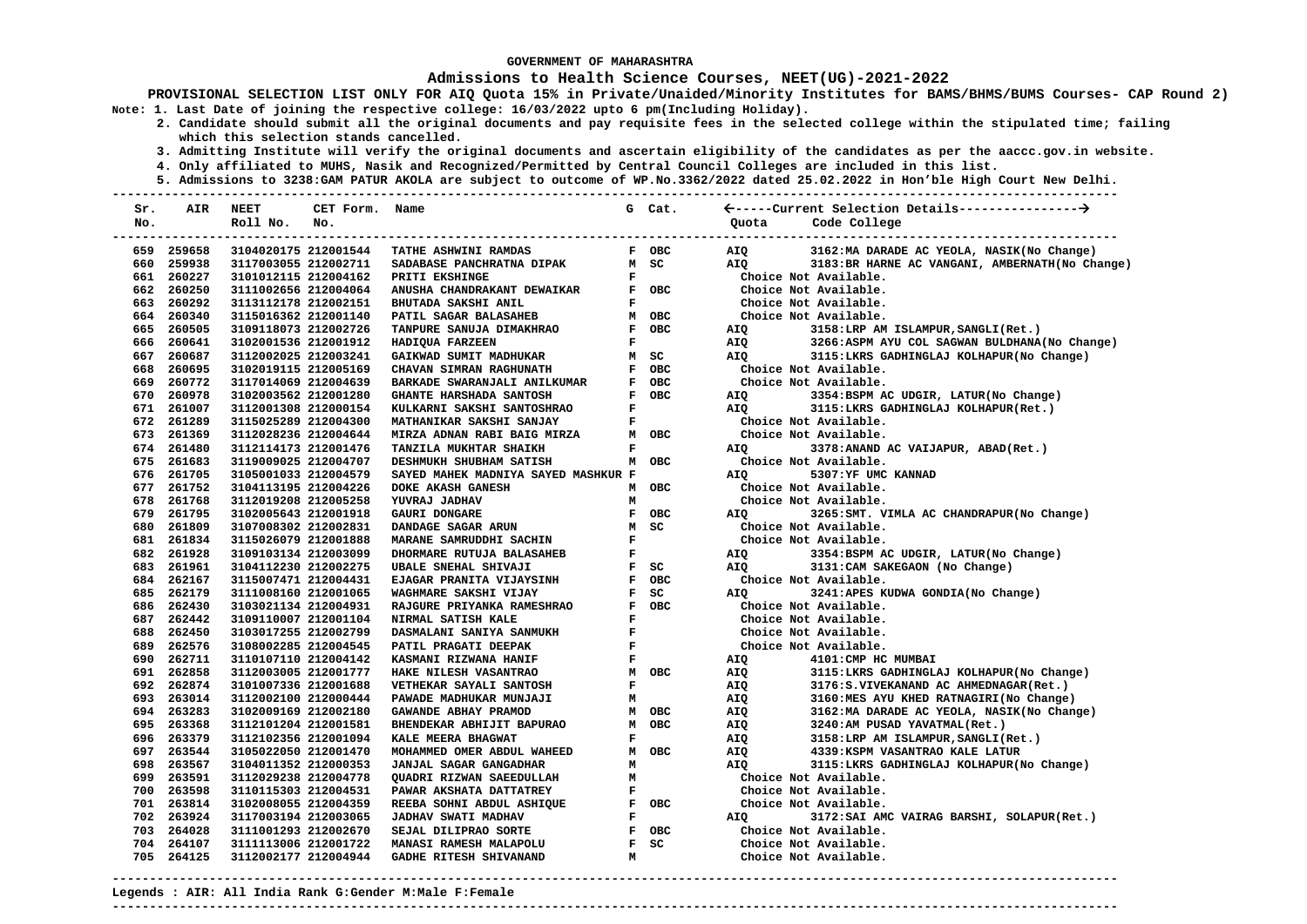### **Admissions to Health Science Courses, NEET(UG)-2021-2022**

- **2. Candidate should submit all the original documents and pay requisite fees in the selected college within the stipulated time; failing which this selection stands cancelled.** 
	- **3. Admitting Institute will verify the original documents and ascertain eligibility of the candidates as per the aaccc.gov.in website.**
	- **4. Only affiliated to MUHS, Nasik and Recognized/Permitted by Central Council Colleges are included in this list.**
	- **5. Admissions to 3238:GAM PATUR AKOLA are subject to outcome of WP.No.3362/2022 dated 25.02.2022 in Hon'ble High Court New Delhi.**

| Sr. | AIR        | <b>NEET</b>          | CET Form. Name |                                    |              | G Cat. |            |                                                  |
|-----|------------|----------------------|----------------|------------------------------------|--------------|--------|------------|--------------------------------------------------|
| No. |            | Roll No.             | No.            |                                    |              |        |            | Quota Code College                               |
|     |            |                      |                |                                    |              |        |            | -----------------                                |
|     | 706 264138 | 3109116137 212004530 |                | PAWAR SAKSHI ARUN                  | $\mathbf F$  |        |            | Choice Not Available.                            |
|     | 707 264142 | 3109004281 212002623 |                | SONTAKKE AMIT MURLIDHAR            |              | M OBC  | AIO        | 3131: CAM SAKEGAON (No Change)                   |
|     | 708 264161 | 3112118077 212005024 |                | MULLA ABDUL KHAYUM GULAM JEELANI M |              |        |            | Choice Not Available.                            |
|     | 709 264240 | 3102015079 212005126 |                | KADU MITALI NITIN                  |              | F OBC  |            | Choice Not Available.                            |
|     | 710 264299 | 3109105189 212002812 |                | SONAWANE SHRUTI VIKAS              |              | $F$ SC | AIQ        | 3172: SAI AMC VAIRAG BARSHI, SOLAPUR (No Change) |
|     | 711 264319 | 3115008097 212004384 |                | VAISHNAVI SANTOSH IRKAR            |              | F OBC  |            | Choice Not Available.                            |
|     | 712 264571 | 3112112290 212002447 |                | TUPPEKAR VIJAY BAPUSAHEB           | M            |        | AIO        | 3266:ASPM AYU COL SAGWAN BULDHANA(No Change)     |
|     | 713 264862 | 3119010009 212004108 |                | KADAM ANIL ASHOK                   | M            |        |            | Choice Not Available.                            |
|     | 714 264901 | 3122008106 212001386 |                | PATIL SHRUSHTI SUDHIR              |              | F OBC  | AIO        | 3176: S. VIVEKANAND AC AHMEDNAGAR (No Change)    |
|     | 715 264913 | 3104107057 212000841 |                | <b>BHISE PALLAVI VILAS</b>         | $\mathbf F$  |        | AIO        | 3176:S.VIVEKANAND AC AHMEDNAGAR(No Change)       |
|     | 716 264950 | 3112038006 212004042 |                | MEHTA CHETAN GANESH                | M            |        |            | Choice Not Available.                            |
|     | 717 264989 | 3122003128 212004734 |                | KARTIK PATIL                       |              | M OBC  |            | Choice Not Available.                            |
|     | 718 265096 | 3121006054 212002208 |                | YADAV YUGANDHARA AMARSINH          | $\mathbf{F}$ |        | AIQ        | 4101: CMP HC MUMBAI                              |
|     | 719 265179 | 3122003037 212005197 |                | AGRAWAL KHUSHI KANHAIYA            | $\mathbf F$  |        |            | Choice Not Available.                            |
|     | 720 265234 | 3111110239 212001055 |                | TITARMARE VAIDARBHI NARENDRA       |              | F OBC  | AIO        | 3241:APES KUDWA GONDIA(No Change)                |
|     | 721 265349 | 3104119019 212004193 |                | KHETRE SANDHYA SHYAM               |              | F OBC  |            | Choice Not Available.                            |
|     | 722 265361 | 3107003142 212004940 |                | AHIRE AJINKYA VILAS                |              | M OBC  |            | Choice Not Available.                            |
|     | 723 265399 | 3107015152 212004222 |                | KANAK PRASADKUMAR KATE             | $\mathbf F$  |        |            | Choice Not Available.                            |
|     | 724 265403 | 3103006307 212004804 |                | DAWANDE DHANASHRI NANDKISHOR       |              | $F$ SC |            | Choice Not Available.                            |
|     | 725 265575 | 3112036128 212002715 |                | KADAM SONAL SHAMSUNDAR             | $\mathbf F$  |        | AIQ        | 3354:BSPM AC UDGIR, LATUR(Ret.)                  |
|     | 726 265594 | 3111014399 212000628 |                | <b>MASKE AYUSHI NARENDRA</b>       |              | F OBC  | AIQ        | 3241:APES KUDWA GONDIA(No Change)                |
|     | 727 265599 | 3115004579 212004606 |                | KADRE MRUDULA UMESH                |              | F OBC  |            | Choice Not Available.                            |
|     | 728 265630 | 3109115250 212005205 |                | JADHAV SACHIN ATMARAM              |              | M OBC  |            | Choice Not Available.                            |
|     | 729 265729 | 3103004028 212001034 |                | PALAKANDWAR YASH SANJAY            |              | M OBC  | AIO        | 3265: SMT. VIMLA AC CHANDRAPUR (Ret.)            |
|     | 730 265800 | 3117003026 212002012 |                | LENDAVE PRAJAKTA GOPAL             | $\mathbf F$  |        | AIQ        | 3354:BSPM AC UDGIR, LATUR(No Change)             |
|     | 731 266077 | 3104002573 212001192 |                | MANE RUTUJA HANMANT                | F            |        |            | Choice Not Available.                            |
|     | 732 266179 | 3109006356 212001056 |                | KANKURE PRADNYA GANGADHAR          | $\mathbf F$  | OBC    | AIO        | 3160:MES AYU KHED RATNAGIRI(No Change)           |
|     | 733 266325 | 3109001703 212005316 |                | PATIL ANUJA MANOJ                  | $\mathbf F$  |        |            | Choice Not Available.                            |
|     | 734 266465 | 3109103695 212003242 |                | PATIL SAKSHI                       | $\mathbf{F}$ |        | AIO        | 3368:SSVP AC HINGOLI(No Change)                  |
|     | 735 266490 | 3104104182 212004252 |                | BANCHHOD SMRUTI SUNIL              | $\mathbf{F}$ | OBC    |            | Choice Not Available.                            |
|     | 736 266631 | 3104002104 212001314 |                | LONDHE DIPTI KHUSHAL               | $\mathbf{F}$ |        | AIQ        | 3147:ASHVIN AC ASHWI SANGAMNER(No Change)        |
|     | 737 266662 | 3117004243 212000374 |                | NAGTILAK SHRUTI DADASAHEB          | $\mathbf F$  |        | AIQ        | 3179: SANT GAJANAN AC GADHINGLAJ (No Change)     |
|     | 738 266819 | 3112003016 212002992 |                | DHANORKAR NEHA ASHOKAPPA           |              | F OBC  | AIQ        | 3172: SAI AMC VAIRAG BARSHI, SOLAPUR (No Change) |
|     | 739 266983 | 3109104009 212001610 |                | GADE MAYURI BALAJI                 | $\mathbf F$  |        | AIQ        | 3160:MES AYU KHED RATNAGIRI(Ret.)                |
|     | 740 266995 | 3115021113 212001740 |                | KHATKE CHAITANYA DINESH            |              | M OBC  | AIO        | 3172: SAI AMC VAIRAG BARSHI, SOLAPUR(No Change)  |
|     | 741 267026 | 3115016339 212004885 |                | SATPUTE BHAGYASHREE RAMDAS         |              | F OBC  |            | Choice Not Available.                            |
|     | 742 267262 | 3110021037 212000938 |                | AACHAL NITIN PATIL                 |              | F OBC  | AIQ        | 3176:S.VIVEKANAND AC AHMEDNAGAR(No Change)       |
|     | 743 267279 | 3109107157 212001124 |                | SAYYAD SAMEER JAHANGIR             | M            |        | AIQ        | 3160:MES AYU KHED RATNAGIRI(No Change)           |
|     | 744 267483 | 3115013038 212004403 |                | AGARWAL KANHAIYA SUNIL             | м            |        |            | Choice Not Available.                            |
|     | 745 267541 | 3106017085 212001291 |                | GHANGHAV SAINATH RAMESHWAR         | M            |        | AIO        | 3375:DR. VP AC REVGAON, JALNA(Ret.)              |
|     | 746 268111 | 3118012309 212005323 |                | PATIL RASIKA AMIT                  |              | F OBC  |            | Choice Not Available.                            |
|     | 747 268130 | 3112023065 212002987 |                | PHAD KAJAL GULABRAO                |              | F OBC  | <b>AIO</b> | 3355:BSS RPAC, PURNA PARBHANI(No Change)         |
|     | 748 268161 | 3110103622 212000113 |                | ATHARVA DNYANESHWAR KHANDARE       |              | M SC   |            | Choice Not Available.                            |
|     | 749 268221 | 3111111050 212000898 |                | BHOJSHRI YOGARAJ MESHRAM           |              | F OBC  | AIQ        | 3241:APES KUDWA GONDIA(No Change)                |
|     | 750 268242 | 3111017418 212000995 |                | SHEWARE SANIKA ANIL                |              | $F$ SC | AIQ        | 3265: SMT. VIMLA AC CHANDRAPUR (No Change)       |
|     | 751 268367 | 3105017305 212005223 |                | TAMBE KETAKI BALBHIM               | $\mathbf F$  |        |            | Choice Not Available.                            |
|     | 752 268412 | 3104003098 212002465 |                | GHANGHAV ISHWAR KUNDLIK            | M            |        | <b>AIO</b> | 3266:ASPM AYU COL SAGWAN BULDHANA(Ret.)          |
|     |            |                      |                |                                    |              |        |            |                                                  |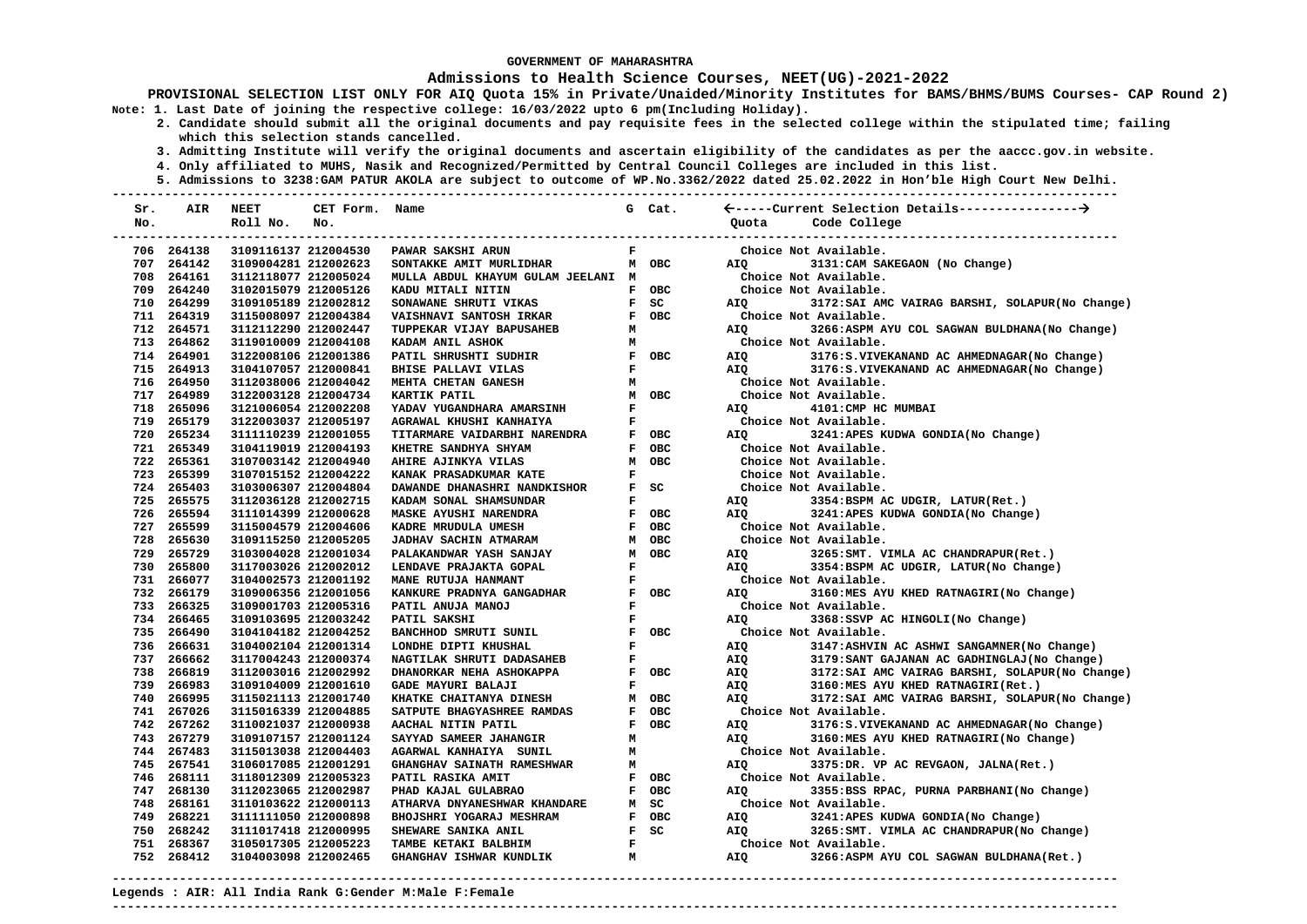### **Admissions to Health Science Courses, NEET(UG)-2021-2022**

**PROVISIONAL SELECTION LIST ONLY FOR AIQ Quota 15% in Private/Unaided/Minority Institutes for BAMS/BHMS/BUMS Courses- CAP Round 2) Note: 1. Last Date of joining the respective college: 16/03/2022 upto 6 pm(Including Holiday).** 

- **2. Candidate should submit all the original documents and pay requisite fees in the selected college within the stipulated time; failing which this selection stands cancelled.** 
	- **3. Admitting Institute will verify the original documents and ascertain eligibility of the candidates as per the aaccc.gov.in website.**
	- **4. Only affiliated to MUHS, Nasik and Recognized/Permitted by Central Council Colleges are included in this list.**
- **5. Admissions to 3238:GAM PATUR AKOLA are subject to outcome of WP.No.3362/2022 dated 25.02.2022 in Hon'ble High Court New Delhi. ---------------------------------------------------------------------------------------------------------------------------------------**

| Sr. | AIR                      | <b>NEET</b>                                  | CET Form. Name |                                         |              | G Cat.         |                                                                                       |
|-----|--------------------------|----------------------------------------------|----------------|-----------------------------------------|--------------|----------------|---------------------------------------------------------------------------------------|
| No. |                          | Roll No.                                     | No.            |                                         |              |                | Code College<br>Ouota                                                                 |
|     | 753 268507               | 3112026199 212000251                         |                | ZARKAR PRAJKTA PRAVIN                   | F            |                | 3180:DR D. PATIL AC KOLHAPUR(No Change)<br>AIO                                        |
|     | 754 268605               | 3112009181 212004520                         |                | KAWATIKWAR RUTUJA SANTOSH               | F            |                | Choice Not Available.                                                                 |
|     | 755 268778               | 3110102020 212004446                         |                | AMBAVALE ADITI ANIL                     |              | F OBC          | Choice Not Available.                                                                 |
|     | 756 268962               | 3109011075 212000391                         |                | <b>BHISE RICHA NARAYAN</b>              |              | F OBC          | AIQ<br>3180:DR D. PATIL AC KOLHAPUR(No Change)                                        |
|     | 757 269221               | 3109112171 212002697                         |                | <b>VYAVAHARE VAISHNAVI LAKSHAMAN</b>    | F            |                | AIQ<br>3179: SANT GAJANAN AC GADHINGLAJ (No Change)                                   |
|     | 758 269224               | 3107017060 212005164                         |                | DESHMUKH BHAGYASHREE MANOJ              | ${\bf F}$    |                | Choice Not Available.                                                                 |
|     | 759 269390               | 3112021174 212001240                         |                | <b>BHALKE SNEHA SANTOSH</b>             |              | F OBC          | AIO<br>3147: ASHVIN AC ASHWI SANGAMNER (No Change)                                    |
|     | 760 269532               | 3107005037 212004242                         |                | PATEL AMAN HARUN                        | м            |                | AIQ<br>4145: CHAMUNDA HMC JALGAON                                                     |
|     | 761 269741               | 3112121200 212002385                         |                | SHINDE ANUJA LAXMIKANT                  | F            |                | AIO<br>3368: SSVP AC HINGOLI (Ret.)                                                   |
|     | 762 269794               | 3110027003 212004292                         |                | SHELAR ASHLESHA RAJARAM                 | $\mathbf F$  |                | Choice Not Available.                                                                 |
|     | 763 269832               | 3109116099 212000112                         |                | SAKHARE SAKSHI NAGNATH                  |              | F OBC          | 3368: SSVP AC HINGOLI (Ret.)<br>AIO                                                   |
|     | 764 269876               | 3108005534 212004921                         |                | POWAR SANKET SADASHIV                   |              | M SC           | Choice Not Available.                                                                 |
|     | 765 270040               | 3115102279 212002398                         |                | LOKHANDE KHUSHI ANKUSH                  |              | F OBC          | Choice Not Available.                                                                 |
|     | 766 270199               | 3108003079 212004145                         |                | BANDGAR KIRTI ARJUN                     |              | F OBC          | Choice Not Available.                                                                 |
|     | 767 270419               | 3117003092 212001229                         |                | KHANDAGALE SNEHA ANAND                  | $\mathbf{F}$ |                | 3179: SANT GAJANAN AC GADHINGLAJ (No Change)<br>AIQ                                   |
|     | 768 270546               | 3110014049 212004996                         |                | PAWAR PRANJALI DINESH                   |              | F OBC          | Choice Not Available.                                                                 |
|     | 769 270619               | 3118004286 212000746                         |                | BIRANJE RUGVED RAMCHANDRA               | м            |                | Choice Not Available.                                                                 |
|     | 770 270670               | 3113111114 212000624                         |                | GUPTA WAGISH RADHESHYAM                 | м            |                | 3147: ASHVIN AC ASHWI SANGAMNER (No Change)<br>AIQ                                    |
|     | 771 270931               | 3114010081 212004362                         |                | ARDALKAR ADITYA SADASHIV                | м            |                | Choice Not Available.                                                                 |
|     | 772 270945               | 3110118083 212005120                         |                | <b>SHEETAL</b>                          | F            |                | Choice Not Available.                                                                 |
|     | 773 271164               | 3111002345 212003092                         |                | SONONE SAMRUDDHI GANESH                 |              | F OBC          | Choice Not Available.                                                                 |
|     | 774 271176               | 3106018022 212001884                         |                | WAYKOS DHANASHREE DHANYAKUMAR           |              | F OBC          | 3266:ASPM AYU COL SAGWAN BULDHANA(No Change)<br>AIQ                                   |
|     | 775 271489               | 3112013006 212000737                         |                | KALE SUPRIYA SANJAY                     |              | F OBC          | Choice Not Available.                                                                 |
|     | 776 271503               | 4411001488 212003410                         |                | SHWETA MISHRA                           | $\mathbf F$  |                | Choice Not Available.                                                                 |
|     | 777 271507               | 3111002231 212002113                         |                | MOTHARKAR SAYALI LOKESH                 |              | F OBC          | 3172: SAI AMC VAIRAG BARSHI, SOLAPUR (No Change)<br>AIO                               |
|     | 778 271560               | 3110111105 212004179                         |                | CHAUDHARY SIDRATULMUNTAHA               | F            |                | Choice Not Available.                                                                 |
|     | 779 271586               | 3111108136 212003213                         |                | AWATHALE ACHAL SUDHAKARRAO              |              | F OBC          | AIQ<br>3180:DR D. PATIL AC KOLHAPUR(No Change)                                        |
|     | 780 271653               | 3112007128 212002967                         |                | WANKHEDE VAISHNAVI SHANKARRAO           | F            |                | 3147:ASHVIN AC ASHWI SANGAMNER(No Change)<br>AIQ                                      |
|     | 781 271749               | 3108003533 212001272                         |                | PATIL PRANJAL KALGONDA                  | F            |                | 3180:DR D. PATIL AC KOLHAPUR(No Change)<br>AIQ                                        |
|     | 782 271903               | 3119007166 212001234                         |                | HELAVI JANHAVI ASHOK                    |              | F OBC          | 3187:ASHOKRAO MANE AC VADGAON KOLHAPUR(No Change)<br>AIQ                              |
|     | 783 271946               | 3109008275 212000913                         |                | LANDE SNEHAL SANJAY                     | $\mathbf{F}$ |                | Choice Not Available.                                                                 |
|     | 784 271958               | 3117013053 212004021                         |                | SALUNKHE SOHAM GUNDIBA                  | M            |                | Choice Not Available.                                                                 |
|     | 785 272170<br>786 272291 | 3104108083 212000877                         |                | SHINDE ADITI SHAINATH                   |              | F OBC<br>M OBC | AIQ<br>3375:DR. VP AC REVGAON, JALNA(No Change)                                       |
|     | 787 272564               | 3905002140 212004927<br>3102015225 212002735 |                | KUNDAN KUMAR<br>JADHAO JANHAVI SAMADHAN |              | F OBC          | AIQ<br>4101: CMP HC MUMBAI<br>3172: SAI AMC VAIRAG BARSHI, SOLAPUR (No Change)<br>AIO |
|     | 788 272645               | 3101010092 212004470                         |                | GUTHE AKSHAY RAJENDRA                   |              | M OBC          | Choice Not Available.                                                                 |
|     | 789 272706               | 3104001683 212000508                         |                | PALVE SUREKHA VITTHAL                   | F            | OBC            | 3147:ASHVIN AC ASHWI SANGAMNER (No Change)<br>AIQ                                     |
|     | 790 272785               | 3110115265 212000728                         |                | MASAPOGU JUSTINA SAMSON                 | $\mathbf F$  |                | 4101: CMP HC MUMBAI(Ret.)<br>AIQ                                                      |
|     | 791 273078               | 3112102293 212001277                         |                | JAMGE JAYSHRI PIRAJI                    | $\mathbf F$  |                | 3172: SAI AMC VAIRAG BARSHI, SOLAPUR (No Change)<br>AIO                               |
|     | 792 273125               | 3114013244 212001011                         |                | ANSARI SARAH AKRAM                      |              | F OBC          | Choice Not Available.                                                                 |
|     | 793 273330               | 3111032219 212004272                         |                | GIDMARE TANAYA PRADEEP                  |              | F OBC          | Choice Not Available.                                                                 |
|     | 794 273386               | 3111107299 212000652                         |                | SHANTANU BHENDARKAR                     |              | M OBC          | 4101: CMP HC MUMBAI<br>AIQ                                                            |
|     | 795 273402               | 3107001235 212000883                         |                | PACHPOL ABHISHEK SUNIL                  |              | M OBC          | Choice Not Available.                                                                 |
|     | 796 273505               | 3122007410 212004763                         |                | PATIL PRADNYA MAHESH                    |              | F OBC          | Choice Not Available.                                                                 |
|     | 797 273611               | 3104116083 212001326                         |                | DESARDA LOVEKESH ABHAY                  | M            |                | Choice Not Available.                                                                 |
|     | 798 273866               | 3111004714 212002067                         |                | MANJUSHREE WAKDE                        |              | F SC           | Choice Not Available.                                                                 |
|     | 799 274266               | 3103003495 212005021                         |                | DEWANG PRIYA ARUN                       |              | F OBC          | Choice Not Available.                                                                 |
|     |                          |                                              |                |                                         |              |                |                                                                                       |

**Legends : AIR: All India Rank G:Gender M:Male F:Female ---------------------------------------------------------------------------------------------------------------------------------------**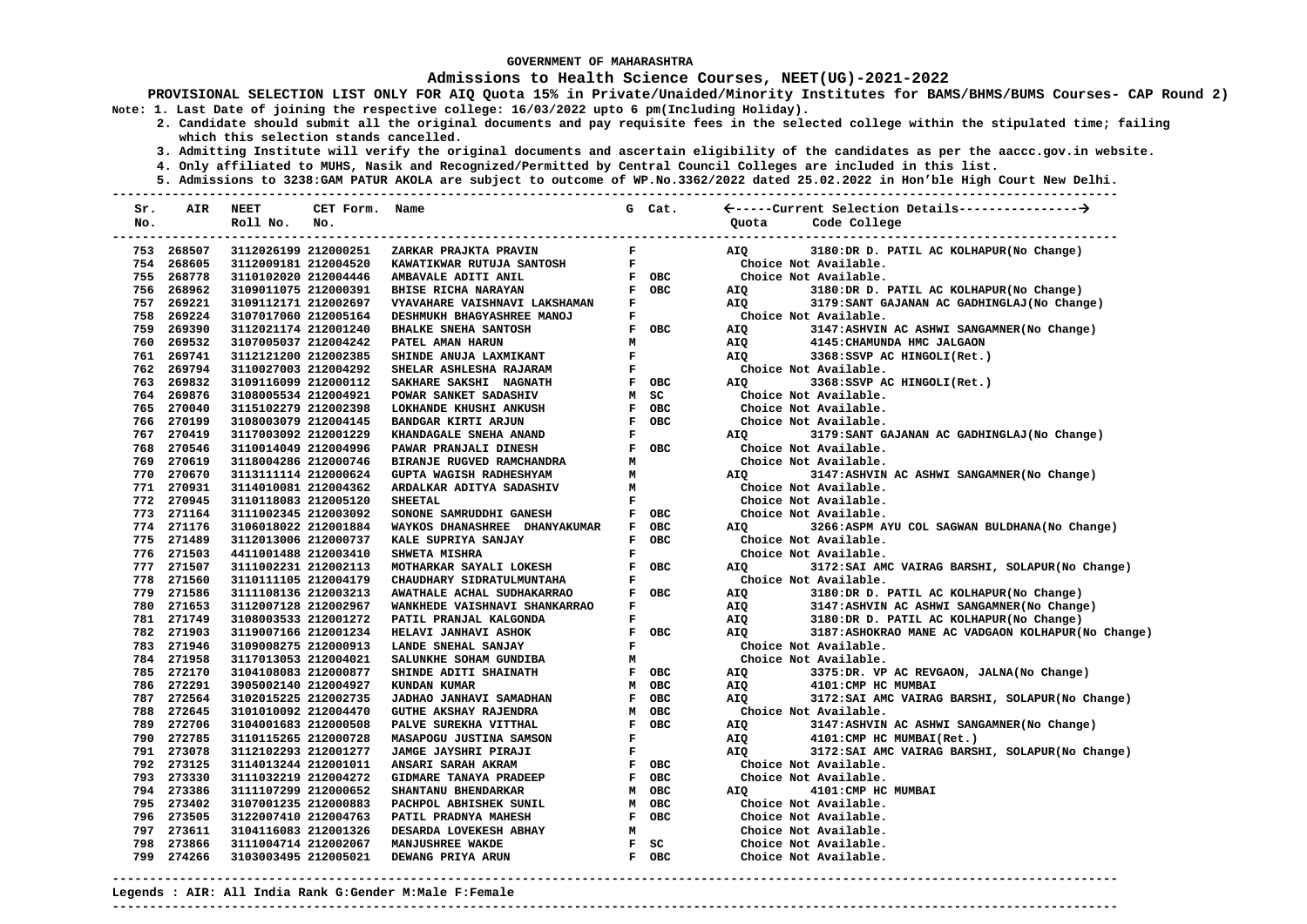### **Admissions to Health Science Courses, NEET(UG)-2021-2022**

**PROVISIONAL SELECTION LIST ONLY FOR AIQ Quota 15% in Private/Unaided/Minority Institutes for BAMS/BHMS/BUMS Courses- CAP Round 2) Note: 1. Last Date of joining the respective college: 16/03/2022 upto 6 pm(Including Holiday).** 

- **2. Candidate should submit all the original documents and pay requisite fees in the selected college within the stipulated time; failing which this selection stands cancelled.** 
	- **3. Admitting Institute will verify the original documents and ascertain eligibility of the candidates as per the aaccc.gov.in website.**
	- **4. Only affiliated to MUHS, Nasik and Recognized/Permitted by Central Council Colleges are included in this list.**
	- **5. Admissions to 3238:GAM PATUR AKOLA are subject to outcome of WP.No.3362/2022 dated 25.02.2022 in Hon'ble High Court New Delhi.**

| Sr. | AIR        | <b>NEET</b>          | CET Form. Name |                                |              | G Cat.     |            |                                                      |
|-----|------------|----------------------|----------------|--------------------------------|--------------|------------|------------|------------------------------------------------------|
| No. |            | Roll No.             | No.            |                                |              |            | Quota      | Code College                                         |
|     |            |                      |                |                                |              |            |            |                                                      |
|     | 800 274307 | 3122008080 212001540 |                | PATIL DHIRAJ RAVINDRA          |              | M OBC      | AIQ        | 3271:RN LAHOTI AC BULDHANA(No Change)                |
|     | 801 274341 | 3103001475 212001983 |                | SHARMA PRIYA                   | $\mathbf{F}$ |            | AIO        | 3265: SMT. VIMLA AC CHANDRAPUR (No Change)           |
|     | 802 274398 | 3104109281 212000893 |                | KHAKARE SAKSHI GUNVANT         |              | F OBC      |            | Choice Not Available.                                |
|     | 803 274441 | 3109003059 212004175 |                | PARGE RUTUJA RAVINDRA          |              | F OBC      |            | Choice Not Available.                                |
|     | 804 274512 | 3117022030 212001052 |                | ROHAN SAHEBRAO KSHIRSAGAR      |              | M OBC      | AIQ        | 3180:DR D. PATIL AC KOLHAPUR(No Change)              |
|     | 805 274540 | 3103013229 212001648 |                | SAKSHI KALE                    |              | F OBC      | AIO        | 3271:RN LAHOTI AC BULDHANA(No Change)                |
|     | 806 274636 | 3105005237 212004419 |                | DHEPE KARTIK RAJABHAU          | M            |            |            | Choice Not Available.                                |
|     | 807 274743 | 3115004017 212005280 |                | ARUDE SRUSHTI SHARAD           | $\mathbf{F}$ |            |            | Choice Not Available.                                |
|     | 808 274745 | 1502011340 212002899 |                | PRITY KUMARI                   | $\mathbf F$  |            |            | Choice Not Available.                                |
|     | 809 274763 | 3103007181 212002381 |                | PATIL RASHMI VINOD             |              | F OBC      | AIQ        | 3271:RN LAHOTI AC BULDHANA(No Change)                |
|     | 810 274822 | 3109011214 212004007 |                | DESHMUKH SAKSHI SANTOSHRAO     | F            |            |            | Choice Not Available.                                |
|     | 811 274914 | 3104018174 212000486 |                | DESHMUKH MAHIMA KALIDAS        | $\mathbf F$  |            | AIQ        | 3180:DR D. PATIL AC KOLHAPUR(No Change)              |
|     | 812 275113 | 3107011270 212002189 |                | YADNESH ANIRUDHA BADGUJAR      |              | M OBC      |            | Choice Not Available.                                |
|     | 813 275160 | 3104002686 212005313 |                | ADEEBA ANAM SHAIKH ISMAIL      | $\mathbf{F}$ |            |            | Choice Not Available.                                |
|     | 814 275370 | 3112011079 212000235 |                | MIRZA MUQSEET BAIG             | M            |            | AIQ        | 3368:SSVP AC HINGOLI(Ret.)                           |
|     | 815 275620 | 3117005073 212004842 |                | SALUNKHE SUJAY SANJAY          | М            |            |            | Choice Not Available.                                |
|     | 816 275712 | 3104020213 212001378 |                | AUTADE ROHINI RAJENDRA         | $\mathbf{F}$ |            | AIQ        | 3264: MUPS AC RISOD DEGAON, WASHIM (No Change)       |
|     | 817 275719 | 3112003392 212000502 |                | QURESHI MD AMER FARAZ MD KALIM |              | M OBC      |            | Choice Not Available.                                |
|     | 818 275729 | 3104111220 212001149 |                | PARKHE RUSHIKESH SANTOSH       | M            |            | AIQ        | 3271:RN LAHOTI AC BULDHANA(No Change)                |
|     | 819 275787 | 3112105287 212002037 |                | DESHMUKH SANA MAHEEN MUJAHED   | F            |            | AIQ        | 3265: SMT. VIMLA AC CHANDRAPUR (Ret.)                |
|     | 820 275823 | 3116010106 212002421 |                | MANE CHETAN DATTA              |              | M OBC      | AIQ        | 3147:ASHVIN AC ASHWI SANGAMNER (No Change)           |
|     | 821 275894 | 3102005503 212001198 |                | GARKAL VIKAS SAHEBRAO          | M            | <b>OBC</b> | AIQ        | 3271:RN LAHOTI AC BULDHANA(No Change)                |
|     | 822 276013 | 3112004457 212000961 |                | PATIL ANJALI ANNARAO           |              | F OBC      | AIQ        | 3180:DR D. PATIL AC KOLHAPUR(Ret.)                   |
|     | 823 276026 | 3114016125 212005092 |                | SURAJIT SUSANTA NAYEK          | м            |            |            | Choice Not Available.                                |
|     | 824 276087 | 3116007232 212003077 |                | <b>GHADASHI SHALVI RAMESH</b>  |              | F OBC      | AIO        | 3187:ASHOKRAO MANE AC VADGAON KOLHAPUR(Ret.)         |
|     | 825 276093 | 3115014166 212005141 |                | TAMBE ANJALI MAHESH            | $\mathbf{F}$ |            |            | Choice Not Available.                                |
|     | 826 276432 | 3109006282 212002139 |                | SHETE AKASH SHESHRAO           | M            |            | AIO        | 3355:BSS RPAC, PURNA PARBHANI(No Change)             |
|     | 827 276433 | 3112011001 212002089 |                | KASHFIYA NAJMI AFSAR KHAN      | $\mathbf{F}$ |            |            | Choice Not Available.                                |
|     | 828 276439 | 3106002081 212002959 |                | INGOLE ABHISHEK SURESH         | M            |            | <b>AIQ</b> | 3355:BSS RPAC, PURNA PARBHANI(No Change)             |
|     | 829 276441 | 3104006071 212001255 |                | <b>GORDE VAISHNAVI ANIL</b>    | $\mathbf{F}$ |            | AIQ        | 3264: MUPS AC RISOD DEGAON, WASHIM (No Change)       |
|     | 830 276465 | 3113002616 212000907 |                | HINGADE UNNATI UMESH           | F            |            | AIQ        | 3187:ASHOKRAO MANE AC VADGAON KOLHAPUR(No Change)    |
|     | 831 276499 | 3115021360 212002876 |                | YADAV DHANANJAY VALMIK         |              | M OBC      |            | Choice Not Available.                                |
|     | 832 276636 | 3117009266 212004212 |                | PATIL KOMAL RAJENDRA           |              | F OBC      |            | Choice Not Available.                                |
|     | 833 276656 | 3115029049 212004922 |                | <b>AARTI</b>                   | F            |            |            | Choice Not Available.                                |
|     | 834 276666 | 3111111091 212003331 |                | KHADSE KHUSHBOO RAJESH         |              | $F$ SC     | AIQ        | 4101: CMP HC MUMBAI                                  |
|     | 835 276701 | 3111015139 212001151 |                | FARKUNDE DIPIKA RAJENDRA       |              | F OBC      | AIQ        | 3286: SMT. S MEGHE AC BHILEWADA BHANDARA (No Change) |
|     | 836 276748 | 3110112181 212000698 |                | PATHAN NEHA ZAREEN SHAHANAVAJ  | F            |            | AIQ        | 4102: YMT HC KHARGHAR NEW MUMBAI (No Change)         |
|     | 837 276779 | 3108004082 212000234 |                | PATHAN NAJIYA NURMAHAMAD       | $\mathbf{F}$ |            | AIQ        | 3187:ASHOKRAO MANE AC VADGAON KOLHAPUR (No Change)   |
|     | 838 276849 | 3105010159 212003370 |                | KHOPADE OMKAR BHAUSAHEB        | M            |            | AIQ        | 3265: SMT. VIMLA AC CHANDRAPUR (No Change)           |
|     | 839 276870 | 3111002395 212004816 |                | PRERNA KAGDELWAR               |              | F OBC      |            | Choice Not Available.                                |
|     | 840 276899 | 3103004150 212004862 |                | <b>MASKE KARAN SHRIKANT</b>    |              | M OBC      |            | Choice Not Available.                                |
|     | 841 277070 | 3115012075 212004919 |                | TATTU ABHIJEET PRASAD          | М            |            |            | Choice Not Available.                                |
|     | 842 277196 | 3112112211 212002544 |                | TUBA AMMARA GAFFAR KHAN        | F            |            | AIQ        | 3368: SSVP AC HINGOLI (Ret.)                         |
|     | 843 277206 | 3115012388 212004906 |                | ATTARKAR POOJA PRAKASH         |              | F OBC      | AIQ        | 4109: HMC CHINCHWAD                                  |
|     | 844 277217 | 3101007183 212002508 |                | GAGARE ABHIJIT VISHWAS         | M            |            | AIQ        | 3187:ASHOKRAO MANE AC VADGAON KOLHAPUR(Ret.)         |
|     | 845 277222 | 3112106007 212005230 |                | TAWARKAR VAIBHAV SUNIL         | M            |            |            | Choice Not Available.                                |
|     | 846 277256 | 3109107128 212000313 |                | MANE AKSHAY AJINATH            | M            |            | AIO        | 3187:ASHOKRAO MANE AC VADGAON KOLHAPUR(No Change)    |
|     |            |                      |                |                                |              |            |            |                                                      |

**Legends : AIR: All India Rank G:Gender M:Male F:Female ---------------------------------------------------------------------------------------------------------------------------------------**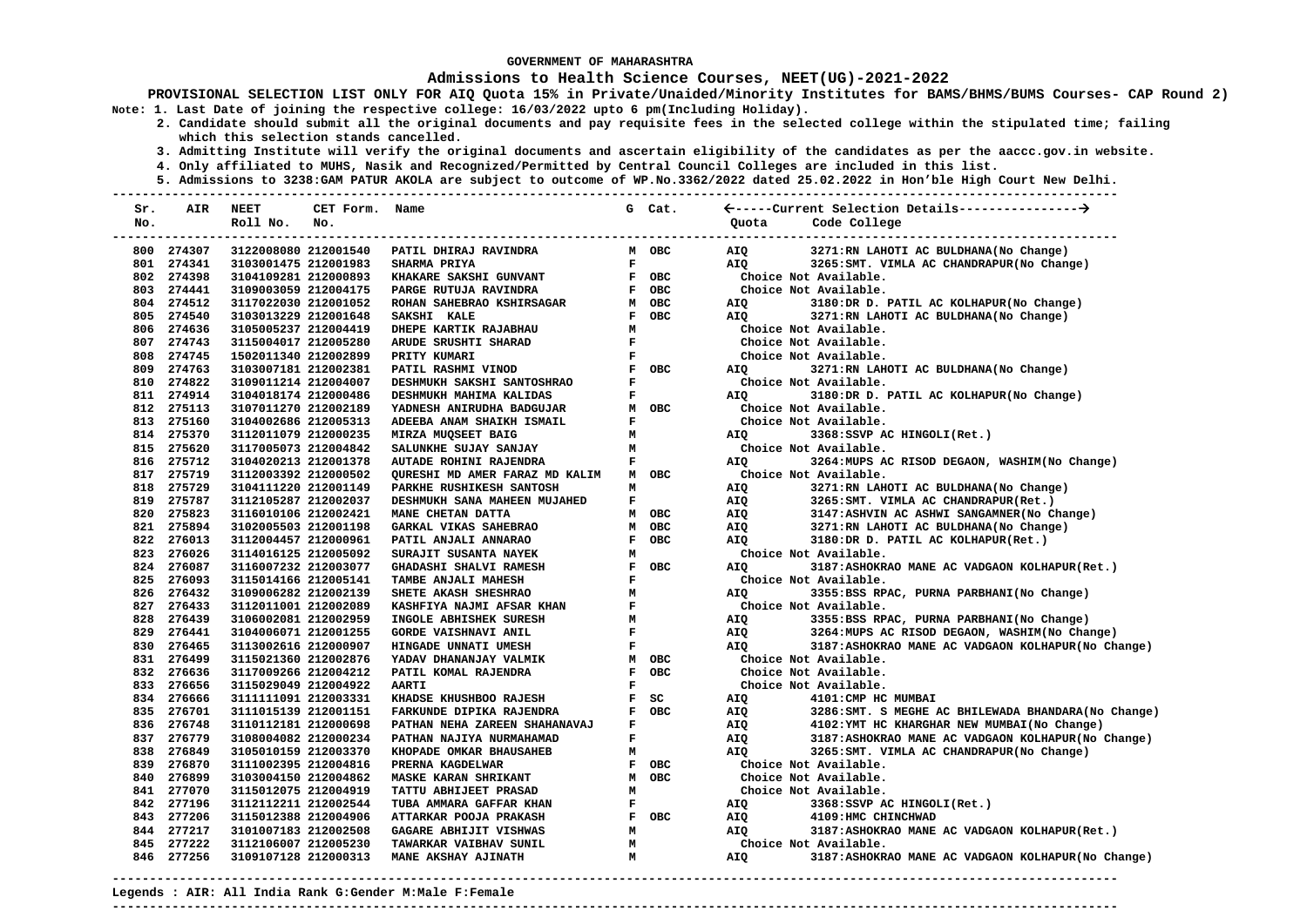### **Admissions to Health Science Courses, NEET(UG)-2021-2022**

- **2. Candidate should submit all the original documents and pay requisite fees in the selected college within the stipulated time; failing which this selection stands cancelled.** 
	- **3. Admitting Institute will verify the original documents and ascertain eligibility of the candidates as per the aaccc.gov.in website.**
	- **4. Only affiliated to MUHS, Nasik and Recognized/Permitted by Central Council Colleges are included in this list.**
	- **5. Admissions to 3238:GAM PATUR AKOLA are subject to outcome of WP.No.3362/2022 dated 25.02.2022 in Hon'ble High Court New Delhi.**

| Sr. | AIR        | <b>NEET</b>          | CET Form. Name |                                 |              |                               | G Cat. |                           |                                                      |
|-----|------------|----------------------|----------------|---------------------------------|--------------|-------------------------------|--------|---------------------------|------------------------------------------------------|
| No. |            | Roll No.             | No.            |                                 |              |                               |        | Quota                     | Code College                                         |
|     |            |                      |                |                                 |              |                               |        |                           | ------------------------------                       |
|     | 847 277345 | 3104104307 212001006 |                | WAKADE RENUKA ANIL              | $\mathbf{F}$ |                               |        |                           | Choice Not Available.                                |
|     | 848 277372 | 3103010204 212000252 |                | <b>DEVINA SATHE</b>             |              | F SC                          |        | AIQ                       | 3264: MUPS AC RISOD DEGAON, WASHIM (No Change)       |
|     | 849 277443 | 3103002245 212001041 |                | ZODE KOMAL SUDHIR               |              | F OBC                         |        | AIQ                       | 3286: SMT. S MEGHE AC BHILEWADA BHANDARA (Ret.)      |
|     | 850 277642 | 3117004335 212005302 |                | AWADHUT VAIBHAVI MANOJKUMAR     |              | F OBC                         |        |                           | Choice Not Available.                                |
|     | 851 277719 | 3109106205 212003371 |                | DEEPAK KALE                     | м            |                               |        |                           | Choice Not Available.                                |
|     | 852 277761 | 3105005094 212005078 |                | KURHE CHINMAY DAMODHAR          | M            |                               |        |                           | Choice Not Available.                                |
|     | 853 277763 | 3103012294 212003100 |                | <b>MRUNAL CHATUR</b>            |              |                               | F OBC  |                           | Choice Not Available.                                |
|     | 854 278078 | 3112101447 212002374 |                | KALPANA BONGANE                 |              | $\mathbf{F}$ and $\mathbf{F}$ |        | AIQ                       | 3264: MUPS AC RISOD DEGAON, WASHIM (Ret.)            |
|     | 855 278106 | 3105003358 212005020 |                | BHOJGUDE VAISHNAVI GANPAT       | $\mathbf{F}$ |                               |        |                           | Choice Not Available.                                |
|     | 856 278188 | 3112003143 212001554 |                | MANE MADHAV MANOHAR             |              | M OBC                         |        |                           | Choice Not Available.                                |
|     | 857 278403 | 3101004324 212002480 |                | GAIKWAD OMKAR RAM               |              | M OBC                         |        |                           | Choice Not Available.                                |
|     | 858 278511 | 3101022009 212004455 |                | KAWAD DIVYA SHANKAR             |              | F OBC                         |        |                           | Choice Not Available.                                |
|     | 859 278678 | 3111112013 212002864 |                | YUKTA MANOJ GHODKE              | F SC         |                               |        |                           | Choice Not Available.                                |
|     | 860 278930 | 3114003517 212002024 |                | KHOT ARSHIYA NOORULAMIN         |              | F OBC                         |        |                           | Choice Not Available.                                |
|     | 861 278942 | 3111121166 212004082 |                | CHOUDHARI VIVEK MAHESHKUMAR     | M OBC        |                               |        |                           | Choice Not Available.                                |
|     | 862 279146 | 3112009049 212004400 |                | TONCHIRE RUTUJA DILIP           | F            |                               |        |                           | Choice Not Available.                                |
|     | 863 279148 | 3113002160 212001528 |                | SUPEKAR SAKSHI RAJENDRA         |              | F OBC                         |        | AIQ                       | 3286: SMT. S MEGHE AC BHILEWADA BHANDARA (Ret.)      |
|     | 864 279152 | 3109104418 212001157 |                | THOMBARE APURVA BALASAHEB       |              | F OBC                         |        |                           | Choice Not Available.                                |
|     | 865 279176 | 3101020181 212004424 |                | SHELAR SUJIT SHANKAR            | $M$ OBC      |                               |        |                           | Choice Not Available.                                |
|     | 866 279179 | 3103006299 212003167 |                | NANDINI BHOYAR                  |              | F OBC                         |        | AIQ                       | 3286:SMT. S MEGHE AC BHILEWADA BHANDARA(No Change)   |
|     | 867 279503 | 3108001506 212001901 |                | DASHWANT VAISHNAVI SUBHASH      | $\mathbf{F}$ |                               |        |                           | Choice Not Available.                                |
|     | 868 279540 | 3101014061 212000206 |                | GAGARE SANSKRUTI SURESH         | $\mathbf{F}$ |                               |        |                           | Choice Not Available.                                |
|     | 869 279655 | 3101003094 212001112 |                | UNDE VEDANT RAJENDRAKUMAR       |              | M OBC                         |        |                           | Choice Not Available.                                |
|     | 870 279883 | 3112020009 212002022 |                | MATHPATI VAISHNAVI SANTOSH      |              | F OBC                         |        | AIQ DESCRIPTION OF A STR. | 3286: SMT. S MEGHE AC BHILEWADA BHANDARA (No Change) |
|     | 871 279893 | 2001019197 212000369 |                | DEEPANSHU UTTAM KAMBLE          |              | M SC                          |        |                           | Choice Not Available.                                |
|     | 872 280193 | 3117014124 212004872 |                | SHINDE PRACHI PRABHAKAR         | $\mathbf{F}$ |                               |        |                           | Choice Not Available.                                |
|     | 873 280439 | 3105007226 212004581 |                | ANAM FATIMA MIRZA SAEED BAIG    | $\mathbf{F}$ |                               |        | <b>AIQ</b>                | 5307:YF UMC KANNAD                                   |
|     | 874 280472 | 3111016079 212002329 |                | <b>BOBDE NINAD SURESH</b>       |              | M OBC                         |        |                           | Choice Not Available.                                |
|     | 875 280497 | 3102005361 212004536 |                | <b>WANKHADE PAYOSHNI SUDHIR</b> | F            |                               |        |                           | Choice Not Available.                                |
|     | 876 280530 | 3102015213 212001306 |                | FUKE SHRAVANI ONKAR             |              | F OBC                         |        |                           | Choice Not Available.                                |
|     | 877 280659 | 3103008335 212001328 |                | RATHOD DIVESH VIJAY             |              | M OBC                         |        |                           | Choice Not Available.                                |
|     | 878 280725 | 3104008314 212005330 |                | RATHOD AMOL DEENA               |              | M OBC                         |        |                           | Choice Not Available.                                |
|     | 879 280779 | 1502309438 212002273 |                | TAHERA MAHMOOD                  |              |                               |        | AIQ                       | 5104:AG UMC NANDURBAR(Ret.)                          |
|     | 880 280858 | 3112115050 212000042 |                | <b>WANKHEDE SNEHA SANJAY</b>    |              |                               |        |                           | Choice Not Available.                                |
|     | 881 280871 | 3116002306 212004376 |                | SAGARE MUKTA VILAS              | $\mathbf{F}$ |                               |        |                           | Choice Not Available.                                |
|     | 882 281011 | 3104116169 212000857 |                | SALUNKE APURVA KESHAV           | $\mathbf{F}$ |                               |        |                           | Choice Not Available.                                |
|     | 883 281031 | 3115033241 212004093 |                | GAIKWAD RUTUJA GANESH           |              | F OBC                         |        |                           | Choice Not Available.                                |
|     | 884 281079 | 3101007374 212001098 |                | SHAHIR SHREYASH SANDESH         |              | м овс                         |        |                           | Choice Not Available.                                |
|     | 885 281393 | 3112114122 212000086 |                | AUDHUTWAR SHRAVANI AVINASH      |              | F OBC                         |        |                           | Choice Not Available.                                |
|     | 886 281542 | 3112103136 212000649 |                | SALUNKE HRISHIKESH VYANKATRAO   | м            |                               |        |                           | Choice Not Available.                                |
|     | 887 281746 | 3102004062 212001825 |                | SAMIRA KOLHE                    |              | F OBC                         |        |                           | Choice Not Available.                                |
|     | 888 281876 | 3109009199 212002166 |                | SHINDE PRATIKSHA NAMDEV         | $\mathbf{F}$ |                               |        |                           | Choice Not Available.                                |
|     | 889 282116 | 3106007216 212004603 |                | BEDEKAR MAYUR NANDU             |              | M OBC                         |        |                           | Choice Not Available.                                |
|     | 890 282149 | 3104102046 212001515 |                | SHEWALE ISHWARI ARUN            |              | F OBC                         |        |                           | Choice Not Available.                                |
|     | 891 282162 | 3111019094 212001676 |                | BHILAWE VEDANT BHAURAO          |              | M SC                          |        |                           | Choice Not Available.                                |
|     | 892 282170 | 3122001632 212000921 |                | SAMUDRE KOMAL RAJU              |              | $F$ SC                        |        |                           | Choice Not Available.                                |
|     | 893 282218 | 3108002419 212001319 |                | AKIWATE YASHODEEP BHIMRAO       | м            |                               |        |                           | Choice Not Available.                                |
|     |            |                      |                |                                 |              |                               |        |                           |                                                      |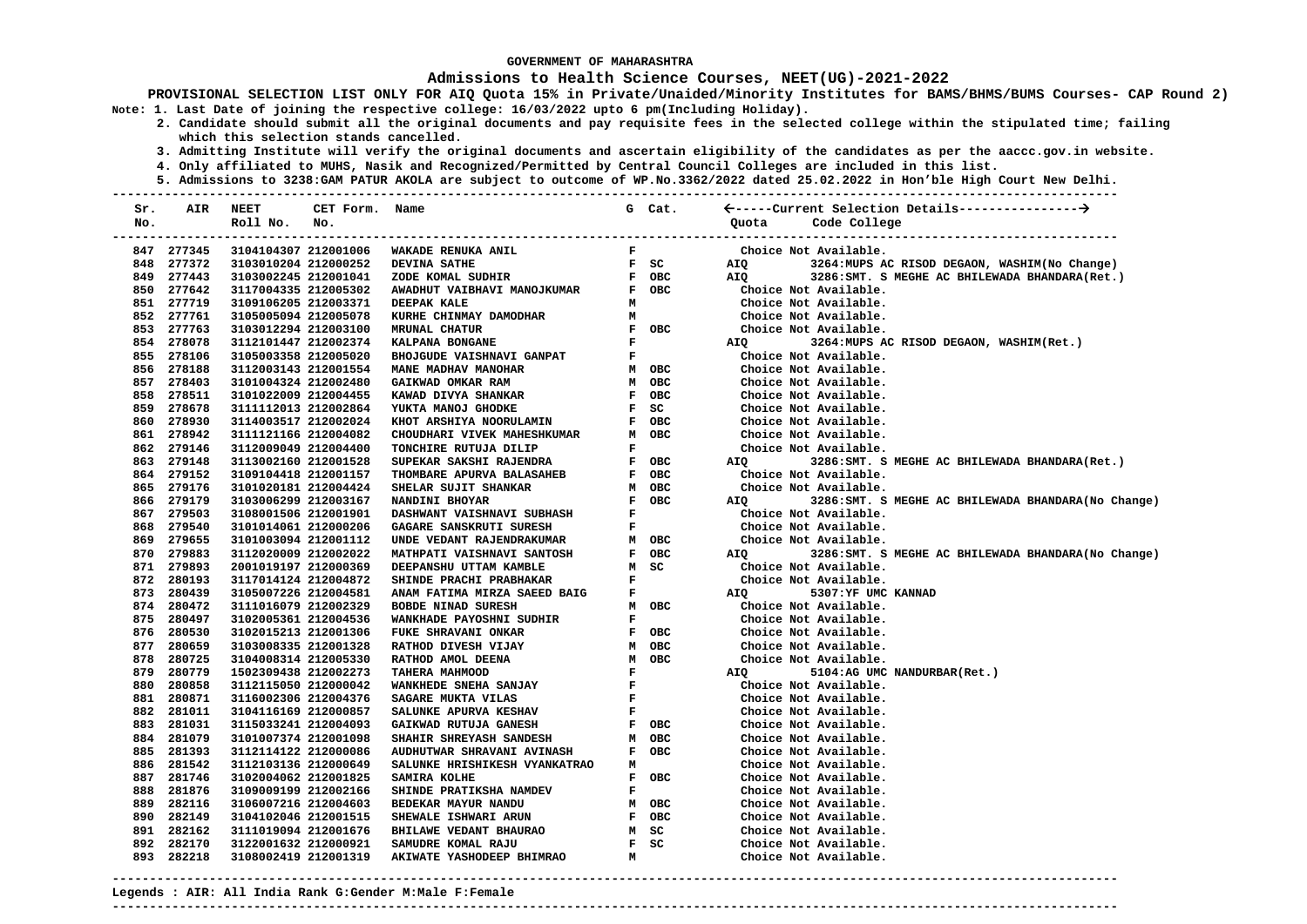### **Admissions to Health Science Courses, NEET(UG)-2021-2022**

**PROVISIONAL SELECTION LIST ONLY FOR AIQ Quota 15% in Private/Unaided/Minority Institutes for BAMS/BHMS/BUMS Courses- CAP Round 2) Note: 1. Last Date of joining the respective college: 16/03/2022 upto 6 pm(Including Holiday).** 

- **2. Candidate should submit all the original documents and pay requisite fees in the selected college within the stipulated time; failing which this selection stands cancelled.** 
	- **3. Admitting Institute will verify the original documents and ascertain eligibility of the candidates as per the aaccc.gov.in website.**
	- **4. Only affiliated to MUHS, Nasik and Recognized/Permitted by Central Council Colleges are included in this list.**
- **5. Admissions to 3238:GAM PATUR AKOLA are subject to outcome of WP.No.3362/2022 dated 25.02.2022 in Hon'ble High Court New Delhi. ---------------------------------------------------------------------------------------------------------------------------------------**

| Sr. | AIR        | NEET                 | CET Form.            | Name                              |                               | G Cat.                        |                   |                                  |
|-----|------------|----------------------|----------------------|-----------------------------------|-------------------------------|-------------------------------|-------------------|----------------------------------|
| No. |            | Roll No.             | No.                  |                                   |                               |                               | Quota             | Code College                     |
|     |            |                      |                      |                                   |                               |                               |                   | ----------------------------     |
|     | 894 282376 |                      | 3115004031 212001298 | JAIWAL PRACHI DEEPAK              |                               | F OBC                         |                   | Choice Not Available.            |
|     | 895 282523 | 3112035149 212004508 |                      | <b>BALSHETWAR ADITI ANAND</b>     |                               | $\mathbf{F}$ and $\mathbf{F}$ |                   | Choice Not Available.            |
|     | 896 282940 | 3106001184 212002388 |                      | RATHOD JANHAVI PREMCHAND          |                               | <b>F</b> OBC                  |                   | Choice Not Available.            |
|     | 897 283080 | 3115101531 212000430 |                      | LAWANDE ANKITA KISAN              |                               | F OBC                         |                   | Choice Not Available.            |
|     | 898 283141 | 3114015074 212001294 |                      | <b>SANKET</b>                     | м                             |                               |                   | Choice Not Available.            |
|     | 899 283274 | 3115006334 212004448 |                      | SRUSHTI PRAVIN NIGADE             | $\mathbf F$                   |                               |                   | Choice Not Available.            |
|     | 900 283497 | 3112101226 212003309 |                      | SURYAWANSHI VAISHNAVI KESHAVRAO F |                               |                               |                   | Choice Not Available.            |
|     | 901 283654 | 3107012042 212000304 |                      | MANISH                            | м                             |                               |                   | Choice Not Available.            |
|     | 902 283798 | 3105017178 212003252 |                      | RANBAVALE ASHITOSH WAGHU          |                               | M SC                          |                   | Choice Not Available.            |
|     | 903 283833 | 3119002324 212000526 |                      | CHAVAN ARPITA RAMCHDNARA          | F                             |                               |                   | Choice Not Available.            |
|     | 904 283847 | 3118010087 212004812 |                      | KHAN MD ZUBAIR HASHMAT ALI        | м                             |                               |                   | Choice Not Available.            |
|     | 905 283952 | 3103016239 212003283 |                      | <b>RATHOD RASHI RAJESH</b>        |                               | F OBC                         |                   | Choice Not Available.            |
|     | 906 284176 | 3111004386 212000200 |                      | GHAWGHAWE SUJIT CHAKRADHAR        |                               | M OBC                         |                   | Choice Not Available.            |
|     | 907 284222 | 3107001249 212005121 |                      | PATIL RIDDHI GHANSHYAM            |                               | F OBC                         |                   | Choice Not Available.            |
|     | 908 284394 | 3113004296 212004058 |                      | GAMBHIRE SNEHAL SUNIL             |                               | F OBC                         |                   | Choice Not Available.            |
|     | 909 284994 | 3117005069 212001211 |                      | VEER AKANKSHA SANTOSH             | F                             |                               |                   | Choice Not Available.            |
|     | 910 285065 | 3115003152 212000996 |                      | CHOPADE YOGESH BHIMRAO            |                               | M OBC                         |                   | Choice Not Available.            |
|     | 911 285091 | 3104012260 212001656 |                      | WAGHMARE SUMIT ASHOK              |                               | M SC                          |                   | Choice Not Available.            |
|     | 912 285154 | 3119006072 212002363 |                      | <b>TEJASWINI ASHOK PINJARI</b>    |                               | F OBC                         |                   | Choice Not Available.            |
|     | 913 285225 | 3111101312 212002146 |                      | <b>BAGADE SAKSHI PREMDAS</b>      |                               | F SC                          |                   | Choice Not Available.            |
|     | 914 285340 | 3105001296 212004425 |                      | SHINDE RUSHIKESH NANASAHEB        |                               | M SC                          |                   | Choice Not Available.            |
|     | 915 285360 | 3110101466 212004074 |                      | <b>KHAN NIKHAT</b>                | $\mathbf{F}$                  |                               | <b>AIO</b>        | 4102: YMT HC KHARGHAR NEW MUMBAI |
|     | 916 285414 | 3102020137 212000986 |                      |                                   |                               | F OBC                         |                   | Choice Not Available.            |
|     | 917 285454 | 3115002711 212000962 |                      |                                   |                               | F OBC                         | <b>AIO</b>        | 4109: HMC CHINCHWAD              |
|     | 918 285634 | 2701005072 212004513 |                      |                                   |                               |                               |                   | Choice Not Available.            |
|     | 919 285975 | 3103022031 212004764 |                      |                                   |                               |                               |                   | Choice Not Available.            |
|     | 920 285992 | 3112103353 212004572 |                      |                                   |                               | $\frac{M}{F}$                 |                   | Choice Not Available.            |
|     | 921 286108 | 3104119075 212000751 |                      | <b>PREKSHA</b>                    |                               |                               |                   | AIQ 4101: CMP HC MUMBAI(Ret.)    |
|     | 922 286279 | 3104006273 212002844 |                      | BHOSALE NAMITA SANJAY             | $\mathbf{F}$ and $\mathbf{F}$ |                               |                   | Choice Not Available.            |
|     | 923 286335 | 3113103240 212003026 |                      | MAVAL VAIBHAVI MANOJ              |                               | F OBC                         |                   | Choice Not Available.            |
|     | 924 286693 | 3102004267 212004097 |                      | <b>BADHE KARTIK SURESH</b>        |                               | M OBC                         |                   | Choice Not Available.            |
|     | 925 286695 | 3112010131 212000647 |                      | <b>RAUT SHRADHA BALKISHAN</b>     |                               | F OBC                         |                   | Choice Not Available.            |
|     | 926 286734 | 3104014172 212002499 |                      | WAGH SANKET BHAGWAN               |                               | M OBC                         |                   | Choice Not Available.            |
|     | 927 286744 | 2101005022 212000756 |                      | BHAKTI SAMBHAJI DALVI             |                               | $\mathbf{F}$ and $\mathbf{F}$ | AIQ               | 4108:DSH PUNE(Ret.)              |
|     | 928 286802 | 3107002409 212005279 |                      | MAHAJAN HARSHAL SHARAD            |                               | м овс                         |                   | Choice Not Available.            |
|     | 929 286869 | 3102001463 212000571 |                      | BHARSAKALE GAYATRI VIJAYKUMAR     |                               | F OBC                         |                   | Choice Not Available.            |
|     | 930 287032 | 3112120228 212000155 |                      | SHAIKH MUSKAN IMAMSAB             | $\mathbf{F}$                  |                               |                   | Choice Not Available.            |
|     | 931 287128 | 3113002501 212002122 |                      | KANNOR VEDANT DAGADU              |                               | M OBC                         |                   | Choice Not Available.            |
|     | 932 287382 | 3111019250 212001794 |                      | MUNIRA RAHEMATULLA KHAN PATHAN    | $\mathbf{F}$                  |                               |                   | Choice Not Available.            |
|     | 933 287497 | 3115010006 212000521 |                      | KHORE KSHITIJA SANJAY             |                               | $\mathbf{F}$ and $\mathbf{F}$ |                   | Choice Not Available.            |
|     | 934 287511 | 3104011147 212001348 |                      | SAYYED AAYESHA AJAS               |                               | F OBC                         |                   | Choice Not Available.            |
|     | 935 287551 | 3118007019 212003094 |                      | WANKHEDE ARYAN ATMARAM            |                               | M SC                          |                   | Choice Not Available.            |
|     | 936 287760 | 3111006493 212003158 |                      | SEJAL KALAMBE                     |                               | F OBC                         |                   | Choice Not Available.            |
|     | 937 287813 | 3115020084 212005235 |                      | SARAK SONALI SUBHASH              |                               | F OBC                         |                   | Choice Not Available.            |
|     | 938 287838 | 3111110271 212001553 |                      | MANTHAN DEWANAND SHENDE           |                               | M OBC                         |                   | Choice Not Available.            |
|     | 939 287947 | 3111003549 212005102 |                      | DARSHANA DANGE                    |                               | F OBC                         |                   | Choice Not Available.            |
|     | 940 288009 | 3110115924 212002555 |                      | <b>JHA GAURAV AJAY</b>            | м                             |                               | AIQ <b>Airmon</b> | 4101:CMP HC MUMBAI               |

**---------------------------------------------------------------------------------------------------------------------------------------** 

**---------------------------------------------------------------------------------------------------------------------------------------**

**Legends : AIR: All India Rank G:Gender M:Male F:Female**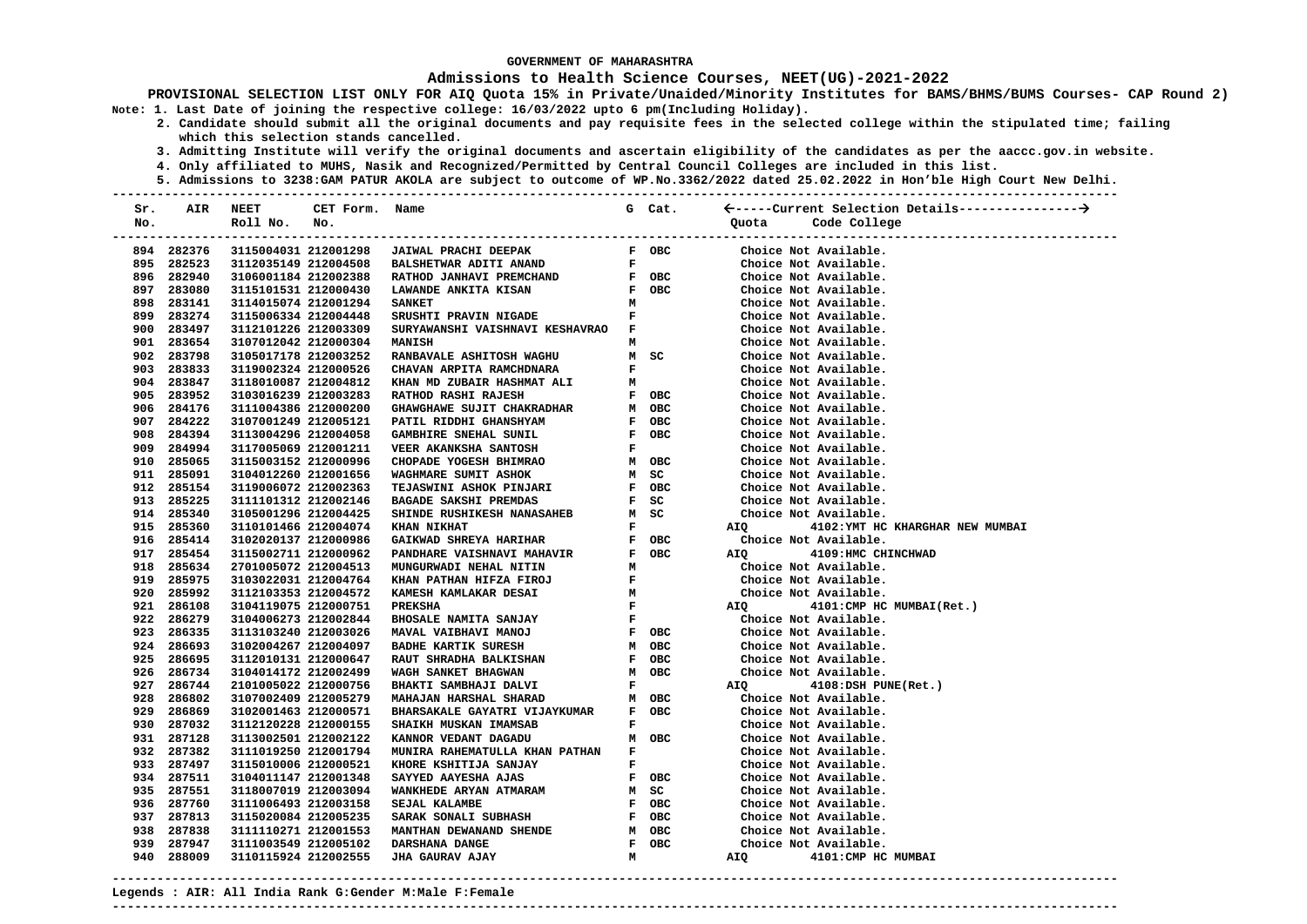### **Admissions to Health Science Courses, NEET(UG)-2021-2022**

**PROVISIONAL SELECTION LIST ONLY FOR AIQ Quota 15% in Private/Unaided/Minority Institutes for BAMS/BHMS/BUMS Courses- CAP Round 2) Note: 1. Last Date of joining the respective college: 16/03/2022 upto 6 pm(Including Holiday).** 

- **2. Candidate should submit all the original documents and pay requisite fees in the selected college within the stipulated time; failing which this selection stands cancelled.** 
	- **3. Admitting Institute will verify the original documents and ascertain eligibility of the candidates as per the aaccc.gov.in website.**
	- **4. Only affiliated to MUHS, Nasik and Recognized/Permitted by Central Council Colleges are included in this list.**
- **5. Admissions to 3238:GAM PATUR AKOLA are subject to outcome of WP.No.3362/2022 dated 25.02.2022 in Hon'ble High Court New Delhi. ---------------------------------------------------------------------------------------------------------------------------------------**

| Sr. | AIR        | <b>NEET</b>                    | CET Form. Name       |                                                                                                                                                                                                                                                |              | G Cat. |                |                           |                                  |  |
|-----|------------|--------------------------------|----------------------|------------------------------------------------------------------------------------------------------------------------------------------------------------------------------------------------------------------------------------------------|--------------|--------|----------------|---------------------------|----------------------------------|--|
| No. |            | Roll No.                       | No.                  |                                                                                                                                                                                                                                                |              |        | Quota          | Code College              |                                  |  |
|     |            | ------------------------------ |                      |                                                                                                                                                                                                                                                |              |        |                |                           | ----------------------------     |  |
|     | 941 288029 |                                | 3118025118 212001441 | KHAN IBRAHIM ZAFAR SULTAN                                                                                                                                                                                                                      | M            |        |                | Choice Not Available.     |                                  |  |
|     | 942 288300 | 3112029059 212001974           |                      | KIRKAN VAISHNAVI BHUJANGRAO                                                                                                                                                                                                                    | $\mathbf{F}$ |        |                | Choice Not Available.     |                                  |  |
|     | 943 288444 | 3112033203 212004416           |                      | LOLGE RUTUJA TRIMBAKRAO                                                                                                                                                                                                                        |              | F OBC  |                | Choice Not Available.     |                                  |  |
|     | 944 288499 | 3105006228 212000890           |                      | WAGH VIPUL HANUMANTRAO                                                                                                                                                                                                                         | м            |        |                | Choice Not Available.     |                                  |  |
|     | 945 288524 | 3111106483 212003374           |                      | SHREEYA ARVIND SHEWALKAR                                                                                                                                                                                                                       | $\mathbf F$  |        |                | Choice Not Available.     |                                  |  |
|     | 946 288559 | 3104001506 212004213           |                      | KAKADE VISHAL NAMDEO                                                                                                                                                                                                                           | м            |        |                | Choice Not Available.     |                                  |  |
|     | 947 288727 | 3102011132 212002441           |                      | MALOKAR VAISHNAVI PRAMOD                                                                                                                                                                                                                       |              | F OBC  |                | Choice Not Available.     |                                  |  |
|     | 948 288858 | 3106015121 212001782           |                      | NALINDE OM RAMBHARAT                                                                                                                                                                                                                           |              | M OBC  |                | Choice Not Available.     |                                  |  |
|     | 949 289197 | 3118001218 212004589           |                      | PATIL HARSHITA OMKAR                                                                                                                                                                                                                           |              | F OBC  |                | Choice Not Available.     |                                  |  |
|     | 950 289202 | 3107010044 212003192           |                      | BAVASKAR VIRENDRA VILAS                                                                                                                                                                                                                        |              | M OBC  |                | Choice Not Available.     |                                  |  |
|     | 951 289309 | 1502228031 212002873           |                      | <b>RAKESH RANJAN</b>                                                                                                                                                                                                                           | $\mathbf{M}$ |        |                | Choice Not Available.     |                                  |  |
|     | 952 289408 | 3117009083 212001261           |                      | <b>EXECUTE: OBC</b><br><b>JADHAV SAAKSHI SUNIL</b>                                                                                                                                                                                             |              |        |                | Choice Not Available.     |                                  |  |
|     | 953 289427 | 3112102098 212002654           |                      | MOHAMMADI BEGUM MEER ASGAR ALI F                                                                                                                                                                                                               |              |        |                | Choice Not Available.     |                                  |  |
|     | 954 289441 | 3111123239 212000230           |                      | $\begin{array}{cc}\n\texttt{F} & \texttt{OBC} \\ \texttt{F}\n\end{array}$<br>RENUKA SUDHIR NILGILWAR                                                                                                                                           |              |        |                | Choice Not Available.     |                                  |  |
|     | 955 289651 | 3105001101 212003437           |                      | KAKDE ANKITA ASHOK                                                                                                                                                                                                                             |              |        |                | Choice Not Available.     |                                  |  |
|     | 956 289724 | 3112119149 212001432           |                      | M OBC<br>F<br>MOTKULWAR BALAJI NAGESH                                                                                                                                                                                                          |              |        |                | Choice Not Available.     |                                  |  |
|     | 957 289949 | 3110017263 212000013           |                      | MACHHI SHRUTIKA AVINASH                                                                                                                                                                                                                        |              |        | <b>AIQ</b>     |                           | 4109:HMC CHINCHWAD (No Change)   |  |
|     | 958 290138 | 3112010025 212002410           |                      |                                                                                                                                                                                                                                                |              |        |                | Choice Not Available.     |                                  |  |
|     | 959 290308 | 3108003524 212002071           |                      |                                                                                                                                                                                                                                                |              |        |                | Choice Not Available.     |                                  |  |
|     | 960 290325 | 3104006410 212003035           |                      |                                                                                                                                                                                                                                                |              |        |                | Choice Not Available.     |                                  |  |
|     | 961 290477 | 3103012260 212003386           |                      | MACHHI SHRUTIKA AVINASH F<br>TAMBAKHE TEJES PRAKASH M<br>HINGMIRE SHAILESH ANNASO M<br>BHANGE KARTIK BALASAHEB M OBC<br>QUAZI FAIZANUDDIN QUAZI M<br>ABHILASHA PATIL F OBC<br>SHINDE NAGESH LULAJI M<br>MULIK GAYATRI GHANSHYAM F<br>JAKHAD NE |              |        |                | Choice Not Available.     |                                  |  |
|     | 962 290491 | 3104103362 212000373           |                      |                                                                                                                                                                                                                                                |              |        | <b>AIQ</b>     | 4101: CMP HC MUMBAI(Ret.) |                                  |  |
|     | 963 290545 | 3109010097 212004762           |                      |                                                                                                                                                                                                                                                |              |        |                | Choice Not Available.     |                                  |  |
|     | 964 290686 | 3110013031 212004912           |                      |                                                                                                                                                                                                                                                |              |        | AIQ            |                           | 4102: YMT HC KHARGHAR NEW MUMBAI |  |
|     | 965 290735 | 3104002668 212005320           |                      |                                                                                                                                                                                                                                                |              |        | AIQ            |                           | 4102: YMT HC KHARGHAR NEW MUMBAI |  |
|     | 966 290920 | 3113109076 212002004           |                      |                                                                                                                                                                                                                                                |              |        |                | Choice Not Available.     |                                  |  |
|     | 967 291194 | 3112037094 212005344           |                      |                                                                                                                                                                                                                                                |              |        |                | Choice Not Available.     |                                  |  |
|     | 968 291605 | 3109101468 212000224           |                      |                                                                                                                                                                                                                                                |              |        |                | Choice Not Available.     |                                  |  |
|     | 969 291629 | 3112027060 212001048           |                      | KANDHARE AMOL BABURAO<br>M OBC<br>M                                                                                                                                                                                                            |              | M OBC  |                | Choice Not Available.     |                                  |  |
|     | 970 291676 | 3101010268 212000896           |                      | SALALKAR ADITYA RAJENDRA                                                                                                                                                                                                                       |              |        | AIQ            | 4108:DSH PUNE             |                                  |  |
|     | 971 291713 | 3109012169 212003189           |                      | ZARKAR VISHNU SUNIL                                                                                                                                                                                                                            |              | M      |                | Choice Not Available.     |                                  |  |
|     | 972 292111 | 3113001322 212004347           |                      | <b>EXECUTE:</b><br>SHINDE SHRUTI NAMDEO                                                                                                                                                                                                        |              |        |                | Choice Not Available.     |                                  |  |
|     | 973 292157 | 2302012112 212002576           |                      | VISHAKHA PREMDAS INGOLE                                                                                                                                                                                                                        |              | $F$ SC | AIQ <b>AIR</b> | 4335: BHMC AURANGABAD     |                                  |  |
|     | 974 292189 | 3115101511 212000912           |                      | PRATIKSHA CHAUGULE                                                                                                                                                                                                                             |              | F OBC  |                | Choice Not Available.     |                                  |  |
|     | 975 292331 | 3110118074 212004850           |                      | SHEJAL PHULPAGAR                                                                                                                                                                                                                               |              | $F$ SC |                | Choice Not Available.     |                                  |  |
|     | 976 292353 | 3111121255 212005118           |                      | SIDDIQUIE TAHREEM SADAF SHABUDDIN F                                                                                                                                                                                                            |              |        |                | Choice Not Available.     |                                  |  |
|     | 977 292400 | 3104001155 212002296           |                      | BAGWAN SOFIYAN BAGWAN SHAHNAWAZ M OBC                                                                                                                                                                                                          |              |        |                | Choice Not Available.     |                                  |  |
|     | 978 292403 | 3113105161 212001304           |                      | SHELAR AKSHATA LALJI                                                                                                                                                                                                                           |              | F OBC  |                | Choice Not Available.     |                                  |  |
|     | 979 292626 | 3111117182 212001580           |                      | <b>TASKEEN BANO AKBANI</b>                                                                                                                                                                                                                     | $\mathbf{F}$ |        |                | Choice Not Available.     |                                  |  |
|     | 980 292825 | 3117005164 212004076           |                      | <b>ABHISHEK UBALE</b>                                                                                                                                                                                                                          | м            |        |                | Choice Not Available.     |                                  |  |
|     | 981 293251 | 3119003064 212004630           |                      | TNAMDAR PRANALI PRAMOD THE SC<br>GAWARE SEJAL DIPAK THE F                                                                                                                                                                                      |              |        |                | Choice Not Available.     |                                  |  |
|     | 982 293286 | 3104114023 212004287           |                      |                                                                                                                                                                                                                                                |              |        |                | Choice Not Available.     |                                  |  |
|     | 983 293347 | 3104111001 212001538           |                      | $M$ SC<br><b>PAHILWAN HARSHAL GANESH</b>                                                                                                                                                                                                       |              |        |                | Choice Not Available.     |                                  |  |
|     | 984 293367 | 3111107250 212004245           |                      | CHETNA KRUSHNAKUMAR CHOURASIYA F OBC                                                                                                                                                                                                           |              |        |                | Choice Not Available.     |                                  |  |
|     | 985 293390 | 3117005314 212004377           |                      | PRANAV SACHIN GHADGE                                                                                                                                                                                                                           | м            |        |                | Choice Not Available.     |                                  |  |
|     | 986 293427 | 3101015108 212001000           |                      | <b>NARSALE SANIKA KAKASAHEB</b>                                                                                                                                                                                                                | F            |        |                | Choice Not Available.     |                                  |  |
|     | 987 293471 | 3104112127 212001038           |                      | GANORE SURUCHI MANGESH                                                                                                                                                                                                                         |              | F OBC  |                | Choice Not Available.     |                                  |  |
|     |            |                                |                      |                                                                                                                                                                                                                                                |              |        |                |                           |                                  |  |

**---------------------------------------------------------------------------------------------------------------------------------------**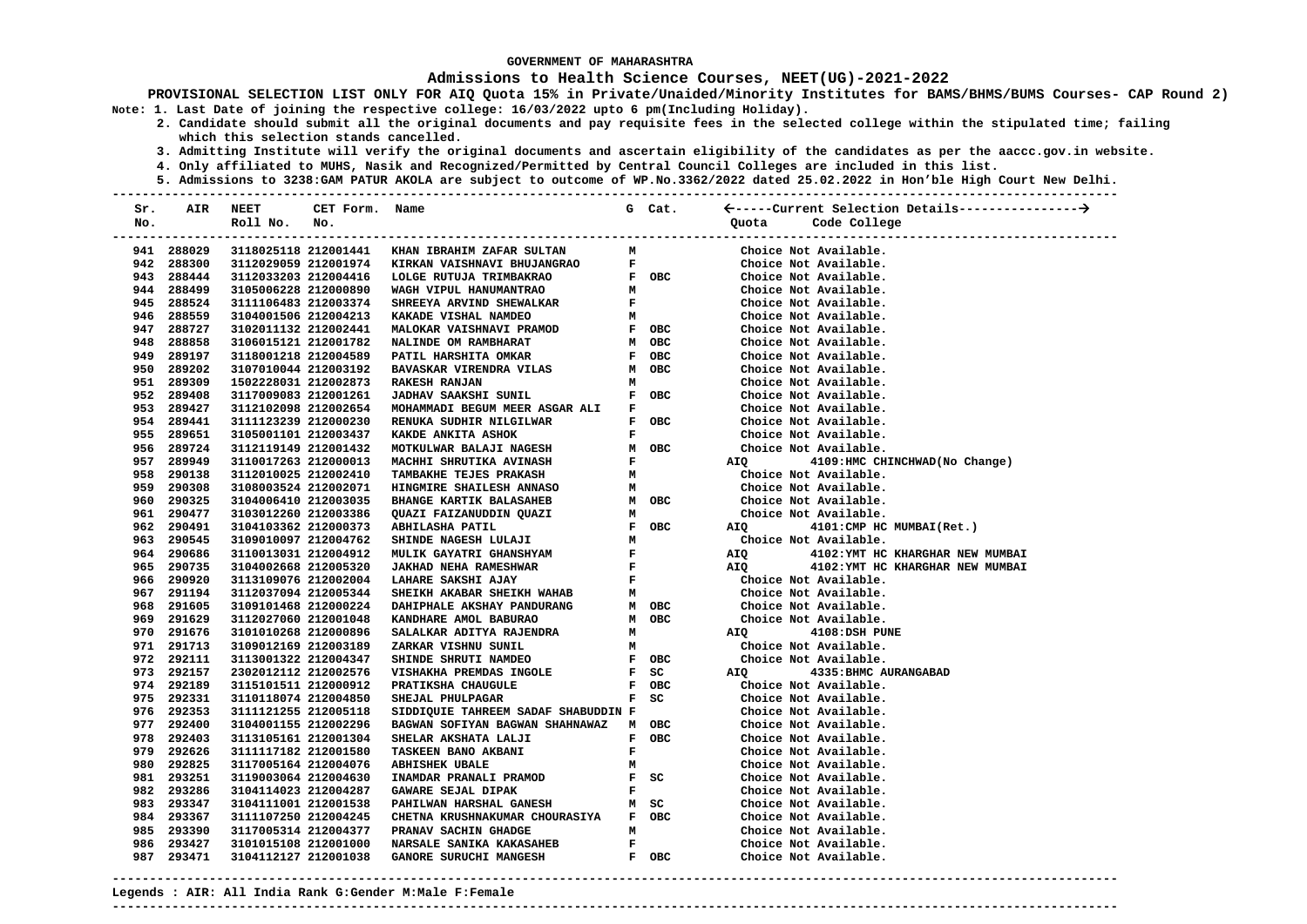### **Admissions to Health Science Courses, NEET(UG)-2021-2022**

**PROVISIONAL SELECTION LIST ONLY FOR AIQ Quota 15% in Private/Unaided/Minority Institutes for BAMS/BHMS/BUMS Courses- CAP Round 2) Note: 1. Last Date of joining the respective college: 16/03/2022 upto 6 pm(Including Holiday).** 

- **2. Candidate should submit all the original documents and pay requisite fees in the selected college within the stipulated time; failing which this selection stands cancelled.** 
	- **3. Admitting Institute will verify the original documents and ascertain eligibility of the candidates as per the aaccc.gov.in website.**
	- **4. Only affiliated to MUHS, Nasik and Recognized/Permitted by Central Council Colleges are included in this list.**
- **5. Admissions to 3238:GAM PATUR AKOLA are subject to outcome of WP.No.3362/2022 dated 25.02.2022 in Hon'ble High Court New Delhi. ---------------------------------------------------------------------------------------------------------------------------------------**

| Sr. | AIR         | NEET                 | CET Form. | Name                                                                                             |                               | G Cat. |            |                                                         |
|-----|-------------|----------------------|-----------|--------------------------------------------------------------------------------------------------|-------------------------------|--------|------------|---------------------------------------------------------|
| No. |             | Roll No.             | No.       |                                                                                                  |                               |        | Quota      | Code College                                            |
|     |             |                      |           |                                                                                                  |                               |        |            |                                                         |
|     | 988 293506  |                      |           | 3110006125 212004686 KHAN NIMRA KARIMUDDIN                                                       | $\mathbf{F}$ and $\mathbf{F}$ |        | AIQ        | 4102: YMT HC KHARGHAR NEW MUMBAI                        |
|     | 989 293578  |                      |           | 3122012174 212001713 MARATHE GAURAV SHANTILAL M                                                  |                               |        |            | Choice Not Available.                                   |
|     | 990 293966  | 3112001198 212000023 |           | KALYANKASTURE VISHAL BHASKAR M OBC                                                               |                               |        |            | Choice Not Available.                                   |
|     | 991 293979  | 3108003047 212002773 |           | NALAVADE PRATIKSHA SANJAY F OBC                                                                  |                               |        |            | Choice Not Available.                                   |
|     | 992 294288  | 3105014235 212004937 |           | DOKE UMESH RAMDAS                                                                                |                               |        |            | Choice Not Available.                                   |
|     | 993 294312  | 3109101486 212001259 |           | $\begin{array}{ccc} & & M \\ & M \\ & M \\ & M \end{array}$ HD<br>PAWAR AJIT SURESHRAO           |                               |        |            | Choice Not Available.<br>AIQ                4335:BHMC A |
|     | 994 294757  | 3104111091 212001976 |           |                                                                                                  |                               |        |            | 4335: BHMC AURANGABAD                                   |
|     | 995 294810  | 3103001011 212004552 |           | SHAIKH FAISAL AHMED MOHD M<br>MOHD SALIK MOHD SABIR M<br>1911 MIT AND MULL MARIE MARIA MARIA     |                               |        |            | Choice Not Available.                                   |
|     | 996 294813  | 3108002327 212004666 |           | ANANT ANIL BANNE                                                                                 |                               | M OBC  |            | Choice Not Available.                                   |
|     | 997 294854  | 3112004335 212000416 |           | VINKARE SAURABH SATWAJI<br>JASUD SHWETA DATTATRAY                                                |                               | M SC   |            | Choice Not Available.                                   |
|     | 998 295098  | 3101005037 212002278 |           |                                                                                                  | $\mathbf{F}$                  |        |            | Choice Not Available.                                   |
|     | 999 295140  | 3109007268 212004731 |           | DHAYGUDE PRASHANT VYANKAT<br>SHRADDHA RAJESHWAR MAHAJAN                                          |                               | м овс  |            | Choice Not Available.                                   |
|     | 1000 295289 | 3111108341 212002921 |           |                                                                                                  |                               | F OBC  |            | Choice Not Available.                                   |
|     | 1001 295364 | 3122008391 212004535 |           | PARMAR MEGHANA JAYANTILAL                                                                        |                               | F SC   |            | Choice Not Available.                                   |
|     | 1002 295536 | 3103002133 212004276 |           | FUTANE SAMPADA SUNILRAO                                                                          |                               | F OBC  |            | Choice Not Available.                                   |
|     | 1003 295667 | 1506002777 212000403 |           | <b>SAURABH KUMAR</b>                                                                             |                               | M SC   |            | Choice Not Available.                                   |
|     | 1004 296534 | 3101021057 212001927 |           | <b>KARWAR RAJASHRI ANIL</b>                                                                      |                               | F OBC  |            | Choice Not Available.                                   |
|     | 1005 296613 | 3102014055 212004633 |           | <b>SHREYASH DATE</b>                                                                             |                               | M OBC  |            | Choice Not Available.                                   |
|     | 1006 296658 | 3111004374 212001014 |           | <b>RENUKA</b>                                                                                    |                               | F SC   |            | Choice Not Available.                                   |
|     | 1007 296680 | 3102004168 212003085 |           | SONONE PAWAN BALKRUSHNA                                                                          |                               | M OBC  |            | Choice Not Available.                                   |
|     | 1008 296709 | 3113002488 212005006 |           | DEORE VAIBHAV TULSHIDAS                                                                          |                               | м овс  |            | Choice Not Available.                                   |
|     | 1009 296715 | 3110104550 212005268 |           | <b>MAHESH GUPTA</b>                                                                              |                               | M OBC  |            | Choice Not Available.                                   |
|     | 1010 296734 | 3112108125 212000690 |           | $F$<br>$F$ SC<br><b>SHINDE SHWETA JAYWANT</b>                                                    |                               |        |            | Choice Not Available.                                   |
|     | 1011 296842 | 3102006157 212004131 |           | GAWAI RUTUJA SANJAY                                                                              |                               | $F$ SC |            | Choice Not Available.                                   |
|     | 1012 297485 | 3109112052 212004127 |           | NARAGUDE NIKITA VISHWANATH                                                                       |                               | F OBC  |            | Choice Not Available.                                   |
|     | 1013 297522 | 3105009069 212000968 |           | SHAIKH ADNAN HUSSAIN ASAD AHMED M                                                                |                               |        |            | Choice Not Available.                                   |
|     | 1014 297626 | 3107011171 212001550 |           | PIHUL SRUSHTI SATISH                                                                             |                               | F OBC  |            | Choice Not Available.                                   |
|     | 1015 297647 | 3114011337 212001019 |           | KODALKAR ANIKET ARVIND                                                                           |                               | M OBC  |            | Choice Not Available.                                   |
|     | 1016 297662 | 3102001604 212002981 |           | SABLE DIPAK JORSING<br>INGLE DHANASHRI SHARADRAO                                                 |                               | M OBC  |            | Choice Not Available.                                   |
|     | 1017 297980 | 3104003185 212000957 |           |                                                                                                  |                               | F OBC  |            | Choice Not Available.                                   |
|     | 1018 298077 | 3111014462 212003143 |           | SABLE DIPAR<br>INGLE DHANASHRI SHARADRAO<br>WANKHEDE SANSKRUTI SUKHDEV<br>ANAN TILLER MOHD AMAAN |                               | F OBC  |            | Choice Not Available.                                   |
|     | 1019 298246 | 3111107070 212004428 |           |                                                                                                  | M                             |        |            | Choice Not Available.                                   |
|     | 1020 298260 | 3115011275 212001658 |           |                                                                                                  | $\mathbf{F}$                  |        |            | Choice Not Available.                                   |
|     | 1021 298281 | 3111108204 212004144 |           | MANAPURE SHRUTI DAMODHAR                                                                         |                               | F OBC  |            | Choice Not Available.                                   |
|     | 1022 298311 | 3104011313 212001815 |           |                                                                                                  |                               | F OBC  |            | Choice Not Available.                                   |
|     | 1023 298331 | 3111003274 212001081 |           |                                                                                                  |                               |        |            | Choice Not Available.                                   |
|     | 1024 298381 | 3112037148 212002553 |           |                                                                                                  |                               |        |            | Choice Not Available.                                   |
|     | 1025 298502 | 3117014046 212000852 |           |                                                                                                  |                               |        | AIQ        | 4108:DSH PUNE                                           |
|     | 1026 298625 | 3117004244 212004197 |           |                                                                                                  |                               |        | <b>AIO</b> | 4117: GNR HMC SOLAPUR                                   |
|     | 1027 298661 | 3104005277 212002105 |           | $\begin{array}{cc} \textbf{F} & \textbf{OBC} \\ \textbf{F} & \end{array}$                        |                               |        |            | Choice Not Available.                                   |
|     | 1028 298691 | 3104017228 212002601 |           |                                                                                                  |                               |        | AIQ        | 4334: FOSTER AURANGABAD (Ret.)                          |
|     | 1029 299062 | 3102020052 212002881 |           |                                                                                                  |                               |        |            | Choice Not Available.                                   |
|     | 1030 299278 | 3109006394 212004510 |           |                                                                                                  |                               |        |            | Choice Not Available.                                   |
|     | 1031 299545 | 3101004222 212003114 |           | TAMBE ADITYA SAMPAT                                                                              |                               |        |            | Choice Not Available.                                   |
|     | 1032 299560 | 3104003048 212004034 |           | M<br>F OBC<br>IDURANG F OBC<br>F OBC<br>SAYALI KAILAS UBALE                                      |                               |        |            | Choice Not Available.                                   |
|     | 1033 299710 | 3108002413 212001347 |           | PILANKAR PRACHITI PANDURANG                                                                      |                               |        |            | Choice Not Available.                                   |
|     | 1034 299744 | 3115102226 212004187 |           | SAPNA S GAWLI                                                                                    |                               |        | AIQ        | 4108:DSH PUNE                                           |

**---------------------------------------------------------------------------------------------------------------------------------------**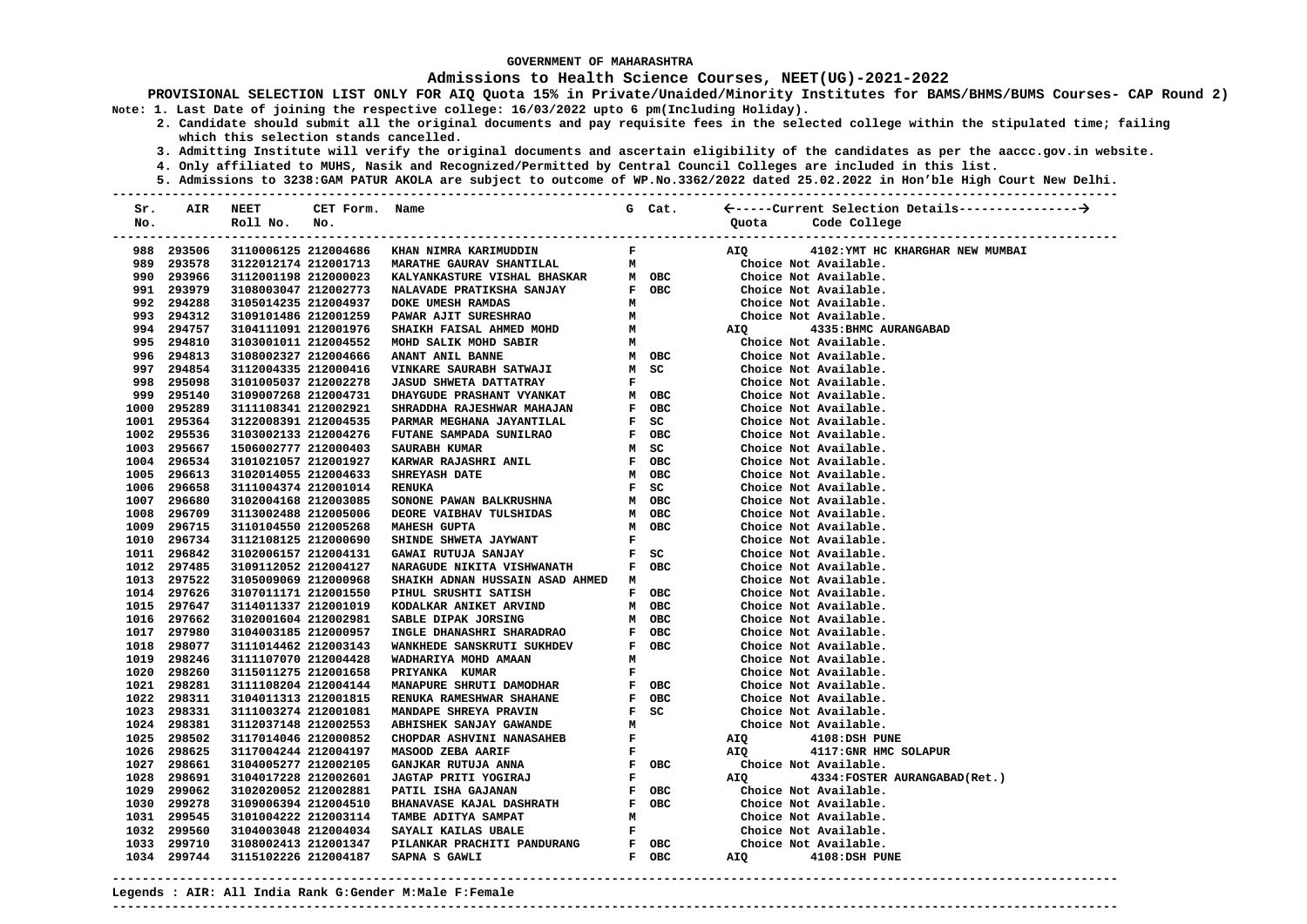### **Admissions to Health Science Courses, NEET(UG)-2021-2022**

**PROVISIONAL SELECTION LIST ONLY FOR AIQ Quota 15% in Private/Unaided/Minority Institutes for BAMS/BHMS/BUMS Courses- CAP Round 2) Note: 1. Last Date of joining the respective college: 16/03/2022 upto 6 pm(Including Holiday).** 

- **2. Candidate should submit all the original documents and pay requisite fees in the selected college within the stipulated time; failing which this selection stands cancelled.** 
	- **3. Admitting Institute will verify the original documents and ascertain eligibility of the candidates as per the aaccc.gov.in website.**
	- **4. Only affiliated to MUHS, Nasik and Recognized/Permitted by Central Council Colleges are included in this list.**
- **5. Admissions to 3238:GAM PATUR AKOLA are subject to outcome of WP.No.3362/2022 dated 25.02.2022 in Hon'ble High Court New Delhi. ---------------------------------------------------------------------------------------------------------------------------------------**

| Sr. | AIR                        | <b>NEET</b>                                  | CET Form. | Name                                                 |              | G Cat. |                                                                        |
|-----|----------------------------|----------------------------------------------|-----------|------------------------------------------------------|--------------|--------|------------------------------------------------------------------------|
| No. |                            | Roll No.<br>-----------------------------    | No.       |                                                      |              |        | Code College<br>Quota<br>----------------------------                  |
|     | 1035 299824                | 3115016161 212000901                         |           | SAEE RAHUL LAVHE                                     |              | F OBC  | Choice Not Available.                                                  |
|     | 1036 299906                | 3102007056 212005259                         |           | <b>PAIKRAO NAMITA RAMESHWAR</b>                      |              | $F$ SC | Choice Not Available.                                                  |
|     | 1037 300094                | 3119014022 212002218                         |           | SHRIDHAR SANTOSH JADHAV                              | м            |        | Choice Not Available.                                                  |
|     | 1038 300108                | 3104007285 212000570                         |           | ANDHALE YOGESH VISHNU                                |              | м овс  | Choice Not Available.                                                  |
|     | 1039 300152                | 3112013015 212002407                         |           | DAKE SAURABH RAMCHANDRA                              |              | M OBC  | Choice Not Available.                                                  |
|     | 1040 300198                | 3101015032 212000217                         |           | DEVRAY AKASH CHANGDEV                                |              | M SC   | Choice Not Available.                                                  |
|     | 1041 300243                | 3112122018 212005282                         |           | KALYANKAR KANCHAN KESHAVRAO                          | F            |        | Choice Not Available.                                                  |
|     | 1042 300275                | 3117019099 212000754                         |           | BARGE SANSKRUTI SHIVAJI                              | F            |        | Choice Not Available.                                                  |
|     | 1043 300310                | 3108002490 212004564                         |           | SHINDE JANHAVI JAYWANT                               | F.           |        | Choice Not Available.                                                  |
|     | 1044 300424                | 3121001377 212003256                         |           | <b>GAYKAR PRATHAMESH SHASHIKANT</b>                  |              | м овс  | Choice Not Available.                                                  |
|     | 1045 300608                | 3117015236 212004975                         |           | KHADAKE SANIKA MANOJKUMAR                            |              | F OBC  | Choice Not Available.                                                  |
|     | 1046 300671                | 3112007014 212000519                         |           | TUTURWAD SUDARSHAN GANPATI                           |              | M OBC  | Choice Not Available.                                                  |
|     | 1047 300975                | 3110111175 212000081                         |           | YADAV MITESH MANOJ                                   | м            |        | Choice Not Available.                                                  |
|     | 1048 301198                | 3122009033 212002493                         |           | PAWAR SUSHIL SHYAM                                   |              | M OBC  | Choice Not Available.                                                  |
|     | 1049 301348                | 3112017184 212000617                         |           | LINGAYAT SHARDA NAMDEV                               |              | F OBC  | Choice Not Available.                                                  |
|     | 1050 301354                | 3112112068 212000024                         |           | PATIL RANGNATH RAJKUMAR                              |              | м овс  | Choice Not Available.                                                  |
|     | 1051 301511                | 3109112094 212004930                         |           | SHAIKH RUHEENA SABA MOHAMMAD                         |              | F OBC  | 4104: SAI HC BHIWANDI<br>AIQ                                           |
|     | 1052 301529                | 3117020149 212000922                         |           | SHENDAGE SANGRAM RAJSHEKHAR                          |              | M OBC  | Choice Not Available.                                                  |
|     | 1053 301563                | 3104001577 212000832                         |           | KENDRE KIRAN GURUNATH                                |              | м овс  | Choice Not Available.                                                  |
|     | 1054 301635                | 3101016158 212002561                         |           | PHAND SHRAVANI MUKESH                                |              | F OBC  | Choice Not Available.                                                  |
|     | 1055 301638                | 3106013124 212002188                         |           | WAGH SAGAR NANDKISHOR                                |              | M OBC  | Choice Not Available.                                                  |
|     | 1056 301641                | 3104009103 212001264                         |           | SOLANKAR PRANAV ASHOK                                |              | м овс  | Choice Not Available.                                                  |
|     | 1057 301690                | 3112013189 212001340                         |           | <b>BHOPALE SAKSHI SATISH</b>                         |              | F OBC  | Choice Not Available.                                                  |
|     | 1058 301810                | 3111004097 212003450                         |           | <b>MUSKAN RAMANI</b>                                 | $\mathbf{F}$ |        | Choice Not Available.                                                  |
|     | 1059 301953                | 3118004392 212001197                         |           | SABLE CHAITANYA NANDKISHOR                           |              | M SC   | Choice Not Available.                                                  |
|     | 1060 302034                | 3112015228 212004863                         |           | SURWASE AMOL BHAGWAN                                 | M            |        | Choice Not Available.                                                  |
|     | 1061 302309                | 3119001155 212001313                         |           | VHANMANE PRADNESH DAMU                               |              | M OBC  | Choice Not Available.                                                  |
|     | 1062 302596                | 3116004253 212000088                         |           | PATIL SIDDHARTH KIRAN                                | м            |        | Choice Not Available.                                                  |
|     | 1063 302830                | 3105015240 212002365                         |           | RAJPUT VARAD SANTOSHSINGH                            |              | M OBC  | Choice Not Available.                                                  |
|     | 1064 302947                | 3104105188 212001963                         |           | MIRZA SOHEL ISMAIL                                   | м            |        | Choice Not Available.                                                  |
|     | 1065 303060                | 3103013153 212004048                         |           | UMAK VAISHNAVI ARUNRAO                               |              | F OBC  | AIQ 4227: PHC KHAMGAON                                                 |
|     | 1066 303099                | 3112003506 212000395                         |           | KALE PRATIK MOTIRAM                                  | м            |        | Choice Not Available.                                                  |
|     | 1067 303211                | 3122006035 212001858                         |           | SHAIKH MOHAMMAD SAAD SHAIKH AHMED M                  |              |        | Choice Not Available.                                                  |
|     | 1068 303428<br>1069 303691 | 3110016029 212002645<br>3114001173 212000935 |           | KHAN SAULEHA SHAHALAM                                | F            | M OBC  | AIQ<br>4102: YMT HC KHARGHAR NEW MUMBAI(Ret.)<br>Choice Not Available. |
|     | 1070 303795                | 3117020596 212001080                         |           | SHAIKH SIRAJUDDIN HUSNUDDIN<br>GHODAKE JAYSHRI SUHAS | F            |        | Choice Not Available.                                                  |
|     | 1071 303981                | 3104106239 212002632                         |           | KHARDE PRATIK RAMESH                                 | м            |        | Choice Not Available.                                                  |
|     | 1072 304023                | 3102021174 212004373                         |           | LOKHANDE YASH PRAMOD                                 |              | M OBC  | Choice Not Available.                                                  |
|     | 1073 304049                | 3101022046 212000932                         |           | SHINDE SURAJ GANESH                                  |              | M OBC  | Choice Not Available.                                                  |
|     | 1074 304593                | 3122002013 212002003                         |           | MAHAJAN HEMANI KISHOR                                |              | F OBC  | Choice Not Available.                                                  |
|     | 1075 304692                | 3109012181 212003270                         |           | DHAGUDE TIRTHA BHARAT<br>F OBC                       |              |        | Choice Not Available.                                                  |
|     | 1076 304826                | 2705114194 212004865                         |           | <b>VAISHNAVI</b>                                     | F            |        | Choice Not Available.                                                  |
|     | 1077 304835                | 3102022008 212002765                         |           | <b>KUTE VAISHNAVI KISAN</b>                          |              | F OBC  | Choice Not Available.                                                  |
|     | 1078 304854                | 3119001033 212005093                         |           | <b>BHOSALE SANIKA MANOHAR</b>                        | F            |        | Choice Not Available.                                                  |
|     | 1079 304953                | 3111009590 212002093                         |           | LAKHAPATI VAISHNAVI PRASHANT                         |              | F OBC  | Choice Not Available.                                                  |
|     | 1080 305061                | 3111002485 212001837                         |           | PARATE SEJAL BHAGWAT                                 |              | F OBC  | Choice Not Available.                                                  |
|     | 1081 305492                | 3117020070 212004463                         |           | MAHADIK ABHISHEK HANUMANT                            | м            |        | Choice Not Available.                                                  |
|     |                            |                                              |           |                                                      |              |        |                                                                        |

**---------------------------------------------------------------------------------------------------------------------------------------**

**---------------------------------------------------------------------------------------------------------------------------------------** 

**Legends : AIR: All India Rank G:Gender M:Male F:Female**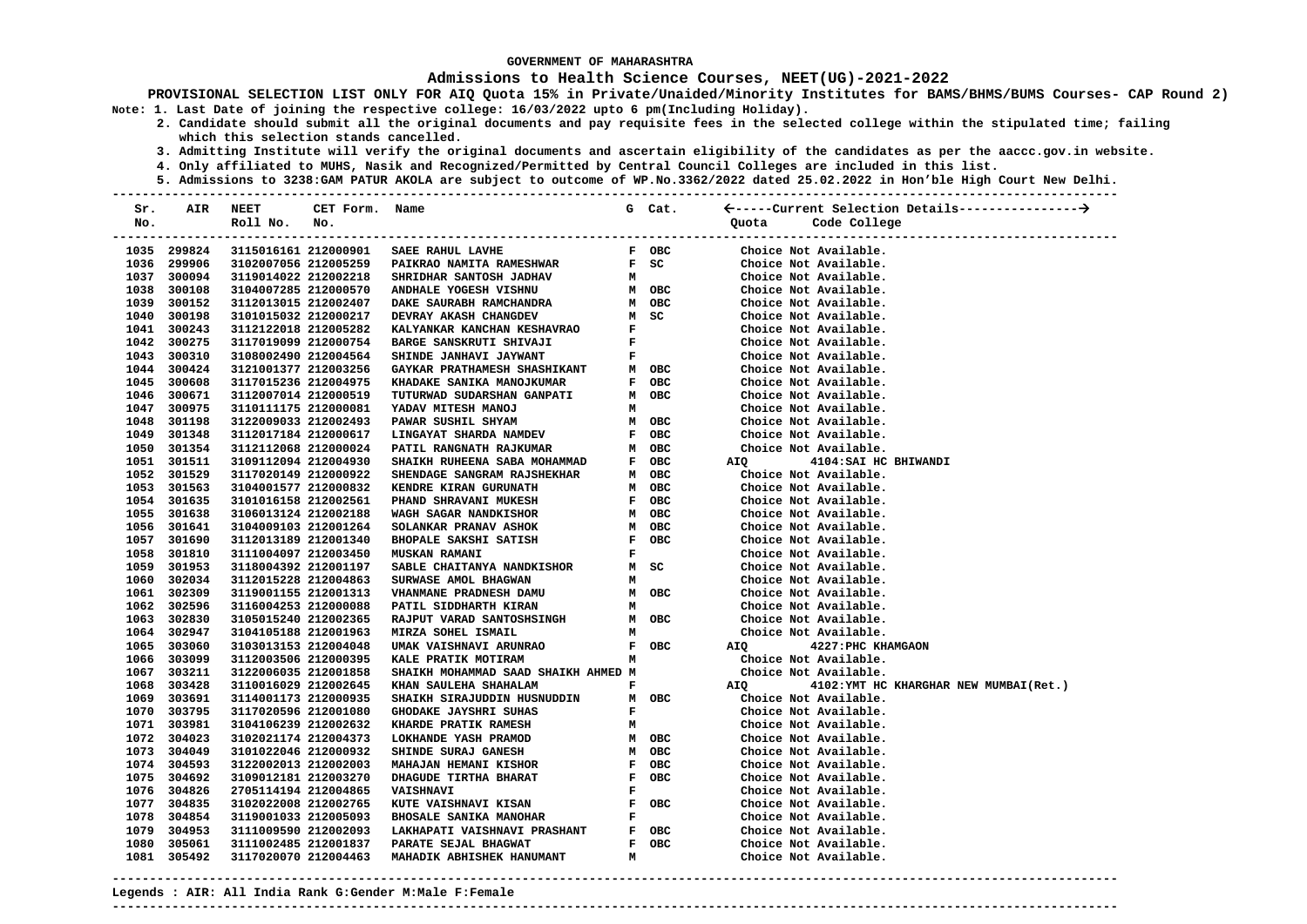### **Admissions to Health Science Courses, NEET(UG)-2021-2022**

- **2. Candidate should submit all the original documents and pay requisite fees in the selected college within the stipulated time; failing which this selection stands cancelled.** 
	- **3. Admitting Institute will verify the original documents and ascertain eligibility of the candidates as per the aaccc.gov.in website.**
	- **4. Only affiliated to MUHS, Nasik and Recognized/Permitted by Central Council Colleges are included in this list.**
- **5. Admissions to 3238:GAM PATUR AKOLA are subject to outcome of WP.No.3362/2022 dated 25.02.2022 in Hon'ble High Court New Delhi. ---------------------------------------------------------------------------------------------------------------------------------------**

| Sr. | AIR         | NEET                 | CET Form.            | Name                                                                                                                                 |              | G Cat. |                                                                          |
|-----|-------------|----------------------|----------------------|--------------------------------------------------------------------------------------------------------------------------------------|--------------|--------|--------------------------------------------------------------------------|
| No. |             | Roll No.             | No.                  |                                                                                                                                      |              |        | Code College<br>Ouota                                                    |
|     |             |                      |                      |                                                                                                                                      |              |        | -----------------------------                                            |
|     | 1082 305599 |                      |                      | 3102002596 212004489 KAKAD SRUSHTI NITIN                                                                                             |              | F OBC  | Choice Not Available.                                                    |
|     | 1083 305623 |                      | 3111106422 212003125 | EXAMPLE THE THE CONTRACT SUNDAN GAJANAN HE OBC<br>BAGWAN JABEER JILANI MOBC<br>AKULWAR MANAS SANJAY MOBC<br>JASKIRAT KAUR HE SHARMIN |              |        | Choice Not Available.                                                    |
|     | 1084 305690 | 3112117166 212003152 |                      |                                                                                                                                      |              |        | Choice Not Available.                                                    |
|     | 1085 305759 | 3111005497 212004219 |                      |                                                                                                                                      |              |        | Choice Not Available.                                                    |
|     | 1086 305854 | 3114015039 212000660 |                      |                                                                                                                                      |              |        | Choice Not Available.                                                    |
|     | 1087 305935 | 3114003167 212000354 |                      |                                                                                                                                      |              |        | Choice Not Available.                                                    |
|     | 1088 306156 | 3107007190 212001462 |                      | $\texttt{MD}$ ARSHAD $\texttt{MD}$ SHAKEEL SHAIKH $\texttt{M}$ OBC                                                                   |              |        | Choice Not Available.                                                    |
|     | 1089 306269 | 3112033205 212001075 |                      | KALE SANKET RAVINDRA                                                                                                                 |              | M OBC  | Choice Not Available.                                                    |
|     | 1090 306361 | 3109116141 212002522 |                      | PATIL GEETA ARUN                                                                                                                     |              | F OBC  | Available<br>Choice Not Available.<br>Choice Not Available.<br>AIQ 4108. |
|     | 1091 306398 | 3802004289 212002395 |                      | NEHA ASHOK WAGHAMARE<br>F OBC<br>F<br>M OBC<br>F OBC<br>F                                                                            |              |        |                                                                          |
|     | 1092 306826 | 3110112238 212004693 |                      | GUPTA ANCHAL ARVIND                                                                                                                  |              |        |                                                                          |
|     | 1093 306880 | 3111030028 212003238 |                      | <b>VISMAY TELRANDHE</b>                                                                                                              |              |        | 4108:DSH PUNE(No Change)                                                 |
|     | 1094 307183 | 3104017110 212000393 |                      | BORALKAR PRITI DIPAK                                                                                                                 |              |        | AIQ 4102: YMT HC KHARGHAR NEW MUMBAI                                     |
|     | 1095 307304 | 1901001060 212004225 |                      | HALWAI ZEEL RAMESH                                                                                                                   |              |        | Choice Not Available.                                                    |
|     | 1096 307537 | 3104103458 212000177 |                      | DESHMUKH IBRAHIM NABIMIYA M                                                                                                          |              |        | 4102: YMT HC KHARGHAR NEW MUMBAI<br>AIQ                                  |
|     | 1097 307566 | 3111007282 212000072 |                      | AMRITKAR WRUTUJA CHANDRASHEKHAR F OBC                                                                                                |              |        | Choice Not Available.                                                    |
|     | 1098 307851 | 3112121184 212000543 |                      | DAYMA ASHISH MUNNALAL                                                                                                                | м            |        | Choice Not Available.                                                    |
|     | 1099 307867 | 3111131052 212004194 |                      | VANDANA RIKHIRAM MADANKAR                                                                                                            |              | F OBC  | Choice Not Available.                                                    |
|     | 1100 307994 | 3112001324 212002995 |                      | ADE KIRAN SHAMARAO                                                                                                                   |              | F OBC  | Choice Not Available.                                                    |
|     | 1101 308019 | 3108005726 212002338 |                      | SONAR RAHUL NIVRUTTI                                                                                                                 |              | M OBC  | Choice Not Available.                                                    |
|     | 1102 308030 | 3119014010 212000692 |                      | KOLEKAR ANUJA SHANKAR                                                                                                                |              | F OBC  | Choice Not Available.                                                    |
|     | 1103 308161 | 3122012005 212002823 |                      | <b>WAGH PRASAD NARSINH</b>                                                                                                           |              | M SC   | Choice Not Available.                                                    |
|     | 1104 308176 | 3112032172 212000643 |                      | BHOKARKAR SEJAL SHIVSAMB                                                                                                             |              | F OBC  | Choice Not Available.                                                    |
|     | 1105 308248 | 3110017118 212002918 |                      | HINGU NITEKSHA MAHESH                                                                                                                | $\mathbf{F}$ |        | Choice Not Available.                                                    |
|     | 1106 308623 | 3105007184 212004239 |                      | <b>GORE VAISHNAVI RAMPRASAD</b>                                                                                                      |              | F OBC  | Choice Not Available.                                                    |
|     | 1107 308638 | 3115003114 212002011 |                      | GAURI                                                                                                                                |              | F OBC  | Choice Not Available.                                                    |
|     | 1108 308754 | 3112105067 212000033 |                      | WAGHMARE PRABHUTWAKUMAR                                                                                                              |              | M SC   | Choice Not Available.                                                    |
|     | 1109 308770 | 3117006359 212002129 |                      | MANGLI BABASAHEB MANGLI MANGLI BADASAHEB M<br>GHOGARE GAURAV DATTU MANGLI MANGLI F<br>PRATIK TANAJI MANE MATEL SANDHYA RAMKUMAD      |              | M SC   | Choice Not Available.                                                    |
|     | 1110 308844 | 3104101664 212004621 |                      |                                                                                                                                      |              |        | Choice Not Available.                                                    |
|     | 1111 308938 | 3110120146 212001031 |                      |                                                                                                                                      |              |        | Choice Not Available.                                                    |
|     | 1112 309425 | 3108004757 212005281 |                      |                                                                                                                                      |              |        | Choice Not Available.                                                    |
|     | 1113 309428 | 3110108248 212005064 |                      |                                                                                                                                      |              |        | Choice Not Available.                                                    |
|     | 1114 309465 | 3111025114 212001066 |                      | SEJAL YERGUDE<br>F OBC<br>F OBC                                                                                                      |              |        | Choice Not Available.                                                    |
|     | 1115 309545 | 3122006367 212004567 |                      | <b>GIRNAR GUNJAN ASHOK</b>                                                                                                           |              |        | Choice Not Available.                                                    |
|     | 1116 309662 | 3112121077 212004575 |                      | SHREJAL ASHOK AITWAR<br>$F$<br>$F$ SC                                                                                                |              |        | Choice Not Available.                                                    |
|     | 1117 309731 | 3109109291 212004988 |                      | SAKSHI NAVNATH GAIKWAD                                                                                                               |              |        | Choice Not Available.                                                    |
|     | 1118 310067 | 3101015148 212004141 |                      | SHAIKH ALFIYA SHAKUR                                                                                                                 |              | F OBC  | Choice Not Available.                                                    |
|     | 1119 310141 | 3112006097 212003140 |                      | SHINDE RUTUJA ASHOK                                                                                                                  | $\mathbf{F}$ |        | Choice Not Available.                                                    |
|     | 1120 310204 | 3107004225 212002986 |                      | DHIRAJ ANIL KHANDARE                                                                                                                 |              | M OBC  | Choice Not Available.                                                    |
|     | 1121 310339 | 3104005420 212001641 |                      | GARUD SURBHI GANESH                                                                                                                  |              | F SC   | Choice Not Available.                                                    |
|     | 1122 310534 | 3101001710 212003004 |                      | WABLE RITIKA EKNATH                                                                                                                  |              | F OBC  | Choice Not Available.                                                    |
|     | 1123 310687 | 3112101010 212004768 |                      | GUTTE DATTA BALAJI                                                                                                                   |              | M OBC  | Choice Not Available.                                                    |
|     | 1124 311324 | 3104001263 212001353 |                      | SEJAL                                                                                                                                | $\mathbf{F}$ |        | Choice Not Available.                                                    |
|     | 1125 311479 | 3115104222 212002240 |                      |                                                                                                                                      |              |        | Choice Not Available.                                                    |
|     | 1126 311619 | 3112114139 212000401 |                      |                                                                                                                                      |              |        | Choice Not Available.                                                    |
|     | 1127 311791 | 3108001019 212001110 |                      |                                                                                                                                      |              |        | Choice Not Available.                                                    |
|     | 1128 311823 | 3103013025 212002298 |                      |                                                                                                                                      |              |        | Choice Not Available.                                                    |
|     |             |                      |                      |                                                                                                                                      |              |        |                                                                          |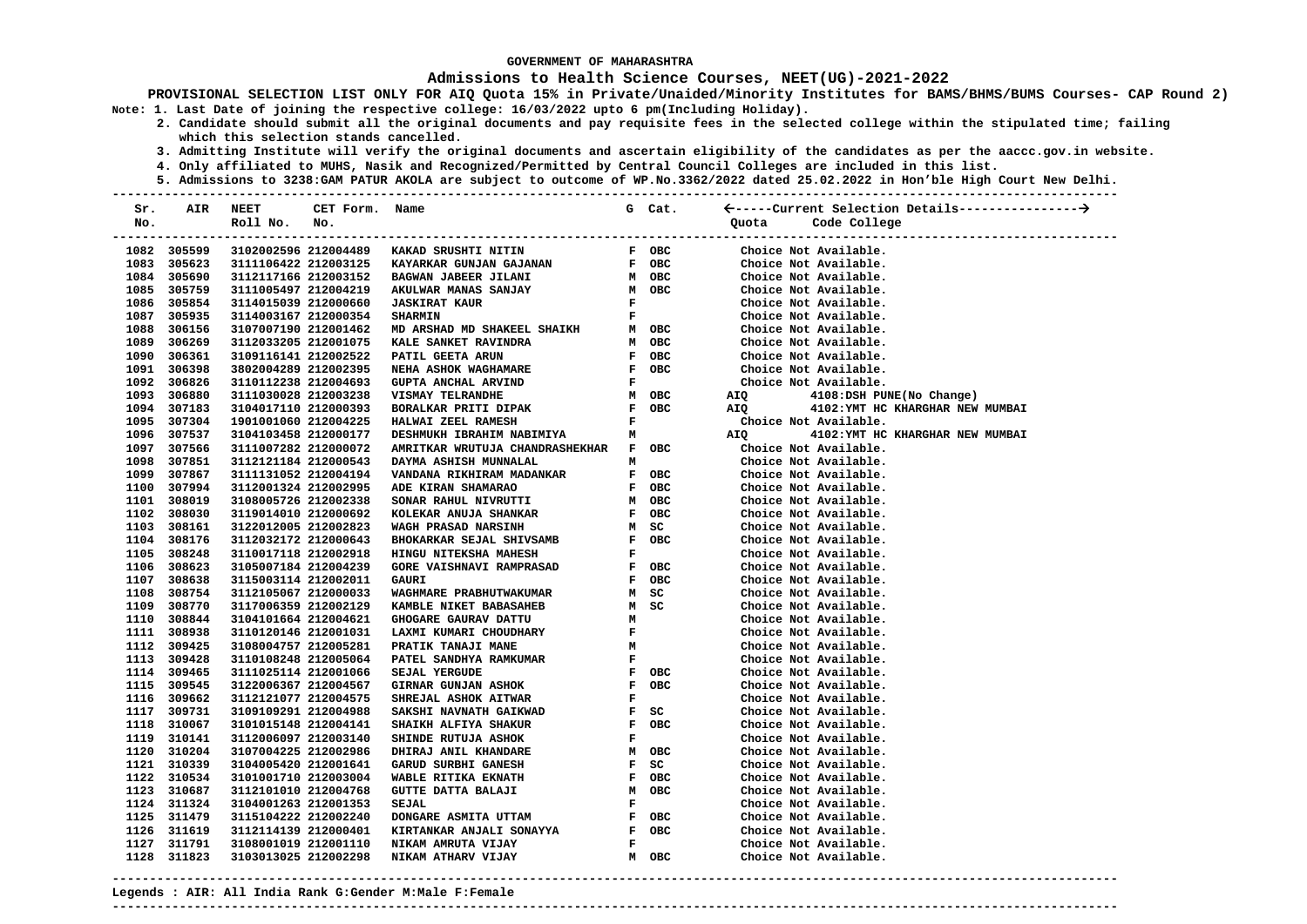### **Admissions to Health Science Courses, NEET(UG)-2021-2022**

**PROVISIONAL SELECTION LIST ONLY FOR AIQ Quota 15% in Private/Unaided/Minority Institutes for BAMS/BHMS/BUMS Courses- CAP Round 2) Note: 1. Last Date of joining the respective college: 16/03/2022 upto 6 pm(Including Holiday).** 

- **2. Candidate should submit all the original documents and pay requisite fees in the selected college within the stipulated time; failing which this selection stands cancelled.** 
	- **3. Admitting Institute will verify the original documents and ascertain eligibility of the candidates as per the aaccc.gov.in website.**
	- **4. Only affiliated to MUHS, Nasik and Recognized/Permitted by Central Council Colleges are included in this list.**
- **5. Admissions to 3238:GAM PATUR AKOLA are subject to outcome of WP.No.3362/2022 dated 25.02.2022 in Hon'ble High Court New Delhi. ---------------------------------------------------------------------------------------------------------------------------------------**

| Sr. | AIR                | NEET                 | CET Form. Name |                                                                         |              | G Cat.                          |       |                              |
|-----|--------------------|----------------------|----------------|-------------------------------------------------------------------------|--------------|---------------------------------|-------|------------------------------|
| No. |                    | Roll No.             | No.            |                                                                         |              |                                 | Quota | Code College                 |
|     | ------------------ | ----------           |                |                                                                         |              |                                 |       | ---------------------------- |
|     | 1129 311873        | 3106019132 212004943 |                | <b>JADHAO SHEHAL SANJAY</b>                                             | $\mathbf{F}$ |                                 |       | Choice Not Available.        |
|     | 1130 311879        | 3104101280 212003080 |                | SHAIKH AYESHA KHALEEL                                                   | $\mathbf{F}$ |                                 |       | Choice Not Available.        |
|     | 1131 312081        | 3110012187 212002666 |                |                                                                         |              | $\frac{\mathbf{F}}{\mathbf{F}}$ |       | Choice Not Available.        |
|     | 1132 312201        | 3117005144 212002710 |                | GANDHI PRAKRUTI JINENDRA<br>GADE PRIYANKA YASHAWANT                     |              |                                 |       | Choice Not Available.        |
|     | 1133 312245        | 3107007291 212002270 |                | PRASAD SUBHASHCHANDRA PATIL<br>SHAAN IQBAL AHMED NIZAMI                 | м            |                                 |       | Choice Not Available.        |
|     | 1134 312378        | 3111103259 212003498 |                |                                                                         | M            |                                 |       | Choice Not Available.        |
|     | 1135 312679        | 3112117239 212002656 |                | KOTALWAR ADITI GOVINDRAO                                                | $\mathbf{F}$ |                                 |       | Choice Not Available.        |
|     | 1136 312905        | 3115007010 212002949 |                | SURWASE GURURAJ JAGANNATH                                               | м            |                                 |       | Choice Not Available.        |
|     | 1137 312964        | 3109103626 212002994 |                | <b>GURAV SAURABH SANTOSH</b>                                            |              | M OBC                           |       | Choice Not Available.        |
|     | 1138 313094        | 3109017119 212002442 |                | KALYANKAR SHRINIVAS APPARAO<br>CHUKEWAR SHUBHAM SHAM                    |              | м овс                           |       | Choice Not Available.        |
|     | 1139 313175        | 3106012171 212000425 |                |                                                                         |              | M OBC                           |       | Choice Not Available.        |
|     | 1140 313475        | 3109104248 212000579 |                | KENDRE SONALI BALAJI                                                    |              | F OBC                           |       | Choice Not Available.        |
|     | 1141 313486        | 3116008283 212002310 |                | MASAL ADITI SURESH                                                      |              | F OBC                           |       | Choice Not Available.        |
|     | 1142 313649        | 3112102272 212003424 |                | MASAL ADIII DULLE<br>KANGULKAR HARSH SHIVAJI<br>ANGLI MATAH SHDVAWANSHI |              | м овс                           |       | Choice Not Available.        |
|     | 1143 313659        | 3122012196 212002394 |                |                                                                         |              | F OBC                           | AIQ   | 4108:DSH PUNE(No Change)     |
|     | 1144 313760        | 3110014202 212004289 |                | SUHANI RAJESH RAMCHANDANI                                               | F            |                                 |       | Choice Not Available.        |
|     | 1145 313831        | 3103014062 212000861 |                | MAHALLE YASH RAMCHANDRA                                                 |              | M OBC                           |       | Choice Not Available.        |
|     | 1146 313858        | 3107002311 212004664 |                | PAWAR MANISH MOTI                                                       |              | м овс                           |       | Choice Not Available.        |
|     | 1147 313909        | 3103017023 212002592 |                | KHADE MANISH VINOD                                                      |              | M OBC                           |       | Choice Not Available.        |
|     | 1148 314078        | 3115011326 212001260 |                | THOPATE GAURI GANESH                                                    | $\mathbf F$  |                                 |       | Choice Not Available.        |
|     | 1149 314300        | 3105001439 212002990 |                | BADADE SHRADDHA NANDKUKMAR                                              | $\mathbf{F}$ |                                 |       | Choice Not Available.        |
|     | 1150 314416        | 3105001836 212002911 |                | GIRI PRASHANT RAJENDRAKUMAR                                             |              | м овс                           |       | Choice Not Available.        |
|     | 1151 314765        | 3122005463 212002340 |                | RAJPUT DEVYANI BHATESING                                                |              | F OBC                           |       | Choice Not Available.        |
|     | 1152 314812        | 3106001005 212000891 |                | DUKARE JYOTI VISHNU                                                     |              | F OBC                           |       | Choice Not Available.        |
|     | 1153 314813        | 3109003122 212000475 |                | GHULE RAJSHREE RAMHARI                                                  |              | F OBC                           |       | Choice Not Available.        |
|     | 1154 314862        | 3115026358 212004989 |                | SANGALE YASH KALYAN                                                     |              | M OBC                           | AIQ   | 4108:DSH PUNE                |
|     | 1155 314938        | 3112028124 212001350 |                | SAWANT SHWETA TUKARAM                                                   | $\mathbf{F}$ |                                 |       | Choice Not Available.        |
|     | 1156 314984        | 3108003067 212005275 |                | GAIKWAD AMRUTA CHANDRAKANT                                              | F            |                                 |       | Choice Not Available.        |
|     | 1157 315008        | 3115106247 212002660 |                | ZAGADE PRATIKSHA HANUMANT                                               |              | F OBC                           |       | Choice Not Available.        |
|     | 1158 315044        | 3111008217 212001274 |                | NISHA OMPRAKASH WADHAI                                                  |              | F OBC                           |       | Choice Not Available.        |
|     | 1159 315066        | 3110024229 212004304 |                | <b>ATTAR FARHAN</b>                                                     |              | M OBC                           |       | Choice Not Available.        |
|     | 1160 315127        | 3115006092 212003393 |                | PATIL VAISHNAVI ANIL                                                    |              | F OBC                           |       | Choice Not Available.        |
|     | 1161 315258        | 3101017102 212005123 |                | POPALE VINAYAK RAGHUNATH                                                | м            |                                 |       | Choice Not Available.        |
|     | 1162 315339        | 3112101041 212001718 |                | IRAWAR SAHIL SANJAY                                                     |              | м овс                           |       | Choice Not Available.        |
|     | 1163 315420        | 3111028041 212005284 |                | AGRE PRACHI VIJAY                                                       |              | F OBC                           |       | Choice Not Available.        |
|     | 1164 315546        | 3109113033 212002633 |                | AGRE SAKSHI SANJEEVKUMAR                                                | F            |                                 |       | Choice Not Available.        |
|     | 1165 315635        | 3111007590 212000215 |                | CHILBULE CHAITALI VIJAY                                                 |              | F OBC                           |       | Choice Not Available.        |
|     | 1166 315656        | 3102001656 212004679 |                | GHATE YOGITA HANUMAN                                                    |              | F OBC                           | AIQ   | 4224: AHMC NAGPUR            |
|     | 1167 316351        | 3101020159 212005154 |                | RAUT MRUNAL RAMESH                                                      |              | F OBC                           |       | Choice Not Available.        |
|     | 1168 316387        | 3112120149 212001564 |                | PATHAN SAMEER NAGRAJU                                                   | м            |                                 |       | Choice Not Available.        |
|     | 1169 316436        | 3107007114 212001122 |                |                                                                         |              | F OBC                           |       | Choice Not Available.        |
|     | 1170 316518        | 3107003269 212000382 |                |                                                                         |              | M OBC                           |       | Choice Not Available.        |
|     | 1171 316668        | 3122008343 212001886 |                | <b>MARATHE APARNA AADHAR</b>                                            | F            |                                 |       | Choice Not Available.        |
|     | 1172 316832        | 3117016208 212004295 |                | SHUBHAM SUDHAKAR SHIVSHARAN<br>---------- ----- --------                |              | M SC                            |       | Choice Not Available.        |
|     | 1173 316948        | 3111019310 212004290 |                | TAVAHIDA BANO SIDDIKI                                                   | F            |                                 |       | Choice Not Available.        |
|     | 1174 316980        | 3111113195 212001915 |                | CHANDANKHEDE MONALI LAXMANRAO                                           |              | F OBC                           |       | Choice Not Available.        |
|     | 1175 316984        | 3112020213 212002622 |                | SHUNUZIYA IRRAM SAMEER AHMAD                                            | F            |                                 |       | Choice Not Available.        |

**---------------------------------------------------------------------------------------------------------------------------------------**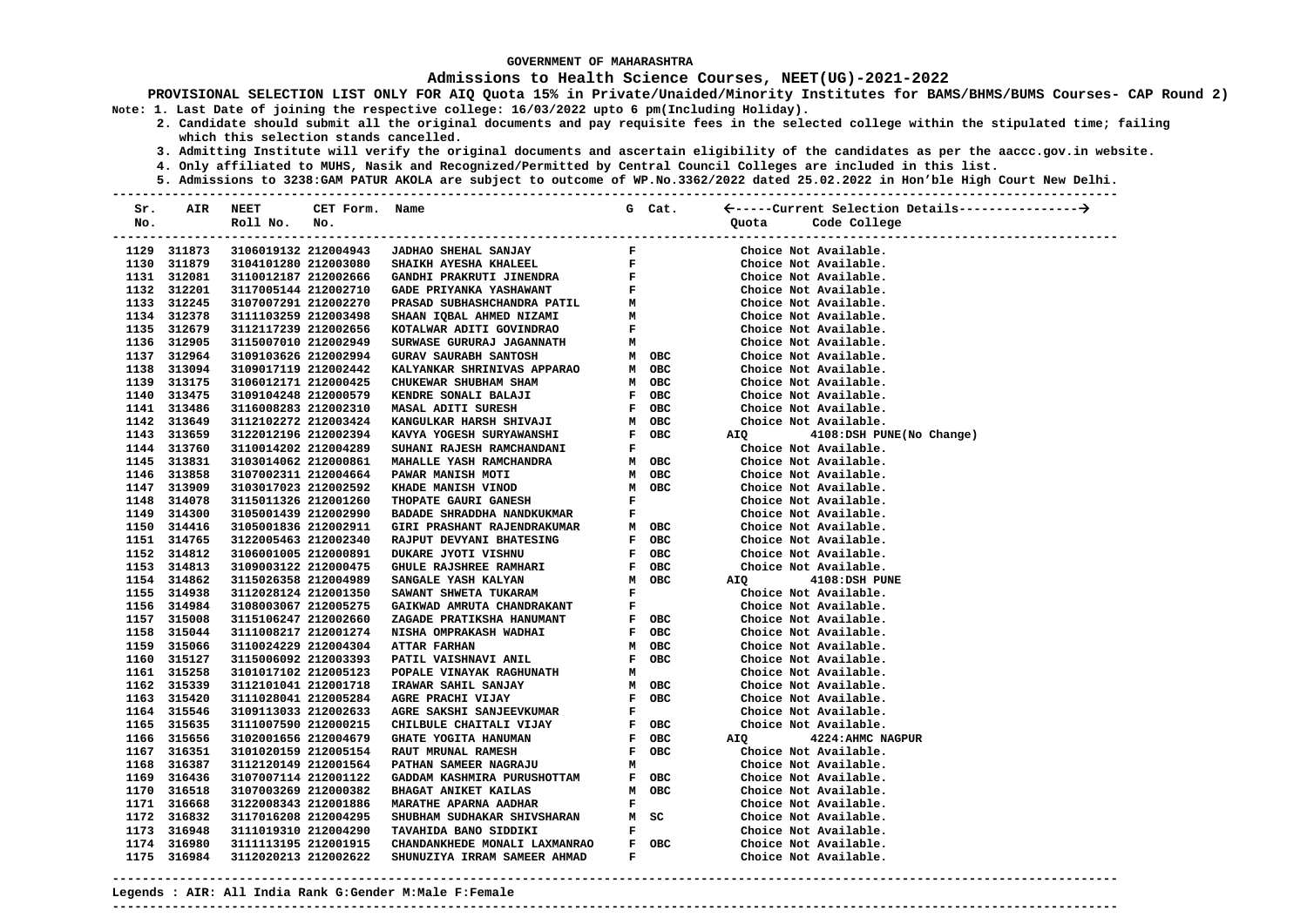### **Admissions to Health Science Courses, NEET(UG)-2021-2022**

**PROVISIONAL SELECTION LIST ONLY FOR AIQ Quota 15% in Private/Unaided/Minority Institutes for BAMS/BHMS/BUMS Courses- CAP Round 2) Note: 1. Last Date of joining the respective college: 16/03/2022 upto 6 pm(Including Holiday).** 

- **2. Candidate should submit all the original documents and pay requisite fees in the selected college within the stipulated time; failing which this selection stands cancelled.** 
	- **3. Admitting Institute will verify the original documents and ascertain eligibility of the candidates as per the aaccc.gov.in website.**
	- **4. Only affiliated to MUHS, Nasik and Recognized/Permitted by Central Council Colleges are included in this list.**
	- **5. Admissions to 3238:GAM PATUR AKOLA are subject to outcome of WP.No.3362/2022 dated 25.02.2022 in Hon'ble High Court New Delhi.**

| Sr.  | AIR         | NEET                                               | CET Form. Name |                                                                      |              | G Cat. |       |                                             |
|------|-------------|----------------------------------------------------|----------------|----------------------------------------------------------------------|--------------|--------|-------|---------------------------------------------|
| No.  |             | Roll No.                                           | No.            |                                                                      |              |        | Quota | Code College<br>------------------------    |
|      | 1176 317247 | --------------------------<br>3111101538 212004576 |                | -------------------------------------<br><b>GOHAD RUCHIKA PRADIP</b> |              | F OBC  |       | ------------------<br>Choice Not Available. |
|      | 1177 317264 | 3106015201 212001223                               |                | GADE VAISHNAVI VITTHAL                                               |              | F OBC  |       | Choice Not Available.                       |
|      | 1178 317488 | 3105021058 212000943                               |                | CHAVAN KARAN ARVIND                                                  |              | M OBC  |       | Choice Not Available.                       |
|      | 1179 317770 | 3117001560 212001560                               |                | SHINDE SANKET SHIVAJI                                                | м            |        |       | Choice Not Available.                       |
|      | 1180 318085 | 3104010276 212005185                               |                | KADAM MEGHA PRAVIN                                                   | F            |        |       | Choice Not Available.                       |
|      | 1181 318089 | 3112117069 212001133                               |                | BEHERE SAYALI SUHAS                                                  |              | F OBC  |       | Choice Not Available.                       |
|      | 1182 318167 | 3101023064 212002602                               |                | <b>SHAIKH ARBAZ</b>                                                  | М            |        |       | Choice Not Available.                       |
|      | 1183 318200 | 3110015237 212000282                               |                | DEV POONAM SAMBHAJI                                                  |              | $F$ SC |       | Choice Not Available.                       |
|      | 1184 318246 | 3109104514 212005130                               |                | TAMBOLI MAULA HIDAYAKTULLA                                           |              | M OBC  |       | Choice Not Available.                       |
|      | 1185 318263 | 3114012155 212004784                               |                | NANDA NATHRAO DAHIPHALE                                              |              | F OBC  |       | Choice Not Available.                       |
|      | 1186 318343 | 3115106024 212004669                               |                | BHAGAT SHWETA SHANKAR                                                | F            |        |       | Choice Not Available.                       |
|      | 1187 318362 | 3102001004 212004602                               |                | INGLE RUTUJA SUBHASH                                                 |              | F OBC  |       | Choice Not Available.                       |
|      | 1188 318629 | 3106005328 212000461                               |                | SHE NAJIM SHE TAUFIK                                                 | М            |        |       | Choice Not Available.                       |
|      | 1189 318649 | 3113001814 212004817                               |                | TOOBA FIRDAUS SHAIKH ATIK                                            |              | F OBC  | AIQ   | 5109:AL-AMEEN UMC MALEGAON                  |
|      | 1190 318702 | 3110029102 212000009                               |                | GAWAI AVANTIKA SHRIRAM                                               |              | $F$ SC |       | Choice Not Available.                       |
|      | 1191 318736 | 3117010192 212001134                               |                | <b>ANKITA NAGANE</b>                                                 | F            |        |       | Choice Not Available.                       |
|      | 1192 318810 | 3101017228 212001249                               |                | BODAKHE SHRADDHA TATYASAHEB                                          |              | F OBC  |       | Choice Not Available.                       |
|      | 1193 319105 | 3104007229 212003097                               |                | CHAUDHARI GAYATRI DNYANESHWAR                                        |              | F OBC  |       | Choice Not Available.                       |
|      | 1194 319112 | 3113106112 212001841                               |                | SHINDE PRIYADARSHANI SANJAY                                          |              | F SC   |       | Choice Not Available.                       |
|      | 1195 319181 | 3122004322 212000261                               |                | SHINDE PRANAV VISHWANATH                                             |              | M SC   |       | Choice Not Available.                       |
|      | 1196 319474 | 3112104102 212001415                               |                | KALSAITKAR PRATIK NANDKUMAR                                          |              | M OBC  |       | Choice Not Available.                       |
|      | 1197 319555 | 3119005094 212003177                               |                | <b>JADHAV SANIKA VIJAY</b>                                           | F            |        |       | Choice Not Available.                       |
|      | 1198 319915 | 3110010134 212000302                               |                | SAWANT SANIKA RAJU                                                   | $\mathbf F$  |        | AIQ   | 4102:YMT HC KHARGHAR NEW MUMBAI(No Change)  |
|      | 1199 320038 | 3107010054 212001051                               |                | PATIL VAIBHAV RAVINDRA                                               |              | M OBC  |       | Choice Not Available.                       |
|      | 1200 320185 | 3102022057 212002470                               |                | POLKE DIKSHA DILIP                                                   |              | $F$ SC |       | Choice Not Available.                       |
|      | 1201 320324 | 3109104384 212002521                               |                | GAIKWAD SUMIT BALAJI                                                 |              | M SC   |       | Choice Not Available.                       |
|      | 1202 320473 | 3110010197 212004327                               |                | ANSARI NAMRAH ZAKIR HUSSAIN                                          | $\mathbf{F}$ |        |       | Choice Not Available.                       |
|      | 1203 320605 | 3101024028 212000075                               |                | TURAKANE VAIBHAV JANARDAN                                            | м            |        | AIQ   | 4108:DSH PUNE(Ret.)                         |
|      | 1204 320950 | 3111111408 212004814                               |                | KRUTIKA RAVINDRA LOKHANDE                                            |              | F SC   |       | Choice Not Available.                       |
|      | 1205 321038 | 3112119109 212002712                               |                | KADBE PAVAN ASHOK                                                    |              | M OBC  |       | Choice Not Available.                       |
|      | 1206 321044 | 3113109014 212004705                               |                | <b>GUNJAL DISHA SANTOSH</b>                                          | F            |        | AIQ   | 4121: MHMC GANGAPUR NASIK                   |
|      | 1207 321184 | 3101017229 212005179                               |                | LANDE RUSHIKESH VIJAY                                                |              | M OBC  |       | Choice Not Available.                       |
|      | 1208 321576 | 3104003502 212002694                               |                | <b>JADHAWAR MADHURI SUBHASH</b>                                      |              | F OBC  |       | Choice Not Available.                       |
|      | 1209 321586 | 3104008036 212002358                               |                | CHONDHE POOJA VIJAY                                                  | F            |        |       | Choice Not Available.                       |
|      | 1210 321676 | 3119005013 212003121                               |                | WALEKAR PRATIK RAJARAM                                               |              | м овс  | AIQ   | 4107:DHM DAPOLI RATNAGIRI                   |
|      | 1211 321708 | 3111111458 212000665                               |                | GAIDHANI SHREYA SANJAY                                               |              | F OBC  |       | Choice Not Available.                       |
|      | 1212 321936 | 3111025297 212001012                               |                | MANDURKAR SAMEER MANGALMURTI                                         |              | M OBC  |       | Choice Not Available.                       |
|      | 1213 322366 | 3105003415 212001278                               |                | KANDE SAMADHAN MANOHAR                                               |              | м овс  |       | Choice Not Available.                       |
|      | 1214 323146 | 3113008265 212004677                               |                | MOMIN UMME AMMARA MOHAMMED YUNUS F OBC                               |              |        |       | Choice Not Available.                       |
|      | 1215 323172 | 3111017324 212003274                               |                | CHAFEKAR SANKET SUDHAKAR                                             |              | M SC   |       | Choice Not Available.                       |
|      | 1216 323269 | 3110107258 212004134                               |                | VISHWAKARMA KAJAL VIJAYKUMAR                                         |              | F OBC  | AIQ   | 4104: SAI HC BHIWANDI                       |
|      | 1217 323284 | 3111001358 212002096                               |                | TASMIYA SADAF MAQSOOD AHEMAD                                         | F            |        |       | Choice Not Available.                       |
|      | 1218 323296 | 3102016117 212002511                               |                | ABDUL SUFIYAN                                                        | М            |        |       | Choice Not Available.                       |
|      | 1219 323311 | 3112111214 212000965                               |                | KALE GANGADHAR SUBHASHRAO                                            | м            |        |       | Choice Not Available.                       |
|      | 1220 323395 | 3104006047 212004776                               |                | UGALE ABHISHEK SHARAD                                                | м            |        |       | Choice Not Available.                       |
| 1221 | 323609      | 3106009090 212001845                               |                | KOLSE SANIKA ATUL                                                    |              | F OBC  |       | Choice Not Available.                       |
|      | 1222 323680 | 3120002231 212000053                               |                | KASHALIKAR AARYA SUBODHAN                                            | $\mathbf{F}$ |        |       | Choice Not Available.                       |

**---------------------------------------------------------------------------------------------------------------------------------------**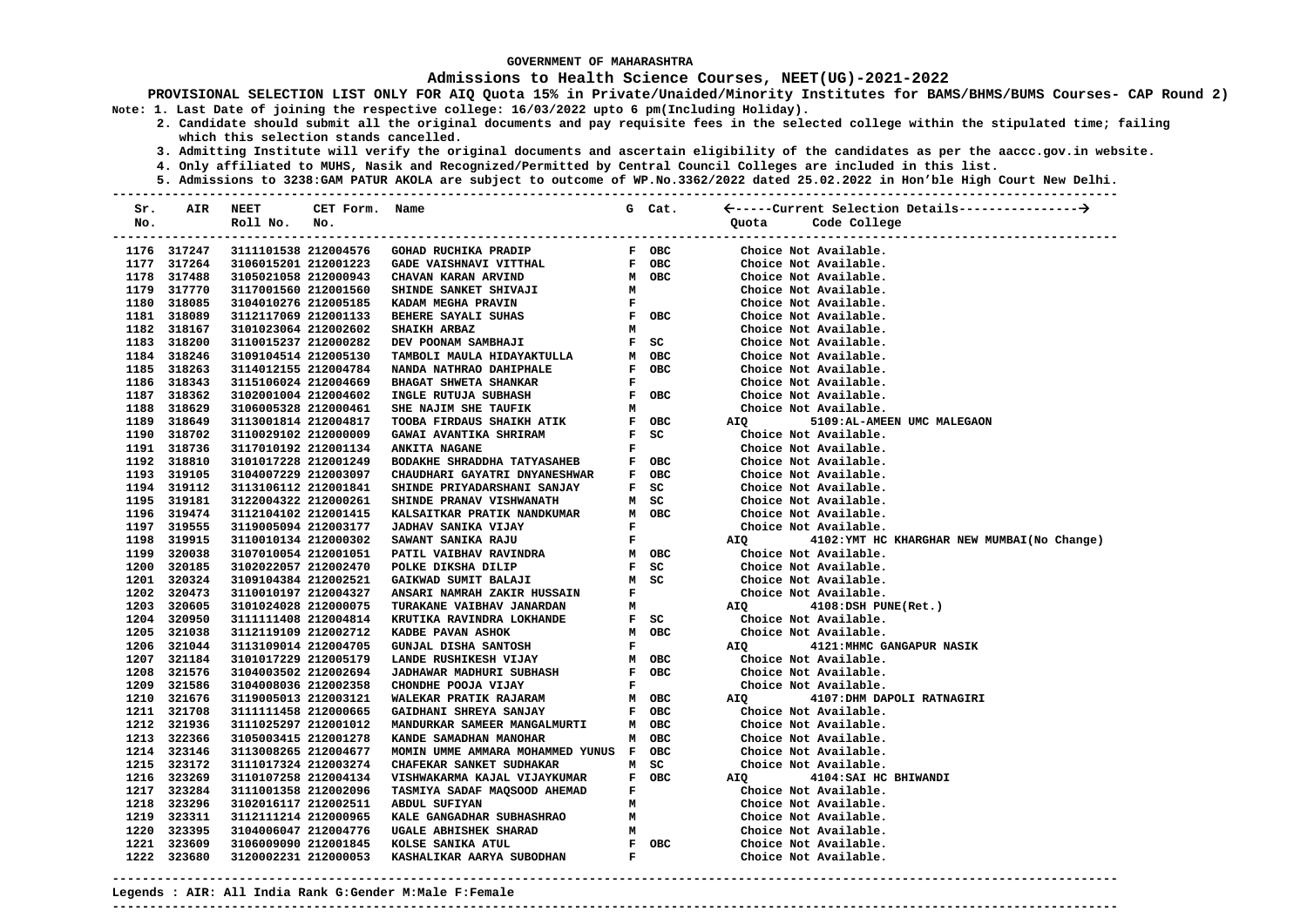### **Admissions to Health Science Courses, NEET(UG)-2021-2022**

- **2. Candidate should submit all the original documents and pay requisite fees in the selected college within the stipulated time; failing which this selection stands cancelled.** 
	- **3. Admitting Institute will verify the original documents and ascertain eligibility of the candidates as per the aaccc.gov.in website.**
	- **4. Only affiliated to MUHS, Nasik and Recognized/Permitted by Central Council Colleges are included in this list.**
- **5. Admissions to 3238:GAM PATUR AKOLA are subject to outcome of WP.No.3362/2022 dated 25.02.2022 in Hon'ble High Court New Delhi. ---------------------------------------------------------------------------------------------------------------------------------------**

| Sr. | AIR         | <b>NEET</b>          | CET Form. Name |                                                                                                                                                                                                                                                                                                                                                                                                                                                                   |              | G Cat.                        |            |                                            |
|-----|-------------|----------------------|----------------|-------------------------------------------------------------------------------------------------------------------------------------------------------------------------------------------------------------------------------------------------------------------------------------------------------------------------------------------------------------------------------------------------------------------------------------------------------------------|--------------|-------------------------------|------------|--------------------------------------------|
| No. |             | Roll No.             | No.            |                                                                                                                                                                                                                                                                                                                                                                                                                                                                   |              |                               | Quota      | Code College                               |
|     |             |                      |                |                                                                                                                                                                                                                                                                                                                                                                                                                                                                   |              |                               |            |                                            |
|     | 1223 324033 |                      |                | 4201104587 212004747 AMER SOHAIL                                                                                                                                                                                                                                                                                                                                                                                                                                  |              | M OBC                         | AIQ        | 4339: KSPM VASANTRAO KALE LATUR            |
|     | 1224 324195 | 3117016070 212004507 |                |                                                                                                                                                                                                                                                                                                                                                                                                                                                                   |              |                               |            | Choice Not Available.                      |
|     | 1225 324283 | 3101006070 212000741 |                |                                                                                                                                                                                                                                                                                                                                                                                                                                                                   |              |                               | <b>AIO</b> | 4108:DSH PUNE(Ret.)                        |
|     | 1226 324312 | 3108007144 212002131 |                |                                                                                                                                                                                                                                                                                                                                                                                                                                                                   |              |                               |            | Choice Not Available.                      |
|     | 1227 324325 | 3104001061 212000449 |                |                                                                                                                                                                                                                                                                                                                                                                                                                                                                   |              |                               |            | Choice Not Available.                      |
|     | 1228 324612 | 3117010290 212002727 |                | KOLEKAR DIVYA SADHU<br>F OBC<br>M OBC                                                                                                                                                                                                                                                                                                                                                                                                                             |              |                               |            | Choice Not Available.                      |
|     | 1229 324847 | 3113111104 212003284 |                | <b>JADHAV YASH RAVINDRA</b>                                                                                                                                                                                                                                                                                                                                                                                                                                       |              |                               |            | Choice Not Available.                      |
|     | 1230 324866 | 3112113247 212002926 |                |                                                                                                                                                                                                                                                                                                                                                                                                                                                                   |              | $F$ SC                        |            | Choice Not Available.                      |
|     | 1231 324910 | 3102013236 212000985 |                | GAJBHARE PRANOTI PRABHU<br>WAYAL ROHIT SHIVKUMAR                                                                                                                                                                                                                                                                                                                                                                                                                  |              | M OBC                         |            | Choice Not Available.                      |
|     | 1232 324952 | 3104007127 212001597 |                | WAKADE PARTH DATTA                                                                                                                                                                                                                                                                                                                                                                                                                                                | M            |                               |            | Choice Not Available.                      |
|     | 1233 325293 | 3118019171 212000661 |                | SAPLE SAKSHI RAMESH                                                                                                                                                                                                                                                                                                                                                                                                                                               |              | F OBC                         |            | Choice Not Available.                      |
|     | 1234 325361 | 2705020155 212000303 |                | <b>NAVEEN PAWAR<br/>NARWADE SOMNATH RAMKISHAN<br/>ARAYAN</b>                                                                                                                                                                                                                                                                                                                                                                                                      |              | M SC                          |            | Choice Not Available.                      |
|     | 1235 325471 | 3112015265 212005041 |                |                                                                                                                                                                                                                                                                                                                                                                                                                                                                   |              | M OBC                         |            | Choice Not Available.                      |
|     | 1236 325820 | 3112004360 212004027 |                |                                                                                                                                                                                                                                                                                                                                                                                                                                                                   |              | M OBC                         |            | Choice Not Available.                      |
|     | 1237 326117 | 3117007034 212004459 |                | DARADE PRANALI PRAMOD                                                                                                                                                                                                                                                                                                                                                                                                                                             |              | F OBC                         |            | Choice Not Available.                      |
|     | 1238 326198 | 3108006439 212001989 |                | PATIL ANIKET AJIT                                                                                                                                                                                                                                                                                                                                                                                                                                                 | M            |                               |            | Choice Not Available.                      |
|     | 1239 326467 | 3115009323 212000872 |                |                                                                                                                                                                                                                                                                                                                                                                                                                                                                   |              |                               |            | Choice Not Available.                      |
|     | 1240 326524 | 3111034056 212001130 |                |                                                                                                                                                                                                                                                                                                                                                                                                                                                                   |              |                               |            | Choice Not Available.                      |
|     | 1241 326532 | 3101023015 212000385 |                |                                                                                                                                                                                                                                                                                                                                                                                                                                                                   |              |                               |            | Choice Not Available.                      |
|     | 1242 326605 | 3110110051 212002476 |                |                                                                                                                                                                                                                                                                                                                                                                                                                                                                   |              |                               | AIQ        | 4102: YMT HC KHARGHAR NEW MUMBAI (Ret.)    |
|     | 1243 326739 | 3110118135 212004071 |                | ADE KIMYA ROSHAN                                                                                                                                                                                                                                                                                                                                                                                                                                                  |              | F OBC                         |            | Choice Not Available.                      |
|     | 1244 326747 | 3118023127 212000868 |                | PATIL VAIBHAVI                                                                                                                                                                                                                                                                                                                                                                                                                                                    |              | F OBC                         |            | Choice Not Available.                      |
|     | 1245 326826 | 3112009139 212000059 |                | SHAIKH MD QIZAR ABDUL GAFFAR                                                                                                                                                                                                                                                                                                                                                                                                                                      |              | м овс                         | <b>AIO</b> | 4102:YMT HC KHARGHAR NEW MUMBAI(No Change) |
|     | 1246 327303 | 3102024140 212002750 |                | GHUGE SIDDHANT DILIP                                                                                                                                                                                                                                                                                                                                                                                                                                              |              | M SC                          |            | Choice Not Available.                      |
|     | 1247 327310 | 3115028241 212004214 |                | PARDESHI NISHA SOHAN                                                                                                                                                                                                                                                                                                                                                                                                                                              |              | $\mathbf{F}$ and $\mathbf{F}$ |            | Choice Not Available.                      |
|     | 1248 327441 | 3112109318 212002763 |                | E THE SHIVANI MANMATH F THE PRESSURE OF THE SAND SAMELE AND THE SHAKE SHARING F OBC                                                                                                                                                                                                                                                                                                                                                                               |              |                               |            | Choice Not Available.                      |
|     | 1249 327459 | 3115019151 212002018 |                |                                                                                                                                                                                                                                                                                                                                                                                                                                                                   |              |                               |            | Choice Not Available.                      |
|     | 1250 327806 | 3102001395 212002948 |                |                                                                                                                                                                                                                                                                                                                                                                                                                                                                   |              |                               |            | Choice Not Available.                      |
|     | 1251 327909 | 3104019079 212001245 |                |                                                                                                                                                                                                                                                                                                                                                                                                                                                                   |              |                               | AIQ        | 4108:DSH PUNE(No Change)                   |
|     | 1252 328091 | 3113102501 212003414 |                | LAHANE SHUBHANGI SHIVAJI                                                                                                                                                                                                                                                                                                                                                                                                                                          |              | F OBC                         |            | Choice Not Available.                      |
|     | 1253 328345 | 3101024074 212002575 |                | ANIKET APPASAHEB GAME                                                                                                                                                                                                                                                                                                                                                                                                                                             |              | M OBC                         |            | Choice Not Available.                      |
|     | 1254 328401 | 3111112344 212005152 |                | PENDAM SAKSHI ANNA                                                                                                                                                                                                                                                                                                                                                                                                                                                |              | F ST                          |            | Choice Not Available.                      |
|     | 1255 328411 | 3104004445 212000614 |                | <b>MAHAJAN VARAD VISHWAS</b>                                                                                                                                                                                                                                                                                                                                                                                                                                      |              | M OBC                         |            | Choice Not Available.                      |
|     | 1256 328424 | 3104019240 212001923 |                | LOKHANDE VAIBHAV DINKAR                                                                                                                                                                                                                                                                                                                                                                                                                                           | M            |                               |            | Choice Not Available.                      |
|     | 1257 328458 | 3107003058 212001309 |                | PATIL PIYUSH MADHUKAR                                                                                                                                                                                                                                                                                                                                                                                                                                             |              | M OBC                         |            | Choice Not Available.                      |
|     | 1258 328473 | 3112008316 212004967 |                | <b>JADHAV SUCHITA SHRIDHAR</b>                                                                                                                                                                                                                                                                                                                                                                                                                                    |              | $\mathbf{F}$ and $\mathbf{F}$ |            | Choice Not Available.                      |
|     | 1259 328503 | 3122004156 212002968 |                | $\begin{tabular}{lllllllllll} \multicolumn{2}{l}{{\small\tt BORSE} & \multicolumn{2}{l}{\small\tt SHARKH} & \multicolumn{2}{l}{\small\tt JAGDISH} & \multicolumn{2}{l}{\small\tt M} & \multicolumn{2}{l}{\small\tt OBC} \\ \multicolumn{2}{l}{\small\tt SHAIKH} & \multicolumn{2}{l}{\small\tt M} & \multicolumn{2}{l}{\small\tt OBC} & \multicolumn{2}{l}{\small\tt SHAIKH} & \multicolumn{2}{l}{\small\tt F} & \multicolumn{2}{l}{\small\tt OBC} \end{tabular}$ |              |                               |            | Choice Not Available.                      |
|     | 1260 328611 | 3105002609 212004993 |                |                                                                                                                                                                                                                                                                                                                                                                                                                                                                   |              |                               | AIQ        | 4337: SKHMC BEED                           |
|     | 1261 328620 | 3112106220 212004216 |                | GAJBHARE VAISHNAVI NIVRUTTI                                                                                                                                                                                                                                                                                                                                                                                                                                       |              | F OBC                         |            | Choice Not Available.                      |
|     | 1262 328623 | 3111014452 212004797 |                | <b>AISHWARYA</b>                                                                                                                                                                                                                                                                                                                                                                                                                                                  |              | F OBC                         |            | Choice Not Available.                      |
|     | 1263 328660 | 3112031205 212000542 |                | LOHKARE SIDDHANT ATMARAM                                                                                                                                                                                                                                                                                                                                                                                                                                          |              | M SC                          |            | Choice Not Available.                      |
|     | 1264 328705 | 3115001332 212004473 |                |                                                                                                                                                                                                                                                                                                                                                                                                                                                                   |              | F OBC                         |            | Choice Not Available.                      |
|     | 1265 328945 | 3103004421 212002827 |                | ANUSHKA BALASAHEB HOLE<br>TITARE TANAYA PRABHAKAR<br>JADHAV RUTUJA SOPAN<br>KAKNATE SAKSHI DINKARRAO                                                                                                                                                                                                                                                                                                                                                              |              | F OBC                         |            | Choice Not Available.                      |
|     | 1266 329160 | 3101012183 212004494 |                |                                                                                                                                                                                                                                                                                                                                                                                                                                                                   |              | F OBC                         | AIQ        | 4120:KM HMC AHMEDNAGAR                     |
|     | 1267 329364 | 3109105264 212001302 |                |                                                                                                                                                                                                                                                                                                                                                                                                                                                                   |              | $F$ SC                        |            | Choice Not Available.                      |
|     | 1268 329849 | 3117008196 212004839 |                | SURVE KOMAL NAGNATH                                                                                                                                                                                                                                                                                                                                                                                                                                               | $\mathbf{F}$ |                               |            | Choice Not Available.                      |
|     | 1269 330089 | 3110103150 212003378 |                | ALLAUDDIN LABIBA                                                                                                                                                                                                                                                                                                                                                                                                                                                  | $\mathbf{F}$ |                               |            | Choice Not Available.                      |
|     |             |                      |                |                                                                                                                                                                                                                                                                                                                                                                                                                                                                   |              |                               |            |                                            |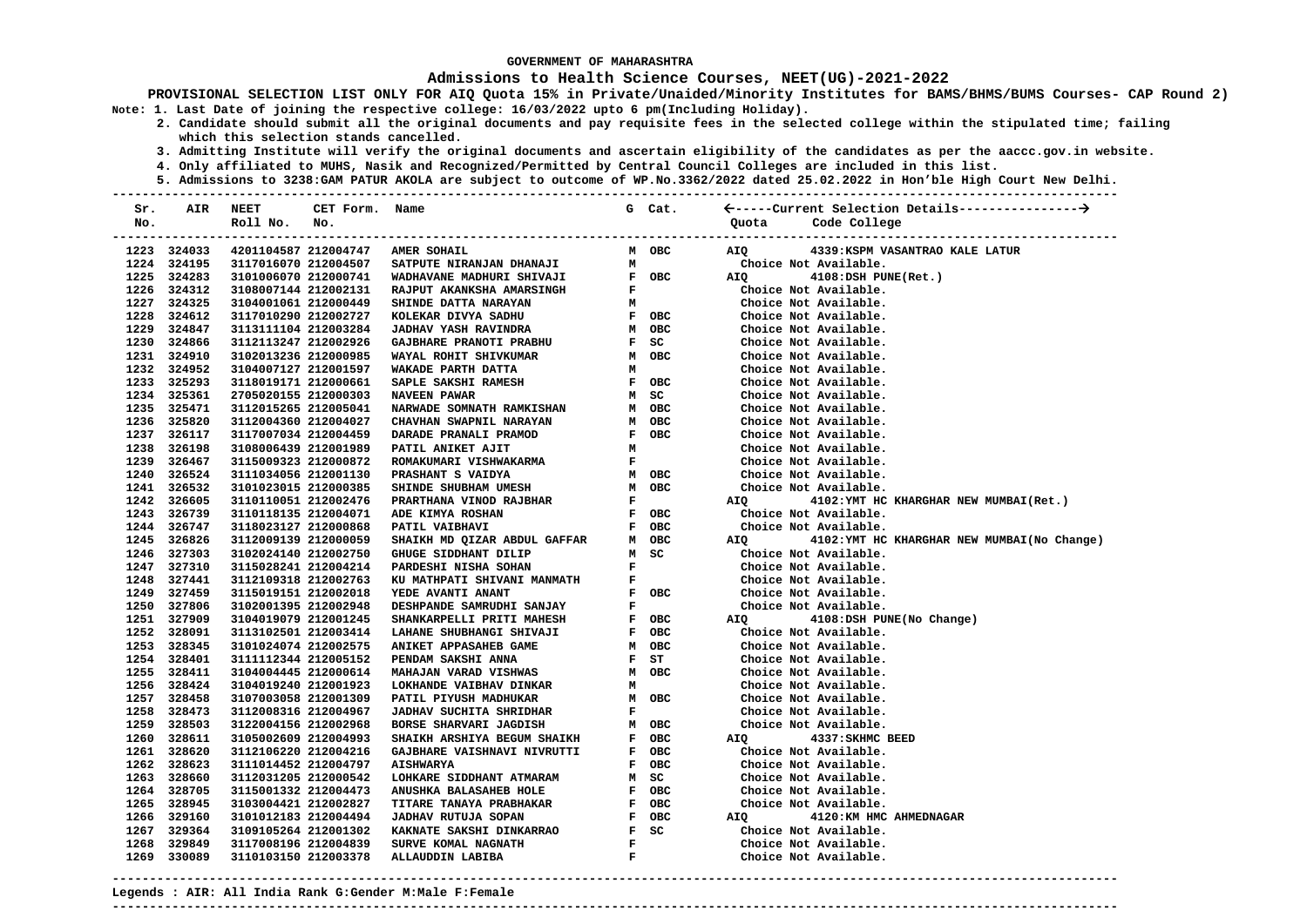### **Admissions to Health Science Courses, NEET(UG)-2021-2022**

**PROVISIONAL SELECTION LIST ONLY FOR AIQ Quota 15% in Private/Unaided/Minority Institutes for BAMS/BHMS/BUMS Courses- CAP Round 2) Note: 1. Last Date of joining the respective college: 16/03/2022 upto 6 pm(Including Holiday).** 

- **2. Candidate should submit all the original documents and pay requisite fees in the selected college within the stipulated time; failing which this selection stands cancelled.** 
	- **3. Admitting Institute will verify the original documents and ascertain eligibility of the candidates as per the aaccc.gov.in website.**
	- **4. Only affiliated to MUHS, Nasik and Recognized/Permitted by Central Council Colleges are included in this list.**
	- **5. Admissions to 3238:GAM PATUR AKOLA are subject to outcome of WP.No.3362/2022 dated 25.02.2022 in Hon'ble High Court New Delhi.**

| Sr. | AIR                        | <b>NEET</b>                                  | CET Form. Name |                                                   |                               | G Cat.                        |       |                                                                        |
|-----|----------------------------|----------------------------------------------|----------------|---------------------------------------------------|-------------------------------|-------------------------------|-------|------------------------------------------------------------------------|
| No. |                            | Roll No.                                     | No.            |                                                   |                               |                               | Ouota | Code College<br>------------------------------<br>-------------------- |
|     | 1270 330108                | 3105002413 212001343                         |                | <b>RATHOD RUSHIKESH MOHAN</b>                     |                               | M OBC                         |       | Choice Not Available.                                                  |
|     | 1271 330110                | 3104001900 212001823                         |                | <b>JADHAV RUTUJA RAGHUNATH</b>                    |                               | F OBC                         |       | Choice Not Available.                                                  |
|     | 1272 330242                | 3104101721 212004789                         |                | <b>BAGHATE HRUSHIKESH SHADEO</b>                  |                               | M OBC                         |       | Choice Not Available.                                                  |
|     | 1273 330258                | 3119002200 212005110                         |                | NARDREKAR SAMMED SURESH                           | м                             |                               |       | Choice Not Available.                                                  |
|     | 1274 330354                | 3110016013 212000814                         |                | ALGUNDGI ANISHA CHANDRASHEKHAR F                  |                               |                               |       |                                                                        |
|     | 1275 330373                | 3110029093 212004769                         |                |                                                   | $\mathbf{F}$ and $\mathbf{F}$ |                               | AIQ   | 4108:DSH PUNE(No Change)<br>Choice Not Available.                      |
|     | 1276 330470                | 3109105098 212000389                         |                | GUPTA SOMYA BHARAT<br>PRATIK SOPAN KHALKAR        | M                             |                               |       | Choice Not Available.                                                  |
|     | 1277 330708                | 3117006314 212002475                         |                | CHAVAN SANIKA SUNIL                               |                               | $\mathbf{F}$ and $\mathbf{F}$ |       | Choice Not Available.                                                  |
|     | 1278 330760                | 3109007200 212004837                         |                | SHINDE ABHISHEK PANDURANG                         |                               | $M$ and $M$                   |       | Choice Not Available.                                                  |
|     | 1279 330912                | 3117020320 212002771                         |                | MALALE SHRUTIKA PUSHPAKANT                        |                               | $F$ SC                        |       | Choice Not Available.                                                  |
|     | 1280 330980                | 3104110163 212005264                         |                | CHAVAN YOGISHA GANESH                             |                               | F OBC                         |       | Choice Not Available.                                                  |
|     | 1281 331395                | 3119008128 212004591                         |                | TAMBOLI AMISHA SHOUKAT                            |                               | F OBC                         |       | Choice Not Available.                                                  |
|     | 1282 331407                | 3111007530 212004765                         |                | <b>GEDAM PIYUSH HEMANT</b>                        |                               | M SC                          |       | Choice Not Available.                                                  |
|     | 1283 331414                | 3115005328 212000105                         |                | UMMESALMA ZOYAB GHEEWALA                          | $\mathbf{F}$                  |                               | AIQ   | 4108:DSH PUNE(Ret.)                                                    |
|     | 1284 331519                | 3108001170 212005232                         |                | HAJARE AISHWARYA SANJAYSINGH                      | $\mathbf{F}$                  |                               |       | Choice Not Available.                                                  |
|     | 1285 331942                | 3101015268 212002127                         |                | <b>JADHAV PRATIK SHIVAJI</b>                      |                               | M OBC                         |       | Choice Not Available.                                                  |
|     | 1286 331996                | 3103019014 212000963                         |                | CHAVHAN PANKAJ PRUTHVIRAJ                         |                               | M OBC                         |       | Choice Not Available.                                                  |
|     | 1287 332160                | 3108006748 212001466                         |                | GAIKWAD DISHA DEELIP                              | F                             |                               |       | Choice Not Available.                                                  |
|     | 1288 332249                | 3122012287 212002053                         |                | PATIL BHAGYESH DEVIDAS                            |                               | M OBC                         |       | Choice Not Available.                                                  |
|     | 1289 332325                | 3114006365 212002673                         |                | SANDEEP KUMAR ARVIND YADAV                        |                               | M OBC                         |       | Choice Not Available.                                                  |
|     | 1290 332435                | 3115034133 212003310                         |                | VYAWHARE SHARAYU SHARAD                           |                               | F OBC                         |       | Choice Not Available.                                                  |
|     | 1291 332491                | 3112104208 212002615                         |                | KHANDARE ISHA RAMPRASAD                           |                               | F SC                          |       | Choice Not Available.                                                  |
|     | 1292 332499                | 3111006163 212000413                         |                | RUPALI PHAD                                       |                               | F OBC                         |       | Choice Not Available.                                                  |
|     | 1293 332616                | 3102007033 212000117                         |                |                                                   |                               | F OBC                         |       | Choice Not Available.                                                  |
|     | 1294 332638                | 3108004314 212004849                         |                | TAYADE DEVYANI NILKANTH<br>MORE KISHORI SANJAY    | F                             |                               |       | Choice Not Available.                                                  |
|     | 1295 332778                | 3111030202 212004653                         |                | BISEN SANJIVANI HIRALAL                           |                               | F OBC                         |       | Choice Not Available.                                                  |
|     | 1296 332983                |                                              |                |                                                   |                               | F SC                          |       | Choice Not Available.                                                  |
|     | 1297 333058                | 3111117355 212005104<br>3108002702 212005163 |                | SHRADDHA SUNIL WALDE<br>PATIL BHUSHAN BALASO      | м                             |                               |       | Choice Not Available.                                                  |
|     | 1298 333083                | 3115104292 212001173                         |                |                                                   |                               | F OBC                         |       | Choice Not Available.                                                  |
|     |                            |                                              |                | SAMRUDDHI PRADEEP DODMISE                         |                               |                               |       |                                                                        |
|     | 1299 333163<br>1300 333549 | 3117002525 212004914                         |                | PATIL TEJAL SHIVAJI                               | F                             |                               |       | Choice Not Available.                                                  |
|     | 1301 333591                | 3105014119 212002642<br>3112120086 212001482 |                | MULE ADITYA SHRIKRISHNA<br>TEKALE YASH CHANDRAO   | м                             | M OBC                         |       | Choice Not Available.<br>Choice Not Available.                         |
|     |                            |                                              |                |                                                   | $\mathbf F$                   |                               |       |                                                                        |
|     | 1302 333680<br>1303 333798 | 3110023140 212000630<br>3113002825 212002344 |                | IFFAT BANU SHAIKH<br>PAWAR NIKITA GORAKHNATH      | F                             |                               | AIQ   | 4102: YMT HC KHARGHAR NEW MUMBAI(Ret.)<br>Choice Not Available.        |
|     | 1304 333839                | 3103013042 212003130                         |                | SHAH FARIN KADIR                                  |                               | F OBC                         |       | Choice Not Available.                                                  |
|     | 1305 333966                | 3104105260 212004453                         |                | <b>SIRSATH SAKSHI PRABHAKAR</b>                   | F                             |                               |       | Choice Not Available.                                                  |
|     | 1306 334013                | 3118001563 212004122                         |                | SONAVANE SONALI RANGANATH                         |                               | F SC                          |       | Choice Not Available.                                                  |
|     | 1307 334165                | 3109010269 212001292                         |                | JAMADAR VAISHNAVI DILIP                           |                               | F ST                          |       | Choice Not Available.                                                  |
|     |                            | 3110003405 212000582                         |                |                                                   |                               |                               |       | Choice Not Available.                                                  |
|     | 1308 334244<br>1309 334517 | 3108004885 212000577                         |                | YASH WRITURAJ VYAS<br>KULKARNI SHRIRAM SHIVPRASAD | м<br>м                        |                               |       | Choice Not Available.                                                  |
|     | 1310 334576                | 3109015238 212004783                         |                | SAPRE GANESH ASHOK                                | м                             |                               |       | Choice Not Available.                                                  |
|     | 1311 334678                | 3111103598 212003451                         |                | LADE SIDDHI RAJENDRA                              |                               | F OBC                         |       | Choice Not Available.                                                  |
|     | 1312 334906                | 3115029149 212005186                         |                | DUMBRE SIDDHI VIKAS                               | F                             |                               |       | Choice Not Available.                                                  |
|     | 1313 334955                | 3111019200 212004154                         |                | DISHA CHANDRIKAPURE                               |                               | $F$ SC                        |       | Choice Not Available.                                                  |
|     | 1314 335362                | 3104101753 212004978                         |                | BAKAL GANESH SURYABHAN                            |                               | M OBC                         |       | Choice Not Available.                                                  |
|     | 1315 335472                | 3112010108 212000034                         |                | KOLAMBIKAR SNEHA SANJAY                           |                               | F SC                          |       | Choice Not Available.                                                  |
|     | 1316 335526                | 3110022183 212003043                         |                | <b>ISHA</b>                                       |                               | F OBC                         |       | Choice Not Available.                                                  |
|     |                            |                                              |                |                                                   |                               |                               |       |                                                                        |

**---------------------------------------------------------------------------------------------------------------------------------------**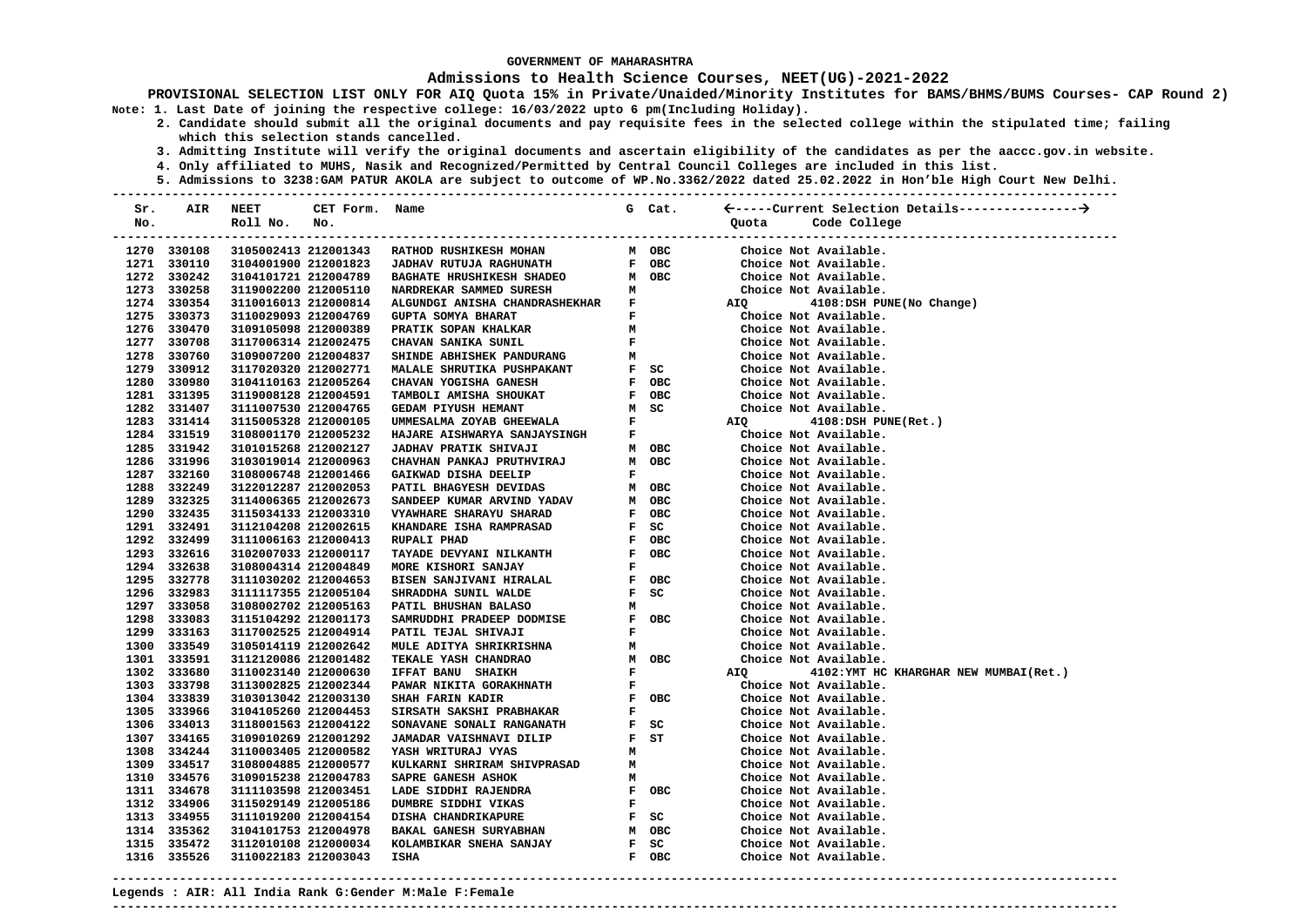### **Admissions to Health Science Courses, NEET(UG)-2021-2022**

**PROVISIONAL SELECTION LIST ONLY FOR AIQ Quota 15% in Private/Unaided/Minority Institutes for BAMS/BHMS/BUMS Courses- CAP Round 2) Note: 1. Last Date of joining the respective college: 16/03/2022 upto 6 pm(Including Holiday).** 

- **2. Candidate should submit all the original documents and pay requisite fees in the selected college within the stipulated time; failing which this selection stands cancelled.** 
	- **3. Admitting Institute will verify the original documents and ascertain eligibility of the candidates as per the aaccc.gov.in website.**
	- **4. Only affiliated to MUHS, Nasik and Recognized/Permitted by Central Council Colleges are included in this list.**
- **5. Admissions to 3238:GAM PATUR AKOLA are subject to outcome of WP.No.3362/2022 dated 25.02.2022 in Hon'ble High Court New Delhi. ---------------------------------------------------------------------------------------------------------------------------------------**

| Sr. | AIR         | NEET                 | CET Form. | Name                                |                               | G Cat.                          |                           |                                            |
|-----|-------------|----------------------|-----------|-------------------------------------|-------------------------------|---------------------------------|---------------------------|--------------------------------------------|
| No. |             | Roll No.             | No.       |                                     |                               |                                 | Quota                     | Code College                               |
|     |             |                      |           |                                     |                               |                                 |                           | -------------------------                  |
|     | 1317 335543 | 3115033196 212002458 |           | JAMDADE PRATIBHA DHANANJAY          |                               | F OBC                           |                           | Choice Not Available.                      |
|     | 1318 335588 | 3104014011 212001045 |           | DEOKAR SANIKA HIRALAL               |                               | F SC                            |                           | Choice Not Available.                      |
|     | 1319 335599 | 3115003470 212003350 |           | HARNAWAL POOJA SANJAY               |                               | F OBC                           |                           | Choice Not Available.                      |
|     | 1320 335636 | 3109104140 212003222 |           | GITTE AKANKSHA BABASAHEB            |                               | F OBC                           |                           | Choice Not Available.                      |
|     | 1321 335723 | 3101010105 212004560 |           | SATHE SIDDHI VIJAY                  |                               | F OBC                           |                           | Choice Not Available.                      |
|     | 1322 335859 | 3112004263 212000936 |           | HASHMI FARAH SYED RAFEEQUE          | F                             |                                 |                           | Choice Not Available.                      |
|     | 1323 335898 | 3111102082 212001877 |           | ANUJ KAYARKAR                       |                               | M OBC                           |                           | Choice Not Available.                      |
|     | 1324 335992 | 3117001117 212001037 |           | GHADAGE RAJESHWARI SANJAY           |                               | F OBC                           |                           | Choice Not Available.                      |
|     | 1325 336055 | 3115019284 212004935 |           | KHUTWAD PRADNYA KAILAS              | $\mathbf{F}$                  |                                 |                           | Choice Not Available.                      |
|     | 1326 336077 | 3118021005 212002700 |           | <b>EIFA</b>                         | $\mathbf{F}$ and $\mathbf{F}$ |                                 |                           | Choice Not Available.                      |
|     | 1327 336233 | 3103003159 212000939 |           | RISHIKA RAJESH TIWARI               | $\mathbf{F}$ and $\mathbf{F}$ |                                 | AIQ                       | 4155: NOOTAN HMC SANGLI                    |
|     | 1328 336338 | 3111007473 212002578 |           | TULKANE PRATIKSHA DEWANAND          |                               | $F$ SC                          |                           | Choice Not Available.                      |
|     | 1329 336391 | 3112112247 212002352 |           | SHIDHESHWARE SHWETA SURYAKANT       |                               | F OBC                           |                           | Choice Not Available.                      |
|     | 1330 336440 | 3118009326 212004597 |           | GAVALI RAHUL DATTATRAY              |                               | M OBC                           |                           | Choice Not Available.                      |
|     | 1331 336459 | 3104012162 212000696 |           | <b>JADHAV OMKAR SHANKAR</b>         | м                             |                                 |                           | Choice Not Available.                      |
|     | 1332 337331 | 3104006329 212003444 |           | SHAIKH MUZAMMIL BHIKAN              | м                             |                                 |                           | Choice Not Available.                      |
|     | 1333 337461 | 3112121158 212000198 |           | SANGLE RAMDAS SANTOSH               |                               | M OBC                           |                           | Choice Not Available.                      |
|     | 1334 337471 | 3118001206 212005216 |           | BHOIR SAMRUDDHI RAJARAM             |                               | F OBC                           | AIQ DIRECTION AND ALCOHOL | 4108:DSH PUNE                              |
|     | 1335 337563 | 3111113172 212000144 |           | DHARGAVE SHREYASH MAHENDRA          |                               | M SC                            |                           | Choice Not Available.                      |
|     | 1336 337621 | 3111121067 212004684 |           | PRACHI MANOJ MANAPURE               |                               | F OBC                           |                           | Choice Not Available.                      |
|     | 1337 337639 | 3105001119 212004314 |           | MOMIN MADIHA BEGUM MOHAMMED RAFIQ F |                               |                                 | AIO                       | 5307:YF UMC KANNAD                         |
|     | 1338 337693 | 3108005337 212005309 |           | KAKDE PRAJAKTA TULSHIRAM            |                               | F OBC                           |                           | Choice Not Available.                      |
|     | 1339 337824 | 3119001392 212003200 |           | DHUMALE SAGAR SATISH                |                               | M SC                            |                           | Choice Not Available.                      |
|     | 1340 337898 | 3101013013 212003118 |           | PAWAR GORAKSH NAVANATH              |                               | M OBC                           | AIQ <b>Airmont</b>        | 4102:YMT HC KHARGHAR NEW MUMBAI(No Change) |
|     | 1341 337910 | 3115006179 212000770 |           | THAKKAR SHRUTI DEEPAK<br>$F$ OBC    |                               |                                 |                           | Choice Not Available.                      |
|     | 1342 337915 | 3101003374 212004632 |           | ANDHALE PRIYANKA BABAN              |                               |                                 |                           | Choice Not Available.                      |
|     | 1343 338917 | 3003113074 212004833 |           | REHMANI SARFARAJ                    | м                             |                                 |                           | Choice Not Available.                      |
|     | 1344 338922 | 3107014171 212002681 |           | PATIL ATUL DATTATRAY                |                               | M OBC                           |                           | Choice Not Available.                      |
|     | 1345 339052 | 3104001329 212003355 |           | JADHAV SNEHAL PRAMOD                | F                             |                                 |                           | Choice Not Available.                      |
|     | 1346 339056 | 3117005207 212001818 |           | <b>SADIYA</b>                       |                               | F OBC                           |                           | Choice Not Available.                      |
|     | 1347 339290 | 3104013117 212001071 |           | KURHADE PALLAVI BALASAHEB           | F                             |                                 |                           | Choice Not Available.                      |
|     | 1348 339325 | 3102001626 212003185 |           | PAIGHAN PALLAVI SANJAY              |                               | F OBC                           |                           | Choice Not Available.                      |
|     | 1349 339421 | 3115034279 212002039 |           | MULANI SAJEDA                       | F                             |                                 |                           | Choice Not Available.                      |
|     | 1350 339570 | 3111009032 212001909 |           | NIDHI SURYAWANSHI                   |                               | $F$ SC                          |                           | Choice Not Available.                      |
|     | 1351 339894 | 3115006333 212002739 |           | <b>JADHAV NEHA SANJAY</b>           | $\mathbf{F}$                  |                                 |                           | Choice Not Available.                      |
|     | 1352 339907 | 3104105058 212002372 |           | MAIRAL PRATIKSHA PRAKASH            |                               | $\mathbf{F}$ and $\mathbf{F}$   |                           | Choice Not Available.                      |
|     | 1353 340018 | 3115030218 212001969 |           | SARTHAK NARAYAN ZAGADE              |                               | M OBC                           |                           | Choice Not Available.                      |
|     | 1354 340207 | 3109003396 212002086 |           | <b>PAWAR ASAWARI RAMESH</b>         |                               | $\mathbf{F}$ , and $\mathbf{F}$ |                           | Choice Not Available.                      |
|     | 1355 340289 | 3113109080 212003160 |           | KHAIRE AISHWARYA GULAB              |                               | $F$ SC                          | AIQ                       | 4122:KBA HMC CHANDWAD(Ret.)                |
|     | 1356 340583 | 3104001159 212004588 |           | TAUR ASHITOSH KESHAV                | м                             |                                 | AIQ                       | 4334: FOSTER AURANGABAD                    |
|     | 1357 340787 | 3115032259 212004059 |           | PARDHE MONICA RAJENDRA              |                               | F SC                            |                           | Choice Not Available.                      |
|     | 1358 340808 | 3105015034 212001956 |           | <b>JADHAV SNEHA BABASAHEB</b>       |                               | F SC                            |                           | Choice Not Available.                      |
|     | 1359 340820 | 3112026001 212001032 |           | WANKHEDE JAYGOPAL NIVRUTTI          | м                             |                                 |                           | Choice Not Available.                      |
|     | 1360 340879 | 3112002294 212004415 |           | CHOPADE AADINATH GANGADHAR          | м                             |                                 |                           | Choice Not Available.                      |
|     | 1361 341279 | 3101003028 212001429 |           | LANDE GANESH BHAUSAHEB              |                               | M OBC                           |                           | Choice Not Available.                      |
|     | 1362 341452 | 3122012205 212001890 |           | BADGUJAR SAAKSHI KAMLESH            |                               | F OBC                           |                           | Choice Not Available.                      |
|     | 1363 341794 | 3109102179 212003031 |           | RATHOD PRAGATI MOTILAL              |                               | F OBC                           |                           | Choice Not Available.                      |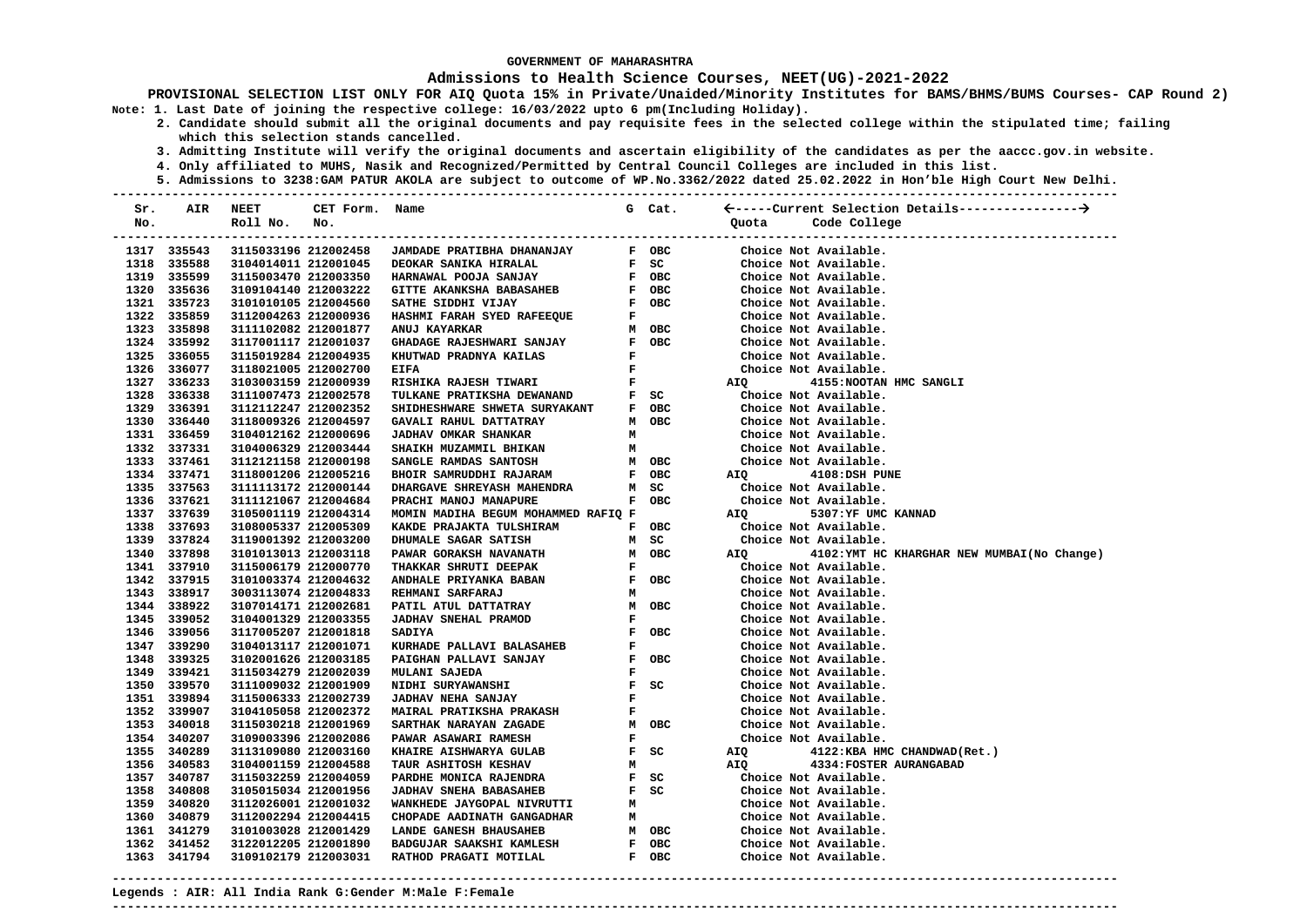### **Admissions to Health Science Courses, NEET(UG)-2021-2022**

**PROVISIONAL SELECTION LIST ONLY FOR AIQ Quota 15% in Private/Unaided/Minority Institutes for BAMS/BHMS/BUMS Courses- CAP Round 2) Note: 1. Last Date of joining the respective college: 16/03/2022 upto 6 pm(Including Holiday).** 

- **2. Candidate should submit all the original documents and pay requisite fees in the selected college within the stipulated time; failing which this selection stands cancelled.** 
	- **3. Admitting Institute will verify the original documents and ascertain eligibility of the candidates as per the aaccc.gov.in website.**
	- **4. Only affiliated to MUHS, Nasik and Recognized/Permitted by Central Council Colleges are included in this list.**
	- **5. Admissions to 3238:GAM PATUR AKOLA are subject to outcome of WP.No.3362/2022 dated 25.02.2022 in Hon'ble High Court New Delhi.**

| Sr. | AIR         | <b>NEET</b>          | CET Form. Name |                                     |              | G Cat.                        |                  |                                                      |
|-----|-------------|----------------------|----------------|-------------------------------------|--------------|-------------------------------|------------------|------------------------------------------------------|
| No. |             | Roll No.             | No.            |                                     |              |                               | Quota            | Code College                                         |
|     |             |                      |                |                                     |              |                               |                  | -------------------------<br>----------------------- |
|     | 1364 341810 | 3116006231 212004650 |                | KACHARE KIRAN VIJAY                 |              | м овс                         |                  | Choice Not Available.                                |
|     | 1365 341856 | 3104117010 212000738 |                | THORAT SAKSHI SUBHASH               |              | $\mathbf{F}$ and $\mathbf{F}$ |                  | Choice Not Available.                                |
|     | 1366 342010 | 3114003072 212002910 |                | THENGIL UDAY DNYANESHWAR            |              | M OBC                         |                  | AIQ 4102: YMT HC KHARGHAR NEW MUMBAI (No Change)     |
|     | 1367 342060 | 3106001235 212003194 |                | AYESHA AARA MOHAMMED AZIZ           |              | $\mathbf{F}$ and $\mathbf{F}$ |                  | Choice Not Available.                                |
|     | 1368 342329 | 3104001022 212000973 |                | JADHAV SHUBHAM KALYAN               |              | M OBC                         |                  | Choice Not Available.                                |
|     | 1369 342345 | 3112105331 212004751 |                | JOJAR RAVI BALIRAM                  | м            |                               |                  | Choice Not Available.                                |
|     | 1370 342356 | 3112105204 212003172 |                | GORE KALYANI KHANDERAO              |              | F OBC                         |                  | Choice Not Available.                                |
|     | 1371 342372 | 3111003239 212004156 |                | ROSHANI RAMAJI SONEKAR              |              | $F$ SC                        |                  | Choice Not Available.                                |
|     | 1372 342383 | 3112114028 212001367 |                | SOLANKE VAIBHAV KRISHNA             | M            |                               |                  | Choice Not Available.                                |
|     | 1373 342456 | 3116007152 212003049 |                | YEWALE PRAJAKTA SUDAM               | $\mathbf{F}$ |                               | AIQ              | 4108:DSH PUNE(Ret.)                                  |
|     | 1374 342522 | 3112022149 212003227 |                | SYED MUZZAMMIL SYED WAJID HUSAIN M  |              |                               |                  | Choice Not Available.                                |
|     | 1375 342728 | 3118021020 212004199 |                | <b>TASLEEM</b>                      | F            |                               | AIQ<br>Choice No | 4335: BHMC AURANGABAD                                |
|     | 1376 342775 | 3117008290 212000855 |                | RANDIVE PRADNYA SHIVANAND           |              | $\mathbf{F}$ and $\mathbf{F}$ |                  | Choice Not Available.                                |
|     | 1377 342861 | 3102002531 212004824 |                | PANDIT RUTUJA SUKHDEO               |              | F OBC                         |                  | Choice Not Available.                                |
|     | 1378 342933 | 3122003397 212000513 |                | MANJIRI PANKAJ BHADANE              |              | F OBC                         |                  | Choice Not Available.                                |
|     | 1379 343060 | 3102016004 212002744 |                | IDHOLE NEHA DATTA                   |              | F OBC                         |                  | Choice Not Available.                                |
|     | 1380 343135 | 3122001747 212002031 |                | ATAL AVISHI MANOJKUMAR              | $\mathbf{F}$ |                               |                  | Choice Not Available.                                |
|     | 1381 343182 | 3112019039 212001737 |                | SIDDIQUI MOHAMMED MUNEEB MOHAMMED M |              |                               |                  | Choice Not Available.                                |
|     | 1382 343305 | 3105001572 212002128 |                | SALUNKE RUPALI SHIVNARAYAN          |              | F OBC                         |                  | Choice Not Available.                                |
|     | 1383 343378 | 3109006036 212001222 |                | KHARE REVATI RAMESH                 |              | F OBC                         |                  | Choice Not Available.                                |
|     | 1384 343614 | 3115003269 212000297 |                | PRAJAKTA DESHMUKH                   |              | $\mathbf{F}$ and $\mathbf{F}$ | AIQ <b>AIR</b>   | 4109:HMC CHINCHWAD(Ret.)                             |
|     | 1385 343635 | 3111023084 212002116 |                | <b>ABHISHEK SAHARE</b>              |              | M OBC                         |                  | Choice Not Available.                                |
|     | 1386 344141 | 3121004109 212001241 |                | <b>SHIVALI</b>                      | $\mathbf{F}$ |                               |                  | Choice Not Available.                                |
|     | 1387 344144 | 3107001106 212004191 |                | PAWAR ANIKET BHIKAN                 |              | M OBC                         |                  | Choice Not Available.                                |
|     | 1388 344179 | 3104101491 212004754 |                | WATHORE PRATIK SHAMRAO              |              | M SC                          |                  | Choice Not Available.                                |
|     | 1389 344505 | 3117020168 212000590 |                | MISAL SWAPNALI DATTATRAY            | $\mathbf{F}$ |                               |                  | Choice Not Available.                                |
|     | 1390 344564 | 3112113259 212000030 |                | DHAWALE KARANKUMAR BHAGWANRAO       |              | M SC                          |                  | Choice Not Available.                                |
|     | 1391 344687 | 3101001657 212003288 |                | SHAIKH NISHAD YUSUF                 |              | $\mathbf{F}$ and $\mathbf{F}$ |                  | Choice Not Available.                                |
|     | 1392 344692 | 3106015001 212000941 |                | GADEKAR GOPAL VINOD                 |              | м овс                         |                  | Choice Not Available.                                |
|     | 1393 344831 | 3105001544 212005196 |                | <b>GHAYAL ROHIT NANASAHEB</b>       |              | M OBC                         |                  | Choice Not Available.                                |
|     | 1394 345004 | 3114007309 212001715 |                | AADITI                              | F            |                               |                  | Choice Not Available.                                |
|     | 1395 345826 | 3101001230 212000950 |                | BALID AKANKSHA GAVAJI               |              | F SC                          |                  | Choice Not Available.                                |
|     | 1396 345876 | 3108006328 212001371 |                | INGAWALE ADITYARAJ ANIL             | м            |                               |                  | Choice Not Available.                                |
|     | 1397 346004 | 3112037096 212004807 |                | KANKUTE SNEHAL RAJENDRA             |              | F SC                          |                  | Choice Not Available.                                |
|     | 1398 346045 | 3106013035 212001727 |                | THORAT OMKAR GAJANAN                |              | M OBC                         |                  | Choice Not Available.                                |
|     | 1399 346111 | 3103001031 212004460 |                | RATHOD ISHWARI SANJAY               |              | F OBC                         |                  | Choice Not Available.                                |
|     | 1400 346142 | 3116005090 212001573 |                | NIMBALKAR RIYA DHANANJAY            | $\mathbf{F}$ |                               |                  | Choice Not Available.                                |
|     | 1401 346355 | 3109016173 212000612 |                | BACHEWAD MAITHILI GOVINDRAO         | F            |                               |                  | Choice Not Available.                                |
|     | 1402 346487 | 3101020143 212001736 |                | PARDESHI ABHIJEET SHAMKUMAR         |              | M OBC                         |                  | Choice Not Available.                                |
|     | 1403 346631 | 3108006210 212002865 |                | DESAI MANASI RAJENDRA               | F            |                               |                  | Choice Not Available.                                |
|     | 1404 346636 | 3111110353 212002635 |                | TANAYA ABHAY PATTIWAR               | F            |                               |                  | Choice Not Available.                                |
|     | 1405 346653 | 3111112100 212002862 |                | MESHRAM JANHVI LOBHIWANT            |              | F SC                          |                  | Choice Not Available.                                |
|     | 1406 346755 | 3112120124 212000400 |                | SURYAWANSHI AISHWARYA TUKARAM       | $\mathbf{F}$ |                               |                  | Choice Not Available.                                |
|     | 1407 346948 | 3109115202 212003074 |                | KAPSE RACHANA LINGAPPA              | F.           |                               |                  | Choice Not Available.                                |
|     | 1408 346973 | 3122011245 212001296 |                | PAWAR GAURAV ASHOK                  |              | M OBC                         |                  | Choice Not Available.                                |
|     | 1409 347579 | 3111001369 212003096 |                | VARUN RADHESHYAM GADHAWE            |              | M OBC                         |                  | Choice Not Available.                                |
|     | 1410 347684 | 3122002653 212005286 |                | ANSARI ABDUL REHMAN MOHAMMAD        | M            |                               |                  | Choice Not Available.                                |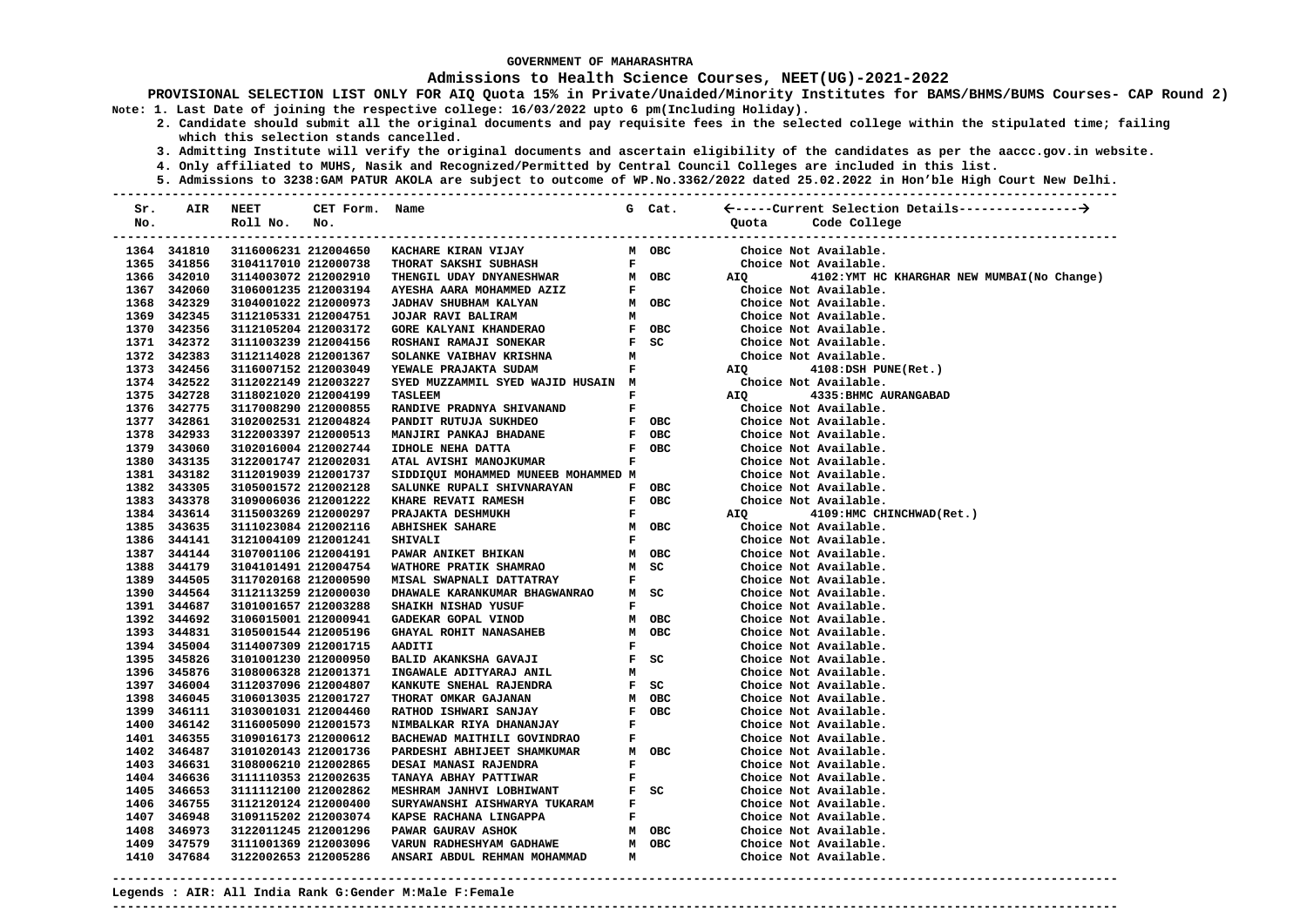### **Admissions to Health Science Courses, NEET(UG)-2021-2022**

**PROVISIONAL SELECTION LIST ONLY FOR AIQ Quota 15% in Private/Unaided/Minority Institutes for BAMS/BHMS/BUMS Courses- CAP Round 2) Note: 1. Last Date of joining the respective college: 16/03/2022 upto 6 pm(Including Holiday).** 

- **2. Candidate should submit all the original documents and pay requisite fees in the selected college within the stipulated time; failing which this selection stands cancelled.** 
	- **3. Admitting Institute will verify the original documents and ascertain eligibility of the candidates as per the aaccc.gov.in website.**
	- **4. Only affiliated to MUHS, Nasik and Recognized/Permitted by Central Council Colleges are included in this list.**
- **5. Admissions to 3238:GAM PATUR AKOLA are subject to outcome of WP.No.3362/2022 dated 25.02.2022 in Hon'ble High Court New Delhi. ---------------------------------------------------------------------------------------------------------------------------------------**

| Sr. | AIR                        | NEET                                         | CET Form. | Name                                      |                               | G Cat.                        |                   |                                                |                             |
|-----|----------------------------|----------------------------------------------|-----------|-------------------------------------------|-------------------------------|-------------------------------|-------------------|------------------------------------------------|-----------------------------|
| No. |                            | Roll No.                                     | No.       |                                           |                               |                               | Quota             | Code College                                   |                             |
|     |                            |                                              |           |                                           |                               |                               |                   |                                                | --------------------------- |
|     | 1411 347789                |                                              |           | 3112002488 212002503 MITALI VILAS DHAWALE |                               | F SC                          |                   | Choice Not Available.                          |                             |
|     | 1412 347814                | 3112008122 212003408                         |           | SONMANKAR PRATIKSHA BALAJI                |                               | F OBC                         |                   | Choice Not Available.                          |                             |
|     | 1413 347877                | 3116001409 212002545                         |           | <b>JAGTAP SRUSHTI HANMANT</b>             | $\mathbf{F}$                  |                               |                   | Choice Not Available.                          |                             |
|     | 1414 347972                | 3113012097 212004699                         |           | GAIKWAD VIDYA VIJAY                       |                               | F OBC                         |                   | Choice Not Available.                          |                             |
|     | 1415 347973                | 2701013097 212003440                         |           | PATIL VINAY RAWAT                         | м                             |                               |                   | Choice Not Available.                          |                             |
|     | 1416 348027                | 3109102527 212001351                         |           | RAKHUNDE RUSHIKESH MAHADEV                | M                             |                               |                   | Choice Not Available.                          |                             |
|     | 1417 348300                | 3102004704 212002772                         |           | DESHMUKH GAURI VITTHALRAO                 | F                             |                               |                   | Choice Not Available.                          |                             |
|     | 1418 348310                | 3115102096 212001667                         |           | MALI MANSI RAOSAHEB                       |                               | F OBC                         |                   | Choice Not Available.                          |                             |
|     | 1419 348379                | 3113102245 212003278                         |           | <b>SAKSHI RAMDAS WADEKAR</b>              |                               | F OBC                         |                   | Choice Not Available.                          |                             |
|     | 1420 348387                | 3103010241 212002568                         |           | <b>JAWLEKAR SAMIKSHA ASHOK</b>            |                               | F SC                          |                   | Choice Not Available.                          |                             |
|     | 1421 348735                | 3114004008 212002318                         |           | PATIL SAHIL SUSHIL                        |                               | м овс                         |                   | Choice Not Available.                          |                             |
|     | 1422 348864                | 3112011076 212001865                         |           | SWAMI SURUCHI RAMESH                      |                               | $F$ SC                        |                   | Choice Not Available.                          |                             |
|     | 1423 348976                | 3104020015 212004183                         |           | RATHOD ASHWINI RAJABHAU                   |                               | $\mathbf{F}$ and $\mathbf{F}$ | AIQ               | 4334: FOSTER AURANGABAD                        |                             |
|     | 1424 349413                | 3110018019 212004518                         |           | ANIKET PARSHURAM DUKRE                    |                               | M                             | AIQ               | 4109: HMC CHINCHWAD                            |                             |
|     | 1425 349444                | 3111020351 212000454                         |           | NAGPURE RIDDHI MADHUSUDAN F OBC           |                               |                               |                   | Choice Not Available.                          |                             |
|     | 1426 349478                | 3108006579 212001583                         |           | <b>MINCHEKAR SANIKA AVINASH</b>           |                               | $F$ SC                        |                   | Choice Not Available.                          |                             |
|     | 1427 349485                | 3112012126 212001755                         |           | PUND PRAVIN SAHEBRAO                      |                               | M OBC                         |                   | Choice Not Available.                          |                             |
|     | 1428 349613                | 3107009085 212002662                         |           | YASH GOKUL DEORE                          |                               | M OBC                         |                   | Choice Not Available.                          |                             |
|     | 1429 349718                | 3112034067 212004248                         |           | GHATOL VAISHNAVI GANPATRAO                | $\mathbf F$                   |                               |                   | Choice Not Available.                          |                             |
|     | 1430 350123                | 3109006055 212002972                         |           | KOKATE VAISHNAVI VILAS                    | $\mathbf{F}$                  |                               |                   | Choice Not Available.                          |                             |
|     | 1431 350220                | 3112007201 212001904                         |           | <b>JADHAV VAISHNAVI SHANKAR</b>           | $\mathbf{F}$ .                |                               |                   | Choice Not Available.                          |                             |
|     | 1432 350286                | 3114006475 212000295                         |           | THAKUR SARVESH SUHAS                      | M                             |                               |                   | Choice Not Available.                          |                             |
|     | 1433 350293                | 3118004341 212004847                         |           | PATIL KUNAL JAGATRAO                      | M                             |                               |                   | Choice Not Available.                          |                             |
|     | 1434 350315                | 3112101219 212005229                         |           | SHAIKH MUSKAN ADAM                        | $\mathbf{F}$ and $\mathbf{F}$ |                               |                   | Choice Not Available.                          |                             |
|     | 1435 350473                | 3111106057 212001988                         |           | <b>AYUSHI PATIL</b>                       |                               | $F$ SC                        |                   | Choice Not Available.                          |                             |
|     | 1436 350548                | 3115003511 212004950                         |           | M OBC<br><b>MISAL PRADEEP NAMDEV</b>      |                               |                               |                   | Choice Not Available.                          |                             |
|     | 1437 350825                | 3106001385 212003126                         |           | PAWAR SANJANA DATTATRAY                   |                               | F SC<br>F OBC                 | AIQ               | $4108:$ DSH PUNE(Ret.)                         |                             |
|     | 1438 351065                | 3102005534 212001981                         |           | <b>NARAYANE NEHA SUBHASH</b>              |                               |                               |                   | Choice Not Available.                          |                             |
|     | 1439 351117                | 3112104305 212001390                         |           | TATE ANURADHA BALAJI                      |                               |                               |                   | Choice Not Available.                          |                             |
|     | 1440 351205                | 3110014288 212004678                         |           | F<br>F<br>F OBC<br>M<br>PANDEY VAISHNAVI  |                               |                               |                   | Choice Not Available.                          |                             |
|     | 1441 351435                | 3112027173 212001224                         |           | ARATI AVINASH CHAVAN                      |                               |                               |                   | Choice Not Available.                          |                             |
|     | 1442 351651                | 3117022101 212002021                         |           | JARE YUVRAJ MUGUTRAO                      |                               |                               |                   | Choice Not Available.                          |                             |
|     | 1443 351652                | 3111111293 212005137                         |           | PARKHI ASMITA RAVINDRA                    |                               | F OBC<br>F SC                 |                   | Choice Not Available.                          |                             |
|     | 1444 351686                | 3113011232 212002489                         |           | AHIRE SNEHAL NAGRAJ                       |                               |                               |                   | Choice Not Available.                          |                             |
|     | 1445 351724                | 3116008330 212003499                         |           | PRACHI PATIL                              | $\mathbf{F}$                  |                               |                   | Choice Not Available.                          |                             |
|     | 1446 351821                | 3110012263 212004241                         |           | QAZI JAISHA KHATOON MOHD RAFIQUE F        |                               |                               | Cho<br>Cho<br>AIQ | Choice Not Available.                          |                             |
|     | 1447 352095                | 3110114209 212001398                         |           | MAKANDAR ZOHEB ABDUL AZIZ                 | м                             |                               |                   | 4104: SAI HC BHIWANDI                          |                             |
|     | 1448 352183                | 3111017249 212001863                         |           | NAGARARE MAYURI SUDHAKAR                  |                               | $F$ SC                        |                   | Choice Not Available.                          |                             |
|     | 1449 352230                | 3110107215 212002680                         |           | SHELKE JAGRUTI JANARDHAN                  |                               | F OBC                         |                   | Choice Not Available.                          |                             |
|     | 1450 352599                | 3115003166 212004941                         |           | KALE SANKALPANA SHANKAR                   |                               | F OBC                         |                   | Choice Not Available.                          |                             |
|     | 1451 352687                | 3118020121 212002834                         |           | <b>AGIVALE SIDDHESH SHIVAJI</b>           |                               | м овс                         |                   | Choice Not Available.                          |                             |
|     | 1452 352943                | 3105001335 212002845                         |           | <b>JAYBHAY SACHIN SANTOSH</b>             | м                             | м овс                         |                   | Choice Not Available.                          |                             |
|     | 1453 353182                | 3112012029 212003165                         |           | KADAM SHRIKANT DEVANAND                   |                               |                               |                   | Choice Not Available.                          |                             |
|     | 1454 353262<br>1455 353299 | 3109009292 212001407                         |           | KULKARNI SAKSHI VIKAS                     | $\mathbf F$                   |                               |                   | Choice Not Available.<br>Choice Not Available. |                             |
|     | 1456 353330                | 3108004729 212001455<br>3112034234 212003398 |           | MAGDUM SAURBH SURESH                      | M                             |                               |                   | Choice Not Available.                          |                             |
|     | 1457 353579                | 3104120097 212001747                         |           |                                           |                               |                               |                   | Choice Not Available.                          |                             |
|     |                            |                                              |           |                                           |                               |                               |                   |                                                |                             |

**---------------------------------------------------------------------------------------------------------------------------------------**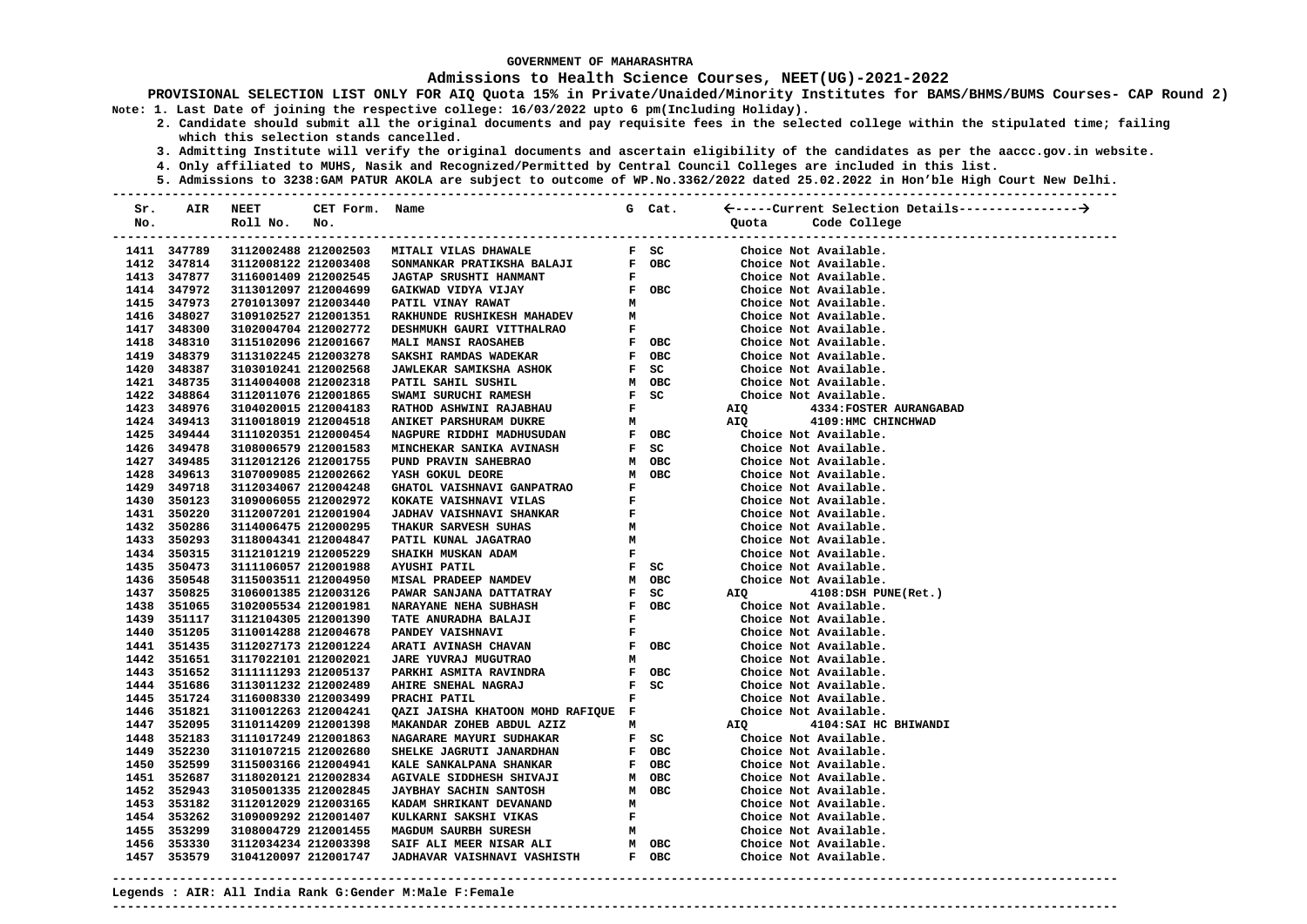### **Admissions to Health Science Courses, NEET(UG)-2021-2022**

**PROVISIONAL SELECTION LIST ONLY FOR AIQ Quota 15% in Private/Unaided/Minority Institutes for BAMS/BHMS/BUMS Courses- CAP Round 2) Note: 1. Last Date of joining the respective college: 16/03/2022 upto 6 pm(Including Holiday).** 

- **2. Candidate should submit all the original documents and pay requisite fees in the selected college within the stipulated time; failing which this selection stands cancelled.** 
	- **3. Admitting Institute will verify the original documents and ascertain eligibility of the candidates as per the aaccc.gov.in website.**
	- **4. Only affiliated to MUHS, Nasik and Recognized/Permitted by Central Council Colleges are included in this list.**
- **5. Admissions to 3238:GAM PATUR AKOLA are subject to outcome of WP.No.3362/2022 dated 25.02.2022 in Hon'ble High Court New Delhi. ---------------------------------------------------------------------------------------------------------------------------------------**

| Sr. | AIR         | NEET                          | CET Form. Name |                                                                                                                                                                                      |              | G Cat.                                                                       |            |                                   |
|-----|-------------|-------------------------------|----------------|--------------------------------------------------------------------------------------------------------------------------------------------------------------------------------------|--------------|------------------------------------------------------------------------------|------------|-----------------------------------|
| No. |             | Roll No.                      | No.            |                                                                                                                                                                                      |              |                                                                              | Quota      | Code College                      |
|     |             | ----------------------------- |                |                                                                                                                                                                                      |              |                                                                              |            |                                   |
|     | 1458 353626 | 3110110158 212004626          |                | <b>MHATRE JANHAVI PRASANNA</b>                                                                                                                                                       |              | F OBC                                                                        |            | Choice Not Available.             |
|     | 1459 353731 | 3109102569 212003150          |                | UGALE GANESH MUKUND                                                                                                                                                                  |              | M OBC                                                                        |            | Choice Not Available.             |
|     | 1460 354040 | 3111106285 212000098          |                | AMRITKAR PAYAL KHUSHAL                                                                                                                                                               |              | F OBC                                                                        |            | Choice Not Available.             |
|     | 1461 354210 | 3109004064 212002417          |                | PATIL DARSHAN MAHAVIR                                                                                                                                                                | M            |                                                                              |            | Choice Not Available.             |
|     | 1462 354326 | 3101004329 212002905          |                | SASANE SAYALI VISHWAS                                                                                                                                                                |              | $F$ SC                                                                       |            | Choice Not Available.             |
|     | 1463 354503 | 3112026072 212001800          |                | DESHMUKH SADANAND BHUJANGRAO                                                                                                                                                         | M            |                                                                              |            | Choice Not Available.             |
|     | 1464 354787 | 3112103114 212004580          |                | GAZI USAMA SHAIKH MAHEMOOD                                                                                                                                                           | M            |                                                                              | AIQ        | 5106: IQRA UMC JALGAON            |
|     | 1465 354789 | 3110118090 212001493          |                | ANSARI MOHD KAIF                                                                                                                                                                     |              |                                                                              |            | Choice Not Available.             |
|     | 1466 354823 | 3112016120 212005004          |                | PANDHARKAR SNEHAL SHRIDHAR                                                                                                                                                           |              | $\begin{array}{ll} \mathbf{M} & \\ \mathbf{F} & \\ \mathbf{F} & \end{array}$ |            | Choice Not Available.             |
|     | 1467 354945 | 3112101171 212000476          |                | PATIL SHIVANI NAGNATHRAO                                                                                                                                                             |              |                                                                              |            | Choice Not Available.             |
|     | 1468 355024 | 3117013046 212003467          |                | <b>GHOGARE SWARALI PRAKASH</b>                                                                                                                                                       |              | $\mathbf{F}^{(n)}$ and $\mathbf{F}^{(n)}$                                    |            | Choice Not Available.             |
|     | 1469 355453 | 3111019264 212002679          |                | PRATISHA SANJAY DAKHANE                                                                                                                                                              |              | F SC                                                                         | AIQ        | 4121: MHMC GANGAPUR NASIK         |
|     | 1470 355608 | 3112006304 212002830          |                | KADAM NIKITA SHIVAJI                                                                                                                                                                 | $\mathbf{F}$ |                                                                              |            | Choice Not Available.             |
|     | 1471 355726 | 3122012083 212001627          |                | KOLHE DEVIKA MANOJKUMAR                                                                                                                                                              | $\mathbf F$  |                                                                              |            | Choice Not Available.             |
|     | 1472 355759 | 3112011304 212004920          |                | GHUGE GAURI VISHWANATH                                                                                                                                                               |              | F OBC                                                                        |            | Choice Not Available.             |
|     | 1473 355991 | 3103010029 212002422          |                | <b>TELMORE ASMI RAJESH</b>                                                                                                                                                           |              | $F$ SC                                                                       |            | Choice Not Available.             |
|     | 1474 356062 | 3103006060 212004917          |                | SHIVAM BOBADE                                                                                                                                                                        |              | M OBC                                                                        |            | Choice Not Available.             |
|     | 1475 356539 | 3114014086 212004659          |                | WADDO SHIFA                                                                                                                                                                          | $\mathbf{F}$ |                                                                              | AIQ        | 4117: GNR HMC SOLAPUR             |
|     | 1476 356571 | 3113103419 212005224          |                | SADGIR OMKAR MANGESH                                                                                                                                                                 |              | M OBC                                                                        | AIQ        | 4104: SAI HC BHIWANDI             |
|     | 1477 356608 | 3107008028 212002753          |                | CHIMANKAR PRANAV NARAYAN                                                                                                                                                             |              | M SC                                                                         |            | Choice Not Available.             |
|     | 1478 356615 | 3118019149 212004596          |                | SANSKRUTI PAWSHE                                                                                                                                                                     |              | F OBC                                                                        |            | Choice Not Available.             |
|     | 1479 356716 | 3112021025 212004878          |                |                                                                                                                                                                                      |              |                                                                              |            | Choice Not Available.             |
|     | 1480 356792 | 3102001686 212000680          |                | SONNANE SHAILESH SHIVAJIRAO M SC<br>PANDEY ANJALI MAHENDRA F<br>F GONDKAR HARSHADA SHIVAJI F<br>SHINDE BHAGYASHRI KRUSHNA F OBC<br>SHAIKH ADIBA LUKMAN F OBC<br>POUL MUKTA SHIVAJI F |              |                                                                              |            | Choice Not Available.             |
|     | 1481 357162 | 3105002719 212004785          |                |                                                                                                                                                                                      |              |                                                                              | <b>AIQ</b> | 4109: HMC CHINCHWAD               |
|     | 1482 357227 | 3115024324 212002359          |                |                                                                                                                                                                                      |              |                                                                              |            | Choice Not Available.             |
|     | 1483 357377 | 3114002508 212002368          |                |                                                                                                                                                                                      |              |                                                                              | AIQ        | 4104: SAI HC BHIWANDI             |
|     | 1484 357431 | 3112011326 212001655          |                | POUL MUKTA SHIVAJI                                                                                                                                                                   |              | $\mathbf{F}$ and $\mathbf{F}$                                                |            | Choice Not Available.             |
|     | 1485 357882 | 3101010202 212002382          |                | M OBC<br>F<br>JADHAV ROHIT BHAURAO                                                                                                                                                   |              |                                                                              |            | Choice Not Available.             |
|     | 1486 357895 | 3114002243 212003419          |                | JOSHI SHARVARI MANOJ                                                                                                                                                                 |              |                                                                              |            | Choice Not Available.             |
|     | 1487 358091 | 3102008074 212003001          |                | SHAIKH IFHAM MALIK ABDUL AQUEEL M                                                                                                                                                    |              |                                                                              |            | Choice Not Available.             |
|     | 1488 358353 | 3105019212 212005290          |                | BARSALE CHAITANYA LIMBAJI                                                                                                                                                            | м            |                                                                              |            | Choice Not Available.             |
|     | 1489 358374 | 3111114239 212001735          |                | <b>GOTE DIPALI ASHOK</b>                                                                                                                                                             |              | F SC                                                                         |            | Choice Not Available.             |
|     | 1490 358552 | 3117019170 212001621          |                | <b>MANE VYANKATESH RAJKUMAR</b>                                                                                                                                                      |              | M OBC                                                                        |            | Choice Not Available.             |
|     | 1491 358561 | 3103010276 212002860          |                | MORE PRACHI CHANDANRAO                                                                                                                                                               |              | F OBC                                                                        |            | Choice Not Available.             |
|     | 1492 358723 | 3105009082 212004544          |                | DHAS PRIYANKA UTTRESHWAR                                                                                                                                                             |              | F OBC                                                                        |            | Choice Not Available.             |
|     | 1493 358786 | 3117012273 212002792          |                | POTABATTI GEETA SHRIHARI                                                                                                                                                             |              | F OBC                                                                        | AIQ        | 4117: GNR HMC SOLAPUR (No Change) |
|     | 1494 358875 | 3115022068 212004033          |                | KHUSHI MEHBOOB SAYYED                                                                                                                                                                | $\mathbf{F}$ |                                                                              | AIQ        | 4109:HMC CHINCHWAD                |
|     | 1495 359252 | 3112010208 212000463          |                | UMATE SNEHAL SHRIRAM                                                                                                                                                                 |              | $\mathbf{F}$ .<br><br><br><br><br><br><br><br><br><br><br><br><br><br>       |            | Choice Not Available.             |
|     | 1496 359409 | 3111030067 212001046          |                | MAHAKULKAR PRAJAKTA NARENDRA                                                                                                                                                         |              | F OBC                                                                        |            | Choice Not Available.             |
|     | 1497 359459 | 3105018249 212004249          |                | JADHAV SAVITA SHAHADEO                                                                                                                                                               |              | F OBC                                                                        |            | Choice Not Available.             |
|     | 1498 359875 | 3112014205 212002066          |                | BAJGIRE OMKAR HANMANTRAO                                                                                                                                                             |              | M OBC                                                                        |            | Choice Not Available.             |
|     | 1499 360235 | 3103014087 212004189          |                | GAWANDE SHRUTI RAJESH                                                                                                                                                                |              | F SC                                                                         |            | Choice Not Available.             |
|     | 1500 360269 | 3108004685 212001965          |                | <b>DHANAWADE ARATI BALASO</b>                                                                                                                                                        |              | F SC                                                                         |            | Choice Not Available.             |
|     | 1501 360296 | 3112104041 212001920          |                | KAMBLE PRASHANT PANDHARI                                                                                                                                                             |              | M SC                                                                         |            | Choice Not Available.             |
|     | 1502 360340 | 3103002151 212002801          |                | RUTIKA TAYADE                                                                                                                                                                        |              | $F$ SC                                                                       |            | Choice Not Available.             |
|     | 1503 360404 | 3109108060 212005208          |                | KHETRI ISHWAR ANKUSH                                                                                                                                                                 |              | M OBC                                                                        |            | Choice Not Available.             |
|     | 1504 360632 | 3103009118 212001419          |                | RUMAISA AEMAN MUJAHID SIDDIQUI                                                                                                                                                       |              | $\mathbf{F}$ and $\mathbf{F}$                                                | AIQ        | 4230: THMC AMARAVATI (Ret.)       |

**Legends : AIR: All India Rank G:Gender M:Male F:Female**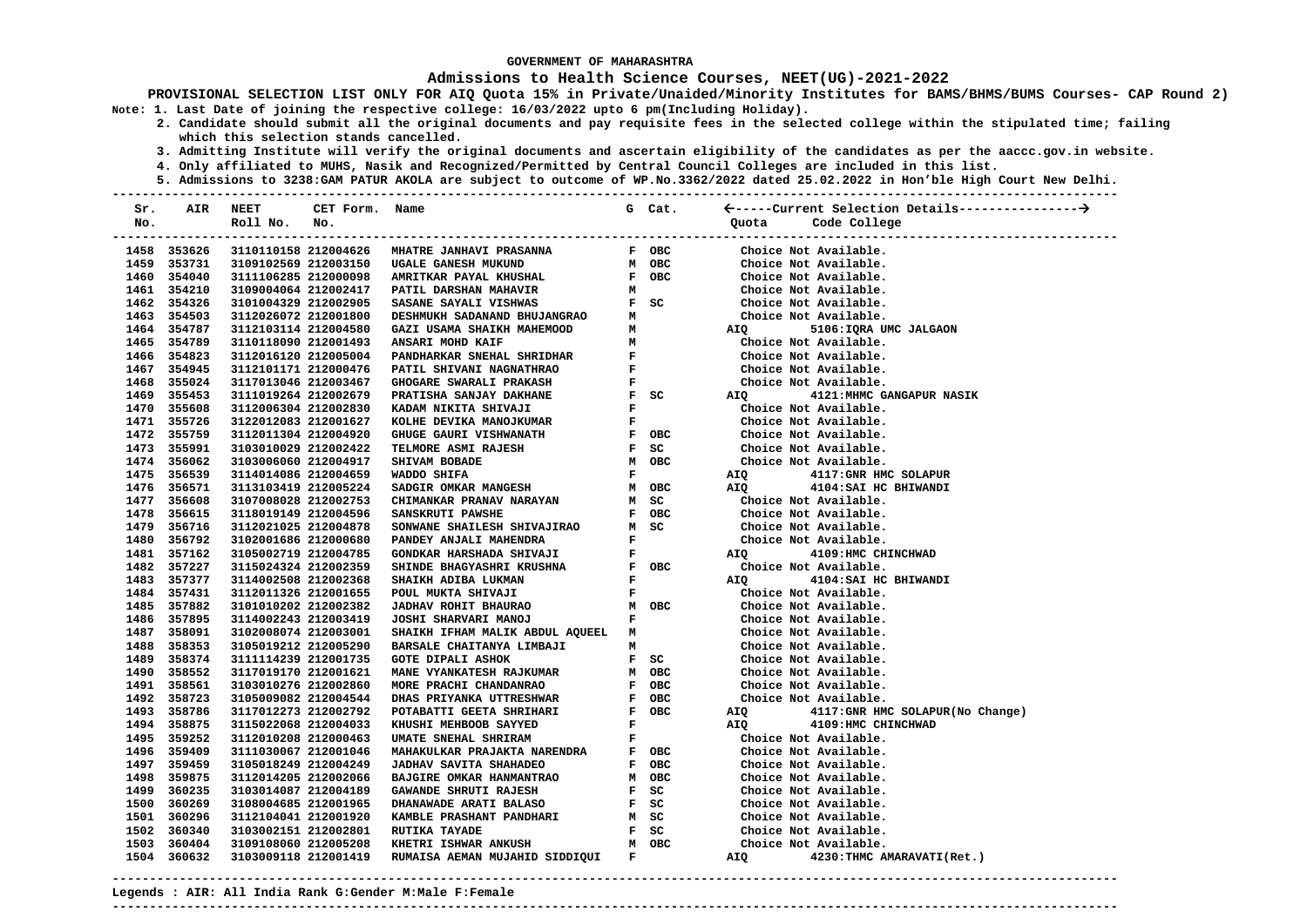### **Admissions to Health Science Courses, NEET(UG)-2021-2022**

**PROVISIONAL SELECTION LIST ONLY FOR AIQ Quota 15% in Private/Unaided/Minority Institutes for BAMS/BHMS/BUMS Courses- CAP Round 2) Note: 1. Last Date of joining the respective college: 16/03/2022 upto 6 pm(Including Holiday).** 

- **2. Candidate should submit all the original documents and pay requisite fees in the selected college within the stipulated time; failing which this selection stands cancelled.** 
	- **3. Admitting Institute will verify the original documents and ascertain eligibility of the candidates as per the aaccc.gov.in website.**
	- **4. Only affiliated to MUHS, Nasik and Recognized/Permitted by Central Council Colleges are included in this list.**
- **5. Admissions to 3238:GAM PATUR AKOLA are subject to outcome of WP.No.3362/2022 dated 25.02.2022 in Hon'ble High Court New Delhi. ---------------------------------------------------------------------------------------------------------------------------------------**

| Sr.<br>No. | AIR                        | <b>NEET</b><br>Roll No.                      | CET Form. Name<br>No. |                                                                                                                                                                                                                                                                                                                                                                                                                                                                                               |                               | G Cat.                        | Code College<br>Quota                           |
|------------|----------------------------|----------------------------------------------|-----------------------|-----------------------------------------------------------------------------------------------------------------------------------------------------------------------------------------------------------------------------------------------------------------------------------------------------------------------------------------------------------------------------------------------------------------------------------------------------------------------------------------------|-------------------------------|-------------------------------|-------------------------------------------------|
|            |                            |                                              |                       |                                                                                                                                                                                                                                                                                                                                                                                                                                                                                               |                               |                               | -------------------------<br>-----------------  |
|            | 1505 360667                | 3112022057 212001968                         |                       | THAWARE PRATIKSHA SUDAM                                                                                                                                                                                                                                                                                                                                                                                                                                                                       |                               | F OBC                         | Choice Not Available.                           |
|            | 1506 360681                |                                              | 3104120015 212002537  | <b>SAKSHI RAMESH PAWAR</b>                                                                                                                                                                                                                                                                                                                                                                                                                                                                    |                               | $\mathbf{F}$ and $\mathbf{F}$ | Choice Not Available.                           |
|            | 1507 360800<br>1508 360802 | 3113003487 212002737<br>3108001783 212005135 |                       | $\begin{array}{cccc}\n & \text{---}\n & \text{---}\n & \text{---}\n & \text{---}\n & \text{---}\n & \text{---}\n & \text{---}\n & \text{---}\n & \text{---}\n & \text{---}\n & \text{---}\n & \text{---}\n & \text{---}\n & \text{---}\n & \text{---}\n & \text{---}\n & \text{---}\n & \text{---}\n & \text{---}\n & \text{---}\n & \text{---}\n & \text{---}\n & \text{---}\n & \text{---}\n & \text{---}\n & \text{---}\n & \text{---}\n & \text{---}\n & \text{---}\n & \text{---}\n & \$ |                               |                               | AIQ 4109:HMC CHINCHWAD<br>Choice Not Available. |
|            | 1509 360959                |                                              |                       |                                                                                                                                                                                                                                                                                                                                                                                                                                                                                               |                               |                               | Choice Not Available.                           |
|            | 1510 361203                | 3111019222 212003039<br>3111005298 212002828 |                       | RAHANGDALE HIMANITAI LAXMAN<br>SHREYA ZODAPE                                                                                                                                                                                                                                                                                                                                                                                                                                                  |                               | F OBC<br>$F$ SC               | Choice Not Available.                           |
|            | 1511 361314                | 3112104012 212000160                         |                       | <b>MANSURIYA OM ASHWIN</b>                                                                                                                                                                                                                                                                                                                                                                                                                                                                    | м                             |                               | Choice Not Available.                           |
|            | 1512 361328                | 3104120178 212000706                         |                       | $\mathbf{F}$ and $\mathbf{F}$<br>KOTHARI VANSHIKA AMIT                                                                                                                                                                                                                                                                                                                                                                                                                                        |                               |                               | Choice Not Available.                           |
|            | 1513 361395                | 3112101081 212002209                         |                       | TAWHEED AHMAD                                                                                                                                                                                                                                                                                                                                                                                                                                                                                 | M                             |                               | Choice Not Available.                           |
|            | 1514 361560                | 3109116082 212000359                         |                       | SURYAWANSHI ASHWINI INDRAJIT                                                                                                                                                                                                                                                                                                                                                                                                                                                                  |                               | F OBC                         | Choice Not Available.                           |
|            | 1515 361604                | 3118006191 212000322                         |                       | KALUDI MOHAMMED AZEEM                                                                                                                                                                                                                                                                                                                                                                                                                                                                         |                               | M                             | AIQ 4118:AHMC SAVEDI RD AHMEDNAGAR(Ret.)        |
|            | 1516 362065                | 3108006099 212004557                         |                       | SAKSHI RAJENDRA TADE                                                                                                                                                                                                                                                                                                                                                                                                                                                                          |                               | $F$ SC                        | Choice Not Available.                           |
|            | 1517 362196                | 3112010165 212000580                         |                       | <b>JADHAV PRAVIN RAOSAHEB</b>                                                                                                                                                                                                                                                                                                                                                                                                                                                                 |                               | м овс                         | Choice Not Available.                           |
|            | 1518 362215                | 3116002070 212001731                         |                       | PAWAR ADITI SANTOSH                                                                                                                                                                                                                                                                                                                                                                                                                                                                           |                               | F OBC                         | Choice Not Available.                           |
|            | 1519 362335                | 3122001062 212002509                         |                       | <b>JADHAV SNEHAL SURESH</b>                                                                                                                                                                                                                                                                                                                                                                                                                                                                   |                               | F OBC                         | Choice Not Available.                           |
|            | 1520 362513                | 3105001316 212004229                         |                       | SHAHANE VAISHNAVI SATISH                                                                                                                                                                                                                                                                                                                                                                                                                                                                      |                               | F OBC                         | AIQ<br><b>4334: FOSTER AURANGABAD</b>           |
|            | 1521 362639                | 3112103054 212002034                         |                       | SUMAYYA SADAF AJAZ KHAN                                                                                                                                                                                                                                                                                                                                                                                                                                                                       |                               | $\mathbf{F}$ and $\mathbf{F}$ | Choice Not Available.                           |
|            | 1522 362763                | 3119013003 212000664                         |                       | CHAVAN SHIVANI SHANKAR                                                                                                                                                                                                                                                                                                                                                                                                                                                                        | $\mathbf{F}$ and $\mathbf{F}$ |                               | Choice Not Available.                           |
|            | 1523 363646                | 3112011052 212000045                         |                       | INGOLE MOHINI ASHOK                                                                                                                                                                                                                                                                                                                                                                                                                                                                           |                               | F SC                          | Choice Not Available.                           |
|            | 1524 363648                | 3117008134 212000713                         |                       | SHIVSHARAN AKANKSHA PANDURANG                                                                                                                                                                                                                                                                                                                                                                                                                                                                 |                               | $F$ SC                        | Choice Not Available.                           |
|            | 1525 363968                | 3112109230 212001683                         |                       | KADAM PRACHI DIGAMBAR                                                                                                                                                                                                                                                                                                                                                                                                                                                                         |                               | $\mathbf{F}$ and $\mathbf{F}$ | Choice Not Available.                           |
|            | 1526 364073                | 3117014115 212000288                         |                       | GAVALI NISARGA SANTOSH                                                                                                                                                                                                                                                                                                                                                                                                                                                                        |                               | F SC                          | Choice Not Available.                           |
|            | 1527 364182                | 3111011378 212001869                         |                       | KADAM ASAWARI SANJAY                                                                                                                                                                                                                                                                                                                                                                                                                                                                          |                               | $\mathbf{F}$ and $\mathbf{F}$ | AIQ 4109:HMC CHINCHWAD(Ret.)                    |
|            | 1528 364219                | 3115029178 212001620                         |                       | <b>BHASKAR PRATIKSHA RAMESH</b>                                                                                                                                                                                                                                                                                                                                                                                                                                                               |                               | F OBC                         | Choice Not Available.                           |
|            | 1529 364488                | 3113010089 212002538                         |                       | SONAR SHRADDHA DHANANJAY                                                                                                                                                                                                                                                                                                                                                                                                                                                                      |                               | F OBC                         | Choice Not Available.                           |
|            | 1530 365011                | 3109116007 212000653                         |                       | SWAMI SWAPNIL SANJAYKUMAR                                                                                                                                                                                                                                                                                                                                                                                                                                                                     |                               | M OBC                         | Choice Not Available.                           |
|            | 1531 365301                | 3115019146 212004681                         |                       | NAIKARE PRAJAKTA PRAVIN                                                                                                                                                                                                                                                                                                                                                                                                                                                                       | $\mathbf{F}$                  |                               | Choice Not Available.                           |
|            | 1532 365516                | 3102018241 212001905                         |                       | <b>SAHEJWANI NIKHIL MAHESH</b>                                                                                                                                                                                                                                                                                                                                                                                                                                                                | м                             |                               | Choice Not Available.                           |
|            | 1533 365578                | 3112122216 212001843                         |                       | PURANIK SHUBHAM RAJESH                                                                                                                                                                                                                                                                                                                                                                                                                                                                        | м                             |                               | Choice Not Available.                           |
|            | 1534 365826                | 3105021027 212000881                         |                       | TUPE RUTWIK SUNIL                                                                                                                                                                                                                                                                                                                                                                                                                                                                             | M                             |                               | Choice Not Available.                           |
|            | 1535 365967                | 3117018113 212004119                         |                       | <b>PUJARI ONKAR RAJESH</b>                                                                                                                                                                                                                                                                                                                                                                                                                                                                    |                               | <b>M</b>                      | Choice Not Available.                           |
|            | 1536 366002                | 3117020720 212002319                         |                       | PALANGE ATHARVA KISHOR                                                                                                                                                                                                                                                                                                                                                                                                                                                                        |                               | M SC                          | Choice Not Available.                           |
|            | 1537 366021                | 3119012153 212001414                         |                       | KHADE NIKITA NIVRUTTI                                                                                                                                                                                                                                                                                                                                                                                                                                                                         |                               | F OBC                         | Choice Not Available.                           |
|            | 1538 366736                | 3114013174 212001619                         |                       | SAYALI SANTOSH WADKAR                                                                                                                                                                                                                                                                                                                                                                                                                                                                         |                               | F OBC                         | Choice Not Available.                           |
|            | 1539 366828                | 3113002762 212004382                         |                       | SUDAKE PRANALI NAVNATH                                                                                                                                                                                                                                                                                                                                                                                                                                                                        |                               | F OBC                         | Choice Not Available.                           |
|            | 1540 366955                | 3112034064 212003447                         |                       | KENDRE ABHISHEK WAMANRAO                                                                                                                                                                                                                                                                                                                                                                                                                                                                      |                               | M OBC                         | Choice Not Available.                           |
|            | 1541 367452                | 3115022086 212000708                         |                       | KULKARNI SHEETAL GOVIND                                                                                                                                                                                                                                                                                                                                                                                                                                                                       | $\mathbf{F}$ and $\mathbf{F}$ |                               | 4109:HMC CHINCHWAD<br>AIQ                       |
|            | 1542 367645                | 3111013210 212004932                         |                       | SWAJAL RAVI RAMTEKE                                                                                                                                                                                                                                                                                                                                                                                                                                                                           |                               | $F$ SC and $T$                | AIQ 4104: SAI HC BHIWANDI                       |
|            | 1543 367753                | 3101008136 212004063                         |                       | THOKAL ADITYA DADASAHEB                                                                                                                                                                                                                                                                                                                                                                                                                                                                       |                               | M SC                          | Choice Not Available.                           |
|            | 1544 367932                | 3102015189 212000811                         |                       | MOHD FAIZAL SK RAUF                                                                                                                                                                                                                                                                                                                                                                                                                                                                           |                               | M OBC                         | 4230: THMC AMARAVATI<br>AIQ                     |
|            | 1545 367977                | 3111106575 212000286                         |                       | SHEIKH SHIFA                                                                                                                                                                                                                                                                                                                                                                                                                                                                                  | F                             |                               | Choice Not Available.                           |
|            | 1546 368071                | 3104007195 212003452                         |                       | KATKAR BHARGAVI VIJAYKUMAR                                                                                                                                                                                                                                                                                                                                                                                                                                                                    |                               | F SC                          | Choice Not Available.                           |
|            | 1547 368121                | 3104003631 212002200                         |                       | <b>VISHWAJEET KHEDKAR</b>                                                                                                                                                                                                                                                                                                                                                                                                                                                                     | м                             |                               | Choice Not Available.                           |
|            | 1548 368200                | 3106006253 212002567                         |                       | KOLHE DHANASHRI HARIHAR                                                                                                                                                                                                                                                                                                                                                                                                                                                                       |                               | F OBC                         | Choice Not Available.                           |
|            | 1549 368252                | 3104009143 212003014                         |                       | <b>BHANDARE AARTI SUDAM</b>                                                                                                                                                                                                                                                                                                                                                                                                                                                                   |                               | F OBC                         | Choice Not Available.                           |
|            | 1550 368367                | 3117007128 212000063                         |                       | SALUNKE SANDHYA NAMDEV                                                                                                                                                                                                                                                                                                                                                                                                                                                                        |                               | F OBC                         | Choice Not Available.                           |
|            | 1551 368398                | 3117011008 212004481                         |                       | PARBAT DISHA MAHADEV                                                                                                                                                                                                                                                                                                                                                                                                                                                                          | $\mathbf{F}$ .                |                               | Choice Not Available.                           |

**---------------------------------------------------------------------------------------------------------------------------------------**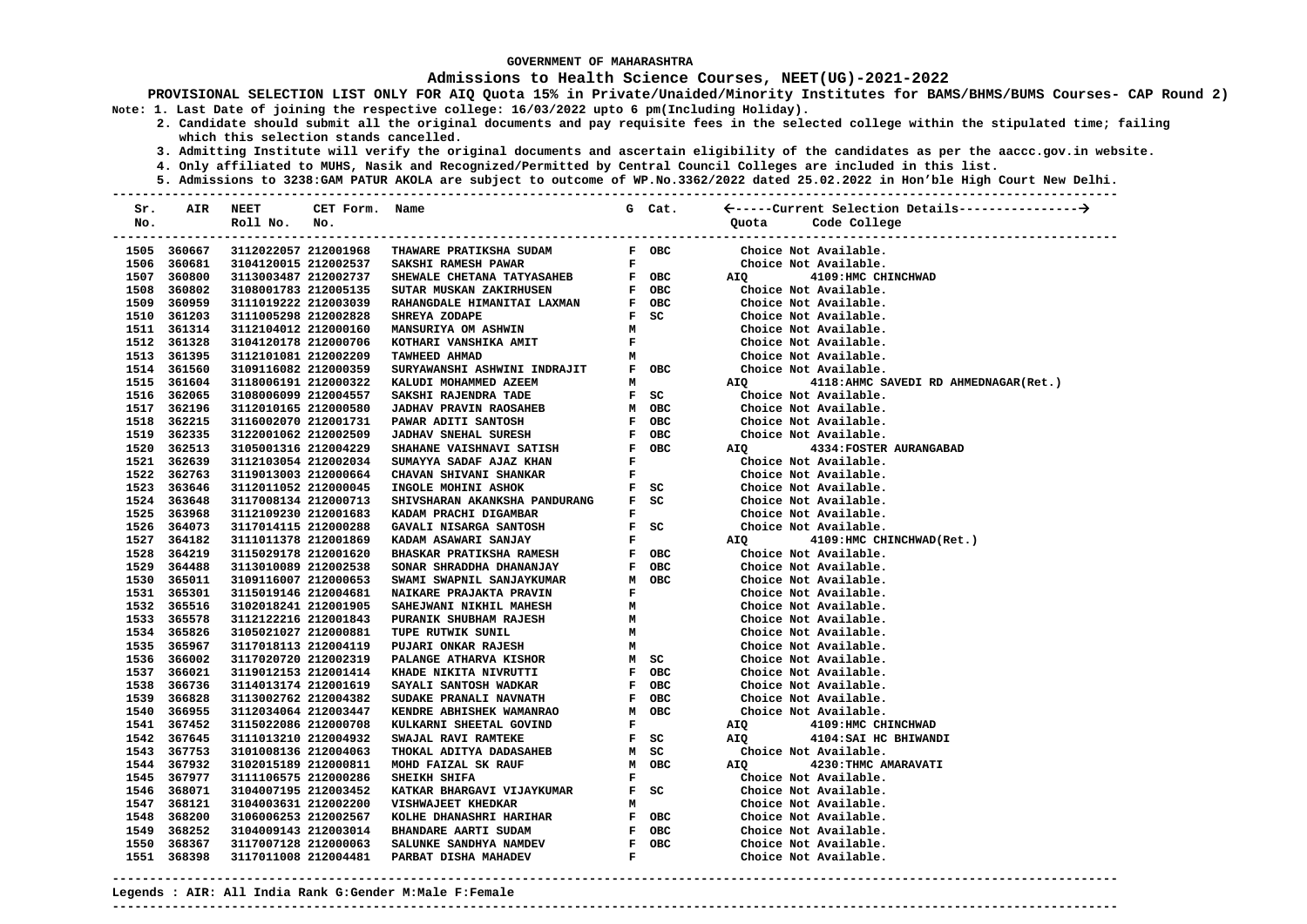### **Admissions to Health Science Courses, NEET(UG)-2021-2022**

**PROVISIONAL SELECTION LIST ONLY FOR AIQ Quota 15% in Private/Unaided/Minority Institutes for BAMS/BHMS/BUMS Courses- CAP Round 2) Note: 1. Last Date of joining the respective college: 16/03/2022 upto 6 pm(Including Holiday).** 

- **2. Candidate should submit all the original documents and pay requisite fees in the selected college within the stipulated time; failing which this selection stands cancelled.** 
	- **3. Admitting Institute will verify the original documents and ascertain eligibility of the candidates as per the aaccc.gov.in website.**
	- **4. Only affiliated to MUHS, Nasik and Recognized/Permitted by Central Council Colleges are included in this list.**
- **5. Admissions to 3238:GAM PATUR AKOLA are subject to outcome of WP.No.3362/2022 dated 25.02.2022 in Hon'ble High Court New Delhi. ---------------------------------------------------------------------------------------------------------------------------------------**

| Sr. | AIR                        | <b>NEET</b>                                  | CET Form.            | Name                                                                                                                                                                                                                                       |                               | G Cat.                        |                    |                                                |
|-----|----------------------------|----------------------------------------------|----------------------|--------------------------------------------------------------------------------------------------------------------------------------------------------------------------------------------------------------------------------------------|-------------------------------|-------------------------------|--------------------|------------------------------------------------|
| No. |                            | Roll No.                                     | No.                  |                                                                                                                                                                                                                                            |                               |                               | Quota              | Code College                                   |
|     |                            |                                              |                      |                                                                                                                                                                                                                                            |                               |                               |                    |                                                |
|     | 1552 368880                |                                              | 3119010005 212002887 | <b>BHOSALE ASMITA NANASO</b>                                                                                                                                                                                                               |                               | F SC                          |                    | Choice Not Available.                          |
|     | 1553 368889                | 3106001134 212005277                         |                      | F OBC<br>M OBC<br>M<br>SHINGNE KAVITA DEVIDAS                                                                                                                                                                                              |                               |                               |                    | Choice Not Available.                          |
|     | 1554 368946                | 3108006736 212004745                         |                      | AMBI AMRUT NAMDEV                                                                                                                                                                                                                          |                               |                               |                    | Choice Not Available.                          |
|     | 1555 368983                | 2802005041 212001507                         |                      | ANIL GORAKHANATH KADAM                                                                                                                                                                                                                     |                               |                               | AIQ                | 4142: DHANWANTARI HC NASIK                     |
|     | 1556 369485                | 3105002446 212005122                         |                      | RAUT SHITAL RAJESH                                                                                                                                                                                                                         | $\mathbf{F}$ and $\mathbf{F}$ |                               |                    | Choice Not Available.                          |
|     | 1557 369495                | 3111001773 212002683                         |                      | F SC<br>THAWARE TEJASWINI BHIMRAO                                                                                                                                                                                                          |                               |                               |                    | Choice Not Available.                          |
|     | 1558 369620                | 3106003171 212002360                         |                      | HINGE SEJAL NARESH                                                                                                                                                                                                                         |                               | F OBC                         |                    | Choice Not Available.                          |
|     | 1559 369644                | 3113111115 212004752                         |                      | PUNDE SHIVANI DATTARAM<br>F OBC<br>M OBC<br>F ST<br>F                                                                                                                                                                                      |                               | F OBC                         | AIQ                | 4121: MHMC GANGAPUR NASIK                      |
|     | 1560 369838                | 3107005199 212004791                         |                      | CHAVAN SANKESH TULSHIRAM                                                                                                                                                                                                                   |                               | M OBC                         |                    | Choice Not Available.                          |
|     | 1561 369858                | 3115013223 212002534                         |                      | DOLAS PRIYANKA SUBHASH                                                                                                                                                                                                                     |                               | $F$ $ST$                      |                    | Choice Not Available.                          |
|     | 1562 369954                | 3115014304 212004594                         |                      | SHET SEJAL SANJAY                                                                                                                                                                                                                          |                               |                               | AIQ <b>Airmond</b> | 4143: AKHMC ALEPHATA JUNNAR, PUNE              |
|     | 1563 370038                | 3117015104 212000908                         |                      | $\begin{array}{c}\n\mathbf{F} \\ \mathbf{F}\n\end{array}$<br>PRANALI SHANKAR BAGAL                                                                                                                                                         |                               |                               |                    | Choice Not Available.                          |
|     | 1564 370295                | 3104116197 212000646                         |                      | LAGAD SAMIKSHA KHANDU                                                                                                                                                                                                                      |                               |                               | AIQ <b>Airmond</b> | 4334: FOSTER AURANGABAD (Ret.)                 |
|     | 1565 370451                | 3112009100 212000915                         |                      | KALYANKASTURE AMARNATH PANDIT M OBC                                                                                                                                                                                                        |                               |                               |                    | Choice Not Available.                          |
|     | 1566 370513                | 3104005328 212002872                         |                      | ALIYA FEROZ SHAIKH                                                                                                                                                                                                                         |                               | $\mathbf{F}$ and $\mathbf{F}$ | AIQ <b>AIR</b>     | 4334: FOSTER AURANGABAD (No Change)            |
|     | 1567 370572                | 3112034020 212003388                         |                      | THORAT VIKAS SHAMSUNDAR                                                                                                                                                                                                                    |                               | M SC                          |                    | Choice Not Available.                          |
|     | 1568 370578                | 3109001888 212003059                         |                      | KADAM SNEHAL GANESH                                                                                                                                                                                                                        |                               | $\mathbf{F}$ and $\mathbf{F}$ |                    | Choice Not Available.                          |
|     | 1569 370598                | 3109010165 212000636                         |                      |                                                                                                                                                                                                                                            |                               |                               |                    | Choice Not Available.                          |
|     | 1570 370777                | 3111121081 212002364                         |                      |                                                                                                                                                                                                                                            |                               |                               |                    | Choice Not Available.<br>Choice Not Available. |
|     | 1571 370830                | 3105019097 212002306                         |                      |                                                                                                                                                                                                                                            |                               |                               |                    |                                                |
|     | 1572 370980                | 3104006471 212002631                         |                      |                                                                                                                                                                                                                                            |                               |                               | <b>AIQ</b>         | 4109:HMC CHINCHWAD(No Change)                  |
|     | 1573 371174                | 3107001359 212004559                         |                      |                                                                                                                                                                                                                                            |                               |                               | AIQ                | 4122:KBA HMC CHANDWAD                          |
|     | 1574 371278                | 3114003114 212004695                         |                      | MANAHE AMISHA DAJIBA KARAHE KANAY PRAKASH AWASARE KULKARNI DISHA DNYANESH MANAHE MANAHE KULKARNI DISHA DNYANESH F<br>JAIN PRIYA MANOJ F<br>JAIN PRIYA MANOJ KARWADE OM BHASKAR<br>GAIKWAD SRUSHTI ARUN KARKAR MANAHE KRUTADHNYA NARESH     |                               |                               |                    | Choice Not Available.                          |
|     | 1575 371382                | 3115105203 212005270                         |                      |                                                                                                                                                                                                                                            |                               |                               |                    | Choice Not Available.                          |
|     | 1576 371407<br>1577 371526 | 3111120263 212001289<br>3112104408 212003468 |                      | SORTE KRUTADHNYA NARESH $\qquad \qquad$ F $\qquad$ SC                                                                                                                                                                                      |                               | $M$ and $M$                   |                    | Choice Not Available.                          |
|     |                            |                                              |                      | MARKANI TOHID                                                                                                                                                                                                                              |                               |                               | <b>AIQ</b>         | 4230: THMC AMARAVATI<br>Choice Not Available.  |
|     | 1578 371826<br>1579 372417 | 3117001255 212005254<br>3108003232 212001329 |                      | NAVANATH LAXMAN SHELAKE<br><b>BHISE KRANTIVIR RAMESH</b>                                                                                                                                                                                   |                               | M OBC<br>M OBC                |                    | Choice Not Available.                          |
|     | 1580 372616                | 3105018284 212002829                         |                      |                                                                                                                                                                                                                                            |                               |                               |                    | Choice Not Available.                          |
|     | 1581 373050                | 3109106231 212001536                         |                      |                                                                                                                                                                                                                                            |                               |                               | AIQ <b>AIR</b>     | 4109:HMC CHINCHWAD (No Change)                 |
|     | 1582 373120                | 3108005168 212002752                         |                      |                                                                                                                                                                                                                                            |                               |                               |                    | Choice Not Available.                          |
|     | 1583 373387                | 3112014286 212000028                         |                      |                                                                                                                                                                                                                                            |                               |                               |                    | Choice Not Available.                          |
|     | 1584 373439                | 3108002511 212000386                         |                      |                                                                                                                                                                                                                                            |                               |                               |                    | Choice Not Available.                          |
|     | 1585 373513                | 3109001173 212000005                         |                      |                                                                                                                                                                                                                                            |                               |                               |                    | Choice Not Available.                          |
|     | 1586 373524                | 3103002048 212000956                         |                      | AN UNIVERSITY OF A CHAIN AND THAT A CONSIDER THAT A SHINDE CHAITANYA SHIVAJI F<br>M OBC CHAITANYA SHIVAJI F<br>MADIKAR APURVA DINKAR F<br>JADHAV RUGWEDA SANJAY F<br>GARJE AMOL JAGANNATH M OBC<br>MEEBA SAROSH FIROZ KHAN F<br>M OBC ARRO |                               |                               |                    | AIQ 4230: THMC AMARAVATI (Ret.)                |
|     | 1587 373899                | 3108005776 212003005                         |                      | PATIL RUTUJA SANJAY                                                                                                                                                                                                                        |                               | $\mathbf{F}$ and $\mathbf{F}$ |                    | Choice Not Available.                          |
|     | 1588 373976                | 3107007186 212004358                         |                      | <b>SAMIDHA PAWAR</b>                                                                                                                                                                                                                       |                               | $F$ ST                        |                    | Choice Not Available.                          |
|     | 1589 374085                | 3109108015 212001100                         |                      | THAKUR RENUKA SHIVAJISINGH                                                                                                                                                                                                                 |                               | F OBC                         |                    | Choice Not Available.                          |
|     | 1590 375155                | 3110023148 212002311                         |                      | ANSARI RUKSAR PARVEEN                                                                                                                                                                                                                      |                               | F OBC                         | AIQ                | 4104:SAI HC BHIWANDI                           |
|     | 1591 375245                | 3101003214 212001638                         |                      | LOLAGE GAYATRI PRAVIN                                                                                                                                                                                                                      |                               | F OBC                         | AIQ                | 4122:KBA HMC CHANDWAD (Ret.)                   |
|     | 1592 375541                | 3112116058 212000925                         |                      | KANTHALE GOVIND ATMARAM                                                                                                                                                                                                                    |                               | M OBC                         |                    | Choice Not Available.                          |
|     | 1593 375616                | 3110015307 212000578                         |                      | JADHAV PUNAM DHANANJAY                                                                                                                                                                                                                     |                               | F OBC                         |                    | Choice Not Available.                          |
|     | 1594 375663                | 3113104222 212003019                         |                      | BORSE PRATHAMESH RAM                                                                                                                                                                                                                       |                               | M OBC                         |                    | Choice Not Available.                          |
|     | 1595 375673                | 3112109084 212004918                         |                      | KAPSIKAR AKANKSHA BALAJI                                                                                                                                                                                                                   |                               | F OBC                         |                    | Choice Not Available.                          |
|     | 1596 375896                | 3109103299 212004756                         |                      | <b>OVHAL AKASH DEVIDAS</b>                                                                                                                                                                                                                 |                               | M SC                          |                    | Choice Not Available.                          |
|     | 1597 375911                | 3112016207 212004773                         |                      | <b>JAMDAR DURGESH PADMAKAR</b>                                                                                                                                                                                                             |                               | м овс                         |                    | Choice Not Available.                          |
|     | 1598 375912                | 3109114171 212002205                         |                      | <b>GORE SAKSHI SUDHAKAR</b>                                                                                                                                                                                                                |                               | F OBC                         |                    | Choice Not Available.                          |
|     |                            |                                              |                      |                                                                                                                                                                                                                                            |                               |                               |                    |                                                |

**---------------------------------------------------------------------------------------------------------------------------------------**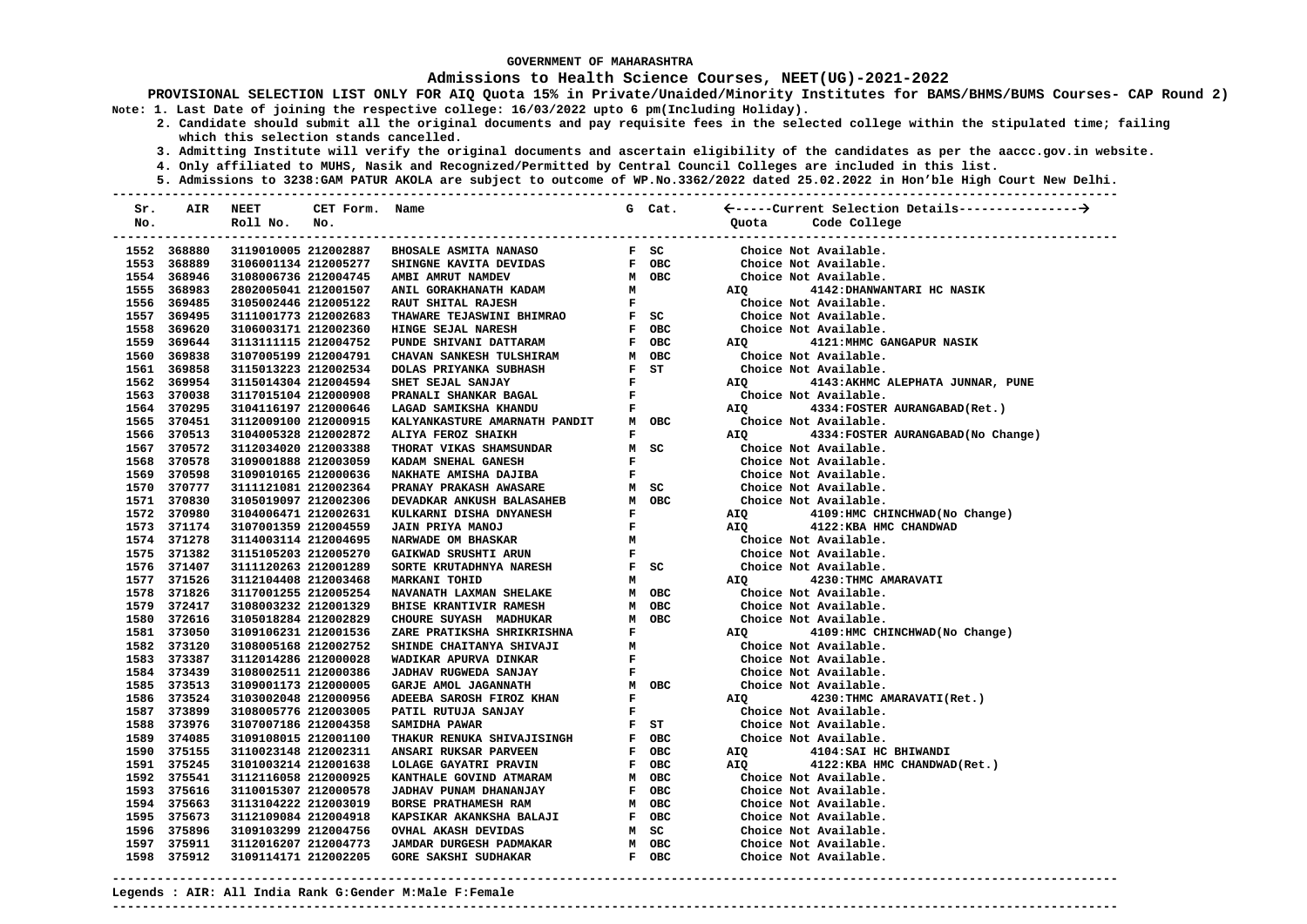### **Admissions to Health Science Courses, NEET(UG)-2021-2022**

**PROVISIONAL SELECTION LIST ONLY FOR AIQ Quota 15% in Private/Unaided/Minority Institutes for BAMS/BHMS/BUMS Courses- CAP Round 2) Note: 1. Last Date of joining the respective college: 16/03/2022 upto 6 pm(Including Holiday).** 

- **2. Candidate should submit all the original documents and pay requisite fees in the selected college within the stipulated time; failing which this selection stands cancelled.** 
	- **3. Admitting Institute will verify the original documents and ascertain eligibility of the candidates as per the aaccc.gov.in website.**
	- **4. Only affiliated to MUHS, Nasik and Recognized/Permitted by Central Council Colleges are included in this list.**
- **5. Admissions to 3238:GAM PATUR AKOLA are subject to outcome of WP.No.3362/2022 dated 25.02.2022 in Hon'ble High Court New Delhi. ---------------------------------------------------------------------------------------------------------------------------------------**

| Sr. | AIR                        | NEET                                         | CET Form. Name       |                                                                                                                                                                                          |                               | G Cat.                                                          |                |                                                         |
|-----|----------------------------|----------------------------------------------|----------------------|------------------------------------------------------------------------------------------------------------------------------------------------------------------------------------------|-------------------------------|-----------------------------------------------------------------|----------------|---------------------------------------------------------|
| No. |                            | Roll No.                                     | No.                  |                                                                                                                                                                                          |                               |                                                                 | Quota          | Code College                                            |
|     |                            |                                              |                      |                                                                                                                                                                                          |                               |                                                                 |                |                                                         |
|     | 1599 376282                |                                              | 3119005187 212001300 | GANGADHARE ANURADHA VIJAY                                                                                                                                                                |                               | F OBC                                                           | AIQ            | 4116: GPHMC SANGLI                                      |
|     | 1600 377085                |                                              |                      | 3122002421 212001833  MAMTA RAJENDRA PANCHARIYA                                                                                                                                          |                               | $\mathbf{F}$ and $\mathbf{F}$ . The set of $\mathbf{F}$         |                | Choice Not Available.                                   |
|     | 1601 377112                | 3104004429 212004831                         |                      |                                                                                                                                                                                          |                               |                                                                 | AIO <b>Aio</b> | 4333: DKMMHMC AURANGABAD                                |
|     | 1602 377240                | 3104003659 212001973                         |                      |                                                                                                                                                                                          |                               |                                                                 |                | Choice Not Available.                                   |
|     | 1603 377306                | 3109112106 212005203                         |                      |                                                                                                                                                                                          |                               |                                                                 |                | Choice Not Available.                                   |
|     | 1604 377564                | 3109001216 212004490                         |                      |                                                                                                                                                                                          |                               |                                                                 |                | Choice Not Available.                                   |
|     | 1605 377771                | 3111023037 212004509                         |                      | SOLUNKE RITA VITTHAL HE F OBC<br>KATHOTE ANKITA HIRALAL F SC<br>GADE AMOL SANJAY M OBC<br>PATIL HEERA BALAJI F WANKHEDE LIMA SANJAY F SC<br>WANKHEDE LIMA SANJAY F SC<br>NAWAZTCH F VUAN |                               |                                                                 |                | Choice Not Available.                                   |
|     | 1606 378595                | 3111002456 212002934                         |                      | NAWAZISH F KHAN                                                                                                                                                                          | M                             |                                                                 |                | Choice Not Available.                                   |
|     | 1607 378802                | 3111001846 212003266                         |                      | $\mathbf M$<br>AKSHAY ROHIDAS RATHOD                                                                                                                                                     |                               |                                                                 |                | AIO 4335: BHMC AURANGABAD                               |
|     | 1608 378811                | 3104004477 212003203                         |                      | <b>UBARHANDE VIVEK VILAS</b>                                                                                                                                                             |                               | M OBC                                                           |                | Choice Not Available.                                   |
|     | 1609 378822                | 3112107049 212001095                         |                      | <b>JAISWAL RAJESH PARMESHWAR</b>                                                                                                                                                         |                               | M OBC                                                           |                | Choice Not Available.                                   |
|     | 1610 378853                | 3115016279 212004735                         |                      | RANSING PRATIKSHA POPAT                                                                                                                                                                  |                               |                                                                 |                | Choice Not Available.                                   |
|     | 1611 378885                | 3107005009 212004979                         |                      | GUJAR RUCHIKA DAGDU                                                                                                                                                                      |                               |                                                                 |                | Choice Not Available.                                   |
|     | 1612 379128                | 3111014413 212004811                         |                      | BHOUTIK NIKITA MUNNALAL                                                                                                                                                                  |                               | F<br>F<br>F<br>F<br>F<br>F<br>F<br>F<br>F<br>F<br>C<br>F<br>OBC |                | Choice Not Available.                                   |
|     | 1613 379428                | 3104017216 212002276                         |                      | LAHANE SHWETA VISHNU                                                                                                                                                                     |                               |                                                                 | AIQ            | 4334: FOSTER AURANGABAD (Ret.)                          |
|     | 1614 379447                | 3115003605 212002211                         |                      | KHATEGHARE ADITEE DILEEP                                                                                                                                                                 |                               |                                                                 |                | Choice Not Available.                                   |
|     | 1615 379480                | 3104011004 212002614                         |                      | JADHAV KUNAL DAGDU<br>JADHAV KUNAL DAGDU<br>KHATIK HAMMADRAJA RAMJAN                                                                                                                     |                               | M SC                                                            |                | Choice Not Available.                                   |
|     | 1616 379563                | 3114009239 212004234                         |                      |                                                                                                                                                                                          | $M$ and $M$                   |                                                                 |                | Choice Not Available.                                   |
|     | 1617 379693                | 3104007100 212005240                         |                      | KADAM ASHWINI GANESH                                                                                                                                                                     | $\mathbf{F}$ and $\mathbf{F}$ |                                                                 |                | Choice Not Available.                                   |
|     | 1618 379769                | 3101017017 212003007                         |                      | M SC<br>SALVE SAURABH SANJIVAN                                                                                                                                                           |                               |                                                                 |                | Choice Not Available.                                   |
|     | 1619 379835                | 3106012123 212001792                         |                      | PRATIK MOHAN RATHOD                                                                                                                                                                      |                               | M OBC                                                           |                | Choice Not Available.                                   |
|     | 1620 380104                | 3104014162 212000495                         |                      | <b>ACHAL MAHER</b>                                                                                                                                                                       |                               | F OBC                                                           |                | Choice Not Available.                                   |
|     | 1621 380280                | 3113002442 212002811                         |                      | KUSHARE SARVESH SAHEBRAO                                                                                                                                                                 |                               | M OBC                                                           |                | Choice Not Available.                                   |
|     | 1622 380284                | 3111129110 212004792                         |                      | PARIHAR MAHIMA GUNESHWAR                                                                                                                                                                 |                               | F OBC                                                           |                | Choice Not Available.                                   |
|     | 1623 380322                | 3104013038 212004333                         |                      | TABASSUM BANO MIRZA ZAFAR BAIG                                                                                                                                                           | $\mathbf{F}$ and $\mathbf{F}$ |                                                                 |                | Choice Not Available.                                   |
|     | 1624 380651                | 3112102096 212002109                         |                      | IFRAH TAHREEM AFROZ KHAN                                                                                                                                                                 |                               | $\mathbf{F}$ and $\mathbf{F}$                                   |                | Choice Not Available.                                   |
|     | 1625 380671                | 3113101221 212005150                         |                      | SONAWANE DNYANDEEP GANGADHAR                                                                                                                                                             |                               | M OBC                                                           |                | Choice Not Available.                                   |
|     | 1626 381161                | 3110102348 212005325                         |                      | <b>GUDE ANVI NARSING</b>                                                                                                                                                                 |                               | F OBC                                                           |                | Choice Not Available.                                   |
|     | 1627 381196<br>1628 381256 | 3107006140 212003181                         |                      | PRANAY BADGUJAR<br>$\begin{array}{c}\mathbb{M}\\ \mathbb{F}\\ \mathbb{F}\\ \mathbb{M}\end{array}$                                                                                        |                               | M OBC<br>M OBC                                                  |                | Choice Not Available.                                   |
|     | 1629 381299                | 3105001137 212000334<br>3118001393 212004454 |                      | KEKAN VARUN DNYANDEV                                                                                                                                                                     |                               |                                                                 |                | Choice Not Available.<br>AIQ 4142: DHANWANTARI HC NASIK |
|     | 1630 381903                | 3105002628 212001997                         |                      | ANSARI AYESHA MOHD AWAIS<br>BAHIR DNYANESHWARI SHARAD                                                                                                                                    |                               |                                                                 |                | Choice Not Available.                                   |
|     | 1631 382384                | 3104004470 212004670                         |                      | ZAGADE VAIBHAV RAJENDRA                                                                                                                                                                  |                               |                                                                 |                | Choice Not Available.                                   |
|     | 1632 382861                | 3109016057 212005182                         |                      | KAMBLE PAVAN SHRIHARI                                                                                                                                                                    |                               |                                                                 |                | Choice Not Available.                                   |
|     | 1633 382863                | 3106004122 212001729                         |                      | )<br>M OBC<br>M SC<br>F SC<br>F OBC<br><b>SAKSHI MOREY</b>                                                                                                                               |                               |                                                                 |                | Choice Not Available.                                   |
|     | 1634 383265                | 3117002402 212001797                         |                      | PATIL CHAITALI SANTOSH                                                                                                                                                                   |                               |                                                                 |                | Choice Not Available.                                   |
|     | 1635 383416                | 3108004794 212000821                         |                      |                                                                                                                                                                                          |                               |                                                                 |                | AIQ 4110: JJM HMC JAYSINGPUR (No Change)                |
|     | 1636 383897                | 3119001150 212004916                         |                      |                                                                                                                                                                                          |                               |                                                                 |                | Choice Not Available.                                   |
|     | 1637 383966                | 3110014235 212002000                         |                      | TANVEER KAUR SAINI                                                                                                                                                                       | $\mathbf{F}$ and $\mathbf{F}$ |                                                                 | AIQ            | 4104: SAI HC BHIWANDI                                   |
|     | 1638 384711                | 3104103333 212004924                         |                      | PITHALE HARSHADA GULCHAND F ST                                                                                                                                                           |                               |                                                                 | AIQ            | 4335: BHMC AURANGABAD                                   |
|     | 1639 384793                | 3107002220 212000835                         |                      | PATIL YOGINI MACHHINDRA<br><b>F</b> OBC                                                                                                                                                  |                               |                                                                 | AIQ            | 4109:HMC CHINCHWAD(No Change)                           |
|     | 1640 384812                | 3104110058 212004766                         |                      |                                                                                                                                                                                          |                               |                                                                 |                |                                                         |
|     | 1641 384960                | 3103021002 212004654                         |                      | BHOJANE VAISHNAVI DNYANESHWAR F OBC<br>MAHESHGAURI SANCHI DINESH F SC                                                                                                                    |                               |                                                                 |                | Choice Not Available.<br>Choice Not Available.          |
|     | 1642 385015                | 3112005004 212005178                         |                      |                                                                                                                                                                                          |                               |                                                                 |                |                                                         |
|     | 1643 385046                | 3112005121 212002463                         |                      |                                                                                                                                                                                          |                               |                                                                 |                | Choice Not Available.<br>Choice Not Available.          |
|     | 1644 385086                | 3117021243 212003373                         |                      |                                                                                                                                                                                          |                               |                                                                 |                | Choice Not Available.                                   |
|     | 1645 385116                | 3112027138 212004401                         |                      | ARAIMAD BHAGYASHRI SHIVAJI     F OBC<br>DEGAONKAR JANHAVI ANANDA     F SC<br>GAIKWAD SNEHAL MARUTI     F SC<br>SHELKE ABHISHEK ANAND     M SC                                            |                               |                                                                 |                | Choice Not Available.                                   |
|     |                            |                                              |                      |                                                                                                                                                                                          |                               |                                                                 |                |                                                         |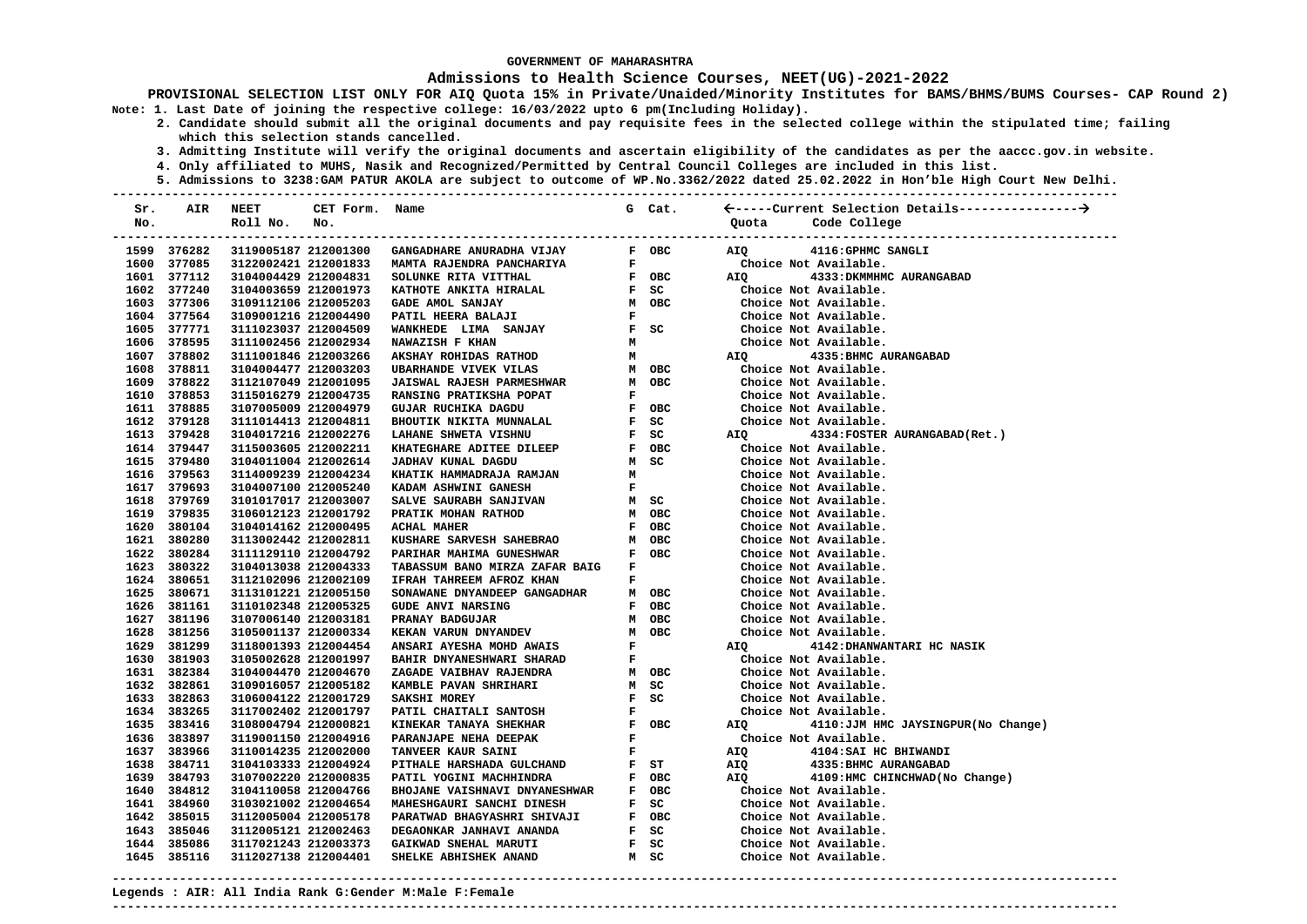### **Admissions to Health Science Courses, NEET(UG)-2021-2022**

**PROVISIONAL SELECTION LIST ONLY FOR AIQ Quota 15% in Private/Unaided/Minority Institutes for BAMS/BHMS/BUMS Courses- CAP Round 2) Note: 1. Last Date of joining the respective college: 16/03/2022 upto 6 pm(Including Holiday).** 

- **2. Candidate should submit all the original documents and pay requisite fees in the selected college within the stipulated time; failing which this selection stands cancelled.** 
	- **3. Admitting Institute will verify the original documents and ascertain eligibility of the candidates as per the aaccc.gov.in website.**
	- **4. Only affiliated to MUHS, Nasik and Recognized/Permitted by Central Council Colleges are included in this list.**
	- **5. Admissions to 3238:GAM PATUR AKOLA are subject to outcome of WP.No.3362/2022 dated 25.02.2022 in Hon'ble High Court New Delhi.**

| Sr. | <b>AIR</b>                 | <b>NEET</b>                                  | CET Form. Name |                                                       |              | G Cat.         |       |                                                |
|-----|----------------------------|----------------------------------------------|----------------|-------------------------------------------------------|--------------|----------------|-------|------------------------------------------------|
| No. |                            | Roll No.                                     | No.            |                                                       |              |                | Ouota | Code College                                   |
|     |                            |                                              |                | ------------------------------------                  |              |                |       |                                                |
|     | 1646 385180                | 3117004163 212000705                         |                | MORE MOHIT RANJIT                                     | м            |                |       | Choice Not Available.                          |
|     | 1647 385494                | 3112108097 212001826                         |                | PANCHAL SHIVANI RAJU                                  |              | F OBC          |       | Choice Not Available.                          |
|     | 1648 385560                | 3102019090 212001195                         |                | SAMRUDDHI DILIPRAO APTURKAR                           |              | F OBC          |       | Choice Not Available.                          |
|     | 1649 385577                | 3113102289 212002424                         |                | AHIRRAO ISHA SHAILESH                                 |              | F OBC          | AIQ   | 4335: BHMC AURANGABAD (Ret.)                   |
|     | 1650 386014                | 3102005646 212005058                         |                | AKARTE PAVAN MURLIDHAR                                |              | M OBC          |       | Choice Not Available.                          |
|     | 1651 386432                | 3110115934 212004722                         |                | <b>JAVERIYA IDRISI</b>                                | F            |                | AIQ   | 4121: MHMC GANGAPUR NASIK                      |
|     | 1652 386433                | 3111030108 212002512                         |                | NIMBEKAR MITALI MADHUKAR                              |              | F OBC          |       | Choice Not Available.                          |
|     | 1653 386524                | 3101013174 212004038                         |                | KALE RISHIKESH SANTOSH                                | М            |                |       | Choice Not Available.                          |
|     | 1654 386576                | 3101012244 212004737                         |                | SURWASE RUSHIKESH SOMINATH                            | м            |                |       | Choice Not Available.                          |
|     | 1655 386589                | 3107009139 212003148                         |                | CHETAN PATIL                                          |              | M OBC          |       | Choice Not Available.                          |
|     | 1656 386641                | 3118002444 212005161                         |                | FAIZ AHMAD IRSHAD AHMAD KHAN                          | М            |                | AIQ   | 5106: IQRA UMC JALGAON                         |
|     | 1657 386779                | 3102020099 212001375                         |                | PHAFAT HARSHA JAYPRAKASH                              | F            |                |       | Choice Not Available.                          |
|     | 1658 386867                | 3104114172 212003110                         |                | MAHAJAN SAURABH DNYANESHWAR                           | м            |                |       | Choice Not Available.                          |
|     | 1659 386871                | 3113003429 212002661                         |                | HOLKAR JUILY ASHOK                                    |              | F OBC          |       | Choice Not Available.                          |
|     | 1660 387096                | 3112029058 212001807                         |                | NARE SHUBHAM GOPINATH                                 |              | M OBC          |       | Choice Not Available.                          |
|     | 1661 387119                | 3109105372 212004832                         |                | SAKSHI MANOJ ARADWAD                                  |              | F OBC          |       | Choice Not Available.                          |
|     | 1662 387467                | 3108007052 212005039                         |                | MUNGURAWADI NAVIN NAGESH                              | м            |                |       | Choice Not Available.                          |
|     | 1663 387526                | 3102023012 212000603                         |                | DNYANESHWARI ROTHE                                    |              | F OBC          |       | Choice Not Available.                          |
|     | 1664 387748                | 3115006073 212004264                         |                | AKANKSHA SANTOSH KALE                                 |              | F OBC          |       | Choice Not Available.                          |
|     | 1665 387845                | 3110012043 212001209                         |                | RAIBA KIRAN SAMI                                      | F            |                |       | Choice Not Available.                          |
|     | 1666 387904                | 3115101228 212000423                         |                | PATIL RANI FATTESINH                                  |              | F OBC          | AIQ   | 4109:HMC CHINCHWAD (No Change)                 |
|     | 1667 388366                | 3115102393 212003073                         |                | KANDALKAR CHITRALI NARAYAN                            |              | F OBC          | AIQ   | 4109: HMC CHINCHWAD (No Change)                |
|     | 1668 388387                | 3121002110 212004339                         |                | SALVI MRUNALI PRAKASH                                 |              | F OBC          |       | Choice Not Available.                          |
|     | 1669 388451                | 3109111218 212002413                         |                | MUNDE DHANANJAY VYANKATI                              |              | M OBC          |       | Choice Not Available.                          |
|     | 1670 388452                | 3103007197 212001739                         |                | SK WIQUAR AHMAD SK ISMAIL                             | М            |                |       | Choice Not Available.                          |
|     | 1671 388525                | 2706006036 212002158                         |                | VIJAYLAXMI CHARANTAYYA HIREMATH                       | $\mathbf{F}$ |                | AIQ   | 4335:BHMC AURANGABAD(Ret.)                     |
|     | 1672 388561                | 3104109244 212005228                         |                | DABHADE PRIYANKA GANGADHAR                            | F            |                |       | Choice Not Available.                          |
|     | 1673 388584                | 3112101022 212001635                         |                | SUROSHE PRIYANKA HARIBHAU                             |              | F OBC          |       | Choice Not Available.                          |
|     | 1674 388799                | 3111106114 212004590                         |                | DIPASHA D JADHAV                                      |              | F OBC          |       | Choice Not Available.                          |
|     | 1675 388866                | 3113107389 212001009                         |                | YASH BHARATSING PARDESHI                              |              | M OBC          |       | Choice Not Available.                          |
|     | 1676 389037                | 3112033169 212003058                         |                | <b>GORE BALAJI DATTARAO</b>                           |              | M OBC          |       | Choice Not Available.                          |
|     | 1677 389220                | 1801004016 212004770                         |                | <b>RUKHSAR PATHAN</b>                                 |              | F OBC          | AIO   | 4143: AKHMC ALEPHATA JUNNAR, PUNE              |
|     | 1678 389230                | 3109117010 212001054                         |                | FUGATE RUTUJA BALAJI                                  | $\mathbf F$  |                |       | Choice Not Available.                          |
|     | 1679 389255                | 3116009037 212004342                         |                | <b>JADHAV NAMARTA RANJEET</b>                         | F            |                |       | Choice Not Available.                          |
|     | 1680 389332                | 3117004130 212004130                         |                | RATHOD NANDINI SANJAY                                 |              | F OBC          |       | Choice Not Available.                          |
|     | 1681 389524                | 3111114089 212004945                         |                | <b>MANSI</b>                                          |              | F OBC          | AIO   | 4224: AHMC NAGPUR                              |
|     | 1682 390029                | 3111029025 212004740                         |                | THIKARE DNYANESHWARI DINESH                           |              | F OBC          |       | Choice Not Available.                          |
|     | 1683 390251                | 3109003463 212004008                         |                | LAXMAN CHANDRAKANT BIRAJDAR                           |              | M OBC          |       | Choice Not Available.                          |
|     | 1684 390567<br>1685 390624 | 3104113064 212001995                         |                | <b>JADHAV SAKSHI ANIL</b>                             | F            |                | AIQ   | 4335: BHMC AURANGABAD                          |
|     | 1686 390639                | 3110023012 212002760                         |                | JIYA SANJAY RATHOD                                    |              | F OBC          | AIQ   | 4105: CHKH ALIBAG (No Change)                  |
|     | 1687 390983                | 3115028336 212004223<br>3104107239 212004708 |                | MOMIN MADIHA ANJUM ASHPAK<br>PAWAR MANGESH MACHHINDRA |              | F OBC<br>M OBC |       | Choice Not Available.<br>Choice Not Available. |
|     | 1688 391131                | 3107003288 212005167                         |                | KOLI SAKSHI VASANT                                    | F            |                |       | Choice Not Available.                          |
|     | 1689 391177                | 3109104047 212000399                         |                | MORE MAYURI MADHUKAR                                  | $\mathbf{F}$ |                |       | Choice Not Available.                          |
|     | 1690 391409                | 3111018137 212000763                         |                | JAISWAL SACHCHITA SANTOSH                             |              | F OBC          |       | Choice Not Available.                          |
|     | 1691 391520                | 3101001713 212003174                         |                | WAGHMARE AISHWARYA SUNIL                              |              | F SC           |       | Choice Not Available.                          |
|     | 1692 391734                | 3104105213 212001496                         |                | PANKAJ SAMBHAJI KANDHARE                              |              | M OBC          |       | Choice Not Available.                          |
|     |                            |                                              |                |                                                       |              |                |       |                                                |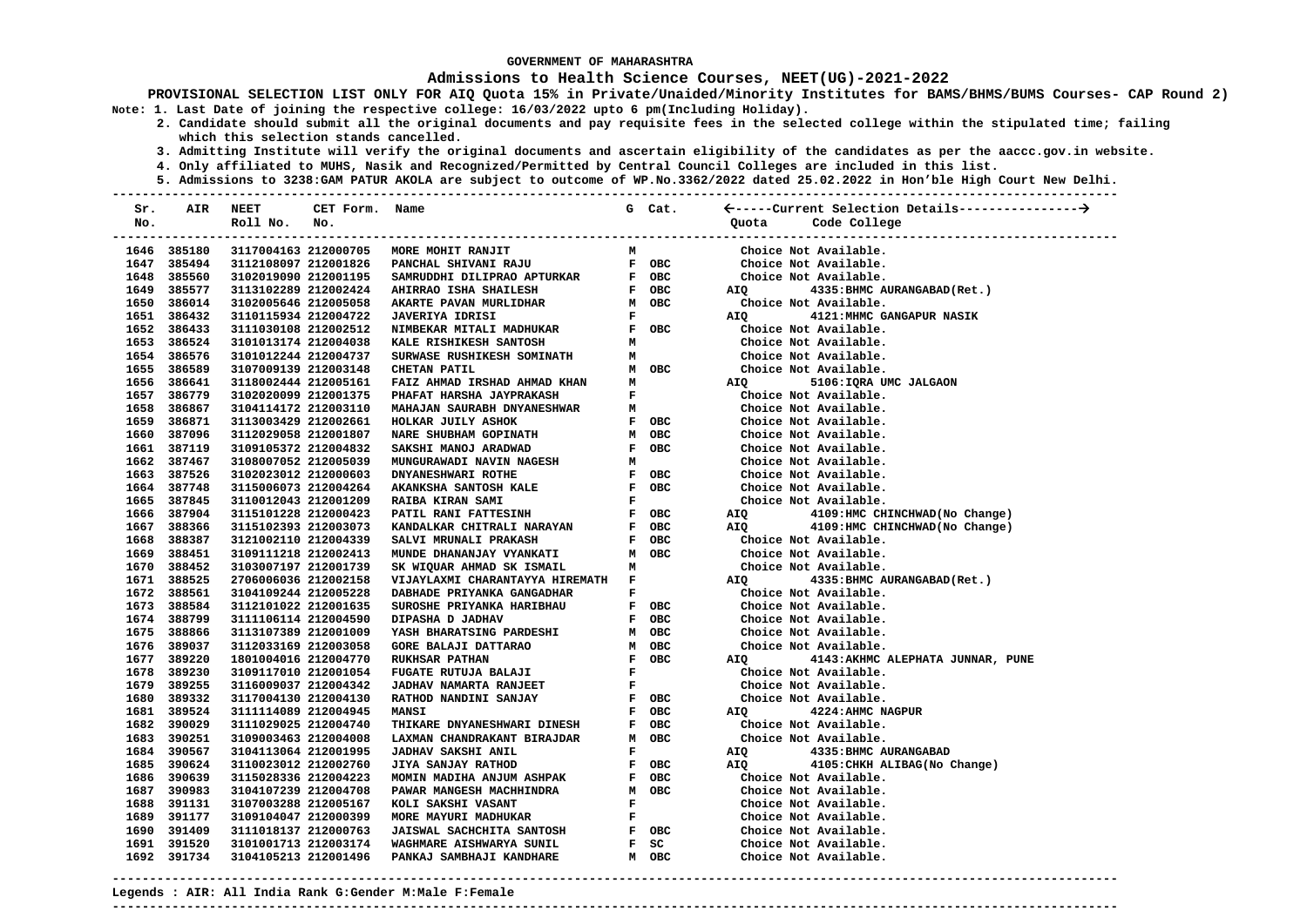### **Admissions to Health Science Courses, NEET(UG)-2021-2022**

- **2. Candidate should submit all the original documents and pay requisite fees in the selected college within the stipulated time; failing which this selection stands cancelled.** 
	- **3. Admitting Institute will verify the original documents and ascertain eligibility of the candidates as per the aaccc.gov.in website.**
	- **4. Only affiliated to MUHS, Nasik and Recognized/Permitted by Central Council Colleges are included in this list.**
- **5. Admissions to 3238:GAM PATUR AKOLA are subject to outcome of WP.No.3362/2022 dated 25.02.2022 in Hon'ble High Court New Delhi. ---------------------------------------------------------------------------------------------------------------------------------------**

| Sr. | AIR         | NEET                 | CET Form. Name       |                                               |                               | G Cat.                        |                   |                                   |
|-----|-------------|----------------------|----------------------|-----------------------------------------------|-------------------------------|-------------------------------|-------------------|-----------------------------------|
| No. |             | Roll No.             | No.                  |                                               |                               |                               | Quota             | Code College                      |
|     |             |                      |                      |                                               |                               |                               |                   | -----------------                 |
|     | 1693 391790 |                      | 3109109041 212000204 | SARWADE RADHIKA SURESH                        |                               | F SC                          |                   | Choice Not Available.             |
|     | 1694 391966 | 3110116403 212004037 |                      | DHUKKA AHMED TALHA                            | м                             |                               |                   | Choice Not Available.             |
|     | 1695 392281 | 3114011359 212004592 |                      | UMERA AJMAL CHOUDHARY                         | F                             |                               |                   | Choice Not Available.             |
|     | 1696 392541 | 3102015204 212003295 |                      | SHADMAN FAISAL KHAN JAMEEL AHMED M            |                               |                               |                   | Choice Not Available.             |
|     | 1697 392773 | 3109101057 212003395 |                      | KHARAT PRADNYA BALU                           |                               | F SC                          |                   | Choice Not Available.             |
|     | 1698 393149 | 3112009158 212000150 |                      | LONE MAYURI RAJENDRAKUMAR                     |                               | $F$ SC                        |                   | Choice Not Available.             |
|     | 1699 393185 | 3104004207 212003460 |                      | <b>BHOGE AISHWARYA SHRIRAM</b>                |                               | F SC                          |                   | Choice Not Available.             |
|     | 1700 393302 | 3111127149 212001053 |                      | GAWAI SUSHMITA ANIL                           |                               | F SC                          |                   | Choice Not Available.             |
|     | 1701 393342 | 3104116200 212000966 |                      | LAMBE ANANYA MILIND                           | $\mathbf{F}$                  |                               |                   | Choice Not Available.             |
|     | 1702 393551 | 3117005273 212001947 |                      | <b>AVANTIKA</b>                               |                               | F OBC                         |                   | Choice Not Available.             |
|     | 1703 393826 | 3106014104 212002533 |                      | SHAIKH RAFIF SHAIKH LUKMAN                    |                               | M OBC                         |                   | Choice Not Available.             |
|     | 1704 394411 | 3115004102 212000929 |                      | SIDDIQUI NIGAR NIYAZ                          | $\mathbf{F}$                  |                               |                   | Choice Not Available.             |
|     | 1705 394495 | 3118002105 212001568 |                      | GEEDH YASHI PRASHANT                          |                               | $\mathbf{F}$ and $\mathbf{F}$ |                   | Choice Not Available.             |
|     | 1706 394509 | 3112023063 212000043 |                      | UMRAJKAR MUKESH KESHAVRAO                     |                               | M SC                          |                   | Choice Not Available.             |
|     | 1707 394535 | 3118024077 212002535 |                      | <b>TIWARI TANU ASHOK</b>                      |                               | $\mathbf{F}$ and $\mathbf{F}$ |                   | Choice Not Available.             |
|     | 1708 394661 | 3113110317 212002510 |                      | MANDALIK MAYUR KAILAS                         |                               | M OBC                         |                   | Choice Not Available.             |
|     | 1709 394662 | 3113012134 212005222 |                      | <b>DUKALE JITINA BAPU</b>                     |                               | F OBC                         |                   | Choice Not Available.             |
|     | 1710 394727 | 3104102333 212004146 |                      | RUBINA KHAN ZAFAR KHAN PATHAN                 | $\mathbf{F}$                  |                               | AIQ               | 4335: BHMC AURANGABAD             |
|     | 1711 394899 | 3104113238 212005106 |                      | KORDE SWAPNIL SURYAKANT                       |                               | M OBC                         |                   | Choice Not Available.             |
|     | 1712 394936 | 3104107185 212004157 |                      | MUKANE SAKSHI SUBHASH                         |                               | $\mathbf{F}$ and $\mathbf{F}$ | AIO               | 4334: FOSTER AURANGABAD           |
|     | 1713 394945 | 3101008274 212004864 |                      | KARKHILE SNEHAL SANJAY                        |                               | F OBC                         |                   | Choice Not Available.             |
|     | 1714 394997 | 3112004003 212000601 |                      | PARSURE SRUSHTI NAGNATH                       |                               | F OBC                         |                   | Choice Not Available.             |
|     | 1715 395064 | 3108002785 212004369 |                      | PRATIKSHA SUHAS KADAM                         |                               | $F$ SC                        |                   | Choice Not Available.             |
|     | 1716 395169 | 3110009393 212004586 |                      | ALWE SHRUTI RAVINDRA                          |                               | F OBC                         |                   | Choice Not Available.             |
|     | 1717 395337 | 3111116315 212002469 |                      | <b>NIMBEKAR SANIKA BHASKAR</b>                |                               | F OBC                         |                   | Choice Not Available.             |
|     | 1718 395530 | 3106013084 212002820 |                      | CHAVAN YASHRAJ RAM                            |                               | M OBC                         |                   | Choice Not Available.             |
|     | 1719 395615 | 2209001066 212002835 |                      | NAJUKA INGALE                                 | $\mathbf{F}$                  |                               |                   | Choice Not Available.             |
|     | 1720 395688 | 3107007144 212002591 |                      | $F$ OBC<br>$F$<br>BADGUJAR DHANASHRI RAJENDRA |                               |                               | AIQ <b>Airman</b> | 4143:AKHMC ALEPHATA JUNNAR, PUNE  |
|     | 1721 395722 | 3119009052 212005255 |                      | BUBNALE TEJASWINI SADASHIV                    |                               |                               |                   | Choice Not Available.             |
|     | 1722 396454 | 3113104003 212000916 |                      | MORE ROSHNI DEEPAK                            |                               | $F$ SC                        |                   | Choice Not Available.             |
|     | 1723 396578 | 3110102239 212000599 |                      | SAYYED HUMA FAYAJ                             | $\mathbf{F}$ and $\mathbf{F}$ |                               |                   | Choice Not Available.             |
|     | 1724 396646 | 3116002132 212003304 |                      | MULANI SANIYA RAPHIK                          |                               | F OBC                         |                   | Choice Not Available.             |
|     | 1725 396957 | 3104102477 212002328 |                      | MALI ANUSHKA SHRAVAN                          |                               | F OBC                         |                   | Choice Not Available.             |
|     | 1726 396971 | 3102019003 212005162 |                      | SANSKRUTI VASANT THOMBARE                     |                               | $F$ SC                        |                   | Choice Not Available.             |
|     | 1727 397077 | 3106014228 212002764 |                      | PADGHAN TANVI VASANTRAO                       |                               | F OBC                         |                   | Choice Not Available.             |
|     | 1728 397231 | 3105003327 212002048 |                      | DHAKNE DINESH SADASHIV                        |                               | M OBC                         | AIQ               | 4120:KM HMC AHMEDNAGAR(No Change) |
|     | 1729 397232 | 3109009084 212001089 |                      | SOMWANSHI SURAJ SANDIPAN                      | м                             |                               |                   | Choice Not Available.             |
|     | 1730 397246 | 3119011085 212000777 |                      | SHAIKH MUMTAJ SHABBIR                         |                               | F OBC                         | AIQ               | 4116:GPHMC SANGLI                 |
|     | 1731 397545 | 3102005218 212005180 |                      | MUSALE GAYATRI SANJAY                         |                               | F OBC                         |                   | Choice Not Available.             |
|     | 1732 397614 | 3102003131 212004370 |                      | GHUGE PRANJAL VINAYAKRAO                      |                               | F OBC                         |                   | Choice Not Available.             |
|     | 1733 398437 | 3116001523 212001576 |                      | UMESH KISAN MORE                              |                               | M OBC                         |                   | Choice Not Available.             |
|     | 1734 398487 | 3102004565 212003112 |                      | MAHORE SAKSHI NANDKISHOR                      |                               | F OBC                         |                   | Choice Not Available.             |
|     | 1735 398558 | 3104117038 212003349 |                      | <b>JAGTAP DURGA KAILAS</b>                    |                               | F OBC                         | <b>AIO</b>        | 4333: DKMMHMC AURANGABAD (Ret.)   |
|     | 1736 398625 | 3104111211 212002015 |                      | SHAHANE SAKSHI SANJAY                         |                               | F OBC                         |                   | Choice Not Available.             |
|     | 1737 398713 | 3107010298 212001316 |                      | MAHAJAN ADITYA SURESH                         |                               | м овс                         |                   | Choice Not Available.             |
|     | 1738 398999 | 3104001436 212001205 |                      | <b>SAKSHI BHANUSE</b>                         |                               | F OBC                         |                   | Choice Not Available.             |
|     | 1739 399026 | 3103004304 212002529 |                      | <b>GADGE SAKSHI SUDHIR</b>                    |                               | F OBC                         |                   | Choice Not Available.             |
|     |             |                      |                      |                                               |                               |                               |                   |                                   |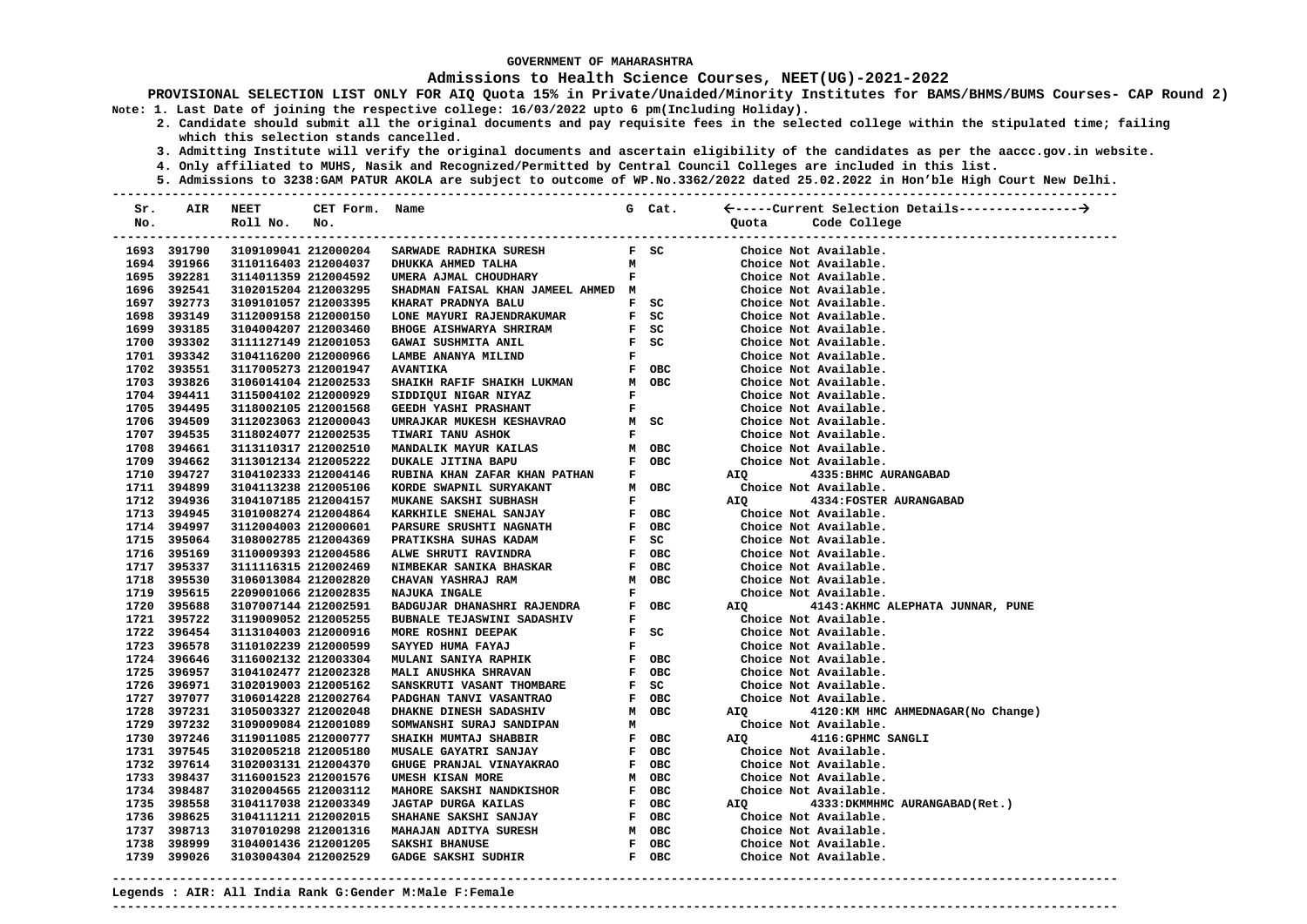### **Admissions to Health Science Courses, NEET(UG)-2021-2022**

**PROVISIONAL SELECTION LIST ONLY FOR AIQ Quota 15% in Private/Unaided/Minority Institutes for BAMS/BHMS/BUMS Courses- CAP Round 2) Note: 1. Last Date of joining the respective college: 16/03/2022 upto 6 pm(Including Holiday).** 

- **2. Candidate should submit all the original documents and pay requisite fees in the selected college within the stipulated time; failing which this selection stands cancelled.** 
	- **3. Admitting Institute will verify the original documents and ascertain eligibility of the candidates as per the aaccc.gov.in website.**
	- **4. Only affiliated to MUHS, Nasik and Recognized/Permitted by Central Council Colleges are included in this list.**
- **5. Admissions to 3238:GAM PATUR AKOLA are subject to outcome of WP.No.3362/2022 dated 25.02.2022 in Hon'ble High Court New Delhi. ---------------------------------------------------------------------------------------------------------------------------------------**

| Sr. | AIR                        | <b>NEET</b>                                  | CET Form. Name |                                                                                                   |                                | G Cat.                                    |                       |                                                |
|-----|----------------------------|----------------------------------------------|----------------|---------------------------------------------------------------------------------------------------|--------------------------------|-------------------------------------------|-----------------------|------------------------------------------------|
| No. |                            | Roll No.                                     | No.            |                                                                                                   |                                |                                           | Quota                 | Code College                                   |
|     |                            |                                              |                |                                                                                                   |                                |                                           |                       | -----------------------------                  |
|     | 1740 399031                | 3118007299 212005088                         |                | SUBHUTI RAMTEKE                                                                                   |                                | F SC                                      |                       | Choice Not Available.                          |
|     | 1741 399176                | 3111105203 212002833                         |                | DEVYANI MANDAVGADE                                                                                |                                | F OBC                                     |                       | Choice Not Available.                          |
|     | 1742 399179                | 3115001062 212001954                         |                | F OBC<br>M OBC<br>GHODEKAR RUTIKA LAHU                                                            |                                |                                           |                       | Choice Not Available.                          |
|     | 1743 399616                | 3113107201 212004061                         |                | <b>MAHAJAN PRASAD SANJAY</b>                                                                      |                                |                                           |                       | Choice Not Available.                          |
|     | 1744 399804                | 3115002574 212001336                         |                | ISHIKA DWIVEDI                                                                                    | $\mathbf{F}$                   |                                           |                       | Choice Not Available.                          |
|     | 1745 400079                | 3113002743 212000947                         |                | WADGHULE SHLOK NAVNATH                                                                            |                                | M OBC                                     |                       | AIQ 4122:KBA HMC CHANDWAD (Ret.)               |
|     | 1746 400106                | 3109003084 212001842                         |                | RAUT SAURABH ANIL                                                                                 |                                | M OBC                                     |                       | Choice Not Available.                          |
|     | 1747 400201                | 3111126123 212002520                         |                | HARSHAL DHOBLE                                                                                    |                                | M OBC                                     |                       | Choice Not Available.                          |
|     | 1748 400304                | 3117004055 212001421                         |                | KAMBLE PRADNYA CHANDRAKANT                                                                        |                                | $F$ SC                                    |                       | Choice Not Available.                          |
|     | 1749 400411                | 3107005283 212004296                         |                | <b>PAWAR RAJASHREE NILKANTH</b>                                                                   |                                | F OBC                                     |                       | Choice Not Available.                          |
|     | 1750 400482                | 3106004151 212000712                         |                | DESHMUKH DARSHANA MOHANRAO<br>$\begin{array}{cc} F & O. \\ M & OB \setminus \\ M & F \end{array}$ |                                | F OBC                                     | AIQ                   | 4335:BHMC AURANGABAD(Ret.)                     |
|     | 1751 400520                | 3102018219 212004499                         |                | PIMPALE TUSHAR ASHOK                                                                              |                                | M OBC                                     | AIQ                   | 4227: PHC KHAMGAON                             |
|     | 1752 400662                | 3101015124 212003312                         |                | <b>JOGADE ATHARV JAYPRAKASH</b>                                                                   |                                |                                           |                       | Choice Not Available.                          |
|     | 1753 400763                | 3104104305 212003208                         |                | KOLE ARPITA GAUTAM                                                                                |                                | $F$ SC                                    |                       | Choice Not Available.                          |
|     | 1754 401177                | 3115019141 212002464                         |                | SAMRUDDHI BIPIN PAHADE                                                                            |                                | $\mathbf{F}$ and $\mathbf{F}$             |                       | Choice Not Available.                          |
|     | 1755 401271                | 3111007500 212005257                         |                | TEJASWINI DUKRE                                                                                   |                                | $F$ SC                                    | Choice Not Available. |                                                |
|     | 1756 401916                | 3115009086 212000123                         |                | THAKUR KHUSHI AJITSING                                                                            |                                | F OBC                                     |                       | Choice Not Available.                          |
|     | 1757 402256                | 3104019117 212001832                         |                | NAREWAD SNEHA RAJU                                                                                |                                | $\mathbf{F}$ and $\mathbf{F}$             | AIQ                   | 4334: FOSTER AURANGABAD (No Change)            |
|     | 1758 402382                | 4201103724 212001801                         |                | PATHAN TASNEEM BANO YUSUF KHAN F                                                                  |                                |                                           |                       | Choice Not Available.                          |
|     | 1759 402390                | 3107012068 212001199                         |                | MORE NIRAJ VIJAY                                                                                  |                                | M SC                                      |                       | Choice Not Available.                          |
|     | 1760 402448                | 3101014148 212001903                         |                | ATTAR JUNAID ARIF                                                                                 |                                | M OBC                                     |                       | Choice Not Available.                          |
|     | 1761 402460                | 3115104154 212004335                         |                | KHARTUDE PRATIKSHA SUBHASH                                                                        | F                              |                                           | AIQ                   | 4104: SAI HC BHIWANDI                          |
|     | 1762 402506                | 3110007311 212000924                         |                | KUDAV RUCHI UMESH                                                                                 | F                              |                                           |                       | Choice Not Available.                          |
|     | 1763 402618                | 3117002337 212001091                         |                | F OBC<br>TAMBAVE SARASWATI SANTOSH                                                                |                                |                                           |                       | Choice Not Available.                          |
|     | 1764 402866                | 3118018050 212000290                         |                | UBALE NEHA HARILAL                                                                                |                                | $F$ SC                                    |                       | Choice Not Available.                          |
|     | 1765 403092                | 3110110087 212004983                         |                | PRANJAL                                                                                           |                                | $F$ SC                                    |                       | Choice Not Available.                          |
|     | 1766 403138                | 3115007213 212000565                         |                | <b>SHARVARI</b>                                                                                   | $\mathbf{F}$<br>M <sub>N</sub> |                                           |                       | Choice Not Available.                          |
|     | 1767 404114<br>1768 404509 | 3112025129 212001786                         |                | <b>JADHAV VAIBHAV SAHEBRAO</b>                                                                    |                                | $\mathbf{F}^{(n)}$ and $\mathbf{F}^{(n)}$ |                       | Choice Not Available.                          |
|     |                            | 3104017101 212001036                         |                | SHAIKH AQSAA IFFAT                                                                                |                                |                                           | AIQ                   | 4335: BHMC AURANGABAD<br>Choice Not Available. |
|     | 1769 404630<br>1770 404817 | 3103003347 212003471<br>3111124029 212001851 |                | KALMEGH SHRAVANI DINESHRAO                                                                        |                                | F OBC<br>F OBC                            |                       | Choice Not Available.                          |
|     | 1771 404891                | 3121001307 212000801                         |                | MAIND VASUDHA KHEMRAJ<br>LOKHANDE TANVI CHANDRAKANT                                               |                                | F OBC                                     |                       | Choice Not Available.                          |
|     | 1772 405450                | 3113001818 212003489                         |                | KANGANE PRACHI SHIVAJI                                                                            |                                | F OBC                                     |                       | Choice Not Available.                          |
|     | 1773 405599                | 3101016108 212001092                         |                | SHRUTI KHANDERAO MANDLIK                                                                          |                                | F OBC                                     |                       | Choice Not Available.                          |
|     | 1774 406021                | 3109003027 212000095                         |                | JADHAVAR SANKET MANOHAR                                                                           |                                | M OBC                                     |                       | Choice Not Available.                          |
|     | 1775 406080                | 3102002611 212002514                         |                | MISBAH UL ISLAM KHAN AHSANULLAH M OBC                                                             |                                |                                           |                       | Choice Not Available.                          |
|     | 1776 406169                | 3104001425 212001562                         |                | PRAJAKTA                                                                                          | F                              |                                           | AIQ                   | 4121:MHMC GANGAPUR NASIK(Ret.)                 |
|     | 1777 406185                | 3112107323 212001592                         |                | JADHAV ASMITA ASHOK                                                                               |                                | F OBC                                     |                       | Choice Not Available.                          |
|     | 1778 406218                | 3110005046 212005071                         |                | SHAH VANSHITA JITENDRA                                                                            | F                              |                                           |                       | Choice Not Available.                          |
|     | 1779 406222                | 3112032215 212002248                         |                | KAMBLE ANKUSH MADAN                                                                               |                                | M SC                                      |                       | Choice Not Available.                          |
|     | 1780 406290                | 3105001672 212005098                         |                | DESHMUKH BHAGWATI KISHOR                                                                          | $\mathbf F$                    |                                           |                       | Choice Not Available.                          |
|     | 1781 406441                | 3117018164 212004721                         |                | TEJAL HANCHATE                                                                                    |                                | F OBC                                     |                       | Choice Not Available.                          |
|     | 1782 406598                | 3115019210 212002114                         |                | ABHA JITENDRA MARATHE                                                                             | $\mathbf{F}$                   |                                           |                       | Choice Not Available.                          |
|     | 1783 406679                | 3111034131 212000465                         |                | AKARE PRANAY ARVIND                                                                               |                                | м овс                                     |                       | Choice Not Available.                          |
|     | 1784 406718                | 3102003675 212002888                         |                | DAHATRE PAWAN SANTOSH                                                                             |                                | M OBC                                     |                       | Choice Not Available.                          |
|     | 1785 407052                | 3102018096 212003120                         |                | PIYUSH PRAKASH CHATARE                                                                            | M                              |                                           |                       | Choice Not Available.                          |
|     | 1786 407557                | 3117003036 212001418                         |                | BHALWANKAR SUDIP SUDHIR                                                                           | м                              |                                           |                       | Choice Not Available.                          |
|     |                            |                                              |                |                                                                                                   |                                |                                           |                       |                                                |

**Legends : AIR: All India Rank G:Gender M:Male F:Female ---------------------------------------------------------------------------------------------------------------------------------------**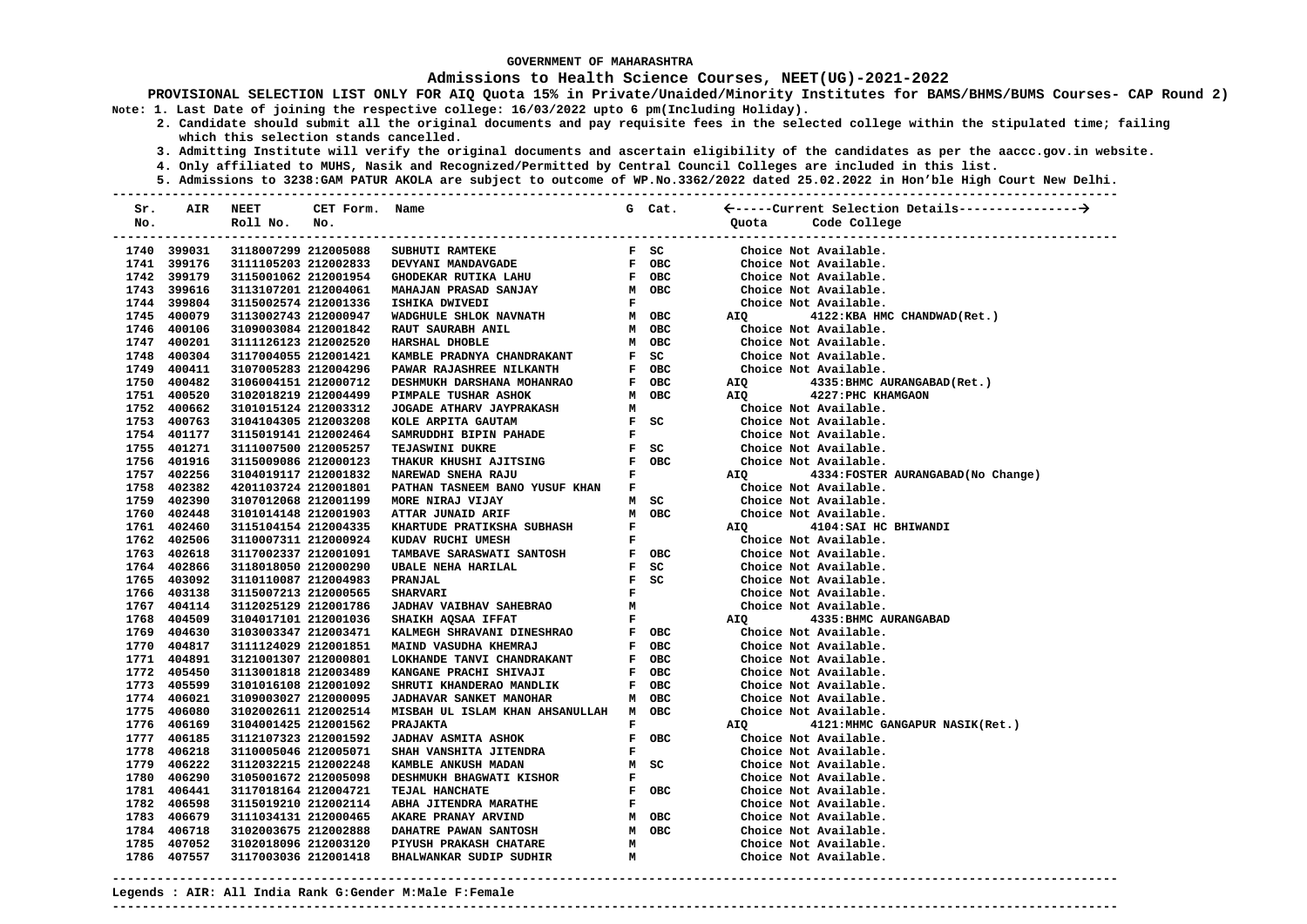### **Admissions to Health Science Courses, NEET(UG)-2021-2022**

- **2. Candidate should submit all the original documents and pay requisite fees in the selected college within the stipulated time; failing which this selection stands cancelled.** 
	- **3. Admitting Institute will verify the original documents and ascertain eligibility of the candidates as per the aaccc.gov.in website.**
	- **4. Only affiliated to MUHS, Nasik and Recognized/Permitted by Central Council Colleges are included in this list.**
	- **5. Admissions to 3238:GAM PATUR AKOLA are subject to outcome of WP.No.3362/2022 dated 25.02.2022 in Hon'ble High Court New Delhi.**

| Sr. | AIR                        | <b>NEET</b>                                  | CET Form. Name |                                          |              | G Cat.                                 |            |                                        |
|-----|----------------------------|----------------------------------------------|----------------|------------------------------------------|--------------|----------------------------------------|------------|----------------------------------------|
| No. |                            | Roll No.                                     | No.            |                                          |              |                                        |            | Quota Code College                     |
|     |                            |                                              |                | -------------------------------          |              |                                        |            |                                        |
|     | 1787 408007                | 3107014046 212005348                         |                | LOKHANDE PAWAN RADHAKISAN                | М            |                                        |            | Choice Not Available.                  |
|     | 1788 408313                | 3108005278 212004635                         |                | AKSHARAA ASHWIN UMARJI                   | $\mathbf{F}$ |                                        |            | Choice Not Available.                  |
|     | 1789 408319                | 3117003459 212004215                         |                | RAUT PALLAVI DEVIDAS                     | $\mathbf{F}$ |                                        |            | Choice Not Available.                  |
|     | 1790 408456                | 3101001477 212002550                         |                | SHIRSAT NIKITA NAMDEO                    |              | F OBC                                  | AIQ        | 4118: AHMC SAVEDI RD AHMEDNAGAR (Ret.) |
|     | 1791 408525                | 3109115066 212002672                         |                | SURVASE NIKHIL DEEPAK                    |              | M OBC                                  |            | Choice Not Available.                  |
|     | 1792 408906                | 3109101155 212004517                         |                | SID KIRAN HANUMANT                       |              | F OBC                                  |            | Choice Not Available.                  |
|     | 1793 409032                | 3119007018 212000432                         |                | LIGADE NANDINI MARUTI                    | $\mathbf{F}$ |                                        |            | Choice Not Available.                  |
|     | 1794 409183                | 3101012222 212005114                         |                | WAKE RUPALI BHAUSAHEB                    |              | F OBC                                  | AIQ        | 4334: FOSTER AURANGABAD                |
|     | 1795 409280                | 4407018441 212000547                         |                | <b>ZEESHAN ANSARI</b>                    |              | F OBC                                  | AIO        | 4142: DHANWANTARI HC NASIK             |
|     | 1796 409946                | 3104017213 212001170                         |                | SHIRSAT PRADNYA PRAKASH                  |              | $F$ SC                                 |            | Choice Not Available.                  |
|     | 1797 410032                | 3104001116 212005187                         |                | WALSE RUTUJA ASHOK                       |              | F OBC                                  |            | Choice Not Available.                  |
|     | 1798 410126                | 3105002017 212000971                         |                | ANWANE BALAJI BHASKAR                    | M            |                                        |            | Choice Not Available.                  |
|     | 1799 410660                | 3110020034 212001875                         |                | <b>GOONJ</b>                             | $\mathbf{F}$ |                                        | AIQ        | 4104: SAI HC BHIWANDI                  |
|     | 1800 410984                | 3109004401 212004345                         |                | PATIL ROHINI RAJENDRA                    | $\mathbf F$  |                                        |            | Choice Not Available.                  |
|     | 1801 411372                | 3117006148 212003272                         |                | SHENDE SAKSHI MAHESH                     |              | F OBC                                  | AIO        | 4104: SAI HC BHIWANDI                  |
|     | 1802 411744                | 3104004143 212002675                         |                | NIMRAT PRIYANKA SANJAYSING               |              | F OBC                                  |            | Choice Not Available.                  |
|     | 1803 412059                | 3108001536 212004367                         |                | ADITI SATISH PATIL                       | F            |                                        | AIQ        | 4112: SJPES KOLHAPUR                   |
|     | 1804 412097                | 3104102032 212002236                         |                | THORAT RUTUJA KALYAN                     |              | F SC                                   | <b>AIQ</b> | 4335: BHMC AURANGABAD (No Change)      |
|     | 1805 412112                | 3107006083 212005139                         |                | MORE OM DNYANESHWAR                      |              | M SC                                   |            | Choice Not Available.                  |
|     | 1806 412178                | 3110005101 212004753                         |                | SIDDIQUI UMMULWARA                       |              | $\mathbf{F}$ and $\mathbf{F}$          | AIO        | 4143: AKHMC ALEPHATA JUNNAR, PUNE      |
|     | 1807 412182                | 3115013244 212005173                         |                | PALKAR NISHA RAMESH                      |              | F SC                                   |            | Choice Not Available.                  |
|     | 1808 412251                | 1901001216 212004402                         |                | NAIK KUNTAL SANJIV                       |              | F OBC                                  | AIQ        | 4334: FOSTER AURANGABAD                |
|     | 1809 412679                | 3117017086 212003313                         |                | <b>RAUT KRUNAL KASHINATH</b>             |              | M OBC                                  | AIQ        | 4110: JJM HMC JAYSINGPUR               |
|     | 1810 412831                | 3116001026 212002457                         |                | MANE PRATIK DILIP                        |              | M OBC                                  |            | Choice Not Available.                  |
|     | 1811 413404                | 3119012155 212004840                         |                | SNEHA PHAKADE                            | F            |                                        |            | Choice Not Available.                  |
|     | 1812 413409                | 3109017149 212003291                         |                | SANGANGIRE SUVIDHA MAHADEV               |              | F OBC                                  |            | Choice Not Available.                  |
|     | 1813 413489                | 3108004801 212001921                         |                | POWAR SAURABH KRISHNAT                   |              | M OBC                                  | AIQ        | 4112: SJPES KOLHAPUR (No Change)       |
|     | 1814 413751                | 3115029285 212001027                         |                | <b>MUSALE MEGHA PRAKASH</b>              |              | F OBC                                  | AIQ        | 4105: CHKH ALIBAG                      |
|     | 1815 413957                | 3905106205 212001644                         |                | PAWAR GAYATRI SUNIL                      |              | F OBC                                  |            | Choice Not Available.                  |
|     | 1816 414062                | 3108006511 212002874                         |                | CHOUGALE BHAUSAHEB PARASU                | М            |                                        |            | Choice Not Available.                  |
|     | 1817 414156                | 3110016245 212002396                         |                | SAKSHI PRAJAPATI                         | $\mathbf{F}$ |                                        | AIQ        | 4105: CHKH ALIBAG                      |
|     | 1818 414351                | 3117009074 212002515                         |                | GUNJAL RUTUJA RAGHUNATH                  | $\mathbf{F}$ |                                        |            | Choice Not Available.                  |
|     | 1819 414502                | 3114014125 212001569                         |                | KHUDE ADESH DATTATRAY                    | M            |                                        |            | Choice Not Available.                  |
|     | 1820 414516                | 3101017144 212001975                         |                | CHITALE NITIN SHIVAJI                    |              | M OBC                                  |            | Choice Not Available.                  |
|     | 1821 414745                | 3105003123 212003016                         |                | GHUGE RADHIKA ASHOKRAO                   |              | F OBC                                  |            | Choice Not Available.                  |
|     | 1822 414811                | 3110109156 212001023                         |                | SINGH ANKUSH JANARDHAN                   | M            |                                        | AIO        | 4105: CHKH ALIBAG                      |
|     | 1823 414833                | 3110013142 212004293                         |                | SIDDIQUE TUBA FATMA PARVEZ AHMED F OBC   |              |                                        |            | Choice Not Available.                  |
|     | 1824 414906                | 3108004321 212002017                         |                |                                          |              | F SC                                   |            | Choice Not Available.                  |
|     |                            |                                              |                | KAMBLE SAMARPIKA SUDHIR                  |              | $F$ SC                                 |            |                                        |
|     | 1825 415340<br>1826 415508 | 3110115393 212004231<br>3104109186 212002284 |                | KAMBLE MANASI DILIP<br>DEORE SNEHAL BAPU | $\mathbf{F}$ |                                        |            | Choice Not Available.                  |
|     | 1827 415812                |                                              |                |                                          | $\mathbf{F}$ |                                        | AIQ        | 4334: FOSTER AURANGABAD (Ret.)         |
|     |                            | 3101018099 212002090                         |                | CHAUDHARI NIKITA SHIVAJI                 | $\mathbf{F}$ |                                        | AIQ        | 4116: GPHMC SANGLI                     |
|     | 1828 415966                | 4202002101 212000417                         |                | NEHA BISWAS                              |              |                                        | AIQ        | 4224: AHMC NAGPUR (Ret.)               |
|     | 1829 416021                | 3104013208 212000594                         |                | YESHWANTE ISHA PRAVIN                    |              | $F$ SC                                 | AIQ        | 4334: FOSTER AURANGABAD                |
|     | 1830 416473                | 3111118342 212002289                         |                | RUTUJA DINESH DESHMUKH                   |              | F OBC<br>$\mathbf{F}$ and $\mathbf{F}$ |            | Choice Not Available.                  |
|     | 1831 416751                | 3109107193 212005085                         |                | JOSHI MUGDHA AVINASH                     |              |                                        | AIQ        | 4339: KSPM VASANTRAO KALE LATUR        |
|     | 1832 416753                | 3107005013 212000607                         |                | PATIL POOJA NITIN                        |              | F OBC                                  | AIQ        | 4122:KBA HMC CHANDWAD (Ret.)           |
|     | 1833 417258                | 3103006403 212002748                         |                | RAUT AKSHATA PRAFULL                     |              | F OBC                                  | AIQ        | 4227: PHC KHAMGAON (Ret.)              |
|     |                            |                                              |                |                                          |              |                                        |            |                                        |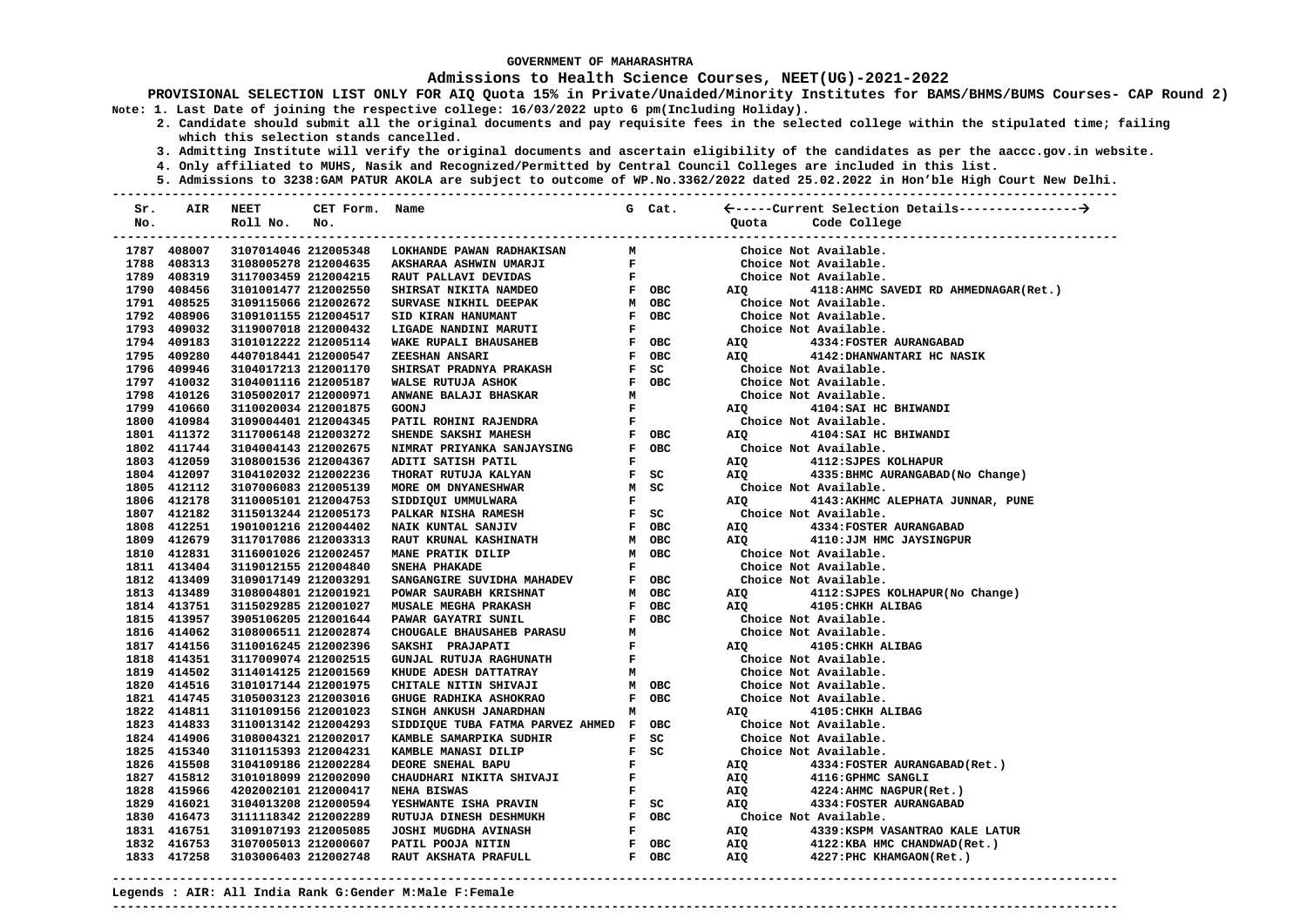### **Admissions to Health Science Courses, NEET(UG)-2021-2022**

**PROVISIONAL SELECTION LIST ONLY FOR AIQ Quota 15% in Private/Unaided/Minority Institutes for BAMS/BHMS/BUMS Courses- CAP Round 2) Note: 1. Last Date of joining the respective college: 16/03/2022 upto 6 pm(Including Holiday).** 

- **2. Candidate should submit all the original documents and pay requisite fees in the selected college within the stipulated time; failing which this selection stands cancelled.** 
	- **3. Admitting Institute will verify the original documents and ascertain eligibility of the candidates as per the aaccc.gov.in website.**
	- **4. Only affiliated to MUHS, Nasik and Recognized/Permitted by Central Council Colleges are included in this list.**
- **5. Admissions to 3238:GAM PATUR AKOLA are subject to outcome of WP.No.3362/2022 dated 25.02.2022 in Hon'ble High Court New Delhi. ---------------------------------------------------------------------------------------------------------------------------------------**

| Sr. | AIR                        | <b>NEET</b>                                  | CET Form. Name       |                                                                                                                                                   |                               | G Cat.                                    |                                                |                                                 |
|-----|----------------------------|----------------------------------------------|----------------------|---------------------------------------------------------------------------------------------------------------------------------------------------|-------------------------------|-------------------------------------------|------------------------------------------------|-------------------------------------------------|
| No. |                            | Roll No.                                     | No.                  |                                                                                                                                                   |                               |                                           | Quota                                          | Code College                                    |
|     |                            |                                              |                      |                                                                                                                                                   |                               |                                           |                                                |                                                 |
|     | 1834 417348                |                                              |                      | 3112103226 212001972 RAUT SRUSHTI RAJESH                                                                                                          |                               | F OBC                                     |                                                | Choice Not Available.                           |
|     | 1835 417353                |                                              | 3101014041 212004802 | SAUDAGAR JUVERIYA RIZWAN $F$ OBC                                                                                                                  |                               |                                           | AIQ <b>AIR</b>                                 | 5106: IQRA UMC JALGAON                          |
|     | 1836 417434                | 3109102206 212001756                         |                      | <b>PATIL MAYURI SATYAJIT F<br/>BHISE GAURI RAJU FOBC<br/>WANKHEDE PALLAVI NANDKUMAR F</b><br>GHADGE SAUDARU DI TELELIONE<br>PATIL MAYURI SATYAJIT |                               |                                           |                                                | Choice Not Available.                           |
|     | 1837 417488                | 3117007147 212005305                         |                      |                                                                                                                                                   |                               |                                           |                                                | Choice Not Available.                           |
|     | 1838 418012                | 3112003509 212002392                         |                      |                                                                                                                                                   |                               |                                           |                                                | Choice Not Available.                           |
|     | 1839 418029                | 3105006088 212001330                         |                      |                                                                                                                                                   |                               |                                           | Choice Not Available.<br>Choice Not Available. |                                                 |
|     | 1840 418085                | 3115031121 212005155                         |                      |                                                                                                                                                   |                               |                                           |                                                |                                                 |
|     | 1841 418386                | 3106018162 212001247                         |                      |                                                                                                                                                   |                               |                                           | AIQ                                            | 4227:PHC KHAMGAON(No Change)                    |
|     | 1842 418659                | 3112112221 212004542                         |                      |                                                                                                                                                   |                               |                                           | AIQ                                            | 4336: SMPKHMC NANDED                            |
|     | 1843 418702                | 3104101692 212001900                         |                      |                                                                                                                                                   |                               |                                           |                                                | AIQ 4334: FOSTER AURANGABAD (Ret.)              |
|     | 1844 418719                | 3110112067 212004667                         |                      |                                                                                                                                                   |                               |                                           |                                                | Choice Not Available.                           |
|     | 1845 418842                | 3122009262 212001366                         |                      | ${\tt ANSARI\text{\small{UMME HANI}}\text{\small{MOHAMMAD}\text{\normalsize}F\text{\normalsize}OC}}$                                              |                               |                                           |                                                | Choice Not Available.                           |
|     | 1846 418896                | 3111107181 212001460                         |                      | VARSHANI UZMA AFROZ                                                                                                                               |                               | $\mathbf{F}$ and $\mathbf{F}$             | <b>AIQ</b>                                     | 4224: AHMC NAGPUR (No Change)                   |
|     | 1847 418944                | 3109001956 212000977                         |                      | SURYAWANSHI RUTVIK MADHUKAR M OBC                                                                                                                 |                               |                                           |                                                | Choice Not Available.                           |
|     | 1848 418999                | 3111107149 212005285                         |                      | AISHWARYA SUDHAKAR MOHOD                                                                                                                          |                               | F OBC                                     |                                                | Choice Not Available.                           |
|     | 1849 419128                | 3110116174 212002134                         |                      | --<br>SINGH ANISHA KUMARI GAJRAJ<br>WARGHANE ABHIJEET SURESH                                                                                      |                               | F OBC                                     |                                                | AIQ 4105: CHKH ALIBAG                           |
|     | 1850 419262                | 3106018199 212003345                         |                      |                                                                                                                                                   |                               | M OBC                                     |                                                | Choice Not Available.                           |
|     | 1851 419373                | 3111109335 212004710                         |                      | LADE PRIYANSHU TARACHAND                                                                                                                          |                               |                                           |                                                | Choice Not Available.                           |
|     | 1852 420009                | 3103022210 212004873                         |                      | NAGBHIDKAR YASH                                                                                                                                   |                               |                                           |                                                | Choice Not Available.                           |
|     | 1853 420217                | 3106014105 212004665                         |                      | NEMADE NIKHIL VASANT                                                                                                                              |                               |                                           |                                                | Choice Not Available.                           |
|     | 1854 420529                | 3103003263 212001892                         |                      | MARYAM JAMILA SHEIKH                                                                                                                              |                               |                                           |                                                | Choice Not Available.                           |
|     | 1855 420539                | 3112106163 212001704                         |                      | <b>TAKEY SHASHANK SHIVAJI</b>                                                                                                                     |                               |                                           |                                                | Choice Not Available.                           |
|     | 1856 420850                | 3113106120 212001867                         |                      | HAND MSC<br>HAND MSC<br>MSC<br>MSC<br>MSC<br>F<br>F OBC<br>M<br>F OBC<br><b>MAITHILI SHAHARE</b>                                                  |                               |                                           |                                                | Choice Not Available.                           |
|     | 1857 421293                | 3115021159 212004449                         |                      | HOLKAR SAKSHI SUNIL                                                                                                                               |                               |                                           |                                                | Choice Not Available.                           |
|     | 1858 421530                | 3117001453 212000141                         |                      | SARAF AMIT MADHAV                                                                                                                                 |                               |                                           | <b>AIQ</b>                                     | 4110:JJM HMC JAYSINGPUR                         |
|     | 1859 421838                | 3111003653 212002751                         |                      | BHUTE HIMANGI ATUL                                                                                                                                |                               | F OBC                                     |                                                | Choice Not Available.                           |
|     | 1860 422220                | 3113007107 212004476                         |                      | DHATRAK VAIBHAV CHINTAMAN                                                                                                                         |                               | M OBC                                     | AIQ <b>AID</b>                                 | 4121: MHMC GANGAPUR NASIK                       |
|     | 1861 422254<br>1862 422625 | 3113004334 212004608                         |                      | RIDDHI RAJU MORE                                                                                                                                  |                               | $F$ SC                                    |                                                | Choice Not Available.                           |
|     | 1863 422654                | 3106010233 212004456                         |                      | GADEKAR VRUSHALI VINOD                                                                                                                            |                               | F OBC                                     | AIQ                                            | 4142: DHANWANTARI HC NASIK                      |
|     | 1864 422723                | 3113001617 212004442<br>3106015232 212005116 |                      | KHAIRE TANVI PUNDALIK<br>SARODE MANGESH SANJAY                                                                                                    |                               | F OBC<br>M OBC                            | AIQ                                            | 4122: KBA HMC CHANDWAD<br>Choice Not Available. |
|     | 1865 422735                | 3110110263 212000657                         |                      | <b>SUZANNE</b>                                                                                                                                    |                               | $\mathbf{F}$ and $\mathbf{F}$             |                                                | Choice Not Available.                           |
|     | 1866 422807                | 3103009023 212001299                         |                      | LOHAKAR KHUSHI GAJANAN                                                                                                                            |                               |                                           |                                                |                                                 |
|     | 1867 423322                | 3112107217 212001308                         |                      | $\begin{array}{cc} \textbf{F} & \textbf{OBC} \\ \textbf{F} & \end{array}$<br><b>JAGTAP SHUBHANGI SUNIL</b>                                        |                               | $\mathbf{F}$ and $\mathbf{F}$             |                                                | Choice Not Available.<br>Choice Not Available.  |
|     | 1868 423327                | 3107004360 212005221                         |                      | SHAH LADEN FAKIR MOHAMMAD                                                                                                                         |                               | M                                         |                                                | AIQ 5106:IQRA UMC JALGAON                       |
|     | 1869 423752                | 3116010318 212000869                         |                      | BENDRE SANSKRUTI DEVANAND                                                                                                                         |                               | F OBC                                     |                                                | Choice Not Available.                           |
|     | 1870 424299                | 3116001482 212000294                         |                      | GURAV ROHAN MAHADEV                                                                                                                               |                               | M OBC                                     |                                                | Choice Not Available.                           |
|     | 1871 424455                | 2603019029 212003159                         |                      | KUMUD KUNAL                                                                                                                                       |                               | M OBC                                     |                                                | Choice Not Available.                           |
|     | 1872 424493                | 3104007178 212003369                         |                      | AGHADI AKMAL NAEEM                                                                                                                                | м                             |                                           |                                                | Choice Not Available.                           |
|     | 1873 424506                | 3109109099 212000552                         |                      | DESHMUKH PRAGATI RUKMANGAD                                                                                                                        | $\mathbf{F}$                  |                                           |                                                | Choice Not Available.                           |
|     | 1874 424535                | 3115013213 212002100                         |                      | MAHADIK AKANKSHA RAJENDRA                                                                                                                         | $\mathbf{F}$ and $\mathbf{F}$ |                                           |                                                | Choice Not Available.                           |
|     | 1875 424559                | 3104011322 212001955                         |                      | GADEKAR TANVI RAMESH                                                                                                                              |                               | $\mathbf{F}^{(n)}$ and $\mathbf{F}^{(n)}$ |                                                | Choice Not Available.                           |
|     | 1876 424656                | 3104020114 212001196                         |                      | <b>VAISHNAVI MULEY</b>                                                                                                                            |                               | F OBC                                     |                                                | Choice Not Available.                           |
|     | 1877 424913                | 4405103277 212004894                         |                      | SWATI YADAV                                                                                                                                       |                               | F OBC                                     |                                                | Choice Not Available.                           |
|     | 1878 424989                | 3108001720 212005008                         |                      | <b>MALI ABHISHEK NARAYAN</b>                                                                                                                      |                               | M OBC                                     |                                                | Choice Not Available.                           |
|     | 1879 425320                | 3119012169 212000082                         |                      |                                                                                                                                                   |                               | F OBC                                     |                                                | AIQ 4110:JJM HMC JAYSINGPUR                     |
|     | 1880 425407                | 3102002621 212000634                         |                      | <b>MALI ABALISTAN MARUTI<br/>METAKARI SHITAL MARUTI<br/>INGLE ANIKET GAJANAN</b>                                                                  |                               | M OBC                                     |                                                | Choice Not Available.                           |
|     |                            |                                              |                      |                                                                                                                                                   |                               |                                           |                                                |                                                 |

**---------------------------------------------------------------------------------------------------------------------------------------**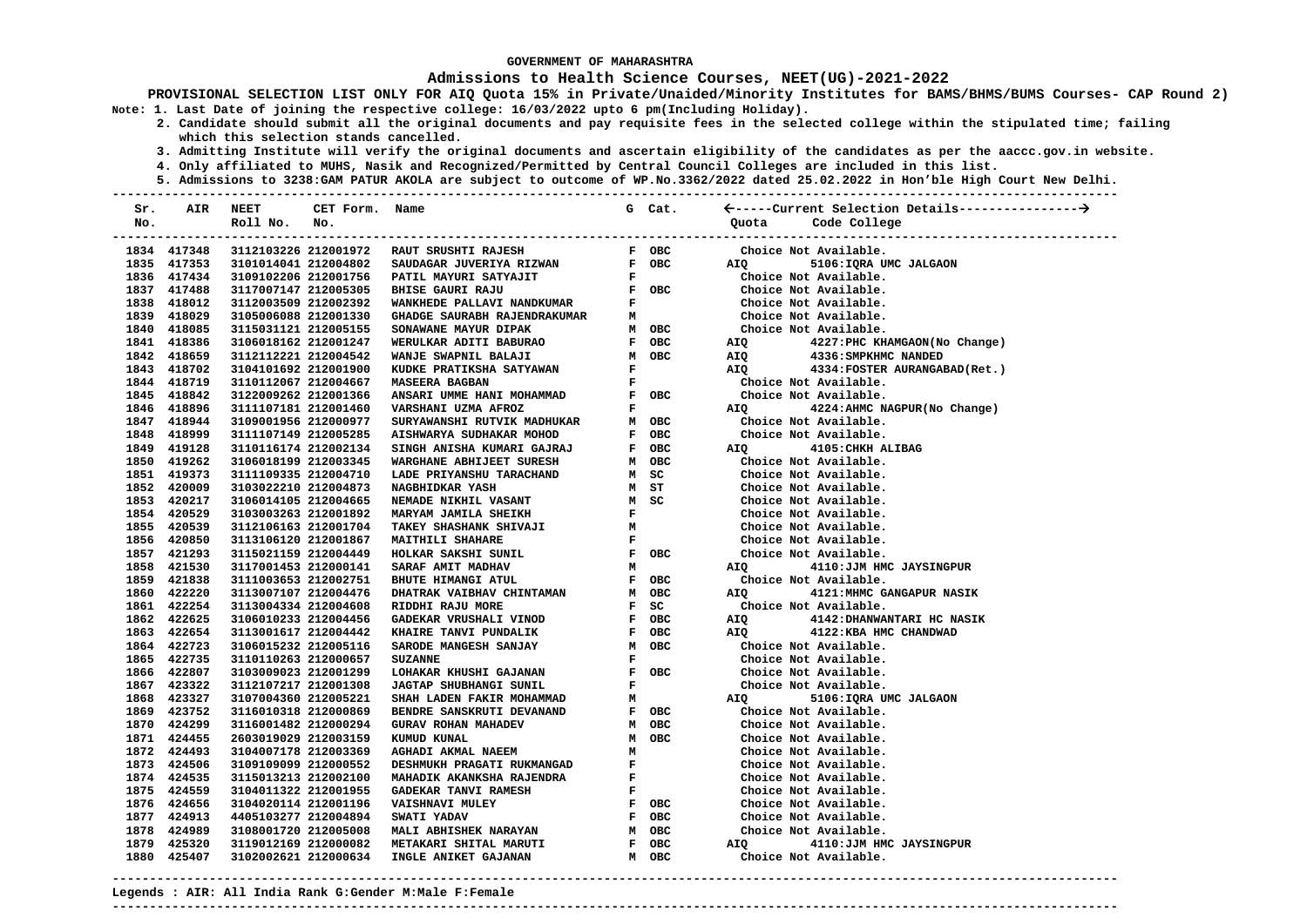### **Admissions to Health Science Courses, NEET(UG)-2021-2022**

- **2. Candidate should submit all the original documents and pay requisite fees in the selected college within the stipulated time; failing which this selection stands cancelled.** 
	- **3. Admitting Institute will verify the original documents and ascertain eligibility of the candidates as per the aaccc.gov.in website.**
	- **4. Only affiliated to MUHS, Nasik and Recognized/Permitted by Central Council Colleges are included in this list.**
- **5. Admissions to 3238:GAM PATUR AKOLA are subject to outcome of WP.No.3362/2022 dated 25.02.2022 in Hon'ble High Court New Delhi. ---------------------------------------------------------------------------------------------------------------------------------------**

| Sr. | AIR                        | <b>NEET</b>                                  | CET Form. Name       |                                                                                                                                   |              | G Cat.                                                             |                |                                                |
|-----|----------------------------|----------------------------------------------|----------------------|-----------------------------------------------------------------------------------------------------------------------------------|--------------|--------------------------------------------------------------------|----------------|------------------------------------------------|
| No. |                            | Roll No.                                     | No.                  |                                                                                                                                   |              |                                                                    | Ouota          | Code College                                   |
|     |                            |                                              |                      |                                                                                                                                   |              |                                                                    |                |                                                |
|     | 1881 425573                |                                              |                      | 3112028041 212005113 WADJE SHRUTI GIRISHRAO                                                                                       |              |                                                                    |                | Choice Not Available.                          |
|     | 1882 425928                |                                              | 3108003151 212001864 |                                                                                                                                   |              |                                                                    | AIQ            | 4112: SJPES KOLHAPUR (No Change)               |
|     | 1883 426179                | 3104010006 212001374                         |                      |                                                                                                                                   |              |                                                                    |                | Choice Not Available.                          |
|     | 1884 426333                | 3104107250 212000748                         |                      |                                                                                                                                   |              |                                                                    | AIQ            | 4335: BHMC AURANGABAD                          |
|     | 1885 426345                | 3101004257 212001321                         |                      |                                                                                                                                   |              |                                                                    | AIQ            | 4118: AHMC SAVEDI RD AHMEDNAGAR (Ret.)         |
|     | 1886 426422                | 3102001206 212001695                         |                      |                                                                                                                                   |              |                                                                    |                | AIQ 4227: PHC KHAMGAON (No Change)             |
|     | 1887 426496                | 3112112089 212002897                         |                      |                                                                                                                                   |              | F<br>M<br>M<br>Choice Not Available.<br>F<br>Choice Not Available. |                |                                                |
|     | 1888 426785                | 3115012086 212004060                         |                      |                                                                                                                                   |              |                                                                    | Choic<br>AIQ   |                                                |
|     | 1889 426848                | 3109103551 212000678                         |                      |                                                                                                                                   |              |                                                                    |                | 4334: FOSTER AURANGABAD (No Change)            |
|     | 1890 427289                | 3112007161 212002095                         |                      | DESHPANDE PRAJAKTA DEEPAK F<br>KHARADE SAMRUDDHI SUNIL F                                                                          |              |                                                                    | AIQ            | 4335: BHMC AURANGABAD                          |
|     | 1891 427290                | 3108003610 212001431                         |                      |                                                                                                                                   |              |                                                                    |                | Choice Not Available.                          |
|     | 1892 428072                | 3112119171 212003022                         |                      | ${\bf AZKA\,\,\, SHADMEEN\,\,\, SHAIKH\,\,\, ILIYAS\,\,\,} \qquad {\bf F\,\,\,OBC}$ PUSLEKAR VEDANT PRAKASH ${\bf M\,\,\,}$ OBC   |              |                                                                    |                | Choice Not Available.                          |
|     | 1893 428109                | 3102008276 212001408                         |                      |                                                                                                                                   |              |                                                                    |                | Choice Not Available.                          |
|     | 1894 428181                | 3119010085 212005025                         |                      | JADHAV GAYATRI RAJU                                                                                                               | $\mathbf{F}$ |                                                                    | AIO            | 4116:GPHMC SANGLI                              |
|     | 1895 428194                | 3122008100 212001705                         |                      |                                                                                                                                   |              | F OBC                                                              |                | Choice Not Available.                          |
|     | 1896 428565                | 3119009012 212001396                         |                      |                                                                                                                                   |              | F OBC                                                              |                | Choice Not Available.                          |
|     | 1897 429008                | 3113110210 212004320                         |                      | <b>JADIAN GAIAIRI KAJO<br/>PATIL HEMANGI VISHWANATH<br/>PUJARI PRERNA TUKARAM<br/>LANDE MANSI RAMESH<br/>DEORE RASIKA PRAKASH</b> |              | F OBC                                                              |                | Choice Not Available.                          |
|     | 1898 429371                | 3113007120 212004115                         |                      |                                                                                                                                   |              | F OBC                                                              | <b>AIQ</b>     | 4105: CHKH ALIBAG                              |
|     | 1899 429559                | 3110022055 212003459                         |                      | VARTAK SANSKRUTI DHIRAJ                                                                                                           |              | F OBC                                                              |                | Choice Not Available.                          |
|     | 1900 430187                | 3117002290 212003151                         |                      | TAMBOLI MUZZAMIL MAHAMMADSHRIF                                                                                                    |              | M OBC                                                              |                | Choice Not Available.                          |
|     | 1901 430264                | 3104112023 212001866                         |                      | JAGTAP PALLAVI SANJAY                                                                                                             | $\mathbf{F}$ |                                                                    | AIQ <b>AIR</b> | 4121: MHMC GANGAPUR NASIK (Ret.)               |
|     | 1902 430295                | 3117007088 212001285                         |                      | RANDIVE KULDEEP MUKUND                                                                                                            | M            |                                                                    |                | Choice Not Available.                          |
|     | 1903 430766                | 3113003431 212005266                         |                      | SALUNKE RUTUJA RAVINDRA                                                                                                           | $\mathbf{F}$ |                                                                    |                | Choice Not Available.                          |
|     | 1904 430802                | 3106006109 212002023                         |                      | RAUT PUNAM PARASHRAM                                                                                                              |              | F OBC                                                              | AIQ Q          | 4356:SSVP HMC HATTA HINGOLI(Ret.)              |
|     | 1905 431057                | 3116010296 212001547                         |                      | WAGH ANKITA KISAN                                                                                                                 |              | F OBC                                                              |                | Choice Not Available.                          |
|     | 1906 431065                | 3117020117 212002491                         |                      | BADAVE MAHAJAN VAIDEHI AVINASH F                                                                                                  |              |                                                                    |                | Choice Not Available.                          |
|     | 1907 431317                | 3112116181 212002556                         |                      | PATIL ASHUTOSH AMRATRAO                                                                                                           |              | M OBC                                                              | AIO <b>Aio</b> | 4333: DKMMHMC AURANGABAD (Ret.)                |
|     | 1908 431736                | 3118005397 212005306                         |                      | RIDDHI PRAJAPATI<br>GHULE SHRADDHA JITENDRA                                                                                       | $\mathbf{F}$ |                                                                    |                | Choice Not Available.                          |
|     | 1909 432002                | 3106008033 212003057                         |                      |                                                                                                                                   |              | F OBC                                                              |                | Choice Not Available.                          |
|     | 1910 432368                | 3113001296 212005107                         |                      |                                                                                                                                   |              |                                                                    | AIQ            | 4142:DHANWANTARI HC NASIK                      |
|     | 1911 432518                | 3114015186 212002993                         |                      |                                                                                                                                   |              |                                                                    |                | Choice Not Available.                          |
|     | 1912 432595                | 3119014091 212000981                         |                      | AHER ATUL NANDLAL MODE BHUMIKA RAVINDRA KOLI F ST KADAM PRATIK RAJESH M OBC COPPHODE VIKAS SUBHASH M OBC                          |              |                                                                    |                | Choice Not Available.                          |
|     | 1913 432652                | 3109001891 212002050                         |                      |                                                                                                                                   |              |                                                                    |                | Choice Not Available.                          |
|     | 1914 432784                | 3115006395 212000360                         |                      | <b>GORE APURVA ASHOK</b>                                                                                                          |              | F OBC                                                              |                | Choice Not Available.                          |
|     | 1915 433054                | 3105012018 212002309                         |                      | SATVADHAR ASHWINI ASHOKRAO                                                                                                        |              | F OBC                                                              |                | Choice Not Available.                          |
|     | 1916 433131                | 3109106290 212003032                         |                      | YADAV AJAY VIKAS                                                                                                                  | M            |                                                                    |                | Choice Not Available.                          |
|     | 1917 433442<br>1918 433504 | 3111101127 212000626                         |                      | <b>GARGEE MANKE</b>                                                                                                               |              | $F$ SC                                                             | AIQ<br>AIQ     | 4143:AKHMC ALEPHATA JUNNAR, PUNE               |
|     | 1919 433526                | 3118019161 212000563<br>3110025139 212004308 |                      | MIRZA SHIFA BANO ATEEQUE BAIG<br><b>ATTAR HUZAIF</b>                                                                              |              | $\mathbf{F}$ and $\mathbf{F}$<br>M OBC                             |                | 5109:AL-AMEEN UMC MALEGAON(Ret.)               |
|     | 1920 433647                | 3102011096 212002490                         |                      |                                                                                                                                   |              |                                                                    |                | Choice Not Available.<br>Choice Not Available. |
|     | 1921 433891                | 3111110133 212002843                         |                      |                                                                                                                                   |              |                                                                    |                |                                                |
|     | 1922 434437                | 3114013053 212004305                         |                      |                                                                                                                                   |              |                                                                    |                | Choice Not Available.<br>Choice Not Available. |
|     | 1923 434556                | 3110104191 212004099                         |                      |                                                                                                                                   |              |                                                                    |                | Choice Not Available.                          |
|     | 1924 434606                | 3112113287 212000462                         |                      |                                                                                                                                   |              |                                                                    | AIQ<br>AIQ     | 5104:AG UMC NANDURBAR (No Change)              |
|     | 1925 434647                | 3115024050 212002201                         |                      |                                                                                                                                   |              |                                                                    |                | Choice Not Available.                          |
|     | 1926 434856                | 3109003025 212001533                         |                      | DOIPHODE PRAVIN RAMESHWAR                                                                                                         |              | M OBC                                                              |                | Choice Not Available.                          |
|     | 1927 434964                | 3104101482 212003147                         |                      | THOMBRE VARSHA SHIVAJI                                                                                                            | $\mathbf F$  |                                                                    |                | Choice Not Available.                          |
|     |                            |                                              |                      |                                                                                                                                   |              |                                                                    |                |                                                |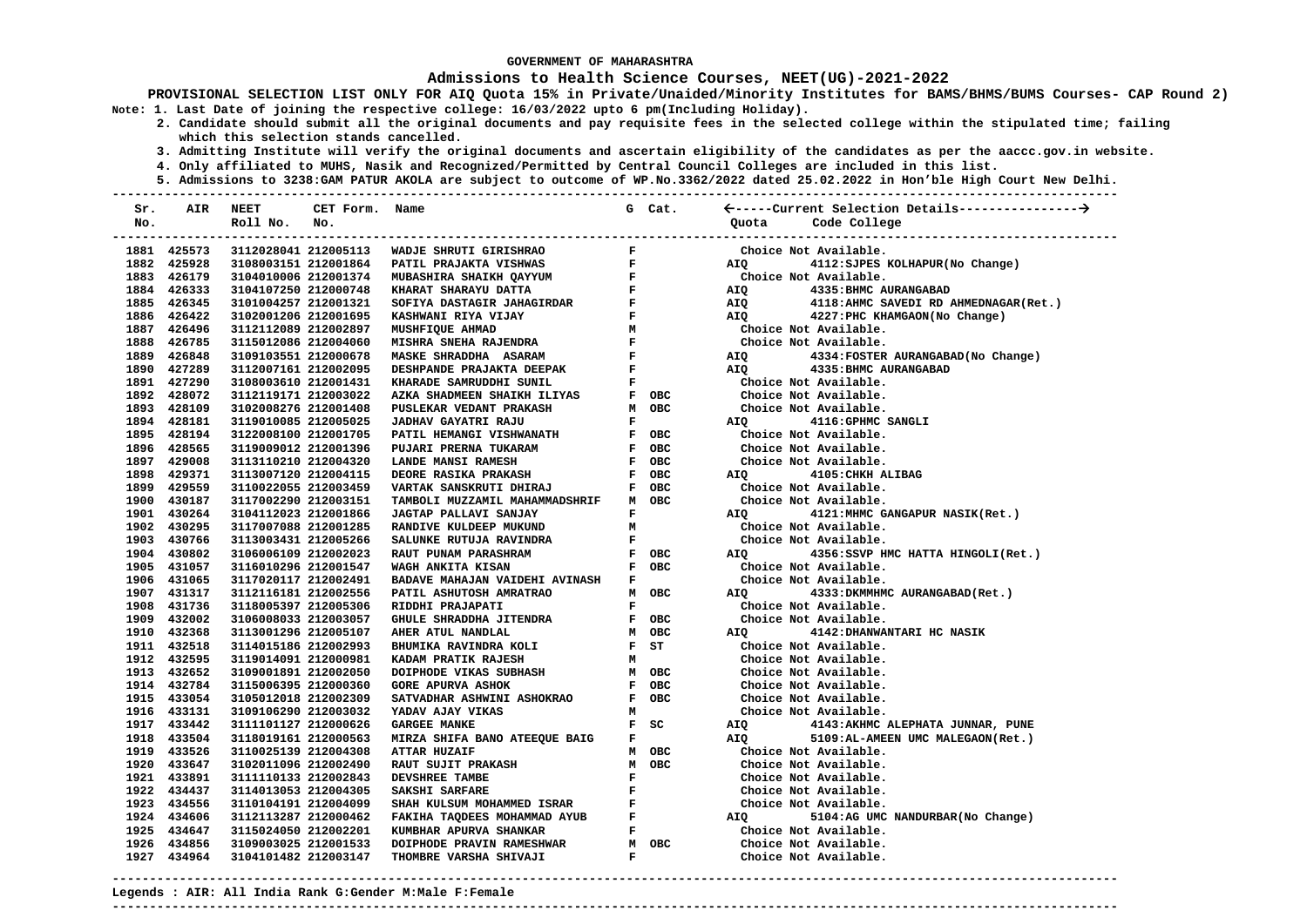### **Admissions to Health Science Courses, NEET(UG)-2021-2022**

**PROVISIONAL SELECTION LIST ONLY FOR AIQ Quota 15% in Private/Unaided/Minority Institutes for BAMS/BHMS/BUMS Courses- CAP Round 2) Note: 1. Last Date of joining the respective college: 16/03/2022 upto 6 pm(Including Holiday).** 

- **2. Candidate should submit all the original documents and pay requisite fees in the selected college within the stipulated time; failing which this selection stands cancelled.** 
	- **3. Admitting Institute will verify the original documents and ascertain eligibility of the candidates as per the aaccc.gov.in website.**
	- **4. Only affiliated to MUHS, Nasik and Recognized/Permitted by Central Council Colleges are included in this list.**
- **5. Admissions to 3238:GAM PATUR AKOLA are subject to outcome of WP.No.3362/2022 dated 25.02.2022 in Hon'ble High Court New Delhi. ---------------------------------------------------------------------------------------------------------------------------------------**

| Sr. | AIR         | <b>NEET</b>          | CET Form. Name |                                                                                                                                                                                                                                              |                               | G Cat. |                                                       |
|-----|-------------|----------------------|----------------|----------------------------------------------------------------------------------------------------------------------------------------------------------------------------------------------------------------------------------------------|-------------------------------|--------|-------------------------------------------------------|
| No. |             | Roll No.             | No.            |                                                                                                                                                                                                                                              |                               |        | Quota Code College                                    |
|     |             |                      |                |                                                                                                                                                                                                                                              |                               |        |                                                       |
|     | 1928 435779 |                      |                | 3104105334 212004267 NEHAL SANJAY MANDLECHA                                                                                                                                                                                                  | $\mathbf{F}$ and $\mathbf{F}$ |        | Choice Not Available.                                 |
|     | 1929 436601 | 3107006084 212005051 |                | $\mathbf{F}$<br>SAYYED AQSA KAUSAR                                                                                                                                                                                                           |                               |        | AIQ Q<br>5307:YF UMC KANNAD                           |
|     | 1930 436939 | 3111125208 212004880 |                | SANSKRUTI DEEPAK DHOTE F OBC                                                                                                                                                                                                                 |                               |        | AIO<br>4224:AHMC NAGPUR                               |
|     | 1931 437675 | 3112036085 212002153 |                | PATHAN SADAF BEGUM PATHAN AZIZ F                                                                                                                                                                                                             |                               |        |                                                       |
|     | 1932 438178 | 3101005403 212000822 |                | PABALE SANGRAM SHIVAJIRAO MARINE ANGRAM SHIVAJIRAO MOBC<br>DIWATE ANGRAM SHIVAJIRAO MOBC<br>DIGHE GAYATRI SANJAY F<br>TAMBE SNEHAL SURESH F OBC<br>NILITA VINAYAK KOSARE F OBC<br>SUINTA VINAYAK KOSARE F OBC                                |                               |        | Choice Not Available.<br>Choice Not Available.        |
|     | 1933 438378 | 3113102427 212002164 |                |                                                                                                                                                                                                                                              |                               |        | AIQ 4121: MHMC GANGAPUR NASIK (Ret.)                  |
|     | 1934 438444 | 3113007195 212001188 |                |                                                                                                                                                                                                                                              |                               |        | AIQ 4119: MHF HMC SANGAMNER, NAGAR (No Change)        |
|     | 1935 438636 | 3104112200 212002519 |                |                                                                                                                                                                                                                                              |                               |        | Choice Not Available.                                 |
|     | 1936 438921 | 3111108334 212000527 |                |                                                                                                                                                                                                                                              |                               |        | Choice Not Available.                                 |
|     | 1937 439304 | 3109001049 212003260 |                |                                                                                                                                                                                                                                              |                               | F OBC  | Choice Not Available.                                 |
|     | 1938 439553 | 3109005506 212002420 |                | SHINDE VAISHNAVI LAXMAN<br>SONWANE YOGESH DAMODHAR                                                                                                                                                                                           |                               | M OBC  | Choice Not Available.                                 |
|     | 1939 440408 | 3114005215 212004065 |                |                                                                                                                                                                                                                                              |                               |        | Choice Not Available.                                 |
|     | 1940 440427 | 3105001741 212001193 |                | SHAH ABDUL AJIJ IQBAL AHMAD M<br>PATOLE AKANKSHA ANNASAHEB F SC                                                                                                                                                                              |                               |        | Choice Not Available.                                 |
|     | 1941 440509 | 3118012349 212004166 |                |                                                                                                                                                                                                                                              |                               |        | Choice Not Available.                                 |
|     | 1942 440888 | 4201101417 212003422 |                |                                                                                                                                                                                                                                              |                               |        | Choice Not Available.                                 |
|     | 1943 441238 | 2209005001 212004948 |                |                                                                                                                                                                                                                                              |                               |        | Choice Not Available.                                 |
|     | 1944 441247 | 3118002511 212002047 |                |                                                                                                                                                                                                                                              |                               |        | Choice Not Available.                                 |
|     | 1945 441270 | 3115014071 212001117 |                |                                                                                                                                                                                                                                              |                               |        | 4116: GPHMC SANGLI<br>AIQ DIRECTION AND ATTACK AND A  |
|     | 1946 441724 | 3103014225 212004475 |                |                                                                                                                                                                                                                                              |                               |        | Choice Not Available.                                 |
|     | 1947 441785 | 3110028123 212004946 |                |                                                                                                                                                                                                                                              |                               |        | Choice Not Available.                                 |
|     | 1948 442900 | 3111119042 212005147 |                |                                                                                                                                                                                                                                              |                               |        | AIQ<br>4226:PBHMC CHANDRAPUR                          |
|     | 1949 442951 | 3109104054 212003135 |                |                                                                                                                                                                                                                                              |                               |        | Choice Not Available.                                 |
|     | 1950 443029 | 3101023150 212003083 |                | SHUBHAN SHRIRAM JEURKAR MOBC<br>SHUBHANGI SATISH MALI MOBC<br>SHUBHANGI SATISH MALI FOBC<br>ANDURE VEDANT DNYANESHWAR MOBC<br>JELEWAD ROHINI LAXMAN FOBC<br>ATTAR MUBBASHIRA ABBUBAKAR FOBC<br>PAYAL VIJAY JADHAO FOBC<br>PRYAL VIJAY JADHAO |                               |        | AIQ 4143:AKHMC ALEPHATA JUNNAR, PUNE                  |
|     | 1951 443155 | 3109118118 212004266 |                |                                                                                                                                                                                                                                              |                               |        | Choice Not Available.                                 |
|     | 1952 443222 | 3113106290 212004806 |                |                                                                                                                                                                                                                                              |                               |        | AIQ<br>4120:KM HMC AHMEDNAGAR                         |
|     | 1953 443434 | 3102012180 212003196 |                |                                                                                                                                                                                                                                              |                               |        | Choice Not Available.                                 |
|     | 1954 443530 | 2208006099 212003054 |                |                                                                                                                                                                                                                                              |                               |        | AIQ DESCRIPTION OF A STR.<br>4338: PDJMC PARBHANI     |
|     | 1955 443542 | 3110008287 212000736 |                | KAWADE SHRADDHA RAMDAS<br>$\begin{array}{cc} \mathbf{F} \\ \mathbf{F} \end{array}$ SC                                                                                                                                                        |                               |        | Choice Not Available.                                 |
|     | 1956 443598 | 3114004355 212000271 |                | TEJASWI MANOHAR MOHITE                                                                                                                                                                                                                       |                               |        | Choice Not Available.<br>Choice Not Available.        |
|     | 1957 443650 | 3111012151 212003195 |                |                                                                                                                                                                                                                                              |                               |        |                                                       |
|     | 1958 443671 | 3115006174 212003341 |                |                                                                                                                                                                                                                                              |                               |        | AIQ 4112: SJPES KOLHAPUR (Ret.)                       |
|     | 1959 443819 | 3113006131 212002794 |                |                                                                                                                                                                                                                                              |                               |        | Choice Not Available.                                 |
|     | 1960 443912 | 3118018222 212004781 |                |                                                                                                                                                                                                                                              |                               |        | Choice Not Available.                                 |
|     | 1961 444128 | 3115004584 212000490 |                |                                                                                                                                                                                                                                              |                               |        | Choice Not Available.                                 |
|     | 1962 444598 | 3117008091 212005027 |                | ENGINEE PURVA PADMAKAR (FRAMER) FOR SESPECTION SHAFTLESS ARTHER FRAME RATE SAPERATION CONTRACT SAMPLES AND DUTE SAMPLES AND THE SAMPLES OF SAMPLES AND SAMPLES AND SAMPLES AND SAMPLES AND SAMPLES AND SAMPLES AND SAMPLES AND               |                               |        | Choice Not Available.                                 |
|     | 1963 444797 | 3112102370 212004224 |                |                                                                                                                                                                                                                                              |                               |        | Choice Not Available.                                 |
|     | 1964 445020 | 3115017109 212003474 |                |                                                                                                                                                                                                                                              |                               |        | AIQ 4105: CHKH ALIBAG                                 |
|     | 1965 445101 | 3112034202 212004972 |                |                                                                                                                                                                                                                                              |                               |        | Choice Not Available.                                 |
|     | 1966 445239 | 3101001081 212002543 |                | CHOUGULE GAURI BALASAHEB                                                                                                                                                                                                                     |                               | F OBC  | AIQ Q<br>4143: AKHMC ALEPHATA JUNNAR, PUNE(No Change) |
|     | 1967 445365 | 3106002332 212004547 |                | GOTARKAR SURBHI SANJAY                                                                                                                                                                                                                       |                               | F SC   | Choice Not Available.                                 |
|     | 1968 445411 | 3109002444 212005206 |                | <b>MAYUR</b>                                                                                                                                                                                                                                 |                               | M OBC  | Choice Not Available.                                 |
|     | 1969 445972 | 3111110121 212005193 |                | YASHOMITA VASANT BORKAR                                                                                                                                                                                                                      |                               | F SC   | Choice Not Available.                                 |
|     | 1970 446277 | 3114006385 212004874 |                | KOTKAR YASH KAMLAKAR                                                                                                                                                                                                                         |                               | M OBC  | Choice Not Available.                                 |
|     | 1971 446777 | 3111009548 212004856 |                | <b>MUSKAN</b>                                                                                                                                                                                                                                |                               | F OBC  | AIQ 4228: GHMC GONDIA                                 |
|     | 1972 446796 | 3119003309 212001591 |                | INAMDAR SIDDIKA ABDULRAUF F OBC                                                                                                                                                                                                              |                               |        | Choice Not Available.                                 |
|     | 1973 447083 | 3111006622 212004496 |                |                                                                                                                                                                                                                                              |                               |        | Choice Not Available.                                 |
|     | 1974 447496 | 3115019349 212002788 |                | YADAV RUTUJA SATISH                                                                                                                                                                                                                          |                               |        | Choice Not Available.                                 |
|     |             |                      |                |                                                                                                                                                                                                                                              |                               |        |                                                       |

**Legends : AIR: All India Rank G:Gender M:Male F:Female ---------------------------------------------------------------------------------------------------------------------------------------**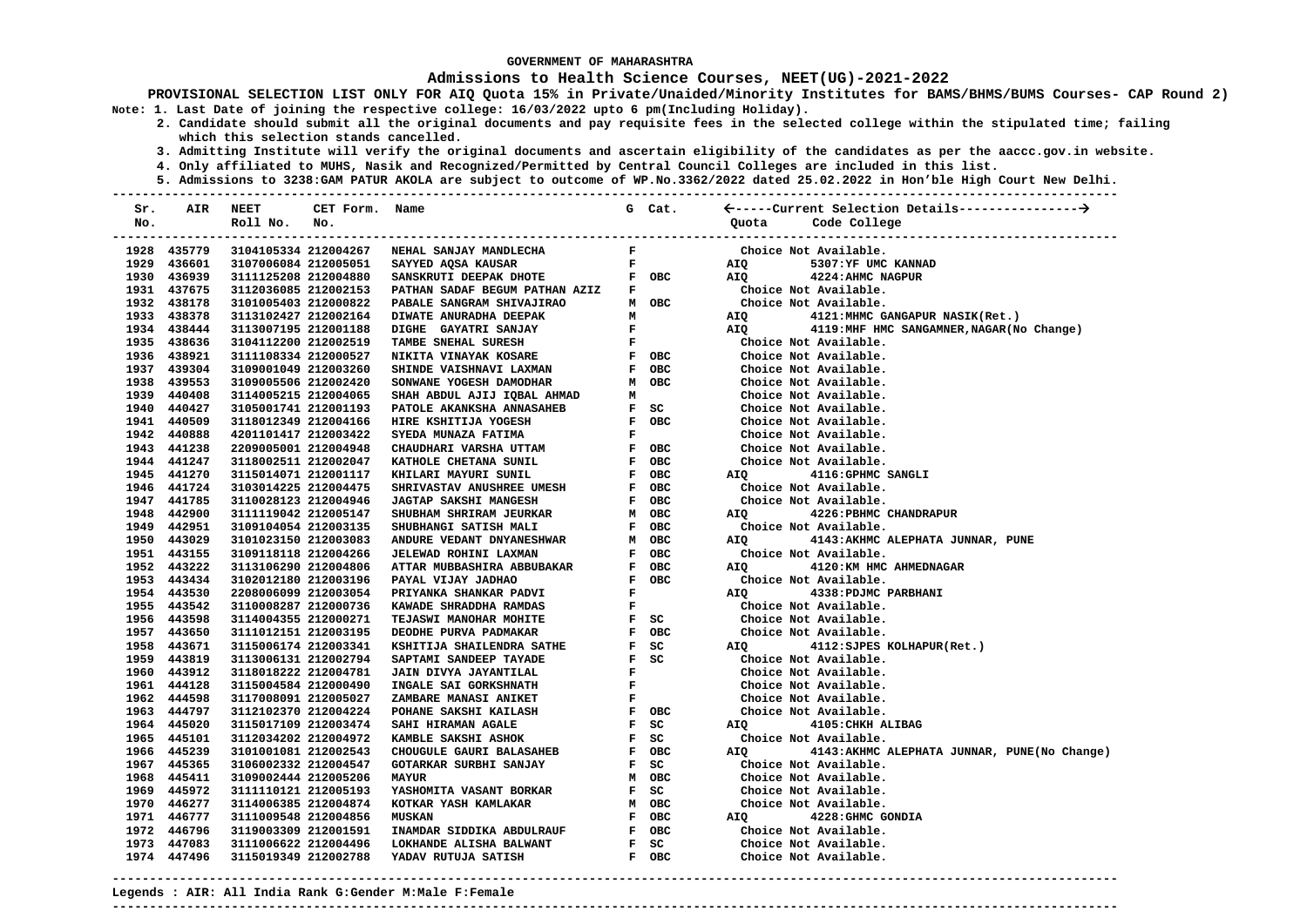### **Admissions to Health Science Courses, NEET(UG)-2021-2022**

**PROVISIONAL SELECTION LIST ONLY FOR AIQ Quota 15% in Private/Unaided/Minority Institutes for BAMS/BHMS/BUMS Courses- CAP Round 2) Note: 1. Last Date of joining the respective college: 16/03/2022 upto 6 pm(Including Holiday).** 

- **2. Candidate should submit all the original documents and pay requisite fees in the selected college within the stipulated time; failing which this selection stands cancelled.** 
	- **3. Admitting Institute will verify the original documents and ascertain eligibility of the candidates as per the aaccc.gov.in website.**
	- **4. Only affiliated to MUHS, Nasik and Recognized/Permitted by Central Council Colleges are included in this list.**
	- **5. Admissions to 3238:GAM PATUR AKOLA are subject to outcome of WP.No.3362/2022 dated 25.02.2022 in Hon'ble High Court New Delhi.**

| Sr. | AIR         | <b>NEET</b>          | CET Form. Name |                                    |              | G Cat.                        |       |                                              |
|-----|-------------|----------------------|----------------|------------------------------------|--------------|-------------------------------|-------|----------------------------------------------|
| No. |             | Roll No.             | No.            |                                    |              |                               | Ouota | Code College                                 |
|     |             |                      |                |                                    |              |                               |       |                                              |
|     | 1975 447697 | 3110119179 212004353 |                | SHAIKH SAMEER JAKIR                | м            |                               | AIQ   | 4159: VENUTAI YC HMC KOLHAPUR                |
|     | 1976 447742 | 3101009144 212004503 |                | KHOPE SUYASH SUDHAKAR              |              | M SC                          | AIQ   | 4148: SP HMC AHMEDNAGAR                      |
|     | 1977 447784 | 4201103660 212000684 |                | MUDAVATH VINOD NAIK                |              | M ST                          | AIQ   | 4106:KES ADV D PATIL HMC VENGURLA            |
|     | 1978 447851 | 3101014008 212000394 |                | SHENDE DHANANJAY DILIP             |              | M SC                          |       | Choice Not Available.                        |
|     | 1979 447917 | 3115027159 212002228 |                | DONGARE JIDNYESHA SANTOSH          |              | F OBC                         |       | Choice Not Available.                        |
|     | 1980 447968 | 3113107278 212001811 |                | BORSE SNEHA KHEMRAJ                |              | F OBC                         |       | Choice Not Available.                        |
|     | 1981 448166 | 3115013186 212003131 |                | JAGTAP SAKSHI FAKKAD               | $\mathbf{F}$ |                               | AIQ   | 4143: AKHMC ALEPHATA JUNNAR, PUNE            |
|     | 1982 448837 | 3111005043 212002785 |                | NANDINI YEWLE                      |              | F OBC                         |       | Choice Not Available.                        |
|     | 1983 449064 | 3115002455 212001812 |                | DALVI SANKET SATISH                |              | M SC                          |       | Choice Not Available.                        |
|     | 1984 449095 | 3112119127 212002042 |                | PAWAR NIKHIL KESHAV                |              | M OBC                         |       | Choice Not Available.                        |
|     | 1985 449098 | 3104101121 212002961 |                | PRATHMESH CHAVHAN                  |              | M OBC                         | AIQ   | 4121: MHMC GANGAPUR NASIK (No Change)        |
|     | 1986 449435 | 3117003121 212004070 |                | BAGAL SNEHAL CHANDRAKANT           | $\mathbf{F}$ |                               |       | Choice Not Available.                        |
|     | 1987 449477 | 3117013231 212000899 |                | JADHAV SAYALI BALIRAM              | $\mathbf{F}$ |                               |       | Choice Not Available.                        |
|     | 1988 449708 | 3109010275 212001612 |                | MANE DIVYA SANJAY                  | $\mathbf{F}$ |                               |       | Choice Not Available.                        |
|     | 1989 449725 | 3108002154 212001630 |                | ANUJA PATIL                        | $\mathbf{F}$ |                               | AIQ   | 4110:JJM HMC JAYSINGPUR(No Change)           |
|     | 1990 449995 | 3103004231 212000372 |                | WIRKHADE ANUJA WAMANRAO            | $\mathbf{F}$ |                               | AIQ   | 4230: THMC AMARAVATI (No Change)             |
|     | 1991 450026 | 3119012236 212002848 |                | SHENDAGE VAISHNAVI DADASAHEB       |              | F OBC                         |       | Choice Not Available.                        |
|     | 1992 450067 | 3110001473 212002229 |                | SHAIKH KULSUM MUSABBIR             | F            |                               | AIQ   | 4121: MHMC GANGAPUR NASIK (Ret.)             |
|     | 1993 450224 | 3109118048 212000208 |                | GODSE SANGHARSH SHELARMAMA         | м            |                               | AIO   | 4337: SKHMC BEED (No Change)                 |
|     | 1994 450659 | 3109002380 212004558 |                | MUNDE VAISHNAVI TUKARAM            |              | F OBC                         |       | Choice Not Available.                        |
|     | 1995 450908 | 3113107090 212005198 |                | SHAIKH FARHIN SALIM                |              | $\mathbf{F}$ and $\mathbf{F}$ |       | Choice Not Available.                        |
|     | 1996 451041 | 3117005165 212003084 |                | GAVANDI SAMARTH PARATAREDDI        |              | M OBC                         |       | Choice Not Available.                        |
|     | 1997 451248 | 3114008088 212002145 |                | RAHUL K JAISWAR                    |              | M SC                          | AIQ   | 4143: AKHMC ALEPHATA JUNNAR, PUNE            |
|     | 1998 451475 | 3109007159 212001040 |                | TELE ABHIJEET RAJENDRA             |              | M OBC                         |       | Choice Not Available.                        |
|     | 1999 451535 | 3118008071 212004991 |                | WAGHMARE CHINMAY JWALI             |              | M SC                          |       | Choice Not Available.                        |
|     | 2000 451930 | 3101012197 212001650 |                | <b>GORE PRIYANKA ASHOK</b>         |              | F OBC                         |       | Choice Not Available.                        |
|     | 2001 452014 | 3112005064 212005248 |                | DEVKATE NAVNATH KESHAV             |              | M OBC                         | AIQ   | 4147:DR U. PATIL HMC JALGAON                 |
|     | 2002 453423 | 3111011198 212000018 |                | SHEIKH ZEBA ATHER MISREEN SHEIKH F |              |                               | AIQ   | 5307:YF UMC KANNAD                           |
|     | 2003 453677 | 3115019012 212000057 |                | LANDGE MANASI TUKARAM              |              | F SC                          | AIQ   | 4143:AKHMC ALEPHATA JUNNAR, PUNE(Ret.)       |
|     | 2004 453740 | 3110021172 212000128 |                | <b>INSIYA</b>                      | F            |                               | AIQ   | 4143: AKHMC ALEPHATA JUNNAR, PUNE(No Change) |
|     | 2005 453971 | 3104012323 212002301 |                | SAKSHI KHEDKAR                     |              | F OBC                         |       | Choice Not Available.                        |
|     | 2006 453988 | 3112033078 212000494 |                | BHERE SHRADDHA SHANKAR             |              | F OBC                         |       | Choice Not Available.                        |
|     | 2007 454010 | 3117020245 212001634 |                | MORE SHWETA KALYAN                 |              | $F$ SC                        |       | Choice Not Available.                        |
|     | 2008 454016 | 3115009475 212005014 |                | DHARMADHIKARI ANUSHKA              | $\mathbf{F}$ |                               |       | Choice Not Available.                        |
|     | 2009 454433 | 3111114366 212000104 |                | LANJE DEVYANI RAJKUMAR             |              | F OBC                         | AIQ   | 4106:KES ADV D PATIL HMC VENGURLA            |
|     | 2010 455174 | 3117005016 212000410 |                | CHAVAN GAURI AMARSINH              | $\mathbf{F}$ |                               |       | Choice Not Available.                        |
|     | 2011 455445 | 3113012252 212004138 |                | DEORE PURVA RAJENDRA               |              | F OBC                         |       | Choice Not Available.                        |
|     | 2012 455451 | 3108005301 212000285 |                | DHOTARE PRANAV SACHIN              |              | M OBC                         | AIQ   | 4149:RR PATIL HMC SANGLI(Ret.)               |
|     | 2013 455618 | 3116009330 212004690 |                | ATTAR ARSALA KHALIL                |              | F OBC                         | AIO   | 4110:JJM HMC JAYSINGPUR                      |
|     | 2014 455742 | 3112032153 212003044 |                | KHANDARE LALIT PANDURANG           |              | M OBC                         |       | Choice Not Available.                        |
|     | 2015 455783 | 3110023199 212001495 |                | SNEHA YADAV                        | ${\bf F}$    |                               | AIO   | 4106:KES ADV D PATIL HMC VENGURLA            |
|     | 2016 455970 | 3101001729 212004966 |                | UTKARSHA RAMESH NIKALE             |              | F SC                          |       | Choice Not Available.                        |
|     | 2017 456053 | 3112108211 212001806 |                | INGOLE SRUSHTI ARVIND              |              | F SC                          |       | Choice Not Available.                        |
|     | 2018 456156 | 3106020052 212001945 |                | SONUNE SAKSHI ARUN                 |              | F OBC                         |       | Choice Not Available.                        |
|     | 2019 456190 | 3115035249 212003119 |                | JADHAV NIKHIL RAMDAS               | M            |                               |       | Choice Not Available.                        |
|     | 2020 456345 | 3107006042 212000219 |                | SONANI SHANTANU RAJENDRA           |              | M OBC                         |       | Choice Not Available.                        |
|     | 2021 456541 | 3115019083 212002261 |                | MAHARNAVAR PUJA MAHADEV            |              | F OBC                         |       | Choice Not Available.                        |
|     |             |                      |                |                                    |              |                               |       |                                              |

**---------------------------------------------------------------------------------------------------------------------------------------**

**Legends : AIR: All India Rank G:Gender M:Male F:Female**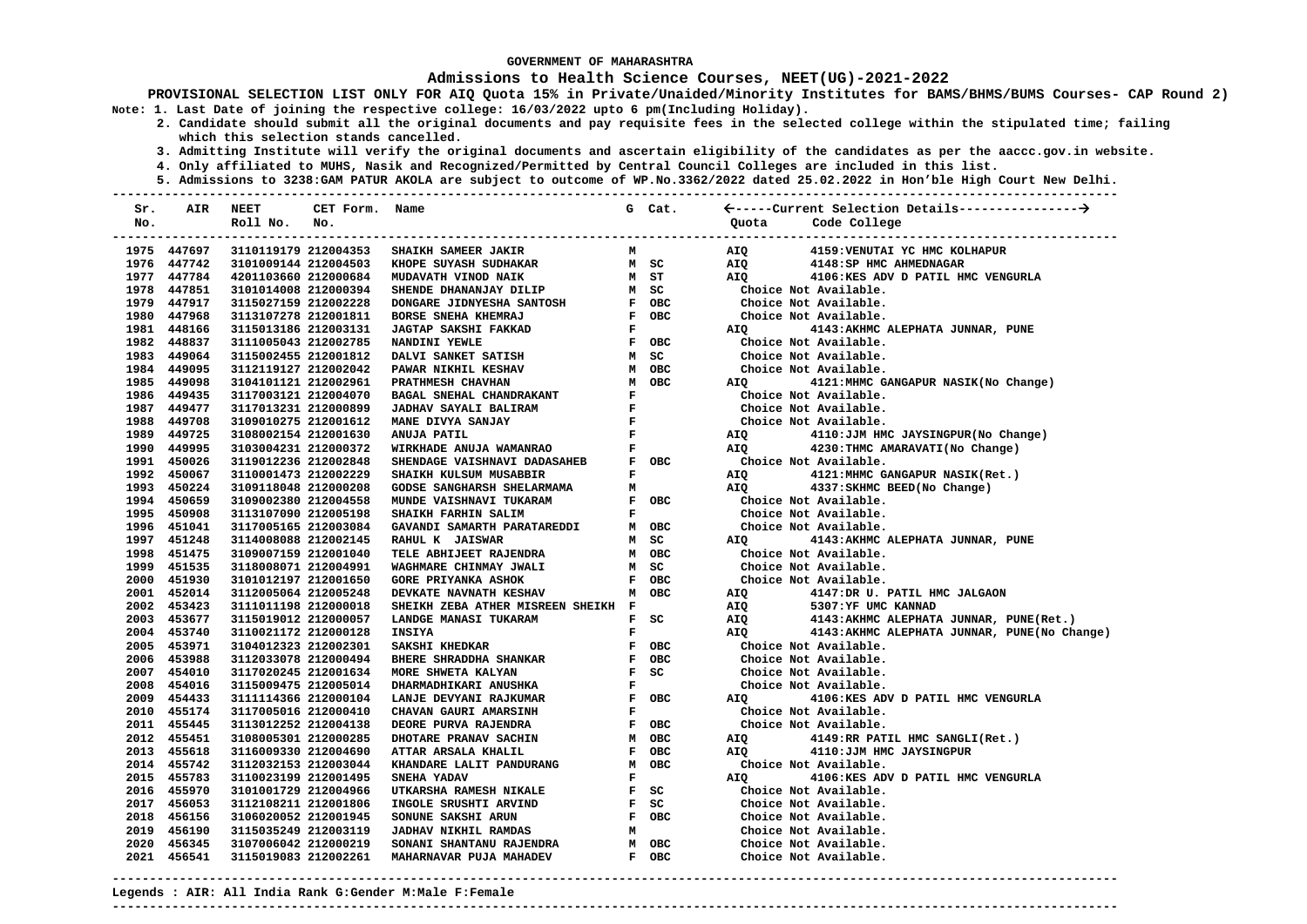#### **Admissions to Health Science Courses, NEET(UG)-2021-2022**

**PROVISIONAL SELECTION LIST ONLY FOR AIQ Quota 15% in Private/Unaided/Minority Institutes for BAMS/BHMS/BUMS Courses- CAP Round 2) Note: 1. Last Date of joining the respective college: 16/03/2022 upto 6 pm(Including Holiday).** 

- **2. Candidate should submit all the original documents and pay requisite fees in the selected college within the stipulated time; failing which this selection stands cancelled.** 
	- **3. Admitting Institute will verify the original documents and ascertain eligibility of the candidates as per the aaccc.gov.in website.**
	- **4. Only affiliated to MUHS, Nasik and Recognized/Permitted by Central Council Colleges are included in this list.**
- **5. Admissions to 3238:GAM PATUR AKOLA are subject to outcome of WP.No.3362/2022 dated 25.02.2022 in Hon'ble High Court New Delhi. ---------------------------------------------------------------------------------------------------------------------------------------**

| Sr. | AIR                        | <b>NEET</b>                                  | CET Form. Name |                                                                               |              | G Cat.                                                                 |                                                                                                                |                                                                      |
|-----|----------------------------|----------------------------------------------|----------------|-------------------------------------------------------------------------------|--------------|------------------------------------------------------------------------|----------------------------------------------------------------------------------------------------------------|----------------------------------------------------------------------|
| No. |                            | Roll No.                                     | No.            |                                                                               |              |                                                                        | Quota                                                                                                          | Code College                                                         |
|     |                            |                                              |                |                                                                               |              |                                                                        |                                                                                                                | ---------------------------                                          |
|     | 2022 456592                |                                              |                | 3106004277 212002851 WAGH JEEVAN UTTAM                                        |              | M OBC                                                                  |                                                                                                                | Choice Not Available.                                                |
|     | 2023 457385                | 3104009100 212002908                         |                | <b>LANDGE PRASAD SUBHASH</b>                                                  |              | M SC                                                                   |                                                                                                                | Choice Not Available.                                                |
|     | 2024 457413                | 3110106312 212001618                         |                | <b>MAHEK FATIMA QURESHI</b><br>$\mathbf{F}$ and $\mathbf{F}$ and $\mathbf{F}$ |              |                                                                        | AIQ                                                                                                            | 5109:AL-AMEEN UMC MALEGAON(No Change)                                |
|     | 2025 457469                | 3101008381 212000815                         |                | KARANDE SWAPNIL BABURAO MOBC                                                  |              |                                                                        | <b>AIQ</b>                                                                                                     | 4120:KM HMC AHMEDNAGAR                                               |
|     | 2026 457474                | 3103014075 212004235                         |                | AAQIB KHAN AYYUB KHAN                                                         | M            |                                                                        | AIQ                                                                                                            | 4356:SSVP HMC HATTA HINGOLI                                          |
|     | 2027 457486                | 3114004437 212004886                         |                | SAYYED MOHAMMED SAAD JAMEEL AHMED M                                           |              |                                                                        |                                                                                                                | 5307:YF UMC KANNAD                                                   |
|     | 2028 457822                | 3116011086 212002878                         |                | KARALE NIKHIL DIPAK                                                           |              | M OBC                                                                  |                                                                                                                | Choice Not Available.                                                |
|     | 2029 457937                | 3113102529 212002524                         |                | KAMBALE VAISHNAVI SHARAD<br>PURVA DINESH KATARIYA                             |              | $F$ SC                                                                 | AIQ DESCRIPTION AND THE STATE OF THE STATE OF THE STATE OF THE STATE OF THE STATE OF THE STATE OF THE STATE OF | 4121: MHMC GANGAPUR NASIK (No Change)                                |
|     | 2030 458040                | 3115027088 212001434                         |                | PURVA DINESH KATARIYA                                                         |              | $\mathbf{F}$ and $\mathbf{F}$                                          |                                                                                                                | Choice Not Available.                                                |
|     | 2031 458105                | 3112101328 212002170                         |                | KHAN MARIYA YAKEEN ULLAH KHAN F                                               |              |                                                                        | AIQ DIRE                                                                                                       | 4336: SMPKHMC NANDED (Ret.)                                          |
|     | 2032 458117                | 3111115053 212002133                         |                | BARDE SHUBHADA YUVRAJ                                                         |              | F OBC                                                                  |                                                                                                                | Choice Not Available.                                                |
|     | 2033 459426                | 3107005082 212002871                         |                | ACHAL RAJU JAIN                                                               |              | $\mathbf{F}$ and $\mathbf{F}$                                          |                                                                                                                | Choice Not Available.                                                |
|     | 2034 459558                | 3121005081 212002379                         |                | WAKODE CHETAN SHRIKRUSHNA                                                     |              | M OBC                                                                  |                                                                                                                | Choice Not Available.                                                |
|     | 2035 459747                | 3106018086 212004477                         |                | SYED MUZAMMIL SYED USMAN                                                      | м            |                                                                        |                                                                                                                | AIQ 5307:YF UMC KANNAD                                               |
|     | 2036 459871                | 3109002250 212004032                         |                | JADHAV PAVAN SONERAO                                                          |              | M OBC                                                                  |                                                                                                                | AIQ 4115: SET'S SAWKAR HMC SATARA                                    |
|     | 2037 459887                | 3105005232 212002705                         |                | RAKH SIDDHI MOTIRAM                                                           |              | F OBC                                                                  |                                                                                                                | Choice Not Available.                                                |
|     | 2038 460225                | 3114013188 212003333                         |                | ANJALI MISHRA                                                                 |              | $\mathbf{F}$ and $\mathbf{F}$                                          |                                                                                                                | Choice Not Available.                                                |
|     | 2039 460286                | 3111001238 212002587                         |                | <b>SANJAY</b><br>KATARE PRERNA                                                |              | $F$ SC                                                                 |                                                                                                                | Choice Not Available.                                                |
|     | 2040 460503                | 3104113034 212004092                         |                | LONDHE AVINASH BHAGWAN                                                        |              |                                                                        |                                                                                                                | Choice Not Available.                                                |
|     | 2041 460634                | 3110022158 212005327                         |                | ANSARI MOHAMMED SHAKIB                                                        |              | $\begin{array}{ll} \mathbf{M} \\ \mathbf{M} \\ \mathbf{M} \end{array}$ |                                                                                                                | Choice Not Available.                                                |
|     | 2042 460850                | 3118001249 212004040                         |                | OM KUSHWAHA                                                                   |              |                                                                        |                                                                                                                | Choice Not Available.                                                |
|     | 2043 461270                | 3103002395 212004819                         |                | SYEDA SANIYA SADAF SYED ISHAQUE F                                             |              |                                                                        |                                                                                                                | Choice Not Available.                                                |
|     | 2044 461284                | 3111031196 212004420                         |                | KAMBLE SHRUTIKA BANDU                                                         |              | $F$ SC                                                                 |                                                                                                                | Choice Not Available.                                                |
|     | 2045 461642                | 3119010107 212004787                         |                | DESHMUKH PRAJWAL CHANDRAHAR                                                   |              | $\mathbf M$                                                            | AIQ <b>AIR</b>                                                                                                 | 4106:KES ADV D PATIL HMC VENGURLA                                    |
|     | 2046 462009                | 3102018270 212004879                         |                | <b>JADHAO SHRUTI SHYAM</b>                                                    |              | $\mathbf{F}$ and $\mathbf{F}$                                          |                                                                                                                | Choice Not Available.                                                |
|     | 2047 462197                | 3108003561 212002595                         |                | PATIL SAYALI JALINDAR<br>KHEDKAR PUJA NANDU                                   |              | $\mathbf{F}^{(n)}$ and $\mathbf{F}^{(n)}$                              |                                                                                                                | AIQ 4116:GPHMC SANGLI(Ret.)                                          |
|     | 2048 462218                | 3101016184 212002437                         |                |                                                                               |              | F OBC                                                                  |                                                                                                                | Choice Not Available.                                                |
|     | 2049 462257                | 4408120316 212004383                         |                | NAZIM ALI                                                                     |              | M OBC                                                                  |                                                                                                                | Choice Not Available.                                                |
|     | 2050 462310                | 3104021159 212000846                         |                | LAVANGE PRATIKSHA HARIBHAU                                                    |              | F OBC                                                                  |                                                                                                                | Choice Not Available.                                                |
|     | 2051 462388                | 3101015181 212001207                         |                | SAKSHI MACHINDRA LOKHANDE                                                     |              | $F$ SC                                                                 |                                                                                                                | Choice Not Available.                                                |
|     | 2052 462539                | 3109114088 212002741                         |                | SABNE VISHAKHA NAGENDRA                                                       |              | F SC                                                                   |                                                                                                                | Choice Not Available.                                                |
|     | 2053 462794                | 3102008228 212004933                         |                | LAHAMGE HARSHAD SATISH                                                        |              | M OBC                                                                  |                                                                                                                | Choice Not Available.                                                |
|     | 2054 463038                | 3102002040 212005074                         |                | <b>RAUT PRIYA PRAKASH</b>                                                     |              | F OBC                                                                  |                                                                                                                | Choice Not Available.                                                |
|     | 2055 463096                | 3119009226 212002500                         |                | WAGHMARE MRUNAL MANIK                                                         |              | $F$ SC                                                                 |                                                                                                                | Choice Not Available.                                                |
|     | 2056 463524                | 3119002355 212003415                         |                | <b>BALAGE HARSHITA SANJIV</b>                                                 |              | $\mathbf{F}$ and $\mathbf{F}$                                          |                                                                                                                | AIQ 4149:RR PATIL HMC SANGLI(No Change)                              |
|     | 2057 464158                | 3104120101 212002588                         |                | <b>BHOLANE SHYAM PRABHAKAR</b>                                                |              | M OBC                                                                  |                                                                                                                | Choice Not Available.                                                |
|     | 2058 464290                | 1507003217 212001287                         |                | <b>PALAK RANI</b>                                                             | $\mathbf{F}$ |                                                                        |                                                                                                                | Choice Not Available.                                                |
|     | 2059 464423                | 3113110142 212001165                         |                | SHELAR RIYA CHANDRASHEKHAR                                                    |              | F OBC                                                                  |                                                                                                                | Choice Not Available.                                                |
|     | 2060 465076<br>2061 465503 | 3101021231 212002891                         |                | <b>GORE ANUSHKA BALASAHEB</b>                                                 | $\mathbf{F}$ | F OBC                                                                  |                                                                                                                | Choice Not Available.                                                |
|     |                            | 3119009159 212001385                         |                | <b>PAWAR SHRUTI PRAKASH</b>                                                   |              |                                                                        | AIQ                                                                                                            | 4116: GPHMC SANGLI (No Change)                                       |
|     | 2062 466251<br>2063 466256 | 3119004158 212004205                         |                |                                                                               |              |                                                                        | AIQ                                                                                                            | 4110: JJM HMC JAYSINGPUR                                             |
|     | 2064 466266                | 3104021185 212001601<br>3122002435 212003409 |                | QURAISHI UBED AHMED NEHAL AHMED M OBC                                         |              |                                                                        | AIQ<br>AIO<br><b>AIO</b>                                                                                       | 4333: DKMMHMC AURANGABAD (Ret.)<br>5104:AG UMC NANDURBAR (No Change) |
|     | 2065 466689                | 3115018202 212004663                         |                | <b>SHAIKH IRAM NASIR</b>                                                      |              | $\mathbf{F}$ and $\mathbf{F}$                                          |                                                                                                                | Choice Not Available.                                                |
|     | 2066 466885                | 3115005444 212000849                         |                | SAYYED NAZIYA PARVEEN                                                         |              | $\mathbf{F}$ and $\mathbf{F}$                                          | AIQ <b>AIR</b>                                                                                                 | 4119: MHF HMC SANGAMNER, NAGAR                                       |
|     | 2067 466973                | 3107001292 212004698                         |                | DESHMUKH HUZAIFA MUSHTAQ AHMAD                                                |              |                                                                        |                                                                                                                | Choice Not Available.                                                |
|     | 2068 468420                | 3119008205 212002781                         |                | MOGALI ANUSHKA SHIVANAND                                                      |              | $\frac{M}{F}$                                                          |                                                                                                                | Choice Not Available.                                                |
|     |                            |                                              |                |                                                                               |              |                                                                        |                                                                                                                |                                                                      |

**Legends : AIR: All India Rank G:Gender M:Male F:Female ---------------------------------------------------------------------------------------------------------------------------------------**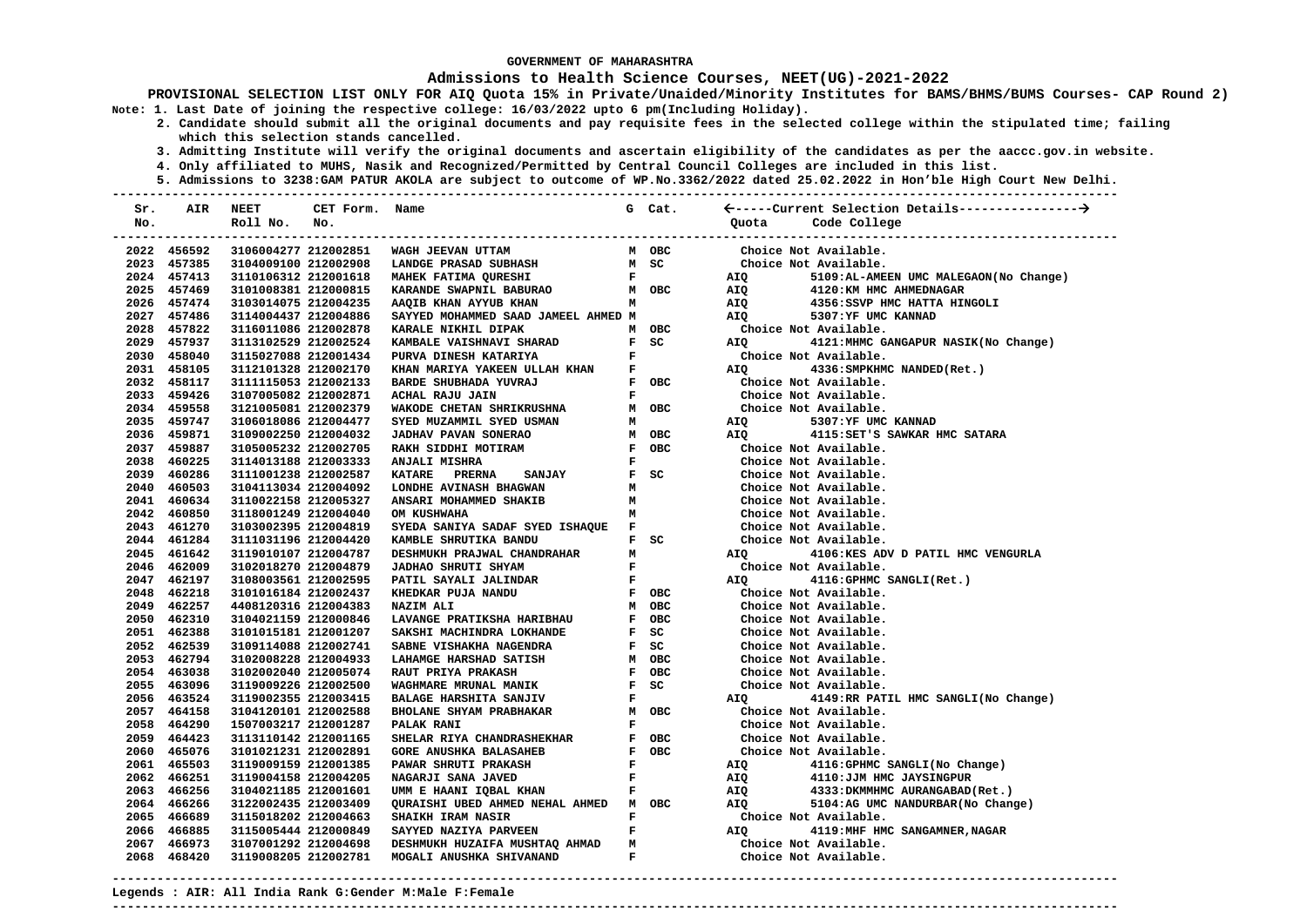#### **Admissions to Health Science Courses, NEET(UG)-2021-2022**

**PROVISIONAL SELECTION LIST ONLY FOR AIQ Quota 15% in Private/Unaided/Minority Institutes for BAMS/BHMS/BUMS Courses- CAP Round 2) Note: 1. Last Date of joining the respective college: 16/03/2022 upto 6 pm(Including Holiday).** 

- **2. Candidate should submit all the original documents and pay requisite fees in the selected college within the stipulated time; failing which this selection stands cancelled.** 
	- **3. Admitting Institute will verify the original documents and ascertain eligibility of the candidates as per the aaccc.gov.in website.**
	- **4. Only affiliated to MUHS, Nasik and Recognized/Permitted by Central Council Colleges are included in this list.**
	- **5. Admissions to 3238:GAM PATUR AKOLA are subject to outcome of WP.No.3362/2022 dated 25.02.2022 in Hon'ble High Court New Delhi.**

| Sr. | AIR         | <b>NEET</b>                                  | CET Form. Name |                                     |              | G Cat. |            |                                               |
|-----|-------------|----------------------------------------------|----------------|-------------------------------------|--------------|--------|------------|-----------------------------------------------|
| No. |             | Roll No.                                     | No.            |                                     |              |        | Ouota      | Code College                                  |
|     |             |                                              |                |                                     |              |        |            | --------------------------                    |
|     | 2069 468766 | 3118011088 212004848                         |                | SONAWANE SHRUTIKA SATYAWAN          |              | F SC   |            | Choice Not Available.                         |
|     | 2070 468888 | 3116009306 212001044                         |                | <b>GULAVE SHREYA SANTOSH</b>        |              | F OBC  | AIO        | 4110:JJM HMC JAYSINGPUR(Ret.)                 |
|     | 2071 468906 | 3101013236 212000405                         |                | NARENDRA ABHINAV                    |              | M SC   |            | Choice Not Available.                         |
|     | 2072 468984 | 3104021054 212000820                         |                | WAYKOS RUTUJA SANJAY                |              | F OBC  |            | Choice Not Available.                         |
|     | 2073 469557 | 3102004562 212000365                         |                | MOHAMMAD SHOEB MOHAMMAD SHAFIQUE M  |              |        | AIO        | 4227: PHC KHAMGAON (Ret.)                     |
|     | 2074 470446 | 3112003184 212001148                         |                | NANDEDKAR PREMKUMAR GANESH          |              | M OBC  |            | Choice Not Available.                         |
|     | 2075 470447 | 3111106240 212000886                         |                | PUDKE SHIVANI RAJKUMAR              |              | F SC   |            | Choice Not Available.                         |
|     | 2076 470459 | 3118009269 212005249                         |                | ANSARI SHIFA AYAZ AHMAD             |              | F OBC  |            | Choice Not Available.                         |
|     | 2077 470652 | 3112023192 212004483                         |                | MUNAZZA KAUSAR MIRZA NAJEEB IQBAL F |              |        |            | Choice Not Available.                         |
|     | 2078 470695 | 3110108166 212002251                         |                | QURESHI AISHA ARSAD MOHMED          | $\mathbf F$  |        | <b>AIO</b> | 5104:AG UMC NANDURBAR(Ret.)                   |
|     | 2079 470797 | 3104007155 212003197                         |                | BAWLA NAZIYA IDRIS                  | F            |        |            | Choice Not Available.                         |
|     | 2080 470995 | 3116004065 212002507                         |                | PAWAR ANUJA RAMCHANDRA              | ${\bf F}$    |        | AIO        | 4115: SET'S SAWKAR HMC SATARA                 |
|     | 2081 471208 | 3117017004 212005252                         |                | INDAPURE NEHA SURESH                |              | F OBC  |            | Choice Not Available.                         |
|     | 2082 471297 | 3106005026 212004860                         |                | <b>SHREYA</b>                       |              | F OBC  |            | Choice Not Available.                         |
|     | 2083 471924 | 3109018123 212004346                         |                | WAGHMODE ABA NAGNATH                |              | M OBC  | AIO        | 4117: GNR HMC SOLAPUR                         |
|     | 2084 472408 | 3107009223 212004423                         |                | KHAN KAJAL SALIM                    | $\mathbf F$  |        | AIQ        | 4120:KM HMC AHMEDNAGAR                        |
|     | 2085 472771 | 3110004205 212002438                         |                | RAUT RAJAS AJAY                     |              | M OBC  |            | Choice Not Available.                         |
|     | 2086 472807 | 3112107211 212001137                         |                | KAMBLE ROHIT UTTAM                  |              | M SC   |            | Choice Not Available.                         |
|     | 2087 472881 | 3111004148 212002002                         |                | PRATIMA V KUSHNURE                  | $\mathbf{F}$ |        |            | Choice Not Available.                         |
|     | 2088 473180 | 3106013233 212002157                         |                | SAWADATKAR MAHESH SHIVNARAYAN       |              | M OBC  |            | Choice Not Available.                         |
|     | 2089 473304 | 3117010154 212001233                         |                | SAKSHI RAJU SHIVSHARAN              |              | F SC   | AIQ        | 4117:GNR HMC SOLAPUR(No Change)               |
|     | 2090 473503 | 3104109275 212001996                         |                | MAGAR DISHA NARESH                  | $\mathbf{F}$ |        | <b>AIO</b> | 4350: SCT HMC AURANGABAD                      |
|     | 2091 473782 | 3110101286 212004728                         |                | SHAIKH NUSRAT PARVIN AHETRAMUL      | $\mathbf{F}$ |        |            | Choice Not Available.                         |
|     | 2092 473804 | 3111005302 212002147                         |                | SANJIVANI K DAF                     |              | F OBC  |            | Choice Not Available.                         |
|     | 2093 474335 | 3110105034 212001743                         |                | BEES DEVIKA SHRINIVAS               |              | F OBC  |            | Choice Not Available.                         |
|     | 2094 475301 |                                              |                | LALE JANHAVI DATTAKUMAR             |              |        |            | Choice Not Available.                         |
|     | 2095 475604 | 3117005065 212002393                         |                | KHOKALE YOGESH YASHWANTRAO          | м            | M ST   |            | Choice Not Available.                         |
|     | 2096 475625 | 3112103014 212005133<br>3116006254 212001142 |                | JADHAV ANKITA GORAKHNATH            | F            |        |            | Choice Not Available.                         |
|     | 2097 475766 |                                              |                |                                     |              |        |            |                                               |
|     |             | 3109114188 212001937                         |                | PANDIT SHUBHAM RAJENDRA             |              | M OBC  | AIQ        | 4339: KSPM VASANTRAO KALE LATUR (No Change)   |
|     | 2098 476116 | 3110005439 212000337                         |                | VAISHNAVI AKASH SARODE              |              | F OBC  | AIQ        | 4143: AKHMC ALEPHATA JUNNAR, PUNE(No Change)  |
|     | 2099 476552 | 3108002808 212004938                         |                | MUJAWAR SHIFA ALTAF                 | F            |        |            | Choice Not Available.                         |
|     | 2100 476672 | 3112115199 212002624                         |                | WAGHMARE ROHIT UTTAMRAO             |              | M SC   |            | Choice Not Available.                         |
|     | 2101 477598 | 3101004079 212002178                         |                | VAHADANE ADITI MANOHAR              |              | F OBC  |            | Choice Not Available.                         |
|     | 2102 477660 | 3111103336 212000238                         |                | <b>GAURAV WANKHEDE</b>              |              | M SC   |            | Choice Not Available.                         |
|     | 2103 477734 | 3121004040 212001548                         |                | JAMADAR SARFARAJ ALIP               | м            |        |            | Choice Not Available.                         |
|     | 2104 477972 | 3112015289 212000548                         |                | <b>BHALERAO USHA SANTOSH</b>        |              | F OBC  | AIO        | 4112: SJPES KOLHAPUR                          |
|     | 2105 478692 | 3113009095 212002505                         |                | <b>GORE SHRUTIKA RAJENDRA</b>       |              | F OBC  |            | Choice Not Available.                         |
|     | 2106 478778 | 3115105149 212002528                         |                | GHAYTADAKE SUSHRITA SHRIDHAR        |              | F SC   | AIQ        | 4143: AKHMC ALEPHATA JUNNAR, PUNE (No Change) |
|     | 2107 479102 | 3104017040 212001764                         |                | JAGTAP ABHISHEK SANJAY              | м            |        | AIO        | 4121: MHMC GANGAPUR NASIK (Ret.)              |
|     | 2108 479187 | 3111124176 212002783                         |                | SHREYASH SUNIL PAHURKAR             |              | M SC   |            | Choice Not Available.                         |
|     | 2109 479778 | 3111127164 212004177                         |                | MESHRAM BHUSHAN CHARANDAS           |              | $M$ ST |            | Choice Not Available.                         |
|     | 2110 479790 | 3117002355 212001190                         |                | JADHAV AMRUTA RAVINDRA              | $\mathbf F$  |        |            | Choice Not Available.                         |
|     | 2111 479909 | 1801002158 212000184                         |                | SAYALI THENGIL                      | F            |        |            | Choice Not Available.                         |
|     | 2112 479921 | 3103008045 212005054                         |                | <b>RATHOD YASH RAMESH</b>           |              | M OBC  |            | Choice Not Available.                         |
|     | 2113 480009 | 3111107274 212001521                         |                | MESHRAM KALESHA BRAHMANAND          |              | F SC   | AIQ        | 4106:KES ADV D PATIL HMC VENGURLA             |
|     | 2114 480072 | 3114009175 212005068                         |                | PATIL SHRUTI SUNIL                  |              | F OBC  | AIO        | 4106:KES ADV D PATIL HMC VENGURLA             |
|     | 2115 480662 | 3122003302 212005003                         |                | MAHALE NIKITA RAJU                  |              | $F$ SC |            | Choice Not Available.                         |
|     |             |                                              |                |                                     |              |        |            |                                               |

**Legends : AIR: All India Rank G:Gender M:Male F:Female ---------------------------------------------------------------------------------------------------------------------------------------**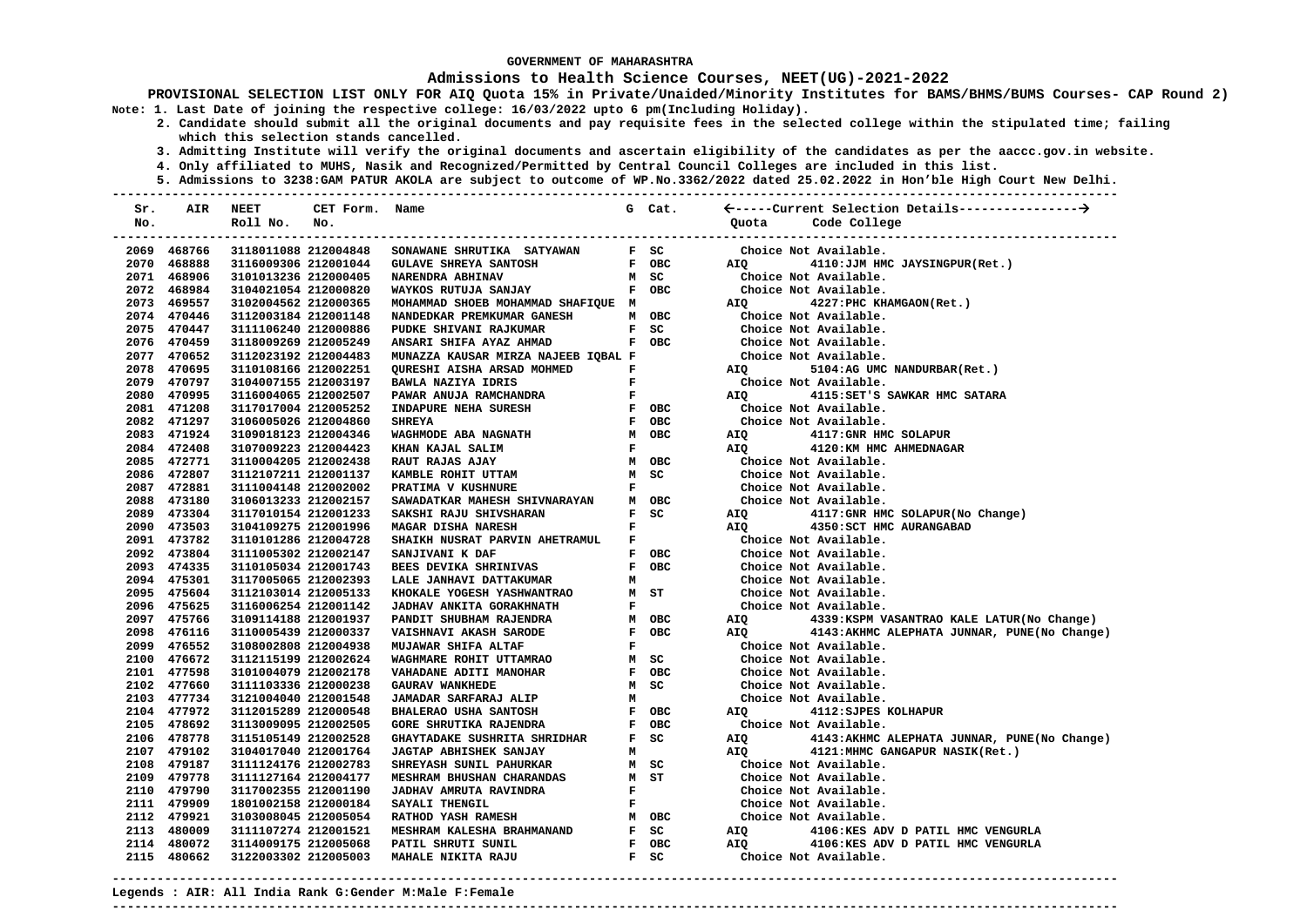#### **Admissions to Health Science Courses, NEET(UG)-2021-2022**

**PROVISIONAL SELECTION LIST ONLY FOR AIQ Quota 15% in Private/Unaided/Minority Institutes for BAMS/BHMS/BUMS Courses- CAP Round 2) Note: 1. Last Date of joining the respective college: 16/03/2022 upto 6 pm(Including Holiday).** 

- **2. Candidate should submit all the original documents and pay requisite fees in the selected college within the stipulated time; failing which this selection stands cancelled.** 
	- **3. Admitting Institute will verify the original documents and ascertain eligibility of the candidates as per the aaccc.gov.in website.**
	- **4. Only affiliated to MUHS, Nasik and Recognized/Permitted by Central Council Colleges are included in this list.**
- **5. Admissions to 3238:GAM PATUR AKOLA are subject to outcome of WP.No.3362/2022 dated 25.02.2022 in Hon'ble High Court New Delhi. ---------------------------------------------------------------------------------------------------------------------------------------**

| Sr. | AIR         | NEET                 | CET Form.            | Name                                                                                                                                                                                                                                     |                               | G Cat.                        |            |                                                                      |
|-----|-------------|----------------------|----------------------|------------------------------------------------------------------------------------------------------------------------------------------------------------------------------------------------------------------------------------------|-------------------------------|-------------------------------|------------|----------------------------------------------------------------------|
| No. |             | Roll No.             | No.                  |                                                                                                                                                                                                                                          |                               |                               | Ouota      | Code College                                                         |
|     |             |                      |                      |                                                                                                                                                                                                                                          |                               |                               |            |                                                                      |
|     | 2116 481147 |                      | 3104020240 212002347 | SAMRUDHI KSHIRSAGAR                                                                                                                                                                                                                      | $\mathbf{F}$ and $\mathbf{F}$ |                               | AIQ        | 4333: DKMMHMC AURANGABAD (Ret.)                                      |
|     | 2117 481240 |                      | 3117020217 212004188 | KANGUDE SNEHAL HARIDAS                                                                                                                                                                                                                   |                               |                               |            | Choice Not Available.                                                |
|     | 2118 481515 | 3111002551 212002283 |                      | PAYAL DINDAYAL LOGADE                                                                                                                                                                                                                    |                               |                               |            | Choice Not Available.                                                |
|     | 2119 481967 | 3107003417 212003002 |                      | SACHIN SURESH POL                                                                                                                                                                                                                        |                               |                               |            | Choice Not Available.                                                |
|     | 2120 482067 | 3113108083 212001486 |                      | MIRZA JAID MOBIN                                                                                                                                                                                                                         |                               |                               |            | AIQ 4121:MHMC GANGAPUR NASIK(Ret.)                                   |
|     | 2121 482138 | 3104001191 212003259 |                      |                                                                                                                                                                                                                                          |                               |                               |            | Choice Not Available.                                                |
|     | 2122 482178 | 3112122057 212000819 |                      |                                                                                                                                                                                                                                          |                               |                               |            | Choice Not Available.                                                |
|     | 2123 482387 | 3104104019 212001952 |                      |                                                                                                                                                                                                                                          |                               |                               | <b>AIQ</b> | 4333:DKMMHMC AURANGABAD(Ret.)                                        |
|     | 2124 482462 | 3111022073 212004971 |                      |                                                                                                                                                                                                                                          |                               |                               |            | Choice Not Available.                                                |
|     | 2125 482526 | 3111029165 212000561 |                      | MADAVI KHUSHI RAJU<br>KARANDE RAJESHRI RAMESHWAR                                                                                                                                                                                         |                               | $F$ ST                        |            | Choice Not Available.                                                |
|     | 2126 482672 | 3106002373 212004897 |                      |                                                                                                                                                                                                                                          |                               | F OBC                         |            | Choice Not Available.                                                |
|     | 2127 482815 | 3109016179 212001155 |                      |                                                                                                                                                                                                                                          |                               |                               |            | Choice Not Available.                                                |
|     | 2128 482865 | 3110003254 212004140 |                      |                                                                                                                                                                                                                                          |                               |                               |            | Choice Not Available.                                                |
|     | 2129 483459 | 3109002394 212000844 |                      | ANARIDE ARANKSHA POPAT (FREEDRAMESH) FOBC<br>FACHULE ARANKSHA POPAT (FREEDRAMESH) FOBC<br>JADHAV KRUSHNA RAOSAHEB M<br>DOKE YOGESH GAUTAM (METALLAT FSARJE TULSI BALAJI FST ST<br>NIMONE VALSHNAVI SANTOSH FOBC<br>NIMONE VALSHNAVI SANT |                               |                               |            | Choice Not Available.                                                |
|     | 2130 484225 | 3117013174 212000889 |                      |                                                                                                                                                                                                                                          |                               |                               |            | Choice Not Available.                                                |
|     | 2131 484240 | 3110013340 212004268 |                      |                                                                                                                                                                                                                                          |                               |                               |            | Choice Not Available.                                                |
|     | 2132 484280 | 3109113019 212004255 |                      |                                                                                                                                                                                                                                          |                               |                               | <b>AIQ</b> | 4115: SET'S SAWKAR HMC SATARA                                        |
|     | 2133 484299 | 3104022113 212004997 |                      |                                                                                                                                                                                                                                          |                               |                               |            | Choice Not Available.                                                |
|     | 2134 484300 | 1402001198 212002780 |                      | PARASHMITA MONDAL                                                                                                                                                                                                                        |                               | $F$ SC                        |            | Choice Not Available.                                                |
|     | 2135 485047 | 1801002181 212001022 |                      | <b>ATHARVA BHOSALE</b>                                                                                                                                                                                                                   |                               | M                             | AIO        | 4142: DHANWANTARI HC NASIK                                           |
|     | 2136 485723 | 3107015172 212001861 |                      |                                                                                                                                                                                                                                          |                               |                               |            | Choice Not Available.                                                |
|     | 2137 486910 | 3109014129 212004612 |                      |                                                                                                                                                                                                                                          |                               |                               |            | Choice Not Available.                                                |
|     | 2138 486987 | 3119001402 212002766 |                      | TAYADE JAGRUTI MILIND F SC<br>KENDRE SNEHA DEVIDAS F OBC<br>PATIL SHRIJAL RAHUL F F                                                                                                                                                      |                               |                               | <b>AIQ</b> | 4110:JJM HMC JAYSINGPUR                                              |
|     | 2139 487044 | 3109001389 212005233 |                      | DAHIFALE TEJASWINI SHIVRAJ F OBC<br>PATIL DURGA UTTAM F                                                                                                                                                                                  |                               |                               |            | AIQ 4106:KES ADV D PATIL HMC VENGURLA<br>AIQ 4116:GPHMC SANGLI(Ret.) |
|     | 2140 487072 | 3119005117 212002869 |                      |                                                                                                                                                                                                                                          |                               |                               |            |                                                                      |
|     | 2141 487130 | 3103017077 212001126 |                      | BHELE JANHAVI UMESH                                                                                                                                                                                                                      |                               | F OBC                         |            | Choice Not Available.                                                |
|     | 2142 487245 | 3101002281 212002913 |                      | <b>JADHAV DEEPTI KASHINATH</b>                                                                                                                                                                                                           |                               | F OBC                         |            | Choice Not Available.                                                |
|     | 2143 487325 | 3122002490 212004732 |                      | PATIL GAURAV RAJU                                                                                                                                                                                                                        |                               |                               |            | Choice Not Available.                                                |
|     | 2144 487402 | 3101021183 212005119 |                      | E UBC<br>M OBC<br>F OBC<br>F SC<br>R F OBC<br><br>THORAT KALYANI ANIL                                                                                                                                                                    |                               |                               | AIQ        | 4120:KM HMC AHMEDNAGAR                                               |
|     | 2145 487429 | 3111010281 212004808 |                      | <b>BHOWATE SAKSHI MADAN</b>                                                                                                                                                                                                              |                               |                               |            | Choice Not Available.                                                |
|     | 2146 488052 | 3111106092 212002064 |                      | <b>BARVE SHREYA RAMESHWAR</b>                                                                                                                                                                                                            |                               |                               |            | Choice Not Available.                                                |
|     | 2147 488365 | 3114003002 212000892 |                      | KHOT ABID ZAMEER                                                                                                                                                                                                                         | M                             |                               |            | Choice Not Available.                                                |
|     | 2148 489092 | 3108007048 212003122 |                      | NAIK AKSHATA PANDURANG                                                                                                                                                                                                                   | $\mathbf{F}$ and $\mathbf{F}$ |                               |            | Choice Not Available.                                                |
|     | 2149 489122 | 3112001466 212000817 |                      | SONI RAGHUNANDAN SHYAMSUNDER                                                                                                                                                                                                             |                               | M <sub>N</sub>                |            | Choice Not Available.                                                |
|     | 2150 489192 | 3112102130 212005331 |                      | LAKSHMI SAINATH KOTGIRWAR                                                                                                                                                                                                                |                               | F OBC                         | <b>AIO</b> | 4338: PDJMC PARBHANI                                                 |
|     | 2151 489217 | 3101014152 212001125 |                      | PAGARE PRACHI BATHUWELL                                                                                                                                                                                                                  |                               | $F$ SC                        |            | Choice Not Available.                                                |
|     | 2152 489556 | 3115010259 212003030 |                      | CHAVAN TANVEE VIJAY                                                                                                                                                                                                                      |                               | F OBC                         |            | Choice Not Available.                                                |
|     | 2153 490017 | 3111009534 212000674 |                      | <b>NUPUR HUME</b>                                                                                                                                                                                                                        |                               | $F$ SC                        |            | AIQ 4228: GHMC GONDIA (No Change)                                    |
|     | 2154 490097 | 3111113179 212005149 |                      | NISHIGANDHA PURUSHOTTAM DHATRAK F OBC                                                                                                                                                                                                    |                               |                               |            | Choice Not Available.                                                |
|     | 2155 490166 | 3103014197 212000671 |                      |                                                                                                                                                                                                                                          |                               | F OBC                         |            | Choice Not Available.                                                |
|     | 2156 490273 | 3116005004 212000342 |                      | LOCHANA KISHOR WAGH<br>GUJAR AKANKSHA SADASHIV                                                                                                                                                                                           |                               | $\mathbf{F}$ and $\mathbf{F}$ |            | Choice Not Available.                                                |
|     | 2157 490369 | 3112004176 212001549 |                      | SUROSHE PRATHAMESH PANJABRAO                                                                                                                                                                                                             |                               | M OBC                         |            | Choice Not Available.                                                |
|     | 2158 490990 | 3113103449 212002998 |                      | RITU ANIL KOCHAR                                                                                                                                                                                                                         |                               | $\mathbf{F}$ and $\mathbf{F}$ |            | AIQ 4121:MHMC GANGAPUR NASIK(No Change)                              |
|     | 2159 491387 | 3104101188 212005145 |                      |                                                                                                                                                                                                                                          |                               |                               | AIQ        | 4339: KSPM VASANTRAO KALE LATUR                                      |
|     | 2160 491401 | 3102006304 212004962 |                      |                                                                                                                                                                                                                                          |                               |                               | <b>AIQ</b> | 4147:DR U. PATIL HMC JALGAON                                         |
|     | 2161 491499 | 3117020680 212000662 |                      | F SC<br>F OBC<br>LOKHANDE MADHAVI MARUTI                                                                                                                                                                                                 |                               |                               | AIQ        | 4115: SET'S SAWKAR HMC SATARA (No Change)                            |
|     | 2162 491817 | 3103001473 212003169 |                      | GAWANDE SHARYU SUNILRAO                                                                                                                                                                                                                  |                               | F OBC                         | AIQ        | 4230: THMC AMARAVATI (Ret.)                                          |
|     |             |                      |                      |                                                                                                                                                                                                                                          |                               |                               |            |                                                                      |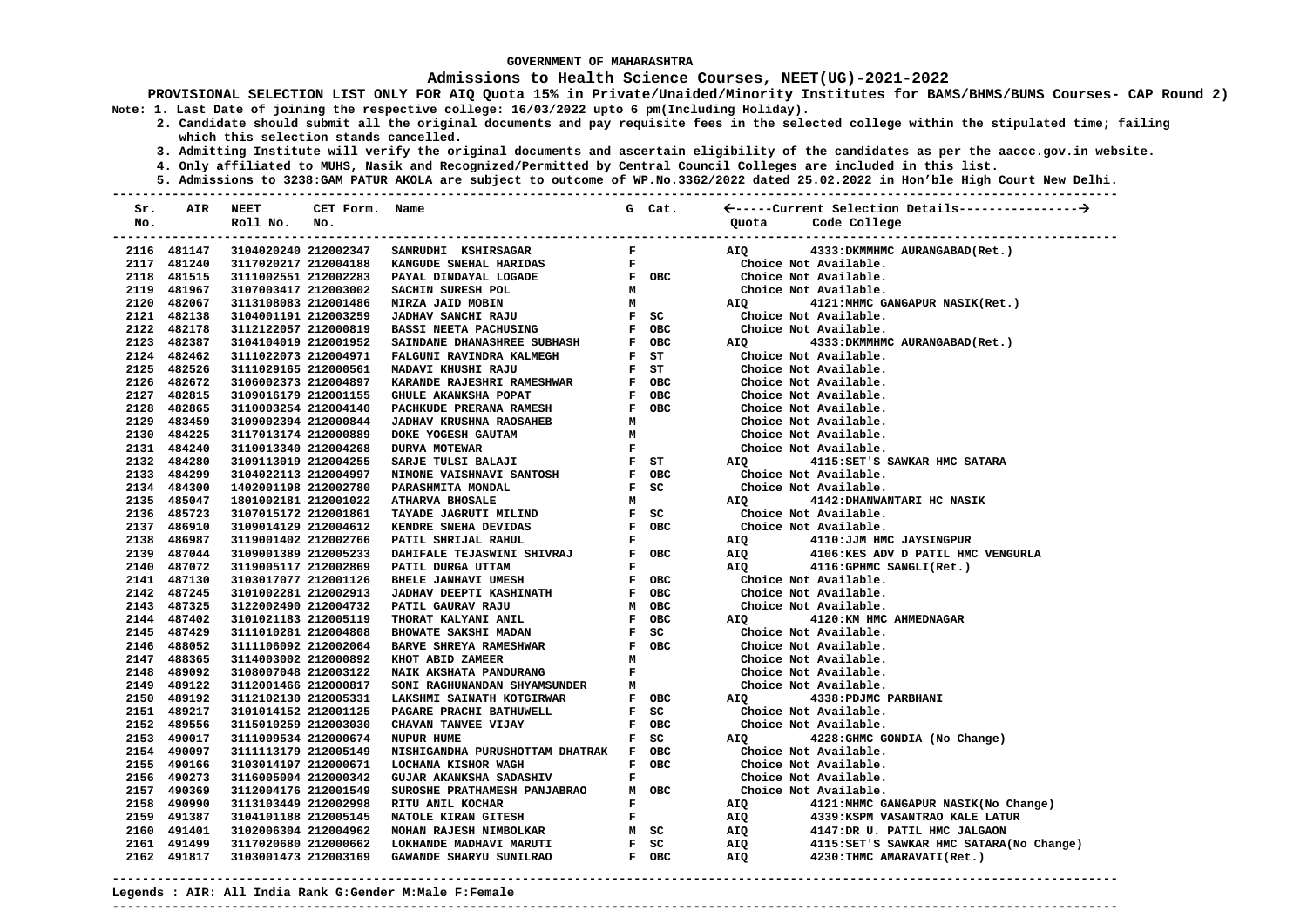### **Admissions to Health Science Courses, NEET(UG)-2021-2022**

**PROVISIONAL SELECTION LIST ONLY FOR AIQ Quota 15% in Private/Unaided/Minority Institutes for BAMS/BHMS/BUMS Courses- CAP Round 2) Note: 1. Last Date of joining the respective college: 16/03/2022 upto 6 pm(Including Holiday).** 

- **2. Candidate should submit all the original documents and pay requisite fees in the selected college within the stipulated time; failing which this selection stands cancelled.** 
	- **3. Admitting Institute will verify the original documents and ascertain eligibility of the candidates as per the aaccc.gov.in website.**
	- **4. Only affiliated to MUHS, Nasik and Recognized/Permitted by Central Council Colleges are included in this list.**
	- **5. Admissions to 3238:GAM PATUR AKOLA are subject to outcome of WP.No.3362/2022 dated 25.02.2022 in Hon'ble High Court New Delhi.**

| Sr. | AIR         | <b>NEET</b>                 | CET Form. Name |                                       |                | G Cat.                        |            |                                     |
|-----|-------------|-----------------------------|----------------|---------------------------------------|----------------|-------------------------------|------------|-------------------------------------|
| No. |             | Roll No.                    | No.            |                                       |                |                               | Ouota      | Code College                        |
|     |             | --------------------------- |                |                                       |                |                               |            | --------------------------          |
|     | 2163 491844 | 3105004218 212002663        |                | SONAWANE DIMPAL MADAN                 |                | $F$ SC                        |            | Choice Not Available.               |
|     | 2164 492031 | 3101014225 212002856        |                | PAWAR KOMAL MOHAN                     |                | F OBC                         | AIO        | 4120: KM HMC AHMEDNAGAR             |
|     | 2165 492429 | 3111001186 212002043        |                | ISHIKA ANANT BONDRE                   |                | F OBC                         |            | Choice Not Available.               |
|     | 2166 492731 | 3113001242 212003193        |                | SHAIKH AQSA JAMIL                     |                | $\mathbf{F}$ and $\mathbf{F}$ | AIQ        | 4121: MHMC GANGAPUR NASIK(Ret.)     |
|     | 2167 493033 | 3101013221 212002286        |                | AVHAD YOGESH MAHADEV                  |                | M OBC                         | AIQ        | 4107:DHM DAPOLI RATNAGIRI(Ret.)     |
|     | 2168 493454 | 3113005163 212005026        |                | ANSARI MUJEEBURRAHMAN RASHID AH M OBC |                |                               |            | Choice Not Available.               |
|     | 2169 493532 | 3105018227 212005209        |                | MOMIN NAJMA WAJED                     | $\mathbf{F}$   |                               | AIO        | 4337: SKHMC BEED                    |
|     | 2170 493547 | 3112101052 212000448        |                | SHAIKH MAHIN RAJESAB                  |                | F OBC                         |            | Choice Not Available.               |
|     | 2171 493974 | 3105007121 212004593        |                | PATIL PRAJWAL PANDURANG               | м              |                               |            | Choice Not Available.               |
|     | 2172 494035 | 3105014090 212005347        |                | KHAN SHIFA ANAM FEROZ                 | F              |                               |            | Choice Not Available.               |
|     | 2173 494255 | 3106006039 212001331        |                | <b>GOSAVI SHIVAM SUNIL</b>            |                | M OBC                         |            | Choice Not Available.               |
|     | 2174 494663 | 3112111254 212000586        |                | PARSURE SHUBHAM LALU                  |                | M OBC                         |            | Choice Not Available.               |
|     | 2175 495935 | 3115009392 212001932        |                | SHINDE PRANESH SHIVAJI                |                | M SC                          |            | Choice Not Available.               |
|     | 2176 495994 | 3122006183 212005046        |                | PATIL PRAJAKTA DILIP                  |                | F OBC                         |            | Choice Not Available.               |
|     | 2177 496002 | 3107004061 212003175        |                | PARDESHI SNEHAL RAVINDRA              |                | F OBC                         |            | Choice Not Available.               |
|     | 2178 496218 | 3104008150 212002759        |                | KADAM VAISHALI KACHRUBA               |                | F SC                          |            | Choice Not Available.               |
|     | 2179 496446 | 3103021252 212001096        |                | TADAS SHRAVANI SHAMKANT               |                | F OBC                         |            | Choice Not Available.               |
|     | 2180 496638 | 3104008146 212003448        |                | HIWARALE SNEHAL UMESH                 |                | F SC                          |            | Choice Not Available.               |
|     | 2181 496710 | 3106013132 212001171        |                | ANIL PURUSHOTTAM ATOLE                |                | M OBC                         | AIQ        | 4227:PHC KHAMGAON(Ret.)             |
|     | 2182 496725 | 3122003262 212001107        |                | PATHAN SAIMA AMINKHAN                 | $\mathbf{F}$ . |                               | AIQ        | 5104:AG UMC NANDURBAR(Ret.)         |
|     | 2183 496823 | 3111014122 212003056        |                | HOLANI MAHAK RAMESH                   | F              |                               |            | Choice Not Available.               |
|     | 2184 496900 | 3110105039 212001357        |                | UNNATI AVINASH SANKHE                 |                | F OBC                         |            | Choice Not Available.               |
|     | 2185 497133 | 3115102184 212000970        |                | SINGH NUTAN UMESH                     | $\mathbf{F}$   |                               |            | Choice Not Available.               |
|     | 2186 497608 | 3111012416 212005176        |                | PRITAM PRAFUL TAWADE                  |                | M SC                          |            | Choice Not Available.               |
|     | 2187 498115 | 3110101345 212004349        |                | MOHITE HEMANT DILIP                   | M              |                               |            | Choice Not Available.               |
|     | 2188 498137 | 3111011025 212004719        |                | TALE AKSHAY PRADIP                    |                | M OBC                         |            | Choice Not Available.               |
|     | 2189 498360 | 3116005051 212002983        |                | MISAL ASHLESHA JAGANNATH              |                | F OBC                         |            | Choice Not Available.               |
|     | 2190 498627 | 3117020486 212002334        |                | RAJGUDE DIVYA BALASAHEB               | $\mathbf{F}$   |                               | AIQ        | 4144: PSPM MHMC SOLAPUR(Ret.)       |
|     | 2191 498706 | 3122010156 212000422        |                | AHIRRAO SAKSHI ANANT                  |                | F OBC                         | AIQ        | 4118: AHMC SAVEDI RD AHMEDNAGAR     |
|     | 2192 498718 | 3115022114 212002988        |                | DALVI YASHWANT NANDKISHOR             |                | M OBC                         | AIQ        | 4115:SET'S SAWKAR HMC SATARA(Ret.)  |
|     | 2193 498879 | 3111016258 212002825        |                | <b>AYUSHI RAMTEKE</b>                 |                | $F$ SC                        |            | Choice Not Available.               |
|     | 2194 498889 | 3116003051 212002292        |                | PAWAR PRATIKSHA BHAYYASAHEB           | F              |                               | AIQ        | 4115: SET'S SAWKAR HMC SATARA       |
|     | 2195 499014 | 3112005331 212000130        |                | MUNDE SUDHANSHU YUVRAJ                |                | M OBC                         | AIQ        | 4230: THMC AMARAVATI (No Change)    |
|     | 2196 499109 | 3104105344 212000641        |                | <b>JAGIRDAR ANUD</b>                  | F              |                               | <b>AIQ</b> | 4333: DKMMHMC AURANGABAD (Ret.)     |
|     | 2197 499312 | 3110011273 212003281        |                | NADAR KOKILA KAMARAJ                  | F              |                               | AIQ<br>AIQ | 4149:RR PATIL HMC SANGLI(No Change) |
|     | 2198 499344 | 3104108183 212001016        |                | KHAN AZIZUL RAHEMAN NIYAMATULLAH M    |                |                               |            | 5104:AG UMC NANDURBAR (No Change)   |
|     | 2199 499421 | 3113005333 212004055        |                | MAHAJAN ADITYA SANJAY                 |                | M OBC                         |            | Choice Not Available.               |
|     | 2200 500549 | 3111008195 212002061        |                | DIPTI SHAHU                           | F              |                               |            | Choice Not Available.               |
|     | 2201 500749 | 3111029024 212004890        |                | <b>DEEPIKA</b>                        | F              |                               |            | Choice Not Available.               |
|     | 2202 500881 | 3111025197 212004412        |                | NICHAT TEJAL PRASHANT                 |                | F OBC                         |            | Choice Not Available.               |
|     | 2203 501008 | 3108003437 212002140        |                | MANE NEHA DHONDIRAM                   |                | $\mathbf{F}$ and $\mathbf{F}$ | AIQ        | 4116:GPHMC SANGLI(No Change)        |
|     | 2204 501039 | 3102005505 212000090        |                | DESHMUKH LAVESH RAMRAO                |                | M                             | AIQ        | 4147:DR U. PATIL HMC JALGAON        |
|     | 2205 501240 | 3109109240 212004149        |                | KAMBLE SHWETA GAJENDRA                |                | F SC                          |            | Choice Not Available.               |
|     | 2206 501367 | 3108001589 212002380        |                | ROHAN HANABAR                         |                | $M$ and $M$                   |            | Choice Not Available.               |
|     | 2207 501938 | 3118011219 212000879        |                | SALONY SATISH MUNDHE                  |                | F OBC                         |            | Choice Not Available.               |
|     | 2208 501943 | 3111128135 212000148        |                | RUSHIKESH ARUN KAMBLE                 |                | M OBC                         | <b>AIO</b> | 4336: SMPKHMC NANDED                |
|     | 2209 502005 | 3115027096 212002267        |                | NISHAD AKHILESH HIRALAL               |                | M OBC                         |            | Choice Not Available.               |
|     |             |                             |                |                                       |                |                               |            |                                     |

**Legends : AIR: All India Rank G:Gender M:Male F:Female ---------------------------------------------------------------------------------------------------------------------------------------**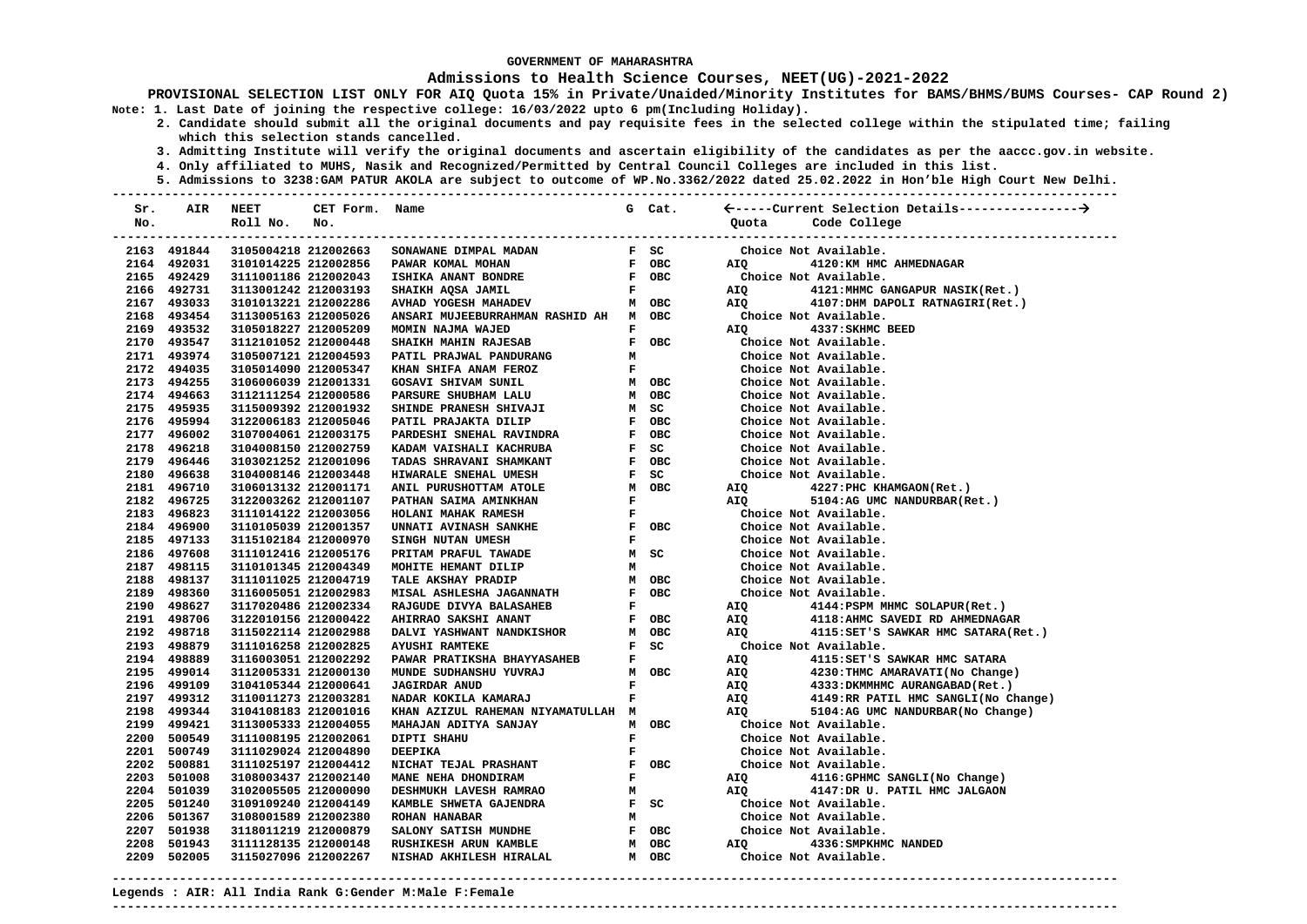### **Admissions to Health Science Courses, NEET(UG)-2021-2022**

- **2. Candidate should submit all the original documents and pay requisite fees in the selected college within the stipulated time; failing which this selection stands cancelled.** 
	- **3. Admitting Institute will verify the original documents and ascertain eligibility of the candidates as per the aaccc.gov.in website.**
	- **4. Only affiliated to MUHS, Nasik and Recognized/Permitted by Central Council Colleges are included in this list.**
- **5. Admissions to 3238:GAM PATUR AKOLA are subject to outcome of WP.No.3362/2022 dated 25.02.2022 in Hon'ble High Court New Delhi. ---------------------------------------------------------------------------------------------------------------------------------------**

| Sr. | AIR         | <b>NEET</b>          | CET Form.            | Name                                                                                                                 |              | G Cat.                                    |                                                |                                             |
|-----|-------------|----------------------|----------------------|----------------------------------------------------------------------------------------------------------------------|--------------|-------------------------------------------|------------------------------------------------|---------------------------------------------|
| No. |             | Roll No.             | No.                  |                                                                                                                      |              |                                           | Ouota                                          | Code College                                |
|     |             |                      |                      |                                                                                                                      |              |                                           |                                                |                                             |
|     | 2210 502826 |                      | 3102022153 212004312 | MOHAMMAD HUZAIFA NASIR AHMED                                                                                         | M            |                                           |                                                | Choice Not Available.                       |
|     | 2211 503150 | 3118007199 212001442 |                      | USHIRE ROHIT WAMANRAO                                                                                                |              | M SC                                      |                                                | Choice Not Available.                       |
|     | 2212 503439 | 3111013019 212000368 |                      | <b>BHUTE SANKET NANDKISHOR</b>                                                                                       |              | M OBC                                     |                                                | Choice Not Available.                       |
|     | 2213 503660 | 3119002325 212005158 |                      | <b>BABAR VAISHANAVI VINOD</b>                                                                                        |              | $\mathbf{F}$ and $\mathbf{F}$             | Choice Not Available.<br>Choice Not Available. |                                             |
|     | 2214 503960 | 3110116170 212002159 |                      | <b>ATHARVA SANKHE</b>                                                                                                |              | M OBC                                     |                                                |                                             |
|     | 2215 505135 | 3107010277 212004116 |                      | SHIRSATH BHAVRATNA BHARAT                                                                                            |              | M SC                                      | <b>AIQ</b>                                     | 4123: KDMGHMC SHIRPUR DHULE                 |
|     | 2216 505420 | 3115004647 212000974 |                      | PISAL AMRUTA DILIP                                                                                                   |              | $\mathbf{F}$ and $\mathbf{F}$             |                                                | AIQ 4115:SET'S SAWKAR HMC SATARA(No Change) |
|     | 2217 505497 | 3110002597 212004117 |                      | ZEAL                                                                                                                 |              | $\mathbf{F}$<br>M $_{\mathbf{M}}$         |                                                | Choice Not Available.                       |
|     | 2218 505576 | 3109112262 212003413 |                      | GODASE SHUBHAM VISHNU                                                                                                |              |                                           |                                                | Choice Not Available.                       |
|     | 2219 505827 | 3102004120 212005190 |                      | <b>JUNED RAZA SHAIKH ISHAQUE</b>                                                                                     |              |                                           |                                                | Choice Not Available.                       |
|     | 2220 505924 | 3122005377 212005335 |                      | SAKSHI VINAYKUMAR ADGALE                                                                                             |              | F OBC                                     | Choice Not Available.                          |                                             |
|     | 2221 505944 | 3105008018 212001537 |                      | BHILGUDE ARPITA ARJUNRAO                                                                                             | $\mathbf{F}$ |                                           |                                                | AIQ 4337: SKHMC BEED (Ret.)                 |
|     | 2222 505976 | 3110003175 212002861 |                      | MISHRA MONIKA MADHUSUDAN                                                                                             |              | $\mathbf{F}$ and $\mathbf{F}$             |                                                | Choice Not Available.                       |
|     | 2223 506249 | 3102017153 212004898 |                      | LONAGRE AKSHAY RAJU                                                                                                  |              | M OBC                                     |                                                | Choice Not Available.                       |
|     | 2224 506288 | 3101020201 212001788 |                      | KALE GITANJALI DIVYANAM<br>VAIDHYA ADITI MAHESHKUMAR                                                                 |              | F OBC                                     | Choice Not Available.<br>Choice Not Available. |                                             |
|     | 2225 506357 | 3111003149 212003344 |                      |                                                                                                                      |              | F OBC                                     |                                                |                                             |
|     | 2226 506488 | 3118028082 212001097 |                      | PALAK AKHILESH SHARMA                                                                                                |              | $\mathbf{F}$ and $\mathbf{F}$             | AIQ Q                                          | 4118:AHMC SAVEDI RD AHMEDNAGAR(No Change)   |
|     | 2227 507505 | 3122004122 212001891 |                      | MANSURI SUMER KHALIL                                                                                                 |              | M OBC                                     |                                                | Choice Not Available.                       |
|     | 2228 507523 | 3110004259 212004196 |                      | KHAN ANAM NADEEM                                                                                                     | $\mathbf{F}$ |                                           |                                                | Choice Not Available.                       |
|     | 2229 507546 | 3104106048 212004181 |                      | $\mathbf{F}$ and $\mathbf{F}$ and $\mathbf{F}$<br>GADEKAR RUTUJA TRAMBAK                                             |              |                                           | <b>AIQ</b>                                     | 4346:GM HOM MED COL JALNA                   |
|     | 2230 507635 | 3103015149 212001758 |                      | SUVIDHA GAWAI                                                                                                        |              | F SC                                      | AIQ                                            | 4123: KDMGHMC SHIRPUR DHULE                 |
|     | 2231 507697 | 3104008060 212001397 |                      | NASHIT BAIG WASEEM BAIG MIRZA                                                                                        | м            |                                           |                                                | AIQ 4333: DKMMHMC AURANGABAD(No Change)     |
|     | 2232 507801 | 3106021087 212004605 |                      | MIRZA TALHA MIRZA IZHARUL HAQUE M                                                                                    |              |                                           |                                                | Choice Not Available.                       |
|     | 2233 507975 | 3118019208 212002183 |                      | KHAN NAMRAH                                                                                                          |              | $\mathbf{F}$ and $\mathbf{F}$             | AIQ                                            | 5109:AL-AMEEN UMC MALEGAON(Ret.)            |
|     | 2234 508166 | 3114001049 212004273 |                      | PRANJAL NAMDEV GAIKAR                                                                                                |              | F OBC                                     | <b>AIQ</b>                                     | 4112: SJPES KOLHAPUR                        |
|     | 2235 508381 | 3112012070 212001787 |                      | THAKUR NANDITA                                                                                                       |              | F OBC                                     | AIO <b>Aio</b>                                 | 4336: SMPKHMC NANDED                        |
|     | 2236 509393 | 3103003510 212002069 |                      | ARISHA MAHEEN NASEEB AHMAD KHAN F                                                                                    |              |                                           |                                                | Choice Not Available.                       |
|     | 2237 510268 | 3105017030 212002186 |                      | MUNDE POONAM ARJUN                                                                                                   |              | F OBC                                     |                                                | Choice Not Available.                       |
|     | 2238 510343 | 3109001319 212003038 |                      | MULANI PALASH SHABBIR                                                                                                | M            |                                           |                                                | Choice Not Available.                       |
|     | 2239 510410 | 3115019316 212005219 |                      | GIRME ANJALI SHAILESH<br>GARDARE SUSHIL PANDURANG                                                                    |              | F OBC                                     |                                                | Choice Not Available.                       |
|     | 2240 510524 | 3115035189 212000511 |                      |                                                                                                                      |              | M                                         |                                                | Choice Not Available.                       |
|     | 2241 510567 | 3112112041 212000146 |                      | <b>ALWINA TAZEEN ABDUL QAYYUM<br/>CHAUDHARI CHETAN DINESH<br/>KALE VEDANT VILASRAO</b>                               |              | $\mathbf{F}$ and $\mathbf{F}$             | <b>AIO</b>                                     | 4336: SMPKHMC NANDED (No Change)            |
|     | 2242 510571 | 3107005246 212001320 |                      |                                                                                                                      |              | M OBC                                     |                                                | Choice Not Available.                       |
|     | 2243 511169 | 3103002066 212003088 |                      | KALE VEDANT VILASRAO                                                                                                 |              | M OBC                                     |                                                | Choice Not Available.                       |
|     | 2244 511315 | 3107017135 212004514 |                      | UZMA BANO NADIM AHMED QURAISHI                                                                                       |              | F OBC                                     |                                                | Choice Not Available.                       |
|     | 2245 511325 | 3103017209 212004619 |                      | DESHNUKH VAISHNAVI GAJANAN                                                                                           |              | F OBC                                     |                                                | AIQ 4337: SKHMC BEED                        |
|     | 2246 511337 | 3110002612 212000730 |                      | SINGH AMAN SUNIL                                                                                                     | м            |                                           |                                                | AIQ 4110: JJM HMC JAYSINGPUR (No Change)    |
|     | 2247 511490 | 3101005396 212001567 |                      | AGRE SAKSHI RAJARAM                                                                                                  |              | F OBC                                     |                                                | Choice Not Available.                       |
|     | 2248 511699 | 3117020796 212001623 |                      | <b>ANIKET</b>                                                                                                        |              | M OBC                                     |                                                | Choice Not Available.                       |
|     | 2249 512559 | 3111004310 212002449 |                      | SAYARE PRATIK LILAKRUSHNA                                                                                            |              | M OBC                                     | AIQ                                            | 4228: GHMC GONDIA (No Change)               |
|     | 2250 512564 | 3104012232 212003107 |                      | SHINDE SAKSHI SANJAY                                                                                                 |              | $F$ SC                                    |                                                | Choice Not Available.                       |
|     | 2251 512719 | 3116010121 212004310 |                      | <b>MUJAWAR SAMEERA BARKAT<br/>PATIL RADHIKA DATTATRAY<br/>MOMIN ARSHAMA SAJID AKHTAR<br/>CHAVAN SHRADDHA BAJRANG</b> | $\mathbf{F}$ |                                           | <b>AIQ</b>                                     | 4110:JJM HMC JAYSINGPUR                     |
|     | 2252 512930 | 3102004199 212001959 |                      |                                                                                                                      |              | F OBC                                     | <b>AIO</b>                                     | 4230: THMC AMARAVATI (Ret.)                 |
|     | 2253 513196 | 3113106356 212004182 |                      |                                                                                                                      |              | F OBC                                     |                                                | Choice Not Available.                       |
|     | 2254 513315 | 3114002323 212004726 |                      |                                                                                                                      |              | $\mathbf{F}$ and $\mathbf{F}$             | <b>AIQ</b>                                     | 4112: SJPES KOLHAPUR                        |
|     | 2255 513439 | 3122008059 212004258 |                      | JOSHI POOJA SUHAS                                                                                                    |              | $\mathbf{F}$ and $\mathbf{F}$             | AIQ                                            | 4118: AHMC SAVEDI RD AHMEDNAGAR             |
|     | 2256 513452 | 3101010293 212002119 |                      | DHANDUKE VAISHNAVI RAVINDRA                                                                                          |              | $\mathbf{F}^{(n)}$ and $\mathbf{F}^{(n)}$ |                                                | Choice Not Available.                       |
|     |             |                      |                      |                                                                                                                      |              |                                           |                                                |                                             |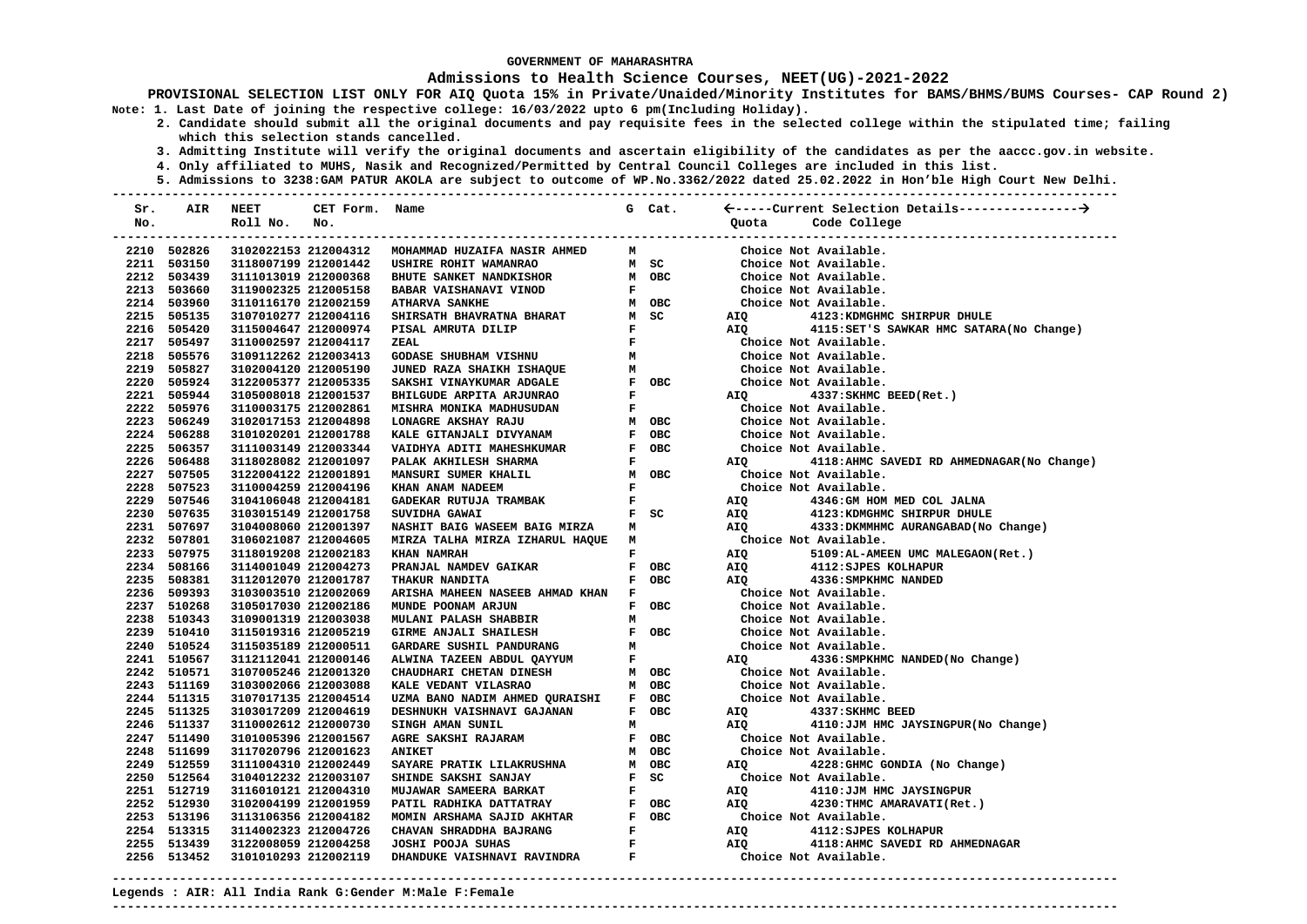### **Admissions to Health Science Courses, NEET(UG)-2021-2022**

- **2. Candidate should submit all the original documents and pay requisite fees in the selected college within the stipulated time; failing which this selection stands cancelled.** 
	- **3. Admitting Institute will verify the original documents and ascertain eligibility of the candidates as per the aaccc.gov.in website.**
	- **4. Only affiliated to MUHS, Nasik and Recognized/Permitted by Central Council Colleges are included in this list.**
	- **5. Admissions to 3238:GAM PATUR AKOLA are subject to outcome of WP.No.3362/2022 dated 25.02.2022 in Hon'ble High Court New Delhi.**

| Sr. | AIR         | <b>NEET</b>          | CET Form. | Name                                  |              | G Cat. |       |                                             |
|-----|-------------|----------------------|-----------|---------------------------------------|--------------|--------|-------|---------------------------------------------|
| No. |             | Roll No.             | No.       |                                       |              |        | Ouota | Code College                                |
|     |             |                      |           | ------------------------------------- |              |        |       | --------------------------                  |
|     | 2257 513572 | 3112103041 212000213 |           | TAWAR SNEHA YASHWANT                  | F            |        |       | Choice Not Available.                       |
|     | 2258 513808 | 3111107353 212003068 |           | VISHAL EKNATH KOTKAR                  |              | M OBC  |       | Choice Not Available.                       |
|     | 2259 514670 | 3115002013 212005246 |           | SANGALE PRANALI RAMDAS                |              | F OBC  | AIO   | 4107: DHM DAPOLI RATNAGIRI                  |
|     | 2260 515038 | 3118007366 212005151 |           | <b>GAYATRI</b>                        |              | F OBC  |       | Choice Not Available.                       |
|     | 2261 515146 | 3104004416 212003372 |           | VAIDYA SUNIL VISHNU                   |              | M OBC  | AIQ   | 4147:DR U. PATIL HMC JALGAON                |
|     | 2262 515241 | 3115029266 212000233 |           | SOLANKAR BHAGYASHRI GANESH            |              | F OBC  | AIO   | 4117:GNR HMC SOLAPUR(No Change)             |
|     | 2263 515252 | 3115003076 212001646 |           | PANDAV ANISHA NAVNATH                 |              | $F$ SC |       | Choice Not Available.                       |
|     | 2264 515514 | 3118005135 212000242 |           | <b>ANIKET JADHAV</b>                  |              | M OBC  | AIQ   | 4122:KBA HMC CHANDWAD (No Change)           |
|     | 2265 515693 | 3104105140 212002434 |           | CHAVHAN SHARWARY RAGHUNATH            | $\mathbf{F}$ | OBC    | AIQ   | 4333: DKMMHMC AURANGABAD (No Change)        |
|     | 2266 515726 | 3113003262 212005236 |           | BIDGAR KRUSHNA HARIBHAU               | M            | OBC    | AIO   | 4107: DHM DAPOLI RATNAGIRI                  |
|     | 2267 515840 | 3109111001 212003090 |           | LAWAND HARSHADA RAMKRUSHNA            | F            |        |       | Choice Not Available.                       |
|     | 2268 515973 | 3111101252 212002461 |           | PRANJAL NARESH SHENDE                 |              | F OBC  |       | Choice Not Available.                       |
|     | 2269 516085 | 3104020202 212002307 |           | BAGBAN ZIYAD ABDULKARIM               | м            |        |       | Choice Not Available.                       |
|     | 2270 516284 | 3117008186 212000931 |           | UDATA VAISHNAVI DEEPAK                |              | F OBC  |       | Choice Not Available.                       |
|     | 2271 516351 | 3108004579 212002745 |           | PATIL MANASI DILIP                    | F            |        | AIQ   | 4159: VENUTAI YC HMC KOLHAPUR (Ret.)        |
|     | 2272 516744 | 3112009274 212000052 |           | SHAIK FAROOQ                          | м            |        | AIQ   | 4336: SMPKHMC NANDED (Ret.)                 |
|     | 2273 516939 | 4501008538 212003069 |           | SHIVTIKA PRAJAPATI                    |              | F OBC  |       | Choice Not Available.                       |
|     | 2274 516992 | 3113005312 212001948 |           | LACHAKE SHIVANI YOGESH                |              | F OBC  | AIQ   | 4122:KBA HMC CHANDWAD (No Change)           |
|     | 2275 517451 | 3117004286 212001759 |           | LADAGE PRERANA PRAMOD                 |              | F OBC  | AIO   | 4110:JJM HMC JAYSINGPUR(Ret.)               |
|     | 2276 517608 | 3110001744 212000703 |           | DEV BHATT                             | м            |        |       | Choice Not Available.                       |
|     | 2277 517779 | 3112033025 212000137 |           | KORTE BHAGYASHRI KISHANRAO            | F            |        | AIQ   | 4336: SMPKHMC NANDED (Ret.)                 |
|     | 2278 518037 | 3107007169 212005247 |           | SHAIKH AWESH RAZA SHAIKH RAFIQUE M    |              |        |       | Choice Not Available.                       |
|     | 2279 518219 | 3118007281 212001401 |           | KHAN SARA KHATOON TAJUDDIN            | $\mathbf F$  |        | AIQ   | 5104:AG UMC NANDURBAR(Ret.)                 |
|     | 2280 518412 | 3109101534 212000606 |           | DHAWALE SNEHAL GAUTAM                 |              | $F$ SC |       | Choice Not Available.                       |
|     | 2281 518663 | 3101021077 212001220 |           | MADAKE SNEHAL LAXMAN                  |              | F OBC  | AIQ   | 4118: AHMC SAVEDI RD AHMEDNAGAR (No Change) |
|     | 2282 518792 | 3110021057 212003093 |           | GAUSIYA KHATOON NASIRUDDIN            | F            |        | AIQ   | 4110:JJM HMC JAYSINGPUR(Ret.)               |
|     | 2283 518955 | 3110117041 212004782 |           | SIDDIQUI RUKHSAR SHAKIL               | F            |        | AIO   | 4154: MAHALAXMI HMC SATARA                  |
|     | 2284 519418 | 3112010236 212004049 |           | HARILAL JAISWAL                       |              | M OBC  |       | Choice Not Available.                       |
|     | 2285 519837 | 3106018124 212005094 |           | KADAM ABHIJIT UDDHAVRAO               |              | M ST   |       | Choice Not Available.                       |
|     | 2286 519995 | 3111106109 212000887 |           | NAGPURE SIDDHI MADHUSUDAN             |              | F OBC  | AIQ   | 4228: GHMC GONDIA (Ret.)                    |
|     | 2287 520176 | 3112018011 212003011 |           | VINKARE AJIT SATWAJI                  |              | M SC   |       | Choice Not Available.                       |
|     | 2288 520261 | 3118005237 212004361 |           | ANSARI ZOHA MOHD SAJID                |              | F OBC  | AIQ   | 4141: ITHAPE HMC SANGAMNER                  |
|     | 2289 520917 | 3119001202 212002106 |           | KARANDE TEJASWI GANPAT                |              | F OBC  | AIQ   | 4144: PSPM MHMC SOLAPUR (No Change)         |
|     | 2290 520942 | 3109107079 212003206 |           | MOHITE RUTIK ASHOK                    | м            |        |       | Choice Not Available.                       |
|     | 2291 521029 | 3105010135 212005250 |           | SHAIKH NAZMEEN FASIYODDIN             |              | F OBC  |       | Choice Not Available.                       |
|     | 2292 521172 | 3101019138 212000371 |           | <b>SHUBHAM ASANE</b>                  |              | M OBC  |       | Choice Not Available.                       |
|     | 2293 521469 | 3101001025 212001542 |           | SUDAKE DNYANESHWARI SANTOSH           |              | F OBC  |       | Choice Not Available.                       |
|     | 2294 522827 | 3111106353 212001607 |           | PRATIKSHA KHANDEKAR                   |              | F SC   |       | Choice Not Available.                       |
|     | 2295 522847 | 3103006335 212004307 |           | <b>BIBI KHANSA</b>                    | F            |        | AIQ   | 4336: SMPKHMC NANDED                        |
|     | 2296 523056 | 2101001494 212000259 |           | AKSHAY SAKHARAM JEJURKAR              | M            |        | AIQ   | 4142: DHANWANTARI HC NASIK (No Change)      |
|     | 2297 523446 | 3103007025 212002807 |           | MISBATUL AIN SYED MUSHTAQUE           | F            |        | AIO   | 4230: THMC AMARAVATI (Ret.)                 |
|     | 2298 524214 | 3115004558 212004151 |           | <b>KIRTI</b>                          | F            |        |       | Choice Not Available.                       |
|     | 2299 524910 | 3101009160 212001971 |           | KAZI SHIBA ZINAT ZAKIR                | F            |        | AIQ   | 4148:SP HMC AHMEDNAGAR(No Change)           |
|     | 2300 525029 | 3101002134 212004999 |           | NIMASE TEJAS SAMBHAJI                 |              | M OBC  | AIO   | 4118: AHMC SAVEDI RD AHMEDNAGAR             |
|     | 2301 525040 | 3104003642 212002634 |           | TAUR SHRUTI GANESHRAO                 | $\mathbf{F}$ |        |       | Choice Not Available.                       |
|     | 2302 525062 | 3122005147 212001492 |           | PATHAN SAANI YASNAIN KHAN             |              | M OBC  | AIO   | 5104:AG UMC NANDURBAR (No Change)           |
|     | 2303 525099 | 3104011161 212004479 |           | DHANDE KANCHAN KESHAV                 | $\mathbf{F}$ |        |       | Choice Not Available.                       |
|     |             |                      |           |                                       |              |        |       |                                             |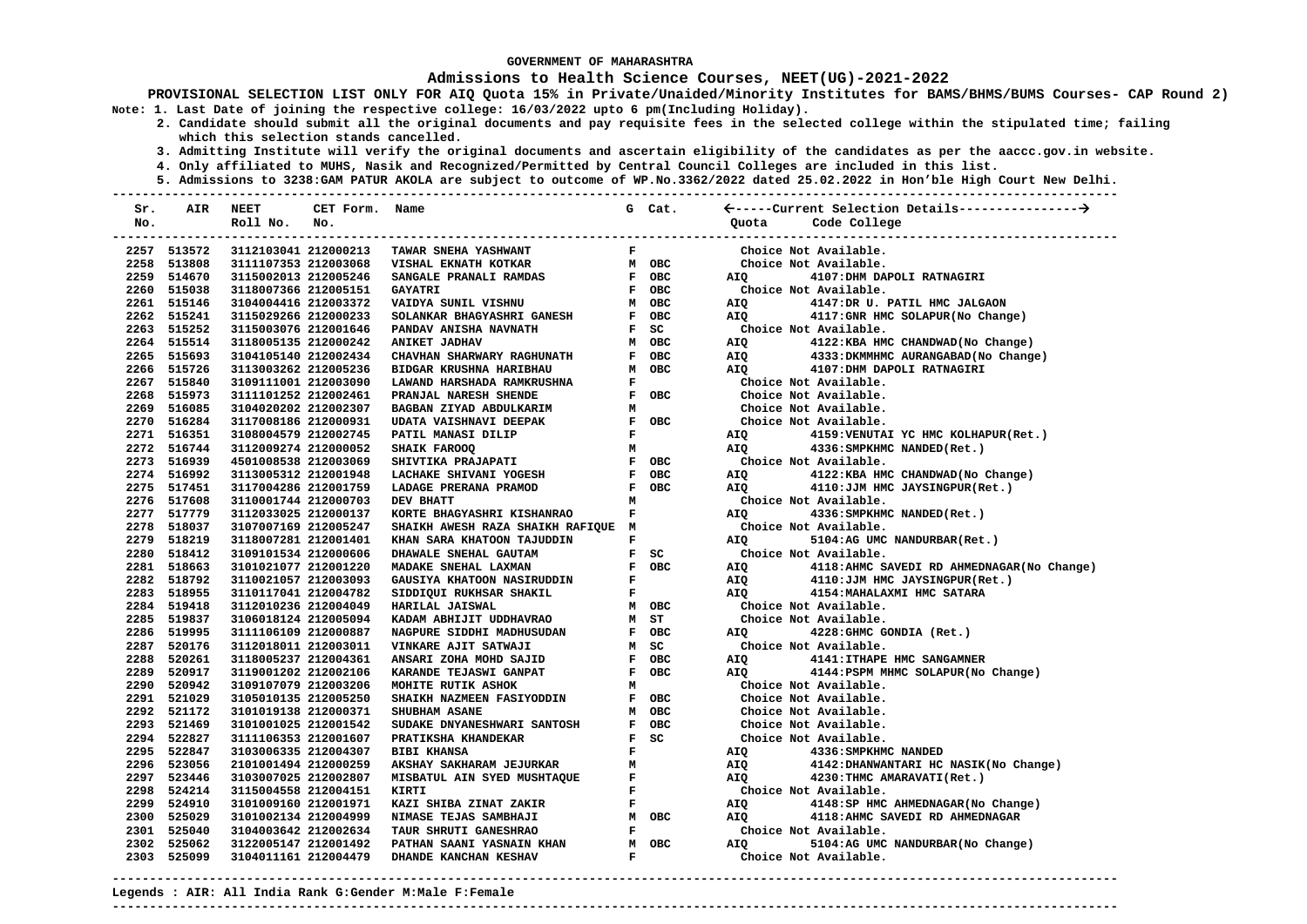### **Admissions to Health Science Courses, NEET(UG)-2021-2022**

- **2. Candidate should submit all the original documents and pay requisite fees in the selected college within the stipulated time; failing which this selection stands cancelled.** 
	- **3. Admitting Institute will verify the original documents and ascertain eligibility of the candidates as per the aaccc.gov.in website.**
	- **4. Only affiliated to MUHS, Nasik and Recognized/Permitted by Central Council Colleges are included in this list.**
- **5. Admissions to 3238:GAM PATUR AKOLA are subject to outcome of WP.No.3362/2022 dated 25.02.2022 in Hon'ble High Court New Delhi. ---------------------------------------------------------------------------------------------------------------------------------------**

| Sr. | AIR                        | <b>NEET</b>                                  | CET Form. Name       |                                                                 |                               | G Cat.                          |                       |                                                                 |
|-----|----------------------------|----------------------------------------------|----------------------|-----------------------------------------------------------------|-------------------------------|---------------------------------|-----------------------|-----------------------------------------------------------------|
| No. |                            | Roll No.                                     | No.                  |                                                                 |                               |                                 |                       | Quota Code College                                              |
|     |                            |                                              |                      |                                                                 |                               |                                 |                       |                                                                 |
|     | 2304 525507                |                                              | 3104011003 212001074 | SONWANE VAISHNAVI RAJU                                          |                               | F OBC                           | AIQ <b>Air</b>        | 4152:AB VAJPEYEE HMC JALKE AHMEDNAGAR                           |
|     | 2305 525955                | 3117020081 212003346                         |                      | SHINDE PRIYANKA AJINATH                                         |                               | F OBC                           |                       | Choice Not Available.                                           |
|     | 2306 526375                | 3103011232 212002025                         |                      | <b>AYUSHI GANGADHAR RAUT</b>                                    |                               | $F$ SC                          | <b>AIO</b>            | 4118: AHMC SAVEDI RD AHMEDNAGAR                                 |
|     | 2307 526806                | 3110120106 212000181                         |                      | SAEEDA KHATOON                                                  |                               | $\mathbf{F}$ and $\mathbf{F}$   |                       | Choice Not Available.                                           |
|     | 2308 526837                | 3105007016 212001563                         |                      |                                                                 |                               |                                 |                       | Choice Not Available.                                           |
|     | 2309 527343                | 3101001669 212004836                         |                      | KOLEKAR DNYANESHWARI KESHAV<br>SAKSHI SHIVPRASAD CHARNKAR       |                               | F OBC                           | <b>AIO</b>            | 4118: AHMC SAVEDI RD AHMEDNAGAR                                 |
|     | 2310 527501                | 3108004341 212000739                         |                      |                                                                 |                               | $\mathbf{F}$ and $\mathbf{F}$   |                       | Choice Not Available.                                           |
|     | 2311 527779                | 3105005285 212000501                         |                      | SHINGADE KRUSHNA HARISHCHANDRA                                  |                               | M OBC                           | AIQ <b>Air</b>        | 4337: SKHMC BEED (Ret.)                                         |
|     | 2312 527850                | 3107006027 212002980                         |                      | CHAUDHARI VRUSHABH SANTOSH                                      |                               | M OBC                           |                       | Choice Not Available.                                           |
|     | 2313 527948                | 3112038154 212000085                         |                      | <b>DANGE RATANSING KESHARSING<br/>ANSARI AALIYA INAYATULLAH</b> |                               | M OBC                           | AIQ                   | 4110:JJM HMC JAYSINGPUR(No Change)                              |
|     | 2314 527949                | 3113112002 212004648                         |                      |                                                                 |                               | F OBC                           | AIQ                   | 4123: KDMGHMC SHIRPUR DHULE                                     |
|     | 2315 528659                | 3119008199 212004537                         |                      | PAWAR KRUSHNA KUNDAN                                            | $\mathbf{F}$                  |                                 | AIQ                   | 4112: SJPES KOLHAPUR                                            |
|     | 2316 529730                | 1502127211 212000609                         |                      | MD FAROOQUE AZAM                                                |                               | M OBC                           | AIQ                   | 5104:AG UMC NANDURBAR(Ret.)                                     |
|     | 2317 529741                | 3110115148 212005134                         |                      | SHAIKH UMME HAANI SHAMIM AHMAD F                                |                               |                                 |                       | Choice Not Available.                                           |
|     | 2318 529773                | 3111003198 212001180                         |                      | SHREYA NAMDEO CHICHGHARE                                        |                               | F OBC                           | <b>AIQ</b>            | 4230: THMC AMARAVATI (Ret.)                                     |
|     | 2319 530071                | 3112026118 212001928                         |                      | AULWAR NAGESH VITTHALRAO                                        |                               | M OBC                           | <b>AIO</b>            | 4333: DKMMHMC AURANGABAD (Ret.)                                 |
|     | 2320 530180                | 3111027215 212004385                         |                      | BHALME SAKSHI VINOD                                             |                               | F OBC                           |                       | Choice Not Available.                                           |
|     | 2321 530581                | 3110009405 212004947                         |                      | ANKIT SANTOSH KESARI                                            |                               | $M$ and $M$                     | <b>AIO</b>            | 4152:AB VAJPEYEE HMC JALKE AHMEDNAGAR                           |
|     | 2322 530827                | 3104004447 212001253                         |                      | APOORVA GAIKWAD                                                 |                               | $F$ SC                          |                       | Choice Not Available.                                           |
|     | 2323 531253                | 3109001645 212004399                         |                      | SHAIKH IQRA KAUSAR MUBEEN AHMED F                               |                               |                                 |                       | Choice Not Available.                                           |
|     | 2324 531269                | 3108006048 212000488                         |                      | YADAV ADITYA ANIL                                               |                               | M OBC                           |                       | AIQ 4110: JJM HMC JAYSINGPUR (No Change)                        |
|     | 2325 531786                | 3119004074 212001297                         |                      | KHUSHABU KHUDHABODIN MUJAWAR                                    |                               | F OBC                           |                       | AIQ 4116:GPHMC SANGLI(Ret.)                                     |
|     | 2326 532244                | 3110114221 212004228                         |                      | HATE SHRAVANI DEEPAK                                            |                               | $F$ SC                          | Choice Not Available. |                                                                 |
|     | 2327 532319                | 3103021355 212004487                         |                      | KOTECHA RASHI                                                   |                               | $\frac{\mathbf{F}}{\mathbf{F}}$ | AIQ                   | 4123: KDMGHMC SHIRPUR DHULE<br>4122:KBA HMC CHANDWAD(No Change) |
|     | 2328 532909                | 3122003237 212003066                         |                      | BAHIRAM VAISHNAVI VIJAY                                         |                               |                                 | AIQ                   |                                                                 |
|     | 2329 533190                | 3104102067 212001844                         |                      | CHAVAN MAYURI SHANKAR<br>DOMBALE AKANKSHA RAVINDRA              |                               | F OBC                           | AIO                   | 4333: DKMMHMC AURANGABAD (Ret.)                                 |
|     | 2330 533528<br>2331 533944 | 3117008353 212002740                         |                      |                                                                 |                               | F OBC                           | AIQ<br>AIO            | 4112: SJPES KOLHAPUR                                            |
|     | 2332 535241                | 3105022103 212004077<br>3109008359 212001047 |                      | BUDHANAR PAVAN CHANDRAKANT<br>APSINGEKAR TUSHAR NITIN           |                               | M OBC<br>M OBC                  |                       | 4346:GM HOM MED COL JALNA                                       |
|     | 2333 535273                |                                              |                      |                                                                 |                               | F OBC                           |                       | Choice Not Available.                                           |
|     | 2334 535292                | 3113104066 212004393<br>3109102675 212004171 |                      | ANSARI SAIMA SADAF MOHAMMED<br>NAMPALLE SHANTANU SHIVAJIRAO     |                               | M SC                            | <b>AIO</b>            | Choice Not Available.<br>4117: GNR HMC SOLAPUR                  |
|     | 2335 535312                | 3110115894 212000927                         |                      | KHAN SAMEERA MOHAMMAD IKHTIYAR                                  | $\mathbf{F}$ and $\mathbf{F}$ |                                 |                       | Choice Not Available.                                           |
|     | 2336 535358                | 3122009321 212002483                         |                      | SANIYA BANO TAYYAB BEG                                          |                               | F OBC                           | AIQ                   | 5109:AL-AMEEN UMC MALEGAON(No Change)                           |
|     | 2337 535443                | 3107009255 212004297                         |                      | SIDDHEE DINESH DASNURKAR                                        |                               | F OBC                           |                       | Choice Not Available.                                           |
|     | 2338 535480                | 3104011112 212004387                         |                      | <b>GORE AKSHAY EKNATH</b>                                       |                               | M OBC                           | AIO                   | 4118: AHMC SAVEDI RD AHMEDNAGAR                                 |
|     | 2339 535658                | 3109013128 212002669                         |                      | SONTAKKE MAHESH GOPAL                                           |                               | M OBC                           |                       | Choice Not Available.                                           |
|     | 2340 535727                | 3102001425 212005213                         |                      | SONONE MAYURI SANJAY                                            |                               | $F$ SC                          |                       | Choice Not Available.                                           |
|     | 2341 536118                | 3118002544 212002974                         |                      | YADAV SAKSHI MUKESH                                             | $\mathbf{F}$                  |                                 |                       | Choice Not Available.                                           |
|     | 2342 536170                | 3101003119 212001106                         |                      |                                                                 |                               | F OBC                           | AIQ                   | 4118:AHMC SAVEDI RD AHMEDNAGAR(No Change)                       |
|     | 2343 536598                | 3117017085 212002150                         |                      | AVHAD AISHWARYA ASHOK<br>KAMBLE KRANTI BALBHIM                  |                               | $F$ SC                          | AIQ                   | 4112: SJPES KOLHAPUR                                            |
|     | 2344 536624                | 3117002360 212001251                         |                      | BIRAJDAR VAISHNAVI GIRMALLA                                     |                               | $\mathbf{F}$ and $\mathbf{F}$   | AIO                   | 4144: PSPM MHMC SOLAPUR(Ret.)                                   |
|     | 2345 537398                | 3107003394 212002724                         |                      | JANGALE DNYANESHWARI JAYANT                                     |                               | F OBC                           | Choice Not Available. |                                                                 |
|     | 2346 537743                | 3109004024 212003481                         |                      | MIRZA ZEBA FATEMA MOULANA BAIG F                                |                               |                                 | <b>AIQ</b>            | 4339: KSPM VASANTRAO KALE LATUR (No Change)                     |
|     | 2347 537814                | 3111111220 212003078                         |                      | <b>BISEN TUSHAR YOGESH</b>                                      |                               | M OBC                           |                       | 4228:GHMC GONDIA (Ret.)                                         |
|     | 2348 538262                | 3109003354 212000672                         |                      | LATPATE PALLAVI SUGRIV                                          |                               | F OBC                           | AIQ<br>AIQ            | 4339: KSPM VASANTRAO KALE LATUR(Ret.)                           |
|     | 2349 538396                | 3104003509 212000633                         |                      | PANCHAL VAISHNAVI RAMESH                                        |                               | F OBC                           | AIQ                   | 4147:DR U. PATIL HMC JALGAON(No Change)                         |
|     | 2350 538436                | 3111005273 212003383                         |                      | NANDINI RAVIKANT DURBULE                                        |                               | F OBC                           | AIQ                   | 4226: PBHMC CHANDRAPUR                                          |
|     |                            |                                              |                      |                                                                 |                               |                                 |                       |                                                                 |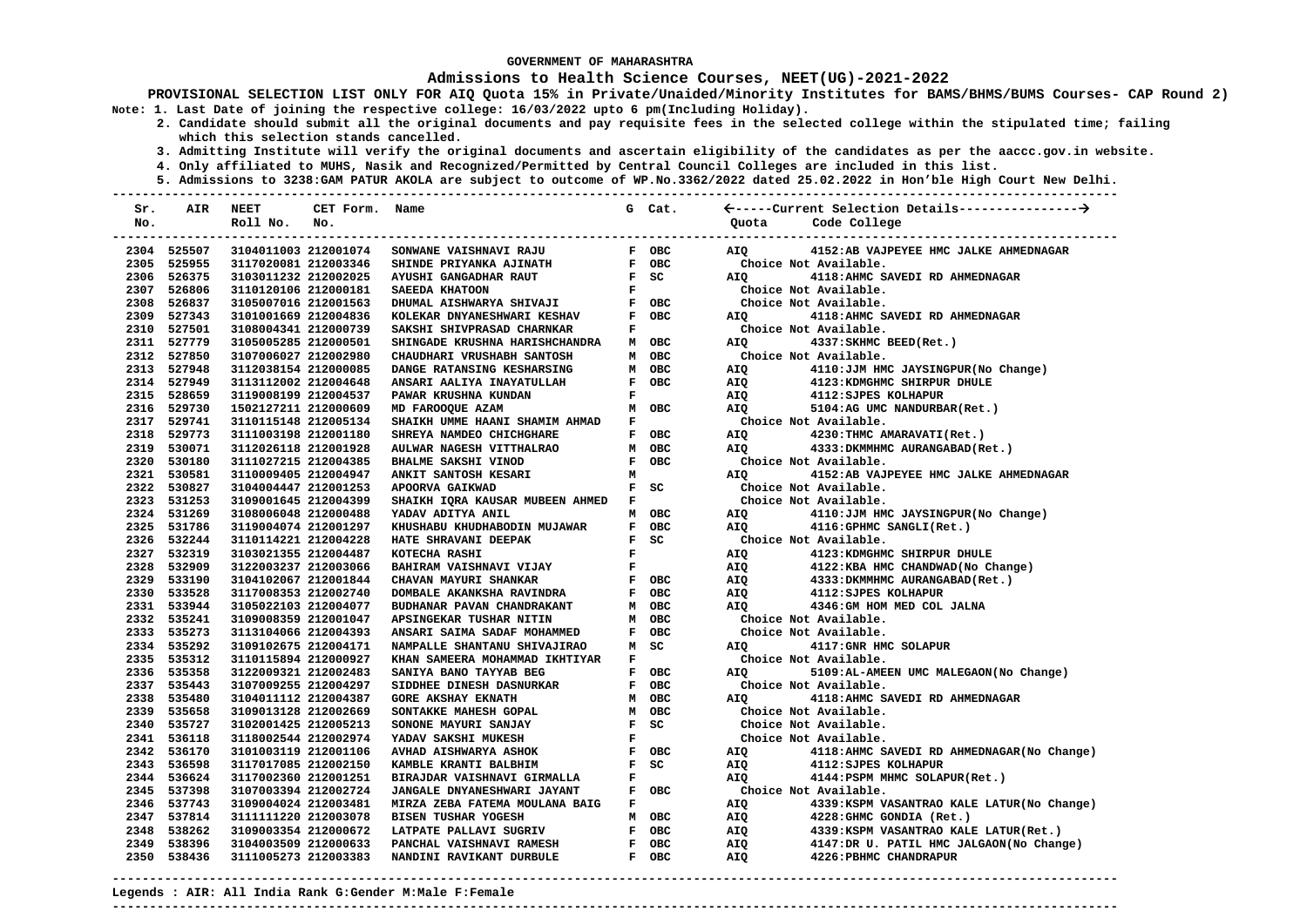### **Admissions to Health Science Courses, NEET(UG)-2021-2022**

- **2. Candidate should submit all the original documents and pay requisite fees in the selected college within the stipulated time; failing which this selection stands cancelled.** 
	- **3. Admitting Institute will verify the original documents and ascertain eligibility of the candidates as per the aaccc.gov.in website.**
	- **4. Only affiliated to MUHS, Nasik and Recognized/Permitted by Central Council Colleges are included in this list.**
- **5. Admissions to 3238:GAM PATUR AKOLA are subject to outcome of WP.No.3362/2022 dated 25.02.2022 in Hon'ble High Court New Delhi. ---------------------------------------------------------------------------------------------------------------------------------------**

| Sr. | AIR         | NEET                 | CET Form. Name       |                                                                                                                                                                                                                                            |              | G Cat.                                                                                         |                              |                                             |
|-----|-------------|----------------------|----------------------|--------------------------------------------------------------------------------------------------------------------------------------------------------------------------------------------------------------------------------------------|--------------|------------------------------------------------------------------------------------------------|------------------------------|---------------------------------------------|
| No. |             | Roll No.             | No.                  |                                                                                                                                                                                                                                            |              |                                                                                                | Quota                        | Code College                                |
|     |             |                      |                      |                                                                                                                                                                                                                                            |              |                                                                                                |                              |                                             |
|     | 2351 538532 |                      | 1701002631 212000020 | NEHAL RAJPUT                                                                                                                                                                                                                               |              | $\mathbf{F}$ and $\mathbf{F}$                                                                  | AIQ                          | 4118: AHMC SAVEDI RD AHMEDNAGAR (No Change) |
|     | 2352 538649 | 3105004115 212000070 |                      | PALIVADE ONKAR RAJENDRA HANDE ORCHANDE ON AN OBC<br>BHOKARE ABOLI SANJAY HE SC<br>JADHAV HARSHADA VISHNU HE SC<br>SAWANT SAYALI CHANDRAKANT HE SC<br>SADMEK NEHA SITARAM HE ST<br>KHARAT VIJAYA SUBHASH HE F OBC<br>KHARAT VIJAYA SUBHA MO |              |                                                                                                | AIO                          | 4116: GPHMC SANGLI (No Change)              |
|     | 2353 538732 | 3106007161 212002335 |                      |                                                                                                                                                                                                                                            |              |                                                                                                |                              | Choice Not Available.                       |
|     | 2354 539194 | 3104021125 212001248 |                      |                                                                                                                                                                                                                                            |              | $\begin{array}{cc}\n\mathbf{F} & \mathbf{S}\mathbf{C} \\ \mathbf{F} & \downarrow\n\end{array}$ | <b>AIQ</b>                   | 4333: DKMMHMC AURANGABAD (Ret.)             |
|     | 2355 539515 | 3117007015 212001611 |                      |                                                                                                                                                                                                                                            |              |                                                                                                |                              | Choice Not Available.                       |
|     | 2356 540366 | 3111110265 212001355 |                      |                                                                                                                                                                                                                                            |              | $F$ ST                                                                                         |                              | Choice Not Available.                       |
|     | 2357 540441 | 3104002273 212002343 |                      |                                                                                                                                                                                                                                            |              |                                                                                                |                              | Choice Not Available.                       |
|     | 2358 540465 | 3113009194 212004165 |                      | MOMIN UNZELA KIRAN MOINUDDIN                                                                                                                                                                                                               | $\mathbf{F}$ |                                                                                                |                              | Choice Not Available.                       |
|     | 2359 540687 | 3102003095 212001452 |                      | CHIKTE GAURI GOPAL                                                                                                                                                                                                                         |              | F OBC                                                                                          |                              | Choice Not Available.                       |
|     | 2360 540874 | 3110102733 212002886 |                      | MISHRA NANDINI ARUN                                                                                                                                                                                                                        | $\mathbf{F}$ |                                                                                                |                              | Choice Not Available.                       |
|     | 2361 540904 | 3110014114 212004206 |                      | <b>GADDA BHOOMI</b>                                                                                                                                                                                                                        | $\mathbf{F}$ |                                                                                                |                              | Choice Not Available.                       |
|     | 2362 541167 | 3117006034 212001745 |                      | VANJARI VAISHNAV LAKSHMAN                                                                                                                                                                                                                  |              | M SC                                                                                           | AIQ                          | 4339: KSPM VASANTRAO KALE LATUR(Ret.)       |
|     | 2363 541168 | 3109111233 212001111 |                      | GURME ROHAN SURESHRAO                                                                                                                                                                                                                      |              | M OBC                                                                                          |                              | Choice Not Available.                       |
|     | 2364 541585 | 3104001588 212001015 |                      | GAIKWAD BHARAT BALASAHEB                                                                                                                                                                                                                   | M            |                                                                                                |                              | Choice Not Available.                       |
|     | 2365 541619 | 3110111003 212002194 |                      | TULSIPRIYA PRAVEEN MULEY                                                                                                                                                                                                                   | $\mathbf{F}$ |                                                                                                |                              | Choice Not Available.                       |
|     | 2366 541784 | 3110103580 212002190 |                      | ANSARI ABDUR REHMAN                                                                                                                                                                                                                        |              | M OBC                                                                                          | AIQ                          | 5109:AL-AMEEN UMC MALEGAON(Ret.)            |
|     | 2367 542245 | 3115013245 212004895 |                      |                                                                                                                                                                                                                                            |              |                                                                                                | AIQ                          | 4118: AHMC SAVEDI RD AHMEDNAGAR             |
|     | 2368 542619 | 3105006236 212005267 |                      |                                                                                                                                                                                                                                            |              |                                                                                                | AIQ                          | 4338: PDJMC PARBHANI                        |
|     | 2369 542654 | 3108005823 212005050 |                      |                                                                                                                                                                                                                                            |              |                                                                                                | AIQ                          | 4112: SJPES KOLHAPUR                        |
|     | 2370 542751 | 3115016045 212002607 |                      |                                                                                                                                                                                                                                            |              |                                                                                                |                              | Choice Not Available.                       |
|     | 2371 542883 | 3111006086 212005304 |                      |                                                                                                                                                                                                                                            |              |                                                                                                |                              | Choice Not Available.                       |
|     | 2372 543427 | 3107002330 212000131 |                      |                                                                                                                                                                                                                                            |              |                                                                                                |                              | Choice Not Available.                       |
|     | 2373 543934 | 3104108113 212003064 |                      |                                                                                                                                                                                                                                            |              |                                                                                                |                              | Choice Not Available.                       |
|     | 2374 543956 | 3111001438 212001176 |                      |                                                                                                                                                                                                                                            |              |                                                                                                | <b>AIO</b>                   | 4141: ITHAPE HMC SANGAMNER                  |
|     | 2375 544282 | 3112002316 212001958 |                      |                                                                                                                                                                                                                                            |              |                                                                                                |                              | Choice Not Available.                       |
|     | 2376 544664 | 3121005069 212000960 |                      | M<br>M OBC<br>SHAIKH SAHIL SHARIF                                                                                                                                                                                                          |              |                                                                                                |                              | Choice Not Available.                       |
|     | 2377 544858 | 3111004133 212002664 |                      | SHENDE GAURAV VINAYAK                                                                                                                                                                                                                      |              | M OBC                                                                                          | AIQ DISPONSITION AND ATTIQUE | 4228: GHMC GONDIA (No Change)               |
|     | 2378 544964 | 3113006213 212005346 |                      | KASBE SHRUTI KHANDERAO                                                                                                                                                                                                                     |              | F OBC                                                                                          |                              | Choice Not Available.                       |
|     | 2379 545017 | 3004012114 212002625 |                      | <b>ISHIKA SAHU</b>                                                                                                                                                                                                                         |              | M OBC                                                                                          |                              | Choice Not Available.                       |
|     | 2380 545056 | 3122001807 212004683 |                      | KHAN UZER MOHAMMAD HANIF                                                                                                                                                                                                                   | M            |                                                                                                | AIQ                          | 4145: CHAMUNDA HMC JALGAON                  |
|     | 2381 545455 | 3111108418 212004779 |                      | THAKRE PRACHI KHUSHAL                                                                                                                                                                                                                      |              | F OBC                                                                                          | AIO                          | 4147:DR U. PATIL HMC JALGAON                |
|     | 2382 545724 | 3117017017 212002547 |                      | KUMAVAT RENUKA RAJENDRA                                                                                                                                                                                                                    |              | F OBC                                                                                          |                              | Choice Not Available.                       |
|     | 2383 545890 | 3104008360 212000367 |                      | RAUT VIDYA SURESH                                                                                                                                                                                                                          |              | F OBC                                                                                          |                              | Choice Not Available.                       |
|     | 2384 546060 | 3106018121 212000699 |                      | TAKTODE VEDIKA VINOD                                                                                                                                                                                                                       |              | F OBC                                                                                          |                              | Choice Not Available.                       |
|     | 2385 546174 | 3115004187 212005037 |                      | BORHADE SIDDHI RAMESH                                                                                                                                                                                                                      | $\mathbf{F}$ |                                                                                                |                              | Disqualified-Admitted by DGHS               |
|     | 2386 546827 | 3103001314 212004254 |                      | MOHAMMAD KAIFULLAH MOHAMMAD<br>ANDHALE SHRUTI BABASAHEB<br>47001 411 7111                                                                                                                                                                  |              | $\mathbf{M}$                                                                                   |                              | Choice Not Available.                       |
|     | 2387 547196 | 3101007104 212001991 |                      |                                                                                                                                                                                                                                            |              | F OBC                                                                                          |                              | Choice Not Available.                       |
|     | 2388 547389 | 3110101480 212000755 |                      | <b>SIDRA SHAIKH</b>                                                                                                                                                                                                                        |              | $\mathbf{F}$ and $\mathbf{F}$                                                                  | AIQ                          | 5109:AL-AMEEN UMC MALEGAON(Ret.)            |
|     | 2389 547966 | 3107008043 212003367 |                      | ABUMAAZ KHAN RAFIQUE KHAN                                                                                                                                                                                                                  | м            |                                                                                                | AIO                          | 5106: IQRA UMC JALGAON(Ret.)                |
|     | 2390 547975 | 3102015122 212003109 |                      | PATOKAR KRISHNA GOVIND                                                                                                                                                                                                                     |              | M OBC                                                                                          |                              | Choice Not Available.                       |
|     | 2391 548270 | 3115028236 212000988 |                      | JADHAV SHIVANI VISHWAS                                                                                                                                                                                                                     | $\mathbf{F}$ |                                                                                                | AIQ Q                        | 4116:GPHMC SANGLI(Ret.)                     |
|     | 2392 548309 | 3111105493 212001999 |                      | WAGHMARE SALONI KIRAN                                                                                                                                                                                                                      |              |                                                                                                |                              | Choice Not Available.                       |
|     | 2393 548434 | 3104005324 212002540 |                      | JADHAV POOJA PANDURANG                                                                                                                                                                                                                     |              |                                                                                                | <b>AIO</b>                   | 4147:DR U. PATIL HMC JALGAON(No Change)     |
|     | 2394 548579 | 3108001324 212002230 |                      | LEEPIKA SURESH AKARTE                                                                                                                                                                                                                      |              |                                                                                                | AIO                          | 4346:GM HOM MED COL JALNA                   |
|     | 2395 549081 | 3112101301 212000037 |                      | F OBC<br>F OBC<br>M OBC<br>F OBC<br><b>NARKHEDE ANKUSH SURESH</b>                                                                                                                                                                          |              |                                                                                                |                              | Choice Not Available.                       |
|     | 2396 549396 | 3118014065 212004240 |                      | MOMIN ASRA ABRAR                                                                                                                                                                                                                           |              |                                                                                                |                              | Choice Not Available.                       |
|     | 2397 549715 | 3105022014 212001119 |                      | LOKHANDE VAISHNAVI DADABHAU                                                                                                                                                                                                                |              | $F$ SC                                                                                         | AIQ                          | 4141: ITHAPE HMC SANGAMNER (No Change)      |
|     |             |                      |                      |                                                                                                                                                                                                                                            |              |                                                                                                |                              |                                             |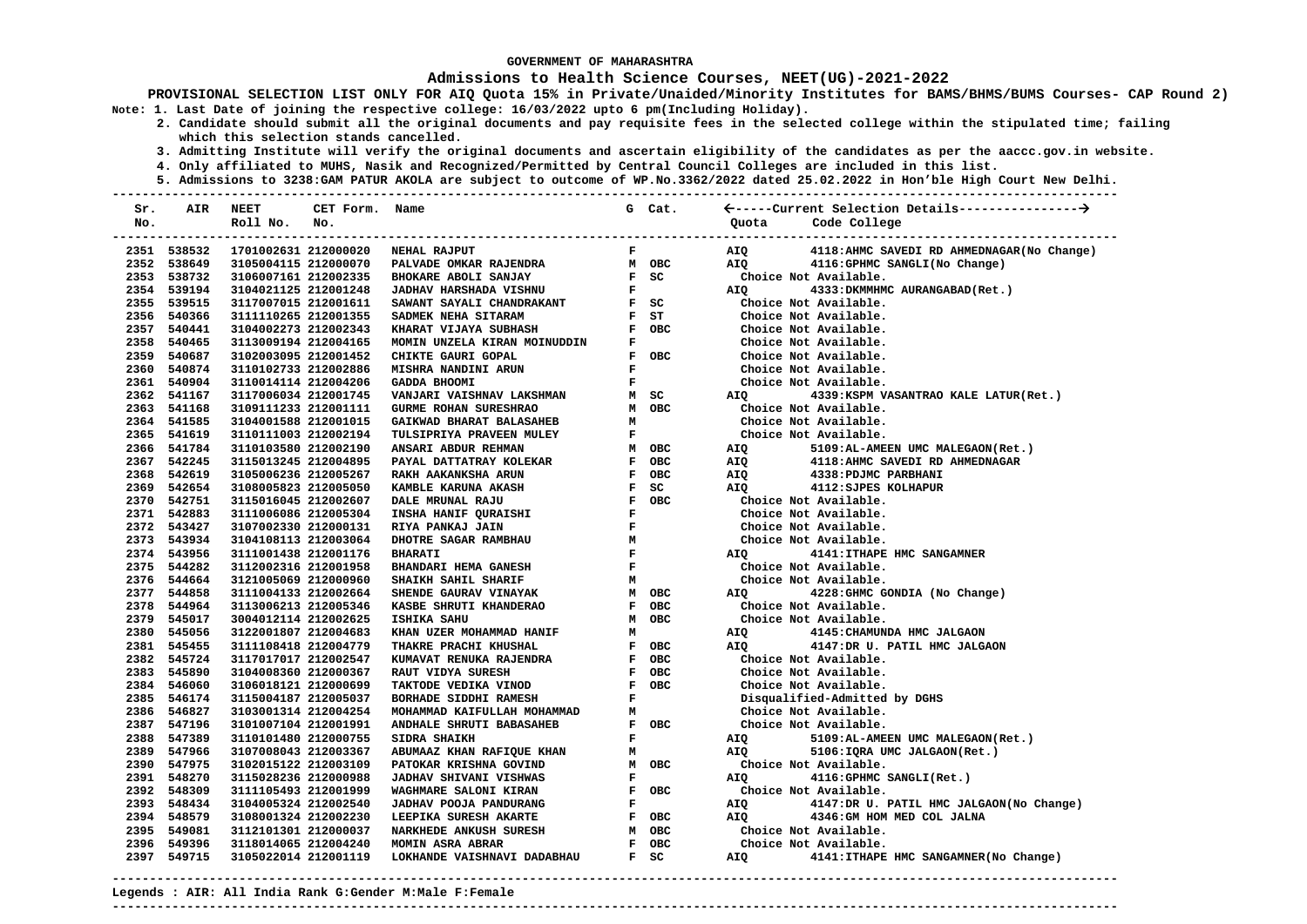### **Admissions to Health Science Courses, NEET(UG)-2021-2022**

**PROVISIONAL SELECTION LIST ONLY FOR AIQ Quota 15% in Private/Unaided/Minority Institutes for BAMS/BHMS/BUMS Courses- CAP Round 2) Note: 1. Last Date of joining the respective college: 16/03/2022 upto 6 pm(Including Holiday).** 

- **2. Candidate should submit all the original documents and pay requisite fees in the selected college within the stipulated time; failing which this selection stands cancelled.** 
	- **3. Admitting Institute will verify the original documents and ascertain eligibility of the candidates as per the aaccc.gov.in website.**
	- **4. Only affiliated to MUHS, Nasik and Recognized/Permitted by Central Council Colleges are included in this list.**
- **5. Admissions to 3238:GAM PATUR AKOLA are subject to outcome of WP.No.3362/2022 dated 25.02.2022 in Hon'ble High Court New Delhi. ---------------------------------------------------------------------------------------------------------------------------------------**

| Sr. | AIR         | NEET                 | CET Form. Name |                                                                                                                   |              | G Cat.                          |                |                                             |
|-----|-------------|----------------------|----------------|-------------------------------------------------------------------------------------------------------------------|--------------|---------------------------------|----------------|---------------------------------------------|
| No. |             | Roll No.             | No.            |                                                                                                                   |              |                                 | Quota          | Code College                                |
|     |             |                      |                |                                                                                                                   |              |                                 |                |                                             |
|     | 2398 549884 |                      |                | 3103012065 212004861 ANCHAL NARAYANDAS AHUJA                                                                      |              | $\mathbf{F}$ and $\mathbf{F}$   | AIQ            | 4145: CHAMUNDA HMC JALGAON                  |
|     | 2399 550400 | 3111106190 212004682 |                | NAUSHEEN FIRDOUS RIYAZ AHMAD                                                                                      |              | F OBC                           |                | Choice Not Available.                       |
|     | 2400 550476 | 3112119034 212004889 |                | RAUT RITIK MAROTI                                                                                                 |              | M SC                            | AIO            | 4346: GM HOM MED COL JALNA                  |
|     | 2401 550705 | 3104101425 212004774 |                | SAWJI SAKSHI JAYLAL                                                                                               |              | $\frac{\mathbf{F}}{\mathbf{F}}$ |                | Choice Not Available.                       |
|     | 2402 550829 | 3110009135 212004691 |                | VIDHI VIJAYKANT SEWAK                                                                                             |              |                                 |                | Choice Not Available.                       |
|     | 2403 550883 | 3104022085 212005234 |                | ${\bf RAVATE} \hspace{2mm} {\bf BHAKTI} \hspace{2mm} {\bf VAIJINATH} \hspace{2cm} {\bf F} \hspace{2mm} {\bf OBC}$ |              |                                 | AIQ            | 4346: GM HOM MED COL JALNA                  |
|     | 2404 551008 | 3104111031 212002174 |                |                                                                                                                   |              |                                 | AIQ            | 4333: DKMMHMC AURANGABAD (No Change)        |
|     | 2405 551101 | 3102007267 212003257 |                |                                                                                                                   |              |                                 | AIQ            | 5106: IQRA UMC JALGAON(Ret.)                |
|     | 2406 551585 | 3110103248 212004018 |                |                                                                                                                   |              | $F$ SC                          |                | Choice Not Available.                       |
|     | 2407 553051 | 3107003349 212002078 |                |                                                                                                                   |              |                                 | <b>AIO</b>     | 4122:KBA HMC CHANDWAD (Ret.)                |
|     | 2408 553079 | 3109001665 212003244 |                | PAWAR PRAJWAL VITTHAL                                                                                             |              | M                               |                | Choice Not Available.                       |
|     | 2409 553312 | 3111110111 212001885 |                | UTKARSH DURYODHAN                                                                                                 |              | M SC                            | AIQ            | 4226: PBHMC CHANDRAPUR (No Change)          |
|     | 2410 553347 | 3102008176 212000681 |                | NAUSHIN PARVEEN MOHD SHARIQUE                                                                                     |              | $\mathbf{F}$ and $\mathbf{F}$   | AIQ <b>AIR</b> | 4227: PHC KHAMGAON (Ret.)                   |
|     | 2411 553377 | 3112114134 212000496 |                | KENDRE TEJASWINI UDHAVRAO                                                                                         |              | F OBC                           |                | Choice Not Available.                       |
|     | 2412 553414 | 3107005012 212001738 |                | PATIL DEVYANI PRUTHVIRAJ                                                                                          |              | F OBC                           |                | Choice Not Available.                       |
|     | 2413 554291 | 3111018036 212003047 |                | ADITYA SUNIL BARAI                                                                                                |              | M OBC                           | AIQ            | 4123: KDMGHMC SHIRPUR DHULE                 |
|     | 2414 554582 | 3108001246 212002357 |                | SHETAKE OMKAR NANDKUMAR                                                                                           |              | M SC                            | AIQ            | 4159: VENUTAI YC HMC KOLHAPUR               |
|     | 2415 555323 | 3113004148 212001711 |                | RISHITA RAJENDRA NAVANDAR                                                                                         | $\mathbf{F}$ |                                 |                | Choice Not Available.                       |
|     | 2416 555474 | 3108005288 212003503 |                | KALE PRANAV PRAMOD                                                                                                |              | M SC                            | AIQ            | 4157:L.HOUSABAI HMC KOLHAPUR                |
|     | 2417 555510 | 3122004190 212005274 |                | MOHAMMAD KASHIF RAZA ZAINUDDIN                                                                                    |              | M OBC                           | AIQ            | 4123: KDMGHMC SHIRPUR DHULE                 |
|     | 2418 555689 | 3111005155 212001821 |                | GULHANE HARSHIKA ARUNRAO                                                                                          |              | F OBC                           | AIQ            | 4230: THMC AMARAVATI (No Change)            |
|     | 2419 555995 | 3103006366 212002826 |                | PAWADE SANSKRUTI GHANSHYAM                                                                                        |              | F OBC                           |                | Choice Not Available.                       |
|     | 2420 556274 | 3115021241 212000076 |                | <b>SHRAVANI</b>                                                                                                   |              | F OBC                           |                | Choice Not Available.                       |
|     | 2421 556848 | 3101013290 212000441 |                | ZAWARE RUTUJA RAMDAS                                                                                              |              | F OBC                           |                | Choice Not Available.                       |
|     | 2422 557177 | 3104118132 212000998 |                | UDAWANT UNMESH NANDKISHOR<br>MOTE SANZEE ILUDAY                                                                   |              | M OBC                           | <b>AIO</b>     | 4350: SCT HMC AURANGABAD (No Change)        |
|     | 2423 557602 | 3117008067 212001164 |                | MOTE SANKET JAYRAM                                                                                                | M            |                                 |                | Choice Not Available.                       |
|     | 2424 557749 | 2501019104 212005062 |                | KHUSHI TRIPATHI<br>ANSARI MAHROZ KAUSAR                                                                           |              | $\mathbf{F}$ and $\mathbf{F}$   |                | Choice Not Available.                       |
|     | 2425 557885 | 3113001196 212005063 |                |                                                                                                                   |              | F OBC                           |                | Choice Not Available.                       |
|     | 2426 558163 | 3107004247 212004600 |                | SHELKE ROHIT VIJAY                                                                                                |              | M SC                            |                | Choice Not Available.                       |
|     | 2427 558258 | 3117005123 212000540 |                | RAUT SHRAVANI SURAJ                                                                                               |              | F OBC                           |                | Choice Not Available.                       |
|     | 2428 558298 | 3106006296 212004801 |                | SIRSAT BHUSHAN ANIL                                                                                               |              | M OBC                           |                | Choice Not Available.                       |
|     | 2429 558303 | 3109003367 212000686 |                | KACHGUNDE MEGHANA MADHUKAR                                                                                        |              | F OBC                           | AIQ            | 4339: KSPM VASANTRAO KALE LATUR (No Change) |
|     | 2430 558342 | 3113006071 212004433 |                | VIPUL ABHANG                                                                                                      |              | M OBC                           |                | Choice Not Available.                       |
|     | 2431 558423 | 3115035257 212003155 |                | VAIRAT ADITYA BHANUDAS                                                                                            |              | M SC                            |                | Choice Not Available.                       |
|     | 2432 558570 | 3117001162 212004221 |                | <b>IRUMSABA</b>                                                                                                   |              | F OBC                           | AIQ Q          | 4144: PSPM MHMC SOLAPUR                     |
|     | 2433 558992 | 3113005004 212003098 |                | <b>JAGTAP SHRADDHA SANJAY</b>                                                                                     |              | $F$ SC                          |                | Choice Not Available.                       |
|     | 2434 559298 | 3104004386 212005218 |                | KUSMADE DATTATRYA RAMESHWAR                                                                                       | M            |                                 | <b>AIO</b>     | 4346: GM HOM MED COL JALNA                  |
|     | 2435 559492 | 3115026273 212004019 |                | <b>AISHWARYA</b>                                                                                                  |              | $\frac{\mathbf{F}}{\mathbf{F}}$ |                | Choice Not Available.                       |
|     | 2436 559636 | 3112103084 212004173 |                | <b>DUDHATE VISHRANI RAOSAHEB</b>                                                                                  |              |                                 | <b>AIQ</b>     | 4338: PDJMC PARBHANI                        |
|     | 2437 559874 | 3106003341 212004541 |                | KHANDARE VAIBHAVI BALKRUSHNA                                                                                      |              | F OBC                           |                | Choice Not Available.                       |
|     | 2438 560026 | 3111014255 212001850 |                | <b>GUNJAN</b>                                                                                                     |              | $F$ SC                          | <b>AIQ</b>     | 4228: GHMC GONDIA (No Change)               |
|     | 2439 560115 | 3112016003 212004458 |                | ASRA FIRDAUS KAZIM DAD KHAN                                                                                       |              | $\mathbf{F}$ and $\mathbf{F}$   |                | Choice Not Available.                       |
|     | 2440 560210 | 3109112031 212001766 |                | SHAHANE GAURI KANTILAL                                                                                            |              | $F$ SC                          |                | Choice Not Available.                       |
|     | 2441 561120 | 3102004037 212000402 |                | BHARSAKLE ABHIJEET VINOD<br>SHAIKH ARSHAD SHAIKH YUNUS                                                            |              | M OBC                           | AIQ            | 4145: CHAMUNDA HMC JALGAON                  |
|     | 2442 561231 | 3112109131 212001060 |                |                                                                                                                   |              | $M$ and $M$                     | AIQ            | 4338: PDJMC PARBHANI (Ret.)                 |
|     | 2443 561265 | 3110005415 212001467 |                | I FOBC<br>F<br><b>GULNAZ MD MERAJ ANSARI</b>                                                                      |              |                                 | AIQ            | 4152:AB VAJPEYEE HMC JALKE AHMEDNAGAR       |
|     | 2444 561380 | 3115102295 212001356 |                | SHAIKH ZAINAB SALIM                                                                                               |              |                                 | AIQ            | 4120:KM HMC AHMEDNAGAR(Ret.)                |

**---------------------------------------------------------------------------------------------------------------------------------------**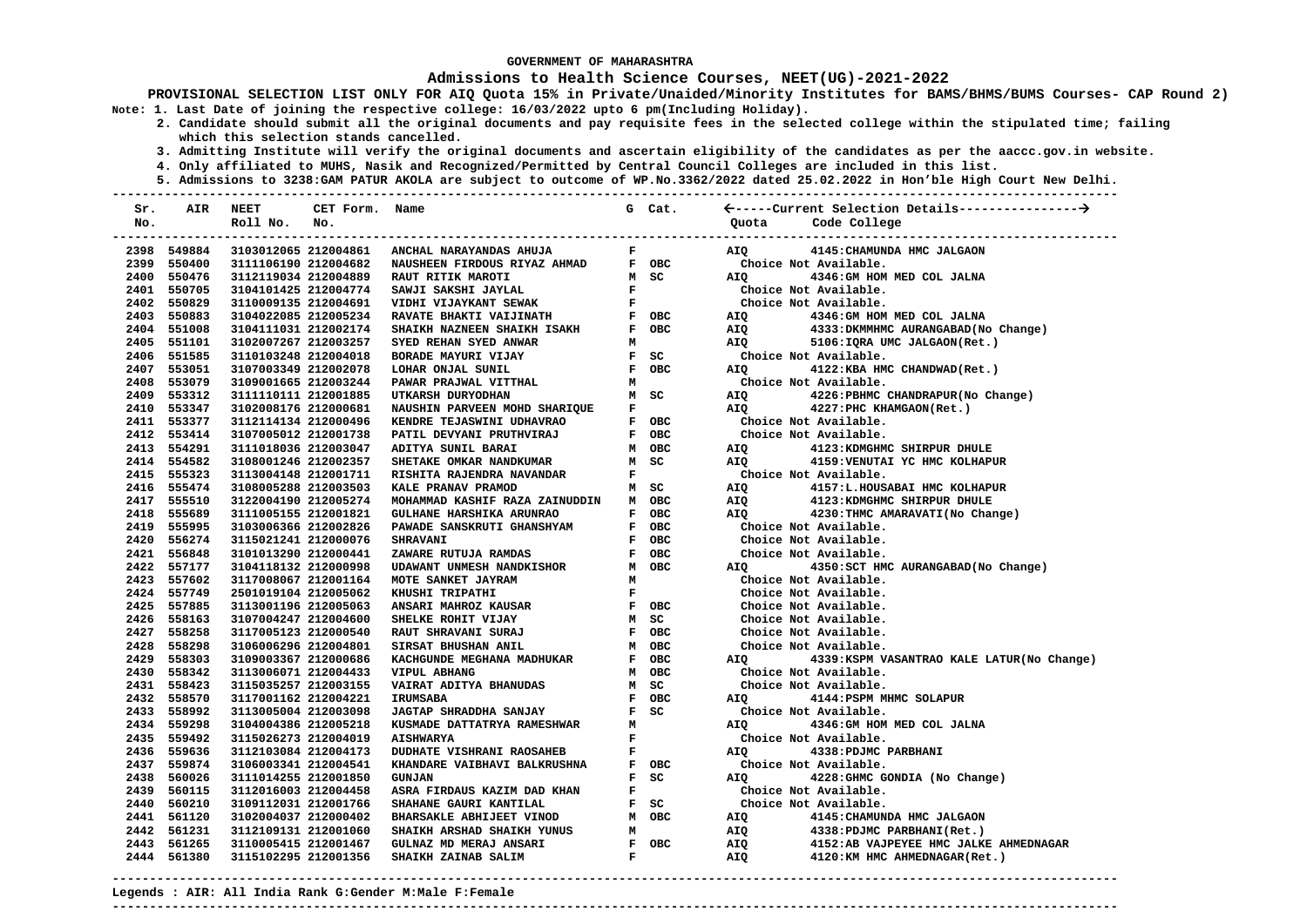### **Admissions to Health Science Courses, NEET(UG)-2021-2022**

- **2. Candidate should submit all the original documents and pay requisite fees in the selected college within the stipulated time; failing which this selection stands cancelled.** 
	- **3. Admitting Institute will verify the original documents and ascertain eligibility of the candidates as per the aaccc.gov.in website.**
	- **4. Only affiliated to MUHS, Nasik and Recognized/Permitted by Central Council Colleges are included in this list.**
- **5. Admissions to 3238:GAM PATUR AKOLA are subject to outcome of WP.No.3362/2022 dated 25.02.2022 in Hon'ble High Court New Delhi. ---------------------------------------------------------------------------------------------------------------------------------------**

| Sr. | AIR                        | NEET                                         | CET Form. Name |                                                                                |              | G Cat.                        |              |                                                |
|-----|----------------------------|----------------------------------------------|----------------|--------------------------------------------------------------------------------|--------------|-------------------------------|--------------|------------------------------------------------|
| No. |                            | Roll No.                                     | No.            |                                                                                |              |                               | Quota        | Code College                                   |
|     |                            |                                              |                |                                                                                |              |                               |              |                                                |
|     | 2445 561622                |                                              |                | 3111019108 212001360 INSHA TAHREEM                                             |              | F OBC                         |              | Choice Not Available.                          |
|     | 2446 561714                |                                              |                | 3102019077 212001753 KASHWANI PAYAL DEEPAK                                     | $\mathbf{F}$ |                               |              | Choice Not Available.                          |
|     | 2447 561937                |                                              |                | 3113004102 212004284 SHAIKH KASHIF RAHEMAN                                     |              |                               |              | Choice Not Available.                          |
|     | 2448 561966                | 3116006103 212001146                         |                | PAWAR KALYANI KISHOR                                                           |              |                               |              | Choice Not Available.                          |
|     | 2449 562207                | 3109114058 212000223                         |                | MALI RUPALI RAMAKANT                                                           |              |                               | <b>AIQ</b>   | 4227: PHC KHAMGAON (No Change)                 |
|     | 2450 563599                | 3118005320 212004394                         |                | AHUJA LAVENA KAMLESH                                                           |              |                               |              | AIQ 4141: ITHAPE HMC SANGAMNER                 |
|     | 2451 563609                | 3115004202 212003223                         |                | SHINDE SEJAL GANESH                                                            |              |                               |              | Choice Not Available.                          |
|     | 2452 563653                | 3106004249 212001757                         |                | KANGANE PRATIKSHA BHAURAO<br>NAYAK ANKITA ASHOKRAO                             |              | F OBC                         | <b>AIQ</b>   | 4333: DKMMHMC AURANGABAD (No Change)           |
|     | 2453 563735                | 3112120222 212004694                         |                |                                                                                |              | $\mathbf{F}$ and $\mathbf{F}$ |              | Choice Not Available.                          |
|     | 2454 563851                | 3905107231 212001871                         |                | MOHD SAIF                                                                      |              | $M$                           | AIQ          | 5106: IQRA UMC JALGAON(Ret.)                   |
|     | 2455 564224                | 3118021023 212004546                         |                | SIDDIQUI MOHD SAJID ABDUL WAHID M                                              |              |                               | AIQ <b>A</b> | 4141: ITHAPE HMC SANGAMNER                     |
|     | 2456 564440                | 3120001116 212003382                         |                | DESAI JIDNYASA SANJAY                                                          |              | $\mathbf{F}$ and $\mathbf{F}$ |              | Choice Not Available.                          |
|     | 2457 564469                | 3107008018 212002446                         |                | CHAUDHARI ADITYA PRAKASH                                                       |              | M OBC                         | AIQ          | 4118: AHMC SAVEDI RD AHMEDNAGAR                |
|     | 2458 564491                | 3110001339 212001156                         |                | DOLLY JAIN                                                                     | $\mathbf{F}$ |                               | AIQ          | 4141: ITHAPE HMC SANGAMNER                     |
|     | 2459 564849                | 3103002407 212002389                         |                | <b>DESHMUKH MRUNAL NANDKISHOR<br/>BUDUKHALE PRATIK SUBHASH</b>                 |              | $\mathbf{F}$ and $\mathbf{F}$ | AIQ          | 4227: PHC KHAMGAON (Ret.)                      |
|     | 2460 566294                | 3102017060 212002516                         |                |                                                                                |              | M OBC                         | AIO          | 4227: PHC KHAMGAON (No Change)                 |
|     | 2461 566304                | 3111035397 212000859                         |                | <b>JAYESH BORKAR</b>                                                           |              | M OBC                         |              | Choice Not Available.                          |
|     | 2462 566314                | 3111110218 212002115                         |                | MAKHIJA BHAVIKA RAJA                                                           |              | $\mathbf{F}$ and $\mathbf{F}$ | <b>AIO</b>   | 4107:DHM DAPOLI RATNAGIRI                      |
|     | 2463 566459                | 3110111062 212000433                         |                | CHIRANSHU SHRINGI                                                              | M            |                               | AIQ          | 4147:DR U. PATIL HMC JALGAON(No Change)        |
|     | 2464 566782                | 3104007062 212002342                         |                | AGHAV SHIVKUMAR MAHADEV                                                        |              | M OBC                         |              | Choice Not Available.                          |
|     | 2465 566879                | 3104015121 212001050                         |                | GAIKWAD KOMAL GANESHRAO<br>CHAVHAN SUNAINA SUDESH<br>BHAWANKAR TRUPTI BHIMARAO |              | F OBC                         |              | Choice Not Available.                          |
|     | 2466 567025                | 3111002097 212004343                         |                |                                                                                |              | $F$ $SC$                      |              | Choice Not Available.                          |
|     | 2467 567375                | 3112028054 212002474                         |                |                                                                                |              | F OBC                         |              | AIQ 4333:DKMMHMC AURANGABAD(Ret.)              |
|     | 2468 567543                | 3114002035 212001793                         |                | <b>SHAIKH AAMNA NASIR</b>                                                      |              | $\mathbf{F}$ and $\mathbf{F}$ |              | Choice Not Available.                          |
|     | 2469 567563                | 3106010240 212001227                         |                | SONUNE SNEHAL SUNIL                                                            |              | F OBC                         |              | Choice Not Available.                          |
|     | 2470 568639                | 3107009004 212002317                         |                | SHAIKH AYESHA NASREEN NADEEM                                                   |              | $\mathbf{F}$ and $\mathbf{F}$ |              | Choice Not Available.                          |
|     | 2471 569133                | 3118004226 212003336                         |                | PATIL ADITI DILIP                                                              |              | F OBC                         |              | Choice Not Available.                          |
|     | 2472 569233<br>2473 569300 | 3107001131 212004529                         |                | PATIL DIVYA SURENDRASING<br>MAMADE AMOD MADHAV                                 |              | F OBC<br>M SC                 |              | Choice Not Available.<br>Choice Not Available. |
|     | 2474 569546                | 3109004002 212002435<br>2208004168 212005288 |                |                                                                                | M            |                               |              | Choice Not Available.                          |
|     | 2475 569944                | 3112120115 212002810                         |                | PATIL SUNNY RAJENDRABHAI<br>BALKHANDE NILESH JAGDISH                           |              | M SC                          |              | Choice Not Available.                          |
|     | 2476 570218                | 3101017239 212004056                         |                | HAJARE RUSHIKA SUBHASH                                                         |              | F OBC                         |              | Choice Not Available.                          |
|     | 2477 571535                | 3112007043 212000928                         |                |                                                                                |              | $\mathbf{F}$ and $\mathbf{F}$ | AIQ          | 4356:SSVP HMC HATTA HINGOLI                    |
|     | 2478 571541                | 3110021160 212005019                         |                | MOHAMMAD ZOYA FATEMA ILIYAS<br>JAYASWAL SUMEET SUBHASCHAND                     |              | M OBC                         |              | Choice Not Available.                          |
|     | 2479 571581                | 4402023144 212003507                         |                | ANKIT YADAV                                                                    |              | M OBC                         |              | Choice Not Available.                          |
|     | 2480 571674                | 3112014131 212004896                         |                | KOTGIRE ASHVINI SANJAY                                                         |              | F OBC                         | <b>AIO</b>   | 4356:SSVP HMC HATTA HINGOLI                    |
|     | 2481 571880                | 3102015016 212005129                         |                | TANUJA SHIVAJIRAO SARNAIK                                                      | $\mathbf{F}$ |                               |              | Choice Not Available.                          |
|     | 2482 571929                | 3101015193 212000775                         |                | <b>TUSHAR LAGAD</b>                                                            |              | M                             | AIQ Q        | 4120:KM HMC AHMEDNAGAR(No Change)              |
|     | 2483 571939                | 3103018193 212000722                         |                | <b>MESHRAM MANISH SURESH</b>                                                   |              | M ST                          |              | Choice Not Available.                          |
|     | 2484 572132                | 3102003473 212000906                         |                | KULKARNI SAMPADA SHRIPAD                                                       |              | $\mathbf{F}$ and $\mathbf{F}$ |              | Choice Not Available.                          |
|     | 2485 572397                | 3111118184 212000398                         |                | CHICHULKAR YATHARTH MOHAN                                                      |              | M OBC                         |              | AIQ 4227: PHC KHAMGAON (Ret.)                  |
|     | 2486 572595                | 3106015203 212005047                         |                | <b>MAHEVASH JABIN</b>                                                          |              | $\mathbf{F}$ and $\mathbf{F}$ |              | Choice Not Available.                          |
|     | 2487 572733                | 3112017060 212005030                         |                | KSHIRSAGAR PRATHMESH PRABHAKAR M OBC                                           |              |                               |              | Choice Not Available.                          |
|     | 2488 573304                | 3104009083 212004408                         |                |                                                                                |              |                               | <b>AIQ</b>   | 4148:SP HMC AHMEDNAGAR                         |
|     | 2489 573456                | 3118032130 212000759                         |                |                                                                                |              |                               |              | AIQ 4122: KBA HMC CHANDWAD (Ret.)              |
|     | 2490 574180                | 3111114288 212005333                         |                |                                                                                |              |                               |              | Choice Not Available.                          |
|     | 2491 574709                | 3101017131 212004954                         |                |                                                                                |              |                               |              | Choice Not Available.                          |
|     |                            |                                              |                |                                                                                |              |                               |              |                                                |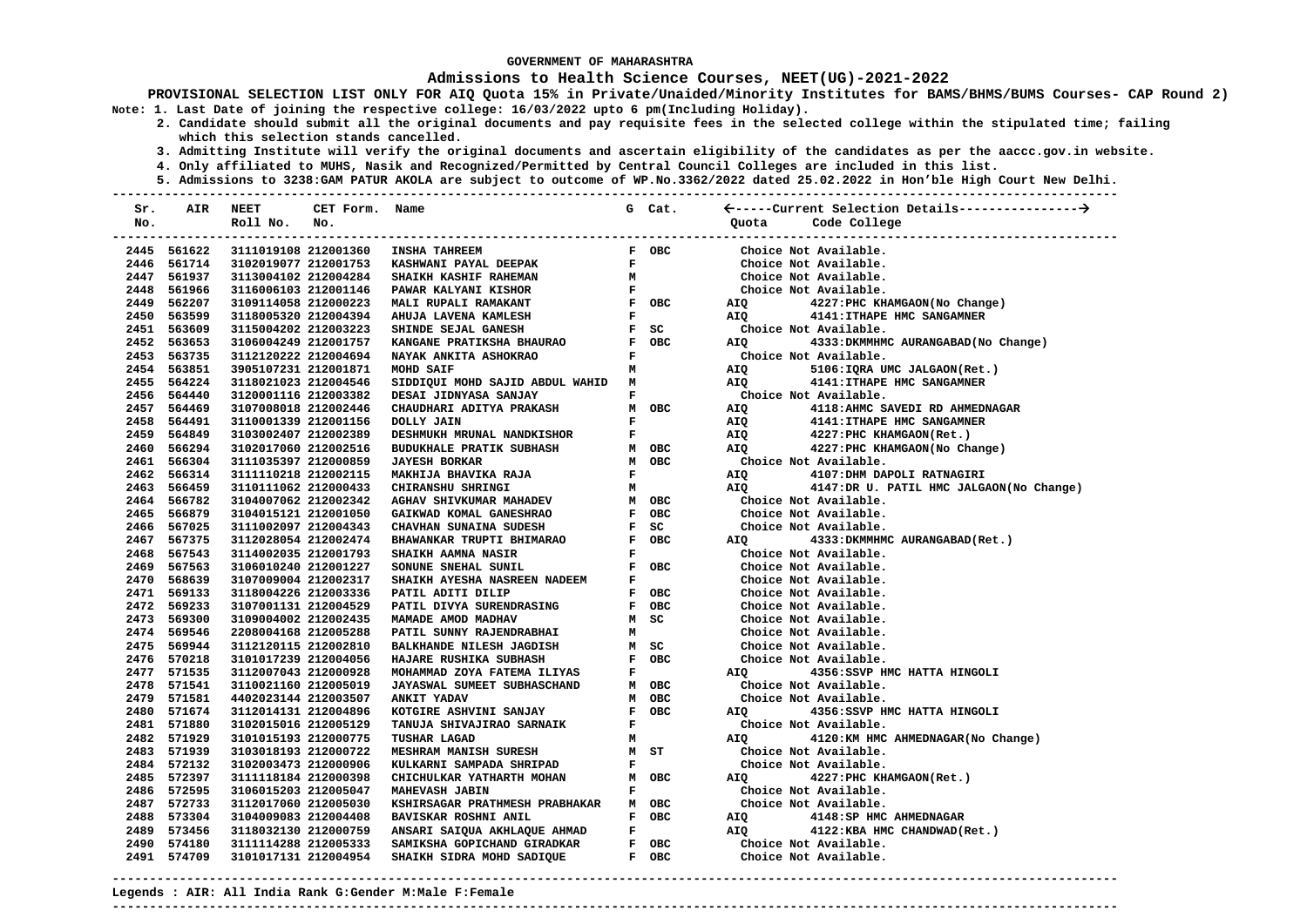### **Admissions to Health Science Courses, NEET(UG)-2021-2022**

**PROVISIONAL SELECTION LIST ONLY FOR AIQ Quota 15% in Private/Unaided/Minority Institutes for BAMS/BHMS/BUMS Courses- CAP Round 2) Note: 1. Last Date of joining the respective college: 16/03/2022 upto 6 pm(Including Holiday).** 

- **2. Candidate should submit all the original documents and pay requisite fees in the selected college within the stipulated time; failing which this selection stands cancelled.** 
	- **3. Admitting Institute will verify the original documents and ascertain eligibility of the candidates as per the aaccc.gov.in website.**
	- **4. Only affiliated to MUHS, Nasik and Recognized/Permitted by Central Council Colleges are included in this list.**
	- **5. Admissions to 3238:GAM PATUR AKOLA are subject to outcome of WP.No.3362/2022 dated 25.02.2022 in Hon'ble High Court New Delhi.**

| Sr.  | AIR         | <b>NEET</b>          | CET Form. Name |                                  |              | G Cat. |            |                                           |
|------|-------------|----------------------|----------------|----------------------------------|--------------|--------|------------|-------------------------------------------|
| No.  |             | Roll No.             | No.            |                                  |              |        | Ouota      | Code College                              |
|      |             |                      |                |                                  |              |        |            |                                           |
|      | 2492 574803 | 1502221201 212002931 |                | <b>AMRESH KUMAR</b>              |              | M OBC  |            | Choice Not Available.                     |
|      | 2493 574905 | 3110010156 212004720 |                | MEHTA KHUSHI KIRANKUMAR          | $\mathbf{F}$ |        | AIQ        | 4157:L.HOUSABAI HMC KOLHAPUR              |
|      | 2494 574923 | 3114002006 212004309 |                | <b>BHOSALE SAKSHI VIJAY</b>      |              | F SC P | <b>AIO</b> | 4119: MHF HMC SANGAMNER, NAGAR            |
|      | 2495 575085 | 3111122236 212004869 |                | VAISHNAVI KAILASHJI LICHADE      |              | F OBC  |            | Choice Not Available.                     |
|      | 2496 576027 | 3112021056 212004794 |                | NAGTHANE PRAJAKTA PRAKASH        |              | F OBC  |            | Choice Not Available.                     |
|      | 2497 576275 | 3111022126 212001604 |                | BAHADURE AMISHA SANJAY           |              | $F$ SC | AIQ        | 4107: DHM DAPOLI RATNAGIRI                |
|      | 2498 576410 | 3101006196 212004461 |                | <b>JADHAV HRISHIKESH PRAKASH</b> |              | M OBC  | <b>AIQ</b> | 4119: MHF HMC SANGAMNER, NAGAR            |
|      | 2499 577260 | 2207002529 212001263 |                | BHARNE SHREYASH SURENDRA         |              | M OBC  |            | Choice Not Available.                     |
|      | 2500 577306 | 3104001718 212001021 |                | HIVARE BHAVESH DILIP             |              | M OBC  |            | Choice Not Available.                     |
|      | 2501 577350 | 3113006041 212004685 |                | MOMIN MAHFOOZURRAHMAN SHAFEEQUE  |              | M OBC  |            | Choice Not Available.                     |
|      | 2502 577408 | 3101013300 212002539 |                | MASAL PRIYANKA SANJAY            |              | F OBC  |            | Choice Not Available.                     |
|      | 2503 577441 | 3101013091 212001908 |                | SHAIKH AMAN NAIMAHMED            |              | M OBC  |            | Choice Not Available.                     |
|      | 2504 577926 | 3117021170 212004803 |                | ZAMBARE VIJAY MAHADEV            | м            |        |            | Choice Not Available.                     |
|      | 2505 578738 | 3111008531 212002074 |                | BARSAGADE SNEHA DINESH           |              | F SC   | AIQ        | 4159: VENUTAI YC HMC KOLHAPUR (No Change) |
|      | 2506 578799 | 3108007026 212004106 |                | NANGARE OMKAR RAJARAM            |              | M OBC  | AIQ        | 4157:L.HOUSABAI HMC KOLHAPUR              |
|      | 2507 579278 | 3101016279 212001802 |                | HAPSE VIDYA MANOJ                | F            |        | AIQ        | 4119: MHF HMC SANGAMNER, NAGAR            |
|      | 2508 579569 | 3107003401 212005097 |                | NANDWALKAR KANCHAN ATUL          |              | F OBC  |            | Choice Not Available.                     |
|      | 2509 579793 | 3112115155 212000472 |                | GAWALI SAMEER RAMPRASAD          | М            |        | AIO        | 4336: SMPKHMC NANDED (No Change)          |
|      | 2510 580116 | 3114004245 212004617 |                | ANGARIYA HAWABI AYUB             | $\mathbf{F}$ |        |            | Choice Not Available.                     |
|      | 2511 580801 | 3107018170 212003442 |                | RUBINA PARVEEN SAEED KHAN        | M            |        | AIQ        | 5106: IQRA UMC JALGAON(Ret.)              |
|      | 2512 581268 | 3104017065 212003070 |                | NILAWAD VAISHNAVI DATTATRAY      |              | F ST   |            | Choice Not Available.                     |
|      | 2513 581543 | 3117002086 212004713 |                | <b>VYANKATESH</b>                |              | M SC   |            | Choice Not Available.                     |
|      | 2514 581609 | 3116009114 212002802 |                | SONAWALE SANKET HIRAJI           |              | M SC   |            | Choice Not Available.                     |
|      | 2515 581901 | 3108001422 212002804 |                | PATIL SANIKA VILAS               |              | F OBC  | AIQ        | 4116: GPHMC SANGLI (No Change)            |
|      | 2516 582414 | 3101001090 212000874 |                | THAKUR SHUBHADA SUJIT            | F            |        |            | Choice Not Available.                     |
|      | 2517 582550 | 3101004184 212004867 |                | SURYAWANSHI SNEHA SUNIL          |              | F OBC  |            | Choice Not Available.                     |
|      | 2518 582573 | 3106007040 212004844 |                | ABID KHAN RASHEED KHAN           | м            |        |            | Choice Not Available.                     |
|      | 2519 582594 | 3102003510 212001689 |                | QURESHI UMER AHMAD JAVED AHMAD   |              | M OBC  | AIQ        | 5106: IQRA UMC JALGAON(Ret.)              |
|      | 2520 582847 | 3113008021 212004262 |                | AARADHANA BODKHE                 |              | F OBC  | AIO        | 4119: MHF HMC SANGAMNER, NAGAR            |
|      | 2521 582867 | 3110011226 212004012 |                | VARANKAR SANKET DINKAR           |              | M OBC  | AIQ        | 4151: RATNADEEP HMC JAMKHED AHMEDNAGAR    |
|      | 2522 583134 | 3118013119 212004104 |                | MOMIN SHAZIA                     | $\mathbf F$  |        |            | Choice Not Available.                     |
|      | 2523 583663 | 3110114102 212002902 |                | SUSHIL KUMAR YADAV               |              | M OBC  | AIQ        | 4149:RR PATIL HMC SANGLI(Ret.)            |
|      | 2524 583727 | 3115002712 212001077 |                | RUTUJA PATIL                     |              | F OBC  |            | Choice Not Available.                     |
|      | 2525 583741 | 3115105144 212005231 |                | BARNE DNYANESHWARI SANTOSH       | F            |        |            | Choice Not Available.                     |
|      | 2526 584438 | 3110010300 212001714 |                | JAGTAP JANHAVI DILIP             |              | F SC   |            | Choice Not Available.                     |
|      | 2527 584866 | 3108001848 212001256 |                | SNEHAL ANIL POWAR                | $\mathbf{F}$ |        | AIQ        | 4155: NOOTAN HMC SANGLI                   |
|      | 2528 585293 | 3122006381 212004277 |                | SHAIKH UZAIR AHMAD SHAIKH        | M            |        |            | Choice Not Available.                     |
|      | 2529 585417 | 3102025130 212002327 |                | SAFIULLAH BAIG                   | М            |        | <b>AIO</b> | 4350: SCT HMC AURANGABAD (Ret.)           |
|      | 2530 585710 | 2001305113 212005251 |                | SMRITI GROVER                    | $\mathbf{F}$ |        |            | Choice Not Available.                     |
|      | 2531 586326 | 3104104027 212004047 |                | KAKDE ADARSH ANKUSHRAO           | M            |        | AIQ        | 4119: MHF HMC SANGAMNER, NAGAR            |
|      | 2532 586404 | 3112102223 212001488 |                | DHANDE AVDHUT SURESH             | M            |        | AIQ        | 4356:SSVP HMC HATTA HINGOLI               |
|      | 2533 586941 | 3113003378 212000574 |                | CHANEGAONKAR AAMIR YUNUS         | М            |        |            | Choice Not Available.                     |
|      | 2534 587027 | 3119007142 212004022 |                | <b>VEDASHRI RAVIKANT AMANE</b>   |              | F OBC  | AIQ        | 4144: PSPM MHMC SOLAPUR                   |
|      | 2535 587079 | 3117003226 212002659 |                | PAWAR KALYANI PRAVINKUMAR        | F            |        | AIQ        | 4115: SET'S SAWKAR HMC SATARA (No Change) |
|      | 2536 587809 | 3107001240 212000978 |                | SIDDHANT SHAILESH BHADADE        | М            |        | AIQ        | 4122:KBA HMC CHANDWAD (Ret.)              |
| 2537 | 588602      | 3106004196 212002573 |                | SHAIKH SOHIL SHAIKH CHOTU        |              | M OBC  | AIQ        | 5109:AL-AMEEN UMC MALEGAON(No Change)     |
|      | 2538 588892 | 3114002019 212002924 |                | ANJALI KUMARI                    | $\mathbf F$  |        |            | Choice Not Available.                     |

**---------------------------------------------------------------------------------------------------------------------------------------**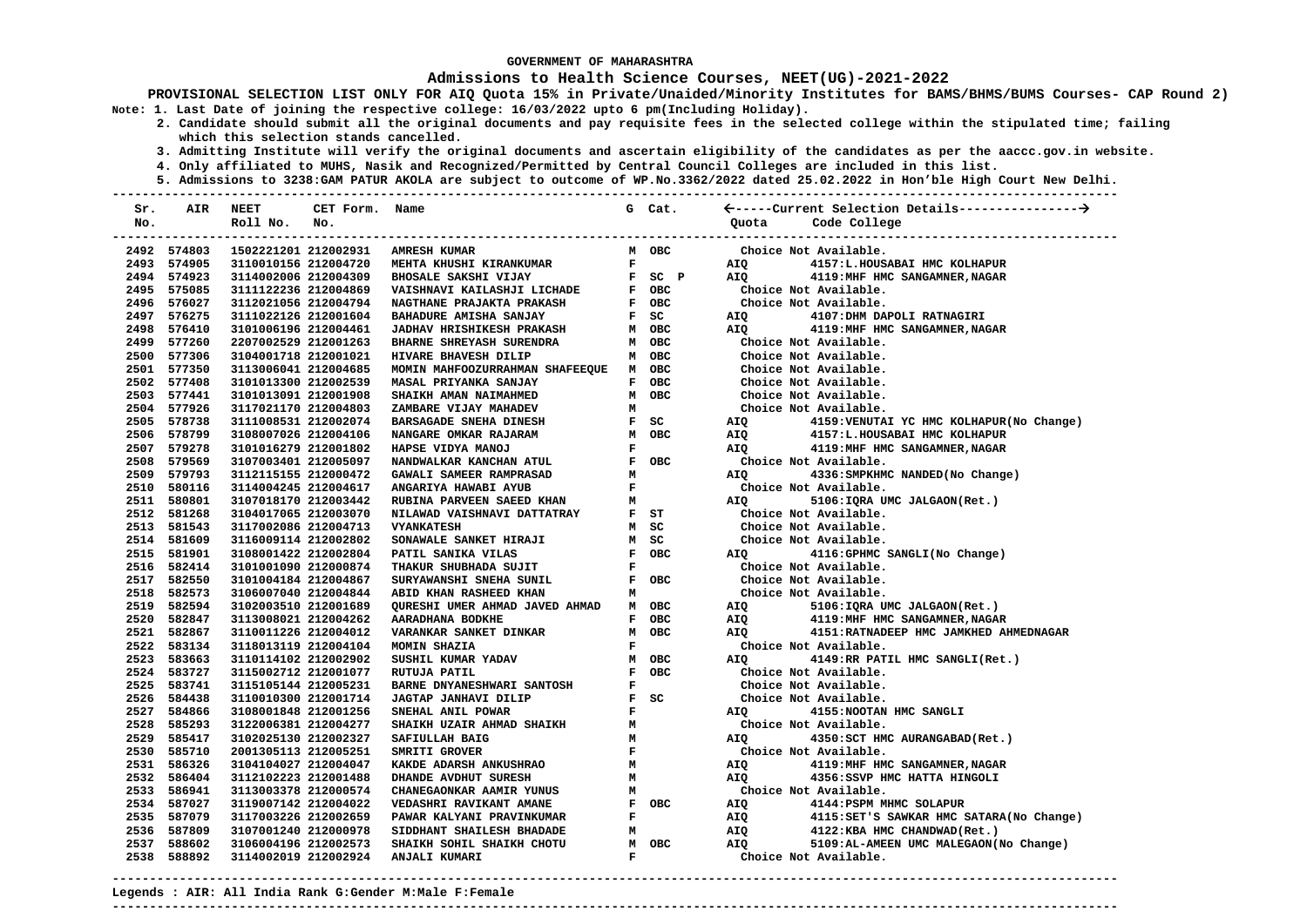#### **Admissions to Health Science Courses, NEET(UG)-2021-2022**

**PROVISIONAL SELECTION LIST ONLY FOR AIQ Quota 15% in Private/Unaided/Minority Institutes for BAMS/BHMS/BUMS Courses- CAP Round 2) Note: 1. Last Date of joining the respective college: 16/03/2022 upto 6 pm(Including Holiday).** 

- **2. Candidate should submit all the original documents and pay requisite fees in the selected college within the stipulated time; failing which this selection stands cancelled.** 
	- **3. Admitting Institute will verify the original documents and ascertain eligibility of the candidates as per the aaccc.gov.in website.**
	- **4. Only affiliated to MUHS, Nasik and Recognized/Permitted by Central Council Colleges are included in this list.**
- **5. Admissions to 3238:GAM PATUR AKOLA are subject to outcome of WP.No.3362/2022 dated 25.02.2022 in Hon'ble High Court New Delhi. ---------------------------------------------------------------------------------------------------------------------------------------**

| Sr.  | AIR         | NEET                 | CET Form.            | Name                                                                 |                               | G Cat.                        |                                                                                                               |                                         |
|------|-------------|----------------------|----------------------|----------------------------------------------------------------------|-------------------------------|-------------------------------|---------------------------------------------------------------------------------------------------------------|-----------------------------------------|
| No.  |             | Roll No.             | No.                  |                                                                      |                               |                               | Quota                                                                                                         | Code College                            |
|      |             |                      |                      |                                                                      |                               |                               |                                                                                                               | -------------------------------         |
|      | 2539 588926 |                      | 3110103280 212004566 | SALUNKE SIDDHI PRASHANT                                              | $\mathbf{F}$ and $\mathbf{F}$ |                               |                                                                                                               | Choice Not Available.                   |
|      | 2540 589412 | 3110104460 212000658 |                      | GAIKWAD SHUBHAM SUNIL                                                |                               | $\mathbf{M}$                  |                                                                                                               | Choice Not Available.                   |
|      | 2541 589504 | 3112109099 212000151 |                      | BAMANE PRATIKSHA BHAGWANRAO F SC                                     |                               |                               | <b>AIO</b>                                                                                                    | 4336: SMPKHMC NANDED (Ret.)             |
|      | 2542 589612 | 3111002500 212003286 |                      | <b>DIKSHA H KUMARE</b>                                               |                               | $F$ ST                        |                                                                                                               | Choice Not Available.                   |
|      | 2543 590203 | 3112111174 212002991 |                      | RATHOD TANMAY VISHNU                                                 |                               | M OBC                         |                                                                                                               | Choice Not Available.                   |
|      | 2544 591115 | 3104015200 212001454 |                      | <b>JAIDEEP SANAP</b>                                                 |                               | M OBC                         |                                                                                                               | Choice Not Available.                   |
|      | 2545 591427 | 3110116119 212004217 |                      | SHAIKH SOULEHATAHSEEN ANSSER                                         | $\mathbf{F}$                  |                               |                                                                                                               | Choice Not Available.                   |
|      | 2546 591895 | 3108001829 212000426 |                      | MITHARI MANALI RAJENDRA                                              |                               | $\mathbf{F}$ and $\mathbf{F}$ | AIQ                                                                                                           | 4157:L.HOUSABAI HMC KOLHAPUR(Ret.)      |
|      | 2547 592087 | 3111027178 212003042 |                      | PRAGATI WASNIK                                                       |                               | $F$ SC                        | <b>AIQ</b>                                                                                                    | 4115: SET'S SAWKAR HMC SATARA (Ret.)    |
|      | 2548 592652 | 3106018094 212004990 |                      | AYESHA SIDDIQUA MOHAMMAD SALIK F                                     |                               |                               |                                                                                                               | Choice Not Available.                   |
|      | 2549 593535 | 3111115041 212001707 |                      | SAYALI DEOTALE                                                       |                               | F OBC                         | AIO DI CONSTITUCIONE ANNO 1999. IN 1999 E DI CONSTITUIO DE LA CONSTITUCIÓN E DE LA CONSTITUCIÓN E DI CONSTITU | 4144: PSPM MHMC SOLAPUR                 |
|      | 2550 594027 | 3113001190 212004471 |                      | GAIKWAD RUTUJA NANASAHEB                                             |                               | $F$ SC                        |                                                                                                               | Choice Not Available.                   |
|      | 2551 594152 | 3112102022 212004532 |                      | BHOSALE GOVIND UMAJI                                                 | м                             |                               | AIQ                                                                                                           | 4107:DHM DAPOLI RATNAGIRI               |
|      | 2552 594240 | 3112014128 212005289 |                      | <b>ELLANDALKAR VAIBHAVI SANTOSH<br/>PHIILARI VAISHNAVI SURESHRAO</b> |                               | F OBC                         | AIQ                                                                                                           | 4157:L.HOUSABAI HMC KOLHAPUR            |
|      | 2553 594250 | 3112028073 212005241 |                      |                                                                      |                               | F OBC                         |                                                                                                               | Choice Not Available.                   |
|      | 2554 594311 | 3111103317 212001566 |                      | <b>UIKEY ATHARVA</b>                                                 |                               | M ST                          |                                                                                                               | Choice Not Available.                   |
|      | 2555 594410 | 3113102505 212004757 |                      | MISBAH NISAR AHMED                                                   |                               | F OBC                         |                                                                                                               | Choice Not Available.                   |
|      | 2556 594640 | 3116004049 212005165 |                      | PRAJAKTA VASANT BICHUKALE                                            |                               | F OBC                         | <b>AIQ</b>                                                                                                    | 4154: MAHALAXMI HMC SATARA              |
|      | 2557 594702 | 3122001663 212004220 |                      | SIDDIQUI DARAKHSHAN IMTIYAZ AHMAD F OBC                              |                               |                               |                                                                                                               | Choice Not Available.                   |
|      | 2558 594951 | 3110006266 212000099 |                      | ANSARI MOHAMMED ANAS                                                 |                               | M OBC                         | AIO                                                                                                           | 4122:KBA HMC CHANDWAD (No Change)       |
|      | 2559 595439 | 3110110314 212004251 |                      | ROSHANI VISHWAKARMA                                                  | $\mathbf{F}$                  |                               |                                                                                                               | Choice Not Available.                   |
|      | 2560 595644 | 3122012095 212004624 |                      | SHEKHANI BUSHRA YUSUF                                                |                               | F OBC                         |                                                                                                               | Choice Not Available.                   |
|      | 2561 596314 | 3115001097 212003462 |                      | DHANASHREE SANJAY BARVE                                              | $\mathbf{F}$ .                |                               |                                                                                                               | Choice Not Available.                   |
|      | 2562 596422 | 3115019022 212000253 |                      | VAISHNAVI VIJAY JADHAV                                               | $\mathbf{F}$                  |                               |                                                                                                               | Choice Not Available.                   |
|      | 2563 597033 | 3111115176 212002778 |                      | PALLAVI PACHARE                                                      |                               | F OBC                         |                                                                                                               | Choice Not Available.                   |
|      | 2564 597457 | 3115005358 212002207 |                      | <b>ANKITA</b>                                                        |                               | F OBC                         |                                                                                                               | Choice Not Available.                   |
|      | 2565 597786 | 3109003540 212004610 |                      | WAGHMODE SANJANA SUNIL                                               | $\mathbf{F}$                  |                               |                                                                                                               | Choice Not Available.                   |
|      | 2566 598111 | 3108006567 212003399 |                      | <b>MALGUNDKAR AISHA ASIF</b>                                         |                               | F<br>F<br>M                   |                                                                                                               | Choice Not Available.                   |
|      | 2567 599069 | 3108002402 212003303 |                      | RANVEER SANJAY PATIL                                                 |                               |                               |                                                                                                               | Choice Not Available.                   |
|      | 2568 599806 | 3115006160 212004822 |                      | SHID KANCHAN AJIT                                                    |                               | $\mathbf{F}$ and $\mathbf{F}$ | AIQ                                                                                                           | 4154: MAHALAXMI HMC SATARA              |
|      | 2569 600552 | 3111101628 212002847 |                      | ASHRAFI FALAK SABA ABDUL HABIB F                                     |                               |                               | AIQ                                                                                                           | 4336: SMPKHMC NANDED (No Change)        |
|      | 2570 601070 | 3105010078 212003076 |                      | GHENE SEJAL BALAJI                                                   |                               | F OBC                         |                                                                                                               | Choice Not Available.                   |
|      | 2571 601197 | 3104006426 212003116 |                      | MAHALINGE SWAPNAJA SACHINKUMAR                                       |                               | $F$ SC                        | AIQ                                                                                                           | 4350: SCT HMC AURANGABAD (No Change)    |
|      | 2572 602986 | 3110120043 212000118 |                      | QAZI ZAFEER AHMAD INTEZAR AHMAD                                      | м                             |                               | AIO                                                                                                           | 4122:KBA HMC CHANDWAD (Ret.)            |
|      | 2573 603099 | 3118006068 212002649 |                      | ANSARI SAIMA SHAMSHUDDIN                                             |                               | F OBC                         |                                                                                                               | Choice Not Available.                   |
|      | 2574 603209 | 3106021032 212004279 |                      | ANSHARAH ANJUM M ZIYA ULLA KHAN                                      | $\mathbf{F}$                  |                               |                                                                                                               | Choice Not Available.                   |
|      | 2575 603511 | 3106008200 212003113 |                      | <b>BHAVSAR VAIDEHI DIPAK</b>                                         |                               | F OBC                         | AIQ                                                                                                           | 4336: SMPKHMC NANDED (No Change)        |
|      | 2576 603579 | 3114001111 212003458 |                      | KARKHILE SAYLI MAHESH                                                | $\mathbf{F}$                  |                               |                                                                                                               | Choice Not Available.                   |
|      | 2577 604013 | 3113009154 212000918 |                      | KULKARNI ADITI KIRAN                                                 |                               | $\mathbf{F}$ and $\mathbf{F}$ |                                                                                                               | Choice Not Available.                   |
|      | 2578 604048 | 3105003005 212001940 |                      | <b>DHAKA PRANJAL UMARSINGH</b>                                       |                               | $F$ SC                        |                                                                                                               | Choice Not Available.                   |
|      | 2579 604328 | 4408127135 212001746 |                      | SHADAB ALI                                                           | M                             |                               |                                                                                                               | Choice Not Available.                   |
|      | 2580 604389 | 3111003180 212002177 |                      | SAMIKSHA ANIL BOMBLE                                                 |                               | F OBC                         |                                                                                                               | Choice Not Available.                   |
|      | 2581 604610 | 3111110357 212002513 |                      | SAKSHI GAUTAM                                                        |                               | $F$ SC                        | AIQ                                                                                                           | 4120:KM HMC AHMEDNAGAR(Ret.)            |
|      | 2582 605830 | 3109104346 212002646 |                      | PADE VAISHNAVI VYANKAT                                               | $\mathbf{F}$                  |                               | AIQ                                                                                                           | 4120:KM HMC AHMEDNAGAR(Ret.)            |
|      | 2583 606313 | 3113002298 212005059 |                      | WALUNJ YASH SANTOSH                                                  |                               | м овс                         |                                                                                                               | Choice Not Available.                   |
| 2584 | 606812      | 3104016002 212001706 |                      | MODAL JANU RATHOD                                                    |                               | F OBC                         | AIQ                                                                                                           | 4147:DR U. PATIL HMC JALGAON(No Change) |
|      | 2585 606999 | 3101014240 212000340 |                      | <b>ALISHA</b>                                                        | $\mathbf{F}$                  |                               | AIQ                                                                                                           | 4141: ITHAPE HMC SANGAMNER (Ret.)       |

**---------------------------------------------------------------------------------------------------------------------------------------**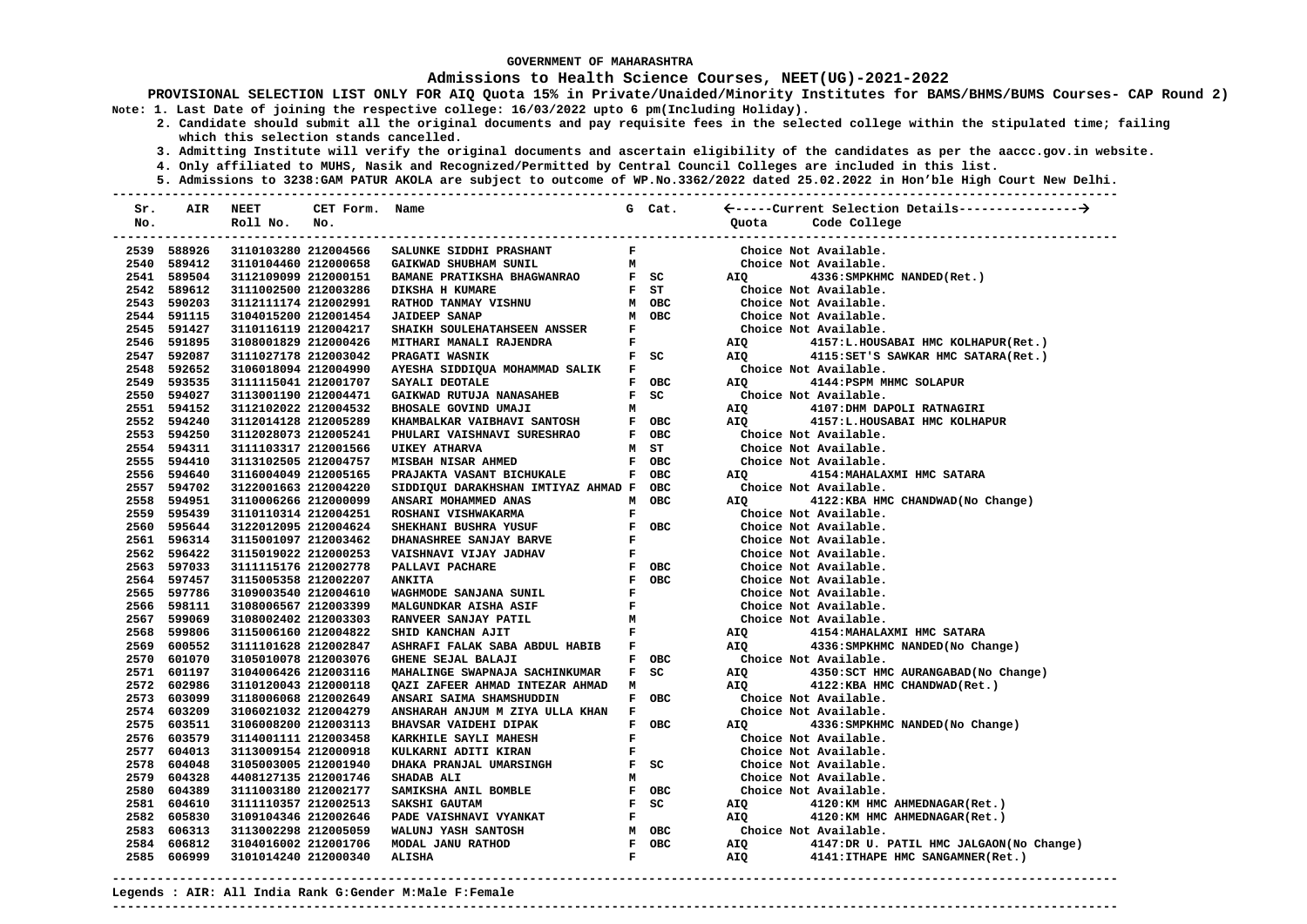### **Admissions to Health Science Courses, NEET(UG)-2021-2022**

**PROVISIONAL SELECTION LIST ONLY FOR AIQ Quota 15% in Private/Unaided/Minority Institutes for BAMS/BHMS/BUMS Courses- CAP Round 2) Note: 1. Last Date of joining the respective college: 16/03/2022 upto 6 pm(Including Holiday).** 

- **2. Candidate should submit all the original documents and pay requisite fees in the selected college within the stipulated time; failing which this selection stands cancelled.** 
	- **3. Admitting Institute will verify the original documents and ascertain eligibility of the candidates as per the aaccc.gov.in website.**
	- **4. Only affiliated to MUHS, Nasik and Recognized/Permitted by Central Council Colleges are included in this list.**
- **5. Admissions to 3238:GAM PATUR AKOLA are subject to outcome of WP.No.3362/2022 dated 25.02.2022 in Hon'ble High Court New Delhi. ---------------------------------------------------------------------------------------------------------------------------------------**

| Sr. | AIR         | NEET                 | CET Form. Name |                                                                                        |              | G Cat.                                                       |                                                                                                                                                                                                                                |                                             |
|-----|-------------|----------------------|----------------|----------------------------------------------------------------------------------------|--------------|--------------------------------------------------------------|--------------------------------------------------------------------------------------------------------------------------------------------------------------------------------------------------------------------------------|---------------------------------------------|
| No. |             | Roll No.             | No.            |                                                                                        |              |                                                              | Quota                                                                                                                                                                                                                          | Code College                                |
|     |             |                      |                |                                                                                        |              |                                                              |                                                                                                                                                                                                                                |                                             |
|     | 2586 607274 |                      |                | 3104022004 212000022 AREEBA SHABBAR DALAL                                              | $\mathbf{F}$ |                                                              |                                                                                                                                                                                                                                | Choice Not Available.                       |
|     | 2587 607393 | 2208007034 212002701 |                | SHARVARI SOMWANSHI                                                                     |              |                                                              |                                                                                                                                                                                                                                | Choice Not Available.                       |
|     | 2588 607596 | 3114007344 212001754 |                | F<br>FOBC<br><b>MAGAR KRUTIKA NILESH</b>                                               |              |                                                              |                                                                                                                                                                                                                                | Choice Not Available.                       |
|     | 2589 607678 | 3112119080 212003324 |                | MAGAR ARUITAR (11------<br>WARKHINDE SWARAJ SANDEEP<br>************* .TAYWANT PEDNEKAR | м            |                                                              |                                                                                                                                                                                                                                | Choice Not Available.                       |
|     | 2590 607957 | 3118002526 212000207 |                | VAISHNAVI JAYWANT PEDNEKAR                                                             |              | $\mathbf{F}$ and $\mathbf{F}$                                |                                                                                                                                                                                                                                | Choice Not Available.                       |
|     | 2591 608803 | 3104012225 212004168 |                | KHAN SUMAYYA BEGUM KHALIL AHMED                                                        | $\mathbf{F}$ |                                                              |                                                                                                                                                                                                                                | Choice Not Available.                       |
|     | 2592 608812 | 3117018162 212001103 |                | <b>JAVALAGE PRATIK BALASAHEB</b>                                                       |              | M OBC                                                        |                                                                                                                                                                                                                                | Choice Not Available.                       |
|     | 2593 608852 | 3112109175 212000616 |                | JAWANE HRUCHA JAYSHANKAR                                                               |              | F OBC                                                        |                                                                                                                                                                                                                                | Choice Not Available.                       |
|     | 2594 609401 | 3109101634 212000560 |                | KHOND VAISHNAVI SWARUP                                                                 |              | $\mathbf{F}$ and $\mathbf{F}$                                | AIQ                                                                                                                                                                                                                            | 4151: RATNADEEP HMC JAMKHED AHMEDNAGAR      |
|     | 2595 609491 | 3117014086 212001643 |                | SAYYED SADAF FATEMA NADERULLAH                                                         | $\mathbf{F}$ |                                                              |                                                                                                                                                                                                                                | Choice Not Available.                       |
|     | 2596 609553 | 3102006352 212003233 |                | AWATE HRISHIKESH MADHUKARRAO                                                           |              | M OBC                                                        | AIQ <b>AIR</b>                                                                                                                                                                                                                 | 4155: NOOTAN HMC SANGLI (Ret.)              |
|     | 2597 609568 | 3107013191 212004192 |                | JUVERIYA KHANAM SHAIKH SALEEM                                                          |              | F OBC                                                        |                                                                                                                                                                                                                                | Choice Not Available.                       |
|     | 2598 609597 | 3103001427 212000964 |                | VYAWAHARE ANJALI NANDKISHOR                                                            |              | F OBC                                                        |                                                                                                                                                                                                                                | AIQ 4227: PHC KHAMGAON (No Change)          |
|     | 2599 610037 | 3104105179 212000622 |                | KHAN SANIYA ARIF                                                                       | $\mathbf{F}$ |                                                              |                                                                                                                                                                                                                                | AIQ 4350: SCT HMC AURANGABAD (No Change)    |
|     | 2600 610381 | 3119010007 212004618 |                | RATHOD AKANKSHA RAMESH                                                                 |              | F OBC                                                        |                                                                                                                                                                                                                                | Choice Not Available.                       |
|     | 2601 610640 | 3113003650 212004565 |                | SHWETA BHAGWAN DASHPUTE                                                                |              | F OBC                                                        |                                                                                                                                                                                                                                | Choice Not Available.                       |
|     | 2602 611662 | 3114010256 212001742 |                | MUNDHE GAURI GANESH                                                                    |              | F OBC                                                        | <b>AIO</b>                                                                                                                                                                                                                     | 4115:SET'S SAWKAR HMC SATARA(Ret.)          |
|     | 2603 612048 | 3112110228 212002271 |                | PRATIK PAWAR                                                                           |              | M OBC                                                        |                                                                                                                                                                                                                                | Choice Not Available.                       |
|     | 2604 612950 | 3111001033 212000250 |                | TAJ TAHREEN SHEIKH                                                                     | $\mathbf{F}$ |                                                              |                                                                                                                                                                                                                                | Choice Not Available.                       |
|     | 2605 613230 | 3103014261 212001073 |                | <b>KRISHNA</b>                                                                         |              | M OBC                                                        |                                                                                                                                                                                                                                | Choice Not Available.                       |
|     | 2606 613678 | 3109004266 212002163 |                | SHAIKH SOHEL ABDUL MAHEMOOD                                                            | M            |                                                              |                                                                                                                                                                                                                                | Choice Not Available.                       |
|     | 2607 613872 | 3110002300 212000211 |                | KHAN SAMIYA ZULFIKAR                                                                   |              | $\mathbf{F}$ and $\mathbf{F}$                                |                                                                                                                                                                                                                                | Choice Not Available.                       |
|     | 2608 614635 | 3113002148 212001760 |                | MAHALE ANJALI KANTILAL                                                                 |              | $F$ ST                                                       |                                                                                                                                                                                                                                | Choice Not Available.                       |
|     | 2609 614787 | 3115017319 212004147 |                | PAIGUDE POOJA SANTOSH                                                                  |              | $\mathbf{F}$ and $\mathbf{F}$                                |                                                                                                                                                                                                                                | Choice Not Available.                       |
|     | 2610 615091 | 3102002239 212001977 |                | INGLE DHANASHRI NILKANTH                                                               |              | $F$ SC                                                       |                                                                                                                                                                                                                                | Choice Not Available.                       |
|     | 2611 615179 | 3116008042 212001584 |                | PATIL AISHWARYA SUNIL                                                                  |              | F OBC                                                        |                                                                                                                                                                                                                                | Choice Not Available.                       |
|     | 2612 615399 | 4201101186 212004790 |                | PULKER VIVEK                                                                           |              | M OBC                                                        | AIQ                                                                                                                                                                                                                            | 4154: MAHALAXMI HMC SATARA                  |
|     | 2613 615466 | 2701004345 212004746 |                | <b>GANESH SHIVAJI DHANAGAR</b>                                                         |              | M OBC                                                        | AIQ                                                                                                                                                                                                                            | 4157:L.HOUSABAI HMC KOLHAPUR                |
|     | 2614 615902 | 3111005017 212002896 |                | <b>AGAR</b><br><b>RIYA MANISH UDASI</b>                                                |              | F OBC                                                        |                                                                                                                                                                                                                                | Choice Not Available.                       |
|     | 2615 616757 | 3112009084 212004515 |                | <b>DHATRAK GANGAPRASAD KISHANRAO</b>                                                   |              | M OBC                                                        | AIQ <b>AIR</b>                                                                                                                                                                                                                 | 4151: RATNADEEP HMC JAMKHED AHMEDNAGAR      |
|     | 2616 617607 | 3113102482 212001694 |                | YADAV ANJALI TEJBAHADUR                                                                |              | F OBC                                                        | AIO <b>Aio</b>                                                                                                                                                                                                                 | 4120: KM HMC AHMEDNAGAR (No Change)         |
|     | 2617 618244 | 3113001006 212000017 |                | TEJAL VIJAY KOTWAL                                                                     | $\mathbf{F}$ |                                                              |                                                                                                                                                                                                                                | Choice Not Available.                       |
|     | 2618 618283 | 3104005397 212002853 |                | GAIWAD HARSHAL RAMESH                                                                  |              | M OBC                                                        |                                                                                                                                                                                                                                | Choice Not Available.                       |
|     | 2619 618345 | 3102010180 212002030 |                | SYED ABDUL QUADIR SYED NAZIRUDDIN M                                                    |              |                                                              |                                                                                                                                                                                                                                | AIQ 4227: PHC KHAMGAON (Ret.)               |
|     | 2620 618354 | 3101009098 212000663 |                | <b>JADHAV SIRIAA SATISH</b>                                                            |              | $F$ SC                                                       | AIO                                                                                                                                                                                                                            | 4120:KM HMC AHMEDNAGAR(No Change)           |
|     | 2621 618916 | 3107015199 212003021 |                | SHAIKH MOHAMMAD UMAR MOHAMMAD                                                          |              |                                                              |                                                                                                                                                                                                                                | Choice Not Available.                       |
|     | 2622 618980 | 3101005179 212000651 |                | <b>JADHAV VEDANT VILAS</b>                                                             |              | $\begin{array}{ll} \mathbf{M} & \\ \mathbf{M} & \end{array}$ |                                                                                                                                                                                                                                | Choice Not Available.                       |
|     | 2623 619691 | 3113003017 212000940 |                | GHORPADE SANDEEP SANJAY                                                                |              | M OBC                                                        |                                                                                                                                                                                                                                | Choice Not Available.                       |
|     | 2624 619726 | 4201009188 212001654 |                | DIVYA PATIL                                                                            |              | F OBC                                                        |                                                                                                                                                                                                                                | AIQ 4119: MHF HMC SANGAMNER, NAGAR(Ret.)    |
|     | 2625 619969 | 3108002574 212004525 |                | <b>MANGESH MAHADEV FATING</b>                                                          | M            |                                                              |                                                                                                                                                                                                                                | AIQ 4157:L.HOUSABAI HMC KOLHAPUR            |
|     | 2626 620774 | 3101015029 212004445 |                | SHAIKH JAVED IMRAN                                                                     | M            |                                                              |                                                                                                                                                                                                                                | Choice Not Available.                       |
|     | 2627 620848 | 3118012317 212001450 |                |                                                                                        |              | $\mathbf{F}$ and $\mathbf{F}$                                |                                                                                                                                                                                                                                | Choice Not Available.                       |
|     | 2628 621157 | 3118021157 212001368 |                |                                                                                        |              |                                                              | AIQ DESCRIPTION OF THE STATE OF THE STATE OF THE STATE OF THE STATE OF THE STATE OF THE STATE OF THE STATE OF THE STATE OF THE STATE OF THE STATE OF THE STATE OF THE STATE OF THE STATE OF THE STATE OF THE STATE OF THE STAT | 5109:AL-AMEEN UMC MALEGAON(Ret.)            |
|     | 2629 621196 | 3112003531 212000787 |                |                                                                                        |              |                                                              |                                                                                                                                                                                                                                | AIQ 4151: RATNADEEP HMC JAMKHED AHMEDNAGAR  |
|     | 2630 621199 | 3117020343 212004081 |                |                                                                                        |              |                                                              |                                                                                                                                                                                                                                | Choice Not Available.                       |
|     | 2631 621369 | 3106022048 212004163 |                | UROOJ QAISER MOHAMMAD JAVED IQBAL F                                                    |              |                                                              |                                                                                                                                                                                                                                | Choice Not Available.                       |
|     | 2632 621466 | 3119012205 212003365 |                | MANE MAHADEO SHIVRAM                                                                   |              | M OBC                                                        |                                                                                                                                                                                                                                | AIQ 4115:SET'S SAWKAR HMC SATARA(No Change) |
|     |             |                      |                |                                                                                        |              |                                                              |                                                                                                                                                                                                                                |                                             |

**Legends : AIR: All India Rank G:Gender M:Male F:Female ---------------------------------------------------------------------------------------------------------------------------------------**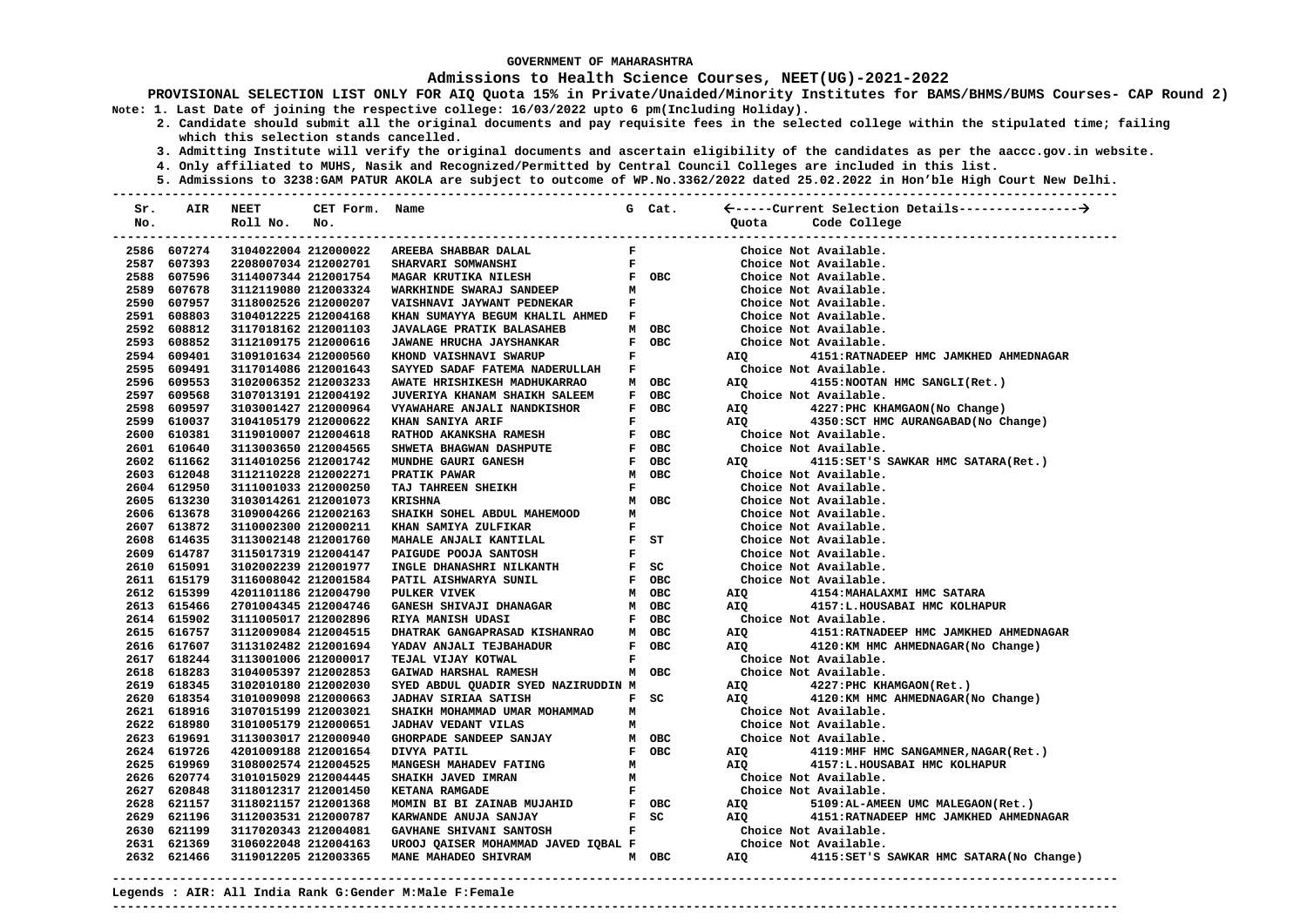### **Admissions to Health Science Courses, NEET(UG)-2021-2022**

**PROVISIONAL SELECTION LIST ONLY FOR AIQ Quota 15% in Private/Unaided/Minority Institutes for BAMS/BHMS/BUMS Courses- CAP Round 2) Note: 1. Last Date of joining the respective college: 16/03/2022 upto 6 pm(Including Holiday).** 

- **2. Candidate should submit all the original documents and pay requisite fees in the selected college within the stipulated time; failing which this selection stands cancelled.** 
	- **3. Admitting Institute will verify the original documents and ascertain eligibility of the candidates as per the aaccc.gov.in website.**
	- **4. Only affiliated to MUHS, Nasik and Recognized/Permitted by Central Council Colleges are included in this list.**
	- **5. Admissions to 3238:GAM PATUR AKOLA are subject to outcome of WP.No.3362/2022 dated 25.02.2022 in Hon'ble High Court New Delhi.**

| Sr. | AIR         | <b>NEET</b>          | CET Form. Name |                                        |                | G Cat. |       |                                           |
|-----|-------------|----------------------|----------------|----------------------------------------|----------------|--------|-------|-------------------------------------------|
| No. |             | Roll No.             | No.            |                                        |                |        | Ouota | Code College                              |
|     |             |                      |                | -------------------------------------- |                |        |       |                                           |
|     | 2633 621478 | 3104023004 212003262 |                | SHAIKH MUSKAN AHMAD                    |                | F OBC  | AIQ   | 4120:KM HMC AHMEDNAGAR(Ret.)              |
|     | 2634 621713 | 3117001358 212001941 |                | DUDHAL POOJA HARI                      |                | F OBC  |       | Choice Not Available.                     |
|     | 2635 621982 | 3112018274 212004887 |                | PADWALE YOGESH HIMMATSING              |                | M OBC  |       | Choice Not Available.                     |
|     | 2636 622516 | 3117007235 212000479 |                | SHINGARE VAIBHAVI RANJIT               | F              |        | AIQ   | 4149:RR PATIL HMC SANGLI(No Change)       |
|     | 2637 622853 | 3104101704 212002377 |                | SHELKE ATUL PANDHARINATH               | м              |        |       | Choice Not Available.                     |
|     | 2638 623087 | 3003005290 212004926 |                | KHAN SUMAIYYA KHATOON                  | $\mathbf F$    |        | AIQ   | 4154: MAHALAXMI HMC SATARA                |
|     | 2639 624073 | 3104007104 212000914 |                | PAWAR RUTUJA SAINATH                   | $\mathbf{F}$   |        | AIQ   | 4350: SCT HMC AURANGABAD (No Change)      |
|     | 2640 624650 | 3112101262 212005301 |                | TARUN WAMAN JANGAWAR                   |                | M OBC  | AIQ   | 4151: RATNADEEP HMC JAMKHED AHMEDNAGAR    |
|     | 2641 624948 | 3116011230 212002428 |                | GOPHANE SWAPNALI SATTYAVAN             |                | F OBC  | AIO   | 4115: SET'S SAWKAR HMC SATARA (No Change) |
|     | 2642 625307 | 3117018160 212001616 |                | BARBOLE PRANJALI DIPAK                 | F              |        |       | Choice Not Available.                     |
|     | 2643 625606 | 3104113167 212002706 |                | GAIKWAD HARSHAL PRAVIN                 |                | F SC   |       | Choice Not Available.                     |
|     | 2644 625668 | 3109009201 212000429 |                | WAGHMARE HARSHADA DEVIDAS              |                | F SC   | AIO   | 4151: RATNADEEP HMC JAMKHED AHMEDNAGAR    |
|     | 2645 625671 | 3114001489 212002443 |                | PATIL MAHEE PRAMOD                     |                | F OBC  |       | Choice Not Available.                     |
|     | 2646 625883 | 3115026127 212001185 |                | ZARGAD SAKSHI VIJAY                    |                | F OBC  | AIO   | 4115: SET'S SAWKAR HMC SATARA (No Change) |
|     | 2647 626380 | 3105003106 212000135 |                | RUTUJA RAMBHAU SOLANKE                 | $\mathbf{F}$   |        |       | Choice Not Available.                     |
|     | 2648 626699 | 3108005695 212000274 |                | TIPPANNA ANUJA ANIL                    | $\mathbf F$    |        |       | Choice Not Available.                     |
|     | 2649 627137 | 3116007354 212003401 |                | KULKARNI SAKSHI MANOHAR                | $\mathbf F$    |        | AIQ   | 4115:SET'S SAWKAR HMC SATARA(Ret.)        |
|     | 2650 627426 | 3104016086 212004430 |                | MUNJAL VISHNU PATILBA                  |                | M OBC  | AIO   | 4151: RATNADEEP HMC JAMKHED AHMEDNAGAR    |
|     | 2651 627528 | 3104023049 212003210 |                | DAHETKAR PRAKASH SURYABHAN             |                | M OBC  |       | Choice Not Available.                     |
|     | 2652 627684 | 3104016033 212003325 |                | NEMANE KOMAL VISHWAMBAR                |                | F OBC  | AIO   | 4346: GM HOM MED COL JALNA (Ret.)         |
|     | 2653 628171 | 3117008110 212001577 |                | MADANE ADITYA RAVINDRA                 |                | M OBC  |       | Choice Not Available.                     |
|     | 2654 629462 | 3114009242 212000377 |                | GAVAND RISHITA PRAVIN                  |                | F OBC  |       | Choice Not Available.                     |
|     | 2655 629828 | 3116009243 212001269 |                | PATIL VARSHARANI ADHIKRAO              | $\mathbf{F}$   |        | AIQ   | 4227: PHC KHAMGAON (No Change)            |
|     | 2656 630163 | 3104103324 212004315 |                | KHAN UMME AIMAN JAVEED KHAN            | $\mathbf{F}$   |        |       | Choice Not Available.                     |
|     | 2657 630204 | 3110026061 212002258 |                | YADAV SUJIT KUMAR SHITLAPRASAD         | M              |        |       | Choice Not Available.                     |
|     | 2658 630216 | 3107005310 212001878 |                | SHAIKH OSAMA SHAIKH BILAL              | M              |        | AIQ   | 4147:DR U. PATIL HMC JALGAON(No Change)   |
|     | 2659 630354 | 3110007215 212004303 |                | SONALI TANAJI PATIL                    | F              |        |       | Choice Not Available.                     |
|     | 2660 630914 | 3106011222 212002060 |                | DESHMUKH SURAJ SUBHASH                 |                | M OBC  |       | Choice Not Available.                     |
|     | 2661 632264 | 3102003180 212000550 |                | LOTHE PRANAV PRASHANT                  |                | M OBC  |       | Choice Not Available.                     |
|     | 2662 632401 | 3115025291 212004614 |                | JORI PUSHKAR ARUN                      |                | M OBC  |       | Choice Not Available.                     |
|     | 2663 633979 | 3104004332 212004711 |                | MORE SAYLI DNYANESHWAR                 | $\mathbf F$    |        | AIQ   | 4151: RATNADEEP HMC JAMKHED AHMEDNAGAR    |
|     | 2664 634122 | 3110109222 212003496 |                | KALSEKAR ZAKERA NIZAMUDDIN             | $\mathbf F$    |        | AIQ   | 4157:L.HOUSABAI HMC KOLHAPUR(No Change)   |
|     | 2665 634149 | 3102018176 212005238 |                | MANJARE SURAJ ASHOK                    |                | M OBC  |       | Choice Not Available.                     |
|     | 2666 634370 | 3110002561 212004882 |                | REHMAN ALI SHAIKH                      | м              |        |       | Choice Not Available.                     |
|     | 2667 634427 | 3113106397 212001186 |                | <b>GHAYWAT PRATYUSH UMESH</b>          | M              |        |       | Choice Not Available.                     |
|     | 2668 634970 | 3117004336 212004501 |                | <b>BAGAL PRANOTI SATISH</b>            | F              |        |       | Choice Not Available.                     |
|     | 2669 635479 | 3107003296 212002448 |                | MANUDHANE AKANKSHA HITESH              | F              |        |       | Choice Not Available.                     |
|     | 2670 635498 | 3107008196 212002172 |                | BAYAS GUNJAN MAHENDRASING              |                | F OBC  | AIQ   | 4147:DR U. PATIL HMC JALGAON(Ret.)        |
|     | 2671 636390 | 3105014213 212004198 |                | SATPUTE APARNA PURUSHOTTAM             |                | F OBC  |       | Choice Not Available.                     |
|     | 2672 636995 | 3121001414 212000721 |                | ANVAYA AJIT TAMBE                      |                | F SC   | AIQ   | 4155: NOOTAN HMC SANGLI(Ret.)             |
|     | 2673 637126 | 3104109007 212002073 |                | KHOSE SHRADDHA RAMESH                  | F              |        | AIQ   | 4350: SCT HMC AURANGABAD (No Change)      |
|     | 2674 637226 | 3104109200 212003182 |                | GAIKWAD ROHAN PRALHAD                  |                | M OBC  | AIO   | 4120:KM HMC AHMEDNAGAR(Ret.)              |
|     | 2675 637327 | 3118008062 212004253 |                | MERCHANT FATIMA ZEHRA                  | F              |        |       | Choice Not Available.                     |
|     | 2676 637364 | 3112005020 212005226 |                | SHETE VARAD RAJENDRA                   | M              |        |       | Choice Not Available.                     |
|     | 2677 637497 | 3119002161 212000537 |                | <b>DIPTI</b>                           | $\mathbf{F}$   |        |       | Choice Not Available.                     |
|     | 2678 637804 | 3110018199 212005253 |                | SANA MUKADAM                           | $\mathbf{F}$ . |        |       | Choice Not Available.                     |
|     | 2679 637946 | 3113107250 212002542 |                | KEDAR SAKSHI KUNDAN                    |                | F SC   | AIQ   | 4123: KDMGHMC SHIRPUR DHULE (No Change)   |
|     |             |                      |                |                                        |                |        |       |                                           |

**Legends : AIR: All India Rank G:Gender M:Male F:Female ---------------------------------------------------------------------------------------------------------------------------------------**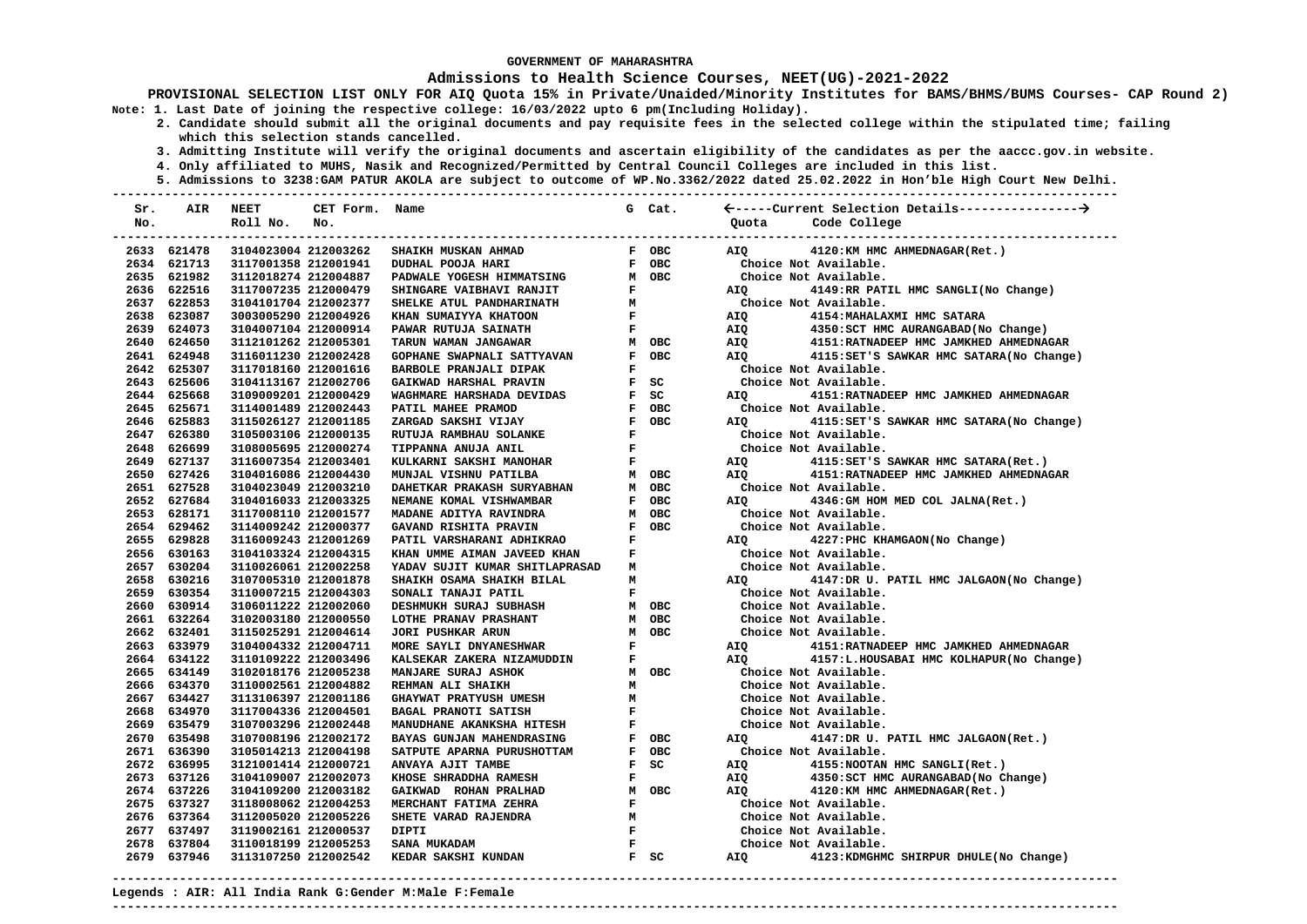### **Admissions to Health Science Courses, NEET(UG)-2021-2022**

**PROVISIONAL SELECTION LIST ONLY FOR AIQ Quota 15% in Private/Unaided/Minority Institutes for BAMS/BHMS/BUMS Courses- CAP Round 2) Note: 1. Last Date of joining the respective college: 16/03/2022 upto 6 pm(Including Holiday).** 

- **2. Candidate should submit all the original documents and pay requisite fees in the selected college within the stipulated time; failing which this selection stands cancelled.** 
	- **3. Admitting Institute will verify the original documents and ascertain eligibility of the candidates as per the aaccc.gov.in website.**
	- **4. Only affiliated to MUHS, Nasik and Recognized/Permitted by Central Council Colleges are included in this list.**
	- **5. Admissions to 3238:GAM PATUR AKOLA are subject to outcome of WP.No.3362/2022 dated 25.02.2022 in Hon'ble High Court New Delhi.**

| Sr.  | AIR         | <b>NEET</b>            | CET Form. Name |                                   |              | G Cat.                        |       |                                           |
|------|-------------|------------------------|----------------|-----------------------------------|--------------|-------------------------------|-------|-------------------------------------------|
| No.  |             | Roll No.               | No.            |                                   |              |                               | Quota | Code College                              |
|      |             | ---------------------- |                | --------------------------------- |              |                               |       | ------------------------                  |
|      | 2680 638024 | 3113007126 212000709   |                | LOHARE VANDANA SUBHASH            |              | F ST                          |       | Choice Not Available.                     |
|      | 2681 638033 | 3103008312 212004984   |                | KHAN INSHRAH ABDUL NAIM           | F            |                               |       | Choice Not Available.                     |
|      | 2682 638274 | 3114013285 212004502   |                | KHANDEKAR RIDDHI RAJESH           | F            |                               |       | Choice Not Available.                     |
|      | 2683 638374 | 3112121193 212004172   |                | CHAUDHARI KAJAL AVADHUT           |              | F OBC                         |       | Choice Not Available.                     |
|      | 2684 638655 | 3109004072 212002606   |                | RAJGIRWAD SHUBHAM BABURAO         |              | M ST                          |       | Choice Not Available.                     |
|      | 2685 638663 | 3111004466 212003052   |                | JAY MUKESH CHHENIYA               |              | M OBC                         |       | Choice Not Available.                     |
|      | 2686 640078 | 3104002593 212002502   |                | SYED KAMILUDDIN JALILUDDIN        | м            |                               | AIQ   | 4141: ITHAPE HMC SANGAMNER (Ret.)         |
|      | 2687 640113 | 3115004131 212003211   |                | LONDHE KETAKI RAJU                |              | $F$ SC                        |       | Choice Not Available.                     |
|      | 2688 640338 | 3110005346 212002144   |                | KHAN ABEDA KHATOON ATIULLAH       | F            |                               |       | Choice Not Available.                     |
| 2689 | 640382      | 3114015136 212005086   |                | SHREYA DEEPAK PAWAR               |              | F SC                          |       | Choice Not Available.                     |
|      | 2690 640887 | 3115002391 212001557   |                | LANDGE ASTHA SUNIL                |              | F OBC                         |       | Choice Not Available.                     |
|      | 2691 641020 | 3113011071 212004257   |                | LAGAD KRUSHNA LAXMAN              | м            |                               |       | Choice Not Available.                     |
|      | 2692 641153 | 3104101512 212001102   |                | SHAIKH FIRDOUS BANO               | $\mathbf F$  |                               | AIQ   | 4350: SCT HMC AURANGABAD (No Change)      |
|      | 2693 641332 | 3110104493 212001571   |                | <b>DEBKANTA</b>                   | м            |                               |       | Choice Not Available.                     |
|      | 2694 642351 | 3107006005 212005263   |                | SHAIKH MUZZAMIL ARSHAD            | м            |                               |       | Choice Not Available.                     |
|      | 2695 643392 | 3112019137 212000357   |                | ADE PRITY VILAS                   |              | F OBC                         |       | Choice Not Available.                     |
|      | 2696 643483 | 3104108207 212002797   |                | SARJE SANKET BABARAO              | М            |                               | AIQ   | 4350: SCT HMC AURANGABAD (No Change)      |
|      | 2697 644054 | 3104120118 212001748   |                | LAKADE RUCHA SUDHIR               |              | F OBC                         | AIO   | 4350: SCT HMC AURANGABAD (No Change)      |
|      | 2698 644103 | 3111014189 212005181   |                | WAHANE SAMIKSHA PRADIP            |              | F SC                          |       | Choice Not Available.                     |
| 2699 | 644589      | 3116011035 212002467   |                | BHOSALE VAISHNAVI PANDURANG       | F            |                               | AIQ   | 4149:RR PATIL HMC SANGLI(Ret.)            |
|      | 2700 644682 | 3104001368 212004439   |                | SOLANKE RITESH RAMESH             |              | M OBC                         |       | Choice Not Available.                     |
|      | 2701 644782 | 3103014110 212002088   |                | DAMODARE ANUSHKA SAHEBRAO         |              | F SC                          |       | Choice Not Available.                     |
|      | 2702 644923 | 3108004622 212004749   |                | <b>BUDHALE SAKSHI SHRIDHAR</b>    |              | F SC                          |       | Choice Not Available.                     |
|      | 2703 644973 | 3115017346 212000534   |                | SHINDE SUMEDHA SUGRIV             |              | F SC                          |       | Choice Not Available.                     |
|      | 2704 645382 | 3101008193 212002689   |                | SHINDE RUSHIKESH PRAKASH          | м            |                               | AIQ   | 4119:MHF HMC SANGAMNER, NAGAR(Ret.)       |
|      | 2705 646034 | 3117015021 212001002   |                | KATKAR SNEHAL DASHARATH           | F            |                               | AIQ   | 4144: PSPM MHMC SOLAPUR (No Change)       |
|      | 2706 646723 | 3104001799 212003264   |                | <b>GUPTA PURVA ANIL</b>           |              | F OBC                         | AIQ   | 4350: SCT HMC AURANGABAD (No Change)      |
|      | 2707 647133 | 3110006020 212001463   |                | KRISH GUPTA                       | м            |                               | AIO   | 4159: VENUTAI YC HMC KOLHAPUR (No Change) |
|      | 2708 647848 | 3104103126 212003128   |                | SIDDIQUEE FARHAN SIDDIQUEE        | M            |                               |       | Choice Not Available.                     |
|      | 2709 648032 | 3113107022 212002256   |                | ASAWARI GOKUL DHAGE               | $\mathbf{F}$ |                               |       | Choice Not Available.                     |
|      | 2710 648347 | 3119012002 212001402   |                | NALKAR SHEETAL BALVANT            |              | $\mathbf{F}$ and $\mathbf{F}$ | AIQ   | 4149:RR PATIL HMC SANGLI(Ret.)            |
|      | 2711 648400 | 3104017194 212004375   |                | BHALE RUTUJA MANOJ                | F            |                               |       | Choice Not Available.                     |
|      | 2712 648669 | 3112105288 212003330   |                | DHANVE AKANKSHA VYANKATRAO        |              | F SC                          |       | Choice Not Available.                     |
|      | 2713 648774 | 3104020087 212003127   |                | TAHURA KHATOON MOHD ASLAM MOMIN   |              | F OBC                         | AIQ   | 4350: SCT HMC AURANGABAD (No Change)      |
|      | 2714 649153 | 3110103384 212004571   |                | JAGTAP VAISHNAVI BALASAHEB        | F            |                               |       | Choice Not Available.                     |
|      | 2715 649206 | 3106006244 212001847   |                | DESHMUKH VEDIKA JITENDRA          | F            |                               |       | Choice Not Available.                     |
|      | 2716 649240 | 3119010016 212001649   |                | SOLASE PRATHAMESH RAMDAS          |              | M OBC                         |       | Choice Not Available.                     |
|      | 2717 649458 | 3111009583 212004904   |                | VISHLESH ASHOK BURADKAR           |              | M OBC                         |       | Choice Not Available.                     |
|      | 2718 650081 | 3109013081 212004469   |                | <b>GHADGE ADITI TUKARAM</b>       | F            |                               |       | Choice Not Available.                     |
|      | 2719 650201 | 3118023131 212001169   |                | ANSARI AQSA MUJEEBURREHMAN        | F            |                               |       | Choice Not Available.                     |
|      | 2720 650362 | 3112107137 212001025   |                | MUKHEDKAR BUDDHADEO NAGNATH       |              | M SC                          |       | Choice Not Available.                     |
|      | 2721 651169 | 3112002028 212001919   |                | KALE SEJAL SHRIKANT               | F            | овс                           |       | Choice Not Available.                     |
|      | 2722 651692 | 3115101044 212002477   |                | GHODE UTKARSHA SAMBHAJI           |              | F OBC                         | AIQ   | 4141: ITHAPE HMC SANGAMNER (Ret.)         |
|      | 2723 653408 | 3116007144 212002104   |                | DHAVALE SHIVANJALI ATUL           |              | F OBC                         | AIQ   | 4115: SET'S SAWKAR HMC SATARA (No Change) |
|      | 2724 653489 | 3906001102 212004755   |                | <b>ASHUTOSH SAWALE</b>            |              | M SC                          |       | Choice Not Available.                     |
| 2725 | 653579      | 3120001509 212004551   |                | PRANJAL PANDURANG KOKITKAR        | F            |                               |       | Choice Not Available.                     |
|      | 2726 653898 | 3107008013 212004066   |                | QURESHI UZMA KAUSAR MOHD FARID    |              | F OBC                         |       | Choice Not Available.                     |

**---------------------------------------------------------------------------------------------------------------------------------------**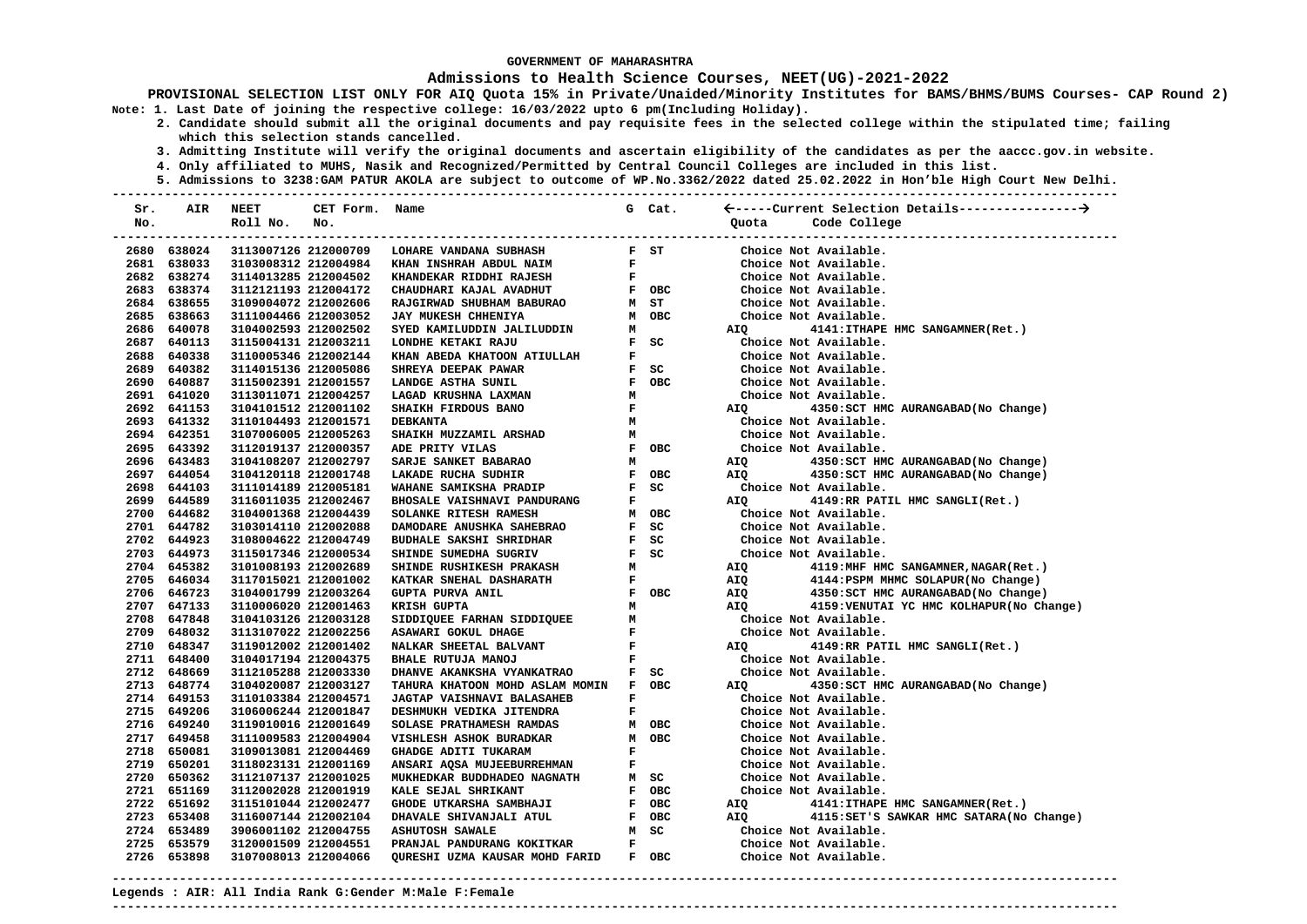#### **Admissions to Health Science Courses, NEET(UG)-2021-2022**

**PROVISIONAL SELECTION LIST ONLY FOR AIQ Quota 15% in Private/Unaided/Minority Institutes for BAMS/BHMS/BUMS Courses- CAP Round 2) Note: 1. Last Date of joining the respective college: 16/03/2022 upto 6 pm(Including Holiday).** 

- **2. Candidate should submit all the original documents and pay requisite fees in the selected college within the stipulated time; failing which this selection stands cancelled.** 
	- **3. Admitting Institute will verify the original documents and ascertain eligibility of the candidates as per the aaccc.gov.in website.**
	- **4. Only affiliated to MUHS, Nasik and Recognized/Permitted by Central Council Colleges are included in this list.**
- **5. Admissions to 3238:GAM PATUR AKOLA are subject to outcome of WP.No.3362/2022 dated 25.02.2022 in Hon'ble High Court New Delhi. ---------------------------------------------------------------------------------------------------------------------------------------**

| Sr. | AIR         | <b>NEET</b>                   | CET Form. Name |                                      |              | G Cat.   |            |                                            |
|-----|-------------|-------------------------------|----------------|--------------------------------------|--------------|----------|------------|--------------------------------------------|
| No. |             | Roll No.                      | No.            |                                      |              |          | Ouota      | Code College                               |
|     |             | ----------------------------- |                |                                      |              |          |            | --------------------------                 |
|     | 2727 654399 | 3109108129 212004505          |                | ACHARYA PRAGATI KINCHAKRAO           | F            |          |            | Choice Not Available.                      |
|     | 2728 654771 | 3118001104 212005075          |                | PAWAR ESHITA VAIBHAV                 | $\mathbf F$  |          |            | Choice Not Available.                      |
|     | 2729 656284 | 3104007254 212001816          |                | KHAKARE KOMAL GIRJALAL               | $\mathbf F$  |          | AIQ        | 4346: GM HOM MED COL JALNA (Ret.)          |
|     | 2730 657451 | 3101006160 212001464          |                | PARDESHI ATHARV BHALCHANDRA          |              | M OBC    |            | Choice Not Available.                      |
|     | 2731 658131 | 3104104264 212004233          |                | WADE PRANITA PANDHARINATH            |              | F OBC    |            | Choice Not Available.                      |
|     | 2732 658759 | 3109108347 212005032          |                | PATIL KAVERI JAGDISH                 |              | F OBC    |            | Choice Not Available.                      |
|     | 2733 658813 | 3110007110 212001497          |                | BISMILLAH MUJIBA MOHAMMED ISMAIL F   |              |          |            | Choice Not Available.                      |
|     | 2734 659624 | 3108003036 212004180          |                | <b>GURAV NEHA SHIVAJI</b>            |              | F OBC    |            | Choice Not Available.                      |
|     | 2735 659702 | 3101012278 212003412          |                | WAGH SAKSHI ARUN                     |              | F OBC    | AIQ        | 4119: MHF HMC SANGAMNER, NAGAR (No Change) |
|     | 2736 660037 | 3122013074 212004079          |                | SHINDE DIPEEKA BHANUDAS              |              | F OBC    |            | Choice Not Available.                      |
|     | 2737 660200 | 3118026001 212001400          |                | SARAVATE ANUSHKA PRAMOD              |              | F SC     |            | Choice Not Available.                      |
|     | 2738 660600 | 3116010320 212004334          |                | SANIKA ANIL KADAM                    | F            |          |            | Choice Not Available.                      |
|     | 2739 660745 | 3105013068 212001362          |                | MUNDE ASHISH WALMIK                  |              | M OBC    |            | Choice Not Available.                      |
|     | 2740 660926 | 3113109273 212005214          |                | SONAWANE SHRADDHA RAJENDRA           |              | F OBC    |            | Choice Not Available.                      |
|     | 2741 661652 | 3103021239 212004788          |                | <b>MAHEK FIRDOUS</b>                 |              | F OBC    |            | Choice Not Available.                      |
|     | 2742 661665 | 3102012141 212000499          |                | INGLE TRUPTI HARIDAS                 |              | F SC     | AIQ        | 4350: SCT HMC AURANGABAD (Ret.)            |
|     | 2743 661885 | 3101010082 212004727          |                | NANNAWARE PRAJAKTA PRADEEP           |              | F OBC    |            | Choice Not Available.                      |
|     | 2744 662954 | 3115032183 212002451          |                | SATPUTE SAMRUDDHI SHARADCHANDRA F SC |              |          |            | Choice Not Available.                      |
|     | 2745 663283 | 3122006171 212004645          |                | WADILE PRATHAMESH VASANT             |              | M OBC    |            | Choice Not Available.                      |
|     | 2746 663344 | 3112002043 212001024          |                | KAMTHE NAGESH KAMALAKAR              |              | M OBC    | AIQ        | 4337: SKHMC BEED (No Change)               |
|     | 2747 663506 | 3113106079 212002225          |                | THAKUR HARSHADA BALDEOSING           |              | $F$ $ST$ |            | Choice Not Available.                      |
|     | 2748 663910 | 3121002149 212004204          |                | YUKTA DATTATRAY WADKAR               |              | F OBC    |            | Choice Not Available.                      |
|     | 2749 664667 | 3105023176 212003018          |                | YADAV ABHIJEET AUDUMBAR              | М            |          |            | Choice Not Available.                      |
|     | 2750 666159 | 3115002492 212001158          |                | SAMRUDDHI PRAMOD GHORPADE            |              | $F$ SC   | AIQ        | 4119:MHF HMC SANGAMNER, NAGAR(Ret.)        |
|     | 2751 666259 | 3115104264 212001338          |                | ADITYA SHARATH SHETTY                | М            |          |            | Choice Not Available.                      |
|     | 2752 667018 | 3105012186 212000424          |                | LOKHANDE SAYALI LAHU                 |              | $F$ SC   |            | Choice Not Available.                      |
|     | 2753 667229 | 3115027221 212004326          |                | KALE GAURI YOGESH                    |              | F OBC    |            | Choice Not Available.                      |
|     | 2754 667816 | 3904007165 212005012          |                | DIXIT KUMAWAT                        |              | M OBC    |            | Choice Not Available.                      |
|     | 2755 667897 | 3112012242 212004112          |                | KUMBHARKAR PALLAVI ASHOKRAO          |              | F OBC    |            | Choice Not Available.                      |
|     | 2756 667963 | 3113105412 212000055          |                | KOLI CHETAN VISHWANATH               |              | M OBC    | AIQ        | 4148:SP HMC AHMEDNAGAR(No Change)          |
|     | 2757 668141 | 3109007374 212002099          |                | WAGHMARE SANDHYARANI BALASAHEB       | F            |          |            | Choice Not Available.                      |
|     | 2758 668224 | 3104111100 212001013          |                | RAJPUT NIHARIKA SANTOSHSING          |              | F OBC    | AIQ        | 4350: SCT HMC AURANGABAD (No Change)       |
|     | 2759 668809 | 3108005452 212000903          |                | <b>BOLAJ SANIKA PRADEEP</b>          | F            | OBC      | AIQ        | 4157:L.HOUSABAI HMC KOLHAPUR(Ret.)         |
|     | 2760 668945 | 3106005311 212000942          |                | KALE RANJIT MADHAV                   |              | M OBC    | AIQ        | 4117: GNR HMC SOLAPUR (Ret.)               |
|     | 2761 669188 | 3119001473 212001693          |                | SOLASE PRERNA SANTOSH                |              | F OBC    | <b>AIO</b> | 4154: MAHALAXMI HMC SATARA (No Change)     |
|     | 2762 669621 | 3110014110 212003472          |                | THORAT PRACHI BAPURAO                | $\mathbf{F}$ |          |            | Choice Not Available.                      |
|     | 2763 670362 | 3118006320 212004830          |                | KHAN BINISH ALI AHMED                | F            |          |            | Choice Not Available.                      |
|     | 2764 670495 | 3122002054 212002577          |                | PATIL LALIT RAJARAM                  |              | M OBC    |            | Choice Not Available.                      |
|     | 2765 670557 | 3119012016 212004441          |                | MULANI AALISHA IMTIYAJ               | $\mathbf F$  |          |            | Choice Not Available.                      |
|     | 2766 671440 | 3102001049 212001405          |                | <b>GORTE VAISHNAVI MOTIRAM</b>       |              | F OBC    |            | Choice Not Available.                      |
|     | 2767 671451 | 3115101333 212003247          |                | MULANI ALMAS ALLAUDDIN               | F            | OBC      |            | Choice Not Available.                      |
|     | 2768 671965 | 3107003371 212002651          |                | AJINKYA ANANT PATIL                  | м            | OBC      | AIO        | 4141: ITHAPE HMC SANGAMNER (No Change)     |
|     | 2769 672522 | 3104001389 212004992          |                | SHRUTI MAHESH MAHAJAN                |              | F OBC    |            | Choice Not Available.                      |
|     | 2770 672806 | 3122004397 212003201          |                | AGRAWAL PUNIT SHITALBHAI             | М            |          |            | Choice Not Available.                      |
|     | 2771 673116 | 3118021205 212004643          |                | SAGAR UPADHYAY                       | М            |          |            | Choice Not Available.                      |
|     | 2772 673363 | 3119004081 212002690          |                | NAGARALE MRUNALI MAHENDRA            | F            |          |            | Choice Not Available.                      |
|     | 2773 673445 | 3103002334 212003265          |                | ADOKAR OJASVI VIJAY                  |              | F OBC    | AIQ        | 4336: SMPKHMC NANDED (Ret.)                |

**---------------------------------------------------------------------------------------------------------------------------------------**

**---------------------------------------------------------------------------------------------------------------------------------------** 

**Legends : AIR: All India Rank G:Gender M:Male F:Female**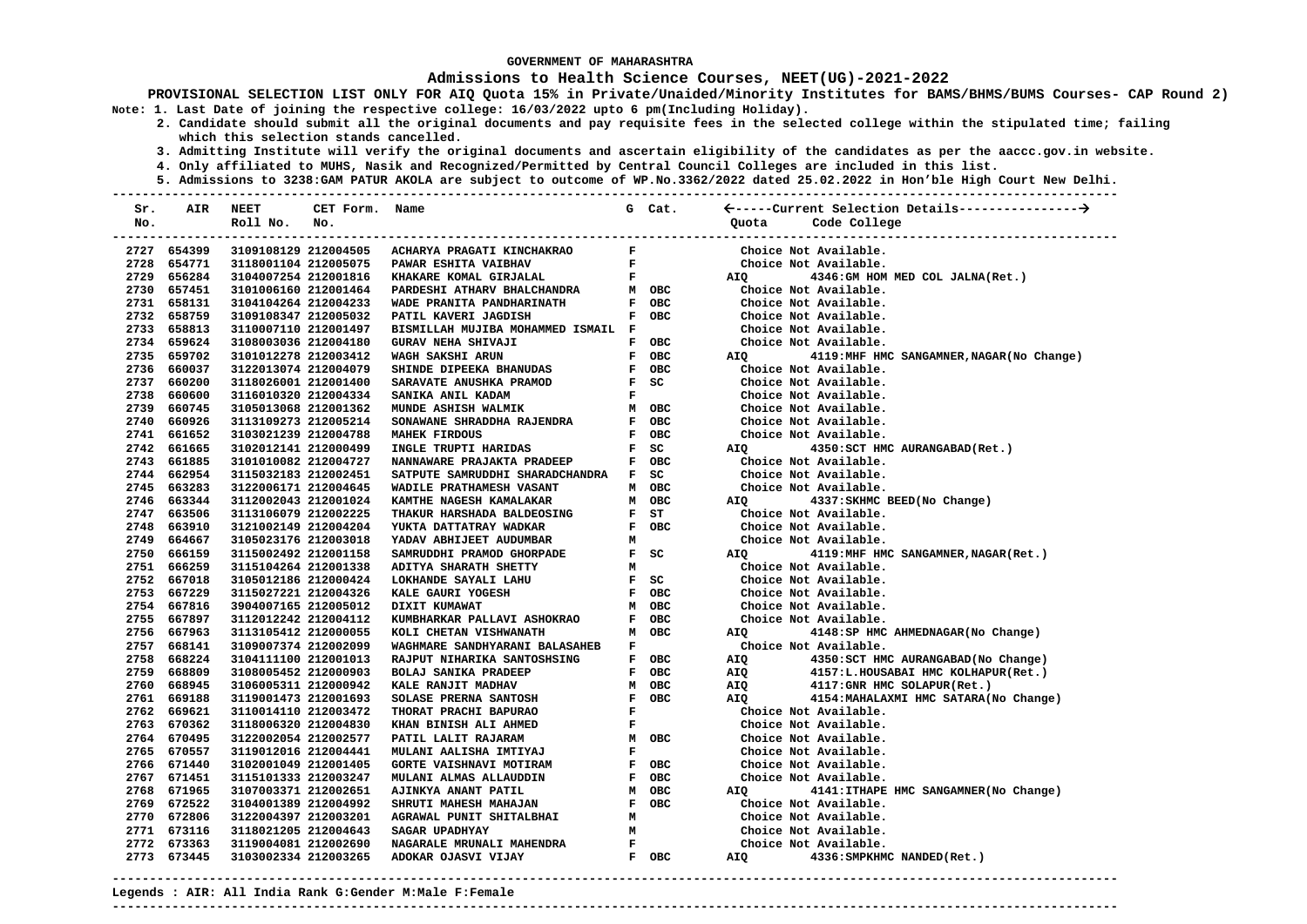### **Admissions to Health Science Courses, NEET(UG)-2021-2022**

**PROVISIONAL SELECTION LIST ONLY FOR AIQ Quota 15% in Private/Unaided/Minority Institutes for BAMS/BHMS/BUMS Courses- CAP Round 2) Note: 1. Last Date of joining the respective college: 16/03/2022 upto 6 pm(Including Holiday).** 

- **2. Candidate should submit all the original documents and pay requisite fees in the selected college within the stipulated time; failing which this selection stands cancelled.** 
	- **3. Admitting Institute will verify the original documents and ascertain eligibility of the candidates as per the aaccc.gov.in website.**
	- **4. Only affiliated to MUHS, Nasik and Recognized/Permitted by Central Council Colleges are included in this list.**
- **5. Admissions to 3238:GAM PATUR AKOLA are subject to outcome of WP.No.3362/2022 dated 25.02.2022 in Hon'ble High Court New Delhi. ---------------------------------------------------------------------------------------------------------------------------------------**

| Sr.  | AIR         | <b>NEET</b>          | CET Form. | Name                                                                                                                                                |                               | G Cat.                                    |       |                                            |
|------|-------------|----------------------|-----------|-----------------------------------------------------------------------------------------------------------------------------------------------------|-------------------------------|-------------------------------------------|-------|--------------------------------------------|
| No.  |             | Roll No.             | No.       |                                                                                                                                                     |                               |                                           | Ouota | Code College                               |
|      |             |                      |           |                                                                                                                                                     |                               |                                           |       |                                            |
|      | 2774 673620 | 3112014002 212002452 |           | GAYAKWAD NEHA SHIVAJIRAO                                                                                                                            | $\mathbf{F}$                  |                                           | AIQ   | 4336: SMPKHMC NANDED (No Change)           |
|      | 2775 673648 | 3104117119 212004609 |           | MUSKAN ARSHEEN SYED ANSAR RAZVI F                                                                                                                   |                               |                                           |       | Choice Not Available.                      |
|      | 2776 673783 | 3118010052 212004899 |           | SHAIKH SANIYA MOHD HUSAIN                                                                                                                           | $\mathbf{F}$ and $\mathbf{F}$ |                                           |       | Choice Not Available.                      |
|      | 2777 673981 | 3101007358 212003006 |           | HARDAS POOJA SACHIN                                                                                                                                 |                               | F OBC                                     | AIQ   | 4119: MHF HMC SANGAMNER, NAGAR (No Change) |
|      | 2778 674230 | 3112008342 212004414 |           | <b>JADHAV NAKUL SUBHASH</b>                                                                                                                         | M                             |                                           |       | Choice Not Available.                      |
|      | 2779 674385 | 3107016046 212004405 |           |                                                                                                                                                     |                               | F OBC                                     |       | Choice Not Available.                      |
|      | 2780 674575 | 3106004168 212004738 |           | PATIL SHRADHA RAVINDRA<br>GHUGE VAIBHAV ANKUSH                                                                                                      |                               | M OBC                                     |       | Choice Not Available.                      |
|      | 2781 674659 | 3105008080 212004210 |           | GHENE MANKESHWARI BHAGWAN<br>KHAMKAR VASUNDHARA MAHADEV                                                                                             |                               | F OBC                                     |       | Choice Not Available.                      |
|      | 2782 674750 | 3109008040 212001681 |           |                                                                                                                                                     | $\mathbf{F}$                  |                                           |       | Choice Not Available.                      |
|      | 2783 675624 | 3110101331 212004322 |           | SHAIKH AHMED MUSABBIR                                                                                                                               | м                             |                                           |       | Choice Not Available.                      |
|      | 2784 676321 | 3118028108 212005272 |           | SAHIL SANJAY SANDE                                                                                                                                  |                               | M OBC                                     |       | Choice Not Available.                      |
|      | 2785 676486 | 3104001352 212004109 |           | NADE AADITYA SHESHRAO                                                                                                                               |                               | M SC                                      |       | Choice Not Available.                      |
|      | 2786 676535 | 3108006513 212001436 |           | <b>JARAG SAYALI ANANDA</b>                                                                                                                          |                               | F OBC                                     |       | Choice Not Available.                      |
|      | 2787 677266 | 3104011245 212003103 |           | GHUGARE SURAJ RAJENDRA                                                                                                                              |                               | M OBC                                     | AIQ   | 4147:DR U. PATIL HMC JALGAON(No Change)    |
|      | 2788 677802 | 3101001560 212002563 |           | THORAT RUTUJA ANIL THORAT RUTUJA ANIL FECHENAL METHODOL ANIL FECHENARI MARAKH NIKITA SANTOSH FECHENARI MAMDEV MODE                                  |                               |                                           | AIQ   | 4350:SCT HMC AURANGABAD(No Change)         |
|      | 2789 678445 | 3106004066 212004504 |           |                                                                                                                                                     |                               |                                           |       | Choice Not Available.                      |
|      | 2790 678859 | 3115004261 212004113 |           |                                                                                                                                                     |                               |                                           |       | Choice Not Available.                      |
|      | 2791 680487 | 3113104421 212002126 |           |                                                                                                                                                     |                               | M OBC                                     |       | Choice Not Available.                      |
|      | 2792 680516 | 3104107190 212004960 |           |                                                                                                                                                     | $\mathbf{F}$                  |                                           |       | Choice Not Available.                      |
|      | 2793 680770 | 3112030232 212001660 |           |                                                                                                                                                     |                               | F OBC                                     |       | Choice Not Available.                      |
|      | 2794 680936 | 3106018222 212002791 |           |                                                                                                                                                     |                               | F OBC                                     | AIQ Q | 4346: GM HOM MED COL JALNA (Ret.)          |
|      | 2795 681620 | 3122002594 212002676 |           |                                                                                                                                                     |                               | M OBC                                     |       | Choice Not Available.                      |
|      | 2796 682573 | 3107014067 212000244 |           | SHINDE RUSHIKESH NAMLEV<br>AVAGHAD ASHWINI BADRINATH<br>MURKUTE SNEHA SURESH<br>CHAVHAN ALKA ANIL<br>HOODUL MALIK AZHAR IQBAL<br>NIKAM AARTI GANESH |                               | F OBC                                     | AIQ   | 4145: CHAMUNDA HMC JALGAON (Ret.)          |
|      | 2797 683097 | 3109009290 212005170 |           | MISAL MAHESH ANGAD                                                                                                                                  |                               | M OBC                                     |       | Choice Not Available.                      |
|      | 2798 684010 | 3111001017 212002339 |           | SAURABH VILAS DHUMANE                                                                                                                               |                               | M OBC                                     |       | Choice Not Available.                      |
|      | 2799 684238 | 3113101115 212003311 |           | LODHA YASH RAJESH                                                                                                                                   | M                             |                                           |       | Choice Not Available.                      |
|      | 2800 684795 | 3104020156 212005172 |           | PATHAN SANIYA ANJUM BASHIRKHAN                                                                                                                      |                               | $\mathbf{F}^{(n)}$ and $\mathbf{F}^{(n)}$ |       | Choice Not Available.                      |
|      | 2801 684981 | 3106001374 212004855 |           | <b>ASHLESHA VIRSHID</b>                                                                                                                             |                               | $F$ SC                                    |       | Choice Not Available.                      |
|      | 2802 684984 | 3106002403 212004230 |           | SAMRAH TAZEEN MOHAMMAD SADIQUE                                                                                                                      |                               | $\mathbf{F}$ and $\mathbf{F}$             |       | Choice Not Available.                      |
|      | 2803 685152 | 3117003365 212001768 |           | RASKAR PURVA VINAYAK                                                                                                                                |                               | F OBC                                     | AIQ   | 4144: PSPM MHMC SOLAPUR (Ret.)             |
|      | 2804 685389 | 3110115786 212004656 |           | TAMBE PRACHI SANTOSH                                                                                                                                |                               | $F$ SC                                    |       | Choice Not Available.                      |
|      | 2805 686161 | 3106016174 212004809 |           | TIFANE PRIYANKA PRADIPRAO                                                                                                                           |                               | F OBC                                     |       | Choice Not Available.                      |
|      | 2806 686504 | 3107001318 212004378 |           | MOMIN TAUSIF AHEMAD TANVEER                                                                                                                         |                               | M OBC                                     |       | Choice Not Available.                      |
|      | 2807 686841 | 3117014161 212004687 |           | <b>NALINEE KOKANE</b>                                                                                                                               |                               | F SC                                      |       | Choice Not Available.                      |
|      | 2808 688262 | 3112023150 212001062 |           | <b>RATHOD SRUSHTI SUBHASH</b>                                                                                                                       |                               | F OBC                                     |       | Choice Not Available.                      |
|      | 2809 688408 | 3113005174 212004744 |           | KEDARE VIVEK SUDHAKAR                                                                                                                               |                               | M SC                                      |       | Choice Not Available.                      |
|      | 2810 688541 | 3117012288 212004786 |           | DHALE SHWETA SANJAY                                                                                                                                 |                               | F OBC                                     |       | Choice Not Available.                      |
|      | 2811 688759 | 3112004034 212004270 |           | <b>BANATE SAMRUDHI PRAKASH</b>                                                                                                                      |                               | $F$ SC                                    |       | Choice Not Available.                      |
|      | 2812 689411 | 3121005122 212003299 |           | ARKATE MAHEK SIKANDAR<br>SANGAR SNEHAL SHASHIKANT<br>NAYAN A BRAMHANWADE                                                                            | $\mathbf{F}$                  |                                           | AIQ   | 4154: MAHALAXMI HMC SATARA (No Change)     |
| 2813 | 690499      | 3108003268 212002789 |           |                                                                                                                                                     |                               | F OBC                                     | AIQ   | 4155: NOOTAN HMC SANGLI (No Change)        |
|      | 2814 690779 | 3111009265 212005029 |           |                                                                                                                                                     |                               | M OBC                                     |       | Choice Not Available.                      |
|      | 2815 691411 | 2701007272 212000097 |           | SAGAR SHIVAGOUDA PATIL                                                                                                                              | M                             |                                           |       | Choice Not Available.                      |
|      | 2816 691597 | 4101101499 212001478 |           | <b>ABISHEIK S</b>                                                                                                                                   |                               | M OBC                                     |       | Choice Not Available.                      |
|      | 2817 691663 | 3112002293 212004129 |           | GIRI AARTI VILAS                                                                                                                                    |                               | F OBC                                     |       | Choice Not Available.                      |
|      | 2818 691899 | 3104002418 212004511 |           | MADIHA MAHVEESH                                                                                                                                     | $\mathbf{F}$                  |                                           |       | Choice Not Available.                      |
|      | 2819 691991 | 3113003303 212000545 |           | KAPILE ADITYA PRAMOD<br>RISHIKUMAR MISHRA                                                                                                           |                               | M OBC                                     |       | Choice Not Available.                      |
|      | 2820 692513 | 3110115474 212000283 |           | RISHIKUMAR MISHRA                                                                                                                                   | M                             |                                           | AIQ   | 4123: KDMGHMC SHIRPUR DHULE (No Change)    |
|      |             |                      |           |                                                                                                                                                     |                               |                                           |       |                                            |

**---------------------------------------------------------------------------------------------------------------------------------------**

**Legends : AIR: All India Rank G:Gender M:Male F:Female**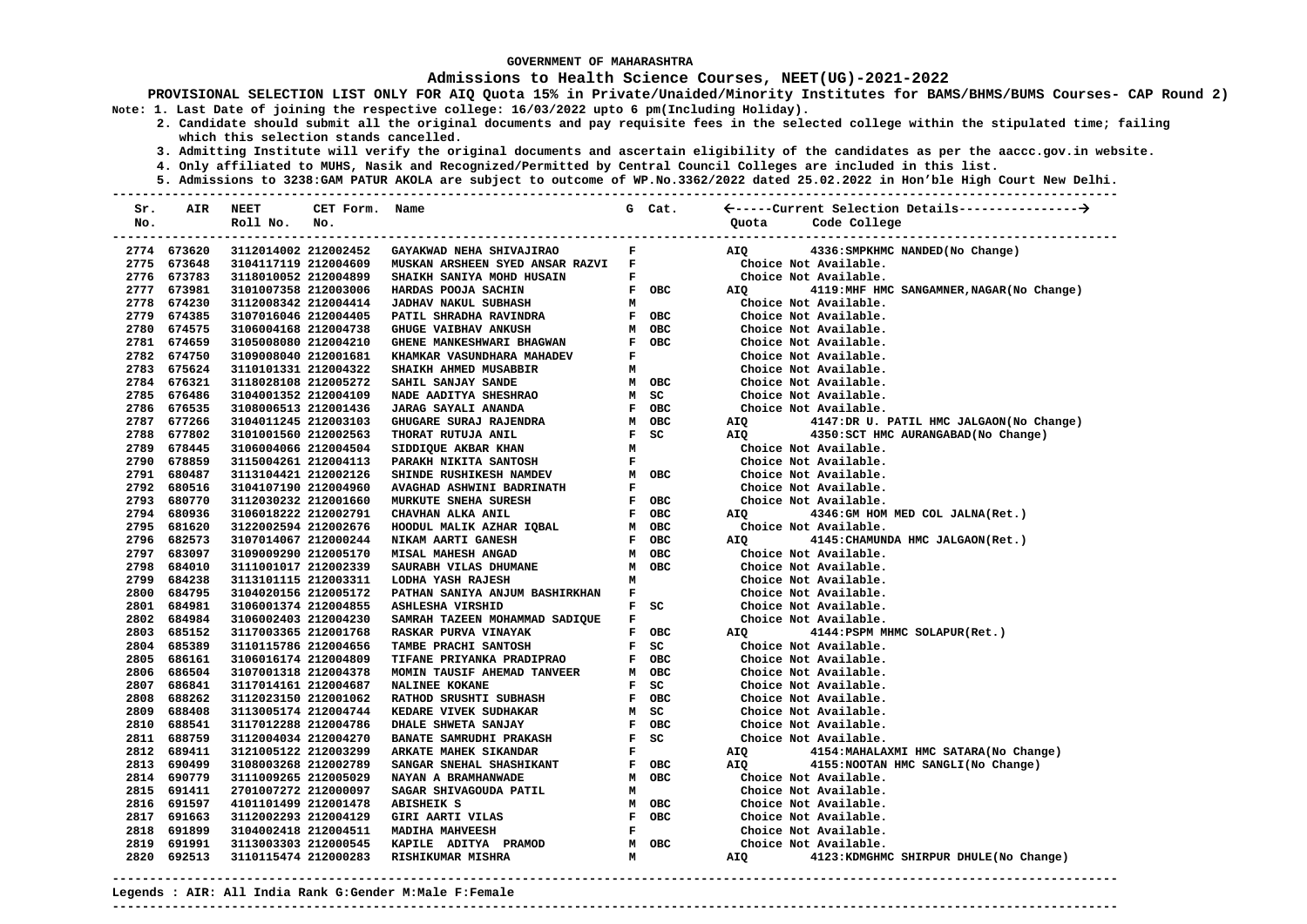### **Admissions to Health Science Courses, NEET(UG)-2021-2022**

**PROVISIONAL SELECTION LIST ONLY FOR AIQ Quota 15% in Private/Unaided/Minority Institutes for BAMS/BHMS/BUMS Courses- CAP Round 2) Note: 1. Last Date of joining the respective college: 16/03/2022 upto 6 pm(Including Holiday).** 

- **2. Candidate should submit all the original documents and pay requisite fees in the selected college within the stipulated time; failing which this selection stands cancelled.** 
	- **3. Admitting Institute will verify the original documents and ascertain eligibility of the candidates as per the aaccc.gov.in website.**
	- **4. Only affiliated to MUHS, Nasik and Recognized/Permitted by Central Council Colleges are included in this list.**
	- **5. Admissions to 3238:GAM PATUR AKOLA are subject to outcome of WP.No.3362/2022 dated 25.02.2022 in Hon'ble High Court New Delhi.**

| Sr.  | AIR         | <b>NEET</b>          | CET Form. Name |                                                   |                | G Cat.     |                                                          |
|------|-------------|----------------------|----------------|---------------------------------------------------|----------------|------------|----------------------------------------------------------|
| No.  |             | Roll No.             | No.            |                                                   |                |            | Code College<br>Ouota                                    |
|      |             |                      |                |                                                   |                |            |                                                          |
|      | 2821 693318 | 3113008086 212003267 |                | <b>SAKSHI RAMESH BHAKARE</b>                      |                | F OBC      | 4119:MHF HMC SANGAMNER, NAGAR (No Change)<br>AIQ         |
| 2822 | 694294      | 3003031080 212001518 |                | KAPIL POTFHODE                                    |                | M OBC      | Choice Not Available.                                    |
| 2823 | 694837      | 3104019223 212005297 |                | PRIYANKA SURESH KOKATE                            | $\mathbf{F}$   |            | Choice Not Available.                                    |
|      | 2824 694960 | 3111111420 212001836 |                | <b>GATIKA RAMESH UDAR</b>                         |                | F OBC      | Choice Not Available.                                    |
|      | 2825 695084 | 3116011170 212002898 |                | ADITYA VIJAY KALASKAR                             |                | M OBC      | 4159: VENUTAI YC HMC KOLHAPUR (No Change)<br>AIQ         |
|      | 2826 695155 | 3109006236 212003411 |                | <b>MURGE PRIYANKA SURESH</b>                      | $\mathbf F$    |            | AIQ<br>4339: KSPM VASANTRAO KALE LATUR(Ret.)             |
|      | 2827 695306 | 3116005336 212001637 |                | KAMBLE RUTUJA VINOD                               |                | $F$ SC     | Choice Not Available.                                    |
|      | 2828 695715 | 3101015196 212001615 |                | TANDALE POOJA CHATRABHUJ                          |                | F OBC      | 4337: SKHMC BEED (No Change)<br>AIQ                      |
|      | 2829 695915 | 3104104096 212003060 |                | KALWANE RUTUJA PANDURANG                          | $\mathbf{F}$   | <b>OBC</b> | AIO<br>4346: GM HOM MED COL JALNA (No Change)            |
|      | 2830 697062 | 3110028039 212002549 |                | GAIKWAD VAIDEHI SURYAKANT                         | F              | SC         | 4157:L.HOUSABAI HMC KOLHAPUR(No Change)<br>AIQ           |
|      | 2831 697149 | 3103022215 212000183 |                | <b>BHATURKAR RUDRESH SARANG</b>                   | М              |            | 4152:AB VAJPEYEE HMC JALKE AHMEDNAGAR (No Change)<br>AIQ |
|      | 2832 697508 | 3120002246 212001181 |                | ANSURKAR SEJAL DNYANESHWAR                        | $\mathbf{F}$   | OBC        | Choice Not Available.                                    |
|      | 2833 698260 | 3106006125 212002181 |                | VITE RAJASHRI PUNDLIK                             | $\mathbf{F}$   | OBC        | 4147:DR U. PATIL HMC JALGAON(No Change)<br>AIQ           |
|      | 2834 698262 | 3103018094 212002085 |                | KHAN ZUBIA SABIR                                  | $\mathbf F$    |            | 4119:MHF HMC SANGAMNER, NAGAR (No Change)<br>AIO         |
|      | 2835 698638 | 3122011234 212000933 |                | JADHAV DHANANJAY RAMKRUSHNA                       | M              | SC         | <b>AIO</b><br>4141: ITHAPE HMC SANGAMNER (No Change)     |
|      | 2836 699868 | 3115002409 212000299 |                | <b>BHOSALE ROHIT JITENDRA</b>                     | M              | SC         | 4154: MAHALAXMI HMC SATARA (No Change)<br>AIQ            |
|      | 2837 701076 | 3103015168 212004651 |                | BARHANPURE SAKSHI SUNIL                           |                | F OBC      | Choice Not Available.                                    |
|      | 2838 701529 | 3115001408 212003443 |                | ALHAT SIDDHI SUNIL                                | $\mathbf{F}$   | SC         | AIQ<br>4144: PSPM MHMC SOLAPUR(Ret.)                     |
|      | 2839 701704 | 3104115123 212002768 |                | PARDESHI PRABAL MANOJ<br>AHIRE RUSHIKESH RAJENDRA | M              | <b>OBC</b> | <b>AIO</b><br>4338: PDJMC PARBHANI (No Change)           |
|      | 2840 701811 | 3104107149 212002717 |                | AHIRE RUSHIKESH RAJENDRA                          | М              |            | Choice Not Available.                                    |
|      | 2841 702077 | 2701010112 212000637 |                | ARYA VINOD PATIL                                  | F              |            | 4157:L.HOUSABAI HMC KOLHAPUR(Ret.)<br>AIQ                |
|      | 2842 702749 | 3113003471 212004043 |                | <b>SARVASHREE</b>                                 | $\mathbf{F}$   | <b>OBC</b> | Choice Not Available.                                    |
|      | 2843 702908 | 3113007105 212004555 |                | KHAN SADIYA FATEMA                                | ${\bf F}$      | <b>OBC</b> | Choice Not Available.                                    |
|      | 2844 702921 | 3111112039 212000797 |                | PARCHAKE AKANKSHA NILKANTH                        | $\mathbf{F}$   | ST         | Choice Not Available.                                    |
|      | 2845 702926 | 3107008304 212004852 |                | SHAIKH SOBIYA SHAIKH NASIR                        | F              |            | Choice Not Available.                                    |
|      | 2846 702979 | 3110023210 212000226 |                | YADAV VINAYKUMAR INDRAKUMAR                       | М              | OBC        | AIQ<br>4152:AB VAJPEYEE HMC JALKE AHMEDNAGAR(No Change)  |
|      | 2847 703442 | 3111110259 212001189 |                | KSHITIJA GHODESWAR                                | $\mathbf{F}$   | SC         | <b>AIO</b><br>4226: PBHMC CHANDRAPUR (No Change)         |
|      | 2848 703631 | 3106002406 212001087 |                | <b>GAWALI SNEHA SANTOSH</b>                       | $\mathbf{F}$ . | ST         | Choice Not Available.                                    |
|      | 2849 704325 | 3108001834 212004355 |                | AKASH ASHOK JADHAV                                | M              | <b>OBC</b> | Choice Not Available.                                    |
|      | 2850 705518 | 3116009031 212001152 |                | <b>GODSE NIKITA MAHENDRA</b>                      | $\mathbf{F}$   |            | Choice Not Available.                                    |
|      | 2851 706414 | 3101009260 212004910 |                | SHAIKH JAYED MOHAMMADHUSEN                        | M              | OBC        | Choice Not Available.                                    |
|      | 2852 706909 | 3108006622 212002901 |                | MALI VAISHNAVI ANANDA                             | ${\bf F}$      | OBC        | 4159: VENUTAI YC HMC KOLHAPUR (Ret.)<br>AIQ              |
|      | 2853 707275 | 3111128194 212000061 |                | SANEEYA FIRDOUS                                   | $\mathbf{F}$   | OBC        | Choice Not Available.                                    |
|      | 2854 707768 | 3117007183 212000522 |                | SALGARKAR SAYALI MOTILAL                          | F              |            | Choice Not Available.                                    |
|      | 2855 707904 | 3112115024 212002565 |                | MOHAMMAD UMAR FAROOQUE                            | M              |            | Choice Not Available.                                    |
|      | 2856 708674 | 3104014088 212000926 |                | <b>FAIZA FATEMA</b>                               | $\mathbf{F}$   |            | 4147:DR U. PATIL HMC JALGAON(No Change)<br>AIO           |
|      | 2857 710051 | 3112018155 212005009 |                | BONLAWAR ANKITA GANPAT                            |                | $F$ $ST$   | Choice Not Available.                                    |
|      | 2858 710300 | 3119002413 212003144 |                | PATIL PRIYANKA SANJAY                             | F              |            | AIQ<br>4155: NOOTAN HMC SANGLI (No Change)               |
|      | 2859 710463 | 3114012038 212000178 |                | MEHRIN GAWANDI                                    | $\mathbf{F}$   | OBC        | AIO<br>4155: NOOTAN HMC SANGLI (No Change)               |
|      | 2860 710668 | 3115011251 212003356 |                | CHOUDHARY DIMPLE CHUNILAL                         | ${\bf F}$      |            | Choice Not Available.                                    |
|      | 2861 710799 | 3115031243 212004020 |                | <b>APEKSHA</b>                                    | $\mathbf{F}$   | <b>OBC</b> | Choice Not Available.                                    |
|      | 2862 710836 | 3115009267 212000209 |                | LONANDKAR SHARVARI SACHIN                         | $\mathbf{F}$   | SC         | Choice Not Available.                                    |
|      | 2863 711848 | 3107006014 212004332 |                | <b>SAKSHI</b>                                     |                | F OBC      | Choice Not Available.                                    |
|      | 2864 711902 | 3118006098 212002255 |                | GAIKWAD SANSKRITI BALKRISHNA F OBC                |                |            | Choice Not Available.                                    |
|      | 2865 712318 | 3107008144 212005038 |                | RIYA LAKHICHAND PATIL                             |                | F OBC      | Choice Not Available.                                    |
|      | 2866 712616 | 3108006706 212002969 |                | <b>SIDDHESH</b>                                   | M              | <b>OBC</b> | Choice Not Available.                                    |
|      | 2867 713406 | 3115029289 212004866 |                | WALUNJ PRASAD ARUN                                | M              |            | Choice Not Available.                                    |
|      |             |                      |                |                                                   |                |            |                                                          |

**Legends : AIR: All India Rank G:Gender M:Male F:Female ---------------------------------------------------------------------------------------------------------------------------------------**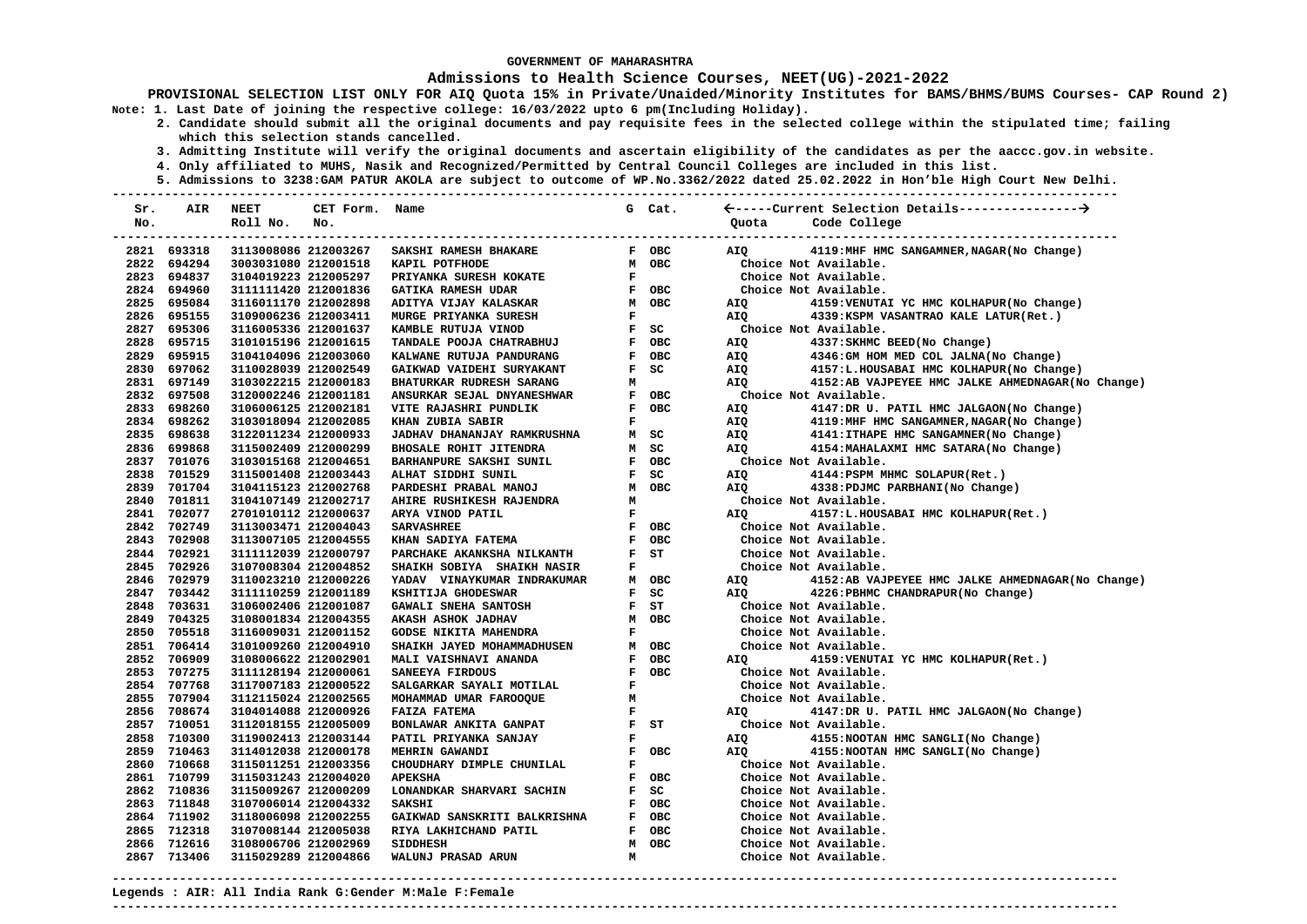#### **Admissions to Health Science Courses, NEET(UG)-2021-2022**

- **2. Candidate should submit all the original documents and pay requisite fees in the selected college within the stipulated time; failing which this selection stands cancelled.** 
	- **3. Admitting Institute will verify the original documents and ascertain eligibility of the candidates as per the aaccc.gov.in website.**
	- **4. Only affiliated to MUHS, Nasik and Recognized/Permitted by Central Council Colleges are included in this list.**
- **5. Admissions to 3238:GAM PATUR AKOLA are subject to outcome of WP.No.3362/2022 dated 25.02.2022 in Hon'ble High Court New Delhi. ---------------------------------------------------------------------------------------------------------------------------------------**

| Sr. | AIR                        | <b>NEET</b>                                  | CET Form. Name |                                                    |                                | G Cat.      |                                                           |
|-----|----------------------------|----------------------------------------------|----------------|----------------------------------------------------|--------------------------------|-------------|-----------------------------------------------------------|
| No. |                            | Roll No.                                     | No.            |                                                    |                                |             | Code College<br>Ouota                                     |
|     |                            |                                              |                |                                                    |                                |             |                                                           |
|     | 2868 713461                | 3110012117 212000396                         |                | DEVENDRA SAUNDARYA SELVARAJ                        |                                | F SC        | AIQ<br>4119:MHF HMC SANGAMNER, NAGAR(Ret.)                |
|     | 2869 713478                | 3101012189 212002693                         |                | <b>GADE SHRUTI PAPPU</b>                           | $\mathbf{F}$                   | SC          | <b>AIO</b><br>4144: PSPM MHMC SOLAPUR (Ret.)              |
|     | 2870 713856                | 3102005029 212002951                         |                | WANKHADE ANAMIKA SANJAY                            |                                | F OBC       | Choice Not Available.                                     |
|     | 2871 714364                | 3117010097 212004480                         |                | GHOLAVE PRATIKSHA KRUSHNADEV                       |                                | F OBC       | Choice Not Available.                                     |
|     | 2872 714395                | 3111117205 212003361                         |                | DADMAL MINAL GOVINDA                               |                                | F ST        | AIQ<br>4226: PBHMC CHANDRAPUR (No Change)                 |
|     | 2873 714429                | 3102002342 212000228                         |                | VEDANT PAWAR                                       |                                | M OBC       | Choice Not Available.                                     |
|     | 2874 714879                | 3108005820 212004381                         |                | KUMBHAR VIBHAVARI RAJESH                           | $\mathbf{F}$                   | OBC         | Choice Not Available.                                     |
|     | 2875 717091                | 3103016022 212001363                         |                | SADIYA IFFAT ABDUL WAHEED                          | F                              |             | 4356: SSVP HMC HATTA HINGOLI (No Change)<br>AIQ           |
|     | 2876 717119                | 3111102588 212002742                         |                | CHANDANKHEDE PAYAL PANDURANGJI                     | $\mathbf{F}$                   | <b>OBC</b>  | AIQ<br>4226: PBHMC CHANDRAPUR (No Change)                 |
|     | 2877 717673                | 3106002381 212000060                         |                | <b>JAWERIYA NAAZ</b>                               | F                              |             | AIO<br>4346: GM HOM MED COL JALNA (No Change)             |
|     | 2878 718275                | 3112015119 212004422                         |                | BENAZEER NAAZ SHAIKH AKBAR                         | $\mathbf F$                    |             | Choice Not Available.                                     |
|     | 2879 718356                | 3101020021 212002867                         |                | <b>ROSHNI</b>                                      | $\mathbf{F}$                   | OBC         | 4152:AB VAJPEYEE HMC JALKE AHMEDNAGAR (No Change)<br>AIO  |
|     | 2880 718712                | 3111108035 212002473                         |                | MESHRAM SHEFALI ROSHAN                             | $\mathbf{F}$                   | SC          | Choice Not Available.                                     |
|     | 2881 719004                | 3109114176 212004823                         |                | MORE NIKITA VILASRAO                               | F                              |             | Choice Not Available.                                     |
|     | 2882 719142                | 3101015262 212005007                         |                | <b>GOPAL SUDAM KALGUNDE</b>                        |                                | M OBC       | Choice Not Available.                                     |
|     | 2883 719670                | 3120001355 212004174                         |                | VINEET MAHENDRA PARAB                              | м                              |             | Choice Not Available.                                     |
|     | 2884 720349                | 3107012026 212001531                         |                | SAINDANE SAKSHI CHANDRAKANT                        |                                | F OBC       | 4145: CHAMUNDA HMC JALGAON (Ret.)<br>AIQ                  |
|     | 2885 720437                | 3111031008 212001061                         |                | YAWLIKAR ATHARVEE NIKHILESH                        | $\mathbf{F}$ .                 | OBC         | Choice Not Available.                                     |
|     | 2886 721649                | 3113002036 212004356                         |                | <b>SHRIKANT</b>                                    | M                              | OBC         | Choice Not Available.                                     |
|     | 2887 721956                | 3104007287 212004854                         |                | <b>BHOJANE KAPIL VILAS</b>                         | M                              | OBC         | Choice Not Available.                                     |
|     | 2888 723170                | 3107001325 212000388                         |                | MALI SAKSHI SHANTARAM                              |                                | F OBC       | 4141: ITHAPE HMC SANGAMNER (Ret.)<br>AIQ                  |
|     | 2889 723805                | 3101001818 212004352                         |                | <b>SHIRSATH PRITI MOHAN</b>                        |                                | F SC        | Choice Not Available.                                     |
|     | 2890 723978                | 3105003317 212001687                         |                | GAT ROSHNI RAMDAS                                  | $\mathbf F$                    |             | Choice Not Available.                                     |
|     | 2891 724493                | 3107005049 212004015                         |                | GAURAV BHUSHAN RAYGADE                             |                                | M OBC       | Choice Not Available.                                     |
|     | 2892 724501                | 3117013187 212000816                         |                | NALE SONALI ABHIMAN                                |                                | F OBC       | Choice Not Available.                                     |
|     | 2893 724657                | 3119006045 212003010                         |                | ROKADE SAKSHI PRASHANT                             |                                | F OBC       | 4155: NOOTAN HMC SANGLI (No Change)<br>AIQ                |
|     | 2894 724784                | 3102013032 212002636                         |                | VAIDYA NITIN RAMA                                  | M                              | SC          | Choice Not Available.                                     |
|     | 2895 725430                | 3103009104 212000237                         |                | GEDAM MRUNAL RAJENDRAPANT                          | $\mathbf{F}$                   | SC<br>F OBC | Choice Not Available.                                     |
|     | 2896 725457                | 3113101517 212005000                         |                | KESEKAR SRUSHTI SANJAY                             |                                |             | Choice Not Available.                                     |
|     | 2897 725599<br>2898 725729 | 3104116105 212004652                         |                | JARE ASHWINI BHAGWAN                               | $\mathbf{F}$<br>$\mathbf{F}$ . | OBC<br>OBC  | Choice Not Available.<br>Choice Not Available.            |
|     | 2899 725743                | 3118032088 212004522<br>3104001459 212005048 |                | MOMIN SUMAIYA ZAKIR HUSAIN<br>SHAIKH MAHREEN ANWAR | $\mathbf{F}$                   |             | Choice Not Available.                                     |
|     | 2900 725817                | 3115012265 212004468                         |                | KUCHEKAR SHITAL SHIVAJI                            | $\mathbf{F}$                   | SC          | Choice Not Available.                                     |
|     | 2901 726505                | 3104012256 212000602                         |                | GAIKWAD PRIYANKA BABANRAO                          | $\mathbf{F}$                   | SC          | 4141: ITHAPE HMC SANGAMNER (No Change)<br>AIQ             |
|     | 2902 726652                | 3102025097 212005168                         |                | <b>BHARATE MANSI GAJANAN</b>                       | $\mathbf F$                    |             | Choice Not Available.                                     |
|     | 2903 727052                | 3112022179 212002526                         |                | MAVLE PRAPTI NAGNATH                               | $\mathbf{F}$                   | OBC         | <b>AIO</b><br>4339: KSPM VASANTRAO KALE LATUR (No Change) |
|     | 2904 727700                | 3104102189 212001555                         |                | KHARAT RENUKA RAJENDRA                             | $\mathbf{F}$                   | SC          | Choice Not Available.                                     |
|     | 2905 728827                | 3111003329 212003199                         |                | ANISHA AVINASH LOKHANDE                            |                                | $F$ SC      | Choice Not Available.                                     |
|     | 2906 729571                | 3104020018 212005256                         |                | JADHAV VEDIKA VISHNU                               | $\mathbf{F}$                   | <b>OBC</b>  | Choice Not Available.                                     |
|     | 2907 729629                | 3117002398 212005202                         |                | KASHISH MODI                                       | ${\bf F}$                      |             | Choice Not Available.                                     |
|     | 2908 730149                | 3122001201 212000119                         |                | DEORE KHUSHI PREMCHAND                             | $\mathbf{F}$ .                 | SC          | 4145: CHAMUNDA HMC JALGAON (Ret.)<br>AIQ                  |
|     | 2909 730617                | 3108003806 212001535                         |                | PATIL DHANANJAY JAYWANT                            |                                | M OBC       | Choice Not Available.                                     |
|     | 2910 730671                | 3115101390 212005033                         |                | SHINDE SHARAVI SANJAY                              |                                | F SC        | Choice Not Available.                                     |
|     | 2911 730876                | 3109102127 212002730                         |                | <b>PURI POOJA RAJESH</b>                           |                                | F OBC       | AIQ<br>4337: SKHMC BEED (No Change)                       |
|     | 2912 731187                | 3117003427 212000812                         |                | KALYANKAR MANSI MANOHAR                            | $\mathbf{F}$                   |             | Choice Not Available.                                     |
|     | 2913 731350                | 3113102334 212004386                         |                | KHATIK AASMABANO ARIF                              |                                | F OBC       | Choice Not Available.                                     |
|     | 2914 732215                | 3114010096 212002110                         |                | BICHUKALE SWARALI SANJAY                           |                                | F OBC       | Choice Not Available.                                     |
|     |                            |                                              |                |                                                    |                                |             |                                                           |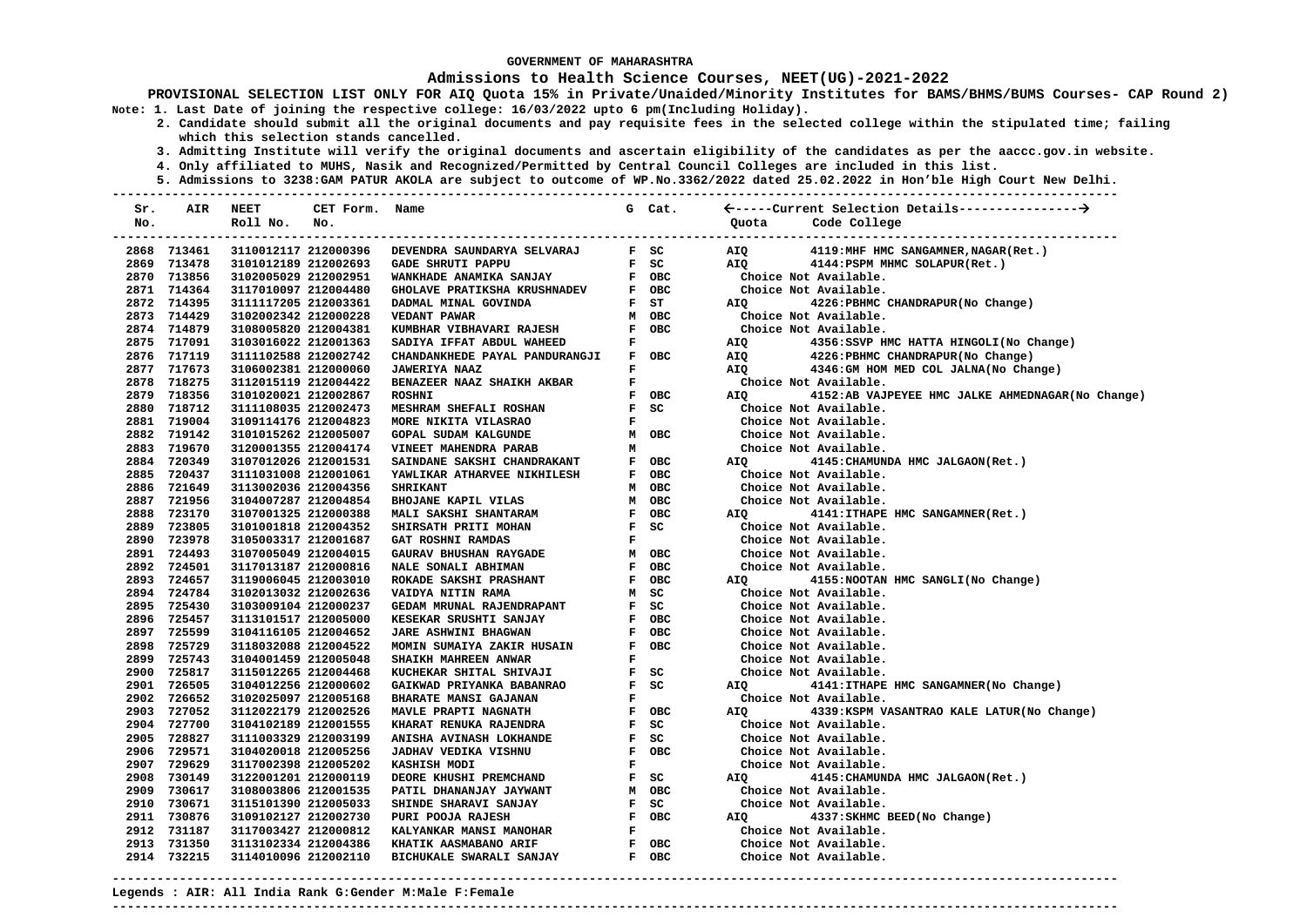#### **Admissions to Health Science Courses, NEET(UG)-2021-2022**

**PROVISIONAL SELECTION LIST ONLY FOR AIQ Quota 15% in Private/Unaided/Minority Institutes for BAMS/BHMS/BUMS Courses- CAP Round 2) Note: 1. Last Date of joining the respective college: 16/03/2022 upto 6 pm(Including Holiday).** 

- **2. Candidate should submit all the original documents and pay requisite fees in the selected college within the stipulated time; failing which this selection stands cancelled.** 
	- **3. Admitting Institute will verify the original documents and ascertain eligibility of the candidates as per the aaccc.gov.in website.**
	- **4. Only affiliated to MUHS, Nasik and Recognized/Permitted by Central Council Colleges are included in this list.**
- **5. Admissions to 3238:GAM PATUR AKOLA are subject to outcome of WP.No.3362/2022 dated 25.02.2022 in Hon'ble High Court New Delhi. ---------------------------------------------------------------------------------------------------------------------------------------**

| Sr. | AIR                        | NEET                                         | CET Form. | Name                                                      |              | G Cat.                          |            |                                                         |
|-----|----------------------------|----------------------------------------------|-----------|-----------------------------------------------------------|--------------|---------------------------------|------------|---------------------------------------------------------|
| No. |                            | Roll No.                                     | No.       |                                                           |              |                                 | Ouota      | Code College                                            |
|     |                            |                                              |           |                                                           |              |                                 |            | ---------------------------------                       |
|     | 2915 732327                | 3113002138 212002231                         |           | <b>JADHAV AAKANKSHA BHASKAR</b>                           |              | $F$ ST                          |            | Choice Not Available.                                   |
|     | 2916 733516                | 3113112010 212001335                         |           | KULKARNI SNEHAL SURESH                                    |              | $\mathbf{F}$ and $\mathbf{F}$   | AIQ        | 4123: KDMGHMC SHIRPUR DHULE (No Change)                 |
|     | 2917 733705                | 3113003399 212000683                         |           | SUMIT GODAM                                               |              | M SC                            | AIQ        | 4152:AB VAJPEYEE HMC JALKE AHMEDNAGAR(Ret.)             |
|     | 2918 733733                | 3117014239 212001059                         |           | NAGTILAK SHIVANI BHAGWANT                                 |              | $\frac{\mathbf{F}}{\mathbf{F}}$ | AIQ        | 4144: PSPM MHMC SOLAPUR (No Change)                     |
|     | 2919 735071                | 3104101056 212001719                         |           | KARPE DHRUTI CHANDRAKANT                                  |              |                                 | AIQ        | 4144: PSPM MHMC SOLAPUR (No Change)                     |
|     | 2920 735398                | 3107008255 212003478                         |           | KUMBHAR BHAVIKA SANJAY                                    |              | F OBC                           | AIO        | 4123: KDMGHMC SHIRPUR DHULE(No Change)                  |
|     | 2921 736868                | 3113109147 212004450                         |           | ANSARI MOHAMMED FAIZAN ABDUL                              |              | M OBC                           |            | Choice Not Available.                                   |
|     | 2922 736884                | 3105014190 212001979                         |           | ANERAO ADITYA DIGAMBAR                                    |              | M OBC                           | AIQ        | 4337: SKHMC BEED (Ret.)                                 |
|     | 2923 736907                | 3122001224 212001239                         |           | MOMIN REHAN AHMED JAMEEL AHMED                            |              | M OBC                           |            | Choice Not Available.                                   |
|     | 2924 737048                | 3101007314 212004913                         |           | DAREKAR SAGAR RAMDAS                                      |              | M OBC                           |            | Choice Not Available.                                   |
|     | 2925 737267                | 3114011197 212004973                         |           | <b>BHOIR SHRUTI SACHIN</b>                                |              | F OBC                           |            | Choice Not Available.                                   |
|     | 2926 737308                | 3122002212 212003251                         |           | KOLEKAR SAYALI BHIKA                                      |              | F OBC                           | AIQ        | 4123: KDMGHMC SHIRPUR DHULE(Ret.)                       |
|     | 2927 737520                | 3114011200 212000222                         |           | ADITI PATIL                                               | $\mathbf{F}$ |                                 |            | Choice Not Available.                                   |
|     | 2928 738775                | 3110112143 212002384                         |           | <b>DHUKKA AAMIR YASIN</b>                                 | M            |                                 |            | Choice Not Available.                                   |
|     | 2929 739118                | 3101010210 212002397                         |           | DOKE VAISHNAVI DHANANJAY                                  | $\mathbf{F}$ |                                 | AIQ        | 4337:SKHMC BEED(No Change)                              |
|     | 2930 740758                | 3117010113 212002026                         |           | GADADE KSHITIJA MANISH                                    |              | F OBC                           | AIQ        | 4144: PSPM MHMC SOLAPUR (No Change)                     |
|     | 2931 741408                | 3106006219 212001099                         |           | MASEERA AIMAN KALIMUDDIN KHATIB                           | $\mathbf{F}$ |                                 |            | Choice Not Available.                                   |
|     | 2932 741980                | 3101012267 212004001                         |           | GILBILE GOVIND ANNASAHEB                                  | м            |                                 |            | Choice Not Available.                                   |
|     | 2933 742168                | 3109108016 212003146                         |           | NADE SHREYASH ASHOK                                       | м            |                                 |            | Choice Not Available.                                   |
|     | 2934 742251                | 3115008168 212004096                         |           | TAPDIYA DINESH KAMALKISHOR                                | M            |                                 |            | Choice Not Available.                                   |
|     | 2935 742472                | 3101010119 212001453                         |           | ANIRUDHA NANDKISHOR KULKARNI                              | M            |                                 | AIO        | 4141: ITHAPE HMC SANGAMNER (No Change)                  |
|     | 2936 744138                | 3105014048 212005332                         |           | RAUT NIKITA KALYANRAO                                     |              | F OBC                           |            | Choice Not Available.                                   |
|     | 2937 744478                | 3111009558 212000733                         |           | SINHAGADE MAHIMA PRAMOD                                   |              | F SC                            |            | Choice Not Available.                                   |
|     | 2938 745059                | 3121005061 212004723                         |           | SHARMA NEHA GYANCHAND                                     | $\mathbf{F}$ |                                 |            | Choice Not Available.                                   |
|     | 2939 745595                | 3117001330 212002817                         |           | MANE DHANASHRI MOHAN                                      |              | F OBC                           |            | Choice Not Available.                                   |
|     | 2940 745877                | 3118009088 212001605                         |           | KANEKAR SIDDHI SANJOG                                     |              | F OBC                           |            | Choice Not Available.                                   |
|     | 2941 745934<br>2942 746319 | 3104117152 212000828                         |           | SAYYED AFREEN SANOBAR SAYYED                              |              | F OBC                           | <b>AIO</b> | 4346: GM HOM MED COL JALNA (No Change)                  |
|     |                            | 3116001060 212004090                         |           | DAKE PRANAV DHANANJAY                                     | M            | OBC<br><b>OBC</b>               |            | Choice Not Available.                                   |
|     | 2943 746870<br>2944 747796 | 3115011026 212003431                         |           | <b>JADHAV RACHNA JALINDAR</b><br>GOSAVI SONALI PARMESHWAR | $\mathbf{F}$ | F OBC                           | AIO        | 4144: PSPM MHMC SOLAPUR (Ret.)<br>Choice Not Available. |
|     | 2945 747845                | 3101015107 212004190<br>3102020159 212002259 |           | SHRUJAL INGLE                                             |              | $F$ SC                          |            | Choice Not Available.                                   |
|     | 2946 748099                | 3115006010 212000975                         |           | <b>BRAHMA</b>                                             |              | F OBC                           |            | Choice Not Available.                                   |
|     | 2947 748357                | 3115030317 212004598                         |           | POKHARKAR MRUNAL SUBHASH                                  | F            |                                 |            | Choice Not Available.                                   |
|     | 2948 749564                | 3118003354 212002269                         |           | MOHAMMAD HUZAIR ABDUL SALAM                               | м            |                                 | AIQ        | 4148: SP HMC AHMEDNAGAR (No Change)                     |
|     | 2949 749726                | 3111101233 212005016                         |           | RUTUJA PRAMOD BAWNE                                       |              | F OBC                           |            | Choice Not Available.                                   |
|     | 2950 750345                | 3111009158 212004714                         |           | GAYAKWAD PREETI TULARAM                                   |              | $F$ SC                          |            | Choice Not Available.                                   |
|     | 2951 750365                | 3117020670 212005140                         |           | KEKADE SANSKRUTI GOPAL                                    |              | F OBC                           |            | Choice Not Available.                                   |
|     | 2952 750673                | 3114010184 212002928                         |           | SURTI KUMARI                                              | F            |                                 |            | Choice Not Available.                                   |
|     | 2953 750904                | 3107009017 212004302                         |           | PRIYA DINESH PARDESHI                                     |              | F OBC                           |            | Choice Not Available.                                   |
|     | 2954 751463                | 3103001214 212003416                         |           | MUNDADA SANJANA KISHORJI                                  | F            |                                 | AIQ        | 4356: SSVP HMC HATTA HINGOLI (No Change)                |
|     | 2955 752221                | 3112026230 212004054                         |           | GAIKWAD VAISHNAVI DIGAMBAR                                |              | F OBC                           |            | Choice Not Available.                                   |
|     | 2956 752864                | 3104009140 212001916                         |           | SHINDE RUPALI KALYANRAO                                   | F            |                                 | AIQ        | 4141: ITHAPE HMC SANGAMNER (No Change)                  |
|     | 2957 753323                | 3110106190 212000175                         |           | PAWAR SHREYANSI SATISH                                    |              | $F$ SC                          |            | Choice Not Available.                                   |
|     | 2958 753506                | 3118014154 212003426                         |           | VIRKAR KALYANI NAGU                                       |              | F OBC                           |            | Choice Not Available.                                   |
|     | 2959 754387                | 3117005343 212002536                         |           | KULKARNI SAMARTH PRAMOD                                   | M            |                                 | AIO        | 4148:SP HMC AHMEDNAGAR(No Change)                       |
|     | 2960 754489                | 3111031063 212004269                         |           | SANGHARSH MANGALCHAND TAWADE                              |              | M SC                            |            | Choice Not Available.                                   |
|     | 2961 754652                | 3110013314 212002552                         |           | SIDDIQUI HALIMA SADIYA MO SALIM F OBC                     |              |                                 | AIO        | 4336: SMPKHMC NANDED (No Change)                        |
|     |                            |                                              |           |                                                           |              |                                 |            |                                                         |

**---------------------------------------------------------------------------------------------------------------------------------------**

**Legends : AIR: All India Rank G:Gender M:Male F:Female**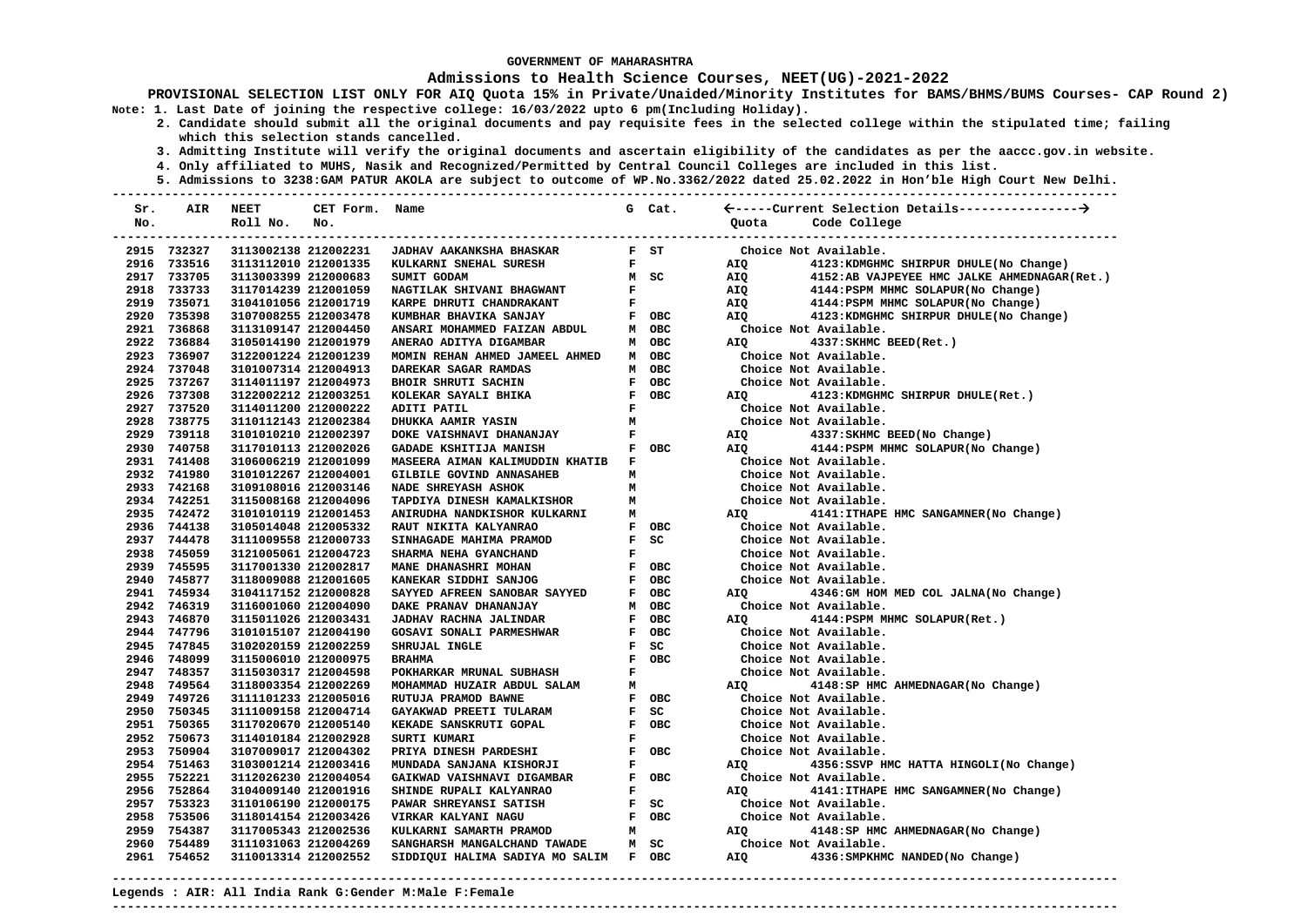### **Admissions to Health Science Courses, NEET(UG)-2021-2022**

**PROVISIONAL SELECTION LIST ONLY FOR AIQ Quota 15% in Private/Unaided/Minority Institutes for BAMS/BHMS/BUMS Courses- CAP Round 2) Note: 1. Last Date of joining the respective college: 16/03/2022 upto 6 pm(Including Holiday).** 

- **2. Candidate should submit all the original documents and pay requisite fees in the selected college within the stipulated time; failing which this selection stands cancelled.** 
	- **3. Admitting Institute will verify the original documents and ascertain eligibility of the candidates as per the aaccc.gov.in website.**
	- **4. Only affiliated to MUHS, Nasik and Recognized/Permitted by Central Council Colleges are included in this list.**
	- **5. Admissions to 3238:GAM PATUR AKOLA are subject to outcome of WP.No.3362/2022 dated 25.02.2022 in Hon'ble High Court New Delhi.**

| Sr.  | AIR         | <b>NEET</b>          | CET Form. Name |                                     |              | G Cat.     |            |                                                    |
|------|-------------|----------------------|----------------|-------------------------------------|--------------|------------|------------|----------------------------------------------------|
| No.  |             | Roll No.             | No.            |                                     |              |            | Quota      | Code College                                       |
|      |             |                      |                |                                     |              |            |            | ------------------------------                     |
|      | 2962 755974 | 3106003031 212003343 |                | <b>MRUNALI SAWARKAR</b>             |              | F OBC      |            | Choice Not Available.                              |
| 2963 | 757011      | 3006004113 212002647 |                | PRABHANSHU KUMAR TIWARI             | м            |            |            | Choice Not Available.                              |
| 2964 | 757361      | 3101006275 212005131 |                | LAHORE ROHIT RAMESH                 |              | M OBC      |            | Choice Not Available.                              |
| 2965 | 757494      | 3104101780 212003397 |                | WAKADE VIKAS BHARAT                 | м            | OBC        | AIQ        | 4346:GM HOM MED COL JALNA (No Change)              |
| 2966 | 757620      | 3108004250 212003207 |                | POWAR ASHWIN ARUN                   | M            |            | AIQ        | 4157:L.HOUSABAI HMC KOLHAPUR(Ret.)                 |
| 2967 | 757830      | 3104011242 212002176 |                | DHANASHREE VIJAYKUMAR PRADHAN       | $\mathbf{F}$ | SC         | <b>AIO</b> | 4337: SKHMC BEED (Ret.)                            |
| 2968 | 758247      | 3102001131 212004436 |                | KARAMKAR UTPAL GAJANAN              | M            | SC         |            | Choice Not Available.                              |
| 2969 | 758788      | 3117008090 212002326 |                | PATIL VIRAJ VIJAY                   |              | M OBC      |            | Choice Not Available.                              |
|      | 2970 759383 | 3117007169 212004207 |                | SHAHA YUGA VIPUL                    | F            |            |            | Choice Not Available.                              |
|      | 2971 759394 | 3112113199 212000111 |                | SYED ABDUL HASEEB SYED ABDUL        | М            |            | AIQ        | 4338: PDJMC PARBHANI (Ret.)                        |
|      | 2972 759469 | 3103004267 212002593 |                | PAPPUWALE SANIYA CHHOTE             | М            | OBC        |            | Choice Not Available.                              |
|      | 2973 759908 | 3111030090 212004337 |                | KSHITIJA SHRIDHAR SHIRALE           | $\mathbf{F}$ | SC         |            | Choice Not Available.                              |
|      | 2974 760855 | 3104112218 212005199 |                | SHARVARI BALKRISHNA VIRESHWAR       | F            |            |            | Choice Not Available.                              |
| 2975 | 761342      | 3110119082 212000071 |                | SATARDEKAR SARA                     |              | F OBC      |            | Choice Not Available.                              |
| 2976 | 761961      | 3118024172 212000077 |                | MAHAJAN BHAGYASHREE UTTAM           |              | F OBC      |            | Choice Not Available.                              |
|      | 2977 762811 | 3110005111 212001447 |                | <b>KANSE YASH ANIL</b>              | м            |            |            | Choice Not Available.                              |
|      | 2978 763171 | 3114003321 212000411 |                | <b>BHAKTI GANESH ZAVARE</b>         | $\mathbf{F}$ | OBC        |            | Choice Not Available.                              |
| 2979 | 763586      | 3113104435 212004195 |                | MOMIN AFEEFA IFFAT AKHLAQUE AHMED F |              | OBC        |            | Choice Not Available.                              |
| 2980 | 763639      | 3109002214 212000764 |                | NARHARE SHREYAS MAROTI              | М            | SC         |            | Choice Not Available.                              |
| 2981 | 763703      | 3119006228 212001717 |                | VAISHNAVI AMOL KHAMKAR              | F            | OBC        |            | Choice Not Available.                              |
|      | 2982 763719 | 3113007058 212001389 |                | POTE POOJA NIVRUTTI                 | F            | ST         |            | Choice Not Available.                              |
| 2983 | 764222      | 3101016247 212004390 |                | DHANI NIKITA SUBHASH                | $\mathbf{F}$ | <b>OBC</b> |            | Choice Not Available.                              |
| 2984 | 764339      | 3109014050 212001244 |                | <b>JAGTAP AISHWARYA GORAKH</b>      | $\mathbf{F}$ |            | <b>AIQ</b> | 4144: PSPM MHMC SOLAPUR (No Change)                |
| 2985 | 765699      | 3118016247 212005015 |                | VANIYA RIDDHI DHIRAJLAL             | $\mathbf{F}$ |            |            | Choice Not Available.                              |
| 2986 | 765734      | 3112003239 212004434 |                | ADIYA MASURA TAJAMMUL HAQUE         | $\mathbf F$  |            |            | Choice Not Available.                              |
|      | 2987 765938 | 3114008320 212002010 |                | BANJARA DIVYA BADUSING              | $\mathbf{F}$ | <b>OBC</b> | <b>AIO</b> | 4151: RATNADEEP HMC JAMKHED AHMEDNAGAR (No Change) |
| 2988 | 766362      | 3101020120 212002619 |                | LINGAYAT SUMIT ASHOK                | М            | <b>OBC</b> |            | Choice Not Available.                              |
| 2989 | 767059      | 3112001478 212002603 |                | <b>BARSE GAYATRI BAPURAO</b>        | $\mathbf{F}$ | <b>OBC</b> | <b>AIO</b> | 4338: PDJMC PARBHANI (Ret.)                        |
|      | 2990 767194 | 3119001409 212000982 |                | AAWATI SIMRAN KHWAJA                | $\mathbf F$  |            |            | Choice Not Available.                              |
| 2991 | 767303      | 3110026070 212004965 |                | KHAN SHENAZ JAHID                   | $\mathbf F$  |            |            | Choice Not Available.                              |
|      | 2992 767357 | 3106017013 212000718 |                | PATHAN SAHIL JAMSHID                | М            |            |            | Choice Not Available.                              |
| 2993 | 767403      | 3115035228 212000900 |                | SATAV TEJAS VINOD                   | м            |            | AIQ        | 4148: SP HMC AHMEDNAGAR (No Change)                |
|      | 2994 767654 | 3104103302 212001675 |                | JARHAD PRIYANKA SANJAY              | $\mathbf{F}$ | OBC        | AIQ        | 4152:AB VAJPEYEE HMC JALKE AHMEDNAGAR (Ret.)       |
| 2995 | 767660      | 3107009015 212000848 |                | MAGAR TRUPTI VIKAS                  | $\mathbf{F}$ | <b>OBC</b> | <b>AIO</b> | 4155: NOOTAN HMC SANGLI (Ret.)                     |
| 2996 | 767711      | 3110002317 212000031 |                | ROSHNI HUSENSAB DODDAMANI           | F            |            |            | Choice Not Available.                              |
| 2997 | 768198      | 3115025079 212000726 |                | SALVE PRITI SONYABAPU               | $\mathbf{F}$ | SC         | AIQ        | 4148:SP HMC AHMEDNAGAR(No Change)                  |
| 2998 | 768626      | 3121004160 212001177 |                | PRAJYOT WAGHODE                     | M            | SC         |            | Choice Not Available.                              |
| 2999 | 768683      | 3101013285 212004256 |                | DALVI ANUJA GORAKH                  | $\mathbf{F}$ | OBC        |            | Choice Not Available.                              |
| 3000 | 768897      | 3111109345 212001527 |                | <b>CHAUHAN ABHISHEKSINH</b>         | M            |            |            | Choice Not Available.                              |
| 3001 | 769651      | 3101012184 212002167 |                | <b>DHANASHREE</b>                   | F            |            | AIQ        | 4157:L.HOUSABAI HMC KOLHAPUR(No Change)            |
| 3002 | 771000      | 3104116166 212002893 |                | <b>JADHAV PALLAVI BABASAHEB</b>     |              | F OBC      |            | Choice Not Available.                              |
| 3003 | 771091      | 3101005020 212001697 |                | KAKADE SRUSHTI EKNATH               |              | F OBC      | <b>AIO</b> | 4148:SP HMC AHMEDNAGAR(No Change)                  |
| 3004 | 771914      | 3104022184 212001913 |                | RATHOD AKANKSHA VISHWANATH          |              | F OBC      |            | Choice Not Available.                              |
| 3005 | 772769      | 3117005313 212004488 |                | KHUNE PRERANA MAHADEV               |              | F OBC      |            | Choice Not Available.                              |
| 3006 | 773089      | 3104103209 212000361 |                | SONAWANE SNEHAL JAGAN               | $\mathbf{F}$ | <b>OBC</b> | <b>AIO</b> | 4148: SP HMC AHMEDNAGAR (No Change)                |
|      | 3007 773362 | 3109001690 212004826 |                | BARURE NAMRATA NAGNATH              |              | F OBC      |            | Choice Not Available.                              |

**---------------------------------------------------------------------------------------------------------------------------------------**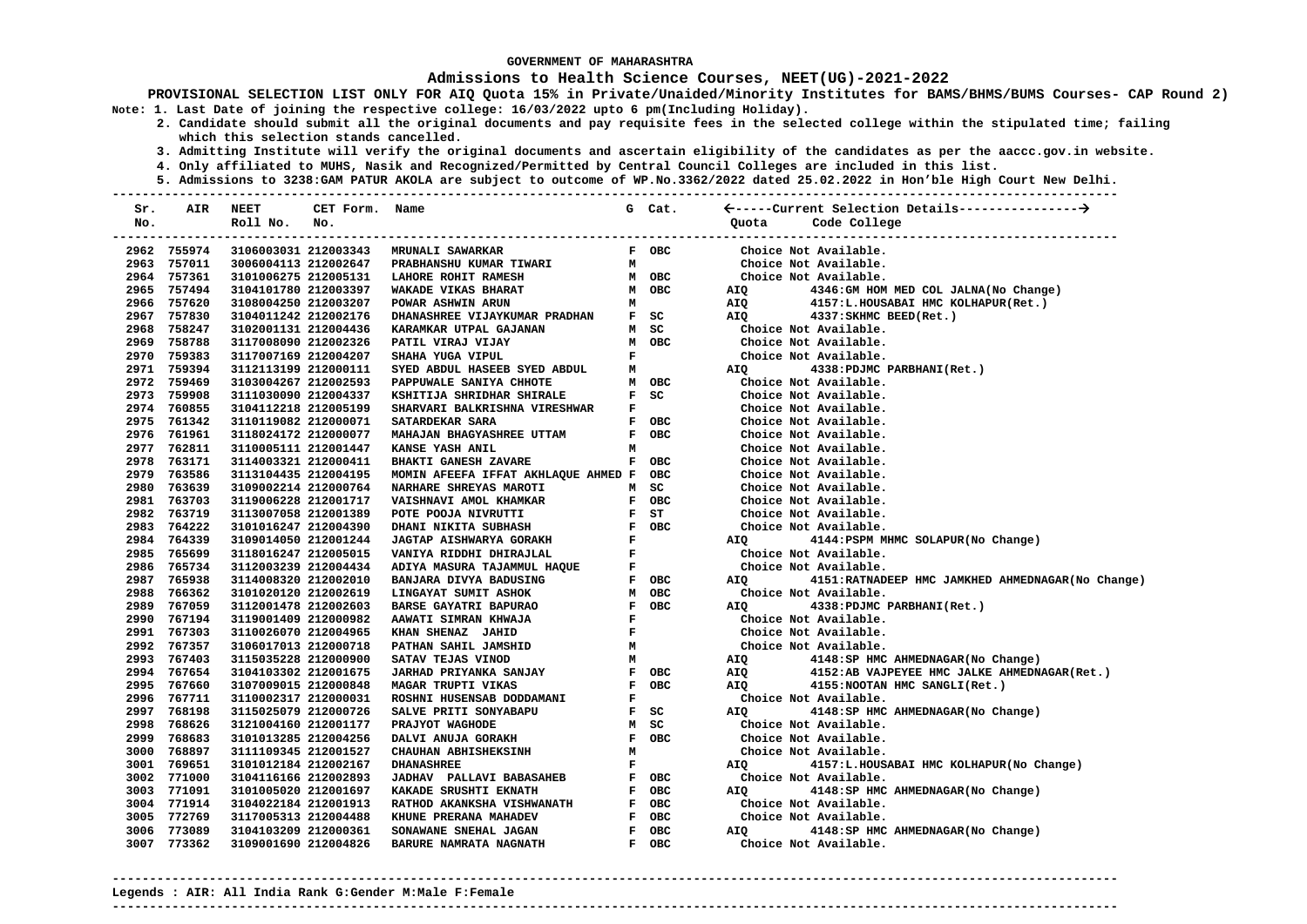### **Admissions to Health Science Courses, NEET(UG)-2021-2022**

**PROVISIONAL SELECTION LIST ONLY FOR AIQ Quota 15% in Private/Unaided/Minority Institutes for BAMS/BHMS/BUMS Courses- CAP Round 2) Note: 1. Last Date of joining the respective college: 16/03/2022 upto 6 pm(Including Holiday).** 

- **2. Candidate should submit all the original documents and pay requisite fees in the selected college within the stipulated time; failing which this selection stands cancelled.** 
	- **3. Admitting Institute will verify the original documents and ascertain eligibility of the candidates as per the aaccc.gov.in website.**
	- **4. Only affiliated to MUHS, Nasik and Recognized/Permitted by Central Council Colleges are included in this list.**
	- **5. Admissions to 3238:GAM PATUR AKOLA are subject to outcome of WP.No.3362/2022 dated 25.02.2022 in Hon'ble High Court New Delhi.**

| Sr.  | AIR         | <b>NEET</b>          | CET Form. Name |                               |                | G Cat.     |                                                                  |
|------|-------------|----------------------|----------------|-------------------------------|----------------|------------|------------------------------------------------------------------|
| No.  |             | Roll No.             | No.            |                               |                |            | Code College<br>Quota                                            |
|      |             |                      |                |                               |                |            |                                                                  |
|      | 3008 773552 | 3120001267 212004397 |                | JANGALE JATISH DEVU           |                | M OBC      | Choice Not Available.                                            |
| 3009 | 774055      | 3117013011 212002950 |                | CHILKA HARSH NARENDRA         | M              | <b>OBC</b> | Choice Not Available.                                            |
|      | 3010 774908 | 3104101144 212000837 |                | OHAL SHRUTI ANIL              |                | $F$ SC     | 4151: RATNADEEP HMC JAMKHED AHMEDNAGAR (No Change)<br>AIQ        |
|      | 3011 774995 | 3104101947 212005035 |                | SAYYAD MOHAMMAD KAIF TAYYAB   |                | M OBC      | Choice Not Available.                                            |
|      | 3012 775351 | 3101019217 212003045 |                | SHRADHA ASHOK KHEDKAR         |                | F OBC      | Choice Not Available.                                            |
|      | 3013 776095 | 3105005268 212000679 |                | TAK NILESH VINODRAO           |                | M OBC      | 4148:SP HMC AHMEDNAGAR(No Change)<br><b>AIO</b>                  |
|      | 3014 776400 | 3114007470 212002821 |                | PATIL ISHA RAJESH             |                | F OBC      | Choice Not Available.                                            |
|      | 3015 777363 | 3118010360 212003306 |                | PATIL PRATIKSHA NARAYAN       |                | F OBC      | Choice Not Available.                                            |
|      | 3016 778271 | 3105018103 212005002 |                | SARWADE VATAN HARIDAS         | M              | SC         | Choice Not Available.                                            |
|      | 3017 779245 | 3114010313 212004432 |                | ANSARI TASMIYA ABID           |                | F OBC      | Choice Not Available.                                            |
|      | 3018 779367 | 3104001070 212001668 |                | JAPKAR RUTUJA SANTOSH         |                | $F$ SC     | Choice Not Available.                                            |
|      | 3019 779374 | 3112026231 212004348 |                | PATIL NIKHIL VIKAS            |                | M OBC      | Choice Not Available.                                            |
|      | 3020 780144 | 3101014108 212005342 |                | BANSODE YOGINI RAVI           |                | $F$ SC     | Choice Not Available.                                            |
|      | 3021 781671 | 3101002136 212005138 |                | GOLHAR NAGESH RAGHUNATH       |                | M OBC      | Choice Not Available.                                            |
|      | 3022 784034 | 3119004275 212004881 |                | <b>BAKARE SANIKA DEEPAK</b>   | $\mathbf{F}$   | OBC        | Choice Not Available.                                            |
|      | 3023 785405 | 3113001773 212004123 |                | KALE DNYANESHWARI VILAS       |                | F OBC      | Choice Not Available.                                            |
|      | 3024 785577 | 3101009054 212001411 |                | <b>BAWAKE SAINATH BHASKAR</b> | м              | OBC        | Choice Not Available.                                            |
|      | 3025 785709 | 3104001512 212002415 |                | KALE JAYA JANARDHAN           |                | F OBC      | AIQ<br>4338: PDJMC PARBHANI (Ret.)                               |
|      | 3026 785868 | 3101016077 212001632 |                | SHETE TEJAS GORAKHNATH        |                | M SC       | Choice Not Available.                                            |
|      | 3027 786685 | 3121002145 212000611 |                | DEWALE NAMRA ARUN             |                | M OBC      | AIQ<br>4157:L.HOUSABAI HMC KOLHAPUR(No Change)                   |
|      | 3028 786953 | 3112027158 212005343 |                | MUNDHE AKSHAY KISHANRAO       |                | M OBC      | Choice Not Available.                                            |
|      | 3029 787926 | 3101008231 212004133 |                | KATE PHALGUNI SACHIN          | F              | OBC        | Choice Not Available.                                            |
|      | 3030 788042 | 3119004044 212004046 |                | TARALKAR SHIVANI RAHUL        | $\mathbf{F}$   | <b>OBC</b> | Choice Not Available.                                            |
|      | 3031 789225 | 3115008461 212000201 |                | GAIKWAD RAJLAKSHMI SANJAY     | $\mathbf{F}$   | SC         | 4148:SP HMC AHMEDNAGAR(Ret.)<br>AIO                              |
|      | 3032 789449 | 3101011019 212005227 |                | SHINDE TANMAY SHIVAJI         |                | M OBC      | Choice Not Available.                                            |
|      | 3033 789984 | 3107013174 212004437 |                | KOLI POOJA DNYANDEO           |                | F OBC      | Choice Not Available.                                            |
|      | 3034 790446 | 3112016088 212001118 |                | UPADHYE OMKAR SANJAY          |                | M OBC      | 4337: SKHMC BEED (Ret.)<br>AIO                                   |
|      | 3035 790653 | 3108002401 212000667 |                | SUNGAR TEJAL APPASO           |                | F OBC      | Choice Not Available.                                            |
|      | 3036 792369 | 3117018121 212003003 |                | BHANDARE SOHIL SANJAY         |                | M OBC      | Choice Not Available.                                            |
|      | 3037 792551 | 3111003285 212001311 |                | RAUT MITALI MAHESH            |                | F OBC      | AIQ<br>4337: SKHMC BEED (No Change)                              |
|      | 3038 792875 | 3117001585 212000512 |                | GOPHANE SHIVANI SHAHAJI       |                | F OBC      | Choice Not Available.                                            |
|      | 3039 793837 | 3112009008 212002027 |                | DEGAONKAR RUTUJA PRAKASH      | $\mathbf{F}$   | SC         | Choice Not Available.                                            |
|      | 3040 794857 | 3112105166 212004243 |                | <b>JADHAV SAKSHI SURESH</b>   | $\mathbf{F}$ . | SC         | Choice Not Available.                                            |
|      | 3041 795137 | 3113101239 212004870 |                | AHIRE MOHINI KAILAS           | F              | OBC        | Choice Not Available.                                            |
|      | 3042 797807 | 3112104093 212004556 |                | MASKE SAKSHI ISHWARRAO        | $\mathbf{F}$   | SC         | Choice Not Available.                                            |
|      | 3043 798232 | 3117015077 212000459 |                | SHWETA MAHADEV SHIVSHARAN     | $\mathbf{F}$ . | SC         | Choice Not Available.                                            |
|      | 3044 798545 | 3111006300 212000520 |                | WARGHANE ADITYA SURESH        | м              | OBC        | Choice Not Available.                                            |
|      | 3045 798635 | 3101022127 212000556 |                | KSHITIJ SUBHASH ADHAV         |                | м овс      | AIQ<br>4148:SP HMC AHMEDNAGAR(Ret.)                              |
|      | 3046 798674 | 3108003648 212002790 |                | PUJARI ARATI ANIL             |                | F OBC      | 4157:L.HOUSABAI HMC KOLHAPUR(Ret.)<br>AIO                        |
|      | 3047 798888 | 3104107229 212004360 |                | RASHINKAR SHITAL VIJAY        |                | F OBC      | Choice Not Available.                                            |
|      | 3048 799103 | 3108006221 212002943 |                | POWAR AVINASH BALU            |                | M SC       | Choice Not Available.                                            |
|      | 3049 799129 | 3106010124 212003024 |                | REHAN AHMAD AIJAZ AHMAD       | M OBC          |            | 4148:SP HMC AHMEDNAGAR(No Change)<br>AIQ                         |
|      | 3050 799503 | 3118003241 212001085 |                | <b>MANISH PATIL</b>           |                | M OBC      | 4148:SP HMC AHMEDNAGAR(Ret.)<br>AIO                              |
|      | 3051 799758 | 3101022116 212004980 |                | JADHAV MADHURA ASHOK          | $\mathbf{F}$   | ST         | Choice Not Available.                                            |
|      | 3052 800695 | 3107001329 212000576 |                | <b>SANGHMITRA</b>             |                | F SC       | <b>AIQ</b><br>4151: RATNADEEP HMC JAMKHED AHMEDNAGAR (No Change) |
|      | 3053 802067 | 3113106285 212004672 |                | AREEBA FIRDAUS FAZLUR RAHEMAN |                | F OBC      | Choice Not Available.                                            |
|      |             |                      |                |                               |                |            |                                                                  |
|      | 3054 802319 | 3103002305 212005031 |                | MOHAMMAD MAAZ MOHAMMAD AZWAR  |                | M OBC      | Choice Not Available.                                            |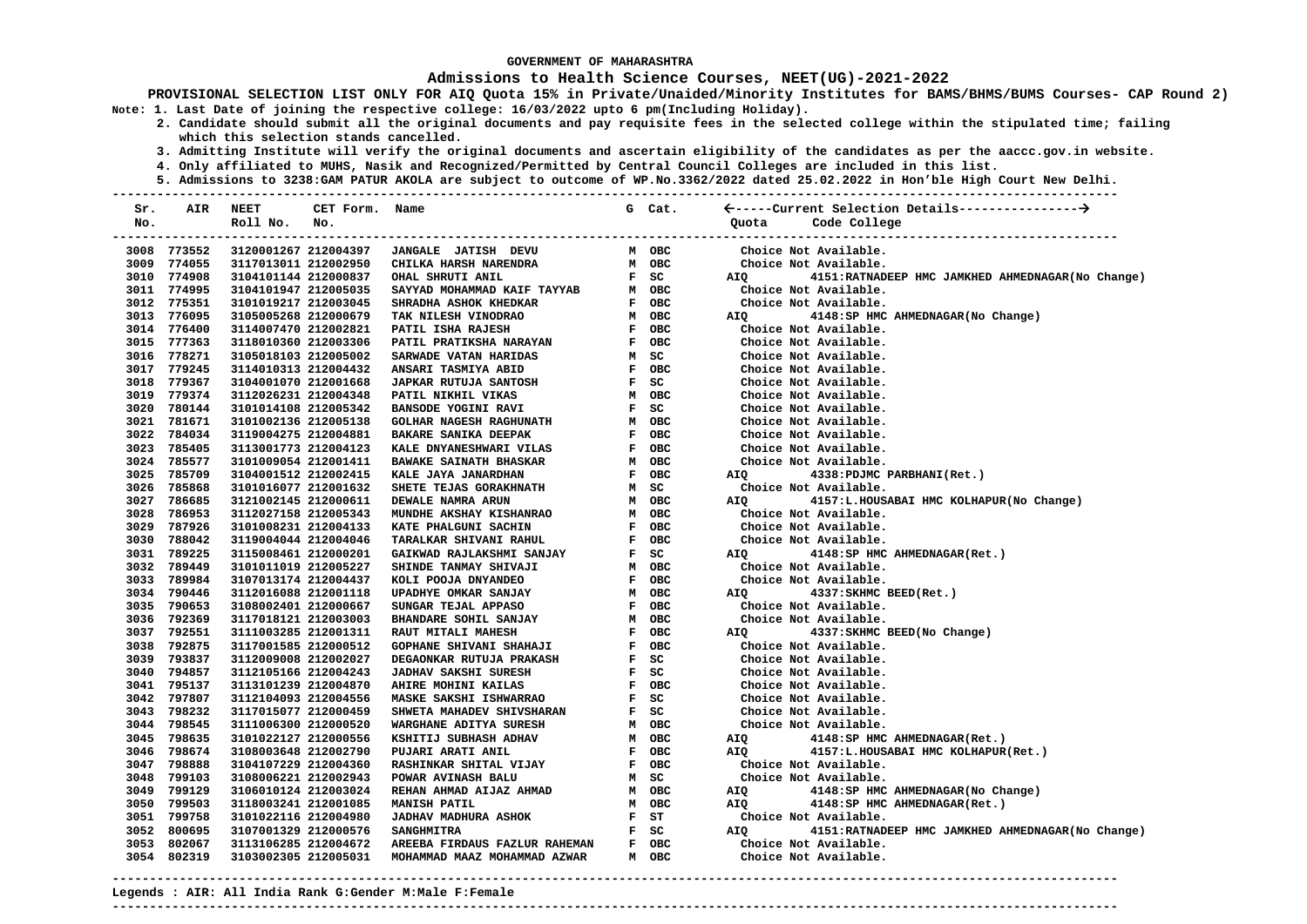### **Admissions to Health Science Courses, NEET(UG)-2021-2022**

**PROVISIONAL SELECTION LIST ONLY FOR AIQ Quota 15% in Private/Unaided/Minority Institutes for BAMS/BHMS/BUMS Courses- CAP Round 2) Note: 1. Last Date of joining the respective college: 16/03/2022 upto 6 pm(Including Holiday).** 

- **2. Candidate should submit all the original documents and pay requisite fees in the selected college within the stipulated time; failing which this selection stands cancelled.** 
	- **3. Admitting Institute will verify the original documents and ascertain eligibility of the candidates as per the aaccc.gov.in website.**
	- **4. Only affiliated to MUHS, Nasik and Recognized/Permitted by Central Council Colleges are included in this list.**
- **5. Admissions to 3238:GAM PATUR AKOLA are subject to outcome of WP.No.3362/2022 dated 25.02.2022 in Hon'ble High Court New Delhi. ---------------------------------------------------------------------------------------------------------------------------------------**

| Sr. | AIR         | NEET                 | CET Form. Name |                                          |              | G Cat.         |                                                           |
|-----|-------------|----------------------|----------------|------------------------------------------|--------------|----------------|-----------------------------------------------------------|
| No. |             | Roll No.             | No.            |                                          |              |                | Code College<br>Ouota                                     |
|     |             |                      |                |                                          |              |                |                                                           |
|     | 3055 802477 | 3111012289 212003235 |                | VAIBHAVI SHRIDHAR KHADSE                 |              | F OBC          | 4338: PDJMC PARBHANI (No Change)<br>AIO                   |
|     | 3056 805258 | 3119009018 212004905 |                | KURANE AAKANSHA ULHAS                    |              | F OBC          | Choice Not Available.                                     |
|     | 3057 808453 | 3109003119 212000503 |                | WAGHMARE HARSHAL RAJARAM                 |              | M OBC          | AIO<br>4338: PDJMC PARBHANI (No Change)                   |
|     | 3058 809032 | 3117001225 212004298 |                | F SC<br>F SC<br>MASTUD AMRUTA SUNIL      |              |                | Choice Not Available.                                     |
|     | 3059 809284 | 3101010178 212005143 |                | MUNTODE SHWETA DEODAS                    |              |                | Choice Not Available.                                     |
|     | 3060 809988 | 3114004322 212002079 |                | PATIL YUKTA AVINASH                      |              | F OBC          | Choice Not Available.                                     |
|     | 3061 810739 | 3115028315 212000790 |                | SHIRKE ANUJA SATISH                      |              | F OBC          | Choice Not Available.                                     |
|     | 3062 811743 | 3115010192 212001266 |                | SONTAKKE AVINASH DAMODHAR                | M            | SC             | Choice Not Available.                                     |
|     | 3063 812091 | 3104003220 212005001 |                | SHAIKH TAHNIYAT ADIBA SHAIKH             | $\mathbf{F}$ | OBC            | Choice Not Available.                                     |
|     | 3064 812517 | 3106020182 212002014 |                | BAHEKAR SHIVANI PRADIP                   | $\mathbf{F}$ | OBC            | 4356:SSVP HMC HATTA HINGOLI(No Change)<br>AIQ             |
|     | 3065 812846 | 3104022092 212001894 |                | GAIKWAD ADITI DILIP                      |              | $F$ SC         | 4346:GM HOM MED COL JALNA(No Change)<br>AIO               |
|     | 3066 812871 | 3103018168 212001150 |                | ATHAWALE ANUSHRI RAVIKIRAN               |              | F SC<br>F OBC  | Choice Not Available.                                     |
|     | 3067 813671 | 3113007238 212002313 |                | <b>JADHAV ANJALI YASHWANT</b>            |              |                | Choice Not Available.                                     |
|     | 3068 813982 | 3119004164 212001339 |                | RAKSHE SNEHAL UMESH                      |              | F OBC          | Choice Not Available.                                     |
|     | 3069 814289 | 3115024330 212004029 |                | SABALE ANUJA SUNIL                       |              | F OBC<br>F OBC | Choice Not Available.                                     |
|     | 3070 815047 | 3105006050 212004562 |                | DAHIWAL JAYSHRI BHARAT                   |              |                | Choice Not Available.                                     |
|     | 3071 816553 | 3113002853 212003512 |                | MUKHEKAR SHARVARI SANJAY                 |              | F OBC<br>F OBC | 4152:AB VAJPEYEE HMC JALKE AHMEDNAGAR(No Change)<br>AIQ   |
|     | 3072 817031 | 3101004083 212000882 |                | GIRHE SAKSHI SANJAY                      |              |                | 4151: RATNADEEP HMC JAMKHED AHMEDNAGAR (No Change)<br>AIQ |
|     | 3073 817239 | 3104106224 212003290 |                | TUPE ABHILASHA ASHOK                     |              | F OBC<br>F ST  | Choice Not Available.                                     |
|     | 3074 817726 | 3104002683 212004491 |                | WAGH ISHWARI NAMDEV                      |              |                | Choice Not Available.                                     |
|     | 3075 817842 | 3115009325 212000339 |                | KUSEKAR HARSH SHANTARAM                  |              | M OBC          | Choice Not Available.                                     |
|     | 3076 819364 | 3111004042 212004318 |                | SHAHARE OM RAMESH                        |              | M OBC          | Choice Not Available.                                     |
|     | 3077 819416 | 3102019010 212001213 |                | DHARME SAKSHI VINOD                      |              | F OBC          | Choice Not Available.                                     |
|     | 3078 820015 | 4408016460 212004877 |                | MOHAMMAD SHADMAN HASAN                   |              | M OBC          | Choice Not Available.                                     |
|     | 3079 821225 | 3115004205 212004467 |                | <b>BHISE ADITYA ASHOK</b>                | $\mathbf{M}$ | SC             | Choice Not Available.                                     |
|     | 3080 821559 | 3111103693 212004857 |                | CHANDANI GEDAM                           | F ST         |                | Choice Not Available.                                     |
|     | 3081 823480 | 3117013114 212002239 |                | F OBC<br>MOMIN ZIYA MOHAMMAD HANIF       |              |                | 4337: SKHMC BEED (Ret.)<br>AIO                            |
|     | 3082 824403 | 3109001564 212004160 |                | CHISHTI MOHD ADNAN QUAMRUDDIN            |              | M OBC          | Choice Not Available.                                     |
|     | 3083 824440 | 3105001674 212003123 |                | TONDE DHIRAJ MAHADEV                     |              | M OBC          | AIO<br>4338: PDJMC PARBHANI (No Change)                   |
|     | 3084 824530 | 3107002084 212004750 |                | SHIMPI VAISHNAVI GANESH                  | $\mathbf{F}$ | OBC            | Choice Not Available.                                     |
|     | 3085 827174 | 3115002291 212001669 |                | <b>MHAVAN OM SATISH</b>                  |              | M SC           | Choice Not Available.                                     |
|     | 3086 827333 | 3107017191 212004875 |                | MOHAMMAD MUBASSHIR SHAIKH ARIF M OBC     |              |                | Choice Not Available.                                     |
|     | 3087 828479 | 3111109239 212000265 |                | VINNI JAYANT DHANWALKAR                  |              | F OBC          | Choice Not Available.                                     |
|     | 3088 831004 | 3112005056 212002418 |                | MUHAMMAD AREEB AYYUBI MUHAMMAD           |              | M OBC          | Choice Not Available.                                     |
|     | 3089 832080 | 3118002058 212000443 |                | <b>GODHALE DEEPALI GULAB</b>             | $\mathbf{F}$ | ST             | Choice Not Available.                                     |
|     | 3090 832750 | 3108002108 212004533 |                | POTDAR YASH NITIN                        |              | M OBC          | Choice Not Available.                                     |
|     | 3091 832907 | 3113102489 212001210 |                | GAVALI MANOJ JAYRAM                      |              | M ST           | 4151: RATNADEEP HMC JAMKHED AHMEDNAGAR (Ret.)<br>AIQ      |
|     | 3092 833041 | 3107006208 212004729 |                | PATIL SNEHA PRAVIN                       |              | F OBC          | Choice Not Available.                                     |
|     | 3093 833140 | 3108006382 212002484 |                | <b>BHOSALE SHREYA SURESH</b>             |              | $F$ SC         | 4154: MAHALAXMI HMC SATARA (No Change)<br><b>AIO</b>      |
|     | 3094 833722 | 3108003591 212005171 |                | MANE MANALI MARUTI                       |              | F OBC          | Choice Not Available.                                     |
|     | 3095 834063 | 2705003336 212004871 |                | SHRADDHA S KSHIRSAGAR                    |              | F OBC          | Choice Not Available.                                     |
|     | 3096 834716 | 3109014209 212002523 |                | APURWA RENUKA SHAM                       |              | F OBC          | 4338: PDJMC PARBHANI (No Change)<br>AIQ                   |
|     | 3097 835521 | 3101024123 212000268 |                | PACHPUTE ANAGHA AVINASH                  |              | F OBC          | Choice Not Available.                                     |
|     | 3098 836887 | 3112007156 212001698 |                | SHEKH JUNED SHEKH PASHA                  |              | M OBC          | Choice Not Available.                                     |
|     | 3099 837503 | 3102005580 212004628 |                | DHAGE OJASHRI GAJANAN                    |              | F OBC          | Choice Not Available.                                     |
|     | 3100 837582 | 3119006170 212000598 |                | F OBC<br>F SC<br>RUPNAR SUNAKSHI SHIVAJI |              |                | Choice Not Available.                                     |
|     | 3101 837616 | 3108001111 212003111 |                | MAITREYEE MANE                           |              |                | Choice Not Available.                                     |
|     |             |                      |                |                                          |              |                |                                                           |

**---------------------------------------------------------------------------------------------------------------------------------------**

**Legends : AIR: All India Rank G:Gender M:Male F:Female**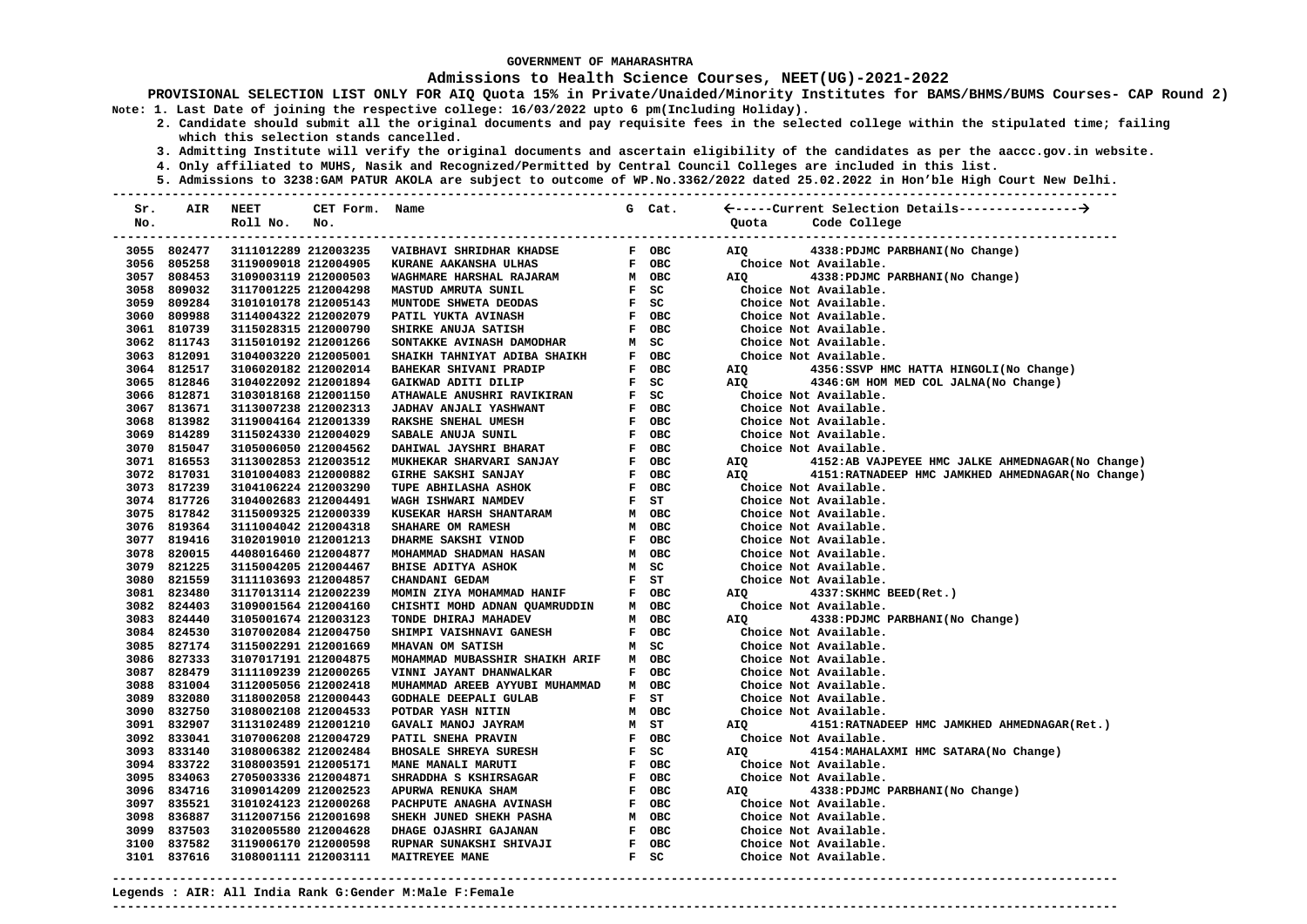### **Admissions to Health Science Courses, NEET(UG)-2021-2022**

**PROVISIONAL SELECTION LIST ONLY FOR AIQ Quota 15% in Private/Unaided/Minority Institutes for BAMS/BHMS/BUMS Courses- CAP Round 2) Note: 1. Last Date of joining the respective college: 16/03/2022 upto 6 pm(Including Holiday).** 

- **2. Candidate should submit all the original documents and pay requisite fees in the selected college within the stipulated time; failing which this selection stands cancelled.** 
	- **3. Admitting Institute will verify the original documents and ascertain eligibility of the candidates as per the aaccc.gov.in website.**
	- **4. Only affiliated to MUHS, Nasik and Recognized/Permitted by Central Council Colleges are included in this list.**
- **5. Admissions to 3238:GAM PATUR AKOLA are subject to outcome of WP.No.3362/2022 dated 25.02.2022 in Hon'ble High Court New Delhi. ---------------------------------------------------------------------------------------------------------------------------------------**

| Sr. | AIR         | <b>NEET</b>          | CET Form. Name |                                                                                                                                                                                                                                                | G Cat. |       |                             |                                          |  |
|-----|-------------|----------------------|----------------|------------------------------------------------------------------------------------------------------------------------------------------------------------------------------------------------------------------------------------------------|--------|-------|-----------------------------|------------------------------------------|--|
| No. |             | Roll No.             | No.            |                                                                                                                                                                                                                                                |        | Quota | Code College                |                                          |  |
|     |             |                      |                |                                                                                                                                                                                                                                                |        |       |                             | ----------------------------             |  |
|     | 3102 837677 | 3115005071 212002824 |                | PARTH THAKSEN ABHANG                                                                                                                                                                                                                           | M SC   |       | Choice Not Available.       |                                          |  |
|     | 3103 839840 | 3107007021 212004380 |                | CHATUR ANUJ RAVINDRA                                                                                                                                                                                                                           | M OBC  |       | Choice Not Available.       |                                          |  |
|     | 3104 841299 | 3118008135 212000171 |                | BENDALE PRENAL KHILCHAND                                                                                                                                                                                                                       | F OBC  |       | Choice Not Available.       |                                          |  |
|     | 3105 841311 | 3106016094 212003402 |                | SHLOK HAGE                                                                                                                                                                                                                                     | M OBC  |       | Choice Not Available.       |                                          |  |
|     | 3106 841770 | 3105010161 212004676 |                | SHAIKH TAMKEEN FATEMA SHAIKH                                                                                                                                                                                                                   | F OBC  |       | Choice Not Available.       |                                          |  |
|     | 3107 841910 | 3109118224 212002657 |                | SUTAR ASHVINI SHIVLING                                                                                                                                                                                                                         | F OBC  |       | Choice Not Available.       |                                          |  |
|     | 3108 843001 | 3112015025 212004202 |                | NARWADE MEETALI RAJESH                                                                                                                                                                                                                         | F OBC  |       | Choice Not Available.       |                                          |  |
|     | 3109 843322 | 3117002047 212004101 |                | <b>GOPHANE RUSHIKESH SANJAY</b>                                                                                                                                                                                                                | M OBC  |       | Choice Not Available.       |                                          |  |
|     | 3110 844494 | 3101002040 212004876 |                | KOLI AKANSHA SANJAY                                                                                                                                                                                                                            | F OBC  |       | Choice Not Available.       |                                          |  |
|     | 3111 844707 | 3111020087 212001399 |                | F OBC<br>PENDHARKAR TANISHQA PRASHANT F SC<br>SONAWANE KOMAL GAUTAM F SC<br>MAHAJAN PRIYA PRAKASH F OBC<br>MHETRE RANI MALLINATH F OBC<br>VARERKAR SHREYA SANJAY F SC<br>SAPANA KAVADU ADE F OBC<br>SANAP KOMAL JAGAN F OBC<br>RANPISE PRADNYA |        |       | Choice Not Available.       |                                          |  |
|     | 3112 845285 | 3107004198 212004601 |                |                                                                                                                                                                                                                                                |        |       | Choice Not Available.       |                                          |  |
|     | 3113 845741 | 3107001126 212002584 |                |                                                                                                                                                                                                                                                | F OBC  |       | Choice Not Available.       |                                          |  |
|     | 3114 848073 | 3117013039 212000894 |                |                                                                                                                                                                                                                                                | F OBC  |       | Choice Not Available.       |                                          |  |
|     | 3115 851156 | 3120001302 212000474 |                |                                                                                                                                                                                                                                                |        |       | Choice Not Available.       |                                          |  |
|     | 3116 852078 | 3103015268 212002638 |                |                                                                                                                                                                                                                                                | F OBC  | AIQ   | 4338: PDJMC PARBHANI (Ret.) |                                          |  |
|     | 3117 854104 | 3104021064 212003164 |                |                                                                                                                                                                                                                                                | F OBC  | AIQ   |                             | 4356: SSVP HMC HATTA HINGOLI (No Change) |  |
|     | 3118 855314 | 3116010083 212004772 |                |                                                                                                                                                                                                                                                |        |       | Choice Not Available.       |                                          |  |
|     | 3119 855415 | 3106001243 212004718 |                | VAISHNAVI ARUN JADHAO                                                                                                                                                                                                                          | F OBC  |       | Choice Not Available.       |                                          |  |
|     | 3120 856346 | 3111020357 212002979 |                | RITIKA GHANSHYAM BAGDE                                                                                                                                                                                                                         | $F$ ST |       | Choice Not Available.       |                                          |  |
|     | 3121 856930 | 3104016189 212001986 |                | OM                                                                                                                                                                                                                                             | M OBC  | AIQ   | 4338: PDJMC PARBHANI (Ret.) |                                          |  |
|     | 3122 858546 | 3117010122 212002091 |                | SHINDE MADHURI SADHU                                                                                                                                                                                                                           | F OBC  |       | Choice Not Available.       |                                          |  |
|     | 3123 858671 | 3101019040 212005329 |                | <b>BHUJBAL VAISHNAVI DATTU</b>                                                                                                                                                                                                                 | F OBC  |       | Choice Not Available.       |                                          |  |
|     | 3124 859546 | 3113111196 212004110 |                | JADHAV CHAITALI JAYWANT                                                                                                                                                                                                                        | F OBC  |       | Choice Not Available.       |                                          |  |
|     | 3125 860551 | 3114009142 212004671 |                | ARJUN SACHIN RAJARAM                                                                                                                                                                                                                           | M OBC  |       | Choice Not Available.       |                                          |  |
|     | 3126 860573 | 3118031173 212001942 |                | PALLAVI SHELAR                                                                                                                                                                                                                                 | F SC   |       | Choice Not Available.       |                                          |  |
|     | 3127 863494 | 3117022059 212005053 |                | <b>HAJARE ONKAR HANAMANT</b>                                                                                                                                                                                                                   | м овс  |       | Choice Not Available.       |                                          |  |
|     | 3128 864454 | 3113009082 212001154 |                | KANDALKAR PRANALI BHARAT                                                                                                                                                                                                                       | F OBC  |       | Choice Not Available.       |                                          |  |
|     | 3129 864704 | 3111002138 212000129 |                | SAKSHI BOBADE                                                                                                                                                                                                                                  | F OBC  |       | Choice Not Available.       |                                          |  |
|     | 3130 865459 | 3102022010 212004170 |                | SATAO SAKSHI PRAMOD                                                                                                                                                                                                                            | F OBC  |       | Choice Not Available.       |                                          |  |
|     | 3131 866585 | 3114009146 212000016 |                | <b>SHUBHAM</b>                                                                                                                                                                                                                                 | M OBC  |       | Choice Not Available.       |                                          |  |
|     | 3132 866789 | 3101002082 212002665 |                | KARJULE SHIVANI JALINDAR                                                                                                                                                                                                                       | F OBC  | AIQ   |                             | 4346:GM HOM MED COL JALNA(No Change)     |  |
|     | 3133 866837 | 3114009344 212004135 |                | NIDA SHAIKH SHAKIL AHMED BAGWAN F OBC                                                                                                                                                                                                          |        |       | Choice Not Available.       |                                          |  |
|     | 3134 867998 | 3102014202 212005146 |                | NANDE SAURABH VINOD                                                                                                                                                                                                                            | M ST   |       | Choice Not Available.       |                                          |  |
|     | 3135 868808 | 3112033174 212004452 |                | AWATE MADHURI NARAYAN                                                                                                                                                                                                                          | F OBC  |       | Choice Not Available.       |                                          |  |
|     | 3136 868981 | 3101020137 212004828 |                | NANGARE AKANSHA ASHOK                                                                                                                                                                                                                          | F OBC  |       | Choice Not Available.       |                                          |  |
|     | 3137 868992 | 3118018207 212005100 |                | MAHAJAN VRUSHALI NAMDEV                                                                                                                                                                                                                        | F OBC  |       | Choice Not Available.       |                                          |  |
|     | 3138 871441 | 3109015099 212001215 |                | BHANDWALE AKANKSHA PARASRAM                                                                                                                                                                                                                    | F OBC  |       | Choice Not Available.       |                                          |  |
|     | 3139 873106 | 3102018171 212005345 |                | INGLE PRATIBHA ARUN                                                                                                                                                                                                                            | F SC   |       | Choice Not Available.       |                                          |  |
|     | 3140 873341 | 3113002566 212004741 |                | SONAWANE SUDHANSHU HEMANT                                                                                                                                                                                                                      | м овс  |       | Choice Not Available.       |                                          |  |
|     | 3141 873570 | 3101015300 212002454 |                | DHOLE MOHINI SUBHASH                                                                                                                                                                                                                           | F OBC  |       | Choice Not Available.       |                                          |  |
|     | 3142 875772 | 3118006050 212005271 |                | MOMIN MOHAMMAD ISA MOHAMMAD                                                                                                                                                                                                                    | M OBC  |       | Choice Not Available.       |                                          |  |
|     | 3143 877377 | 3119005118 212003220 |                | CHAVAN SAMRUDDHI ANIL                                                                                                                                                                                                                          | M SC   |       | Choice Not Available.       |                                          |  |
|     | 3144 877959 | 3113101500 212004642 |                | ARSALA ANJUM SHAIKH IQBAL AHMAD F OBC                                                                                                                                                                                                          |        |       | Choice Not Available.       |                                          |  |
|     | 3145 879273 | 3103005082 212003142 |                | PUSADKAR ABHINAV DHAIRYADHAR                                                                                                                                                                                                                   | M OBC  |       | Choice Not Available.       |                                          |  |
|     | 3146 880203 | 3113101343 212004044 |                | DHAVALE AMAN RAJESH                                                                                                                                                                                                                            | M SC   |       | Choice Not Available.       |                                          |  |
|     | 3147 881129 | 3112010064 212000453 |                | RATHOD SAMEEKSHA PRAHALLAD                                                                                                                                                                                                                     | F OBC  |       | Choice Not Available.       |                                          |  |
|     | 3148 881340 | 3118002598 212001029 |                | <b>JADHAV AVISH DNYANESHWAR</b>                                                                                                                                                                                                                | м овс  |       | Choice Not Available.       |                                          |  |

**---------------------------------------------------------------------------------------------------------------------------------------**